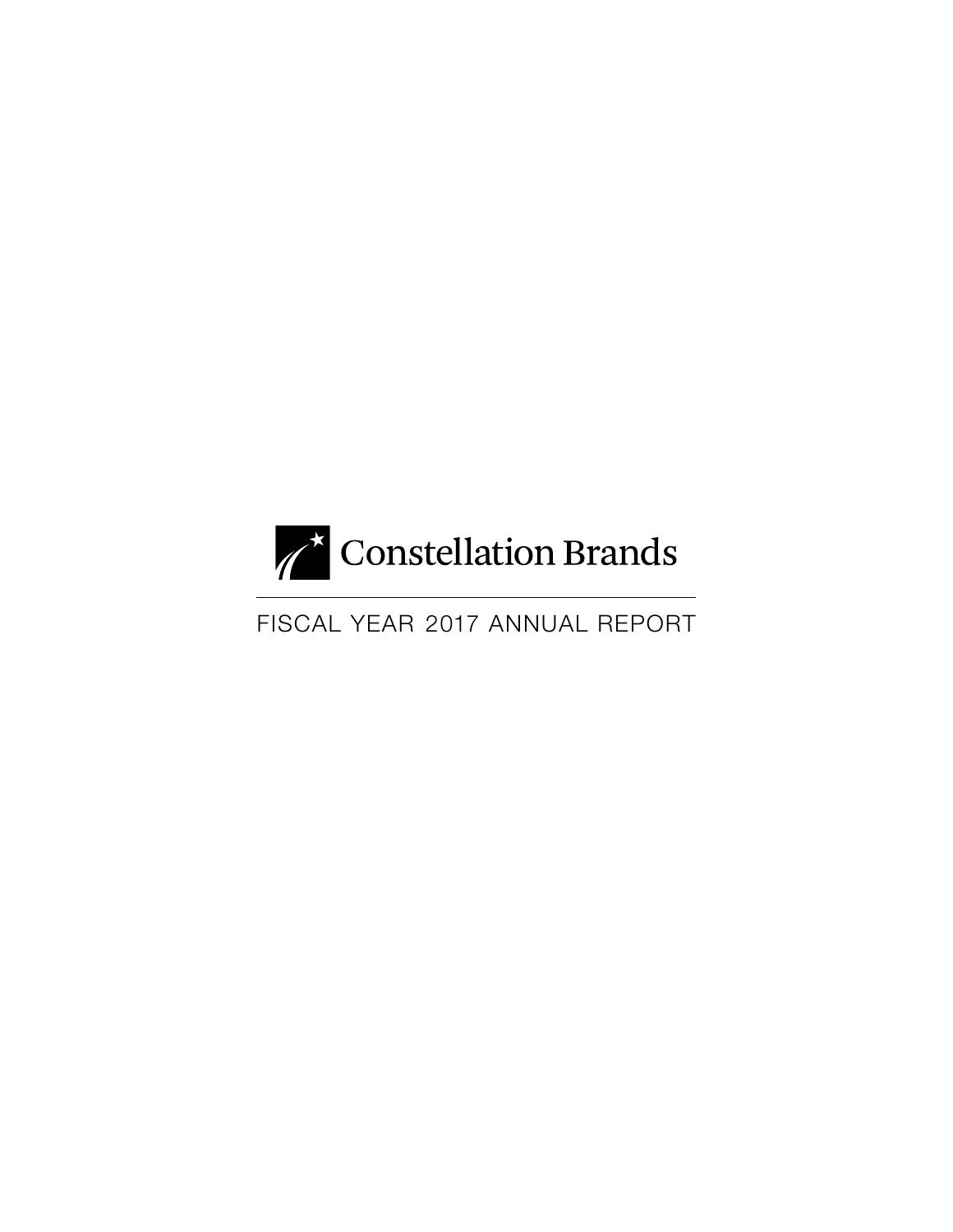

# **FISCAL 2017 HIGHLIGHTS**

\$1.7B *Record* Operating Cash Flow

\$7.3B *Record* Net Sales

24% *Record* Comparable Basis EPS Growth (1)

KNOW YOUR CONSUMERS. BE BOLD & INNOVATIVE. LIVE YOUR VALUES. EXECUTE FLAWLESSLY. SUSTAIN PROFITABLE GROWTH. BUILD SHAREHOLDER VALUE.

**REPEAT.**

Dear Fellow Shareholders,

The good thing about a winning strategy is that it never gets old. We are pleased to share that fiscal 2017 was yet another year of record-breaking performance and unsurpassed Total Beverage Alcohol (TBA) leadership – thanks to a fierce commitment to stay true to what works. And what works at Constellation Brands is a dynamic, yet disciplined, approach to sustaining profitable growth and building shareholder value.

In fiscal 2017, we achieved impressive double-digit growth in sales and operating cash flow. Constellation was the #1 provider of retail dollar sales growth in TBA, propelled by our beer, wine and spirits brands that are top industry performers.<sup>(2)</sup> Our powerhouse portfolio was responsible for over 25% of TBA growth in the U.S. market last year.<sup>(2)</sup> This top-line growth was matched by equally impressive profitability driven by commercial and operational excellence realized across our businesses. This best-in-class combination enabled us to achieve double-digit growth in our stock price in fiscal 2017. Most importantly we, once again, achieved outstanding total shareholder returns for you, our valued investors – marking a halfdecade of truly extraordinary results. In fact, if you've had stock in Constellation since 2012, your investments have grown by more than 700%.<sup>[3]</sup>

Our strategy is the framework for our success, but it takes much more than just a sound plan to consistently deliver exceptional results year after year. It takes a great team, "spot on" consumer insights, top-to-bottom innovation, high-margin brands, the resources and expertise to leverage TBA scope and scale, and a culture that makes it fun and rewarding to make a difference – at work and in our communities. At Constellation, we're proud and privileged to have all of this and more. We have a great story to tell, and you can read all about it in our new company profile available at www.cbrands.com. This is a digital version of the printed Summary Annual Report that we have provided to shareholders in the past.

Thank you for your unwavering support of our company and our brands. Our business has never been stronger, and the prospects across our beer, wine and spirits portfolio are robust and compelling. It's a great time to be a part of Constellation Brands, and we're glad you've joined us on our journey to *elevate life with every glass raised*.

Sincerely,

ichard Sa  $\varrho$ 

Richard Sands *Chairman of the Board*

Robert Sand

Rob Sands *President & CEO*

*(1)* EPS growth on a reported basis is up 45% over fiscal 2016. The comparable basis EPS growth amount contained in this letter is a non-GAAP financial measure. See the reconciliation of this non-GAAP financial measure to the most directly comparable GAAP financial measure in a table following the Form 10-K incorporated in this Annual Report.

(2) IRI and NABCA Channels, 2016

*(3)*Yahoo Finance; price appreciation based on closing price as of 4/23/2012 to 4/20/2017, not assuming reinvestment of dividends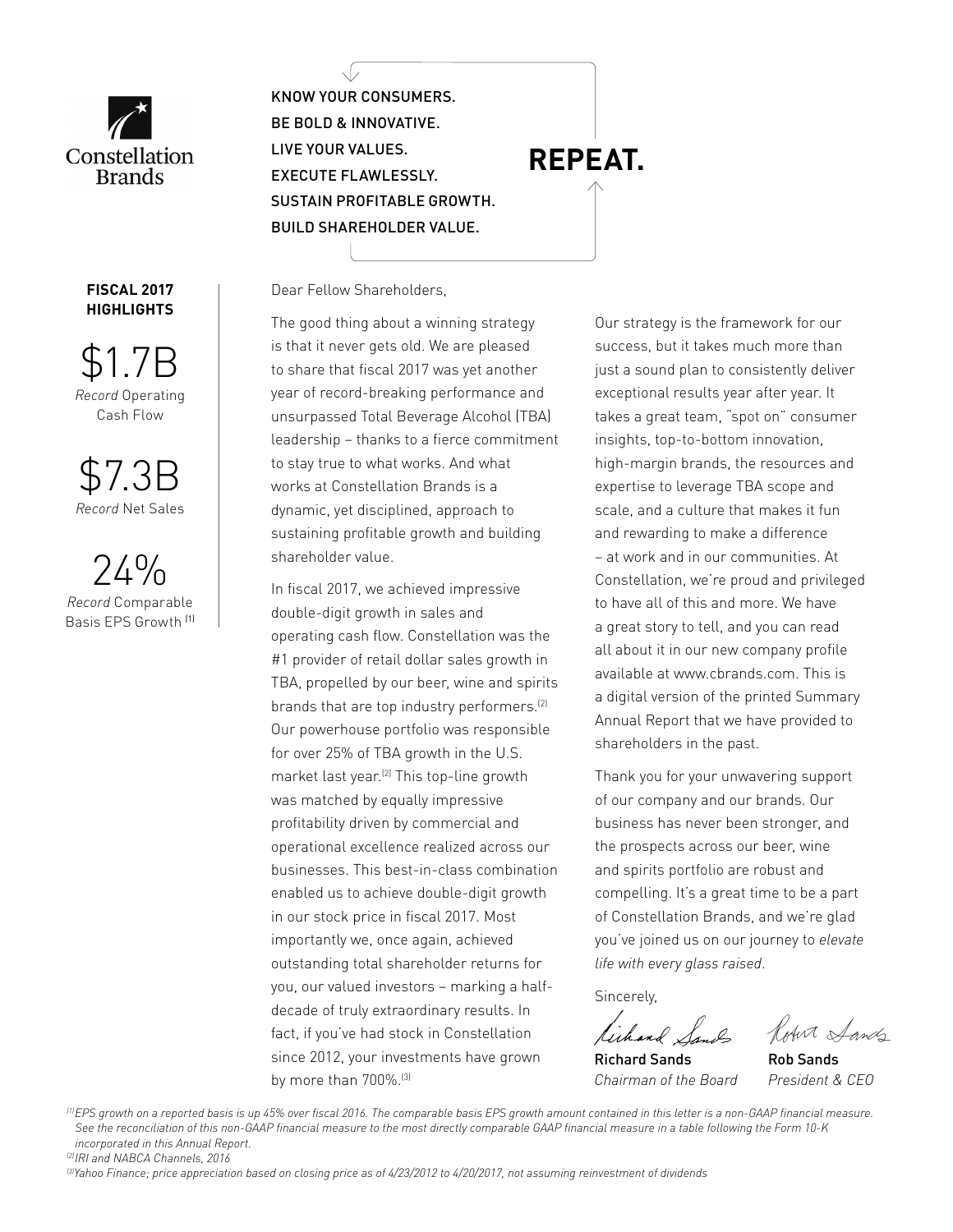# **UNITED STATES SECURITIES AND EXCHANGE COMMISSION WASHINGTON, D.C. 20549**

#### **FORM 10-K**

**(Mark One)**

# **ANNUAL REPORT PURSUANT TO SECTION 13 OR 15(d) OF THE SECURITIES EXCHANGE ACT OF 1934**

**For the fiscal year ended February 28, 2017**

**or**

**TRANSITION REPORT PURSUANT TO SECTION 13 OR 15(d) OF THE SECURITIES EXCHANGE ACT OF 1934**

For the transition period from <u>to be a set of the set of  $\sim$ </u>

**Commission file number 001-08495**



# **CONSTELLATION BRANDS, INC.**

**(Exact name of registrant as specified in its charter)**

**Delaware 16-0716709 State or other jurisdiction of incorporation or organization**

**(I.R.S. Employer Identification No.)**

**207 High Point Drive, Building 100 Victor, New York 14564**

**(Address of principal executive offices) (Zip Code)**

**Registrant's telephone number, including area code (585) 678-7100**

**Securities registered pursuant to Section 12(b) of the Act:**

**Title of each class Name of each exchange on which registered** Class A Common Stock (par value \$.01 per share) New York Stock Exchange

Class B Common Stock (par value \$.01 per share) New York Stock Exchange

#### **Securities registered pursuant to Section 12(g) of the Act:**

**None**

Indicate by check mark if the registrant is a well-known seasoned issuer, as defined in Rule 405 of the Securities Act. Yes  $\boxtimes$  No  $\square$ 

Indicate by check mark if the registrant is not required to file reports pursuant to Section 13 or Section 15(d) of the Act. Yes  $\Box$  No  $\boxtimes$ 

Indicate by check mark whether the registrant (1) has filed all reports required to be filed by Section 13 or 15(d) of the Securities Exchange Act of 1934 during the preceding 12 months (or for such shorter period that the registrant was required to file such reports), and (2) has been subject to such filing requirements for the past 90 days. Yes  $\boxtimes$  No  $\Box$ 

Indicate by check mark whether the registrant has submitted electronically and posted on its corporate Web site, if any, every Interactive Data File required to be submitted and posted pursuant to Rule 405 of Regulation S-T (§232.405 of this chapter) during the preceding 12 months (or for such shorter period that the registrant was required to submit and post such files). Yes  $\boxtimes$  No  $\square$ 

Indicate by check mark if disclosure of delinquent filers pursuant to Item 405 of Regulation S-K (§229.405 of this chapter) is not contained herein, and will not be contained, to the best of registrant's knowledge, in definitive proxy or information statements incorporated by reference in Part III of this Form 10-K or any amendment to this Form 10-K.  $\Box$ 

Indicate by check mark whether the registrant is a large accelerated filer, an accelerated filer, a non-accelerated filer, a smaller reporting company, or an emerging growth company. See the definitions of "large accelerated filer," "accelerated filer," "smaller reporting company," and "emerging growth company" in Rule 12b-2 of the Exchange Act.

| Large accelerated filer | x                                                    | Accelerated filer         |  |
|-------------------------|------------------------------------------------------|---------------------------|--|
| Non-accelerated filer   | $\Box$ (Do not check if a smaller reporting company) | Smaller reporting company |  |
|                         |                                                      | Emerging growth company   |  |

If an emerging growth company, indicate by check mark if the registrant has elected not to use the extended transition period for complying with any new or revised financial accounting standards provided pursuant to Section 13(a) of the Exchange Act.  $\Box$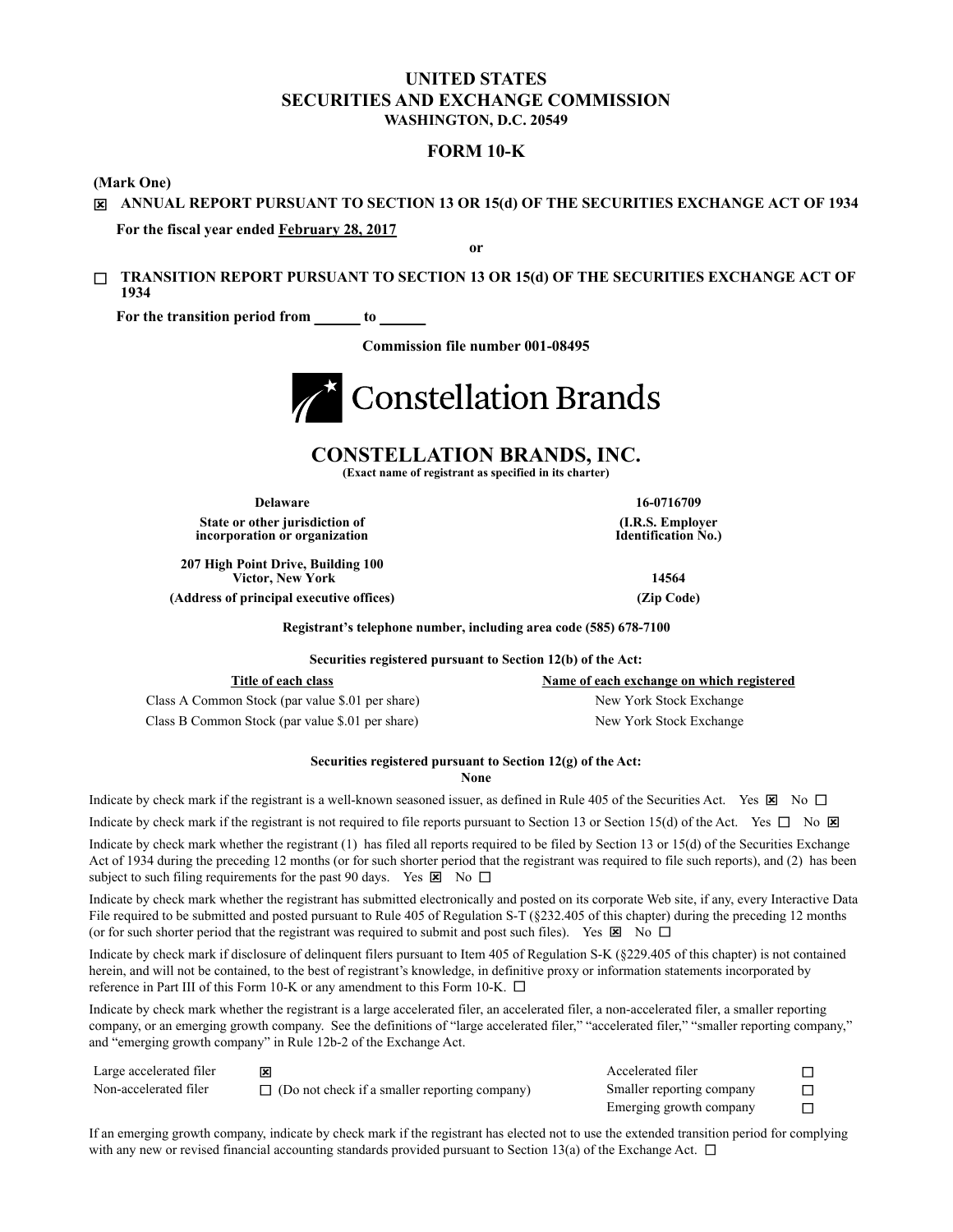Indicate by check mark whether the registrant is a shell company (as defined in Rule 12b-2 of the Exchange Act). Yes  $\Box$  No  $\boxtimes$ 

The aggregate market value of the voting and non-voting common equity held by non-affiliates of the registrant, based upon the closing sales prices of the registrant's Class A and Class B Common Stock as reported on the New York Stock Exchange as of the last business day of the registrant's most recently completed second fiscal quarter was \$28,045,135,841.

The number of shares outstanding with respect to each of the classes of common stock of Constellation Brands, Inc., as of April 21, 2017, is set forth below:

| <b>Class</b>                                    | <b>Number of Shares Outstanding</b> |
|-------------------------------------------------|-------------------------------------|
| Class A Common Stock, par value \$.01 per share | 171.447.198                         |
| Class B Common Stock, par value \$.01 per share | 23.345.727                          |
| Class 1 Common Stock, par value \$.01 per share | 7.720                               |

#### **DOCUMENTS INCORPORATED BY REFERENCE**

The Proxy Statement of Constellation Brands, Inc. to be issued for the Annual Meeting of Stockholders which is expected to be held July 18, 2017 is incorporated by reference in Part III to the extent described therein.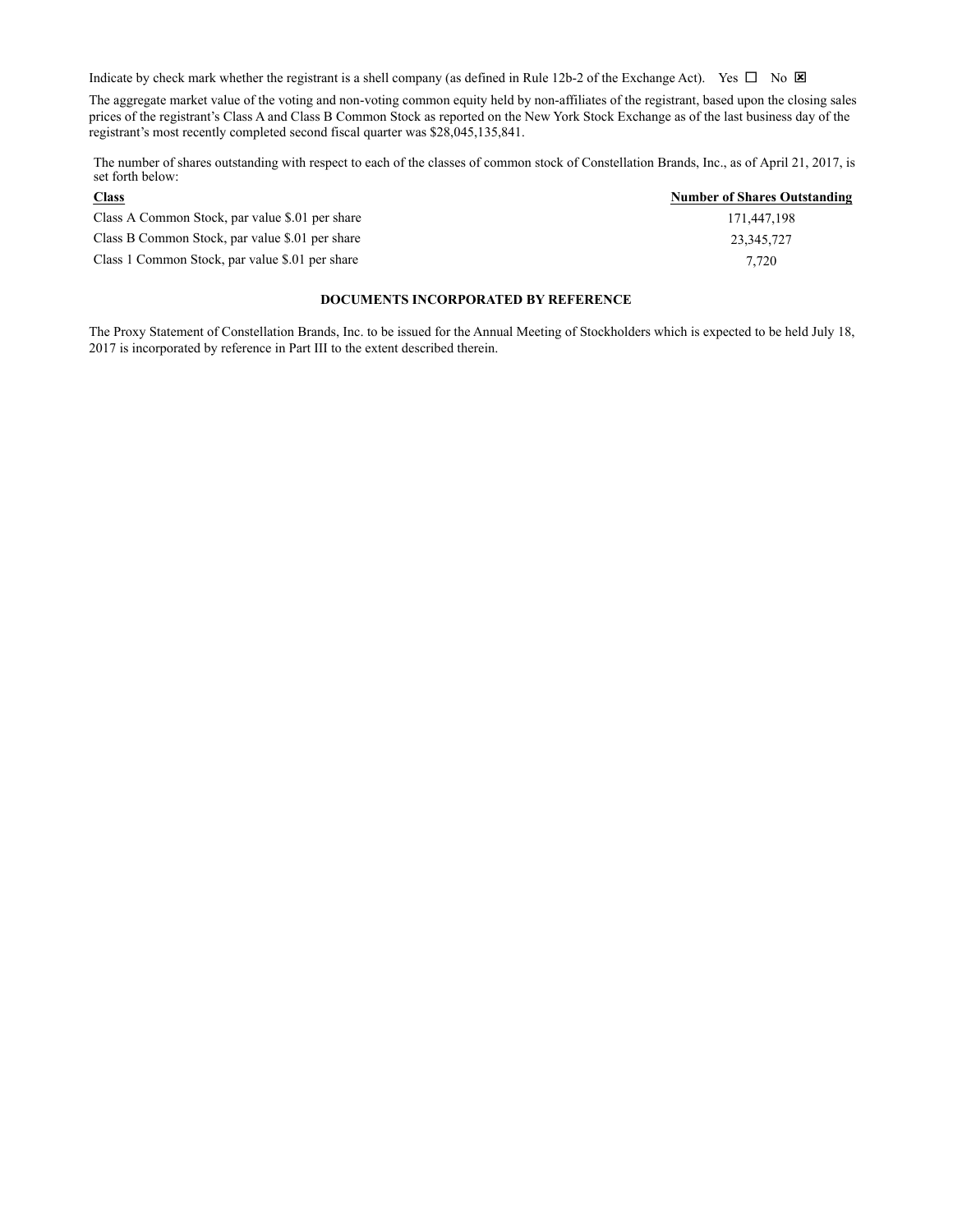# **TABLE OF CONTENTS**

|          |                                  | Page |
|----------|----------------------------------|------|
|          | <b>PART I</b>                    |      |
| Item 1.  | <b>Business</b>                  |      |
| Item 1A. | <b>Risk Factors</b>              | 10   |
| Item 1B. | <b>Unresolved Staff Comments</b> | 21   |
| Item 2.  | Properties                       | 21   |
| Item 3.  | <b>Legal Proceedings</b>         | 23   |
| Item 4.  | Mine Safety Disclosures          | 23   |

# **PART II**

| Item 5.    | Market for Registrant's Common Equity, Related Stockholder Matters and Issuer Purchases of<br><b>Equity Securities</b> | 24  |
|------------|------------------------------------------------------------------------------------------------------------------------|-----|
| Item $6$ . | Selected Financial Data                                                                                                | 26  |
| Item 7.    | Management's Discussion and Analysis of Financial Condition and Results of Operations                                  | 27  |
| Item 7A.   | Quantitative and Qualitative Disclosures About Market Risk                                                             | 49  |
| Item 8.    | Financial Statements and Supplementary Data                                                                            | 51  |
| Item 9.    | Changes in and Disagreements With Accountants on Accounting and Financial Disclosure                                   | 105 |
| Item 9A.   | Controls and Procedures                                                                                                | 105 |
| Item 9B.   | Other Information                                                                                                      | 106 |

# **PART III**

| Item $10$ . | Directors, Executive Officers and Corporate Governance                                                   | 106 |
|-------------|----------------------------------------------------------------------------------------------------------|-----|
| Item $11$ . | <b>Executive Compensation</b>                                                                            | 106 |
| Item $12$ . | Security Ownership of Certain Beneficial Owners and Management and Related Stockholder<br><b>Matters</b> | 106 |
| Item $13$ . | Certain Relationships and Related Transactions, and Director Independence                                | 107 |
| Item $14$ . | Principal Accounting Fees and Services                                                                   | 107 |

# **PART IV**

| Item $15$ . | Exhibits, Financial Statement Schedules | 108 |
|-------------|-----------------------------------------|-----|
| Item $16$ . | Form 10-K Summary                       | 108 |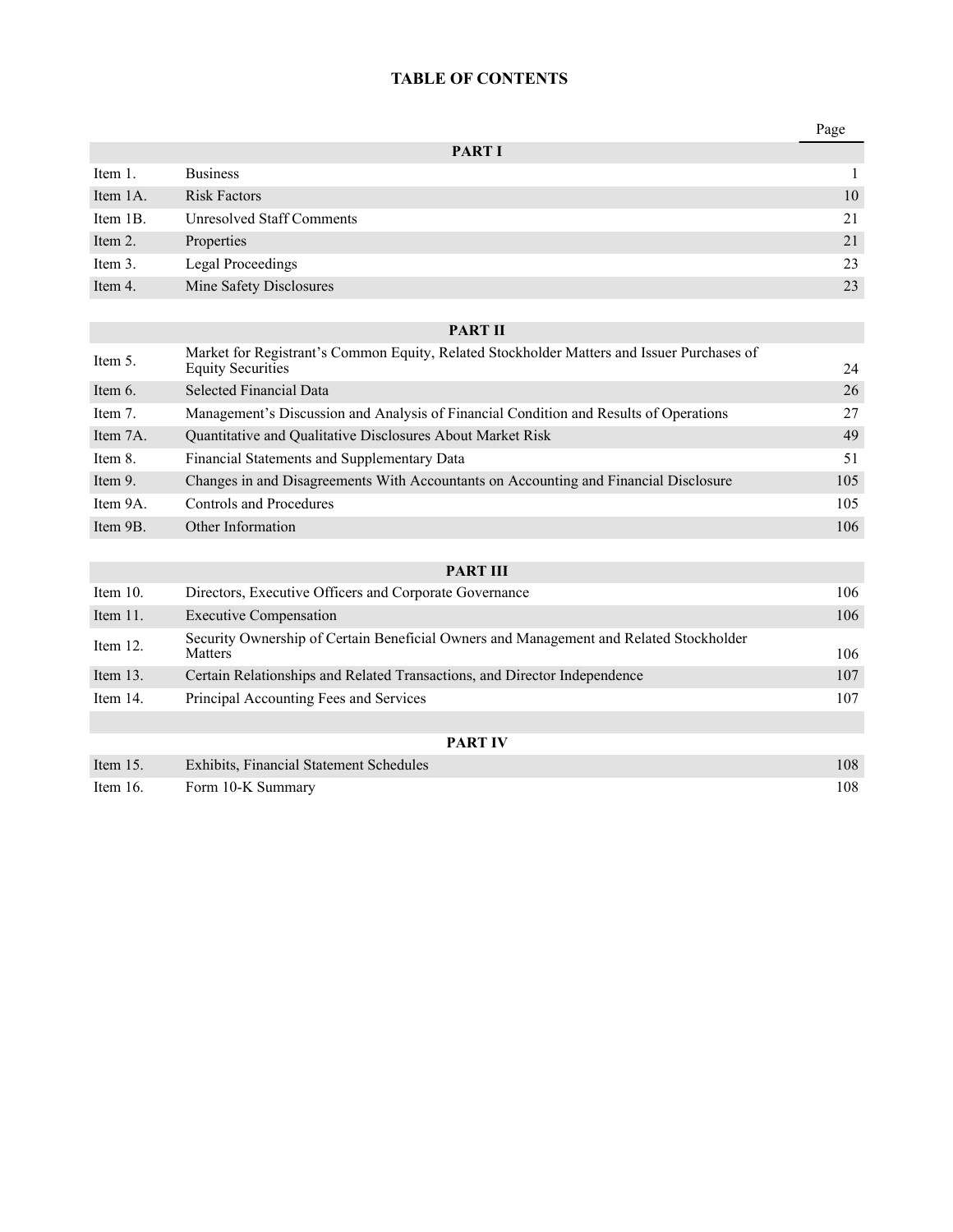*This Annual Report on Form 10-K contains "forward-looking statements" within the meaning of Section 27A of the Securities Act of 1933 and Section 21E of the Securities Exchange Act of 1934. These forward-looking statements are subject to a number of risks and uncertainties, many of which are beyond our control, which could cause actual results to differ materially from those set forth in, or implied by, such forward-looking statements. All statements other than statements of historical fact included in this Annual Report on Form 10-K, including without limitation (I) the statements under Item 1 "Business" and Item 7 "Management's Discussion and Analysis of Financial Condition and Results of Operations" regarding (i) our business strategy, future operations, future financial position, expected effective tax rates and anticipated tax liabilities, prospects, plans and objectives of management, including the duration of reinvestment of earnings of certain foreign subsidiaries, (ii) information concerning expected or potential actions of third parties, including potential changes to international trade agreements, tariffs, taxes and other governmental rules and regulations, (iii) information concerning the future expected balance of supply and demand for our products, (iv) timing and source of funds for operating activities, (v) the manner, timing and duration of the share repurchase program and source of funds for share repurchases, and (vi) the amount and timing of future dividends, (II) the statements regarding our beer operations expansion activities, including Mexicali Brewery construction, Obregon Brewery optimization, and the expansions of the Nava Brewery and glass plant, including anticipated costs and timeframes for completion and (III) the projections regarding the Canadian Divestiture and the Obregon Brewery acquisition are forward-looking statements. When used in this Annual Report on Form 10-K, the*  words "anticipate," "intend," "expect," and similar expressions are intended to identify forward-looking statements, *although not all forward-looking statements contain such identifying words. All forward-looking statements speak only as of the date of this Annual Report on Form 10-K. We undertake no obligation to update or revise any forward*looking statements, whether as a result of new information, future events or otherwise. Although we believe that the *expectations reflected in the forward-looking statements are reasonable, we can give no assurance that such expectations will prove to be correct. In addition to the risks and uncertainties of ordinary business operations and conditions in the general economy and markets in which we compete, our forward-looking statements contained in this Annual Report on Form 10-K are also subject to the risk and uncertainty that (i) the actual balance of supply and demand for our products will vary from current expectations due to, among other reasons, actual raw material supply, actual shipments to distributors and actual consumer demand, (ii) the actual demand for our products will vary from current expectations due to, among other reasons, actual shipments to distributors and actual consumer demand, (iii) the amount and timing of and source of funds for any share repurchases may vary due to market conditions, our cash and debt position, the impact of the beer operations expansion activities, and other factors as determined by management from time to time, (iv) the amount and timing of future dividends may differ from our current expectations if our ability to use cash flow to fund dividends is affected by unanticipated increases in total net debt, we are unable to generate cash flow at anticipated levels, or we fail to generate expected earnings, (v) the timeframe and actual costs associated with the beer operations expansion activities may vary from management's current expectations due to market conditions, our cash and debt position, receipt of all required regulatory approvals by the expected dates and on the expected terms and other factors as determined by management, and (vi) the actual net gain realized and income taxes paid in connection with the Canadian Divestiture may vary from management's estimates. Additional important factors that could cause actual results to differ materially from those set forth in or implied by our forwardlooking statements contained in this Annual Report on Form 10-K are those described in Item 1A "Risk Factors" and elsewhere in this report and in our other filings with the Securities and Exchange Commission.*

*Unless the context otherwise requires, the terms "Company," "CBI," "we," "our," or "us" refer to Constellation Brands, Inc. and its subsidiaries. All references to "net sales" refer to gross sales less promotions, returns and allowances, and excise taxes consistent with the Company's method of classification. All references to "Fiscal 2017," "Fiscal 2016" and "Fiscal 2015" refer to the Company's fiscal year ended the last day of February of the indicated year. All references to "Fiscal 2018" refer to our fiscal year ending February 28, 2018. All references to "\$" are to U.S. dollars and all references to "C\$" are to Canadian dollars. Unless otherwise defined herein, refer to the Notes to the Consolidated Financial Statements under Item 8 of this Annual Report on Form 10-K for the definition of capitalized terms used herein.*

*Market positions and industry data discussed in this Annual Report on Form 10-K are as of calendar 2016 and have been obtained or derived from industry and government publications and our estimates. The industry and government publications include: Beer Marketers Insights; Beverage Information Group; Impact Databank Review and Forecast; International Wine and Spirits Research (IWSR); IRI; and National Alcohol Beverage Control Association. We have not independently verified the data from the industry and government publications. Unless otherwise noted, all references to market positions are based on equivalent unit volume.*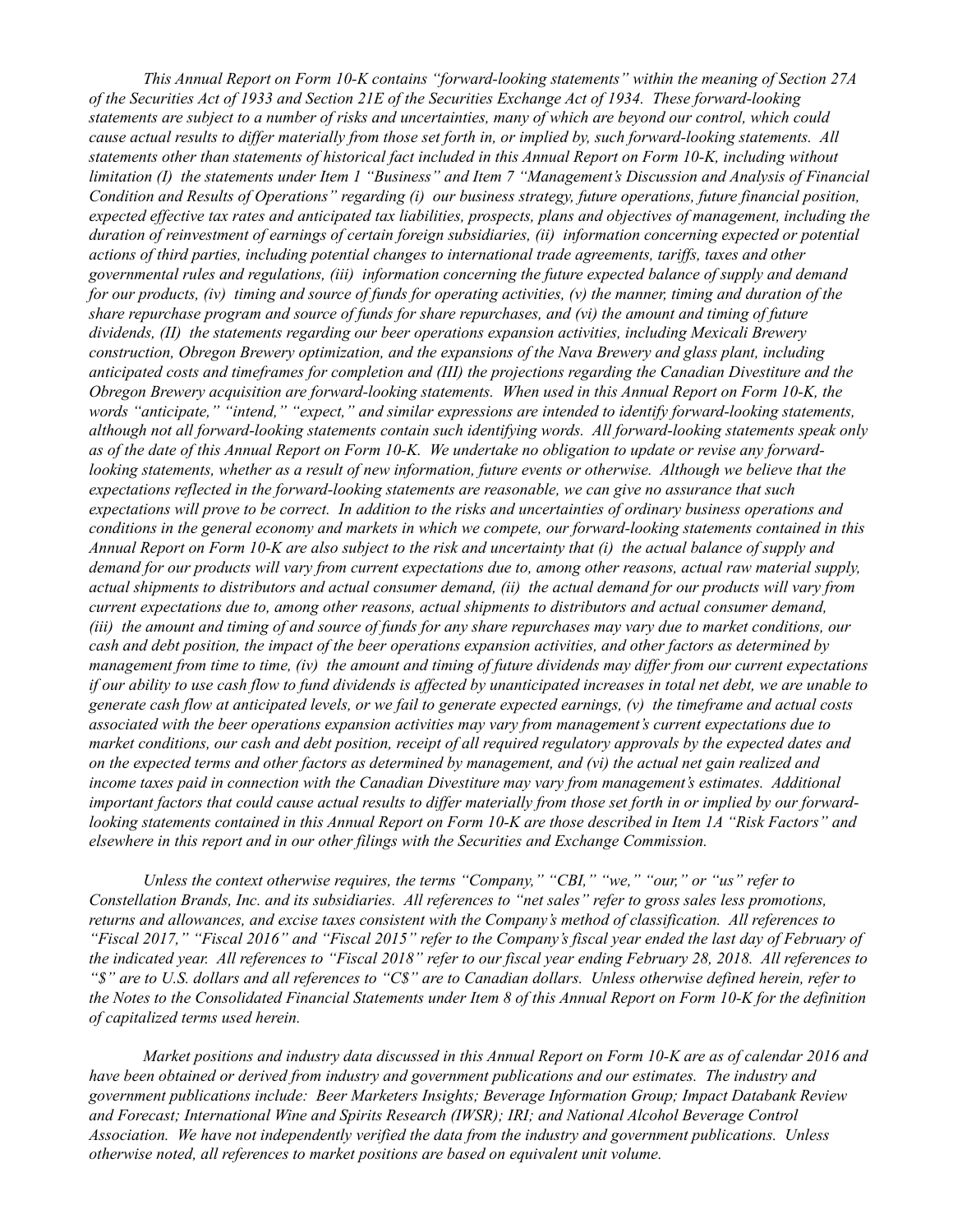#### **Item 1. Business.**

# **Introduction**

We are an international producer and marketer of beer, wine and spirits with operations in the U.S., Mexico, New Zealand, Italy and Canada and more than 100 brands in our portfolio. In the U.S., we are the largest multicategory supplier (beer, wine and spirits) ("Multi-category Supplier") of beverage alcohol. We are the third-largest beer company in the U.S. market and the world's leading premium wine company. Many of our products are recognized as leaders in their respective categories. This, combined with our strong market positions, makes us a supplier of choice to many of our customers, who include wholesale distributors, retailers and on-premise locations.

Our vision is to elevate life with every glass raised and our mission is to build brands that people love. We are committed to brand building, our trade partners, the environment, our investors and to consumers around the world who choose our products when celebrating big moments or enjoying quiet ones.

Our key values are:

- people;
- customer focus;
- entrepreneurship;
- quality; and
- integrity.

The Company is a Delaware corporation incorporated on December 4, 1972, as the successor to a business founded in 1945. We have approximately 8,700 employees located primarily in the U.S. and Mexico, with our corporate headquarters located in Victor, New York. We conduct our business through entities we wholly own as well as through a variety of joint ventures and other entities.

#### **Strategy**

Our overall strategy is to sustain profitable growth and build shareholder value. We position our portfolio to benefit from industry premiumization trends, which we believe will continue to result in faster growth rates in the high-end of the beer, wine and spirits categories.

Certain key U.S. industry trends include:

- high-end beer (led by imported and craft) growing faster than total beer;
- growth in U.S. per capita consumption of wine and spirits and volume of premium and above wine and spirits growing faster than value-priced wine and spirits; and
- consolidation of suppliers, wholesalers and retailers.

To capitalize on these trends, become more competitive and grow our business, we have generally employed a strategy focused on a combination of organic growth and acquisitions, with an increasing focus on the higher-growth, higher-margin premium and above categories of the beverage alcohol industry. Key elements of our strategy include:

- leveraging our leading position in total beverage alcohol and our scale with wholesalers and retailers to expand distribution of our product portfolio and cross promotional opportunities;
- strengthening relationships with wholesalers and retailers by providing consumer and beverage alcohol insights;
- investing in brand building activities;
- positioning ourselves for success with consumer-led innovation capabilities;
- realizing operating efficiencies through expanding and enhancing production capabilities and maximizing asset utilization; and
- developing employees to enhance performance in the marketplace.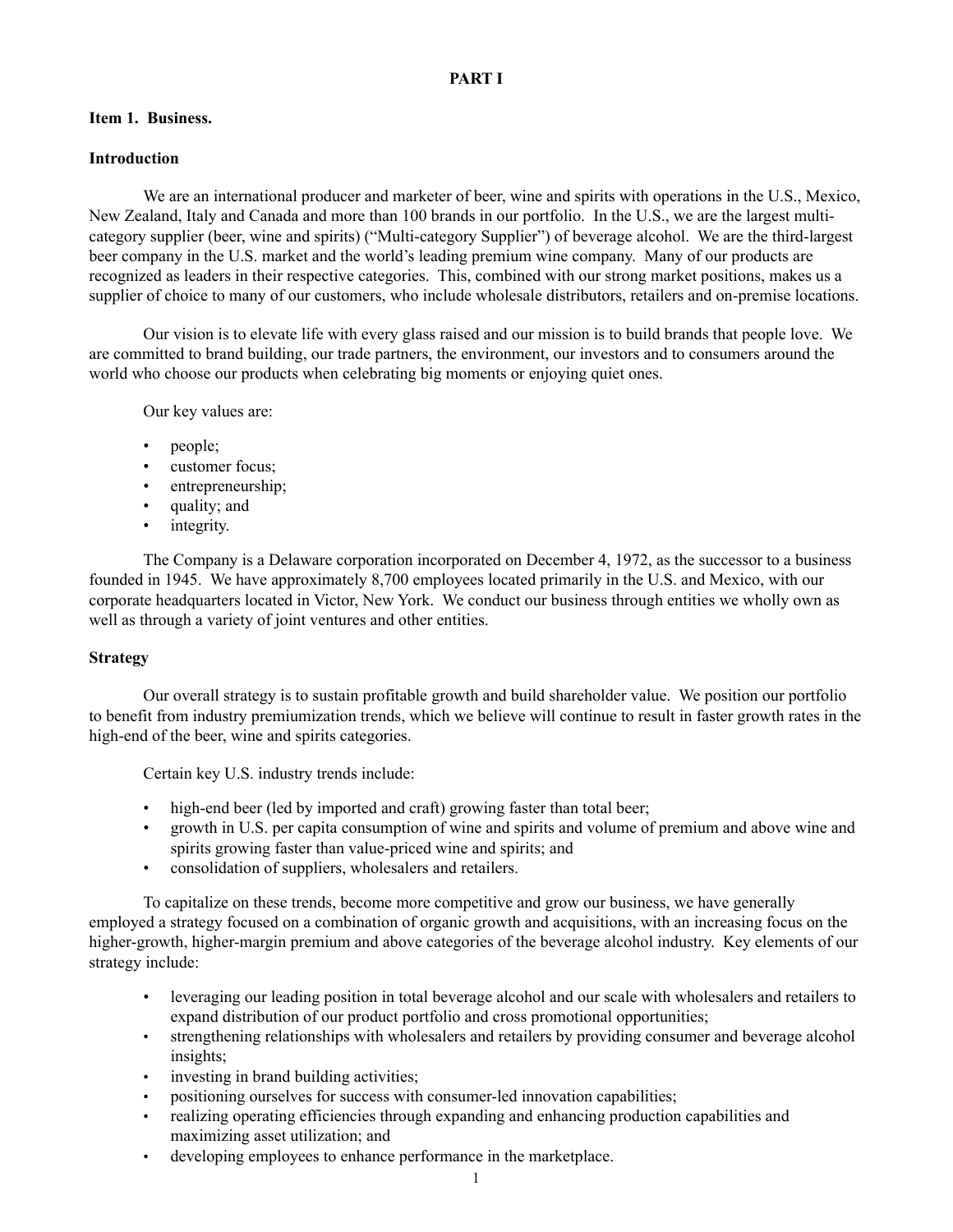In the beer business, we completed the Beer Business Acquisition in June 2013, which solidified our position in the U.S. beer market over the long-term; diversified our profit base and enhanced our margins, results of operations and operating cash flow; and provided new avenues for growth. Since completing this transformational acquisition, we have made capital investments and acquisitions to increase beer production capacity to secure independence from a supply standpoint and to support the growth of the business. We enhanced our position in the high-end beer segment with the acquisition of Ballast Point, a highly-awarded craft brewer, which provided us with a high-growth premium platform to compete in the growing, emerging national craft beer category.

In our wine and spirits business, we have acquired higher-growth, higher-margin premium and above wine brands including Meiomi, Prisoner and Charles Smith wine brands, and divested the lower-margin Canadian wine business, as part of our efforts to increase our mix of premium and above brands, improve margins and create operating efficiencies. In addition, we have added high-growth, high-end brands to our spirits portfolio through the acquisitions of Casa Noble and High West.

For further information on our strategy, see Management's Discussion and Analysis of Financial Condition and Results of Operations under Item 7 of this Annual Report on Form 10-K ("MD&A").

#### **Acquisitions, Investments and Divestitures**

As part of our strategy to improve margins, enhance production capabilities and keep an increased focus on the higher-growth, higher-margin premium and above categories of the beverage alcohol industry, we have completed the following acquisitions, investments and divestitures:

| <b>Transaction</b>                                                                 | <b>Date</b>       | <b>Strategic Contribution</b>                                                                                                                                                                                                                                                                                                                                                                                                                                                                                                                                 |
|------------------------------------------------------------------------------------|-------------------|---------------------------------------------------------------------------------------------------------------------------------------------------------------------------------------------------------------------------------------------------------------------------------------------------------------------------------------------------------------------------------------------------------------------------------------------------------------------------------------------------------------------------------------------------------------|
| <b>Beer Segment</b>                                                                |                   |                                                                                                                                                                                                                                                                                                                                                                                                                                                                                                                                                               |
| Obregon Brewery acquisition                                                        | December<br>2016  | Provided immediate functioning brewery capacity to support our fast-<br>growing, high-end Mexican beer portfolio and flexibility for future<br>innovation initiatives; enabled us to become fully independent from an<br>interim supply agreement with Modelo.                                                                                                                                                                                                                                                                                                |
| <b>Ballast Point acquisition</b>                                                   | December<br>2015  | Provided a high-growth premium platform to compete in the growing,<br>emerging national craft beer category; further strengthened our position in<br>the high-end of the U.S. beer market.                                                                                                                                                                                                                                                                                                                                                                    |
| Glass production plant<br>acquisition through joint<br>venture with Owens-Illinois | December<br>2014  | State-of-the-art glass production plant located adjacent to our Nava Brewery<br>in Mexico; solidified our long-term glass sourcing strategy under favorable<br>terms.                                                                                                                                                                                                                                                                                                                                                                                         |
| <b>Beer Business Acquisition</b>                                                   | June 2013         | Provided complete, independent control of our U.S. commercial beer<br>business, the state-of-the-art Nava Brewery and the exclusive perpetual brand<br>rights to import, market and sell Corona and certain other Mexican beer<br>brands in the U.S. market; solidified our position in the U.S. beer market for<br>the long term; made us the third-largest brewer and seller of beer for the U.S.<br>market; combined with our strong position in wine and spirits, solidified us<br>as the largest Multi-category Supplier of beverage alcohol in the U.S. |
| <b>Wine and Spirits Segment</b>                                                    |                   |                                                                                                                                                                                                                                                                                                                                                                                                                                                                                                                                                               |
| Canadian Divestiture                                                               | December<br>2016  | Divestiture of the lower-margin Canadian wine business.                                                                                                                                                                                                                                                                                                                                                                                                                                                                                                       |
| Charles Smith acquisition                                                          | October<br>2016   | Collection of five fast-growing, high-quality super and ultra-premium<br>Washington State wine brands; strong consumer affinity and demand.                                                                                                                                                                                                                                                                                                                                                                                                                   |
| High West acquisition                                                              | October<br>2016   | Portfolio of distinctive, award-winning, fast-growing and high-end craft<br>whiskeys and other select spirits.                                                                                                                                                                                                                                                                                                                                                                                                                                                |
| Prisoner acquisition                                                               | April 2016        | Portfolio of five fast-growing, higher-margin, super-luxury wine brands;<br>strengthened our position in the super-luxury wine category.                                                                                                                                                                                                                                                                                                                                                                                                                      |
| Meiomi acquisition                                                                 | August<br>2015    | Higher-margin, luxury growth brand; further strengthened our position in the<br>U.S. pinot noir category.                                                                                                                                                                                                                                                                                                                                                                                                                                                     |
| Casa Noble acquisition                                                             | September<br>2014 | Fast-growing, higher-margin, super-premium tequila business; complements<br>our Mexican beer portfolio; further strengthened both our on and off-premise<br>presence as tequila and Mexican beer share similar target consumers and<br>drinking occasions.                                                                                                                                                                                                                                                                                                    |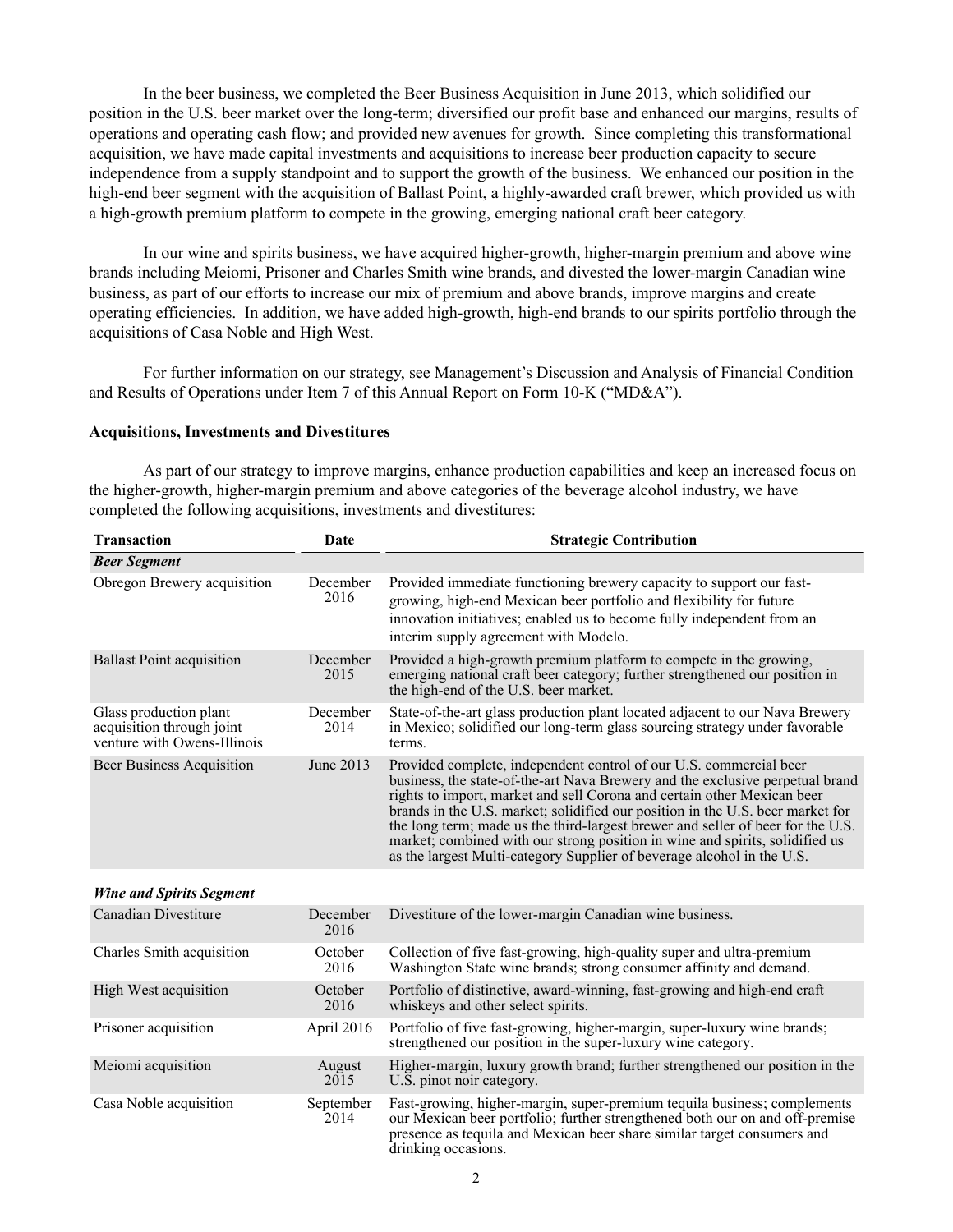For further information about our Fiscal 2017, Fiscal 2016 and Fiscal 2015 transactions, refer to (i) MD&A and (ii) Note 2 of the Notes to the Consolidated Financial Statements under Item 8 of this Annual Report on Form 10-K ("Notes to the Financial Statements").

#### **Business Segments**

We report our operating results in three segments: (i) Beer, (ii) Wine and Spirits, and (iii) Corporate Operations and Other. The business segments reflect how our operations are managed, how resources are allocated, how operating performance is evaluated by senior management and the structure of our internal financial reporting. We report net sales in two reportable segments, as follows:

|                               |   | For the Year<br>Ended<br>February 28,<br>2017 | % of<br>Net Sales | For the Year<br>Ended<br>February 29,<br>2016 | % of<br>Net Sales | For the Year<br>Ended<br>February 28,<br>2015 | $%$ of<br><b>Net Sales</b> |
|-------------------------------|---|-----------------------------------------------|-------------------|-----------------------------------------------|-------------------|-----------------------------------------------|----------------------------|
| (in millions)                 |   |                                               |                   |                                               |                   |                                               |                            |
| Beer                          | S | 4,229.3                                       | 57.7% \$          | 3,622.6                                       | $55.3\%$ \$       | 3,188.6                                       | 52.9%                      |
| Wine and Spirits:             |   |                                               |                   |                                               |                   |                                               |                            |
| Wine                          |   | 2,739.3                                       | $37.4\%$          | 2,591.4                                       | 39.6%             | 2,523.4                                       | 41.9%                      |
| Spirits                       |   | 362.9                                         | $4.9\%$           | 334.4                                         | $5.1\%$           | 316.0                                         | 5.2%                       |
| Total Wine and Spirits        |   | 3,102.2                                       | 42.3%             | 2.925.8                                       | 44.7%             | 2.839.4                                       | 47.1%                      |
| <b>Consolidated Net Sales</b> |   | 7,331.5                                       |                   | 6,548.4                                       |                   | 6,028.0                                       |                            |

#### *Beer Segment*

We are the leader in the high-end segment of the U.S. beer market. We sell a number of brands in the import and craft beer categories.

Within the imported beer category, we have the exclusive right to import, market and sell these Mexican beer brands in all 50 states of the U.S.:

- Corona Extra
- Corona Light
- Modelo Especial
- Modelo Negra
- Modelo Chelada
- Pacifico
- Victoria

In the U.S., we are the leading imported beer company and have six of the 15 top-selling imported beer brands. Corona Extra is the best-selling imported beer and the fifth best-selling beer overall in the U.S.; Corona Light is the leading imported light beer; and Modelo Especial is the second-largest and the fastest-growing major imported beer brand. During Fiscal 2017, we unified the Modelo brands under the Casa Modelo brand family as part of our effort to drive more effective cross promotion and establish a platform for future product innovation. Additionally, we are continuing efforts focused on increasing sales penetration of products in can and draft package formats.

Our craft beer products are primarily sold under the Ballast Point brand, which is one of the fastest-growing major craft brands in the U.S. beer market. Ballast Point produces more than 40 different styles of beer, led by its popular Sculpin IPA.

Since the Beer Business Acquisition, we have expanded our Nava Brewery from 10 million to 25 million hectoliters production capacity, with additional production capacity expansion activities underway. In addition, we are constructing a new, state-of-the-art brewery in Mexicali, Baja California, Mexico (the "Mexicali Brewery"),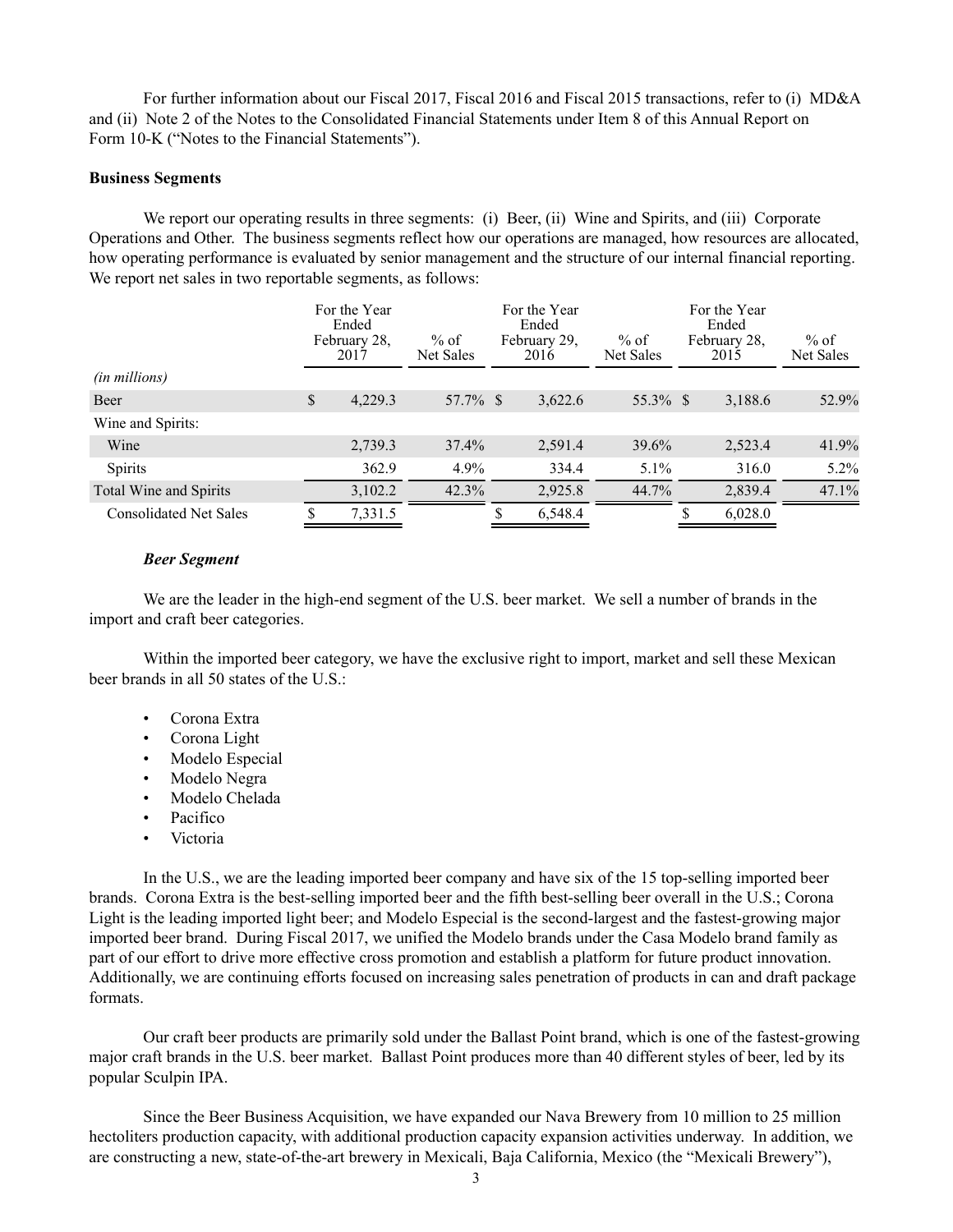located near California, which is our largest beer market in the U.S., and we are investing in optimization to increase the output from our Obregon Brewery, which we acquired in December 2016. Expansion, construction and optimization efforts continue under our Mexico Beer Expansion Projects to align with our anticipated future growth expectations.

Total spend related to the Mexico Beer Expansion Projects is estimated to be approximately \$3.9 billion through fiscal 2021. In total, we have invested approximately \$2.1 billion for the Mexico Beer Expansion Projects, with approximately \$700 million during Fiscal 2017. The majority of the remaining investment is expected to occur primarily during the next three fiscal year periods.

Prior to the Beer Business Acquisition, we and Modelo, indirectly, each had an equal interest in Crown Imports, which had the exclusive right to import, market and sell the Mexican Beer Brands.

#### *Wine and Spirits Segment*

We are the world's leading premium wine company. We sell a large number of wine brands across all categories - table wine, sparkling wine and dessert wine - and across all price points - popular, premium and luxury categories, primarily within the \$5 to \$25 price range at U.S. retail - and we have a leading market position in the U.S. Our wine portfolio is supported by grapes purchased from independent growers, primarily in the U.S. and New Zealand, and vineyard holdings in the U.S., New Zealand and Italy.

Our wine produced in the U.S., New Zealand and Italy is primarily marketed in the U.S. In addition, we export our wine products to Canada and other major world markets.

In our spirits business, SVEDKA Vodka is imported from Sweden and is the largest imported vodka brand in the U.S. Black Velvet Canadian Whisky is the second-largest Canadian whisky brand in the U.S. Our high-end spirits brands include Casa Noble tequila and High West craft whiskeys.

In the U.S., we sell 18 of the 100 top-selling table wine brands and are the leading premium wine company. Some of our well-known wine and spirits brands sold in the U.S., which comprised our Fiscal 2017 U.S. Focus Brands ("Focus Brands"), included:

|                   | Wine Brands    |                   | Spirits Brands      |
|-------------------|----------------|-------------------|---------------------|
| <b>Black Box</b>  | Mark West      | Saved             | <b>SVEDKA Vodka</b> |
| Clos du Bois      | Meiomi         | Simi              |                     |
| Estancia          | Mount Veeder   | The Dreaming Tree |                     |
| Franciscan Estate | Nobilo         | The Prisoner      |                     |
| Inniskillin       | Robert Mondavi | Wild Horse        |                     |
| Kim Crawford      | Ruffino        |                   |                     |

We dedicate a large share of sales and marketing resources to our Focus Brands as they represent a majority of our U.S. wine and spirits revenue and profitability, and generally have strong positions in their respective price categories.

We have been increasing resources in support of product innovation as we believe this is one of the key drivers of overall beverage alcohol category growth. In wine, we have launched varietal line extensions behind many of our Focus Brands and introduced newer brands like Ravage, 7 Moons and Cooper & Thief. In spirits, we have been introducing flavor extensions for SVEDKA Vodka and Paul Masson Brandy.

# *Corporate Operations and Other*

The Corporate Operations and Other segment includes traditional corporate-related items including executive management, corporate development, corporate finance, human resources, internal audit, investor relations, legal, public relations and information technology.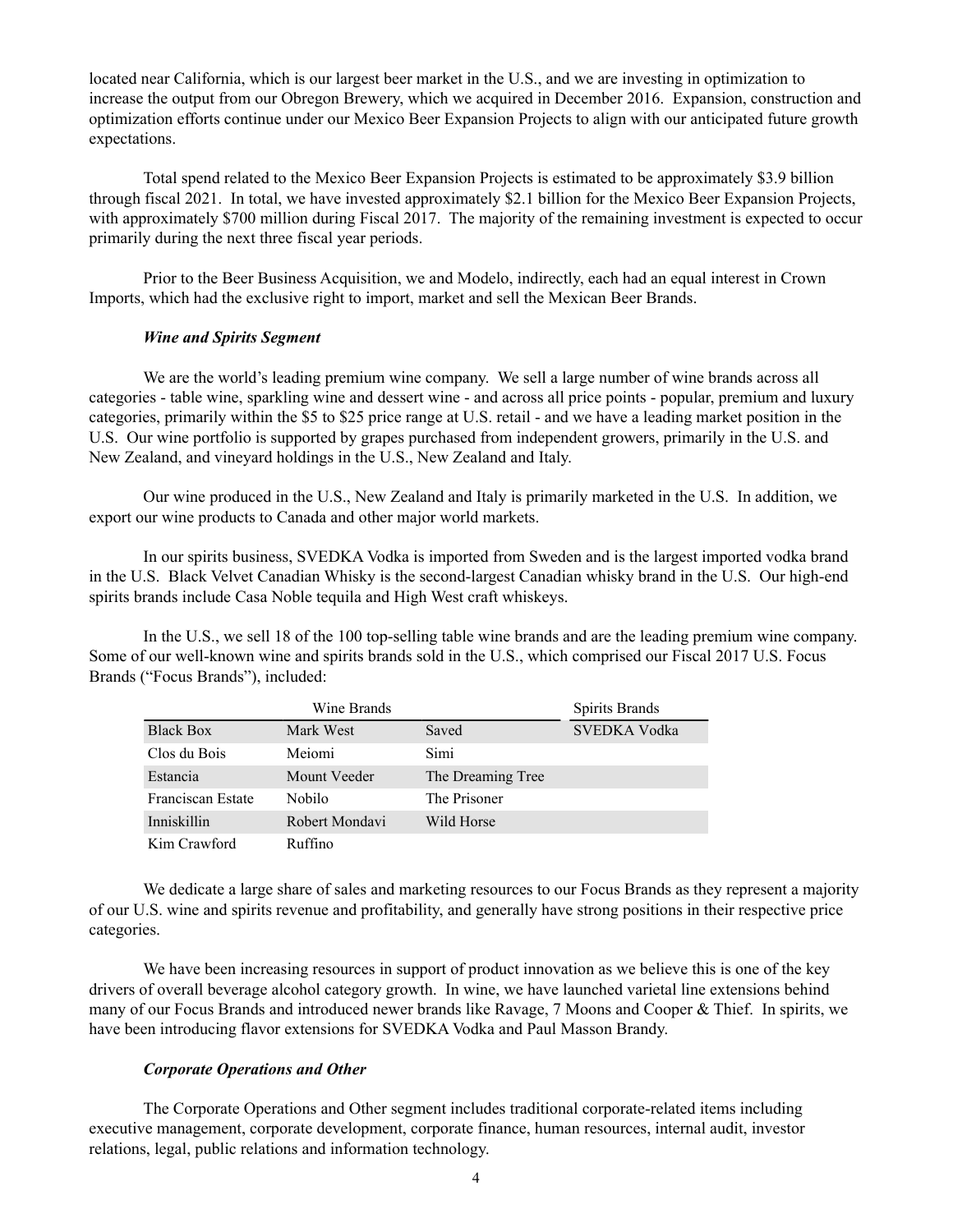Further information regarding net sales, operating income and total assets of each of our business segments and information regarding geographic areas is set forth in Note 20 of the Notes to the Financial Statements.

#### **Marketing and Distribution**

To focus on their respective product categories, build brand equity and increase sales, our segments employ full-time, in-house marketing, sales and customer service functions. These functions engage in a range of marketing activities and strategies, including market research, consumer and trade advertising, price promotions, point-of-sale materials, event sponsorship, on-premise promotions and public relations. Where opportunities exist, particularly with national accounts in the U.S., we leverage our sales and marketing skills across the organization.

In the U.S., our products are primarily distributed by wholesale distributors, with separate distribution networks utilized for (i) our beer portfolio and (ii) our wine and spirits portfolio, as well as state alcohol beverage control agencies. As is the case with all other beverage alcohol companies, products sold through these agencies are subject to obtaining and maintaining listings to sell our products in that agency's state. State governments can affect prices paid by consumers of our products through the imposition of taxes or, in states in which the government acts as the distributor of our products through an alcohol beverage control agency, by directly setting the retail prices.

#### **Trademarks and Distribution Agreements**

Trademarks are an important aspect of our business. We sell products under a number of trademarks, which we own or use under license. Throughout our segments, we also have various licenses and distribution agreements for the sale, or the production and sale, of our products and products of third parties. These licenses and distribution agreements have varying terms and durations.

Within the Beer segment, we have an exclusive sub-license to use trademarks related to our Mexican beer brands in the U.S. This sub-license agreement is perpetual. Prior to the Beer Business Acquisition, Crown Imports had exclusive importation agreements with the suppliers of certain imported beer products and had an exclusive renewable sub-license to use certain trademarks related to the imported beer brands in the U.S.

#### **Competition**

The beverage alcohol industry is highly competitive. We compete on the basis of quality, price, brand recognition and distribution strength. Our beverage alcohol products compete with other alcoholic and nonalcoholic beverages for consumer purchases, as well as shelf space in retail stores, restaurant presence and wholesaler attention. We compete with numerous multinational producers and distributors of beverage alcohol products, some of which have greater resources than we do. Our principal competitors include:

| Beer           | Anheuser-Busch InBev, Molson Coors, Heineken, Pabst Brewing Company, The Boston Beer Company                                                                          |
|----------------|-----------------------------------------------------------------------------------------------------------------------------------------------------------------------|
| Wine           | E&J Gallo Winery, The Wine Group, Trinchero Family Estates, Treasury Wine Estates, Ste. Michelle Wine<br>Estates, Deutsch Family Wine & Spirits, Jackson Family Wines |
| <b>Spirits</b> | Diageo, Beam Suntory, Brown-Forman, Sazerac Company, Pernod Ricard                                                                                                    |

#### **Production**

For Fiscal 2017, approximately 80% of our Mexican Beer Brands requirements were produced by our Nava Brewery, which is located in Mexico, approximately 10 miles from the Texas border. The current capacity of the Nava Brewery is 25 million hectoliters. We intend to expand the Nava Brewery's capacity to 27.5 million hectoliters production capacity. Additionally, the construction of the Mexicali Brewery, which will also be located in Mexico, approximately 10 miles from the California border, will initially be built to provide 5 million hectoliters production capacity with the ability to scale to 20 million hectoliters production capacity in the future.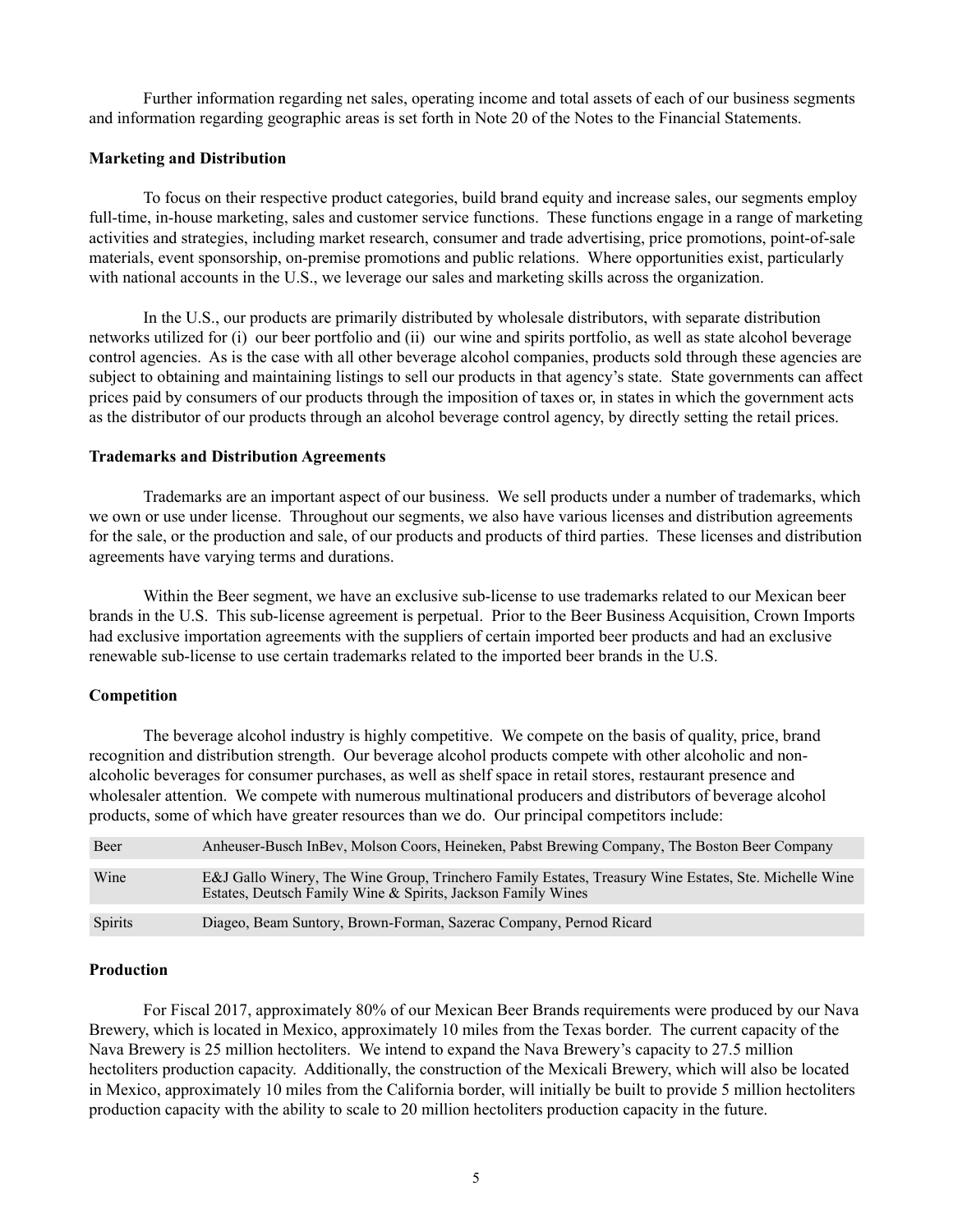Previously, to meet our beer supply requirements above the original 10 million hectoliter Nava Brewery production capacity, we entered into a three-year interim supply agreement with Modelo in June 2013. This agreement was initially extended for one additional year to June 2017. However, the purchase of the Obregon Brewery enabled us to become fully independent from this interim supply agreement, which was terminated at the time of this acquisition.

We currently operate five facilities in the greater San Diego, California area for the production of our Ballast Point brand, including Miramar, which serves as the primary production site for the brand. This facility was built in 2014 and may be expanded to accommodate future growth. Additionally, we are building a Ballast Point brewery in Daleville, Virginia.

In the U.S., we operate 18 wineries using many varieties of grapes grown principally in the Napa, Sonoma, Monterey and San Joaquin regions of California. We also operate four wineries in New Zealand and five wineries in Italy. Grapes are crushed at most of our wineries and stored as wine until packaged for sale under our brand names or sold in bulk. The inventories of wine are usually at their highest levels during and after the crush of each year's grape harvest, and are reduced prior to the subsequent year's crush. Wine inventories are usually at their highest levels in September through November in the U.S. and Italy, and in March through May in New Zealand.

Our Canadian whisky requirements are produced and aged at our Canadian distillery in Lethbridge, Alberta. We currently operate two facilities in the U.S. for the production of our High West whiskey brand. The requirements for grains and bulk spirits used in the production of our spirits are purchased from various suppliers.

Certain of our wines and spirits must be aged for more than one year up to multiple years. Therefore, our inventories of wines and spirits may be larger in relation to sales and total assets than in many other businesses.

# **Sources and Availability of Production Materials**

The principal components in the production of our craft and Mexican beer brands include water; agricultural products, such as yeast and grains; and packaging materials, which include glass, aluminum and cardboard.

For our Mexican beer brands, packaging materials represent the largest cost component of production, with glass bottles representing the largest cost component of our packaging materials. In Fiscal 2017, the package format mix of our Mexican beer volume sold in the U.S. was 72% glass bottles, 26% aluminum cans and 2% in stainless steel kegs.

The Nava Brewery and the Obregon Brewery receive water originating from aquifers. We believe we have adequate access to water to support the breweries' on-going requirements, as well as future requirements after the completion of planned expansion and optimization activities.

As part of our efforts to solidify our beer glass sourcing strategy over the long-term, we formed an equallyowned joint venture with Owens-Illinois, the world's largest glass container manufacturer. The joint venture acquired a state-of-the-art glass production plant that is located adjacent to our Nava Brewery in Mexico, in December 2014. The glass plant currently has two operational glass furnaces and the joint venture intends to increase it to four furnaces by early calendar 2018. When fully operational with four furnaces, the glass plant is expected to supply approximately 50% of our glass requirements for the Nava Brewery. We also have long-term glass supply agreements with other glass producers.

The principal components in the production of our wine and spirits products are agricultural products, such as grapes and grain, and packaging materials (primarily glass).

Most of our annual grape requirements are satisfied by purchases from each year's harvest which normally begins in August and runs through October in the U.S. and Italy, and begins in February and runs through May in New Zealand. We receive grapes from approximately 950 independent growers in the U.S. and approximately 125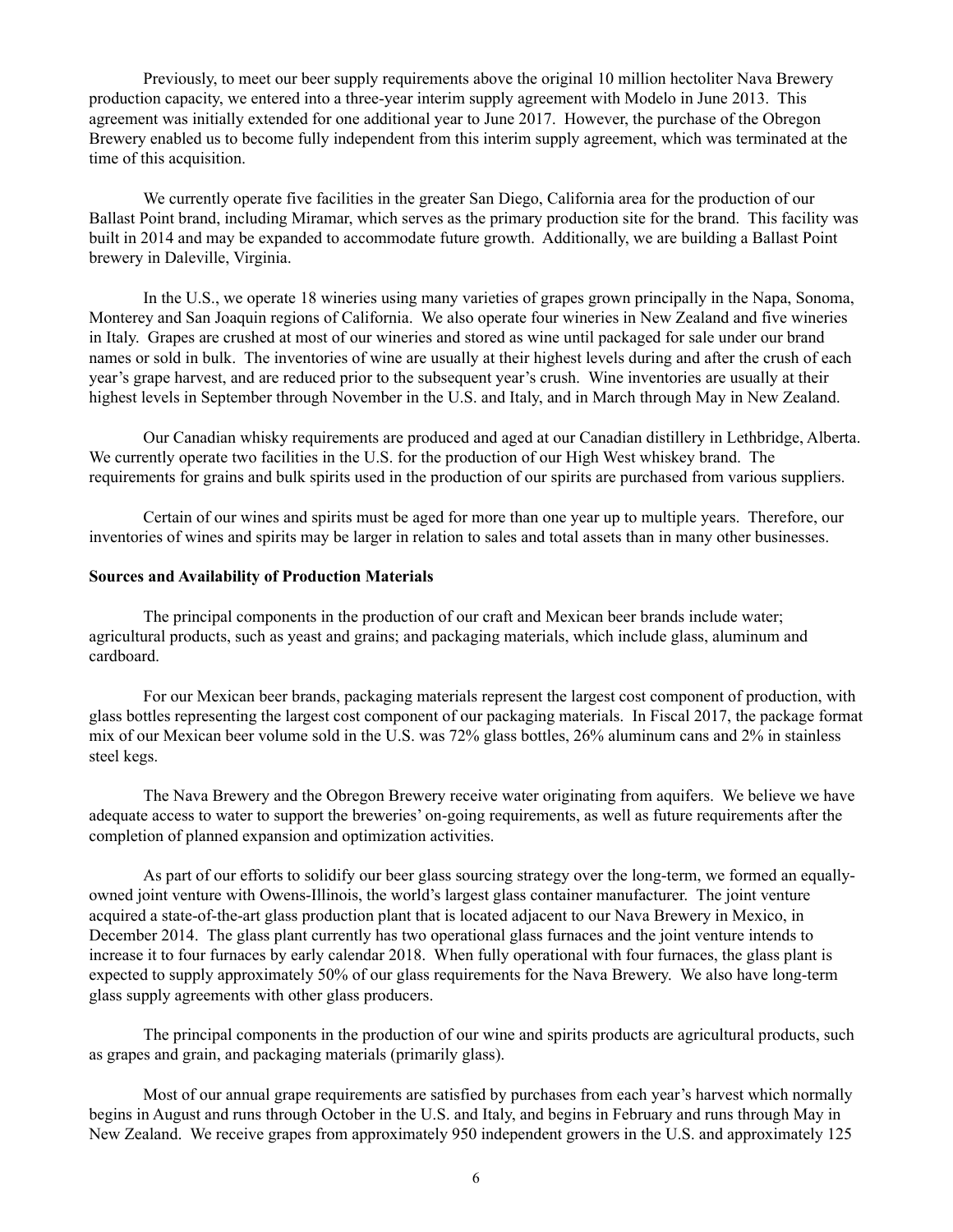independent growers located primarily in New Zealand. We enter into purchase agreements with a majority of these growers with pricing that generally varies year-to-year and is generally based on then-current market prices.

As of February 28, 2017, we owned or leased approximately 20,900 acres of land and vineyards, either fully bearing or under development, primarily in the U.S., New Zealand and Italy. This acreage supplies only a small percentage of our overall total grape needs for wine production. However, most of this acreage is used to supply a large portion of the grapes used for the production of certain of our higher-end wines. We continue to consider the purchase or lease of additional vineyards, and additional land for vineyard plantings, to supplement our grape supply.

We believe that we have adequate sources of grape supplies to meet our sales expectations. However, when demand for certain wine products exceeds expectations, we look to source the extra requirements from the bulk wine markets around the world.

The distilled spirits manufactured and imported by us require various agricultural products, neutral grain spirits and bulk spirits which we fulfill through purchases from various sources by contractual arrangement and through purchases on the open market. We believe that adequate supplies of the aforementioned products are available at the present time.

We utilize glass and polyethylene terephthalate ("PET") bottles and other materials such as caps, corks, capsules, labels, wine bags and cardboard cartons in the bottling and packaging of our wine and spirits products. After grape purchases, glass bottle costs are the largest component of our cost of product sold. In the U.S., the glass bottle industry is highly concentrated with only a small number of producers. We have traditionally obtained, and continue to obtain, our glass requirements from a limited number of producers under long-term supply arrangements. Currently, one producer supplies most of our glass container requirements for our U.S. operations. We have been able to satisfy our requirements with respect to the foregoing and consider our sources of supply to be adequate at this time.

#### **Government Regulation**

We are subject to a range of laws and regulations in the countries in which we operate. Where we produce products, we are subject to environmental laws and regulations, and may be required to obtain environmental and alcohol beverage permits and licenses to operate our facilities. Where we market and sell products, we may be subject to laws and regulations on brand registration, packaging and labeling, distribution methods and relationships, pricing and price changes, sales promotions, advertising and public relations. We are also subject to rules and regulations relating to changes in officers or directors, ownership or control.

We believe we are in compliance in all material respects with all applicable governmental laws and regulations in the countries in which we operate. We also believe that the cost of administration and compliance with, and liability under, such laws and regulations does not have, and is not expected to have, a material adverse impact on our financial condition, results of operations or cash flows.

#### **Seasonality**

The beverage alcohol industry is subject to seasonality in each major category. As a result, in response to wholesaler and retailer demand which precedes consumer purchases, our beer sales are typically highest during the first and second quarters of our fiscal year, which correspond to the Spring and Summer periods in the U.S. Our wine and spirits sales are typically highest during the third quarter of our fiscal year, primarily due to seasonal holiday buying.

#### **Employees**

As of February 28, 2017, we had approximately 8,700 employees. Approximately 4,600 employees were in the U.S. and approximately 4,100 employees were outside of the U.S., primarily in Mexico. We may employ additional workers during the grape crushing seasons. Approximately 22% of our employees are covered by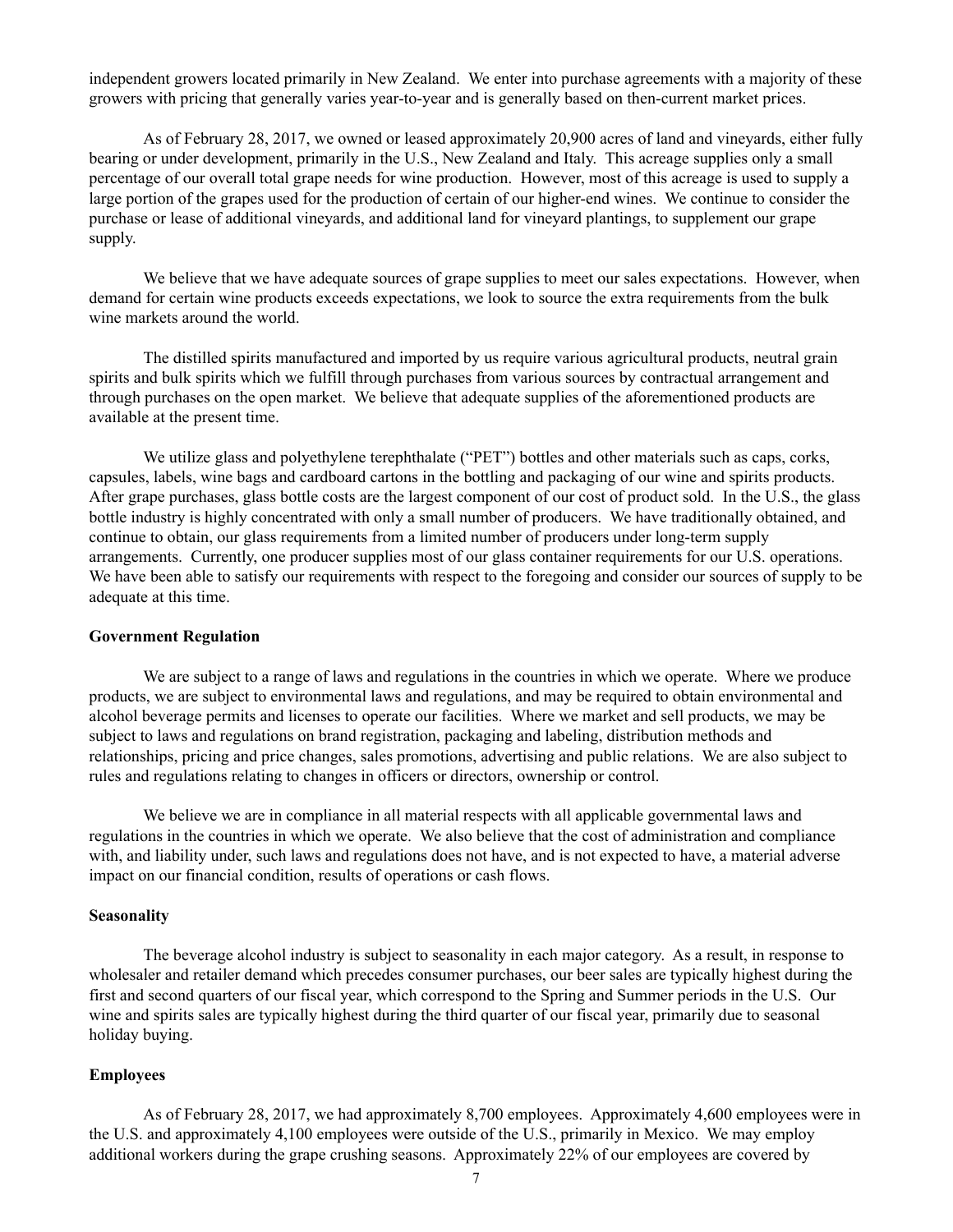collective bargaining agreements. Collective bargaining agreements expiring within one year cover approximately 3% of our employees. We consider our employee relations generally to be good.

# **Executive Officers of the Company**

| NAME                 | AGE | OFFICE OR POSITION HELD                                         |
|----------------------|-----|-----------------------------------------------------------------|
| <b>Richard Sands</b> | 66  | Chairman of the Board                                           |
| Robert Sands         | 58  | President and Chief Executive Officer                           |
| William F. Hackett   | 65  | Executive Vice President and Chairman, Beer Division            |
| F. Paul Hetterich    | 54  | Executive Vice President and President, Beer Division           |
| Thomas M. Kane       | 56  | Executive Vice President and Chief Human Resources Officer      |
| David Klein          | 53  | <b>Executive Vice President and Chief Financial Officer</b>     |
| Thomas J. Mullin     | 65  | <b>Executive Vice President and General Counsel</b>             |
| William A. Newlands  | 58  | <b>Executive Vice President and Chief Operating Officer</b>     |
| Christopher Stenzel  | 49  | Executive Vice President and President, Wine & Spirits Division |

Information with respect to our current executive officers is as follows:

**Richard Sands**, Ph.D., is the Chairman of the Board of the Company. He has been employed by the Company in various capacities since 1979. He has served as a director since 1982. In September 1999, Mr. Sands was elected Chairman of the Board. He served as Chief Executive Officer from October 1993 to July 2007, as Executive Vice President from 1982 to May 1986, as President from May 1986 to December 2002 and as Chief Operating Officer from May 1986 to October 1993. He is the brother of Robert Sands.

**Robert Sands** is President and Chief Executive Officer of the Company. He was appointed Chief Executive Officer in July 2007 and appointed as President in December 2002. He has served as a director since January 1990. Mr. Sands also served as Chief Operating Officer from December 2002 to July 2007, as Group President from April 2000 through December 2002, as Chief Executive Officer, International from December 1998 through April 2000, as Executive Vice President from October 1993 through April 2000, as General Counsel from June 1986 through May 2000 and as Vice President from June 1990 through October 1993. He is the brother of Richard Sands.

**William F. Hackett** has served as an Executive Vice President of the Company since June 2013. Since January 2016 he has performed the role of Chairman, Beer Division and from June 2013 through January 2016 he performed the role of President, Beer Division. Crown Imports LLC was previously owned 50% by the Company, and as a result of the Beer Business Acquisition, it is now a wholly-owned indirect subsidiary of the Company. Mr. Hackett is also Chairman of Crown Imports LLC since January 2016 and before that he served as President of Crown Imports LLC from January 2007 through January 2016. Prior to that, he was President of Barton Beers, Ltd. (a wholly-owned indirect subsidiary of the Company now known as Constellation Beers Ltd.) having served in that role from 1993 until January 2007. Prior to that, Mr. Hackett held several increasingly senior positions in Barton Beers, Ltd., having joined that company in 1984.

**F. Paul Hetterich** has been an Executive Vice President of the Company since June 2003. Since January 2016 Mr. Hetterich has performed the role of President, Beer Division and President of Crown Imports LLC, a wholly-owned indirect subsidiary of the Company. From January 2015 through January 2016 he performed the role of Executive Vice President, Corporate Development & Beer Operations. From June 2011 until January 2015 he served as Executive Vice President, Business Development and Corporate Strategy, from July 2009 until June 2011 he served as Executive Vice President, Business Development, Corporate Strategy and International and from June 2003 until July 2009 he served as Executive Vice President, Business Development and Corporate Strategy. From April 2001 to June 2003 Mr. Hetterich served as the Company's Senior Vice President, Corporate Development. Prior to that, Mr. Hetterich held several increasingly senior positions in the Company's marketing and business development groups. Mr. Hetterich has been with the Company since 1986.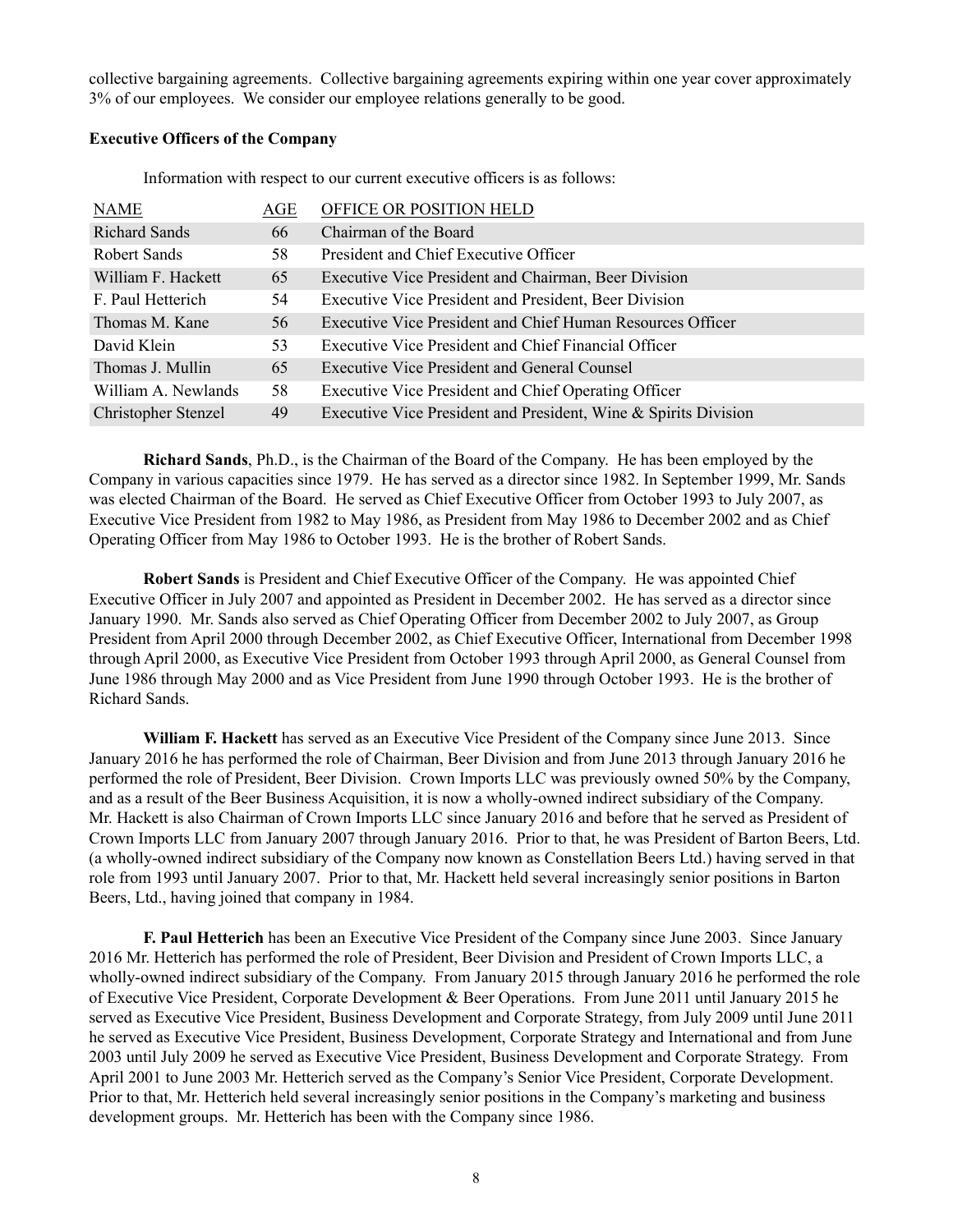**Thomas M. Kane** joined the Company in May 2013 as Executive Vice President and Chief Human Resources Officer. Mr. Kane previously served as Senior Vice President, Human Resources and Government Relations of Armstrong World Industries, Inc., a global producer of flooring products and ceiling systems, from February 2012 to May 2013, he served as its Senior Vice President, Human Resources from August 2010 to February 2012 and served as its Chief Compliance Officer from February 2011 to February 2012. Prior to that, Mr. Kane served as Global Vice President, Human Resources for Black & Decker Power Tools, a manufacturer of power and hand tools, from 2002 to 2010. From 1999 to 2002 Mr. Kane served as Global HR leader of GE Specialty Materials, a large manufacturer of silicone products.

**David Klein** has been the Company's Executive Vice President and Chief Financial Officer since June 2015. Prior to that, Mr. Klein served as the Company's Senior Vice President Finance, Beer Division, having held that position from May 2014 until June 2015. He served as the Company's Senior Vice President and Treasurer from April 2009 to July 2014 and assumed the additional responsibilities of Controller in October 2013, also serving in that role to July 2014. From March 2007 to March 2009 Mr. Klein served as chief financial officer for the Company's former United Kingdom operations. Mr. Klein joined the Company in 2004 as Vice President of Business Development.

**Thomas J. Mullin** joined the Company as Executive Vice President and General Counsel in May 2000. Prior to joining the Company, Mr. Mullin served as President and Chief Executive Officer of TD Waterhouse Bank, NA, a national banking association, since February 2000, of CT USA, F.S.B. since September 1998 and of CT USA, Inc. since March 1997. He also served as Executive Vice President, Business Development and Corporate Strategy of C.T. Financial Services, Inc. from March 1997 through February 2000. From 1985 through 1997 Mr. Mullin served as Vice Chairman and Senior Executive Vice President of First Federal Savings and Loan Association of Rochester, New York and from 1982 through 1985 he was a partner in the law firm of Phillips Lytle LLP.

**William A. Newlands** has been an Executive Vice President of the Company since he joined in January 2015 and has been the Company's Chief Operating Officer since January 2017. From January 2016 to January 2017 he performed the role of President, Wine & Spirits Division and from January 2015 through January 2016 he performed the role of Chief Growth Officer. Mr. Newlands served from October 2011 until August 2014 as Senior Vice President and President, North America of Beam Inc., as Senior Vice President and President, North America of Beam Global Spirits & Wine, Inc. from December 2010 to October 2011 and as Senior Vice President and President, USA of Beam Global Spirits & Wine, Inc. from February 2008 to December 2010. Beam Inc., a producer and seller of branded distilled spirits products, merged with a subsidiary of Suntory Holding Limited, a Japanese company, in 2014. Prior to October 2011, Beam Global Spirits & Wine, Inc. was the spirits operating segment of Fortune Brands, Inc., which was a leading consumer products company that made and sold branded consumer products worldwide in the distilled spirits, home and security, and golf markets.

**Christopher Stenzel** has been the Company's Executive Vice President and President, Wine & Spirits Division since January 2017. Prior to that, Mr. Stenzel was Senior Vice President of Finance in the Company's Beer Division, having performed that role from July 2015 through January 2017, and was the Company's Senior Vice President, Treasurer and Controller from July 2014 through July 2015. Mr. Stenzel joined the Company with the Company's acquisition of Beam Wine Estates, Inc. in December 2007, serving as a Senior Vice President of Finance in the Company's Wine Division until July 2014. Before that, he held various financial positions of increasing responsibility with other beverage alcohol companies.

Executive officers of the Company are generally chosen or elected to their positions annually and hold office until the earlier of their removal or resignation or until their successors are chosen and qualified.

#### **Company Information**

Our Internet website is http://www.cbrands.com. Our filings with the Securities and Exchange Commission ("SEC"), including our annual report on Form 10-K, quarterly reports on Form 10-Q, current reports on Form 8-K and amendments to those reports, filed or furnished pursuant to Section  $13(a)$  or  $15(d)$  of the Securities Exchange Act of 1934, are accessible free of charge at http://www.cbrands.com as soon as reasonably practicable after we electronically file such material with, or furnish it to, the SEC. The SEC maintains an Internet site that contains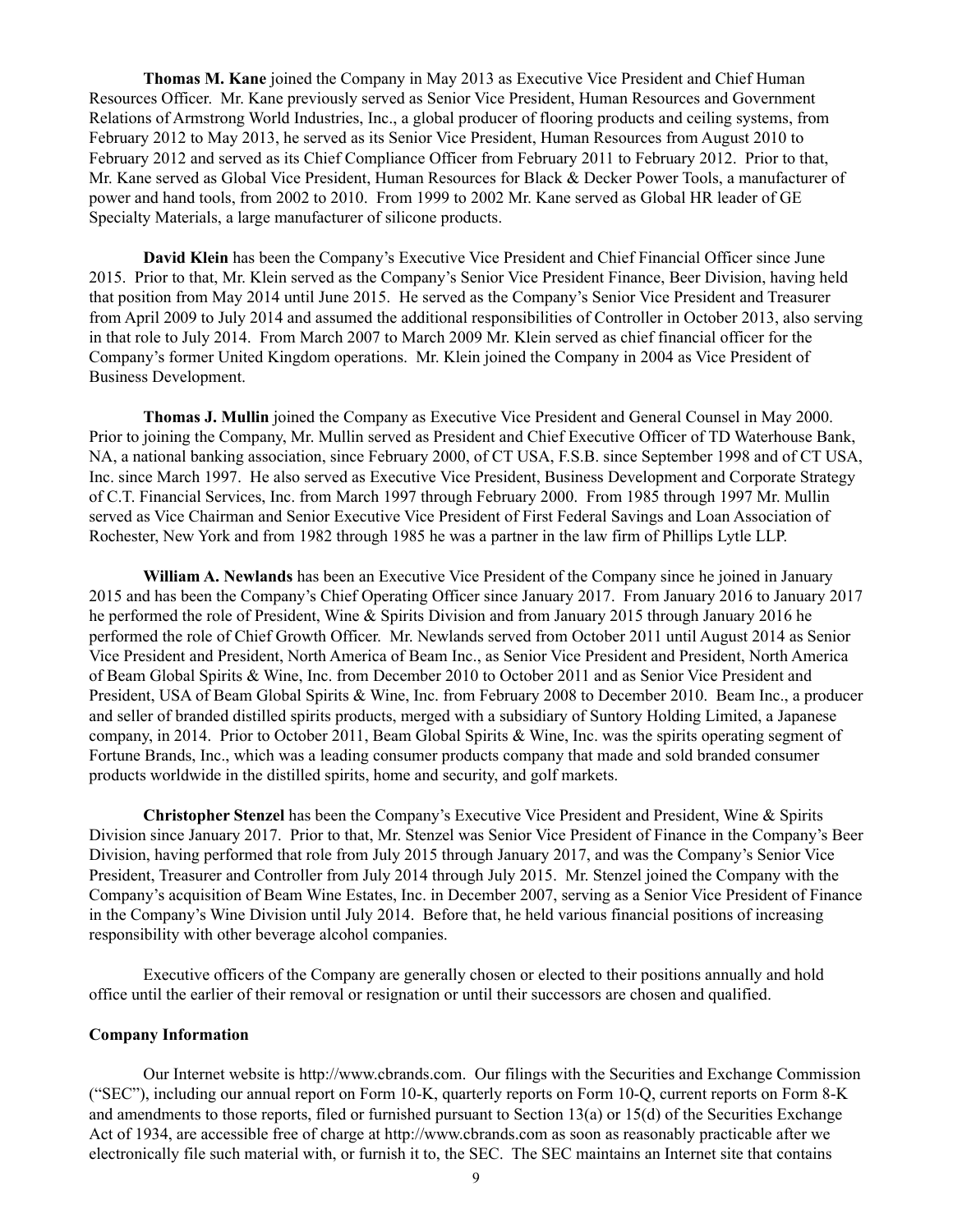reports, proxy and information statements, and other information regarding issuers, such as ourselves, that file electronically with the SEC. The Internet address of the SEC's site is http://www.sec.gov. Also, the public may read and copy any materials that we file with the SEC at the SEC's Public Reference Room at 100 F Street, N.E., Washington, D.C. 20549. The public may obtain information on the operation of the Public Reference Room by calling the SEC at 1-800-732-0330.

We have adopted a Chief Executive Officer and Senior Financial Executive Code of Ethics that specifically applies to our chief executive officer, our principal financial officer and our controller, and is available on our Internet site. This Chief Executive Officer and Senior Financial Executive Code of Ethics meets the requirements as set forth in the Securities Exchange Act of 1934, Item 406 of Regulation S-K.

We also have adopted a Code of Business Conduct and Ethics that applies to all employees, directors and officers, including each person who is subject to the Chief Executive Officer and Senior Financial Executive Code of Ethics. The Code of Business Conduct and Ethics is available on our Internet website, together with our Global Code of Responsible Practices for Beverage Alcohol Advertising and Marketing, our Board of Directors Corporate Governance Guidelines and the Charters of the Board's Audit Committee, Human Resources Committee (which serves as the Board's compensation committee) and Corporate Governance Committee (which serves as the Board's nominating committee). All of these materials are accessible on our Internet website at http://www.cbrands.com/ investors/corporate-governance. Amendments to, and waivers granted to our directors and executive officers under our codes of ethics, if any, will be posted in this area of our website. Copies of these materials are available in print to any shareholder who requests them. Shareholders should direct such requests in writing to Investor Relations Department, Constellation Brands, Inc., 207 High Point Drive, Building 100, Victor, New York 14564, or by telephoning our Investor Center at 1-888-922-2150.

The information regarding our website and its content is for your convenience only. The content of our website is not deemed to be incorporated by reference in this report or filed with the SEC.

#### **Item 1A. Risk Factors.**

*In addition to the other information set forth in this report, you should carefully consider the following factors which could materially affect our business, financial condition or results of operations. The risks described below are not the only risks we face. Additional factors not presently known to us or that we currently deem to be immaterial also may materially adversely affect our business, cash flows, financial condition or results of operations in future periods.*

#### **International operations, currency rate fluctuations, interest rate fluctuations and geopolitical uncertainty**

Our products are produced and sold in numerous countries throughout the world, we have employees in various countries throughout the world and we have production facilities currently in the U.S., Mexico, New Zealand, Italy and Canada.

Risks associated with international operations, any of which could have a material adverse effect on our business, liquidity, financial condition and results of operations, include:

- changes in local political, economic, social and labor conditions;
- potential disruption from socio-economic violence, including terrorism and drug-related violence;
- restrictions on foreign ownership and investments or on repatriation of cash earned in countries outside the U.S.;
- changes in laws, governmental regulations and policies in the U.S. and in many countries outside the U.S., including changes in tax laws and regulations;
- import and export requirements;
- currency exchange rate fluctuations;
- a less developed and less certain legal and regulatory environment in some countries, which among other things can create uncertainty with regard to liability issues;
- laws regarding the enforcement of contract and intellectual property rights;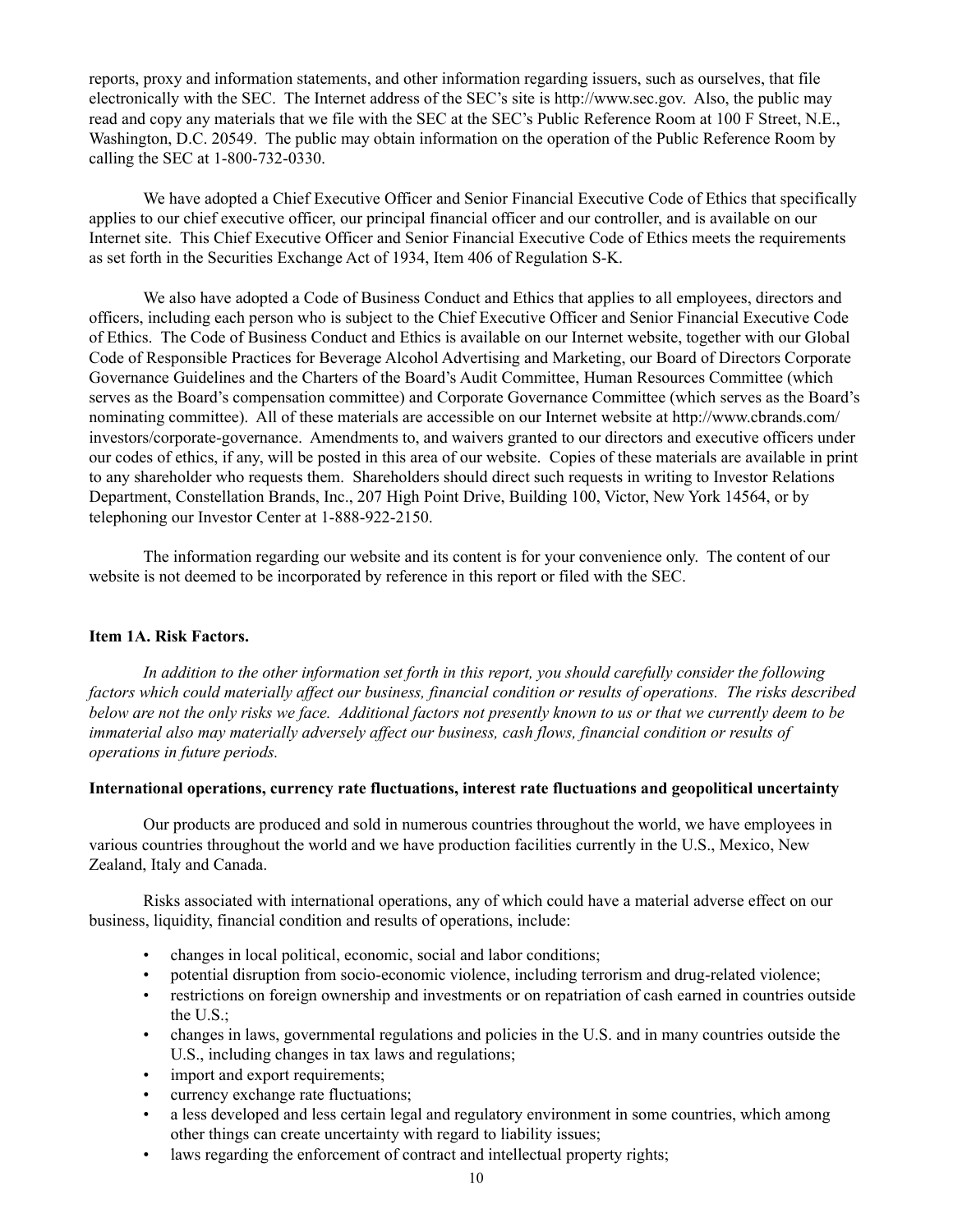- inadequate levels of compliance with applicable anti-bribery laws, including the Foreign Corrupt Practices Act; and
- other challenges caused by distance, language and cultural differences.

Our success will depend, in part, on our ability to overcome the challenges we encounter with respect to these factors and other matters generally affecting U.S. companies with international operations. Although we have implemented policies and procedures designed to ensure compliance with U.S. and foreign laws and regulations, including anti-corruption and privacy laws and regulations, there can be no assurance that our employees, business partners or agents will not violate our policies or take action determined to be in violation of the law. Any determination that our operations or activities did not comply with applicable U.S. or foreign laws or regulations could result in the imposition of fines and penalties, interruptions of business, terminations of necessary licenses and permits, and other legal and equitable sanctions.

We are also exposed to risks associated with currency fluctuations and risks associated with interest rate fluctuations. Currency exchange rates between the U.S. dollar and foreign currencies in the markets in which we do business have fluctuated in recent years and are likely to continue to do so in the future. We manage our exposure to foreign currency and interest rate risks utilizing derivative instruments and other means to reduce those risks. We could experience changes in our ability to hedge against or manage fluctuations in foreign currency exchange rates or interest rates and, accordingly, there can be no assurance that we will be successful in reducing those risks. We could also be affected by nationalization of our international operations, unstable governments, unfamiliar or biased legal systems or intergovernmental disputes. These currency, economic and political uncertainties may have a material adverse effect on our results of operations and financial condition, especially to the extent these matters, or the decisions, policies or economic strength of our suppliers and distributors, affect our international operations.

# **Competition**

We are in a highly competitive industry and the dollar amount and unit volume of our sales could be negatively affected by numerous factors including:

- our inability to maintain or increase prices, particularly in our beer business;
- new entrants in our market or categories;
- a general decline in beverage alcohol consumption; or
- the decision of wholesalers, retailers or consumers to purchase a competitor's product instead of ours.

Unit volume and dollar amount of sales could also be affected by pricing, purchasing, financing, operational, advertising or promotional decisions made by wholesalers, state and provincial agencies, and retailers which could affect their supply of, or consumer demand for, our products. We could also experience higher than expected selling, general and administrative expenses if we find it necessary to increase the number of our personnel or our advertising or marketing expenditures to maintain our competitive position or for other reasons.

#### **Worldwide and domestic economic trends and financial market conditions**

We are subject to risks associated with adverse economic conditions, including economic slowdown, inflation, and the disruption, volatility and tightening of credit and capital markets. Unfavorable global or regional economic conditions could adversely impact our business, liquidity, financial condition and results of operations. Unemployment, tax increases, governmental spending cuts or a return of high levels of inflation could affect consumer spending patterns and purchases of our products. These could also create or exacerbate credit issues, cash flow issues and other financial hardships for us and our suppliers, distributors, retailers and consumers. The inability of suppliers, distributors and retailers to access liquidity could impact our ability to produce and distribute our products. We have a committed credit facility and additional liquidity facilities available to us. While to date we have not experienced problems with accessing these facilities, to the extent that the financial institutions that participate in these facilities were to default on their obligation to fund, those funds would not be available to us.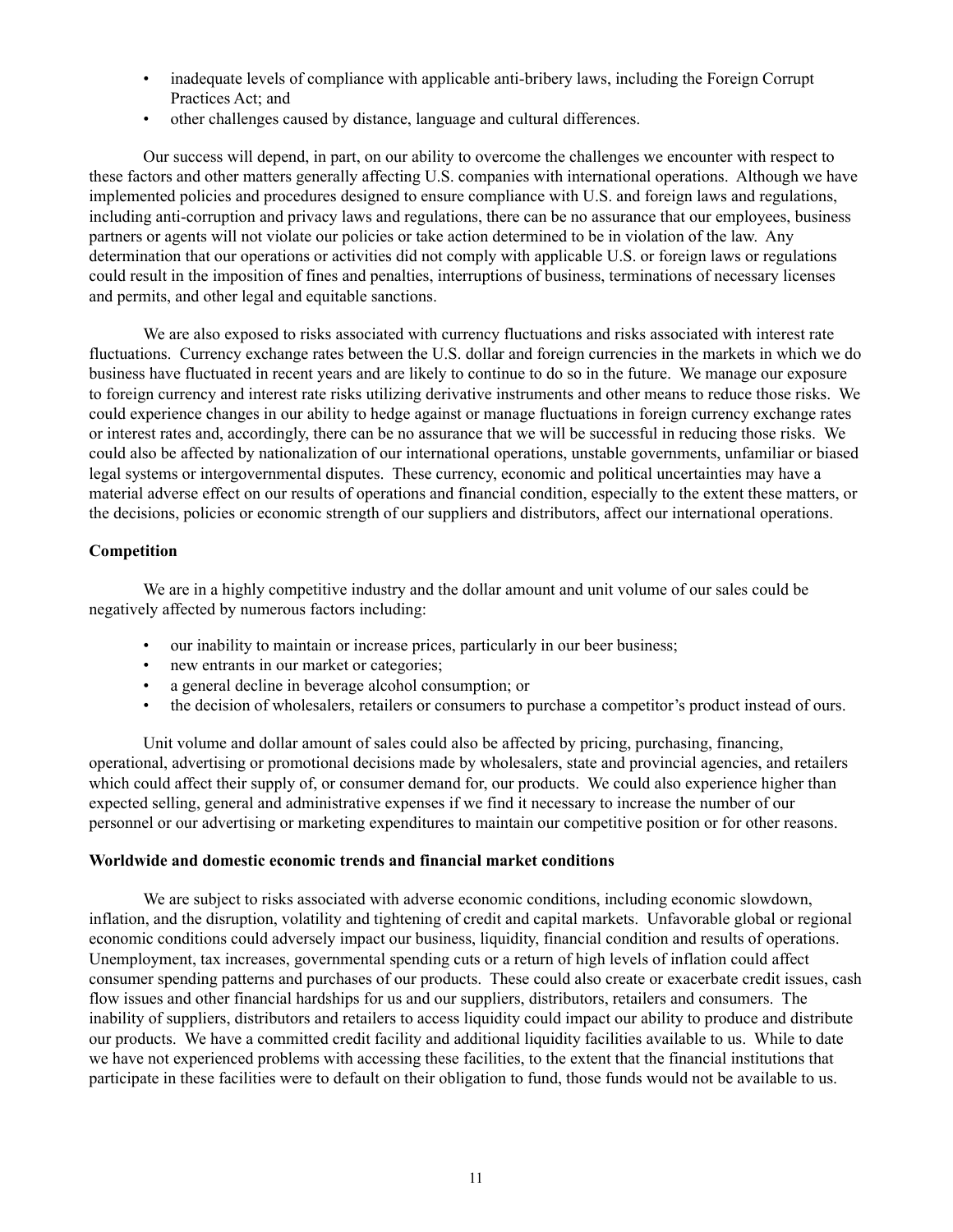#### **Dependence on sales of our Mexican beer brands**

Sales of our Mexican beer brands in the U.S. are a significant portion of our business. Accordingly, a decline in the growth rate, amount or profitability of our sales of the Mexican beer brands in the U.S. could adversely affect our business. Further, consumer preferences and tastes may shift away from the Mexican beer brands, the categories in which they compete, or beer generally due to, among other reasons, changing taste preferences, demographics or perceived value. Consequently, any material shift in consumer preferences and taste away from the Mexican beer brands, or from the categories in which they compete, could have a material adverse effect on our business, our financial condition and results of operations.

# **Supply of Mexican beer brands**

In order to fulfill our current and projected Mexican beer brands product requirements, we are currently dependent on our Nava Brewery located in Nava, Coahuila, Mexico and our Obregon Brewery located in Obregon, Sonora, Mexico. Although we are in the process of optimizing our Obregon Brewery and constructing an additional brewery in Mexicali, Baja California, Mexico, our Nava Brewery and our Obregon Brewery are currently our sole source of supply for our Mexican beer brands. The Nava Brewery currently has the capacity to fill approximately 80% of our current product requirements with the balance able to be filled by our Obregon Brewery.

Our supply of Mexican beer brands is also dependent upon an adequate supply of glass bottles. We formed the Mexican glass plant joint venture which acquired and is expanding the glass plant adjacent to our Nava Brewery in order to increase bottle output to support increased production at our Nava Brewery.

We may not be able to satisfy all of our product supply requirements for the Mexican beer brands in the event of a significant partial destruction or the total destruction of the Nava Brewery or the Obregon Brewery. Also, if the contemplated Nava Brewery and glass plant expansions, Obregon Brewery optimization and Mexicali Brewery construction activities are not completed by their targeted completion dates, we may not be able to produce sufficient Mexican beer brands to satisfy our needs. Under such circumstances, we may be unable to obtain Mexican beer brands at a reasonable price from another source, if at all. A significant disruption at our Nava Brewery or our Obregon Brewery, even on a short-term basis, could impair our ability to produce and ship products to market on a timely basis. Alternative facilities with sufficient capacity or capabilities may not readily be available, may cost substantially more or may take a significant time to start production, any of which could negatively affect our business and financial performance. Similarly, although we have additional sources of supply of glass bottles, a significant partial destruction or the total destruction of the Mexican glass plant or the failure of the joint venture to complete the glass plant expansion could impair our ability to bottle and ship our Mexican beer products to market. Additionally, our general insurance policies may not cover certain types of catastrophes that might affect our supply of the Mexican beer brands. A major uninsured catastrophe could result in significant unrecoverable losses.

#### **Expansion issues, construction issues and operational disruptions**

We are currently expanding our Nava Brewery, optimizing our Obregon Brewery and constructing our Mexicali Brewery and our joint venture with Owens-Illinois is expanding the glass plant. While these multi-million dollar expansion and construction activities are progressing consistent with our plans, there is always the potential risk of completion delays and cost overruns.

Expansion and optimization of current production facilities and construction of new production facilities are subject to various regulatory and developmental risks, including but not limited to: (i) our ability to obtain timely certificate authorizations, necessary approvals and permits from regulatory agencies and on terms that are acceptable to us; (ii) potential changes in federal, state and local statutes and regulations, including environmental requirements, that prevent a project from proceeding or increase the anticipated cost of the project; (iii) inability to acquire rights-of-way or land or water rights on a timely basis on terms that are acceptable to us; and (iv) inability to acquire the necessary energy supplies, including electricity, natural gas and diesel fuel. Any of these events could delay the expansion, construction or optimization of our production facilities.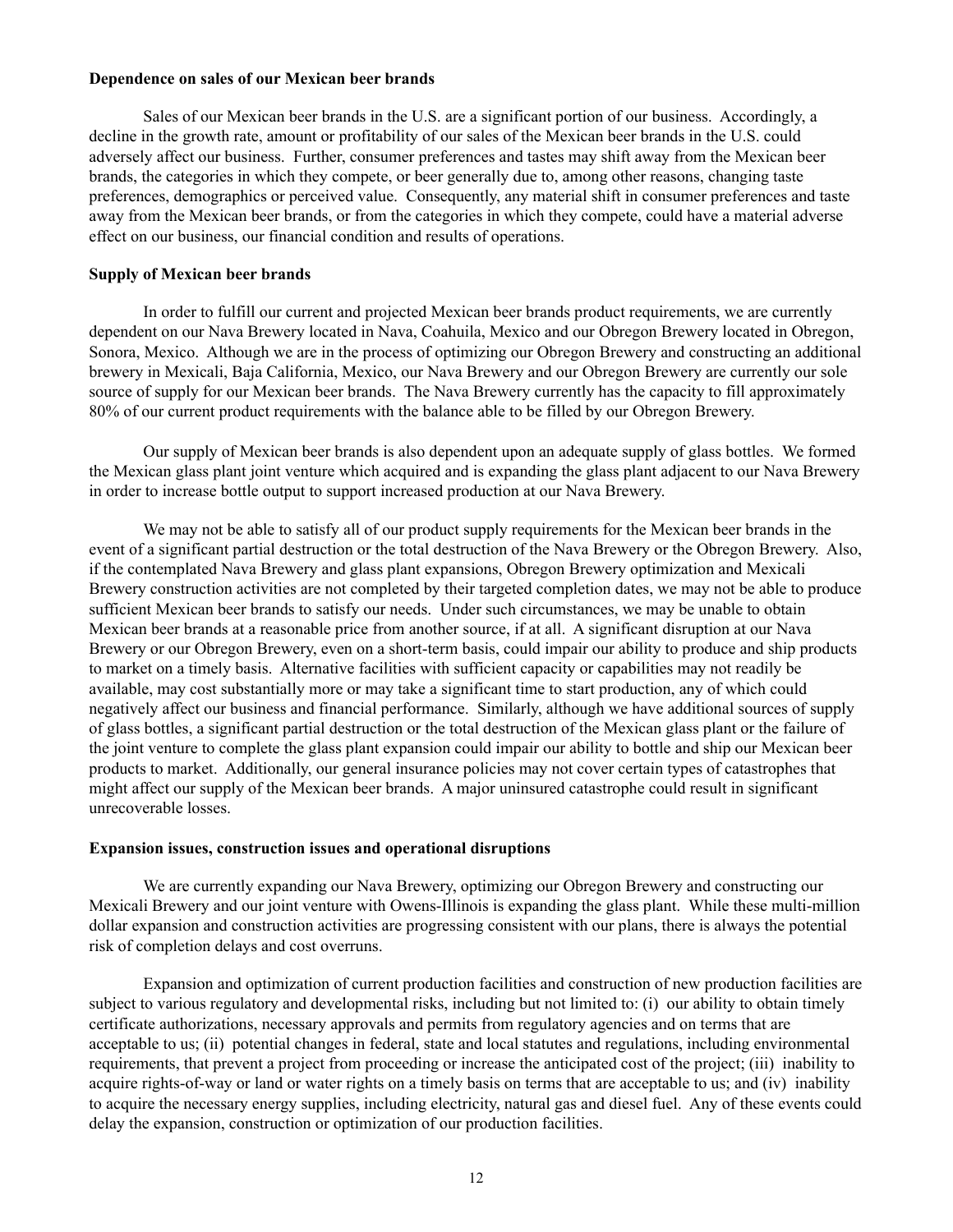Many of our production facilities, such as our breweries, wineries, distilleries and the glass plant are asset intensive. Our profitability could be affected by operational disruption of any of our production or bottling lines or the glass furnace. In such event we may experience an adverse effect to our business operations and profitability due to higher maintenance charges, unexpected capital spending or product supply constraints.

# **Supply of quality water, agricultural and other raw materials, certain raw materials and packaging materials purchased under short-term supply contracts, limited group of suppliers of glass bottles**

The quality and quantity of water available for use is important to the supply of our agricultural raw materials and our ability to operate our business. Water is a limited resource in many parts of the world and if climate patterns change and droughts become more severe, there may be a scarcity of water or poor water quality which may affect our production costs or impose capacity constraints. We are dependent on sufficient amounts of quality water for operation of our breweries, our wineries and our distilleries, as well as to irrigate our vineyards and conduct our other operations. The suppliers of the agricultural raw materials we purchase are also dependent upon sufficient supplies of quality water for their vineyards and fields.

We have substantial wine operations in the state of California. Although certain areas in California have recently experienced flooding, the state had endured an extended period of drought and instituted restrictions on water usage. While we have undertaken a number of water saving initiatives and we currently believe we have sufficient water available for our California vineyards and wineries, a recurrence of severe drought conditions in California could have an adverse effect upon those operations, which effect could become more significant depending upon actual future drought conditions. Our Nava Brewery and the glass plant receive water originating from a mountain aquifer. Our Obregon Brewery receives its allocation of water originating from an aquifer and we expect our Mexicali Brewery will receive an allocation of water originating from an aquifer. Although we anticipate our breweries and the glass plant will receive water adequate to support their on-going requirements, including as a result of the anticipated optimization and expansions, there is no guarantee that the water available to them, our expectations as to the source of water, methods of water delivery, or their water requirements will not change materially in the future.

Growing agricultural raw materials also requires adequate water supplies. If water available to our operations or the operations of our suppliers becomes scarcer or the quality of that water deteriorates, we may incur increased production costs or face manufacturing constraints which could negatively affect our business and financial performance. Even if quality water is widely available, including to our breweries, our wineries, our distilleries and our vineyards, water purification and waste treatment infrastructure limitations could increase costs or constrain operation of our production facilities and vineyards. A substantial reduction in water supplies could result in material losses of grape crops and vines or other crops, which could lead to a shortage of our product supply. Any of these factors could have a material and adverse effect on our financial condition and results of operations.

Our breweries, the glass plant, our wineries and our distilleries also use a large volume of agricultural and other raw materials to produce their products. As to the Nava Brewery and the Obregon Brewery, these include corn starch, malt, hops and water; the glass plant uses large amounts of soda ash and silica sand; the Ballast Point breweries use large amounts of malt, hops, yeast and water, as well as corn sugars, spices and fruits; the wineries use large amounts of grapes and water; and the distilleries use large amounts of grain and water. Our breweries, our wineries and our distilleries all use large amounts of various packaging materials, including glass, aluminum, cardboard and other paper products. Our production facilities, including the glass plant, also use a significant amount of energy in their operations, including electricity, natural gas and diesel fuel. Certain raw materials and packaging materials are purchased under contracts of varying maturities. The supply and price of raw materials, packaging materials and energy can be affected by a number of factors beyond our control, including market demand, global geopolitical events (especially as to their impact on crude oil prices), droughts and other weather conditions, economic factors affecting growth decisions, inflation, plant diseases and theft. To the extent any of the foregoing factors, including supply of goods and energy, affect the prices of ingredients or packaging or we do not effectively or completely hedge changes in commodity price risks, or are unable to recoup costs through increases in the price of our finished products, our financial condition and results of operations could be materially and adversely impacted.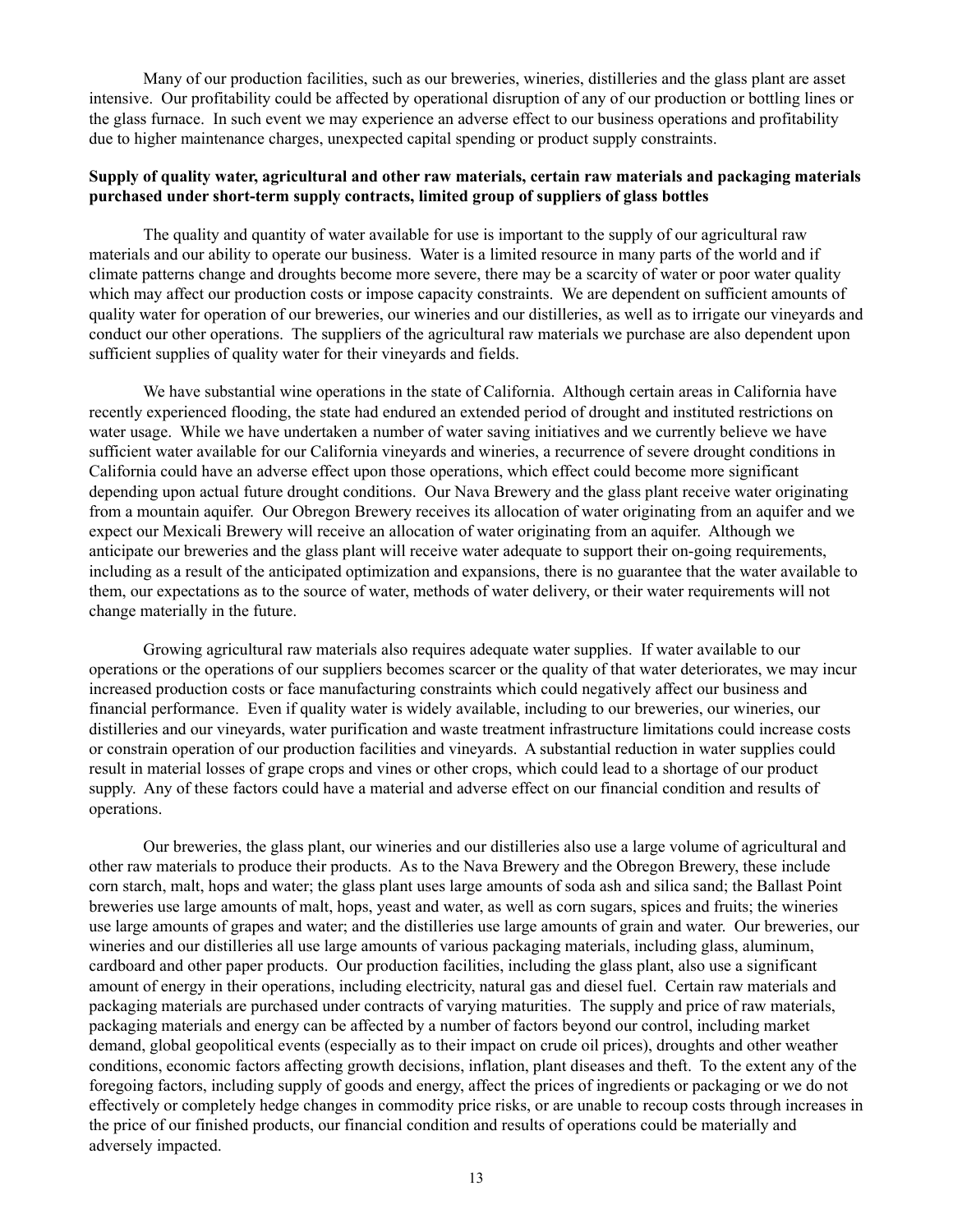Glass bottle costs are one of our largest components of cost of product sold. We currently have a small number of suppliers of glass bottles for our Mexican beer brands. In the U.S., glass bottles have only a small number of producers. Currently, one producer supplies most of our glass container requirements for our U.S. wine and spirits operations and a different supplier supplies our glass bottles for our craft beer. The inability of any of our glass bottle suppliers to satisfy our requirements could adversely affect our business.

#### **Catastrophic loss to wineries, production facilities or distribution systems**

Throughout the years, we have consolidated several of our winery and production facility operations. Approximately 80% of our total annual wine and spirits product volume is produced in the U.S., and three of our largest wineries are the Woodbridge Winery in Acampo, CA, the Canandaigua Winery in Canandaigua, NY, and the Mission Bell Winery in Madera, CA. These three facilities produce approximately 40.6 million cases (or approximately 75% of our U.S. production) which is approximately 60% of the total annual Constellation wine and spirits product volume globally. Currently, our entire Mexican beer brands product supply is produced at our breweries in Nava, Coahuila, Mexico and Obregon, Sonora, Mexico.

Additionally, many of our vineyards and production and distribution facilities, such as our California wineries, our Lodi Distribution Center in Lodi, CA, certain of our Ballast Point operations, and our planned Mexicali Brewery are located in areas which are prone to seismic activity. If any of these vineyards and facilities were to experience a catastrophic loss, it could disrupt our operations, delay production, shipments and revenue, and result in potentially significant expenses to repair or replace the vineyard or facility. If such a disruption were to occur, we could breach agreements, our reputation could be harmed, and our business and operating results could be adversely affected. In addition, since we have consolidated certain of our operations and various production and distribution facilities, we are more likely to experience an interruption of our operations in the event of a catastrophic event in any one location, such as through acts of war or terrorism, fires, floods, earthquakes, hurricanes or other natural or man-made disasters. Although we carry insurance for property damage and business interruption, certain catastrophes are not covered by our insurance policies as we believe this to be a prudent financial decision. Economic conditions and uncertainties in global markets may adversely affect the cost and other terms upon which we are able to obtain insurance. If our insurance coverage is adversely affected, or to the extent we have elected to self-insure, we may be at greater risk that we may experience an adverse impact to our financial results. We take steps to minimize the damage that would be caused by a catastrophic event, but there is no certainty that our efforts would prove successful. If one or more significant uninsured events occur, we could suffer a major financial loss.

# **Changes to international trade agreements and tariffs, changes to accounting standards, elections or assertions, changes to tax laws, changes to import and excise duties or other taxes or other governmental rules and regulations, including significant additional labeling or warning requirements or limitations in the marketing or sale of our products, and accounting for tax positions and the resolution of tax disputes**

The U.S. and other countries in which we operate impose import and excise duties, tariffs, and other taxes on beverage alcohol products in varying amounts which are subject to change. Significant increases in import and excise duties or other taxes on beverage alcohol products could materially and adversely affect our financial condition or results of operations. The U.S. federal budget and individual state, provincial or local municipal budget deficits could result in increased taxes on our products, business, customers or consumers. Various proposals to increase taxes on beverage alcohol products have been made at the federal and state or provincial level in recent years. Many U.S. states have considered proposals to increase, and some of these states have increased, state alcohol excise taxes. There may be further consideration by federal, state, provincial, local and foreign governmental entities to increase taxes upon beverage alcohol products as governmental entities explore available alternatives for raising funds during the current macroeconomic climate.

Comments made during the course of the 2016 U.S. presidential campaign and subsequent to the election indicate that the U.S. federal government may propose changes to international trade agreements, tariffs, taxes and other government rules and regulations. The current U.S. administration has indicated that tax reform is among its top priorities and the U.S. Congress is reviewing and may, in the future, review tax legislation proposals. While we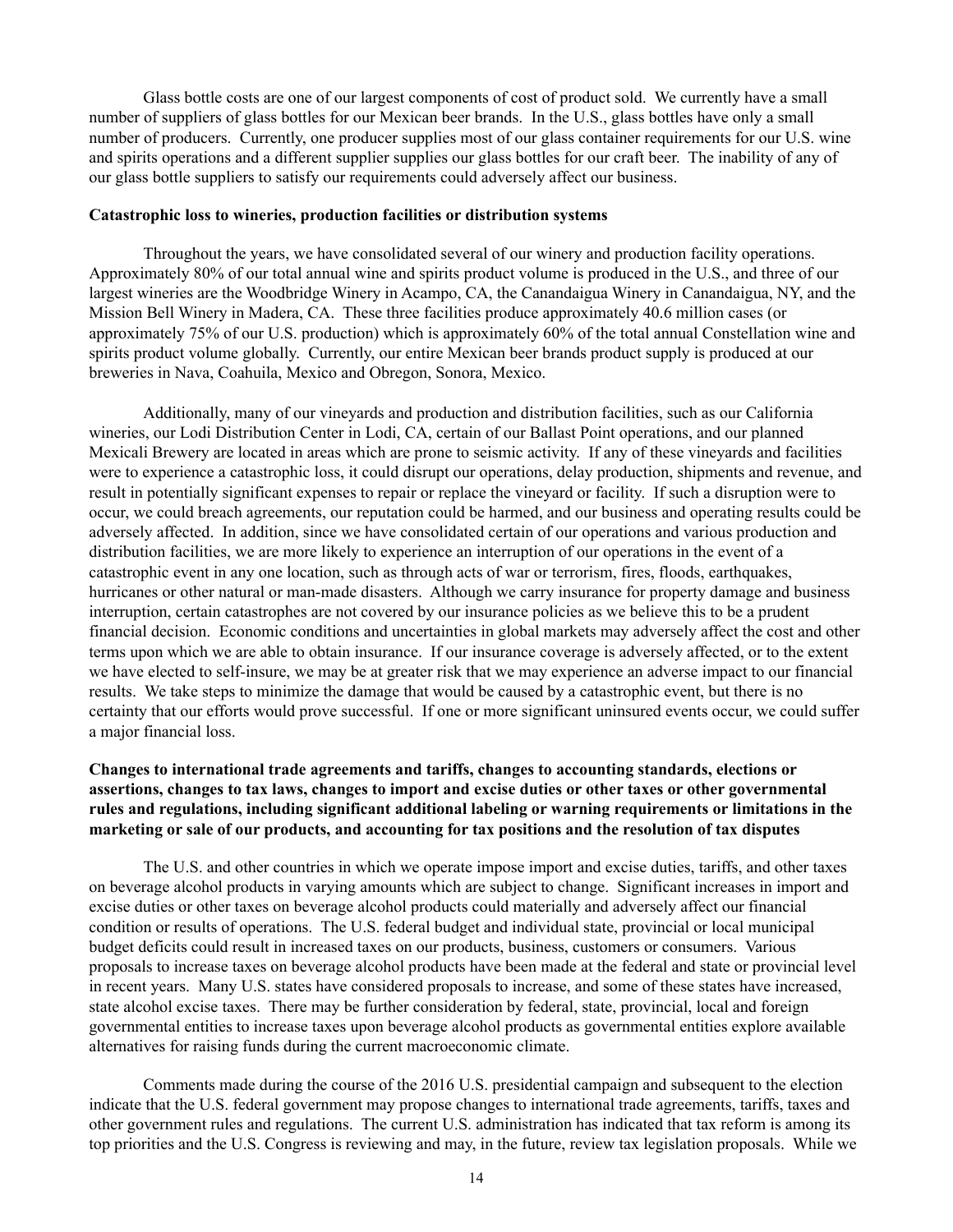cannot predict what changes will actually occur with respect to any of these items, such changes could affect our business and results of operations.

In addition, federal, state, provincial, local and foreign governmental agencies extensively regulate the beverage alcohol products industry concerning such matters as licensing, warehousing, trade and pricing practices, permitted and required labeling, advertising and relations with wholesalers and retailers. Certain federal, state or provincial regulations also require warning labels and signage. New or revised regulations or increased licensing fees, requirements or taxes could also have a material adverse effect on our financial condition or results of operations. Additionally, various jurisdictions may seek to adopt significant additional product labeling or warning requirements or limitations on the marketing or sale of our products as a result of what they contain or allegations that they cause adverse health effects. If these types of requirements become applicable to one or more of our major products under current or future environmental or health laws or regulations, they may inhibit sales of such products.

We may also make various accounting elections or assertions or change accounting elections or assertions that we have previously made. Our accounting elections or assertions or changes to our accounting elections or assertions are affected by various business factors which, collectively, may have an impact on our financial results or our effective tax rate.

Additionally, significant judgment is required to determine our effective tax rate and evaluate our tax positions. We provide for uncertain tax positions when such tax positions do not meet the recognition thresholds or measurement criteria prescribed by applicable accounting standards. Fluctuations in federal, state, local and foreign taxes or a change to uncertain tax positions, including related interest and penalties, may impact our effective tax rate and our financial results. When tax matters arise, a number of years may elapse before such matters are audited and finally resolved. Unfavorable resolution of any tax matter could increase the effective tax rate, which could have an adverse effect on our operating results. Any resolution of a tax issue may require the use of cash in the year of resolution.

#### **Indebtedness**

In recent years, we have incurred substantial indebtedness to finance acquisitions such as our acquisition of Ballast Point, The Prisoner Wine Company brand portfolio, the Charles Smith wines collection, High West, and the Obregon Brewery, fund the Beer Business Acquisition, expand our Nava Brewery and begin construction of our Mexicali Brewery, expand the glass plant, and repurchase shares of our common stock. In the future, we may continue to incur substantial additional indebtedness to finance acquisitions, repurchase shares of our stock and fund other general corporate purposes, including the Nava Brewery and glass plant expansions, Obregon Brewery optimization and Mexicali Brewery construction. We cannot assure you that our business will generate sufficient cash flow from operations to meet all our debt service requirements, to pay dividends, to repurchase shares of our common stock, and to fund our general corporate and capital requirements.

Our ability to satisfy our debt obligations will depend upon our future operating performance. We do not have complete control over our future operating performance because it is subject to prevailing economic conditions, levels of interest rates and financial, business and other factors.

Our current and future debt service obligations and covenants could have important consequences. These consequences include, or may include, the following:

- our ability to obtain financing for future working capital needs or acquisitions or other purposes may be limited;
- our funds available for operations, expansions, dividends or other distributions, or stock repurchases may be reduced because we dedicate a significant portion of our cash flow from operations to the payment of principal and interest on our indebtedness;
- our ability to conduct our business could be limited by restrictive covenants; and
- our vulnerability to adverse economic conditions may be greater than less leveraged competitors and, thus, our ability to withstand competitive pressures may be limited.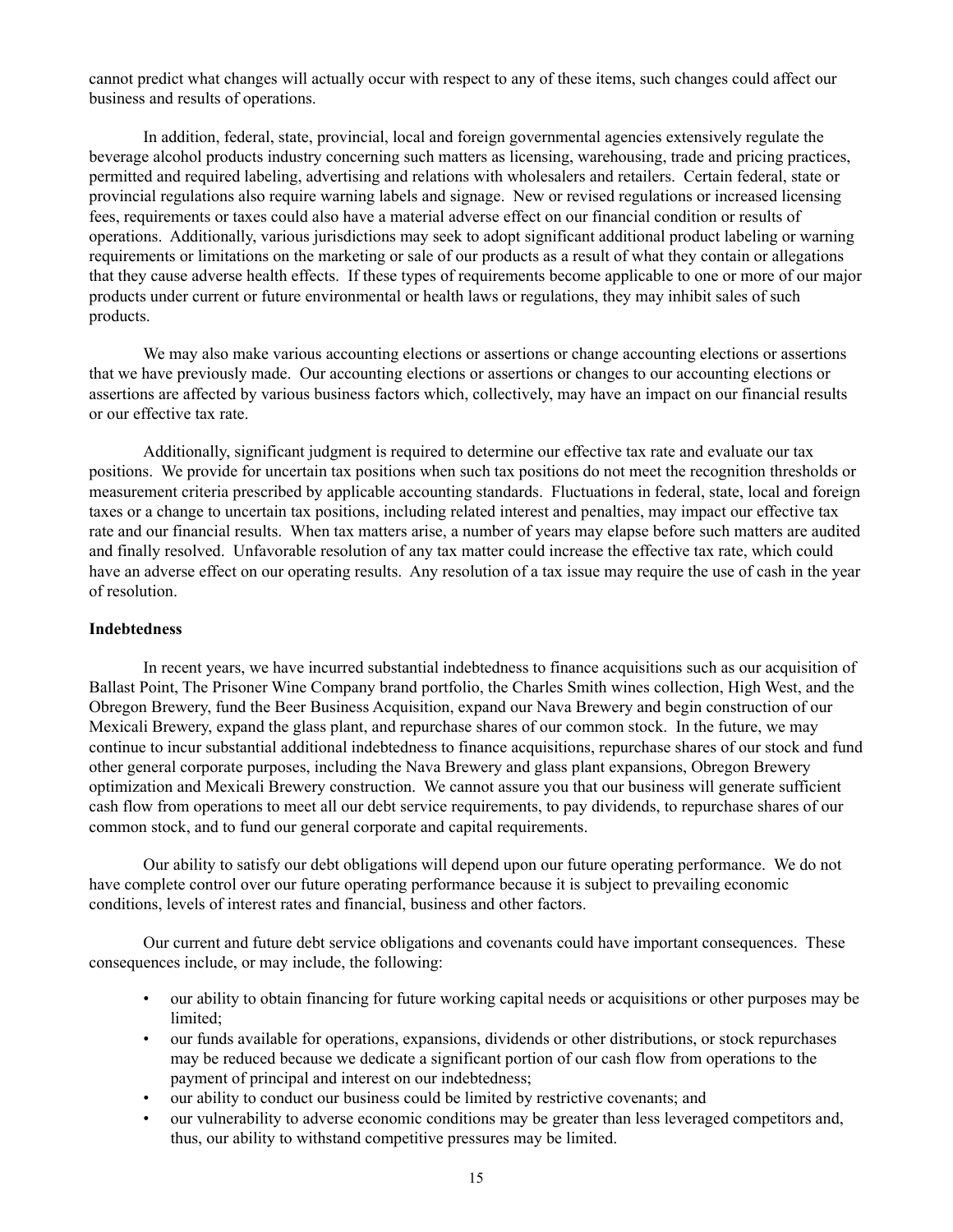Restrictive covenants in our senior credit facility and in our indentures place limits on our ability to conduct our business. Covenants in our senior credit facility include those that restrict our ability to make acquisitions, incur debt, encumber or sell assets, pay dividends, engage in mergers and consolidations, enter into transactions with affiliates, make investments and permit our subsidiaries to enter into certain restrictive agreements. It additionally contains certain financial covenants, including a net debt coverage ratio test and an interest coverage ratio test. Covenants in our indentures are generally less restrictive than those in our senior credit facility but nevertheless, among other things, limit our ability under certain circumstances to create liens or enter into sale-leaseback transactions and impose conditions on our ability to engage in mergers, consolidations and sales of all or substantially all of our assets.

These agreements also contain certain change of control provisions which, if triggered, may result in an acceleration of our obligation to repay the debt. If we fail to comply with the obligations contained in the senior credit facility, our existing or future indentures or other loan agreements, we could be in default under such agreements, which could require us to immediately repay the related debt and also debt under other agreements that may contain cross-acceleration or cross-default provisions.

#### **Potential decline in the consumption of products we sell**

We rely on consumers' demand for our products. Consumer preferences may shift due to a variety of factors, including changes in demographic or social trends, public health policies, and changes in leisure, dining and beverage consumption patterns. Our continued success will require us to anticipate and respond effectively to shifts in consumer behavior and drinking tastes. If consumer preferences were to move away from our premium brands, including our Mexican beer brands, in any of our major markets, our financial results might be adversely affected.

While over the past several years there have been modest increases in the overall consumption of beverage alcohol and fluctuations in per capita consumption within categories of beverage alcohol, there have been periods in the past in which there were sequential declines in the overall per capita consumption of certain beverage alcohol product categories in the U.S. and other markets in which we participate. A limited or general decline in consumption in one or more of our product categories could occur in the future due to a variety of factors, including:

- a general decline in economic or geopolitical conditions;
- concern about the health consequences of consuming beverage alcohol products and about drinking and driving;
- a general decline in the consumption of beverage alcohol products in on-premise establishments, such as may result from smoking bans and stricter laws relating to driving while under the influence of alcohol;
- a decline in the consumption of beverage alcohol products as a result of consumers substituting legalized marijuana or other similar products in lieu of our products;
- consumer dietary preferences favoring lighter, lower calorie beverages such as diet soft drinks, sports drinks and water products;
- the increased activity of anti-alcohol groups;
- increased federal, state, provincial and foreign excise or other taxes on beverage alcohol products and possible restrictions on beverage alcohol advertising and marketing;
- increased regulation placing restrictions on the purchase or consumption of beverage alcohol products or increasing prices due to the imposition of duties or excise tax or changes to international trade agreements or tariffs;
- inflation; and
- wars, pandemics, weather and natural or man-made disasters.

In addition, our continued success depends, in part, on our ability to develop new products. The launch and ongoing success of new products are inherently uncertain especially with regard to their appeal to consumers. The launch of a new product can give rise to a variety of costs and an unsuccessful launch, among other things, can affect consumer perception of existing brands and our reputation. Unsuccessful implementation or short-lived popularity of our product innovations may result in inventory write-offs and other costs.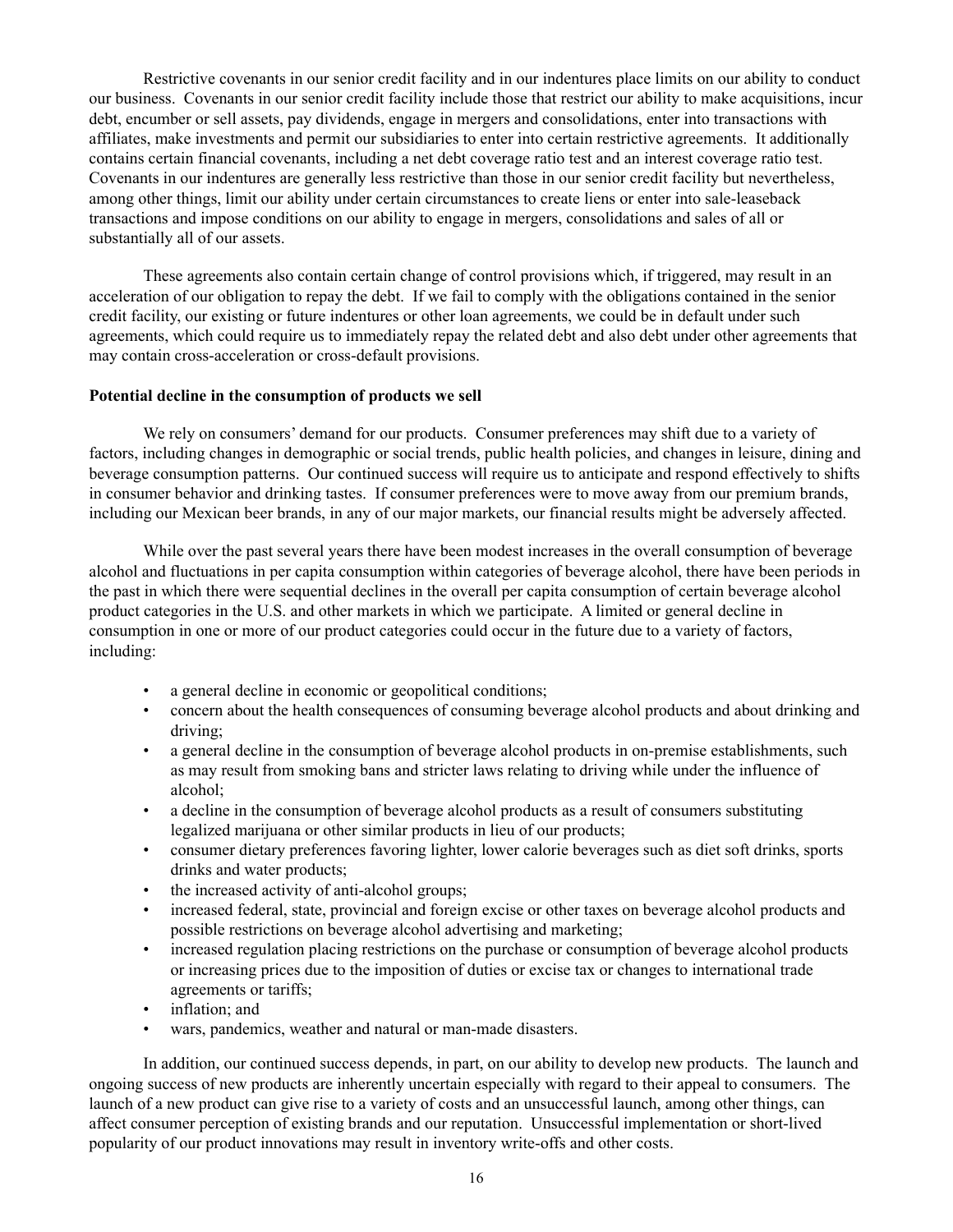#### **Acquisition, divestiture and joint venture strategy**

We have made a number of acquisitions and divestitures and may, from time to time, acquire additional businesses, assets or securities of companies that we believe would provide a strategic fit with our business. Recently, these have included the Meiomi wine brand, the Ballast Point craft beer business, The Prisoner Wine Company brand portfolio, the Charles Smith Wines collection, High West, and the Obregon Brewery, as well as various minority investments by our Constellation Ventures function. We will need to integrate acquired businesses with our existing operations; our overall internal control over financial reporting processes; and our financial, operations and information systems. If the financial performance of our business, as supplemented by the assets and businesses acquired, does not meet our expectations, it may make it more difficult for us to service our debt obligations and our results of operations may fail to meet market expectations. We may also divest ourselves of businesses, assets or securities of companies that we believe no longer provide a strategic fit with our business. For example, we recently sold our Canadian wine business. We may be obligated to provide certain services on a transitional basis to divested operations. We cannot assure you that we will realize the expected benefits of divestitures.

We cannot assure you that we will realize the expected benefits of acquisitions or joint ventures, such as revenue, earnings or operating efficiency, and we may not effectively assimilate the business or product offerings of acquired companies into our business successfully or within the anticipated costs or timeframes. Complications with on-going integration of any acquisition or joint venture, including our Obregon Brewery acquisition or the glass plant joint venture, could result from the following circumstances, among others:

- failure to implement our business plan for the combined business;
- unanticipated issues in integrating, migrating or changing manufacturing, logistics, information, communications, financial, internal control and other systems;
- failure to retain key customers and suppliers;
- unanticipated changes in applicable laws and regulations;
- failure to retain key employees;
- operating risks inherent in the acquired businesses and assets and our business;
- dependency upon the operational experience of employees who are relatively new to our organization;
- unanticipated issues, expenses and liabilities;
- failure to realize fully anticipated cost savings, growth opportunities and other potential synergies; and
- unfamiliarity with operating new locations.

Our joint venture to operate a glass plant adjacent to our Nava Brewery is fully consolidated into our financial results and the entire output of that facility is being utilized to support our Mexican beer business and the production at our Nava Brewery. The integration of the Mexican glass plant can be further impacted by the following circumstances:

- we share control of the joint venture with Owens-Illinois and while Owens-Illinois has deep experience running glass plants, we are not as experienced in that particular business; and
- the ability of the joint venture to expand the glass plant capacity as planned in order to support the future growth of our beer business.

If any of these circumstances were to occur with respect to any of our acquisitions, including our Beer Business Acquisition or the joint venture's acquisition of the glass plant, our business, financial condition and results of operations may be negatively impacted.

We may provide various indemnifications in connection with the sale of assets or portions of our business. Additionally, our final determinations and appraisals of the estimated fair value of assets acquired and liabilities assumed in our acquisitions may vary materially from earlier estimates. We cannot assure you that the fair value of acquired businesses will remain constant.

We have entered into various joint ventures and we may enter into additional joint ventures for other purposes and with other parties. We share control of our joint ventures. We have also acquired or retained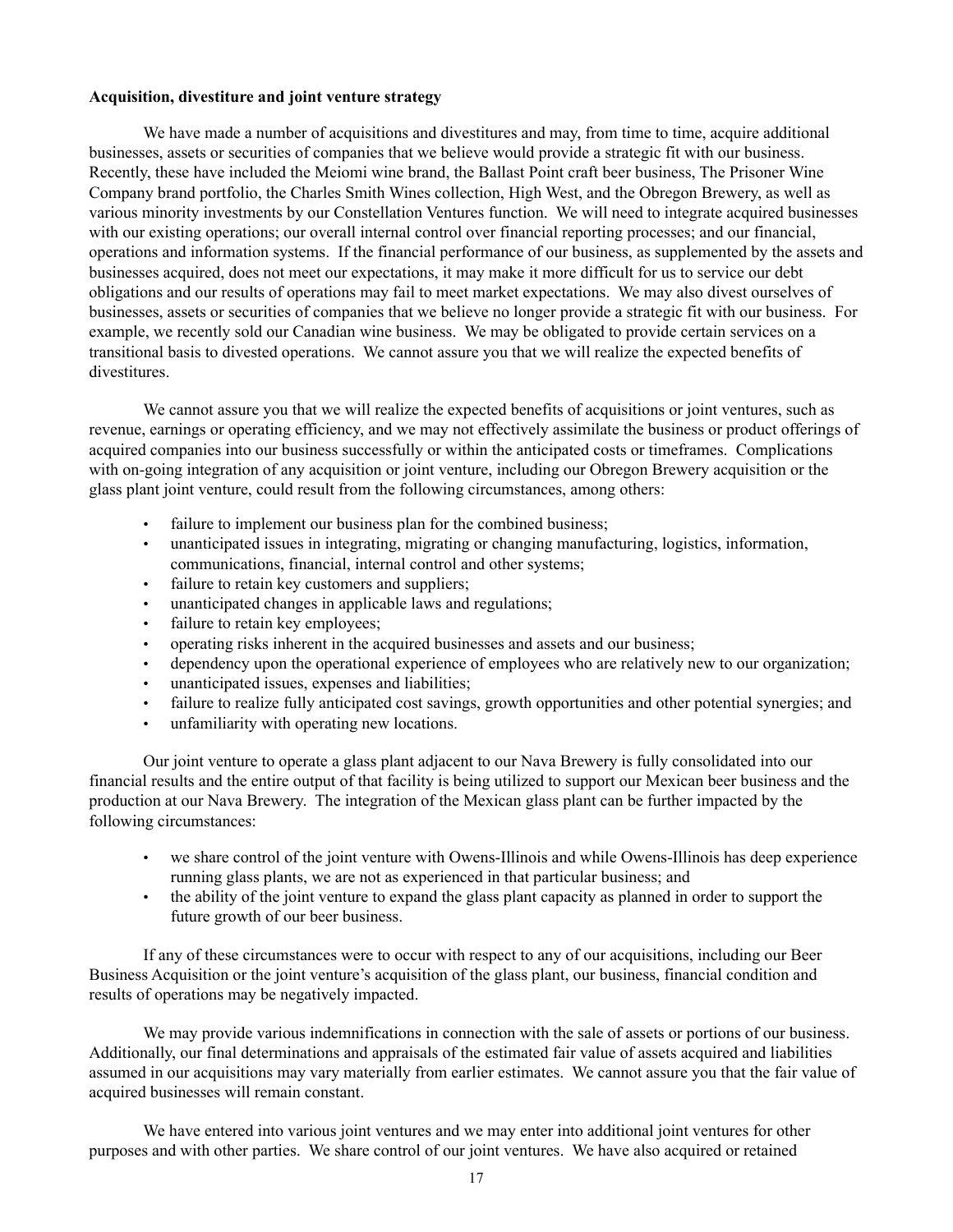ownership interests in companies which we do not control, such as investments recently made through our Constellation Ventures function, such as our minority interests in Nelson's Green Brier Tennessee Whiskey, The Bardstown Bourbon Company, Catoctin Creek Distilling Company, and Crafthouse Cocktails. Our joint venture partners or the other parties that hold the remaining ownership interests in companies which we do not control may at any time have economic, business or legal interests or goals that are inconsistent with our goals or the goals of the joint ventures or those companies. Our joint venture arrangements and the arrangements through which we acquired or hold our other equity or membership interests may require us, among other matters, to pay certain costs, to make capital investments, to fulfill alone our joint venture partners' obligations, or to purchase other parties' interests. Even though we share control of our glass plant joint venture, that joint venture's financial results are consolidated into our financial results. Our failure to adequately manage the risks associated with any acquisition, or the failure of an entity in which we have an equity or membership interest, could adversely affect our financial condition or our valuation of these types of investments.

We cannot assure you that any of our acquisitions, investments or joint ventures will be profitable or that forecasts regarding acquisition, divestiture, joint venture or investment activities will be accurate.

#### **Reliance on wholesale distributors, major retailers and government agencies**

Local market structures and distribution channels vary worldwide. Within our primary market in the U.S., we offer a range of beverage alcohol products across the imported beer, craft beer, branded wine and spirits categories, with separate distribution networks utilized for our imported and craft beer portfolios and our wine and spirits portfolio. In the U.S., we sell our products principally to wholesalers for resale to retail outlets including grocery stores, club and discount stores, package liquor stores and restaurants and also directly to government agencies and we have entered into exclusive arrangements with certain wholesalers that generate a large portion of our U.S. wine and spirits sales. The replacement or poor performance of our major wholesalers, retailers or government agencies could result in temporary or longer-term sales disruptions or could materially and adversely affect our results of operations and financial condition for a particular period. Our inability to collect accounts receivable from our major wholesalers, retailers or government agencies could also materially and adversely affect our results of operations and financial condition.

Our industry is being affected by the trend toward consolidation in the wholesale and retail distribution channels, particularly in the U.S. If we are unable to adapt successfully to this changing environment, our net income, market share and volume growth could be negatively affected. In addition, wholesalers and retailers of our products offer products which compete directly with our products for retail shelf space, promotional support and consumer purchases. Accordingly, wholesalers or retailers may give higher priority to products of our competitors.

#### **Reliance upon complex information systems and third party global networks**

We depend on information technology to enable us to operate efficiently and interface with customers and suppliers, as well as maintain financial accuracy and efficiency. If we do not allocate and effectively manage the resources necessary to build and sustain the proper technology infrastructure, we could be subject to transaction errors, processing inefficiencies, the loss of customers, business disruptions, or the loss of or damage to intellectual property through security breach. We recognize that many groups on a world-wide basis have experienced increases in cyber attacks and other hacking activity. We have dedicated internal and external resources to review and address such threats. However, as with all large information technology systems, our systems could be penetrated by outside parties intent on extracting confidential or proprietary information, corrupting our information, disrupting our business processes, or engaging in the unauthorized use of strategic information about us or our employees, customers or consumers. Such unauthorized access could disrupt our business operations and could result in the loss of assets or revenues, litigation, remediation costs, damage to our reputation, or the failure by us to retain or attract customers following such an event. Such events could have a material adverse effect on our business, financial condition or results of operations.

We have outsourced various functions to third-party service providers and may outsource other functions in the future. We rely on those third-party service providers to provide services on a timely and effective basis. Although we believe we have robust service level agreements with such third parties, closely monitor their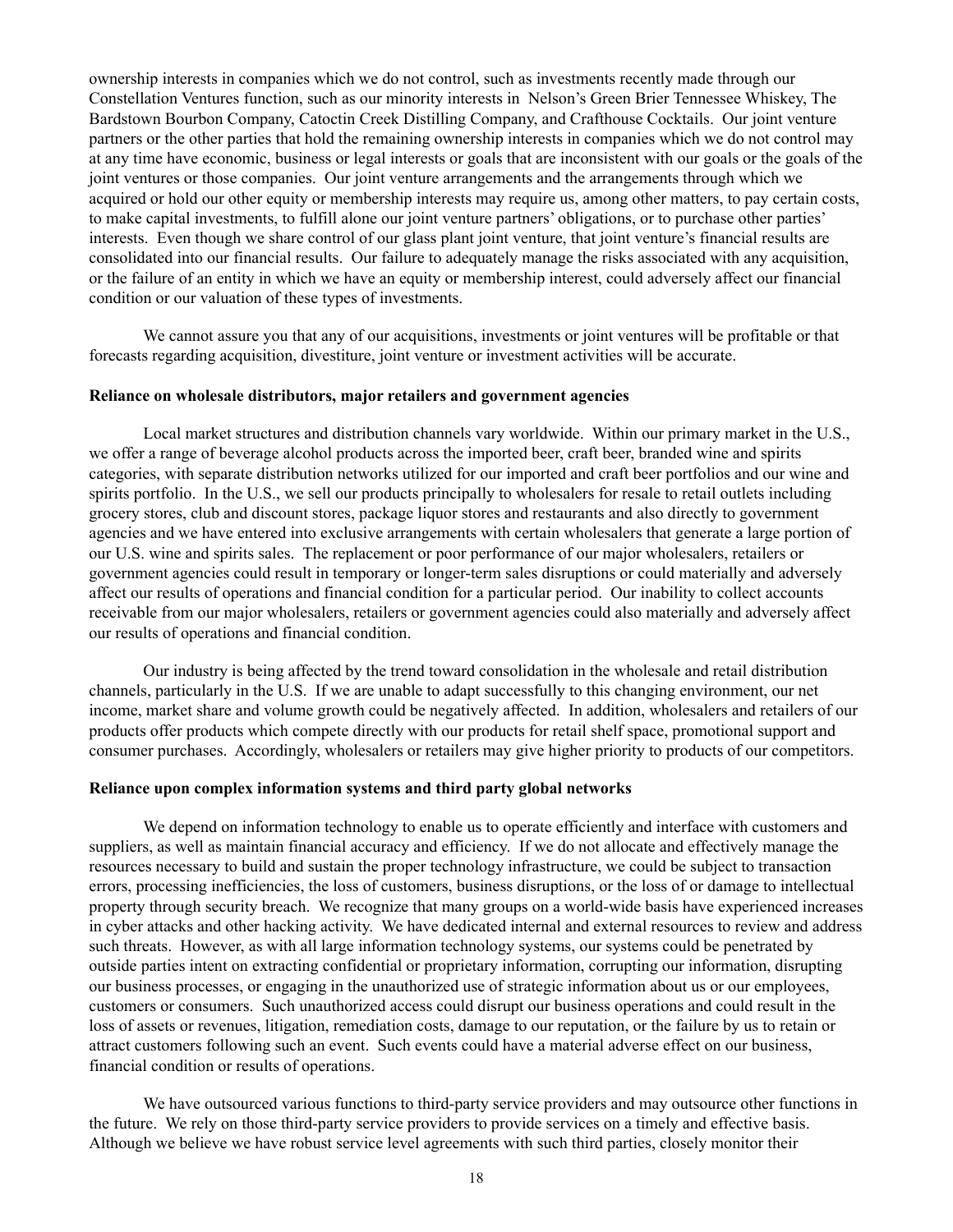performance and maintain contingency plans in case they are unable to perform as agreed, we do not ultimately control their performance. Their failure to perform as expected or as required by contract could result in significant disruptions and costs to our operations, which could materially affect our business, financial condition, operating results and cash flow, and could impair our ability to make required filings with various reporting agencies on a timely or accurate basis.

#### **Damage to our reputation**

Maintaining a good reputation is critical to selling our branded products. Product contamination or tampering or the failure to maintain our standards for product quality, safety and integrity, including with respect to raw materials, naturally occurring compounds, packaging materials or product components obtained from suppliers, may reduce demand for our products or cause production and delivery disruptions. Although we maintain standards for the materials and product components we receive from our suppliers, and we also audit our suppliers' compliance with our standards, it is possible that a supplier may not provide materials or product components which meet our required standards or may falsify documentation associated with the fulfillment of those requirements. If any of our products becomes unsafe or unfit for consumption, is misbranded or causes injury, we may have to engage in a product recall and/or be subject to liability and incur additional costs. A widespread product recall, multiple product recalls, or a significant product liability judgment could cause our products to be unavailable for a period of time, which could further reduce consumer demand and brand equity. Our reputation could be impacted negatively by public perception, adverse publicity (whether or not valid), negative comments in social media, or our responses relating to:

- a perceived failure to maintain high ethical, social and environmental standards for all of our operations and activities;
- a perceived failure to address concerns relating to the quality, safety or integrity of our products;
- our environmental impact, including use of agricultural materials, packaging, water and energy use, and waste management; or
- effects that are perceived as insufficient to promote the responsible use of alcohol.

Failure to comply with local laws and regulations, to maintain an effective system of internal controls, to provide accurate and timely financial statement information, or to protect our information systems against service interruptions, misappropriation of data or breaches of security, could also hurt our reputation. Damage to our reputation or loss of consumer confidence in our products for any of these or other reasons could result in decreased demand for our products and could have a material adverse effect on our business, financial condition and results of operations, as well as require additional resources to rebuild our reputation, competitive position and brand equity.

#### **Contamination**

The success of our brands depends upon the positive image that consumers have of those brands. Contamination, whether arising accidentally or through deliberate third-party action, or other events that harm the integrity or consumer support for our brands, could adversely affect their sales. Contaminants in raw materials, packaging materials or product components purchased from third parties and used in the production of our beer, wine or spirits products or defects in the fermentation or distillation process could lead to low beverage quality as well as illness among, or injury to, consumers of our products and may result in reduced sales of the affected brand or all of our brands.

#### **Dependence upon trademarks and proprietary rights, failure to protect our intellectual property rights**

Our future success depends significantly on our ability to protect our current and future brands and products and to defend our intellectual property rights. We have been granted numerous trademark registrations covering our brands and products and have filed, and expect to continue to file, trademark applications seeking to protect newlydeveloped brands and products. We cannot be sure that trademark registrations will be issued with respect to any of our trademark applications. There is also a risk that we could, by omission, fail to timely renew or protect a trademark or that our competitors will challenge, invalidate or circumvent any existing or future trademarks issued to, or licensed by, us.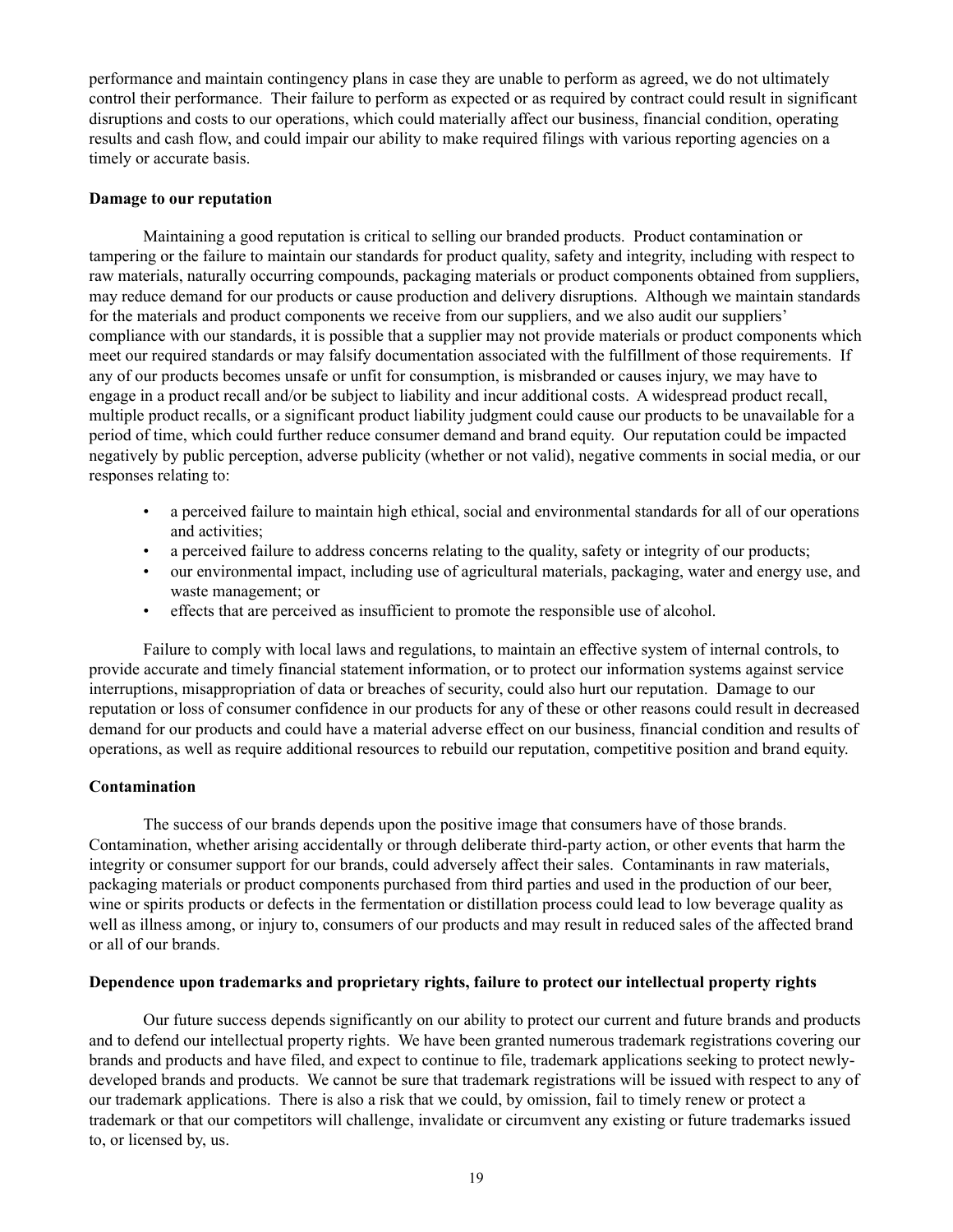#### **Intangible assets, such as goodwill and trademarks**

We continue to have a significant amount of intangible assets such as goodwill and trademarks and may acquire more intangible assets in the future. Intangible assets are subject to a periodic impairment evaluation under applicable accounting standards. The write-down of any of these intangible assets could materially and adversely affect our net income.

#### **Climate change, or legal, regulatory or market measures to address climate change**

Our business depends upon agricultural activity and natural resources. There has been much public discussion related to concerns that carbon dioxide and other greenhouse gases in the atmosphere may have an adverse impact on global temperatures, weather patterns and the frequency and severity of extreme weather and natural disasters. Severe weather events, such as drought or flooding in California or a prolonged cold winter in New York, and climate change may negatively affect agricultural productivity in the regions from which we presently source our various agricultural raw materials. Decreased availability of our raw materials may increase the cost of goods for our products. Severe weather events or changes in the frequency or intensity of weather events can also disrupt our supply chain, which may affect production operations, insurance cost and coverage, as well as delivery of our products to wholesalers, retailers and consumers.

#### **Various diseases, pests and certain weather conditions**

Various diseases, pests, fungi, viruses, drought, frosts and certain other weather conditions could affect the quality and quantity of barley, hops, grapes and other agricultural raw materials available, decreasing the supply of our products and negatively impacting profitability. We cannot guarantee that our grape suppliers or our suppliers of other agricultural raw materials will succeed in preventing contamination in existing vineyards or fields or that we will succeed in preventing contamination in our existing vineyards or future vineyards we may acquire. Future government restrictions regarding the use of certain materials used in growing grapes or other agricultural raw materials may increase vineyard costs and/or reduce production of grapes or other crops.

#### **Cost of energy or environmental regulatory compliance**

We have experienced increases in energy costs in the past, and energy costs could rise in the future, which would result in higher transportation, freight and other operating costs. We may experience significant future increases in the costs associated with environmental regulatory compliance, including fees, licenses, and the cost of capital improvements to our operating facilities in order to meet environmental regulatory requirements. Our future operating expenses and margins will be dependent on our ability to manage the impact of cost increases. We cannot guarantee that we will be able to pass along increased energy costs or increased costs associated with environmental regulatory compliance to our customers through increased prices.

In addition, we may be party to various environmental remediation obligations arising in the normal course of our business or in connection with historical activities of businesses we acquire. Due to regulatory complexities, uncertainties inherent in litigation and the risk of unidentified contaminants in our current and former properties, the potential exists for remediation, liability and indemnification costs to differ materially from the costs that we have estimated. We may incur cost associated with environmental compliance arising from events we cannot control, such as unusually severe floods, hurricanes or earthquakes. We cannot assure you that our costs in relation to these matters will not exceed our projections or otherwise have an adverse effect upon our business reputation, financial condition or results of operations.

#### **Control by the Sands Family**

Our Class B Common Stock is principally held by members of the Sands family, either directly or through entities controlled by members of the Sands family. Holders of Class A Common Stock are entitled to one vote per share and holders of Class B Common Stock are entitled to 10 votes per share. Holders of Class 1 Common Stock generally do not have voting rights. The stock ownership of the Sands family and entities controlled by members of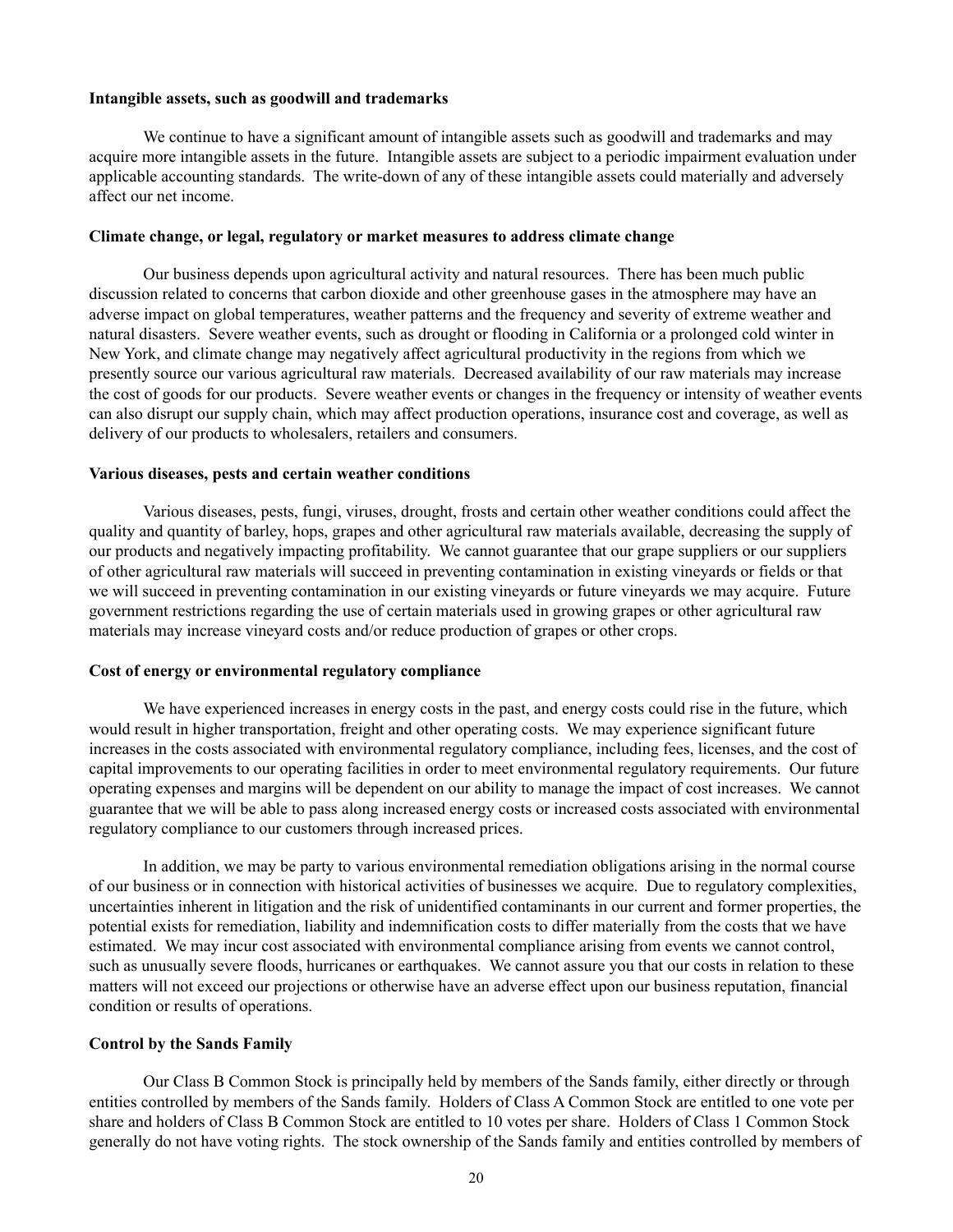the Sands family represents a majority of the combined voting power of all classes of our common stock as of April 21, 2017, voting as a single class. Consequently, the Sands family has the power to elect a majority of our directors and approve actions requiring the approval of the stockholders of the Company voting as a single class.

#### **Benefit cost increases and labor relations**

Our profitability is affected by employee medical costs and other employee benefits. In recent years, employee medical costs have increased due to factors such as the increase in health care costs in the U.S. These factors are expected to continue to put pressure on our business and financial performance due to higher employee benefit costs. Although we actively seek to control increases in employee benefit costs and encourage employees to maintain healthy lifestyles to reduce future potential medical costs, there can be no assurance that we will succeed in limiting future cost increases. Continued employee benefit cost increases could have an adverse effect on our results of operations and financial condition.

We believe our subsidiaries have good working relations with their employees. However, if their employees were to engage in a strike or other work stoppage, they could experience an operational disruption and/or experience higher on-going labor costs which may have a material adverse effect on our results of operations and financial condition.

# **Class action or other litigation relating to alcohol abuse, the misuse of alcohol, product liability, or marketing or sales practices**

There has been public attention directed at the beverage alcohol industry, which we believe is due to concern over problems related to harmful use of alcohol, including drinking and driving, underage drinking and health consequences from the misuse of alcohol. We also could be exposed to lawsuits relating to product liability or marketing or sales practices. Adverse developments in lawsuits concerning these types of matters or a significant decline in the social acceptability of beverage alcohol products that may result from lawsuits could have a material adverse effect on our business.

#### **Item 1B. Unresolved Staff Comments.**

Not Applicable.

#### **Item 2. Properties.**

We operate breweries, wineries, distilling plants and bottling plants, many of which include warehousing and distribution facilities on the premises, and through a joint venture, we operate a glass production plant. In addition to our properties described below, certain of our businesses maintain office space for sales and similar activities and offsite warehouse and distribution facilities in a variety of geographic locations.

Our corporate headquarters are located in leased offices in Victor, New York. Our segments also maintain leased office spaces in other locations in the U.S. and internationally.

We believe that our facilities, taken as a whole, are in good condition and working order. Within the Wine and Spirits segment, we have adequate capacity to meet our needs for the foreseeable future. Within the Beer segment, we have adequate capacity to meet our current needs and we have undertaken activities to increase our production capacity to address our anticipated future needs. As of February 28, 2017, our properties include the following: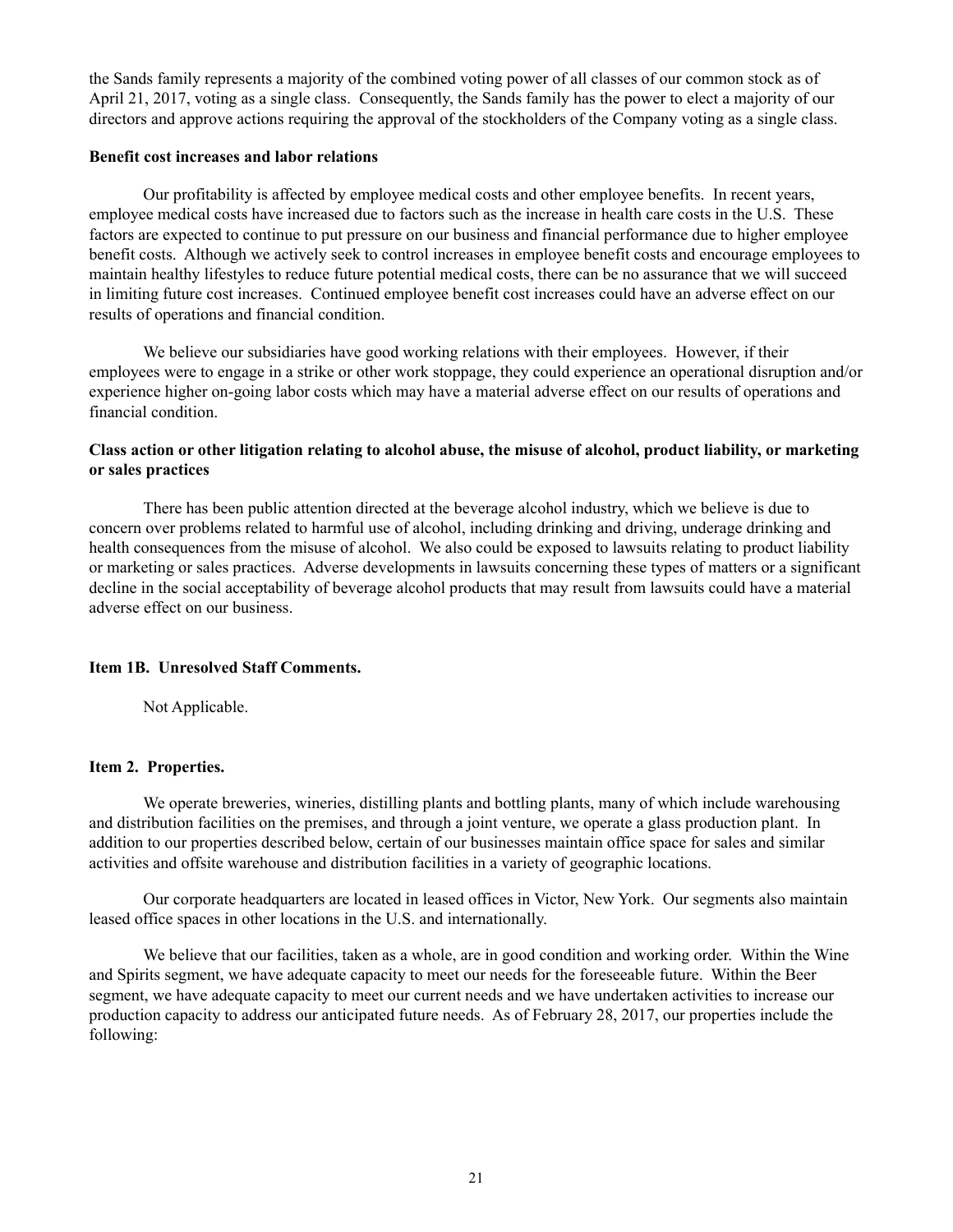|                                                               | Owned           | Leased          |
|---------------------------------------------------------------|-----------------|-----------------|
| <b>Beer Segment</b>                                           |                 |                 |
| <b>Breweries</b>                                              |                 |                 |
| U.S.                                                          |                 | 5               |
| Mexico                                                        | 2               |                 |
| <b>Total breweries</b>                                        | $\overline{2}$  | 5               |
| Glass production plant <sup>(1)</sup>                         |                 |                 |
| Mexico                                                        | $\mathbf{1}$    |                 |
| Warehouse, distribution and other production facilities       |                 |                 |
| U.S.                                                          |                 | 29              |
| Mexico                                                        | 1               |                 |
| Total warehouse, distribution and other production facilities | $\mathbf{1}$    | 29              |
| <b>Total Beer Segment</b>                                     | 4               | $\overline{34}$ |
|                                                               |                 |                 |
| <b>Wine and Spirits Segment</b>                               |                 |                 |
| Wineries                                                      |                 |                 |
| U.S.                                                          |                 |                 |
| California                                                    | 15              | 1               |
| New York                                                      | $\mathbf{1}$    |                 |
| Washington                                                    | 1               |                 |
| New Zealand                                                   | 3               | $\mathbf{1}$    |
| Italy                                                         |                 | 5               |
| Total wineries                                                | 20              | $\overline{7}$  |
| Distilleries                                                  |                 |                 |
| U.S.                                                          | $\mathbf{1}$    | $\mathbf{1}$    |
| Canada                                                        | 1               |                 |
| Total distilleries                                            | $\overline{2}$  | $\mathbf{1}$    |
| Warehouse, distribution and other production facilities       |                 |                 |
| U.S.                                                          |                 | 6               |
| Italy                                                         | 1               | 8               |
| Total warehouse, distribution and other production facilities | $\mathbf{1}$    | 14              |
| <b>Total Wine and Spirits Segment</b>                         | $\overline{23}$ | $\overline{22}$ |

(1) The glass production plant in Nava, Coahuila, Mexico is owned and operated by an equally-owned joint venture with Owens-Illinois and is located adjacent to our Nava Brewery.

Within our Wine and Spirits segment, as of February 28, 2017, we owned, leased or had interests in approximately 13,600 acres of vineyards in California (U.S.), 6,400 acres of vineyards in New Zealand and 900 acres of vineyards in Italy.

As of February 28, 2017, our principal facilities, all of which are owned, consist of:

- the Nava Brewery in Nava, Coahuila, Mexico;
- the Obregon Brewery in Obregon, Sonora, Mexico;
- the glass production plant in Nava, Coahuila, Mexico;
- two wineries in California: the Woodbridge Winery in Acampo and the Mission Bell winery in Madera;
- the Canandaigua winery in Canandaigua, New York; and
- the distillery in Lethbridge, Alberta, Canada.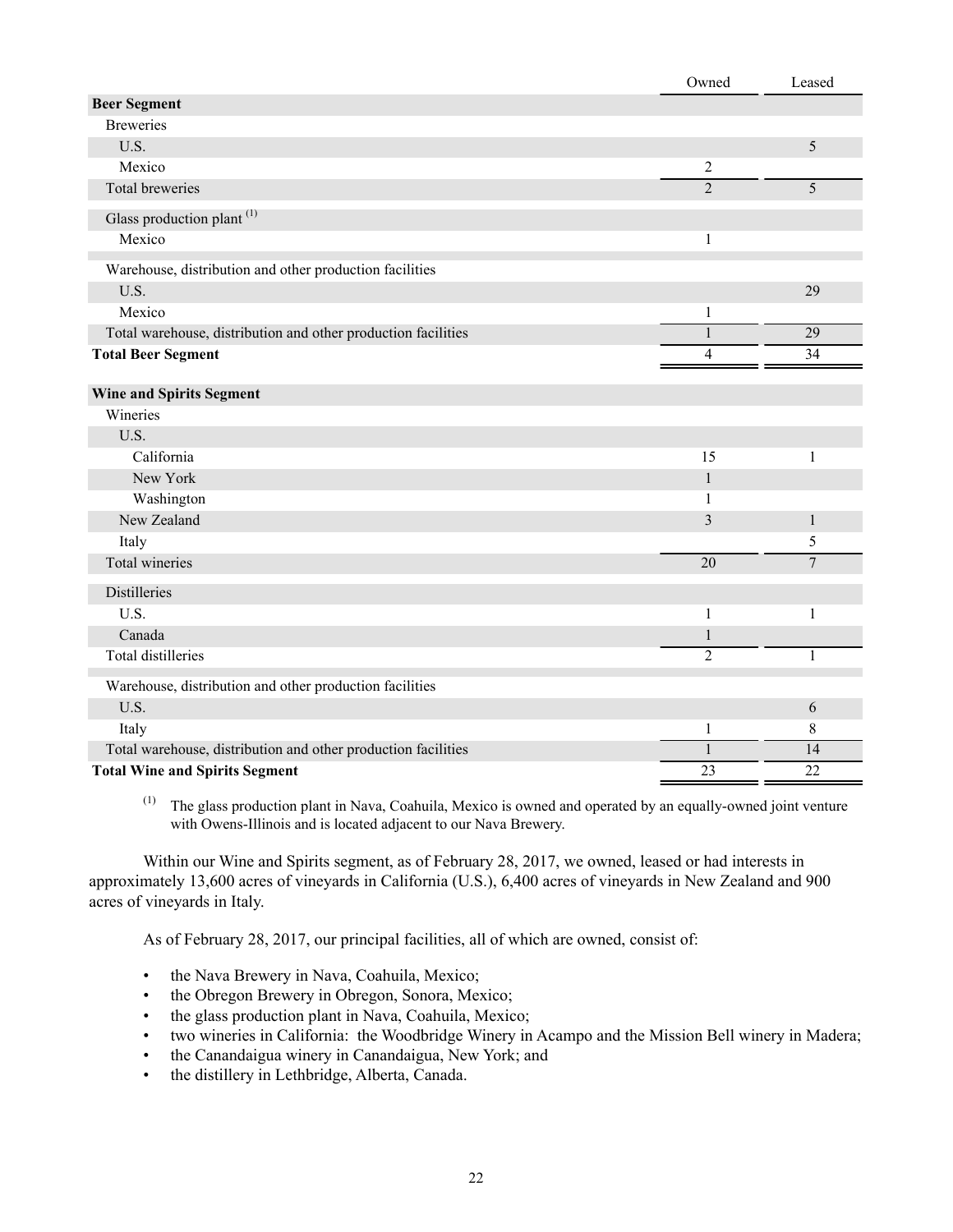# **Item 3. Legal Proceedings.**

In the ordinary course of their business, the Company and its subsidiaries are subject to lawsuits, arbitrations, claims and other legal proceedings in connection with their business. Some of the legal actions include claims for substantial or unspecified compensatory and/or punitive damages. A substantial adverse judgment or other unfavorable resolution of these matters could have a material adverse effect on the Company's financial condition, results of operations and cash flows. Management believes that the Company has adequate legal defenses with respect to the legal proceedings to which it is a defendant or respondent and that the outcome of these pending proceedings is not likely to have a material adverse effect on the financial condition, results of operations or cash flows of the Company. However, the Company is unable to predict the outcome of these matters.

Regulatory Matters – The Company and its subsidiaries are in discussions with various governmental agencies concerning matters raised during regulatory examinations or otherwise subject to such agencies' inquiry. These matters could result in censures, fines or other sanctions. Management believes the outcome of any pending regulatory matters will not have a material adverse effect on the Company's financial condition, results of operations or cash flows. However, the Company is unable to predict the outcome of these matters.

As previously reported in the Company's Form 10-K for the fiscal year ended February 28, 2014, the United States District Court for the District of Columbia ("District Court") signed the Stipulation and Order filed by the Antitrust Division of the United States Department of Justice ("DOJ"), permitting the Company and Anheuser-Busch InBev SA/NV ("ABI") to consummate the Beer Business Acquisition. After expiration of the 60-day public comment period as required under the Antitrust Procedures and Penalties Act, the DOJ moved the District Court for entry of the Final Judgment. The Final Judgment was signed on October 21, 2013, and entered into the District Court's docket on October 24, 2013, without modification to the terms included in the Proposed Final Judgment. The Company is operating in accordance with the requirements of the Final Judgment.

#### **Item 4. Mine Safety Disclosures.**

Not Applicable.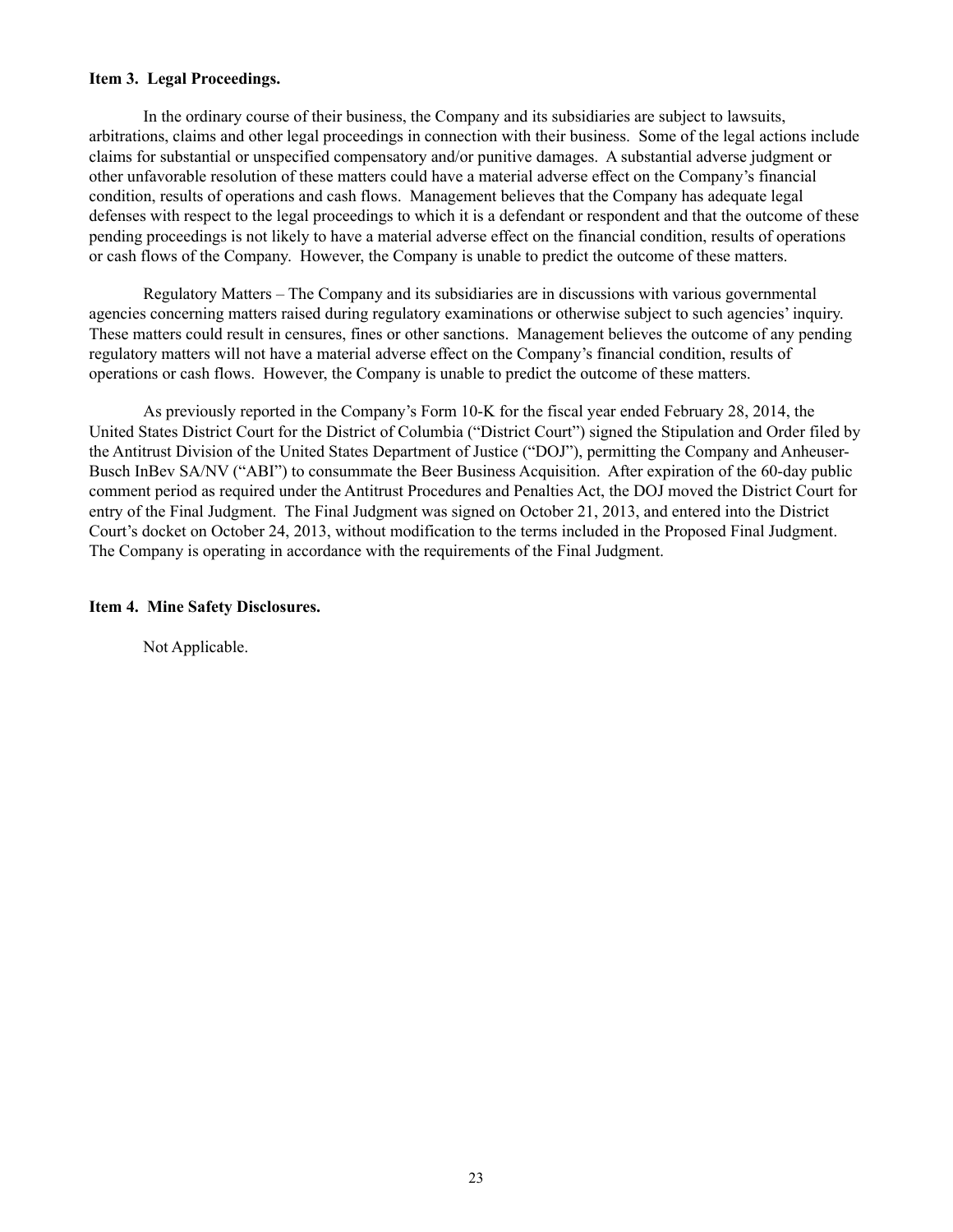#### **PART II**

# **Item 5. Market for Registrant's Common Equity, Related Stockholder Matters and Issuer Purchases of Equity Securities.**

Our Class A Common Stock and Class B Common Stock trade on the New York Stock Exchange® ("NYSE") under the symbols STZ and STZ.B, respectively. There is no public trading market for our Class 1 Common Stock. The following table sets forth, for the periods indicated, the high and low sales prices of our Class A Common Stock and Class B Common Stock as reported on the NYSE, and cash dividends declared for those classes of common stock. For all periods presented, the cash dividends declared for our Class 1 Common Stock are the same as those declared for our Class B Common Stock.

|                      | Fiscal 2017 |        |               |        |               |           |               | Fiscal 2016 |               |          |              |           |  |
|----------------------|-------------|--------|---------------|--------|---------------|-----------|---------------|-------------|---------------|----------|--------------|-----------|--|
|                      |             | High   |               | Low    |               | Dividends |               | High        |               | Low      |              | Dividends |  |
| Class A Common Stock |             |        |               |        |               |           |               |             |               |          |              |           |  |
| 1st Ouarter          | \$          | 165.81 | <b>S</b>      | 137.85 | \$.           | 0.40      | \$            | 121.92      | -S            | 110.45   | - S          | 0.31      |  |
| 2nd Quarter          | \$          | 168.68 | <sup>\$</sup> | 149.26 | <sup>\$</sup> | 0.40      | \$            | 130.42      | <sup>\$</sup> | 114.49   | -S           | 0.31      |  |
| 3rd Quarter          | \$          | 173.55 | <b>S</b>      | 146.90 | \$            | 0.40      | \$            | 144.60      | S             | 122.35   | \$.          | 0.31      |  |
| 4th Quarter          | \$          | 162.48 | <sup>\$</sup> | 144.00 | <sup>\$</sup> | 0.40      | S             | 155.68      | <sup>S</sup>  | 130.23   | <sup>S</sup> | 0.31      |  |
|                      |             |        |               |        |               |           |               |             |               |          |              |           |  |
| Class B Common Stock |             |        |               |        |               |           |               |             |               |          |              |           |  |
| 1st Ouarter          | \$          | 162.68 | \$            | 140.00 | \$            | 0.36      | S             | 121.57      | <sup>\$</sup> | 109.24   | S            | 0.28      |  |
| 2nd Quarter          | \$          | 171.00 | <sup>\$</sup> | 151.60 | \$.           | 0.36      | <sup>\$</sup> | 129.84      | \$.           | 116.22 S |              | 0.28      |  |
| 3rd Quarter          | \$          | 175.50 | \$.           | 150.91 | \$            | 0.36      | \$.           | 144.36      | S             | 126.32   | -S           | 0.28      |  |
| 4th Quarter          | \$          | 161.91 | <sup>\$</sup> | 147.95 | \$.           | 0.36      | <sup>\$</sup> | 156.00      | <sup>\$</sup> | 134.76   | -S           | 0.28      |  |

At April 21, 2017, the number of holders of record of our Class A Common Stock, Class B Common Stock and Class 1 Common Stock were 582, 105 and 3, respectively.

In April 2015, our Board of Directors approved the initiation of a dividend program under which we paid quarterly cash dividends during Fiscal 2017 and Fiscal 2016. Prior to Fiscal 2016, we had not paid any cash dividends on our common stock since our initial public offering in 1973 as we had retained all earning to finance the development and expansion of our business. On April 5, 2017, we declared an increased regular quarterly cash dividend of \$0.52 per share of Class A Common Stock, \$0.47 per share of Class B Convertible Common Stock and \$0.47 per share of Class 1 Common Stock payable on May 24, 2017, to stockholders of record of each class on May 10, 2017.

We currently expect to continue to pay a regular quarterly cash dividend to stockholders of our common stock in the future, but such payments are subject to approval of our Board of Directors and are dependent upon our financial condition, results of operations, capital requirements and other factors, including those set forth under Item 1A "Risk Factors" of this Annual Report on Form 10-K. In addition, the terms of our 2016 Credit Agreement may restrict the payment of cash dividends on our common stock under certain circumstances. Any indentures for debt securities issued in the future, the terms of any preferred stock issued in the future and any credit agreements entered into in the future may also restrict or prohibit the payment of cash dividends on our common stock.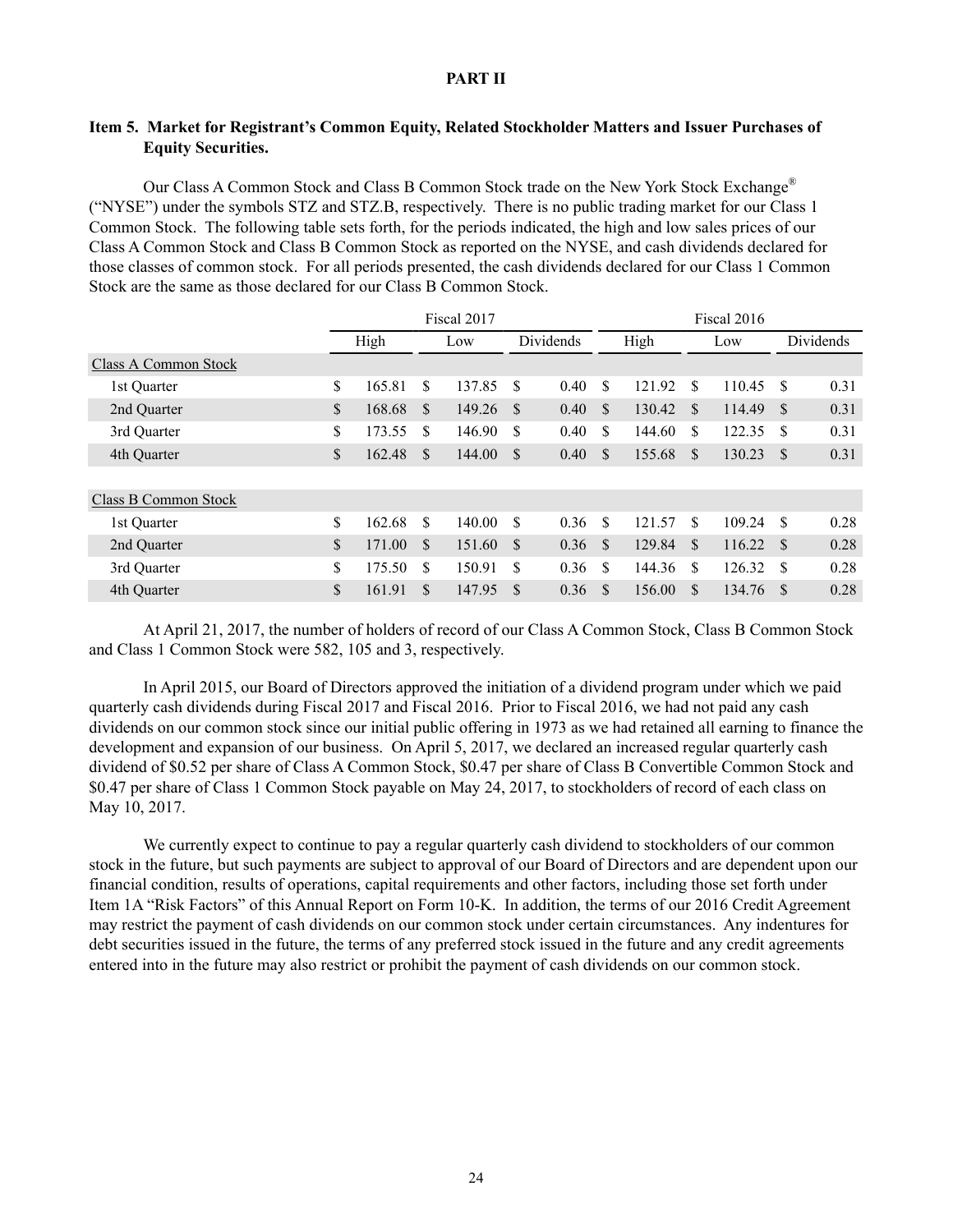#### **ISSUER PURCHASES OF EQUITY SECURITIES**

| Period                   | <b>Total Number</b><br>of Shares<br>Purchased |    | Average<br>Price Paid<br>Per Share | <b>Total Number</b><br>of Shares<br>Purchased as<br>Part of a<br>Publicly<br>Announced<br>Program | Approximate<br>Dollar Value<br>of Shares that<br>May Yet Be<br>Purchased<br>Under the<br>Program $(1)(2)$ |     |  |
|--------------------------|-----------------------------------------------|----|------------------------------------|---------------------------------------------------------------------------------------------------|-----------------------------------------------------------------------------------------------------------|-----|--|
| December $1 - 31, 2016$  | 2,982,453                                     | S  | 150.88                             | 2,982,453                                                                                         | \$846,879,288                                                                                             | (3) |  |
| January $1 - 31$ , 2017  | 2,012,405                                     | S  | 149.08                             | 2,012,405                                                                                         | \$546,879,397                                                                                             |     |  |
| February $1 - 28$ , 2017 | $-$ \$                                        |    |                                    |                                                                                                   | \$546,879,397                                                                                             |     |  |
| Total                    | 4,994,858                                     | -S | 150.15                             | 4,994,858                                                                                         |                                                                                                           |     |  |

(1) In April 2012, we announced that our Board of Directors authorized the repurchase of up to an aggregate amount of \$1.0 billion of our Class A Common Stock and Class B Convertible Common Stock under the 2013 Authorization. The Board of Directors did not specify a date upon which the 2013 Authorization would expire. In December 2016, we utilized the remaining \$296.9 million available under the 2013 Authorization to repurchase 1,988,311 shares of Class A Common Stock at an average cost of \$149.31 per share, through open market transactions, thereby completing the 2013 Authorization. (3)

(2) In November 2016, we announced that our Board of Directors authorized the repurchase of up to an aggregate amount of \$1.0 billion of our Class A Common Stock and Class B Convertible Common Stock under the 2017 Authorization. The Board of Directors did not specify a date upon which the 2017 Authorization would expire.

(3) Repurchases were made pursuant to a Rule 10b5-1 trading plan.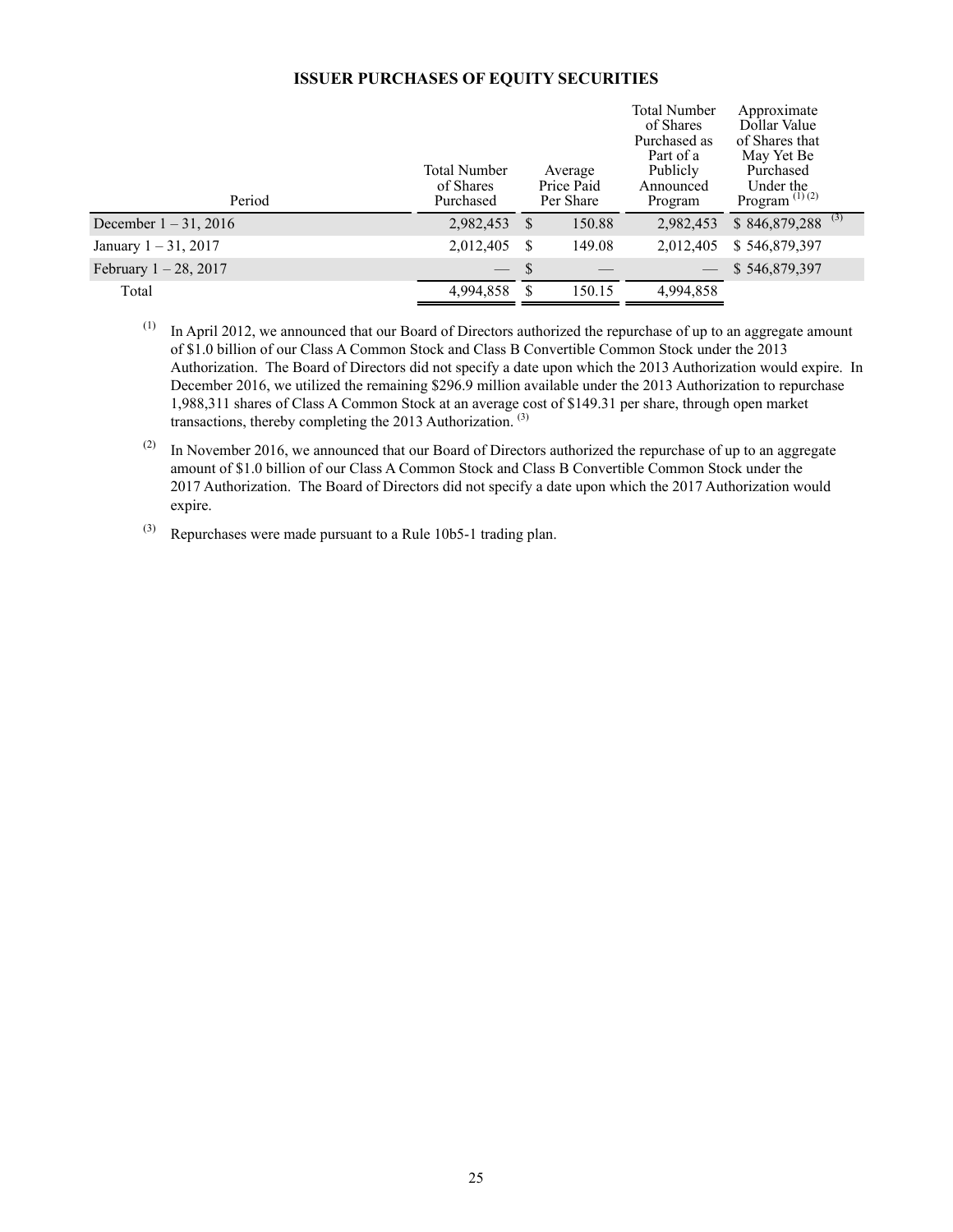# **Item 6. Selected Financial Data.**

The following selected financial data should be read in conjunction with MD&A and our consolidated financial statements and notes thereto under Item 8 of this Annual Report on Form 10-K (the "Financial Statements").

|                                                                             | For the Years Ended |                                     |               |                      |               |                      |               |                                     |               |                      |
|-----------------------------------------------------------------------------|---------------------|-------------------------------------|---------------|----------------------|---------------|----------------------|---------------|-------------------------------------|---------------|----------------------|
|                                                                             |                     | February 28,<br>2017 <sup>(1)</sup> |               | February 29,<br>2016 |               | February 28,<br>2015 |               | February 28,<br>2014 <sup>(2)</sup> |               | February 28,<br>2013 |
| (in millions, except per share data)                                        |                     |                                     |               |                      |               |                      |               |                                     |               |                      |
| Sales                                                                       | $\mathcal{S}$       | 8,061.6                             | $\mathbb{S}$  | 7,223.8              | $\mathcal{S}$ | 6,672.1              | $\mathbb{S}$  | 5,411.0                             | $\mathcal{S}$ | 3,171.4              |
| $Less - excise taxes$                                                       |                     | (730.1)                             |               | (675.4)              |               | (644.1)              |               | (543.3)                             |               | (375.3)              |
| Net sales                                                                   |                     | 7,331.5                             |               | 6,548.4              |               | 6,028.0              |               | 4,867.7                             |               | 2,796.1              |
| Cost of product sold                                                        |                     | (3,802.1)                           |               | (3,606.1)            |               | (3,449.4)            |               | (2,876.0)                           |               | (1,687.8)            |
| Gross profit                                                                |                     | 3,529.4                             |               | 2,942.3              |               | 2,578.6              |               | 1,991.7                             |               | 1,108.3              |
| Selling, general and administrative<br>expenses <sup><math>(3)</math></sup> |                     | (1,392.4)                           |               | (1,177.2)            |               | (1,078.4)            |               | (1,196.0)                           |               | (585.4)              |
| Gain on sale of business                                                    |                     | 262.4                               |               |                      |               |                      |               |                                     |               |                      |
| Gain on remeasurement to fair value of<br>equity method investment          |                     |                                     |               |                      |               |                      |               | 1,642.0                             |               |                      |
| Operating income                                                            |                     | 2,399.4                             |               | 1,765.1              |               | 1,500.2              |               | 2,437.7                             |               | 522.9                |
| Earnings from unconsolidated<br>investments                                 |                     | 27.3                                |               | 51.1                 |               | 21.5                 |               | 87.8                                |               | 233.1                |
| Interest expense                                                            |                     | (333.3)                             |               | (313.9)              |               | (337.7)              |               | (323.2)                             |               | (227.1)              |
| Loss on write-off of debt issuance costs                                    |                     |                                     |               | (1.1)                |               | (4.4)                |               |                                     |               | (12.5)               |
| Income before income taxes                                                  |                     | 2,093.4                             |               | 1,501.2              |               | 1,179.6              |               | 2,202.3                             |               | 516.4                |
| Provision for income taxes                                                  |                     | (554.2)                             |               | (440.6)              |               | (343.4)              |               | (259.2)                             |               | (128.6)              |
| Net income                                                                  |                     | 1,539.2                             |               | 1,060.6              |               | 836.2                |               | 1,943.1                             |               | 387.8                |
| Net (income) loss attributable to<br>noncontrolling interests               |                     | (4.1)                               |               | (5.7)                |               | 3.1                  |               |                                     |               |                      |
| Net income attributable to CBI                                              | $\mathcal{S}$       | 1,535.1                             | $\mathcal{S}$ | 1,054.9              | $\mathcal{S}$ | 839.3                | $\mathbb{S}$  | 1,943.1                             | $\mathbb{S}$  | 387.8                |
| Net income per common share<br>attributable to CBI:                         |                     |                                     |               |                      |               |                      |               |                                     |               |                      |
| Basic – Class A Common Stock                                                | \$                  | 7.79                                | S             | 5.42                 | S             | 4.40                 | $\mathbb{S}$  | 10.45                               | $\mathcal{S}$ | 2.15                 |
| Basic – Class B Convertible Common<br><b>Stock</b>                          | \$                  | 7.07                                | $\mathcal{S}$ | 4.92                 | $\mathcal{S}$ | 4.00                 | $\mathbb{S}$  | 9.50                                | $\mathcal{S}$ | 1.96                 |
| Diluted – Class A Common Stock                                              | \$                  | 7.52                                | \$            | 5.18                 | \$            | 4.17                 | \$            | 9.83                                | \$            | 2.04                 |
| Diluted – Class B Convertible<br>Common Stock                               | \$                  | 6.93                                | <sup>\$</sup> | 4.79                 | <sup>S</sup>  | 3.83                 | <sup>\$</sup> | 9.04                                | <sup>S</sup>  | 1.87                 |
| Cash dividends declared per common<br>share:                                |                     |                                     |               |                      |               |                      |               |                                     |               |                      |
| Class A Common Stock                                                        | $\mathbb S$         | 1.60                                | $\mathbb{S}$  | 1.24                 | $\mathbb S$   |                      | $\mathbb{S}$  |                                     | \$            |                      |
| Class B Convertible Common Stock                                            | \$                  | 1.44                                | $\mathbb S$   | 1.12                 | $\mathbb{S}$  |                      | $\mathbb S$   |                                     | \$            |                      |
| Total assets                                                                | $\mathbb{S}$        | 18,602.4                            | $\sqrt{\ }$   | 16,965.0             | $\sqrt{\ }$   | 15,093.0             | $\mathbb{S}$  | 14,302.1                            | $\mathbb{S}$  | 7,638.1              |
| Long-term debt, including current<br>maturities                             | $\$$                | 8,631.6 \$                          |               | 7,672.9 \$           |               | 7,244.1              | $\mathbb{S}$  | $6,963.3$ \$                        |               | 3,305.4              |

(1) In December 2016, we completed the Canadian Divestiture. For a detailed discussion of this transaction, including the gain on sale of business, refer to Note 2 of the Notes to the Financial Statements.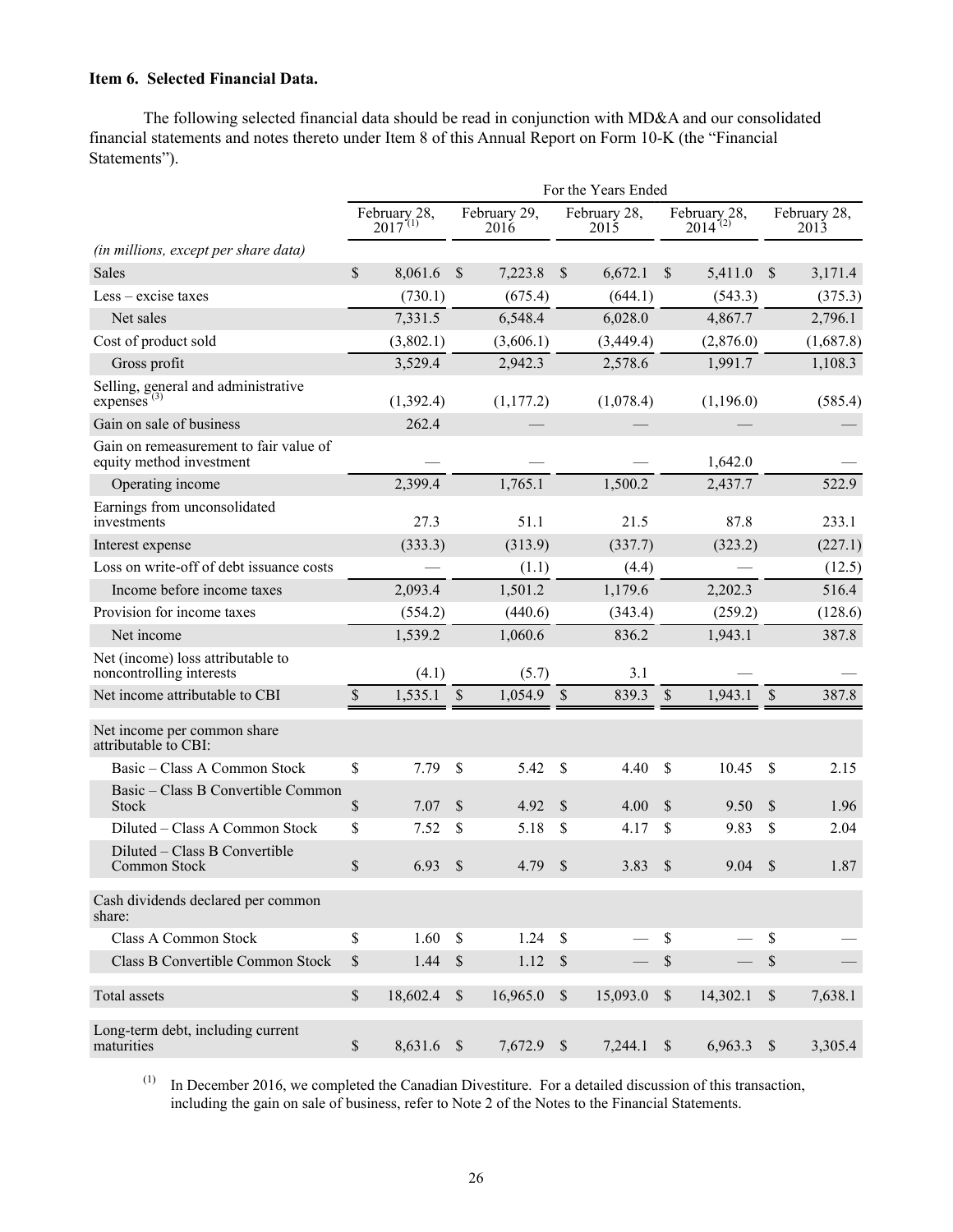- $(2)$  In June 2013, we completed the Beer Business Acquisition. In connection with this acquisition, our preexisting 50% equity interest in Crown Imports was remeasured to its estimated fair value based upon the estimated fair value of the acquired 50% equity interest, and a gain was recognized.
- (3) Includes impairment of intangible assets of \$46.0 million for the year ended February 28, 2017, and impairment of goodwill and intangible assets of \$300.9 million for the year ended February 28, 2014. For a detailed discussion of impairment of intangible assets for the year ended February 28, 2017, refer to Note 7 of the Notes to the Financial Statements. For the year ended February 28, 2014, impairment of goodwill and intangible assets represents impairment losses recorded for certain goodwill and trademarks associated with our Wine and Spirits segment.

# **Item 7. Management's Discussion and Analysis of Financial Condition and Results of Operations.**

#### **Introduction**

This MD&A, which should be read in conjunction with our Financial Statements, provides additional information on our businesses, current developments, financial condition, cash flows and results of operations. It is organized as follows:

- *Overview.* This section provides a general description of our business, which we believe is important in understanding the results of our operations, financial condition and potential future trends.
- *Strategy.* This section provides a description of our strategy and a discussion of acquisitions and divestitures.
- *Results of operations.* This section provides an analysis of our results of operations presented on a business segment basis. In addition, a brief description of transactions and other items that affect the comparability of the results is provided.
- *Financial liquidity and capital resources.* This section provides an analysis of our cash flows and our outstanding debt and commitments. Included in the analysis of outstanding debt is a discussion of the amount of financial capacity available to fund our ongoing operations and future commitments, as well as a discussion of other financing arrangements.
- *Critical accounting estimates.* This section identifies those accounting policies that are considered important to our results of operations and financial condition, require significant judgment and involve significant management estimates. Our significant accounting policies, including those considered to be critical accounting policies, are summarized in Note 1 of the Notes to the Financial Statements.

# **Overview**

We are an international beverage alcohol company with a broad portfolio of consumer-preferred high-end imported and craft beer brands, and premium wine and spirits brands. We are the third-largest producer and marketer of beer for the U.S. market and the world's leading premium wine company. We are the largest multicategory supplier (beer, wine and spirits) of beverage alcohol in the U.S., and a leading supplier of wine from New Zealand and Italy to North America.

Our internal management financial reporting consists of two business divisions: (i) Beer and (ii) Wine and Spirits, and we report our operating results in three segments: (i) Beer, (ii) Wine and Spirits, and (iii) Corporate Operations and Other. In the Beer segment, our portfolio consists of high-end imported and craft beer brands. We have an exclusive perpetual brand license to import, market and sell in the U.S. our Mexican beer portfolio. In the Wine and Spirits segment, we sell a large number of wine brands across all categories – table wine, sparkling wine and dessert wine – and across all price points – popular, premium and luxury categories, primarily within the \$5 to \$25 price range at U.S. retail – complemented by certain premium spirits brands. Amounts included in the Corporate Operations and Other segment consist of costs of executive management, corporate development,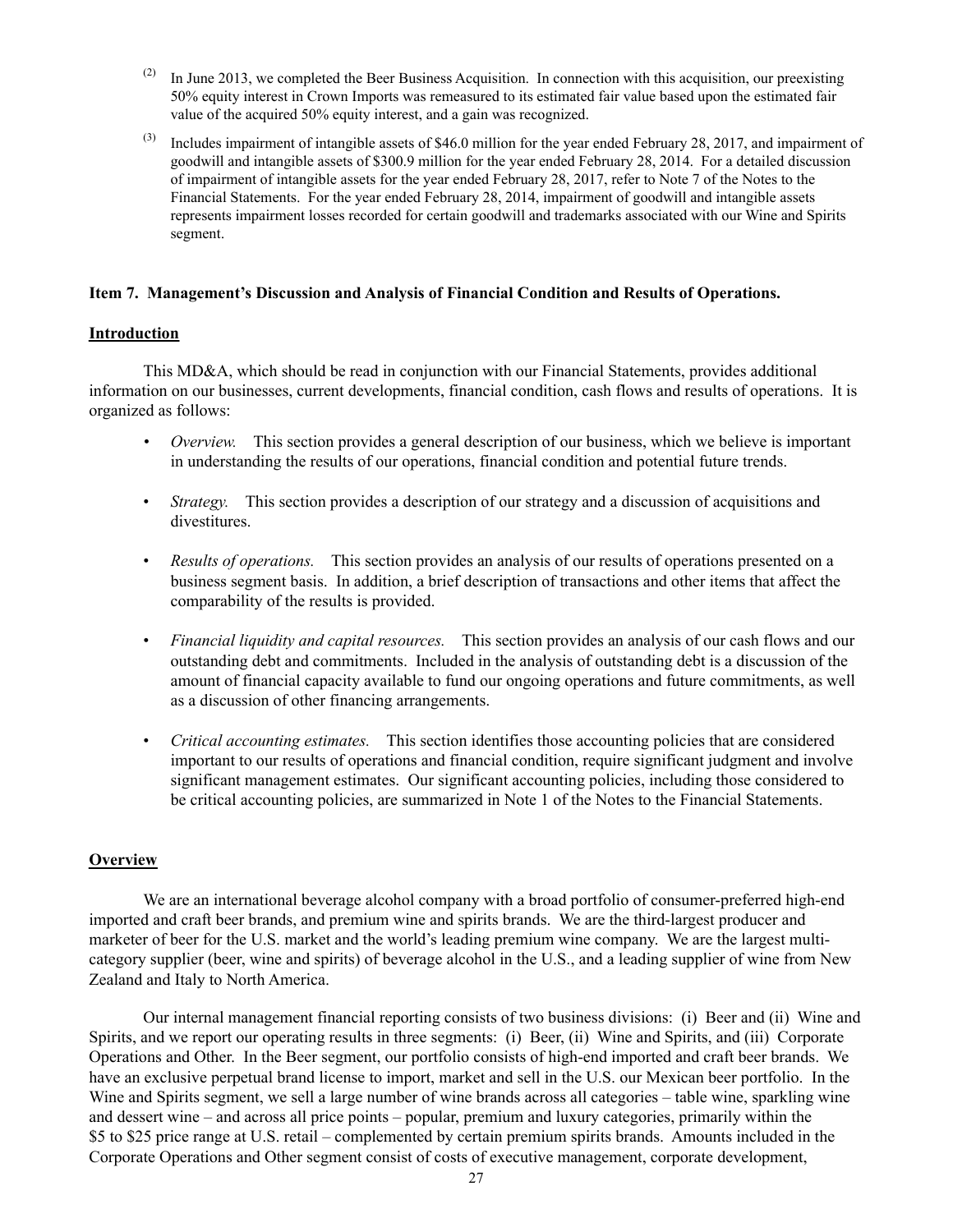corporate finance, human resources, internal audit, investor relations, legal, public relations and information technology. The amounts included in the Corporate Operations and Other segment are general costs that are applicable to the consolidated group and are therefore not allocated to the other reportable segments. All costs reported within the Corporate Operations and Other segment are not included in our chief operating decision maker's evaluation of the operating income performance of the other reportable segments. The business segments reflect how our operations are managed, how resources are allocated, how operating performance is evaluated by senior management and the structure of our internal financial reporting.

# **Strategy**

Our overall strategy is to sustain profitable growth and build shareholder value. We position our portfolio to benefit from industry premiumization trends, which we believe will continue to result in faster growth rates in the high-end of the beer, wine and spirits categories. We focus on developing our expertise in consumer insights and category management as well as our strong distributor network, which provides an effective route-to-market. Additionally, we leverage our scale across the total beverage alcohol market and our level of diversification hedges our portfolio risk. In addition to growing our existing business, we seek targeted acquisitions of businesses that are premium, growing, high-margin, consumer-led, have a low integration risk and/or fill a gap in our portfolio.

We strive to strengthen our portfolio of premium beer, wine and spirits brands and differentiate ourselves through:

- leveraging our leading position in total beverage alcohol and our scale with wholesalers and retailers to expand distribution of our product portfolio and cross promotional opportunities;
- strengthening relationships with wholesalers and retailers by providing consumer and beverage alcohol insights;
- investing in brand building activities;
- positioning ourselves for success with consumer-led innovation capabilities;
- realizing operating efficiencies through expanding and enhancing production capabilities and maximizing asset utilization; and
- developing employees to enhance performance in the marketplace.

Our business strategy in the Beer segment focuses on leading the high-end of the U.S. beer market and includes continued focus on growing our beer portfolio in the U.S. through expanding distribution for key brands, as well as new product development and innovation within the existing portfolio of brands, and continued construction, expansion and optimization activities for our Mexico beer operations.

In connection with this strategy, we have expanded our Nava Brewery from 10 million to 25 million hectoliters production capacity since the acquisition of the Nava Brewery. Expansion, construction and optimization efforts continue under our Mexico Beer Expansion Projects to align with our anticipated future growth expectations. See "Capital Expenditures" below for additional discussion.

Our business strategy in the Wine and Spirits segment is to be the leader in the premium wine category and build a portfolio of premium spirits brands. We are investing to meet the evolving needs of consumers and building brands through consumer insights, sensory expertise, innovation and refreshing existing brands. In this segment, we continue to focus on the premiumization of our branded wine and spirits portfolio. We dedicate a large share of our sales and marketing resources to our U.S. Focus Brands as they represent a majority of our U.S. wine and spirits revenue and profitability, and generally have strong positions in their respective price categories. In markets where it is feasible, we have a consolidated U.S. distribution network in order to obtain dedicated distributor selling resources which focus on our U.S. wine and spirits portfolio to drive organic growth. This consolidated U.S. distribution network currently represents about 70% of our branded wine and spirits volume in the U.S. Throughout the terms of these contracts, we generally expect shipments on an annual basis to these distributors to essentially equal the distributors' shipments to retailers.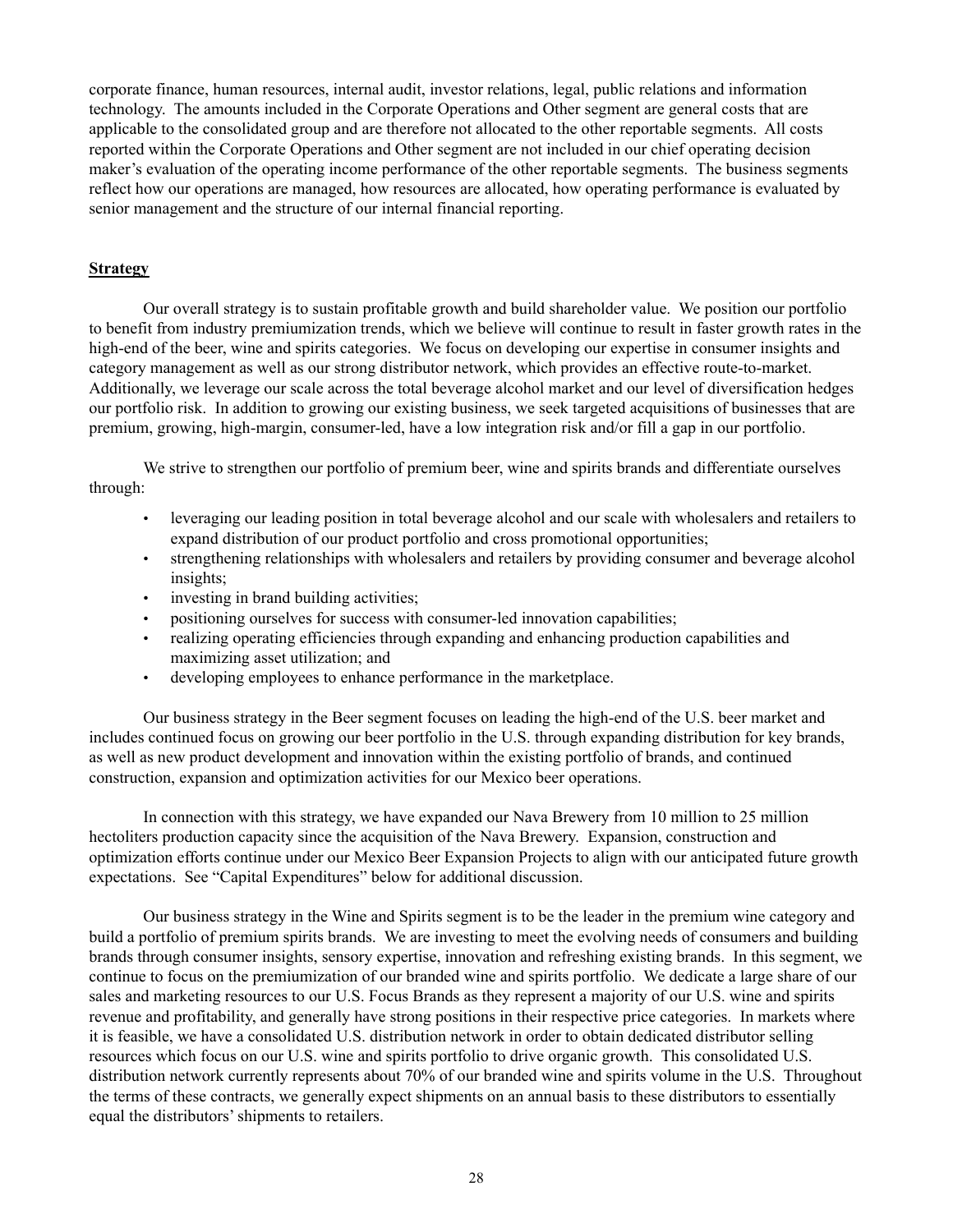Marketing, sales and distribution of our products are managed on a geographic basis in order to fully leverage leading market positions. In addition, market dynamics and consumer trends vary across each of our markets. Within our primary market in the U.S., we offer a range of beverage alcohol products across the imported beer, craft beer, branded wine and spirits categories, with separate distribution networks utilized for (i) our beer portfolio and (ii) our wine and spirits portfolio. The environment for our products is competitive in each of our markets.

We remain committed to our long-term financial model of growing sales, expanding margins and increasing cash flow in order to achieve earnings per share growth, reduce borrowings and pay quarterly cash dividends.

#### **Acquisitions and Divestitures**

#### *Beer Segment*

#### *Obregon Brewery*

In December 2016, we acquired the Obregon Brewery for cash paid of \$568.7 million, net of cash acquired, subject to estimated working capital adjustments due to seller of \$3.1 million. The transaction primarily included the acquisition of operations; goodwill; property, plant and equipment; and inventories. This acquisition provided us with immediate functioning brewery capacity to support our fast-growing, high-end Mexican beer portfolio and flexibility for future innovation initiatives. It also enabled us to become fully independent from an interim supply agreement with Modelo, which was terminated at the time of this acquisition. The results of operations of the Obregon Brewery are reported in the Beer segment and have been included in our consolidated results of operations from the date of acquisition.

#### *Ballast Point Acquisition*

In December 2015, we acquired Ballast Point for \$998.5 million, net of cash acquired. The transaction primarily included the acquisition of operations, goodwill, trademarks and property, plant and equipment. This acquisition provided us with a high-growth premium platform that enables us to compete in the growing, emerging national craft beer category and further strengthened our position in the high-end U.S. beer market. The results of operations of Ballast Point are reported in the Beer segment and have been included in our consolidated results of operations from the date of acquisition.

#### *Wine and Spirits Segment*

#### *Canadian Divestiture*

In December 2016, we sold our Canadian wine business, which included Canadian wine brands such as Jackson-Triggs and Inniskillin, wineries, vineyards, offices, facilities and Wine Rack retail stores, at a transaction value of C\$1.03 billion, or \$775.2 million. Accordingly, our consolidated results of operations include the results of operations of our Canadian wine business through the date of divestiture. We received cash proceeds of \$575.3 million, net of outstanding debt and direct costs to sell, subject to working capital adjustments. We will continue to export certain of our brands into the Canadian market, which remains our largest export market. This transaction is consistent with our strategic focus on premium, high-margin and high-growth brands. We recognized a net gain on the sale of the business in the fourth quarter of fiscal 2017 of \$262.4 million. Additionally, our current estimate of the income taxes we expect to pay is approximately \$77 million in total during Fiscal 2017 and Fiscal 2018 in connection with the Canadian Divestiture.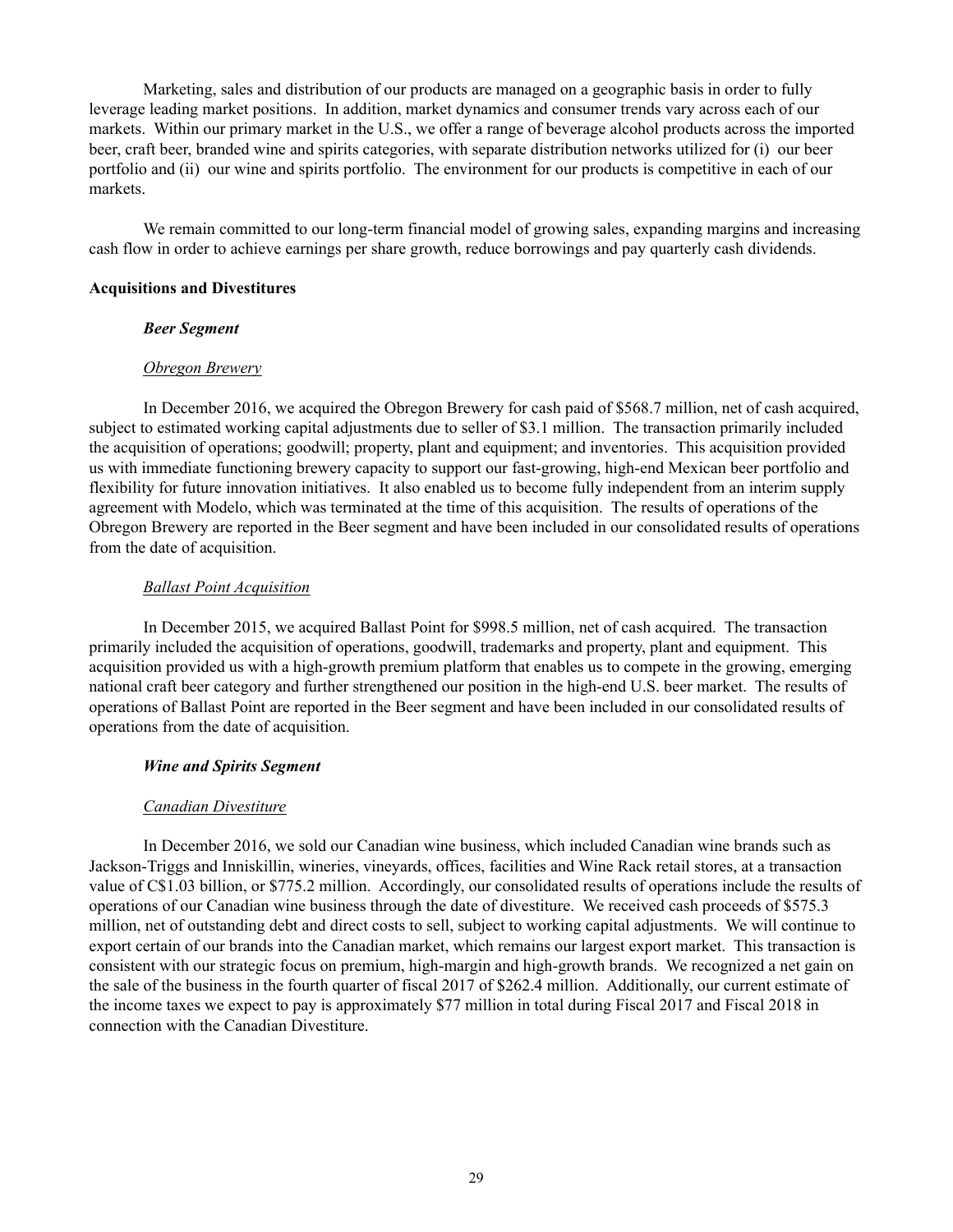The following table presents selected financial information included in our historical consolidated financial statements that will no longer be part of our consolidated results after the Canadian Divestiture.

|                                     |    | Fiscal 2017 |  | Fiscal 2016 |  |
|-------------------------------------|----|-------------|--|-------------|--|
| ( <i>in millions</i> )              |    |             |  |             |  |
| Net sales                           | \$ | 311.2 \$    |  | 365.1       |  |
| Gross profit                        | \$ | 131.2 \$    |  | 152.9       |  |
| Depreciation and amortization       | \$ | 9.1 S       |  | 11.1        |  |
| Operating income                    | \$ | 49.8 \$     |  | 62.5        |  |
| Income before income taxes          | \$ | $46.6$ \$   |  | 61.9        |  |
|                                     |    |             |  |             |  |
| Cash flow from operating activities | S  | 47.2 \$     |  | 80.0        |  |

Additionally, the impact on our historical wine and spirits segment results are the same as the impact on the historical consolidated results for net sales, gross profit, and depreciation and amortization. However, as segment results do not include the impact of Comparable Adjustments, amounts reported for our historical wine and spirits segment operating income that will no longer be part of the segment's results after the Canadian Divestiture are \$50.1 million and \$63.3 million for Fiscal 2017 and Fiscal 2016, respectively.

# *High West Acquisition*

In October 2016, we acquired High West, which primarily included the acquisition of operations, goodwill, trademarks, inventories and property, plant and equipment. This acquisition included a portfolio of distinctive, award-winning, fast-growing and high-end craft whiskeys and other select spirits. The results of operations of High West are reported in the Wine and Spirits segment and have been included in our consolidated results of operations from the date of acquisition.

#### *Charles Smith Acquisition*

In October 2016, we acquired Charles Smith, which primarily included the acquisition of goodwill, trademarks, inventories and certain grape supply contracts. This acquisition included a collection of five super and ultra-premium wine brands and solidified our position as the second leading supplier of Washington State wines with this collection of fast-growing, high quality wines that have strong consumer affinity and demand. The results of operations of Charles Smith are reported in the Wine and Spirits segment and have been included in our consolidated results of operations from the date of acquisition.

#### *Prisoner Acquisition*

In April 2016, we acquired Prisoner, which primarily included the acquisition of goodwill, inventories, trademarks and certain grape supply contracts. This acquisition, which included a portfolio of five fast-growing, higher-margin, super-luxury wine brands, aligned with our portfolio premiumization strategy and strengthened our position in the super-luxury wine category. The results of operations of Prisoner are reported in the Wine and Spirits segment and have been included in our consolidated results of operations from the date of acquisition.

#### *Meiomi Acquisition*

In August 2015, we acquired Meiomi, which primarily included the acquisition of goodwill, inventories, the trademark and certain grape supply contracts. The acquisition of this higher-margin, luxury growth brand has complemented our existing portfolio and further strengthened our position in the U.S. pinot noir category. The results of operations of Meiomi are reported in the Wine and Spirits segment and have been included in our consolidated results of operations from the date of acquisition.

For additional information on these acquisitions, refer to Note 2 of the Notes to the Financial Statements.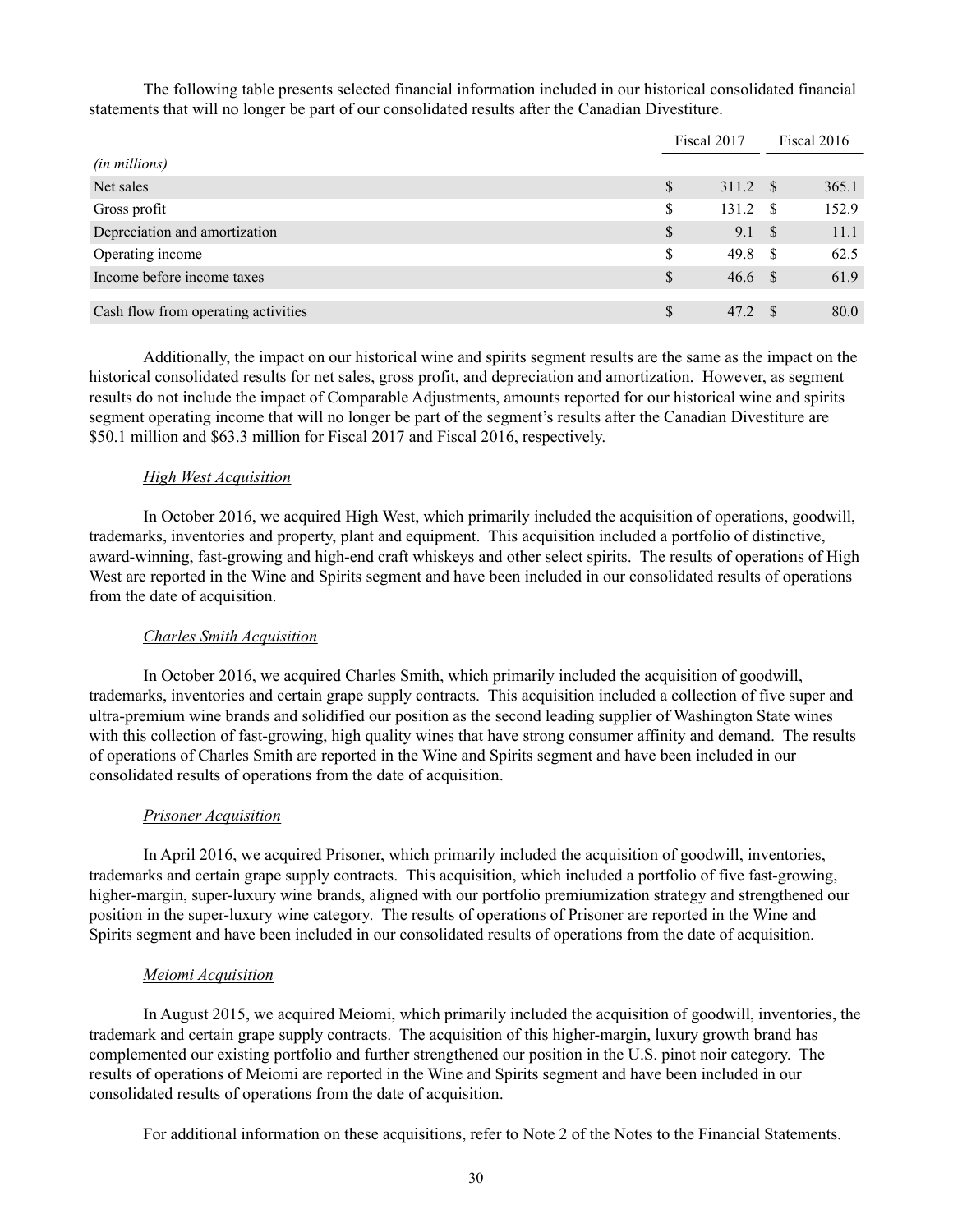# **Results of Operations**

### **Financial Highlights**

References to organic throughout the following discussion exclude the impact of acquired brand activity in connection with the acquisitions of Meiomi, Prisoner, High West and Charles Smith (wine and spirits), and the acquisition of Ballast Point (beer), and divested brand activity in connection with the Canadian Divestiture, as appropriate.

Financial Highlights for Fiscal 2017:

- Our results of operations benefited from improvements in both the Beer and Wine and Spirits segments.
- Net sales increased 12% primarily due to strong consumer demand across both segments and net sales from the acquired Ballast Point, Meiomi and Prisoner brands.
- Operating income increased 36% primarily due to a gain on sale of business recognized in connection with the Canadian Divestiture, the strong consumer demand and the benefits from the acquired brands.
- Net income attributable to CBI and diluted net income per common share attributable to CBI increased 46% and 45%, respectively, primarily due to the items discussed above and an income tax benefit driven largely by a change in our assertion regarding the indefinite reinvestment of certain foreign earnings in the third quarter of fiscal 2017.

### **Comparable Adjustments**

Management excludes items that affect comparability from its evaluation of the results of each operating segment as these Comparable Adjustments are not reflective of core operations of the segments. Segment operating performance and segment management compensation are evaluated based on core segment operating income (loss). As such, the performance measures for incentive compensation purposes for segment management do not include the impact of these Comparable Adjustments.

As more fully described herein and in the related Notes to the Financial Statements, the Comparable Adjustments that impacted comparability in our results for each period are as follows:

|                                                                | Fiscal 2017 |         | Fiscal 2016 |         | Fiscal 2015 |        |
|----------------------------------------------------------------|-------------|---------|-------------|---------|-------------|--------|
| <i>(in millions)</i>                                           |             |         |             |         |             |        |
| Cost of product sold                                           |             |         |             |         |             |        |
| Settlements of undesignated commodity derivative contracts     | \$          | 23.4 \$ |             | 29.5 \$ |             | 4.4    |
| Net gain (loss) on undesignated commodity derivative contracts |             | 16.3    |             | (48.1)  |             | (32.7) |
| Flow through of inventory step-up                              |             | (20.1)  |             | (18.4)  |             |        |
| Amortization of favorable interim supply agreement             |             | (2.2)   |             | (31.7)  |             | (28.4) |
| Other losses                                                   |             |         |             |         |             | (2.8)  |
| Total cost of product sold                                     |             | 174     |             | (68.7)  |             | (59.5) |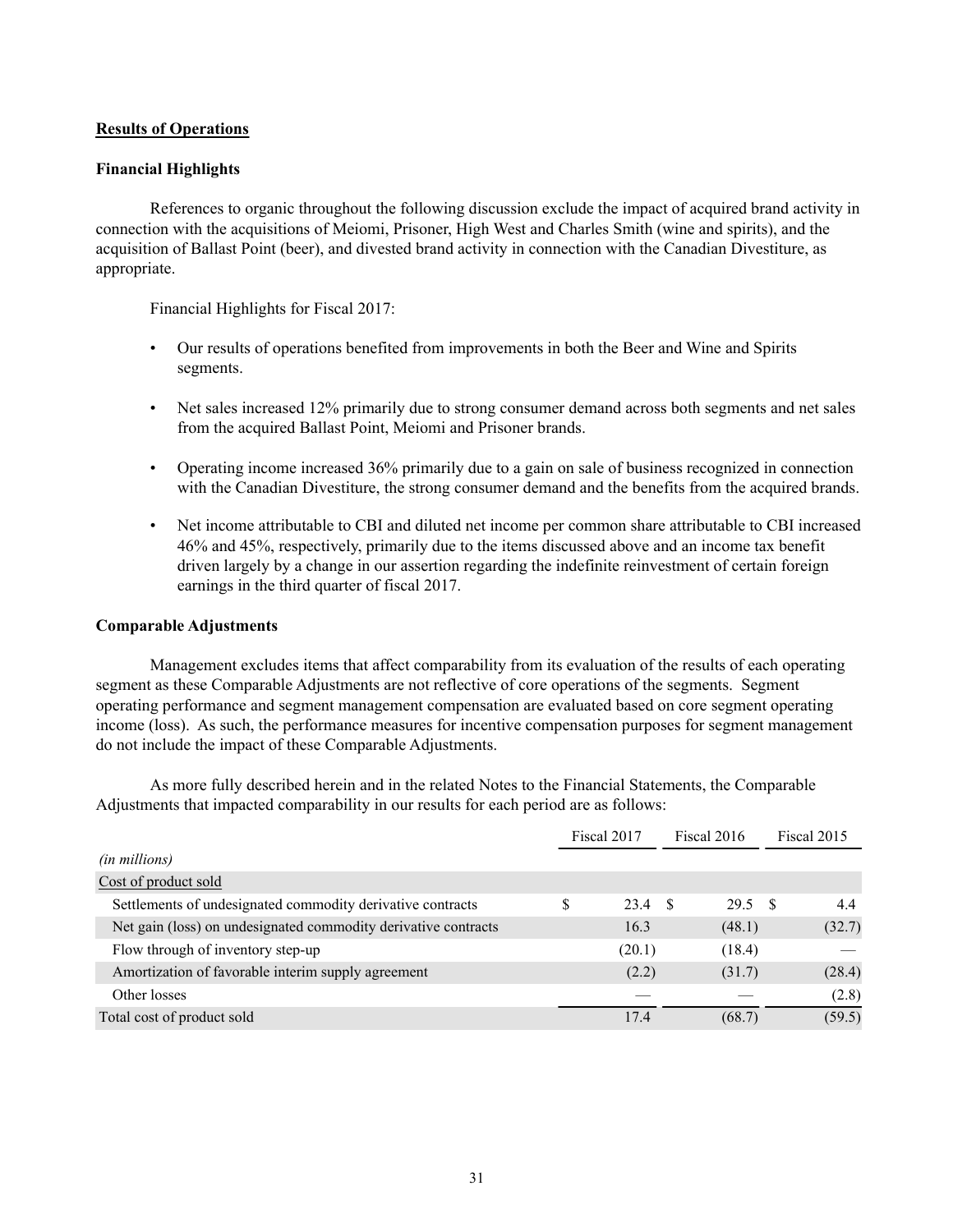|                                                                       | Fiscal 2017 | Fiscal 2016 | Fiscal 2015 |
|-----------------------------------------------------------------------|-------------|-------------|-------------|
| (in millions)                                                         |             |             |             |
| Selling, general and administrative expenses                          |             |             |             |
| Impairment of intangible assets                                       | (37.6)      |             |             |
| Costs associated with the Canadian Divestiture and related activities | (20.4)      |             |             |
| Transaction, integration and other acquisition-related costs          | (14.2)      | (15.4)      | (30.5)      |
| Restructuring and related charges                                     | (0.9)       | (16.4)      |             |
| Other gains (losses)                                                  | (2.6)       |             | 7.2         |
| Total selling, general and administrative expenses                    | (75.7)      | (31.8)      | (23.3)      |
| Gain on sale of business                                              | 262.4       |             |             |
| Earnings (losses) from unconsolidated investments                     | (1.7)       | 24.5        |             |
| Loss on write-off of debt issuance costs                              |             | (1.1)       | (4.4)       |
| Comparable Adjustments                                                | 202.4       | (77.1)      | (87.2)      |

# *Cost of Product Sold*

# *Undesignated Commodity Derivative Contracts*

Net gain (loss) on undesignated commodity derivative contracts represents a net gain (loss) from the changes in fair value of undesignated commodity derivative contracts. The net gain (loss) is reported outside of segment operating results until such time that the underlying exposure is recognized in the segment operating results. At settlement, the net gain (loss) from the changes in fair value of the undesignated commodity derivative contracts is reported in the appropriate operating segment, allowing the results of our operating segments to reflect the economic effects of the commodity derivative contracts without the resulting unrealized mark to fair value volatility.

# *Inventory Step-Up*

In connection with acquisitions, the allocation of purchase price in excess of book value for certain inventories on hand at the date of acquisition is referred to as inventory step-up. Inventory step-up represents an assumed manufacturing profit attributable to the acquired business prior to acquisition. Flow through of inventory step-up was primarily associated with the Prisoner acquisition (Fiscal 2017) and Meiomi acquisition (Fiscal 2017 and Fiscal 2016).

# *Favorable Interim Supply Agreement*

In connection with the Beer Business Acquisition, a temporary supply agreement was negotiated under a favorable pricing arrangement for the required volume of beer needed to fulfill expected U.S. demand in excess of the Nava Brewery's capacity. Amortization of favorable interim supply agreement reflects amounts associated with non-Nava Brewery product purchased from the date of acquisition which has been sold to our U.S. customers during the respective period.

# *Selling, General and Administrative Expenses*

# *Impairment of Intangible Assets*

In connection with our continued focus on the premiumization of our branded wine and spirits portfolio, a decision was made to discontinue certain small-scale, low-margin U.S. brands within our Wine and Spirits' portfolio. As a result, trademarks with a carrying value of \$37.6 million were written down to their estimated fair value, resulting in an impairment of \$37.6 million. In addition, see "Costs Associated With The Canadian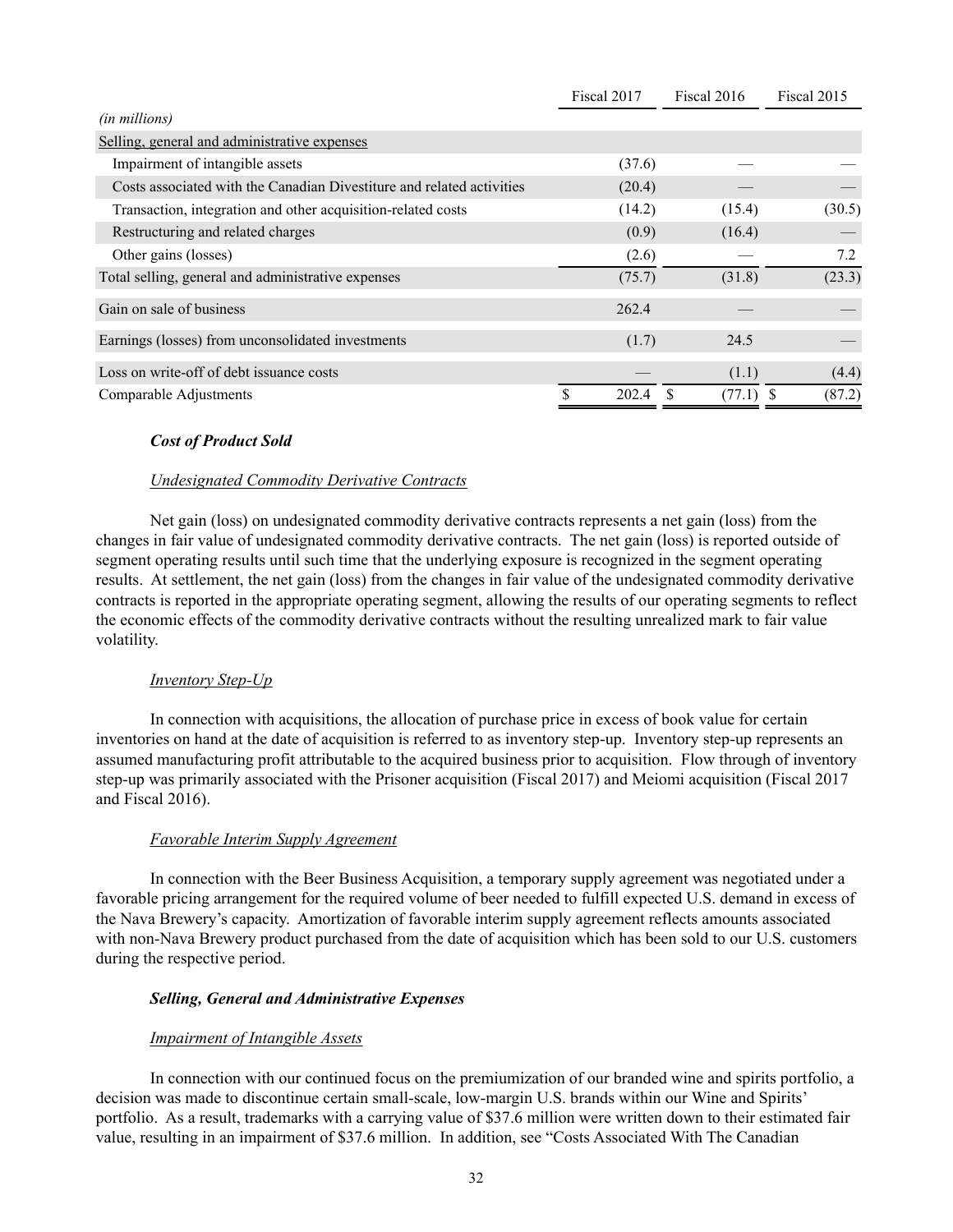Divestiture and Related Activities" below for information about an additional impairment of intangible assets recognized in connection with the Canadian Divestiture.

# *Costs Associated With The Canadian Divestiture and Related Activities*

Costs associated with the Canadian Divestiture and related activities represent costs incurred in connection with the evaluation of the merits of executing an initial public offering for a portion of our Canadian wine business and net other costs incurred in connection with the sale of the Canadian wine business.

In addition, in connection with the Canadian Divestiture, trademarks with a carrying value of \$8.4 million were written down to their estimated fair value, resulting in an impairment of \$8.4 million. These trademarks were associated with certain U.S. brands within our Wine and Spirits' portfolio sold exclusively through the Canadian wine business, for which we expect future sales of these brands to be minimal subsequent to the Canadian Divestiture.

### *Transaction, Integration and Other Acquisition-Related Costs*

Transaction, integration and other acquisition-related costs consist of costs associated with our acquisitions.

### *Restructuring and Related Charges*

Restructuring and related charges consist primarily of employee termination benefit costs recognized in connection with our plan initiated in May 2015 to streamline and simplify processes, and shift resources and investment to long-term, profitable growth opportunities across the business.

### *Other Gains (Losses)*

Other gains (losses) consist primarily of a gain from an adjustment to a certain guarantee originally recorded in connection with a prior divestiture (Fiscal 2015) and a net gain on the sale of and the write-down of certain property, plant and equipment (Fiscal 2015).

### *Gain on Sale of Business*

Gain on sale of business consists of the net gain recognized in connection with the Canadian Divestiture.

### *Earnings (Losses) from Unconsolidated Investments*

Earnings (losses) from unconsolidated investments consist primarily of dividend income from a retained interest in a previously divested business (Fiscal 2016).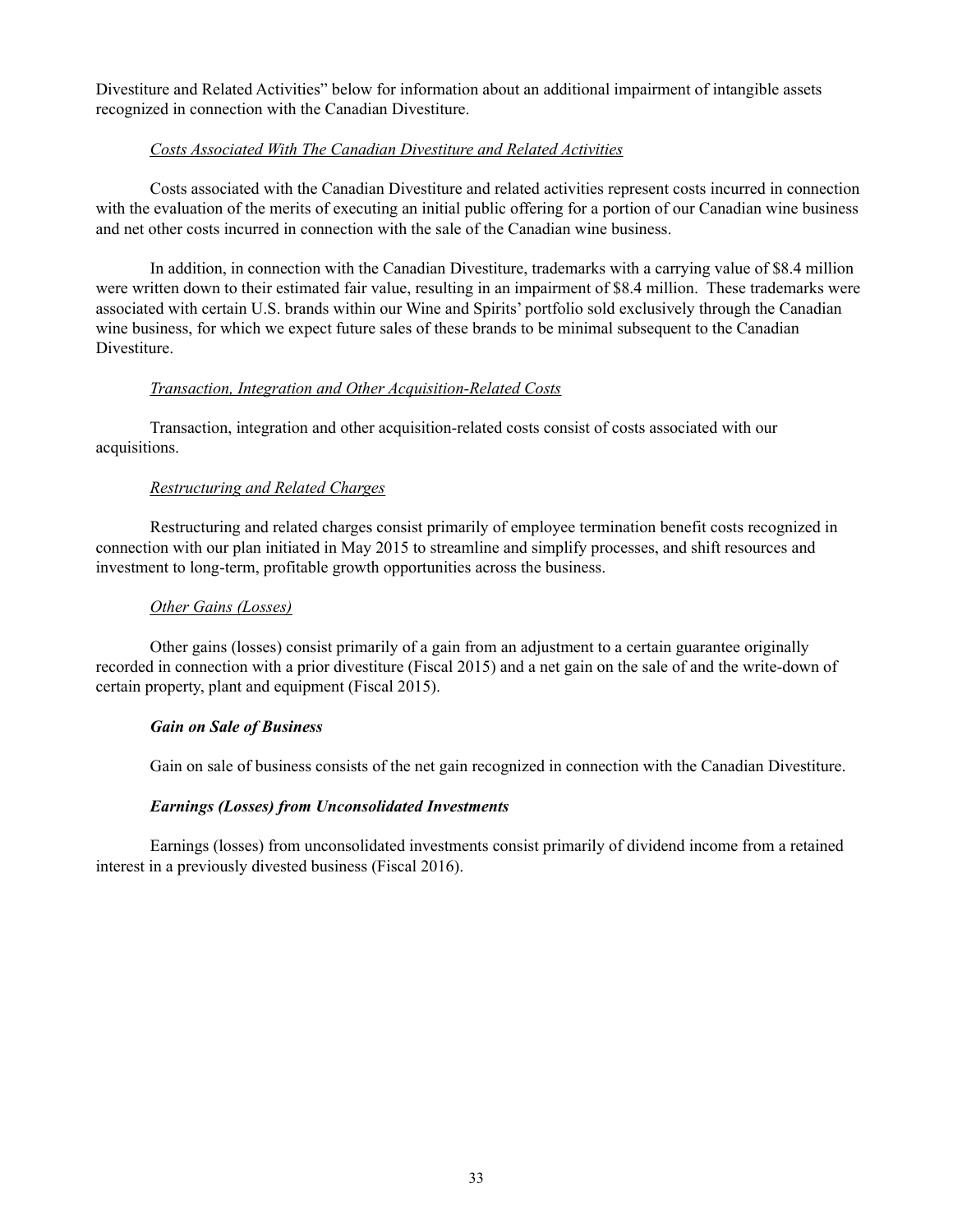### **Fiscal 2017 Compared to Fiscal 2016**

### *Net Sales*

| Fiscal 2017            |    | Fiscal 2016 |     | % Increase |     |
|------------------------|----|-------------|-----|------------|-----|
| (in millions)          |    |             |     |            |     |
| Beer                   | \$ | 4,229.3     | - S | 3,622.6    | 17% |
| Wine and Spirits:      |    |             |     |            |     |
| Wine                   |    | 2,739.3     |     | 2,591.4    | 6%  |
| Spirits                |    | 362.9       |     | 334.4      | 9%  |
| Total Wine and Spirits |    | 3,102.2     |     | 2,925.8    | 6%  |
| Consolidated net sales |    | 7,331.5     | - S | 6,548.4    | 12% |

Net sales increased \$783.1 million due to increases in Beer's net sales of \$606.7 million driven predominately by volume growth within our Mexican beer portfolio, and Wine and Spirits' net sales of \$176.4 million due largely to net sales from acquired brands and organic volume growth, partially offset by a decrease in net sales due to the Canadian Divestiture.

#### *Beer Segment*

|                                                                    |    | Fiscal 2017  | Fiscal 2016 |         | % Increase |  |
|--------------------------------------------------------------------|----|--------------|-------------|---------|------------|--|
| (in millions, branded product, 24-pack, 12-ounce case equivalents) |    |              |             |         |            |  |
| Net sales                                                          | S. | $4.229.3$ \$ |             | 3,622.6 | 17%        |  |
| Shipment volume <sup>(1)</sup>                                     |    |              |             |         |            |  |
| Total                                                              |    | 246.4        |             | 218.0   | 13.0%      |  |
| Organic                                                            |    | 242.3        |             | 218.0   | 11.1%      |  |
| Depletion volume $(1)(2)$                                          |    |              |             |         | 10.4%      |  |

(1) Previously reported Beer shipment and depletion volumes were restated in the fourth quarter of fiscal 2017 for an immaterial error associated with the conversion of 7-ounce Coronita case equivalents to 12-ounce case equivalents.

(2) Depletions represent distributor shipments of our respective branded products to retail customers, based on thirdparty data, including acquired brands from the date of acquisition and for the comparable prior year period.

The increase in Beer's net sales is primarily due to (i) the volume growth within our Mexican beer portfolio of \$404.4 million, which benefited from continued consumer demand and increased marketing spend; (ii) net sales from the acquired Ballast Point brand of \$124.9 million and (iii) a favorable impact from pricing in select markets within our Mexican beer portfolio of \$92.2 million.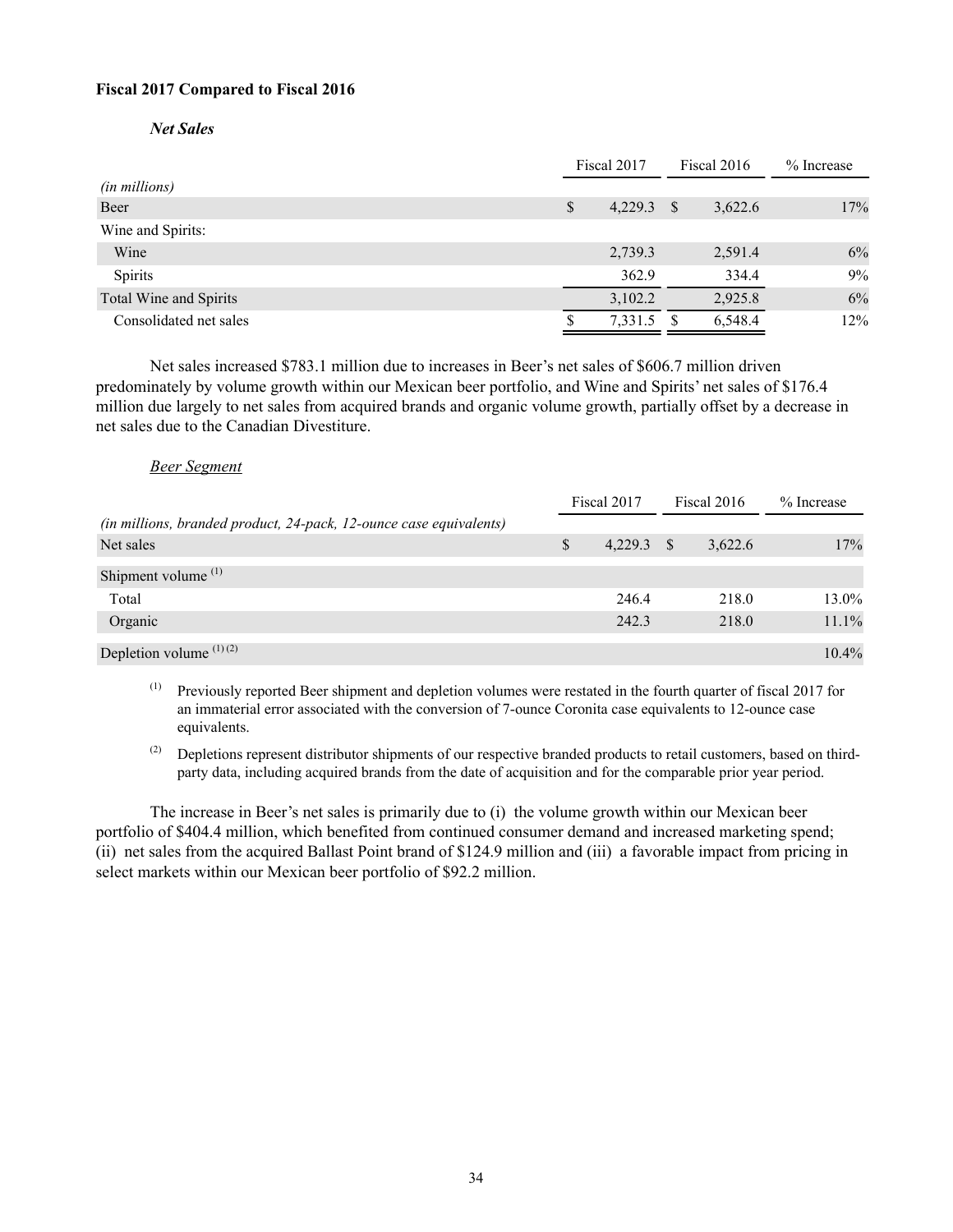#### *Wine and Spirits Segment*

|                                                          |    | Fiscal 2017  | Fiscal 2016 |         | % Increase |  |
|----------------------------------------------------------|----|--------------|-------------|---------|------------|--|
| (in millions, branded product, 9-liter case equivalents) |    |              |             |         |            |  |
| Net sales                                                | \$ | $3,102.2$ \$ |             | 2,925.8 | 6%         |  |
| Shipment volume                                          |    |              |             |         |            |  |
| Total                                                    |    | 69.2         |             | 68.2    | 1.5%       |  |
| Organic                                                  |    | 68.4         |             | 66.2    | 3.3%       |  |
| U.S. Domestic                                            |    | 55.0         |             | 51.9    | $6.0\%$    |  |
| Organic U.S. Domestic                                    |    | 54.2         |             | 51.9    | $4.4\%$    |  |
| U.S. Domestic Focus Brands                               |    | 32.0         |             | 28.4    | 12.7%      |  |
| Organic U.S. Domestic Focus Brands                       |    | 31.4         |             | 28.4    | 10.6%      |  |
| Depletion volume <sup>(2)</sup>                          |    |              |             |         |            |  |
| U.S. Domestic                                            |    |              |             |         | 2.9%       |  |
| U.S. Domestic Focus Brands                               |    |              |             |         | 8.9%       |  |

The increase in Wine and Spirits' net sales is primarily due to net sales from acquired brands, primarily the Meiomi and Prisoner brands, of \$124.0 million and organic branded wine and spirits volume growth of \$95.9 million, partially offset by a decrease in net sales due to the Canadian Divestiture of \$62.6 million.

#### *Gross Profit*

|                           |   | Fiscal 2017  |    | Fiscal 2016 | $%$ Increase |  |
|---------------------------|---|--------------|----|-------------|--------------|--|
| <i>(in millions)</i>      |   |              |    |             |              |  |
| Beer                      | S | $2,151.3$ \$ |    | 1,776.0     | 21%          |  |
| Wine and Spirits          |   | 1,360.7      |    | 1.235.0     | 10%          |  |
| Comparable Adjustments    |   | 17.4         |    | (68.7)      | NM           |  |
| Consolidated gross profit |   | 3.529.4      | -S | 2,942.3     | 20%          |  |

NM = Not meaningful

Gross profit increased \$587.1 million primarily due to increases in Beer of \$375.3 million and Wine and Spirits of \$125.7 million. In addition, the change in Comparable Adjustments resulted in an increase in gross profit of \$86.1 million.

The increase in Beer is primarily due to (i) the volume growth and the favorable impact from pricing in select markets within our Mexican beer portfolio of \$192.9 million and \$92.2 million, respectively; (ii) gross profit from the acquired Ballast Point brand of \$53.4 million and (iii) lower cost of product sold for our Mexican beer business of \$41.7 million. The lower cost of product sold is primarily due to foreign currency transactional benefits within our Mexican beer portfolio of \$54.6 million and brewery sourcing benefits of \$35.3 million, partially offset by higher depreciation expense of \$46.9 million.

The increase in Wine and Spirits is primarily due to gross profit from the acquired brands of \$69.4 million and growth from the organic wine and spirits business driven primarily by branded wine and spirits volume growth and favorable product mix shift of \$48.8 million and \$33.1 million, respectively; partially offset by a decrease in gross profit due to the Canadian Divestiture of \$27.2 million.

Gross profit as a percent of net sales increased to 48.1% for Fiscal 2017 compared with 44.9% for Fiscal 2016 primarily due to (i) a favorable impact from the change in Comparable Adjustments of approximately 120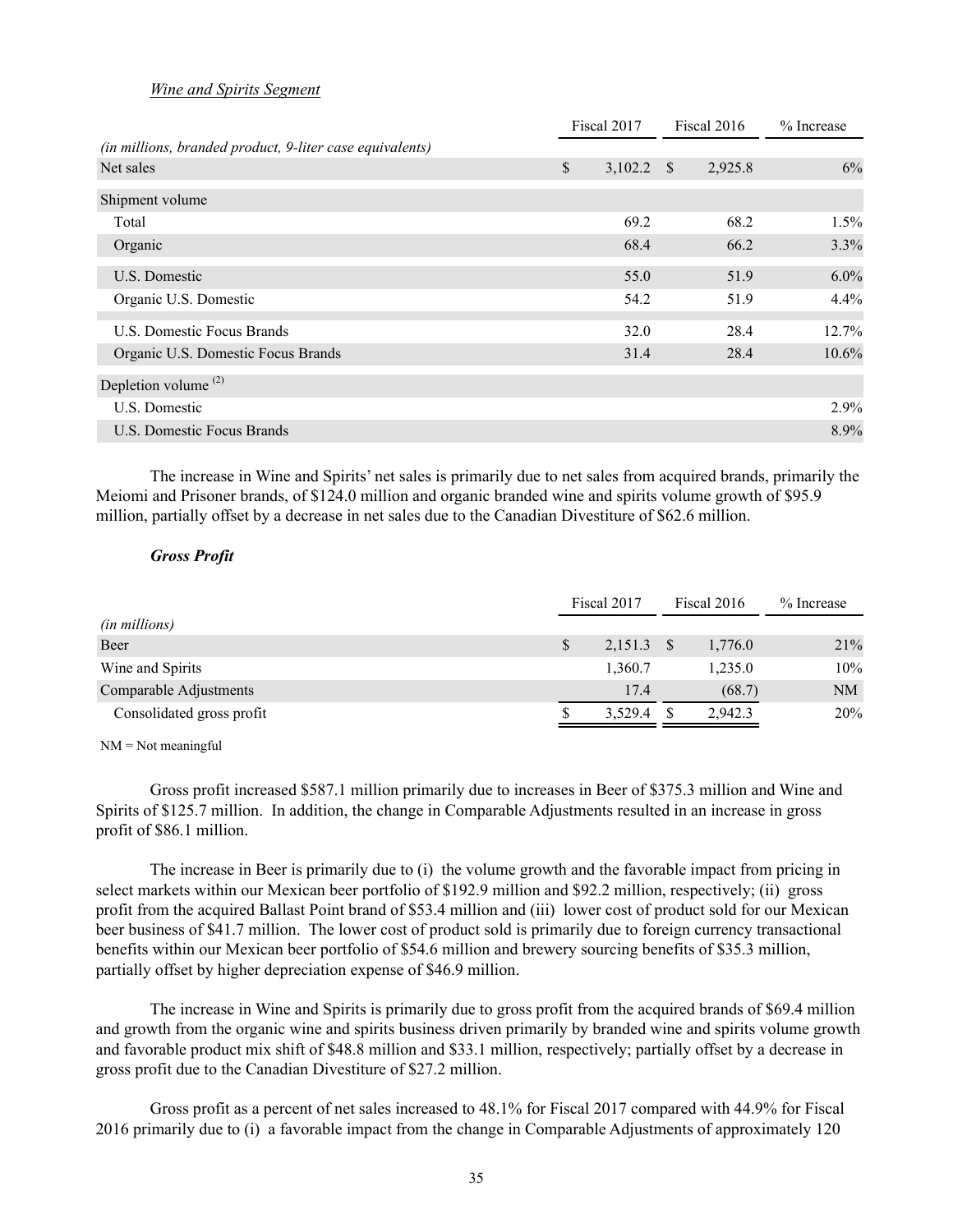basis points, (ii) lower cost of product sold across both segments which contributed approximately 75 basis points, (iii) the favorable impact from Beer pricing in select markets of approximately 65 basis points and (iv) the favorable impact from the acquired higher-margin wine and spirits brands and divestiture of the lower-margin Canadian wine business of approximately 25 basis points.

# *Selling, General and Administrative Expenses*

|                                                           |    | Fiscal 2017 |     | Fiscal 2016 | % Increase |  |
|-----------------------------------------------------------|----|-------------|-----|-------------|------------|--|
| (in millions)                                             |    |             |     |             |            |  |
| Beer                                                      | \$ | 616.9       | - S | 511.9       | 21%        |  |
| Wine and Spirits                                          |    | 559.9       |     | 508.0       | 10%        |  |
| Corporate Operations and Other                            |    | 139.9       |     | 125.5       | 11%        |  |
| Comparable Adjustments                                    |    | 75.7        |     | 31.8        | 138%       |  |
| Consolidated selling, general and administrative expenses |    | 1.392.4     |     | 1,177.2     | 18%        |  |

Selling, general and administrative expenses increased \$215.2 million due to increases in Beer of \$105.0 million, Wine and Spirits of \$51.9 million, Comparable Adjustments of \$43.9 million and Corporate Operations and Other of \$14.4 million.

The increase in Beer is due to increases in marketing spend of \$58.8 million and general and administrative expenses of \$46.2 million. The increase in marketing spend is due largely to planned investment to support the growth of our Mexican beer portfolio. The increase in general and administrative expenses is predominantly driven by higher compensation and benefits supporting the organic growth of the business of \$22.2 million and general and administrative expenses associated with the acquired Ballast Point business of \$19.7 million.

The increase in Wine and Spirits is primarily due to an increase in marketing spend of \$25.7 million and general and administrative expenses of \$25.0 million. The increase in marketing spend is due largely to planned investment to support the growth of our branded wine and spirits portfolio. The increase in general and administrative expenses is predominantly driven by (i) higher compensation and benefits of \$24.5 million and higher consulting expenses supporting the growth of the business and (ii) an unfavorable overlap of prior year foreign currency transaction gains with current year foreign currency transaction losses, partially offset by a decrease in general and administrative expenses due to the Canadian Divestiture of \$16.4 million.

The increase in Corporate Operations and Other is due to higher general and administrative expenses primarily attributable to (i) higher consulting and information technology expenses, (ii) higher travel and entertainment expenses and (iii) an unfavorable overlap of prior year foreign currency transaction gains with current year foreign currency transaction losses. The increases in consulting, information technology and travel and entertainment expenses are all largely attributable to supporting the growth of the business.

Selling, general and administrative expenses as a percent of net sales increased to 19.0% for Fiscal 2017 as compared with 18.0% for Fiscal 2016. The increase is primarily attributable to the growth in Comparable Adjustments and Corporate Operations and Other selling, general and administrative expenses, which resulted in approximately 70 basis points of rate growth. Additionally, the growth in Wine and Spirits selling, general and administrative expenses having exceeded the growth in Wine and Spirits net sales resulted in approximately 25 basis points to the rate growth.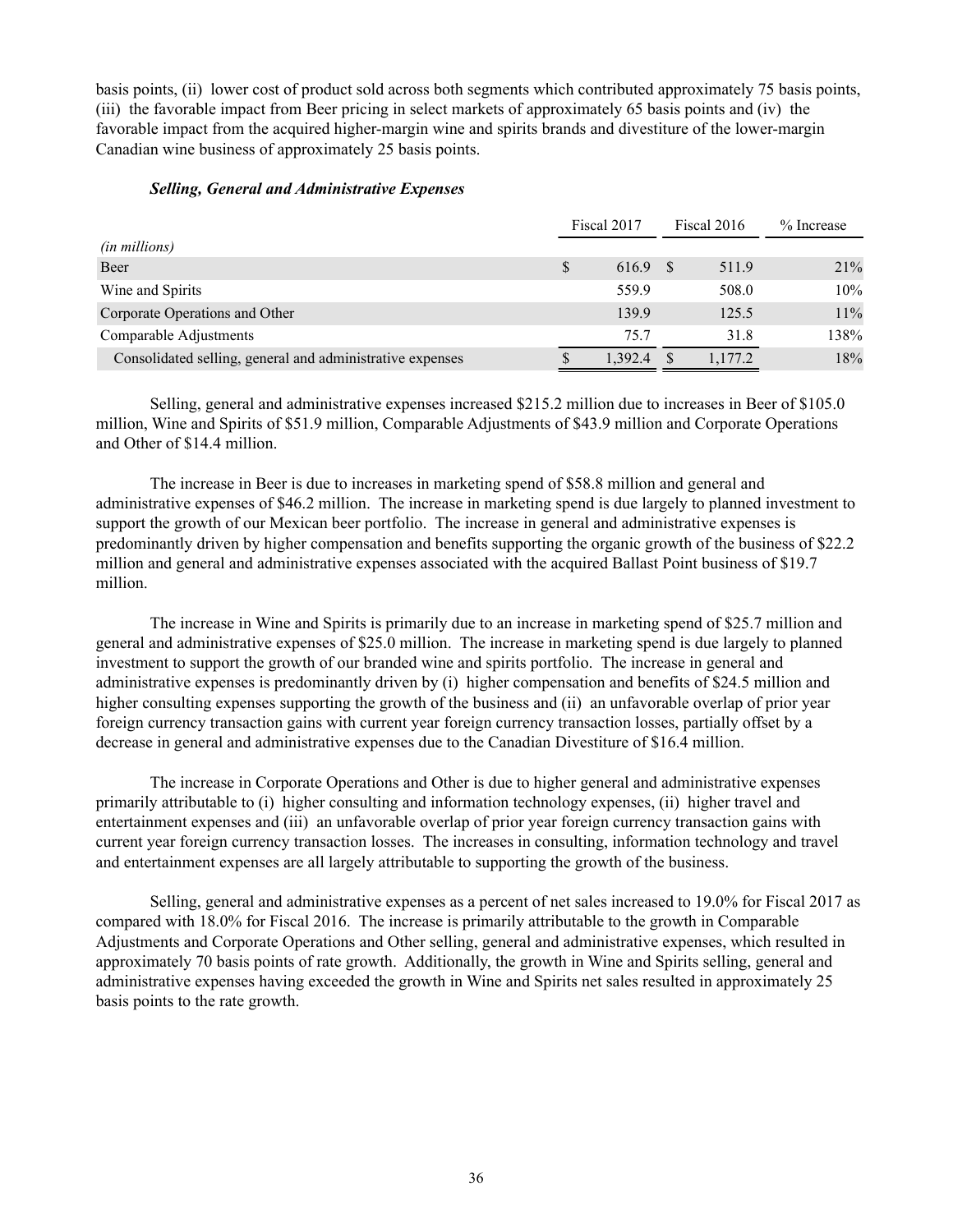### *Operating Income*

|                                |    | Fiscal 2017 |     | Fiscal 2016 | $%$ Increase<br>(Decrease) |  |
|--------------------------------|----|-------------|-----|-------------|----------------------------|--|
| ( <i>in millions</i> )         |    |             |     |             |                            |  |
| Beer                           | \$ | 1,534.4     | - S | 1,264.1     | 21%                        |  |
| Wine and Spirits               |    | 800.8       |     | 727.0       | $10\%$                     |  |
| Corporate Operations and Other |    | (139.9)     |     | (125.5)     | (11%)                      |  |
| Comparable Adjustments         |    | 204.1       |     | (100.5)     | NM                         |  |
| Consolidated operating income  | S  | 2,399.4     | S   | 1,765.1     | 36%                        |  |

Operating income increased \$634.3 million primarily due to a favorable impact from the change in Comparable Adjustments of \$304.6 million and increases in Beer and Wine and Spirits of \$270.3 million and \$73.8 million, respectively. The increase for Beer is primarily attributable to growth in the Mexican beer business of \$238.9 million driven largely by the factors discussed above. The increase for Wine and Spirits is due to operating income from the acquired brands of \$63.0 million and growth from the organic wine and spirits business driven primarily by the factors discussed above.

### *Earnings from Unconsolidated Investments*

Earnings from unconsolidated investments decreased to \$27.3 million for Fiscal 2017 from \$51.1 million for Fiscal 2016, a decrease of \$23.8 million. This decrease is primarily attributable to an unfavorable impact from the change in Comparable Adjustments for Fiscal 2017.

### *Interest Expense*

Interest expense increased to \$333.3 million for Fiscal 2017 from \$313.9 million for Fiscal 2016, an increase of \$19.4 million, or 6%. This increase is primarily due to higher average borrowings of \$1.0 billion and lower average interest rates of 25 basis points, both driven largely by the \$1.1 billion in new term loan facilities under our senior credit facility for Fiscal 2017 and issuance of the December 2015 Senior Notes and December 2016 Senior Notes, partially offset by the repayment of the August 2006 Senior Notes.

# *Provision for Income Taxes*

Our effective tax rate for Fiscal 2017 and Fiscal 2016 was 26.5% and 29.3%, respectively. For Fiscal 2017, our effective tax rate was lower than the federal statutory rate of 35% primarily due to lower effective tax rates applicable to our foreign businesses, including a change in our assertion regarding indefinitely reinvesting earnings of certain foreign subsidiaries and the tax effects of the Canadian Divestiture. For Fiscal 2016, our effective tax rate was lower than the federal statutory rate primarily due to a decrease in uncertain tax positions and lower effective tax rates applicable to our foreign businesses.

We have historically provided deferred income taxes for the repatriation to the U.S. of earnings from our foreign subsidiaries. During the third quarter of fiscal 2017, in connection with the agreement to divest the Canadian wine business and the ongoing Beer capacity expansion activities in Mexico, including the agreement to acquire the Obregon Brewery, we changed our assertion regarding our ability and intent to indefinitely reinvest undistributed earnings of certain foreign subsidiaries. Approximately \$420 million of our Fiscal 2017 earnings and all future earnings for these foreign subsidiaries are expected to be indefinitely reinvested. Accordingly, no deferred income taxes have been provided or will be provided, respectively, on the applicable undistributed earnings.

Because we intend to use our historical unremitted earnings generated from our existing foreign subsidiaries to continue to support our U.S. investments in the future, our intent to repatriate those historical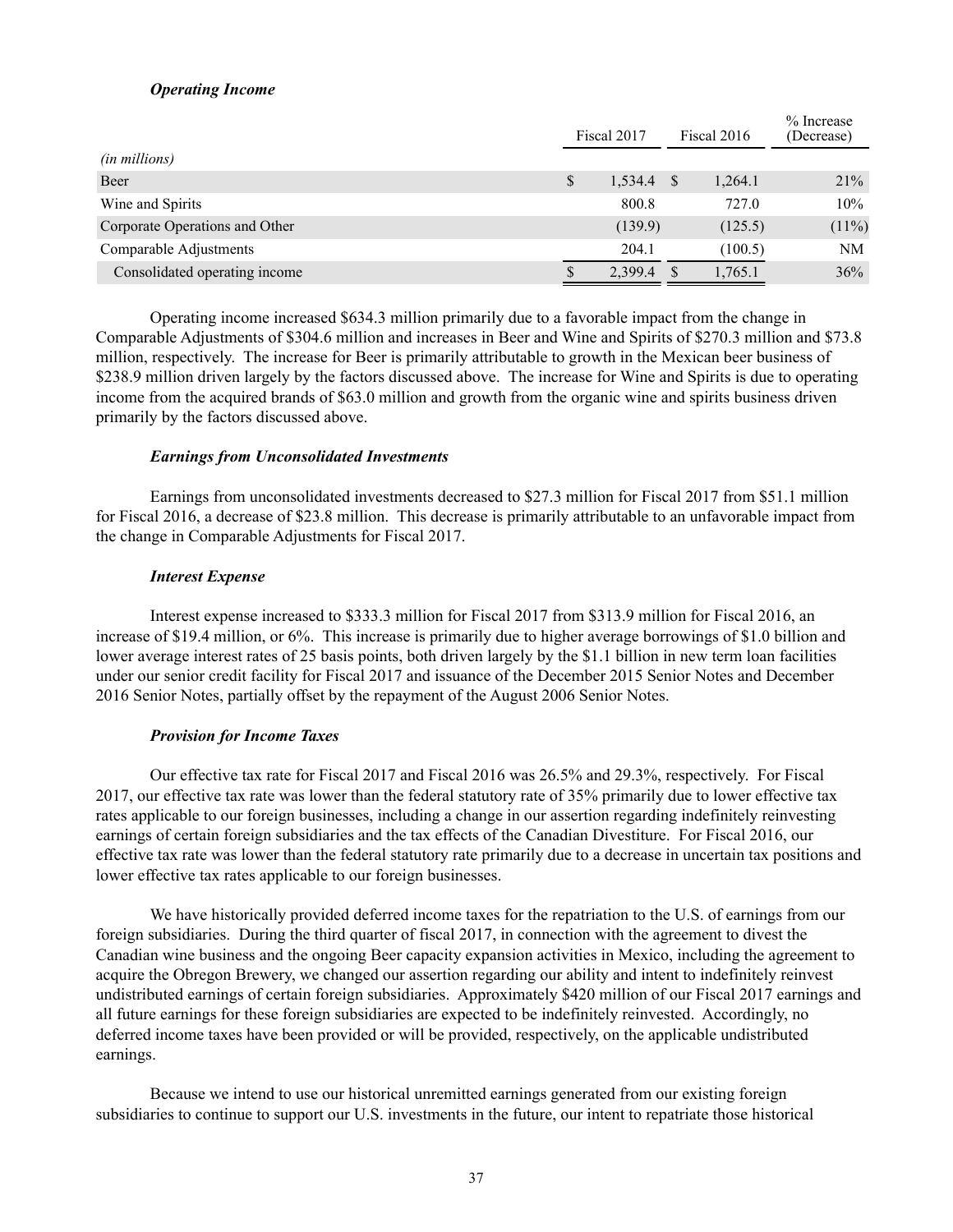foreign earnings remains unchanged and accordingly, we continue to provide for anticipated tax liabilities on these amounts that are expected to be repatriated.

For additional information, refer to Note 12 of the Notes to the Financial Statements.

We expect our effective tax rate for the next fiscal year to be in the range of 21% to 23%. This includes the assertion of our intent for certain foreign earnings to be indefinitely reinvested and a favorable benefit from our March 1, 2017, adoption of the FASB's amended guidance requiring the recognition of the income tax effect of stock based compensation awards in the income statement when the awards vest or are settled. Through February 28, 2017, this amount was recognized in additional paid-in capital at the time of vesting or settlement.

For Fiscal 2017, Fiscal 2016 and Fiscal 2015, we recognized excess tax benefits of \$131.4 million, \$203.4 million and \$78.0 million, respectively, in additional paid-in capital. These amounts may not necessarily be indicative of future amounts that may be recognized subsequent to the adoption of this new standard, as any excess tax benefits recognized will be dependent upon future stock prices, employee exercise behavior and applicable tax rates. Our current range for next year's effective tax rate includes an estimated 3% benefit related to the adoption of this guidance. Since this new standard requires recognition of these excess tax benefits in the income statement on a discrete basis, we anticipate that our effective tax rate will vary from quarter to quarter depending upon the amount of excess tax benefits realized.

# *Net Income Attributable to CBI*

As a result of the above factors, net income attributable to CBI increased to \$1,535.1 million for Fiscal 2017 from \$1,054.9 million for Fiscal 2016, an increase of \$480.2 million, or 46%.

### **Fiscal 2016 Compared to Fiscal 2015**

## *Net Sales*

|                        |    | Fiscal 2016  |    | Fiscal 2015 | % Increase |  |
|------------------------|----|--------------|----|-------------|------------|--|
| (in millions)          |    |              |    |             |            |  |
| Beer                   | \$ | $3,622.6$ \$ |    | 3,188.6     | 14%        |  |
| Wine and Spirits:      |    |              |    |             |            |  |
| Wine                   |    | 2,591.4      |    | 2,523.4     | 3%         |  |
| Spirits                |    | 334.4        |    | 316.0       | 6%         |  |
| Total Wine and Spirits |    | 2,925.8      |    | 2,839.4     | 3%         |  |
| Consolidated net sales |    | 6,548.4      | -S | 6,028.0     | 9%         |  |

Net sales increased \$520.4 million due to increases in Beer's net sales of \$434.0 million (driven predominately by volume growth within our Mexican beer portfolio) and Wine and Spirits' net sales of \$86.4 million (due largely to net sales from the acquired Meiomi brand).

#### *Beer Segment*

|                                                                    | Fiscal 2016  |              | Fiscal 2015 |         | % Increase |  |
|--------------------------------------------------------------------|--------------|--------------|-------------|---------|------------|--|
| (in millions, branded product, 24-pack, 12-ounce case equivalents) |              |              |             |         |            |  |
| Net sales                                                          | <sup>S</sup> | $3,622.6$ \$ |             | 3,188.6 | 14%        |  |
| Shipment volume <sup>(1)</sup>                                     |              |              |             |         |            |  |
| Total                                                              |              | 218.0        |             | 195.8   | 11.3%      |  |
| Organic                                                            |              | 217.1        |             | 195.8   | 10.9%      |  |
| Depletion volume $(1)(2)$                                          |              |              |             |         | 12.3%      |  |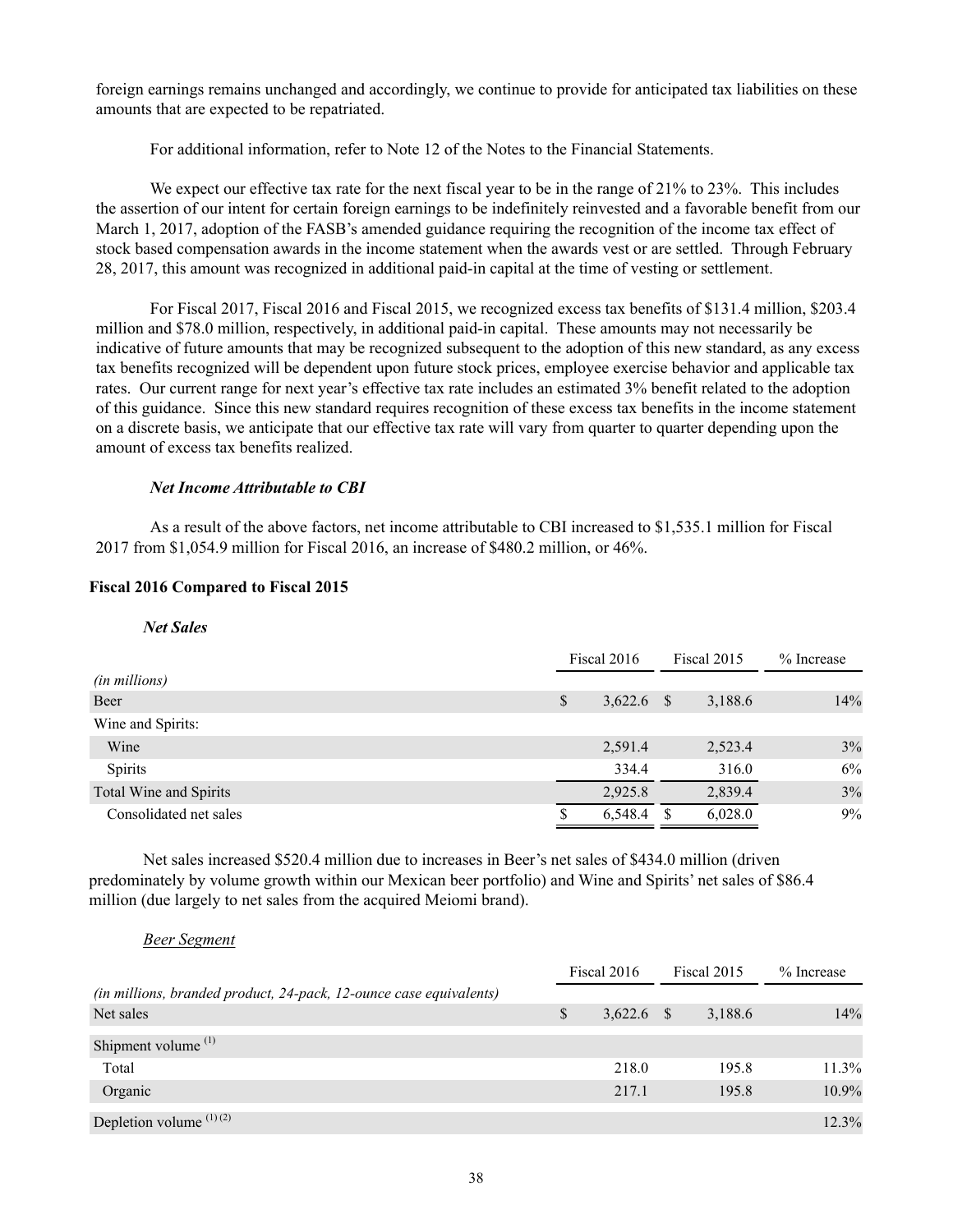- (1) Previously reported Beer shipment and depletion volumes were restated in the fourth quarter of fiscal 2017 for an immaterial error associated with the conversion of 7-ounce Coronita case equivalents to 12-ounce case equivalents.
- $(2)$  Depletions represent distributor shipments of our respective branded products to retail customers, based on thirdparty data, including acquired brands from the date of acquisition and for the comparable prior year period.

The increase in Beer's net sales is primarily due to (i) the volume growth within our Mexican beer portfolio, which benefited from continued consumer demand and increased marketing spend; (ii) a favorable impact from pricing in select markets and (iii) net sales from the acquired Ballast Point brand of \$27.2 million.

|                                                          |               | Fiscal 2016  |  | Fiscal 2015 | % Increase |  |
|----------------------------------------------------------|---------------|--------------|--|-------------|------------|--|
| (in millions, branded product, 9-liter case equivalents) |               |              |  |             |            |  |
| Net sales                                                | $\mathcal{S}$ | $2,925.8$ \$ |  | 2,839.4     | 3%         |  |
| Shipment volume                                          |               |              |  |             |            |  |
| Total                                                    |               | 68.2         |  | 66.0        | $3.3\%$    |  |
| Organic                                                  |               | 67.6         |  | 66.0        | 2.4%       |  |
| U.S. Domestic                                            |               | 51.9         |  | 50.5        | 2.8%       |  |
| Organic U.S. Domestic                                    |               | 51.3         |  | 50.5        | $1.6\%$    |  |
| U.S. Domestic Focus Brands                               |               | 27.8         |  | 25.6        | 8.6%       |  |
| Organic U.S. Domestic Focus Brands                       |               | 27.2         |  | 25.6        | $6.3\%$    |  |
| Depletion volume $(2)$                                   |               |              |  |             |            |  |
| U.S. Domestic                                            |               |              |  |             | 1.1%       |  |
| U.S. Domestic Focus Brands                               |               |              |  |             | 5.0%       |  |

### *Wine and Spirits Segment*

The increase in Wine and Spirits' net sales is primarily due to (i) net sales from the acquired Meiomi brand of \$73.8 million, (ii) organic branded wine and spirits volume growth (due partly to the overlap of a planned reduction in inventory levels by one of our exclusive distributors in the U.S. for Fiscal 2015); and (iii) favorable product mix shift (predominantly within the U.S. organic branded wine portfolio); partially offset by (i) an unfavorable year-over-year foreign currency translation impact and (ii) the unfavorable overlap of the recognition of a contractually required payment for Fiscal 2015 from the distributor noted above equal to the approximate profit lost on the reduced sales associated with the inventory reduction.

### *Gross Profit*

|              |         | Fiscal 2015 |              | % Increase<br>(Decrease) |  |
|--------------|---------|-------------|--------------|--------------------------|--|
|              |         |             |              |                          |  |
| <sup>S</sup> |         |             | 1,465.8      | 21%                      |  |
|              | 1,235.0 |             | 1,172.3      | $5\%$                    |  |
|              | (68.7)  |             | (59.5)       | (15%)                    |  |
|              | 2.942.3 |             | 2,578.6      | 14%                      |  |
|              |         | Fiscal 2016 | $1,776.0$ \$ |                          |  |

Gross profit increased \$363.7 million primarily due to increases in Beer of \$310.2 million and Wine and Spirits of \$62.7 million. The increase in Beer is primarily due to (i) the volume growth within our Mexican beer portfolio, (ii) the favorable impact from pricing in select markets and (iii) lower organic cost of product sold. The increase in Wine and Spirits is primarily due to (i) gross profit from the acquired Meiomi brand, (ii) lower organic cost of product sold and (iii) higher organic branded wine volume; partially offset by the unfavorable year-overyear foreign currency translation impact.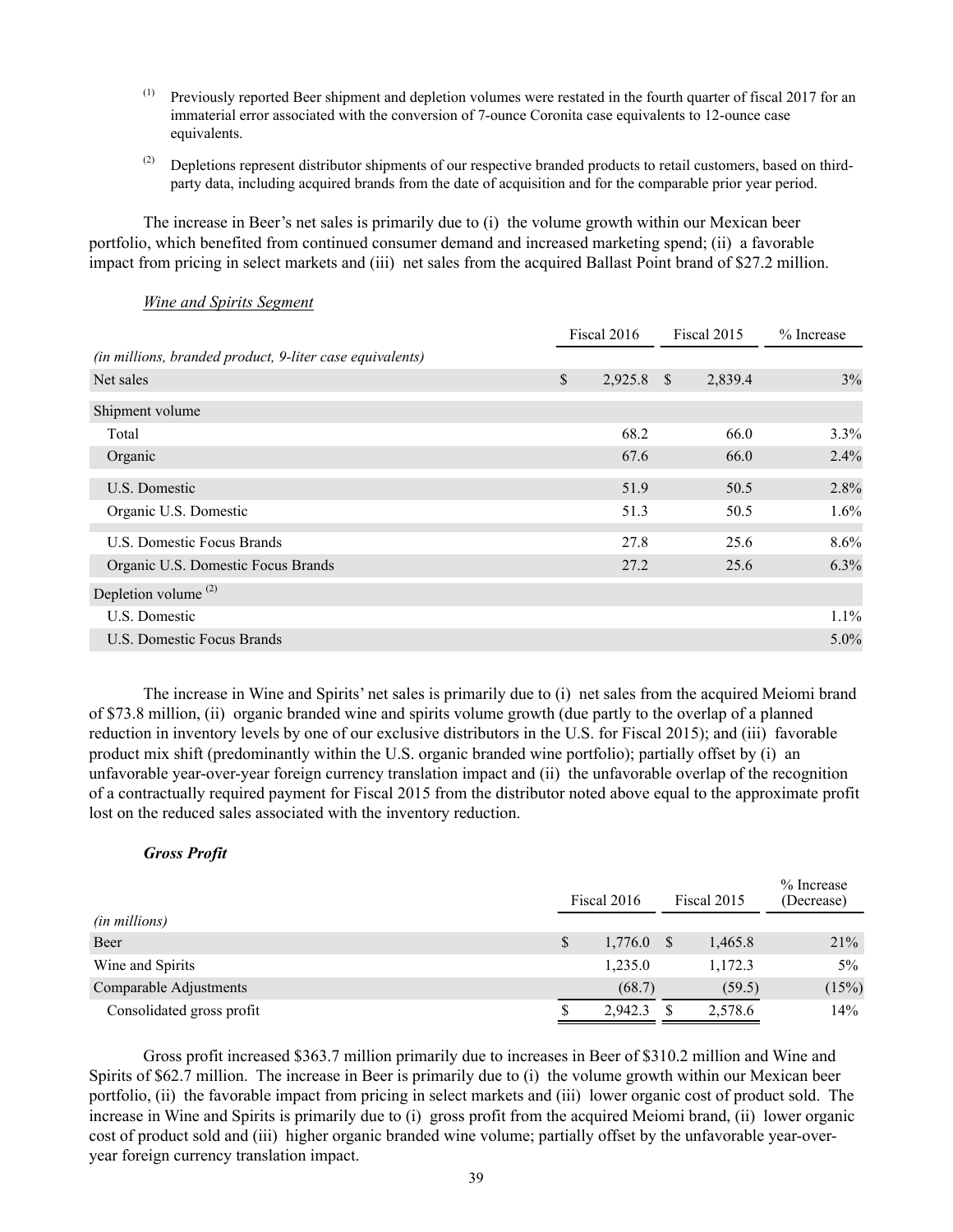Gross profit as a percent of net sales increased to 44.9% for Fiscal 2016 compared with 42.8% for Fiscal 2015 primarily due to (i) lower Beer and Wine and Spirits' cost of product sold, (ii) the favorable impact from Beer pricing in select markets and (iii) the acquisitions of Meiomi and Ballast Point.

### *Selling, General and Administrative Expenses*

|                                                           | Fiscal 2016 |         |      | Fiscal 2015 | % Increase |  |
|-----------------------------------------------------------|-------------|---------|------|-------------|------------|--|
| (in millions)                                             |             |         |      |             |            |  |
| Beer                                                      | \$          | 511.9   | - \$ | 448.0       | 14%        |  |
| Wine and Spirits                                          |             | 508.0   |      | 498.0       | 2%         |  |
| Corporate Operations and Other                            |             | 125.5   |      | 109.1       | 15%        |  |
| Comparable Adjustments                                    |             | 31.8    |      | 23.3        | 36%        |  |
| Consolidated selling, general and administrative expenses |             | 1.177.2 |      | 1,078.4     | 9%         |  |

Selling, general and administrative expenses increased \$98.8 million primarily due to increases in Beer of \$63.9 million, Corporate Operations and Other of \$16.4 million and Wine and Spirits of \$10.0 million.

The increases in Beer and Wine and Spirits are both primarily attributable to an increase in marketing spend due largely to planned investment behind our Mexican beer and branded wine and spirits portfolios. The increase in Corporate Operations and Other is due to higher general and administrative expenses primarily attributable to (i) an increase in compensation and benefits driven primarily by higher annual management incentive compensation expense and an increase in employer payroll taxes related to employee equity award exercise activity during Fiscal 2016, and (ii) higher consulting and information technology expenses supporting the growth of the business.

Selling, general and administrative expenses as a percent of net sales remained relatively flat at 18.0% for Fiscal 2016 as compared to 17.9% for Fiscal 2015.

# *Operating Income*

|                                | Fiscal 2016 |         |     | Fiscal 2015 | % Increase<br>(Decrease) |  |
|--------------------------------|-------------|---------|-----|-------------|--------------------------|--|
| (in millions)                  |             |         |     |             |                          |  |
| Beer                           | S           | 1,264.1 | - S | 1,017.8     | 24%                      |  |
| Wine and Spirits               |             | 727.0   |     | 674.3       | 8%                       |  |
| Corporate Operations and Other |             | (125.5) |     | (109.1)     | (15%)                    |  |
| Comparable Adjustments         |             | (100.5) |     | (82.8)      | (21%)                    |  |
| Consolidated operating income  |             | 1,765.1 |     | 1,500.2     | 18%                      |  |

Operating income increased \$264.9 million primarily due to increases in Beer and Wine and Spirits of \$246.3 million and \$52.7 million, respectively. The increases for both segments are primarily attributable to (i) organic volume growth and lower cost of product sold and (ii) benefits from the acquisitions of Meiomi (Wine and Spirits) and Ballast Point (Beer), partially offset by increased marketing spend supporting the growth of the businesses.

### *Earnings from Unconsolidated Investments*

Earnings from unconsolidated investments increased to \$51.1 million for Fiscal 2016 from \$21.5 million for Fiscal 2015, an increase of \$29.6 million. This increase is primarily attributable to a favorable impact from the change in Comparable Adjustments for Fiscal 2016.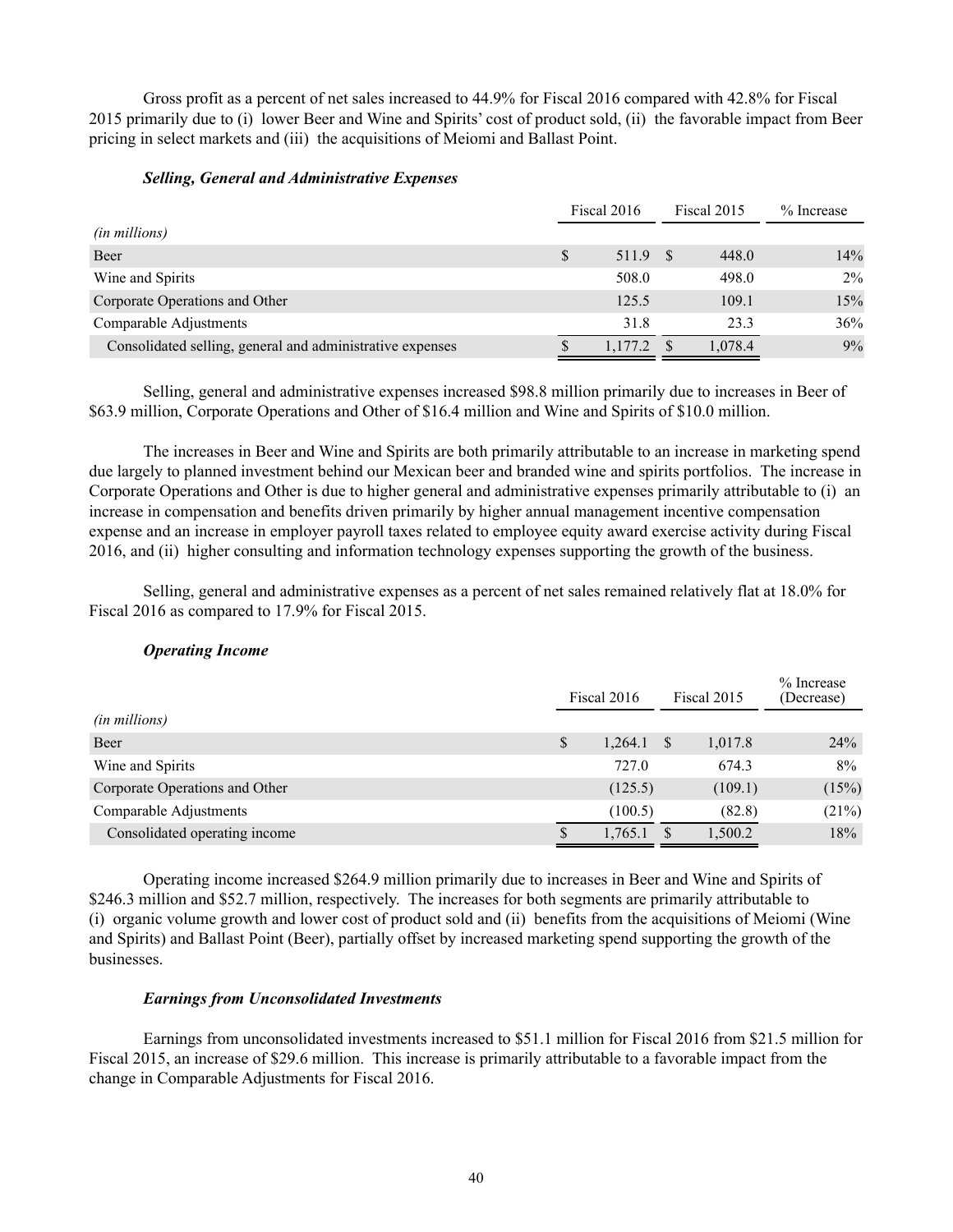### *Interest Expense*

Interest expense decreased to \$313.9 million for Fiscal 2016 from \$337.7 million for Fiscal 2015, a decrease of \$23.8 million, or (7%). This decrease was primarily due to lower average interest rates.

#### *Provision for Income Taxes*

Our effective tax rate for Fiscal 2016 and Fiscal 2015 was 29.3% and 29.1%, respectively. For Fiscal 2016, our effective tax rate was lower than the federal statutory rate of 35% primarily due to a decrease in uncertain tax positions and lower effective tax rates applicable to our foreign businesses. For Fiscal 2015, our effective tax rate was lower than the federal statutory rate primarily due to lower effective tax rates applicable to our foreign businesses.

### *Net Income Attributable to CBI*

As a result of the above factors, net income attributable to CBI increased to \$1,054.9 million for Fiscal 2016 from \$839.3 million for Fiscal 2015, an increase of \$215.6 million, or 26%.

# **Financial Liquidity and Capital Resources**

#### **General**

Our ability to consistently generate cash flow from operating activities is one of our most significant financial strengths. Our strong cash flows enable us to invest in our people and our brands, make appropriate capital investments, provide a quarterly cash dividend program, and from time-to-time, repurchase shares of our common stock and make strategic acquisitions that we believe will enhance shareholder value. Our primary source of liquidity has been cash flow from operating activities. Our principal use of cash in our operating activities is for purchasing and carrying inventories and carrying seasonal accounts receivable. Historically, we have used cash flow from operating activities to repay our short-term borrowings and fund capital expenditures. We will continue to use our short-term borrowings, including our accounts receivable securitization facilities, to support our working capital requirements and capital expenditures.

We have maintained adequate liquidity to meet working capital requirements, fund capital expenditures and repay scheduled principal and interest payments on debt. Absent deterioration of market conditions, we believe that cash flows from operating activities and financing activities, primarily short-term borrowings, will provide adequate resources to satisfy our working capital, scheduled principal and interest payments on debt, anticipated dividend payments and anticipated capital expenditure requirements for both our short-term and long-term capital needs, including (i) our Nava Brewery and glass production plant expansions, (ii) our Mexicali Brewery construction and (iii) our Obregon Brewery optimization (collectively, the "Mexico Beer Expansion Projects").

### **Cash Flows**

|                                                              | Fiscal 2017 |              | Fiscal 2016 |              | Fiscal 2015 |
|--------------------------------------------------------------|-------------|--------------|-------------|--------------|-------------|
| (in millions)                                                |             |              |             |              |             |
| Net cash provided by operating activities                    | S.          | $1.696.0$ \$ |             | $1,413.7$ \$ | 1,081.0     |
| Net cash used in investing activities                        |             | (1,461.8)    |             | (2,207.4)    | (1,015.9)   |
| Net cash provided by (used in) financing activities          |             | (134.8)      |             | 776.0        | (16.4)      |
| Effect of exchange rate changes on cash and cash equivalents |             | (5.1)        |             | (9.3)        | (2.5)       |
| Net increase (decrease) in cash and cash equivalents         |             | 94.3         |             | $(27.0)$ \$  | 46.2        |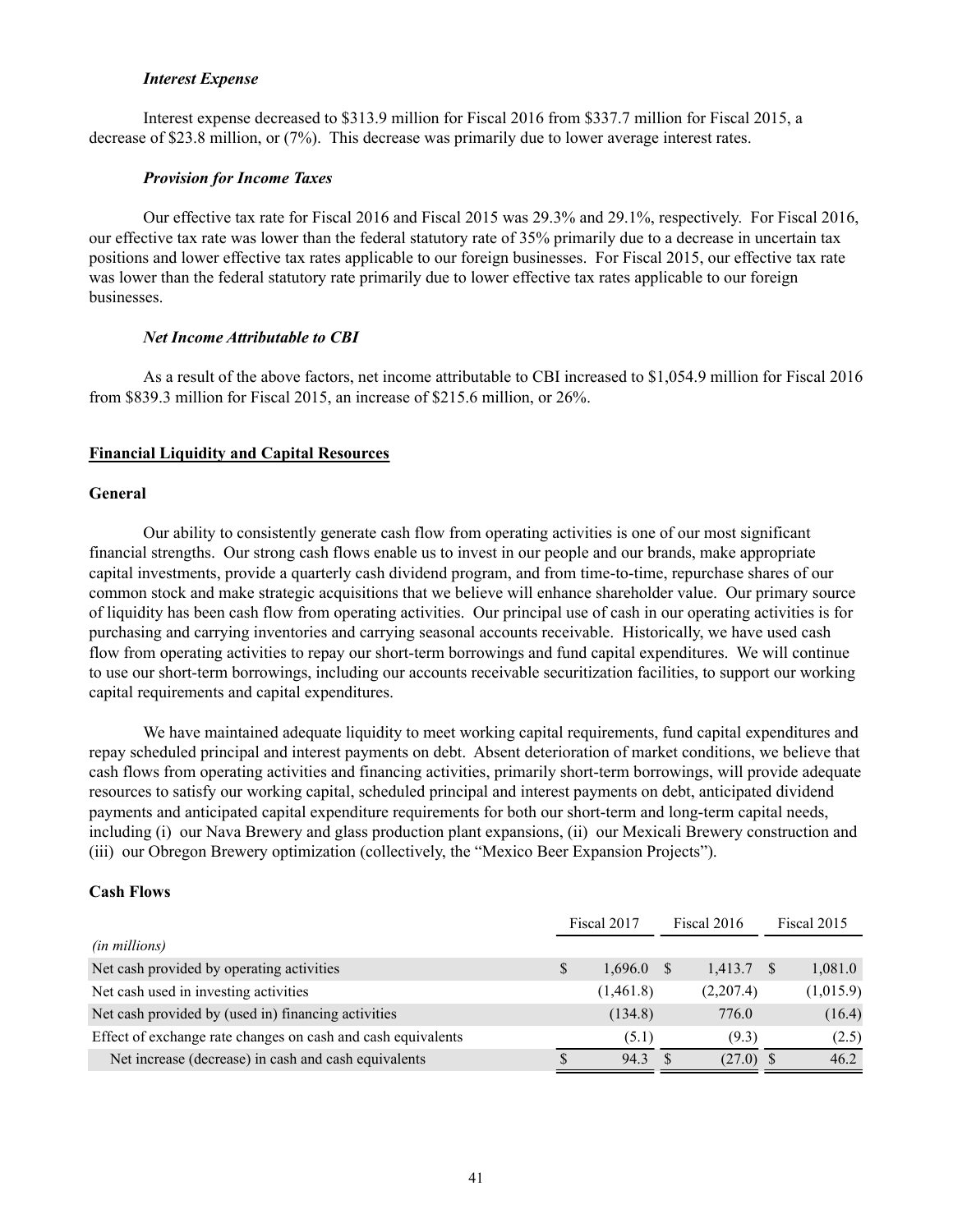# *Operating Activities*

# *Fiscal 2017 Compared to Fiscal 2016*

Net cash provided by operating activities increased \$282.3 million for Fiscal 2017 driven largely by strong cash flow from the Beer and Wine and Spirits segments. The increase in Beer was primarily due to the strong volume growth and the favorable pricing in the Mexican beer portfolio, partially offset by (i) the timing of collections for recoverable value-added taxes and (ii) an increase in beer inventory levels to support the continuing growth within the Mexican beer portfolio. The increase in Wine and Spirits resulted primarily from (i) cash collections from strong net sales in the fourth quarter of fiscal 2016, (ii) a benefit from accounts payable due largely to timing of payments and (iii) a benefit from the timing of receipt of distributor payments for Fiscal 2017; partially offset by an increase in wine and spirits' inventory levels due predominantly to a larger calendar year grape harvest for Fiscal 2017 compared with Fiscal 2016.

# *Fiscal 2016 Compared to Fiscal 2015*

Net cash provided by operating activities increased \$332.7 million for Fiscal 2016. This increase resulted primarily from (i) higher cash provided by Beer (largely due to strong volume growth in the Mexican beer portfolio as well as a reduction in prepaid value-added taxes predominantly attributable to timing) and (ii) lower income tax payments. The lower income tax payments within cash flows from operating activities are primarily due to an increase in tax benefits on employee equity award exercise and vesting activity, partially offset by an increase in income taxes payable largely attributable to higher taxable income driven by Beer.

# *Investing Activities*

# *Fiscal 2017 Compared to Fiscal 2016*

Net cash used in investing activities decreased \$745.6 million for Fiscal 2017. This decrease resulted primarily from proceeds from the sale of the Canadian wine business in December 2016 of \$575.3 million and lower payments for purchases of businesses for Fiscal 2017 of \$205.4 million. Fiscal 2017 acquisitions consist of Prisoner (April 2016), High West and Charles Smith (October 2016), and the Obregon Brewery (December 2016) compared with Fiscal 2016 acquisitions of Meiomi (August 2015) and Ballast Point (December 2015).

# *Fiscal 2016 Compared to Fiscal 2015*

Net cash used in investing activities increased \$1,191.5 million for Fiscal 2016, primarily due to the Fiscal 2016 acquisitions of Meiomi and Ballast Point.

### *Financing Activities*

### *Fiscal 2017 Compared to Fiscal 2016*

Net cash used in financing activities increased \$910.8 million for Fiscal 2017, primarily from the following:

- Fiscal 2017 share repurchases under the 2013 Authorization and 2017 Authorization of \$1,122.7 million;
- Fiscal 2017 principal payments of long-term debt driven largely by the repayment of the August 2006 Senior Notes of \$700.0 million;
- Lower net proceeds from notes payable of \$163.5 million for Fiscal 2017 compared with Fiscal 2016;
- Higher cash dividend payments of \$73.5 million for Fiscal 2017 compared with Fiscal 2016; and
- Lower excess tax benefits from stock-based payment awards of \$72.0 million for Fiscal 2017 compared with Fiscal 2016 due to decreased Fiscal 2017 employee equity award exercise activity;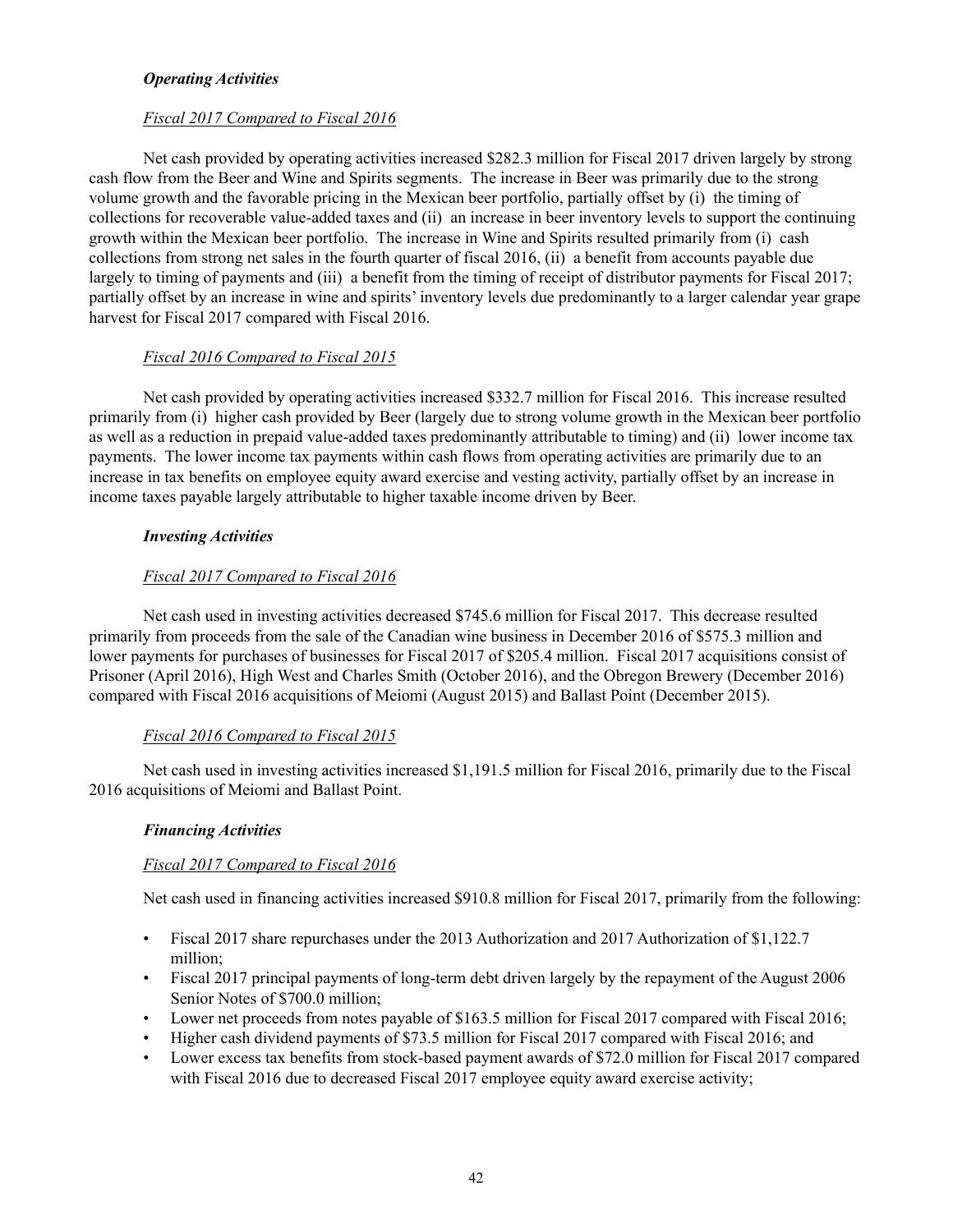# partially offset by:

- Fiscal 2017 proceeds from issuance of long-term debt of \$1,965.6 million, including (i) term loan borrowings under our senior credit facility of \$700.0 million in March 2016 (used to refinance borrowings under our then-existing senior credit facility and accounts receivable securitization facilities, and for other general corporate purposes) and \$400.0 million in October 2016 (used to finance the purchase price for the acquisitions of High West and Charles Smith, and for other general corporate purposes); (ii) proceeds from issuance of the December 2016 Senior Notes of \$600.0 million (used for general corporate purposes) and (iii) term loan borrowings under the Canadian Credit Agreement of C\$275.0 million (\$214.1 million at issuance) (used for general corporate purposes); compared with
- Fiscal 2016 proceeds from issuance of long-term debt of \$610.0 million primarily from the issuance of the December 2015 Senior Notes of \$400.0 million (used to fund a portion of the purchase price for the acquisition of Ballast Point) and from term loan borrowings under our senior credit facility of \$200.0 million (used to fund a portion of the purchase price for the acquisition of Meiomi).

# *Fiscal 2016 Compared to Fiscal 2015*

Net cash provided by financing activities increased \$792.4 million for Fiscal 2016, primarily from the following:

- Higher net proceeds from notes payable of \$347.5 million for Fiscal 2016 compared with Fiscal 2015;
- Higher excess tax benefits from stock-based payment awards of \$125.4 million for Fiscal 2016 compared with Fiscal 2015 due to increased Fiscal 2016 employee equity award exercise and vesting activity;
- Fiscal 2015 payment of delayed purchase price arrangement of \$543.3 million in connection with the June 2013 Beer Business Acquisition; and
- Fiscal 2015 principal payments of long-term debt for the repayment of our December 2007 senior notes of \$500.0 million;

partially offset by:

- Fiscal 2016 proceeds from issuance of long-term debt of \$610.0 million primarily from the issuance of the December 2015 Senior Notes of \$400.0 million (used to fund a portion of the purchase price for the acquisition of Ballast Point) and from term loan borrowings under the 2015 Credit Agreement of \$200.0 million (used to fund a portion of the purchase price for the acquisition of Meiomi) compared with Fiscal 2015 proceeds from issuance of long-term debt of \$905.0 million primarily from the issuance of the November 2014 Senior Notes (used primarily to redeem our December 2007 senior notes); and
- Payment of quarterly cash dividends.

# **Debt**

Total debt outstanding as of February 28, 2017, amounted to \$9,238.1 million, an increase of \$1,156.9 million from February 29, 2016. This increase was largely due to proceeds from the issuance of the European Term A-1 and European Term A-2 term loan borrowings under our senior credit facility and the December 2016 Senior Notes, partially offset by the repayment of the August 2006 Senior Notes.

# *Senior Credit Facility*

In October 2016, we entered into the 2016 Restatement Agreement that amended and restated our March 2016 Credit Agreement. Among other things, the 2016 Restatement Agreement created a new \$400.0 million European Term A-2 loan facility maturing on March 10, 2021. Proceeds from the October 2016 borrowings under the 2016 Credit Agreement were primarily used to finance the purchase price for the acquisitions of High West and Charles Smith, and for other general corporate purposes.

In March 2016, we entered into the March 2016 Restatement Agreement that amended and restated our then-existing senior credit facility. Among other things, the March 2016 Restatement Agreement created a new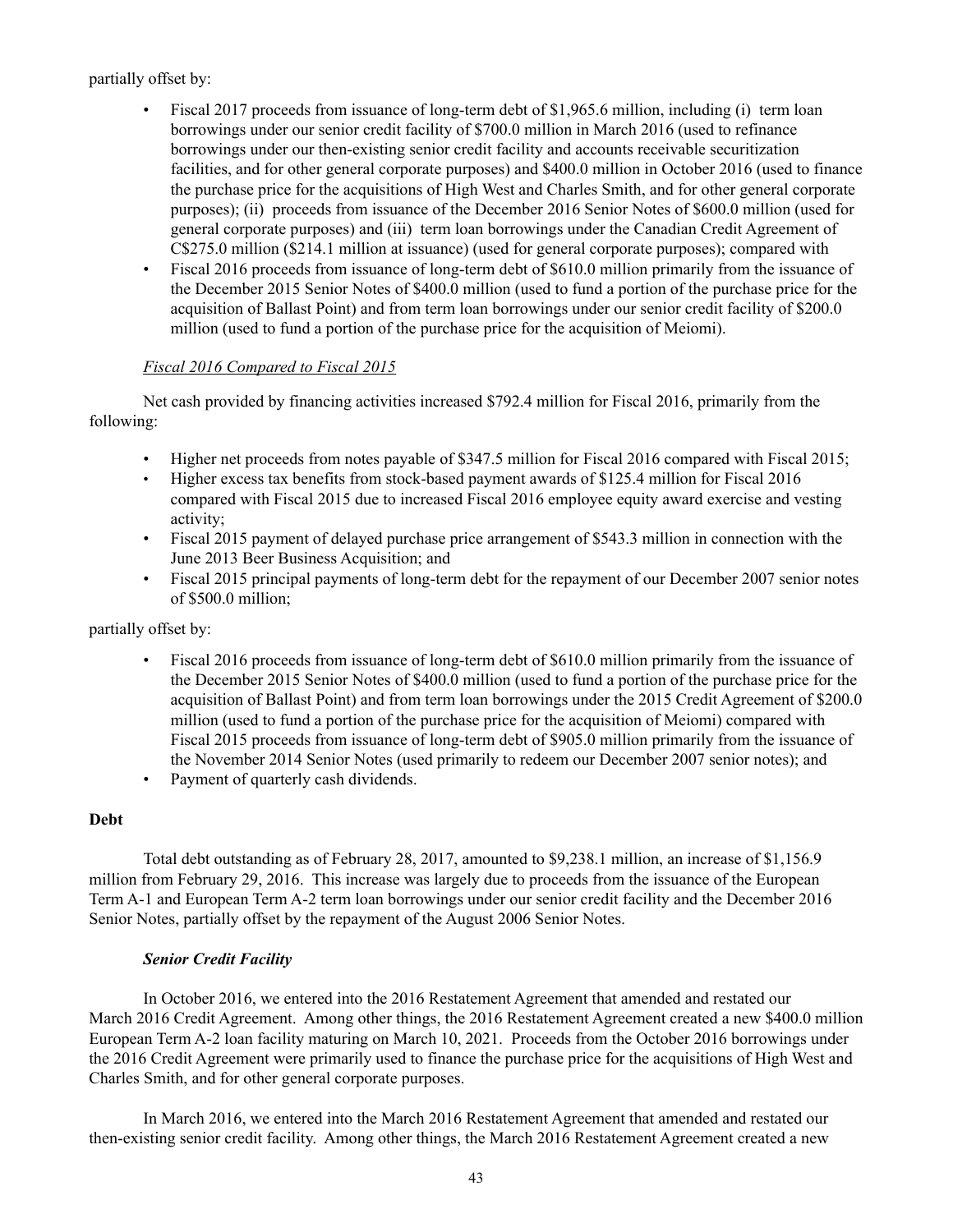\$700.0 million European Term A-1 loan facility maturing on March 10, 2021. Proceeds from the March 2016 borrowings under the March 2016 Credit Agreement were used to refinance outstanding obligations under our thenexisting senior credit facility and short-term borrowings under our accounts receivable securitization facilities, and for other general corporate purposes.

### *Senior Notes*

In December 2016, we issued the December 2016 Senior Notes. Proceeds from this offering, net of discount and debt issuance costs, of \$594.4 million were used for general corporate purposes, including the repayment of short-term borrowings and the repurchase of shares of our Class A Common Stock.

In August 2016, we repaid the August 2006 Senior Notes primarily with cash flows from operating activities.

#### *General*

The majority of our outstanding borrowings as of February 28, 2017, consisted of fixed-rate senior unsecured notes, with maturities ranging from calendar 2017 to calendar 2026, and variable-rate senior unsecured term loan facilities under our 2016 Credit Agreement, with maturities ranging from calendar 2020 to calendar 2021.

We had the following borrowing capacity available under our 2016 Credit Agreement and our accounts receivable securitization facilities:

|                           | Remaining Borrowing Capacity |                      |               |                   |  |  |  |
|---------------------------|------------------------------|----------------------|---------------|-------------------|--|--|--|
|                           |                              | February 28,<br>2017 |               | April 21,<br>2017 |  |  |  |
| (in millions)             |                              |                      |               |                   |  |  |  |
| Revolving Credit Facility | S                            | 902.3                | $\mathcal{S}$ | 1,032.5           |  |  |  |
| <b>CBI</b> Facility       | S                            | 88.9                 | - \$          | 89.7              |  |  |  |
| Crown Facility            | S                            | 13.0                 |               | 70.4              |  |  |  |

The financial institutions participating in our 2016 Credit Agreement and our accounts receivable securitization facilities have complied with prior funding requests and we believe such financial institutions will comply with any future funding requests. However, there can be no assurances that any particular financial institution will continue to do so.

As of February 28, 2017, we also have additional credit arrangements totaling \$442.8 million, with \$269.5 million outstanding under these arrangements. These arrangements primarily support the financing needs of our domestic and foreign subsidiary operations, as well as our glass production plant joint venture.

We have entered into various interest rate swap agreements to manage our exposure to the volatility of the interest rates associated with our variable-rate senior unsecured term loan facilities. As a result of these hedges, we have fixed our interest rates on \$250.0 million of our floating LIBOR rate debt at an average rate of 1.1% (exclusive of borrowing margins) from September 1, 2016, through July 1, 2020.

We and our subsidiaries are subject to covenants that are contained in the 2016 Credit Agreement, including those restricting the incurrence of additional indebtedness (including guarantees of indebtedness), additional liens, mergers and consolidations, the payment of dividends, the making of certain investments, prepayments of certain debt, transactions with affiliates, agreements that restrict our non-guarantor subsidiaries from paying dividends, and dispositions of property, in each case subject to numerous conditions, exceptions and thresholds. The financial covenants are limited to a minimum interest coverage ratio and a maximum net debt coverage ratio, both as defined in the 2016 Credit Agreement. As of February 28, 2017, the minimum interest coverage ratio was 2.5x and the maximum net debt coverage ratio was 4.0x.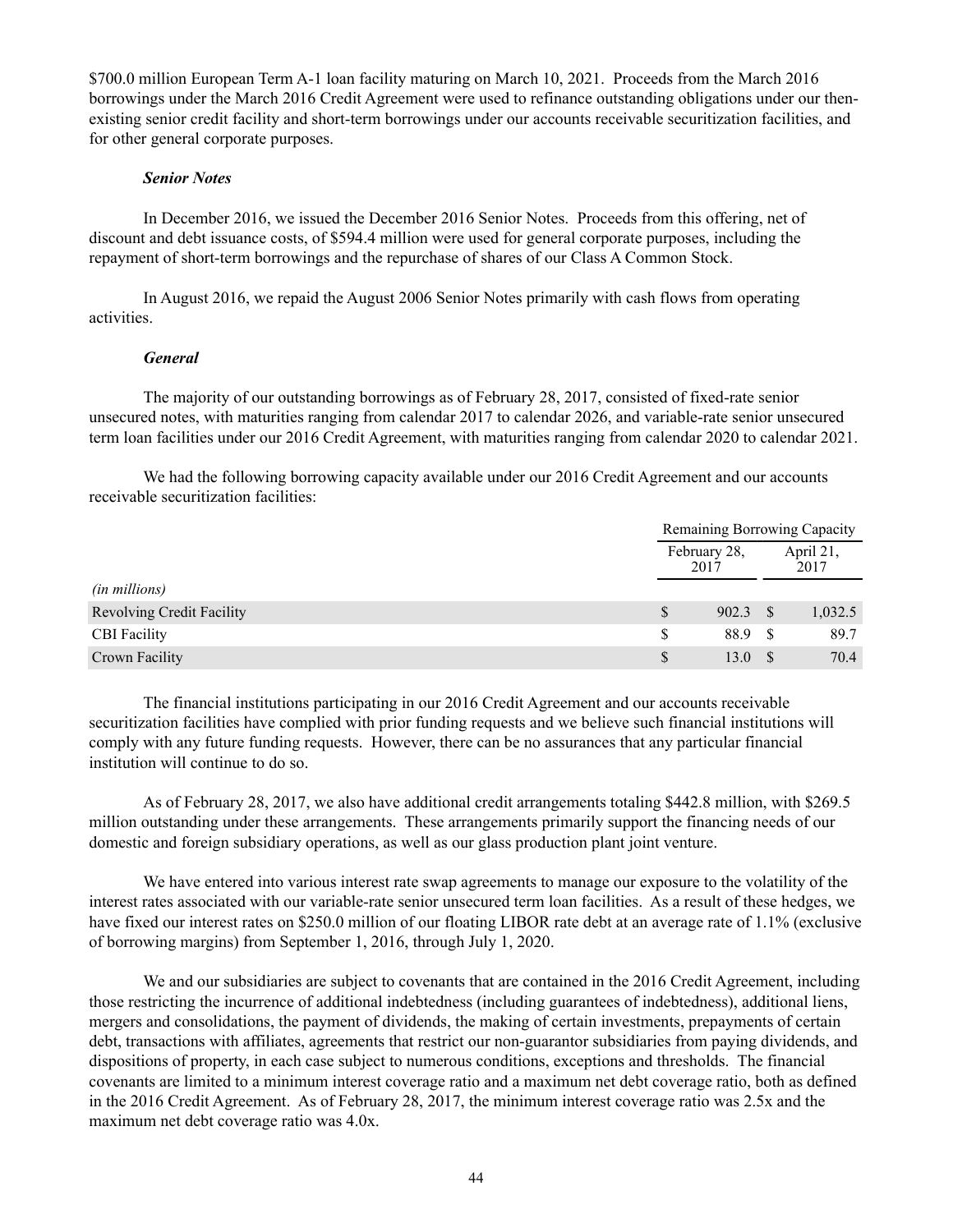Our indentures relating to our outstanding senior notes contain certain covenants, including, but not limited to: (i) a limitation on liens on certain assets, (ii) a limitation on certain sale and leaseback transactions and (iii) restrictions on mergers, consolidations and the transfer of all or substantially all of our assets to another person.

As of February 28, 2017, we were in compliance with all of our covenants under both our 2016 Credit Agreement and our indentures, and have met all debt payment obligations.

For a complete discussion and presentation of all borrowings and available sources of borrowing, refer to Note 11 of the Notes to the Financial Statements.

#### **Common Stock Dividends**

On April 5, 2017, our Board of Directors declared a quarterly cash dividend of \$0.52 per share of Class A Common Stock, \$0.47 per share of Class B Convertible Common Stock and \$0.47 per share of Class 1 Common Stock payable on May 24, 2017, to stockholders of record of each class on May 10, 2017. We expect to return approximately \$400 million to stockholders in Fiscal 2018 through cash dividends.

We currently expect to continue to pay a regular quarterly cash dividend to stockholders of our common stock in the future, but such payments are subject to approval of our Board of Directors and are dependent upon our financial condition, results of operations, capital requirements and other factors, including those set forth under Item 1A "Risk Factors" of this Annual Report on Form 10-K.

### **Share Repurchase Program**

Our Board of Directors authorized the repurchase of up to \$1.0 billion of our Class A Common Stock and Class B Convertible Common Stock under the 2017 Authorization. Shares repurchased under this authorization have become treasury shares.

As of February 28, 2017, total shares repurchased under this authorization are as follows:

|                                  |              |                             |  |                                          | Class A Common Shares                     |  |
|----------------------------------|--------------|-----------------------------|--|------------------------------------------|-------------------------------------------|--|
|                                  |              | Repurchase<br>Authorization |  | Dollar Value<br>of Shares<br>Repurchased | Number of<br><b>Shares</b><br>Repurchased |  |
| (in millions, except share data) |              |                             |  |                                          |                                           |  |
| 2017 Authorization               | <sup>S</sup> | $1,000.0$ \$                |  | 453.1                                    | 3,006,547                                 |  |

Share repurchases under the 2017 Authorization may be accomplished at management's discretion from time to time based on market conditions, our cash and debt position, and other factors as determined by management. Shares may be repurchased through open market or privately negotiated transactions. We may fund future share repurchases with cash generated from operations and/or proceeds from borrowings. Any repurchased shares will become treasury shares.

For additional information, refer to Note 14 of the Notes to the Financial Statements.

#### **Contractual Obligations and Commitments**

The following table sets forth information about our contractual obligations outstanding at February 28, 2017. It brings together data for easy reference from our balance sheet and Notes to the Financial Statements. For a detailed discussion of the items noted in the following table, refer to Notes 10, 11, 12 and 13 of the Notes to the Financial Statements.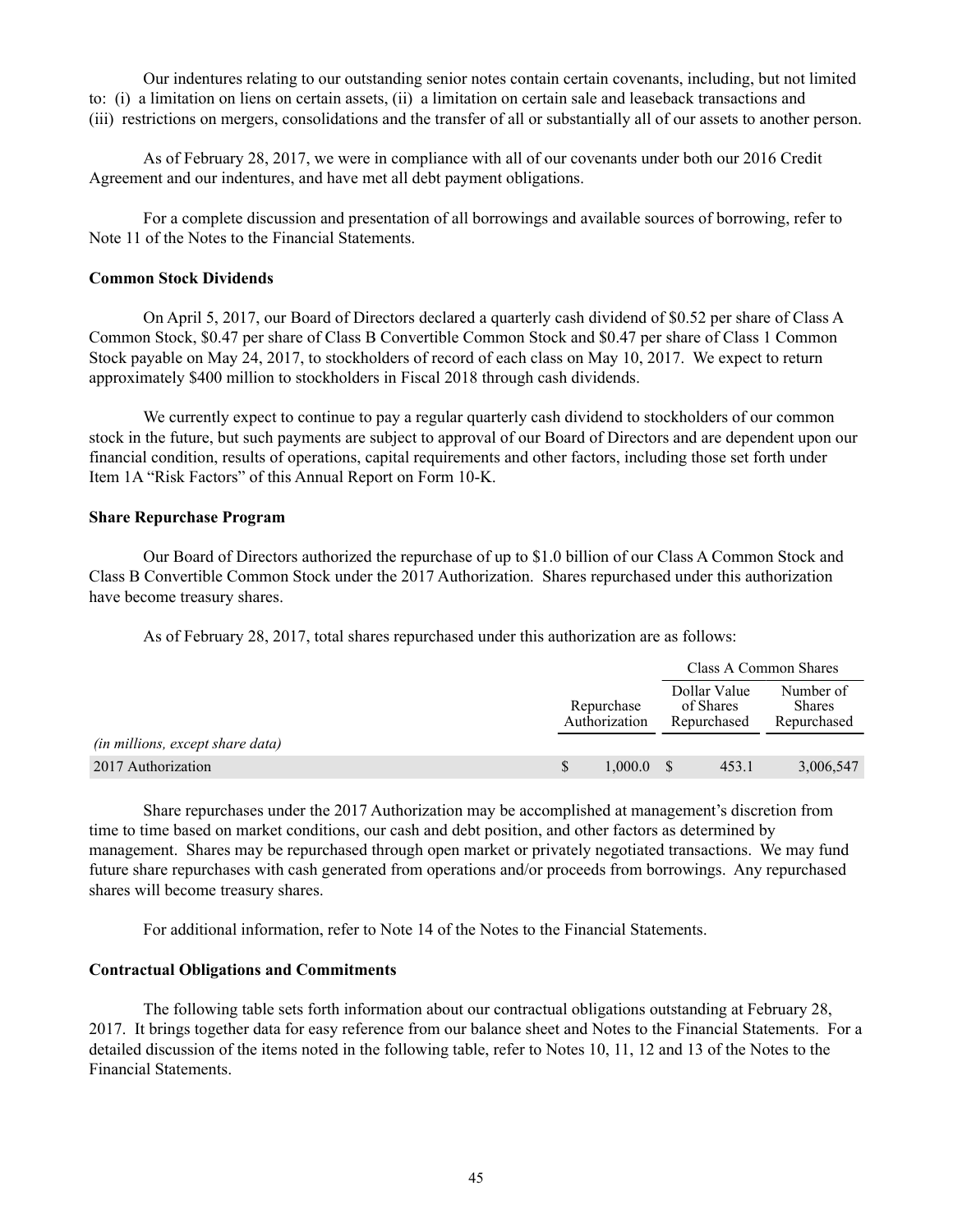|                                                                                           |          |          |                     |          |           | PAYMENTS DUE BY PERIOD |               |         |               |                  |
|-------------------------------------------------------------------------------------------|----------|----------|---------------------|----------|-----------|------------------------|---------------|---------|---------------|------------------|
|                                                                                           | Total    |          | Less than<br>1 year |          | 1-3 years |                        | 3-5 years     |         |               | After<br>5 years |
| (in millions)                                                                             |          |          |                     |          |           |                        |               |         |               |                  |
| Notes payable to banks                                                                    | \$       | 606.5    | - \$                | 606.5 \$ |           |                        | <sup>\$</sup> |         | -S            |                  |
| Long-term debt (excluding unamortized<br>debt issuance costs and unamortized<br>discount) |          | 8,683.2  |                     | 911.0    |           | 807.3                  |               | 3,731.4 |               | 3,233.5          |
| Interest payments on long-term debt <sup>(1)</sup>                                        |          | 1,423.3  |                     | 271.1    |           | 499.8                  |               | 364.5   |               | 287.9            |
| Operating leases                                                                          |          | 497.7    |                     | 41.6     |           | 92.0                   |               | 78.6    |               | 285.5            |
| Other long-term liabilities $(2)$                                                         |          | 200.8    |                     | 58.6     |           | 94.7                   |               | 12.5    |               | 35.0             |
| Purchase obligations <sup>(3)</sup>                                                       |          | 6.443.4  |                     | 1,624.6  |           | 2,458.3                |               | 1,360.4 |               | 1,000.1          |
| Total contractual obligations                                                             | <b>S</b> | 17,854.9 | \$.                 | 3,513.4  | -S        | 3.952.1                | <sup>\$</sup> | 5.547.4 | <sup>\$</sup> | 4.842.0          |

- (1) Interest rates on long-term debt obligations range from 2.3% to 7.3% as of February 28, 2017. Interest payments on long-term debt obligations include amounts associated with our outstanding interest rate swap agreements to fix LIBOR interest rates on \$250.0 million of our floating LIBOR rate debt. Interest payments on long-term debt do not include interest related to capital lease obligations or certain foreign credit arrangements, which represent approximately 2.6% of our total long-term debt, as amounts are not material.
- (2) Other long-term liabilities include \$32.8 million associated with expected payments for unrecognized tax benefit liabilities as of February 28, 2017, \$0.5 million of which is expected to be paid in the less than one year period. The payments are reflected in the period in which we believe they will ultimately be settled based on our experience in these matters. Other long-term liabilities do not include payments for unrecognized tax benefit liabilities of \$6.7 million due to the uncertainty of the timing of future cash flows associated with these unrecognized tax benefit liabilities. In addition, other long-term liabilities do not include expected payments for interest and penalties associated with unrecognized tax benefit liabilities as amounts are not material. For a detailed discussion of these items, refer to Note 12 of the Notes to the Financial Statements.
- $^{(3)}$  Total purchase obligations consist primarily of \$5,508.1 million for contracts to purchase certain raw materials and supplies over the next thirteen fiscal years and \$610.1 million for contracts to purchase equipment and services over the next three fiscal years. For a detailed discussion of our purchase obligations, refer to Note 13 of the Notes to the Financial Statements.

### **Off-Balance Sheet Arrangements**

We do not have any off-balance sheet arrangements that either have, or are reasonably likely to have, a current or future effect on our financial condition, changes in financial condition, revenues or expenses, results of operations, liquidity, capital expenditures or capital resources that is material to investors.

### **Capital Expenditures**

During Fiscal 2017, we incurred \$907.4 million for capital expenditures, including \$759.2 million for the Beer segment primarily for the Mexico Beer Expansion Projects. Management reviews the capital expenditure program periodically and modifies it as required to meet current business needs. We plan to spend from \$1.2 billion to \$1.3 billion for capital expenditures for Fiscal 2018, including from \$1.0 billion to \$1.1 billion for the Beer segment associated primarily with the Mexico Beer Expansion Projects. The remaining Fiscal 2018 capital expenditures consist of improvements of existing operating facilities and replacements of existing equipment and/or buildings. We expect to spend the remaining amounts under the previously announced Mexico Beer Expansion Projects primarily during fiscal 2019 and fiscal 2020. Upon completion, the total spend from fiscal 2014 through fiscal 2021 for the Mexico Beer Expansion Projects is estimated to approximate \$3.9 billion.

### **Effects of Inflation and Changing Prices**

Our results of operations and financial condition have not been significantly affected by inflation and changing prices. We intend to pass along rising costs through increased selling prices, subject to normal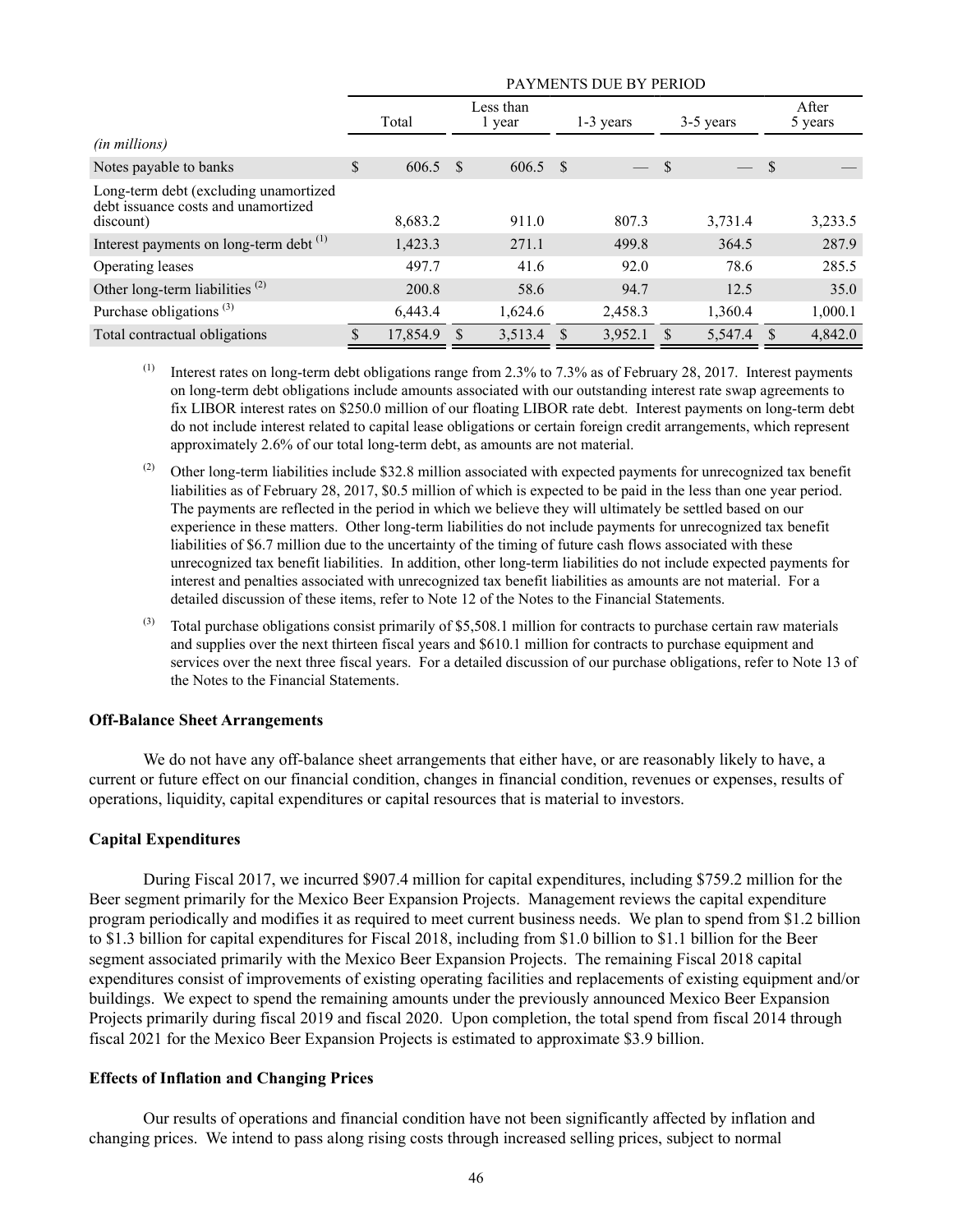competitive conditions. There can be no assurances, however, that we will be able to pass along rising costs through increased selling prices. In addition, we continue to identify on-going cost savings initiatives.

### **Critical Accounting Estimates**

Our significant accounting policies are more fully described in Note 1 of our Notes to the Financial Statements. However, certain of our accounting policies are particularly important to the portrayal of our financial position and results of operations and require the application of significant judgment by management; as a result, they are subject to an inherent degree of uncertainty. In applying those policies, management uses its judgment to determine the appropriate assumptions to be used in the determination of certain estimates. Those estimates are based on our historical experience, our observance of trends in the industry, information provided by our customers and information available from other outside sources, as appropriate. On an ongoing basis, we review our estimates to ensure that they appropriately reflect changes in our business. Our critical accounting estimates include:

• *Goodwill and other intangible assets.* We account for goodwill and other intangible assets by classifying intangible assets into three categories: (i) intangible assets with definite lives subject to amortization, (ii) intangible assets with indefinite lives not subject to amortization and (iii) goodwill. For intangible assets with definite lives, impairment testing is required if conditions exist that indicate the carrying value may not be recoverable. For intangible assets with indefinite lives and for goodwill, impairment testing is required at least annually or more frequently if events or circumstances indicate that these assets might be impaired. We perform annual impairment tests and re-evaluate the useful lives of other intangible assets with indefinite lives at the annual impairment test measurement date of January 1 or when circumstances arise that indicate a possible impairment or change in useful life might exist. The guidance for goodwill impairment testing allows an entity to assess qualitative factors to determine whether the existence of events or circumstances leads to a determination that it is more likely than not that the estimated fair value of a reporting unit is less than its carrying amount or to proceed directly to performing the two-step impairment test. In the first step, the estimated fair value of each reporting unit is compared to the carrying value of the reporting unit, including goodwill. The estimate of fair value of the reporting unit is generally calculated based on an income approach using the discounted cash flow method supplemented by the market approach. If the estimated fair value of the reporting unit is less than the carrying value of the reporting unit, a second step is performed to determine the amount of goodwill impairment we should record. In the second step, an implied fair value of the reporting unit's goodwill is determined by allocating the reporting unit's fair value to all of its assets and liabilities other than goodwill (including any unrecognized intangible assets). The resulting implied fair value of the goodwill is compared to the carrying value of the goodwill. The amount of impairment charge for goodwill is equal to the excess of the carrying value of the goodwill over the implied fair value of the goodwill. Our reporting units include the Beer segment and U.S., New Zealand and Italy for the Wine and Spirits segment. In estimating the fair value of the reporting units, management must make assumptions and projections regarding such items as future cash flows, future revenues, future earnings and other factors. The assumptions used in the estimate of fair value are based on historical trends and the projections and assumptions that are used in current strategic operating plans. These assumptions reflect management's estimates of future economic and competitive conditions and are, therefore, subject to change as a result of changing market conditions. If these estimates or their related assumptions change in the future, we may be required to record an impairment loss for these assets. The recording of any resulting impairment loss could have a material adverse impact on our financial statements.

In the fourth quarter of fiscal 2017, we performed our annual goodwill impairment analysis. No indication of impairment was noted for any of our reporting units, as the estimated fair value of each of our reporting units with goodwill exceeded their carrying value. Based on this analysis, of all of our reporting units, the reporting unit with the lowest amount of estimated fair value in excess of its carrying value was the Wine and Spirits' U.S. reporting unit with approximately 81% excess fair value. In Fiscal 2016 and Fiscal 2015, as a result of our annual goodwill impairment analyses, we concluded that there were no indications of impairment for any of our reporting units.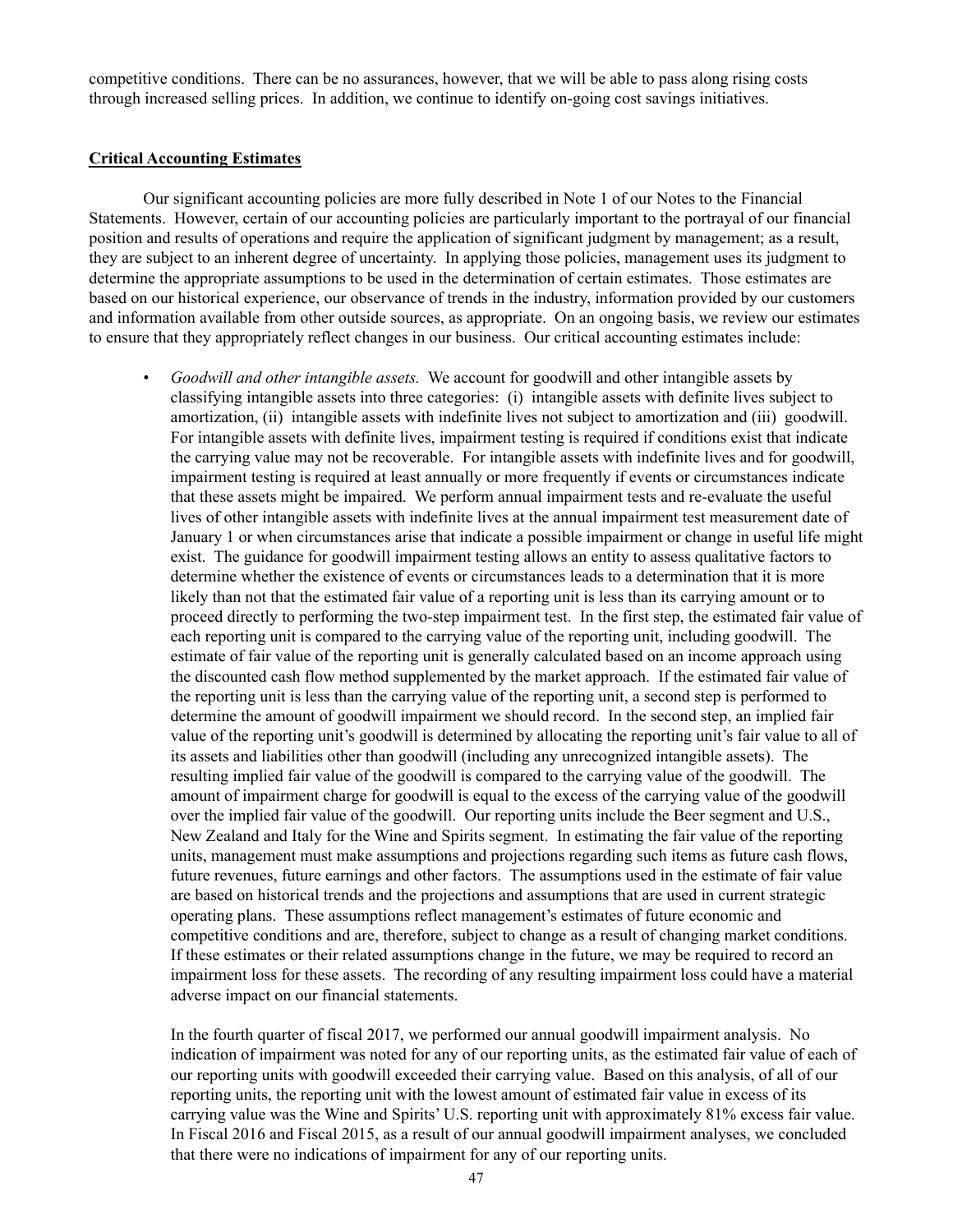The most significant assumptions used in the discounted cash flows calculation to determine the estimated fair value of our reporting units in connection with impairment testing are: (i) the discount rate, (ii) the expected long-term growth rate and (iii) the annual cash flow projections. As of January 1, 2017, if we used a discount rate that was 50 basis points higher or used an expected longterm growth rate that was 50 basis points lower or used annual cash flow projections that were 100 basis points lower in our impairment testing of goodwill, then the changes individually would not have resulted in the carrying value of the respective reporting unit's net assets, including its goodwill, exceeding its estimated fair value, which would indicate the potential for impairment and the requirement to measure the amount of impairment, if any.

Our other intangible assets consist primarily of customer relationships and trademarks obtained through business acquisitions. Customer relationships are amortized over their estimated useful lives. The trademarks that were determined to have indefinite useful lives are not amortized. The guidance for indefinite lived intangible asset impairment testing allows an entity to assess qualitative factors to determine whether the existence of events or circumstances indicates that it is more likely than not that the indefinite lived intangible asset is impaired or to proceed directly to performing the quantitative impairment test. Our trademarks are evaluated for impairment by comparing the carrying value of the trademarks to their estimated fair value. The estimated fair value of trademarks is calculated based on an income approach using the relief from royalty method. The estimate of fair value is then compared to the carrying value of each trademark. If the estimated fair value is less than the carrying value of the trademark, then an impairment charge is recorded by us to reduce the carrying value of the trademark to its estimated fair value. In estimating the fair value of the trademarks, management must make assumptions and projections regarding future cash flows based upon future revenues and other factors. The assumptions used in the estimate of fair value are consistent with historical trends and the projections and assumptions that are used in current strategic operating plans. These assumptions reflect management's estimates of future economic and competitive conditions and are, therefore, subject to change as a result of changing market conditions. If these estimates or their related assumptions change in the future, we may be required to record an impairment loss for these assets. The recording of any resulting impairment loss could have a material adverse impact on our financial statements.

In the fourth quarter of fiscal 2017, the Wine and Spirits' U.S. business recognized a trademark impairment loss of \$37.6 million in connection with our decision to discontinue certain small-scale, low-margin U.S. brands. Additionally, in the fourth quarter of fiscal 2017, the Wine and Spirits' U.S. business recognized a trademark impairment loss of \$8.4 million in connection with certain U.S. brands sold exclusively through the Canadian wine business, for which we expect future sales of these brands to be minimal subsequent to the Canadian Divestiture. No indication of impairment was noted for any of our indefinite lived intangible assets for Fiscal 2016 or Fiscal 2015.

The most significant assumptions used in the relief from royalty method to determine the estimated fair value of intangible assets with indefinite lives in connection with impairment testing are: (i) the estimated royalty rate, (ii) the discount rate, (iii) the expected long-term growth rate and (iv) the annual revenue projections. As of January 1, 2017, if we used a royalty rate that was 50 basis points lower or used a discount rate that was 50 basis points higher or used an expected long-term growth rate that was 50 basis points lower or used annual revenue projections that were 100 basis points lower in our impairment testing of intangible assets with indefinite lives, then each change individually would not have resulted in any unit of accounting's carrying value exceeding its estimated fair value.

*• Accounting for promotional activities.* Sales reflect reductions attributable to consideration given to customers in various customer incentive programs, including pricing discounts on single transactions, volume discounts, promotional and advertising allowances, coupons and rebates. Certain customer incentive programs require management to estimate the cost of those programs. The accrued liability for these programs is determined through analysis of programs offered, historical trends, expectations regarding customer and consumer participation, sales and payment trends, and experience with payment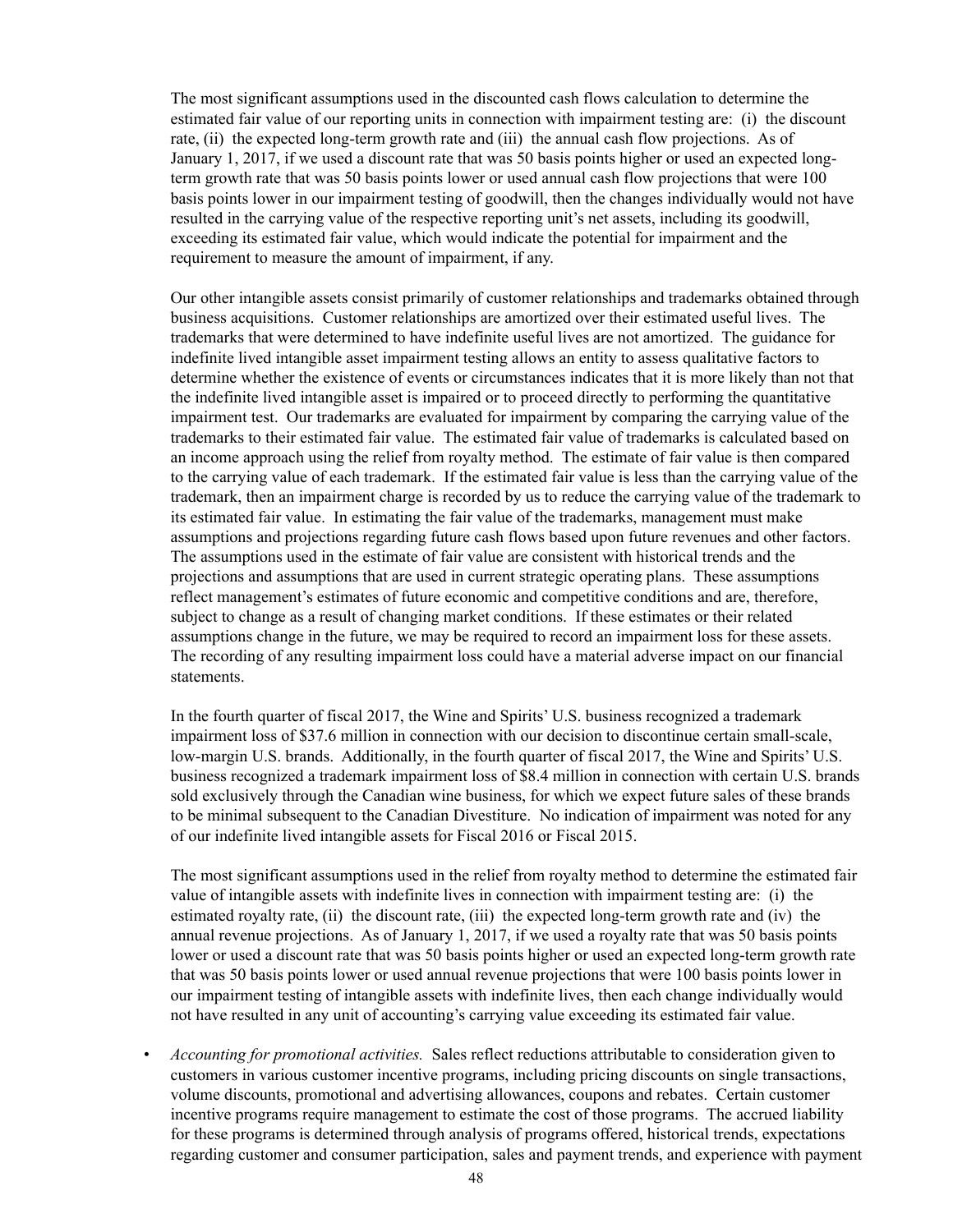patterns associated with similar programs that have been offered previously. If assumptions included in our estimates were to change or market conditions were to change, then material incremental reductions to revenue could be required, which could have a material adverse impact on our financial statements.

• *Accounting for income taxes.* We estimate our income tax expense, deferred tax assets and liabilities and reserves for unrecognized tax benefits based upon various factors including, but not limited to, historical pretax operating income, future estimates of pretax operating income, differences between book and tax treatment of items of income and expense, and tax planning strategies. We are subject to income taxes in Canada, Luxembourg, Mexico, New Zealand, the U.S. and other jurisdictions. We recognize our deferred tax assets and liabilities based upon the expected future tax outcome of amounts recognized in our results of operations. If necessary, we record a valuation allowance on deferred tax assets when it is more likely than not that they will not be realized. We believe that all tax positions are fully supported; however, we record tax liabilities in accordance with the FASB's guidance for income tax accounting. We recognize a tax benefit from an uncertain tax position when it is more likely than not that the position will be sustained upon examination. Due to the complexity of some of these uncertainties, the ultimate resolution may result in a payment that is materially different from our current estimate of the tax liabilities. In addition, changes in existing tax laws or rates could significantly change our current estimate of our tax liabilities. These differences will be reflected as increases or decreases to income tax expense in the period in which they are determined. Changes in current estimates, if significant, could have a material adverse impact on our financial statements.

#### **Accounting Guidance Not Yet Adopted**

Accounting guidance adopted for Fiscal 2017 did not have a material impact on our consolidated financial statements. For further information on accounting guidance not yet adopted, refer to Note 21 in our Notes to the Financial Statements.

#### **Item 7A. Quantitative and Qualitative Disclosures About Market Risk.**

As a result of our global operating, acquisition and financing activities, we are exposed to market risk associated with changes in foreign currency exchange rates, commodity prices and interest rates. To manage the volatility relating to these risks, we periodically purchase and/or sell derivative instruments including foreign currency forward and option contracts, commodity swap agreements and interest rate swap agreements. We use derivative instruments to reduce earnings and cash flow volatility resulting from shifts in market rates, as well as to hedge economic exposures. We do not enter into derivative instruments for trading or speculative purposes.

### **Foreign Currency and Commodity Price Risk**

Foreign currency derivative instruments are or may be used to hedge existing foreign currency denominated assets and liabilities, forecasted foreign currency denominated sales/purchases to/from third parties as well as intercompany sales/purchases, intercompany principal and interest payments, and in connection with acquisitions, divestitures or joint venture investments outside the U.S. As of February 28, 2017, we had exposures to foreign currency risk primarily related to the Mexican peso, euro, New Zealand dollar and Canadian dollar. Approximately 54% of our balance sheet exposures and forecasted transactional exposures for the year ending February 28, 2018, were hedged as of February 28, 2017.

Commodity derivative instruments are or may be used to hedge forecasted commodity purchases from third parties as either economic hedges or accounting hedges. As of February 28, 2017, exposures to commodity price risk which we are currently hedging primarily include heating oil, diesel fuel, aluminum, natural gas and corn prices. Approximately 56% of our forecasted transactional exposures for the year ending February 28, 2018, were hedged as of February 28, 2017.

We have performed a sensitivity analysis to estimate our exposure to market risk of foreign exchange rates and commodity prices reflecting the impact of a hypothetical 10% adverse change in the applicable market. The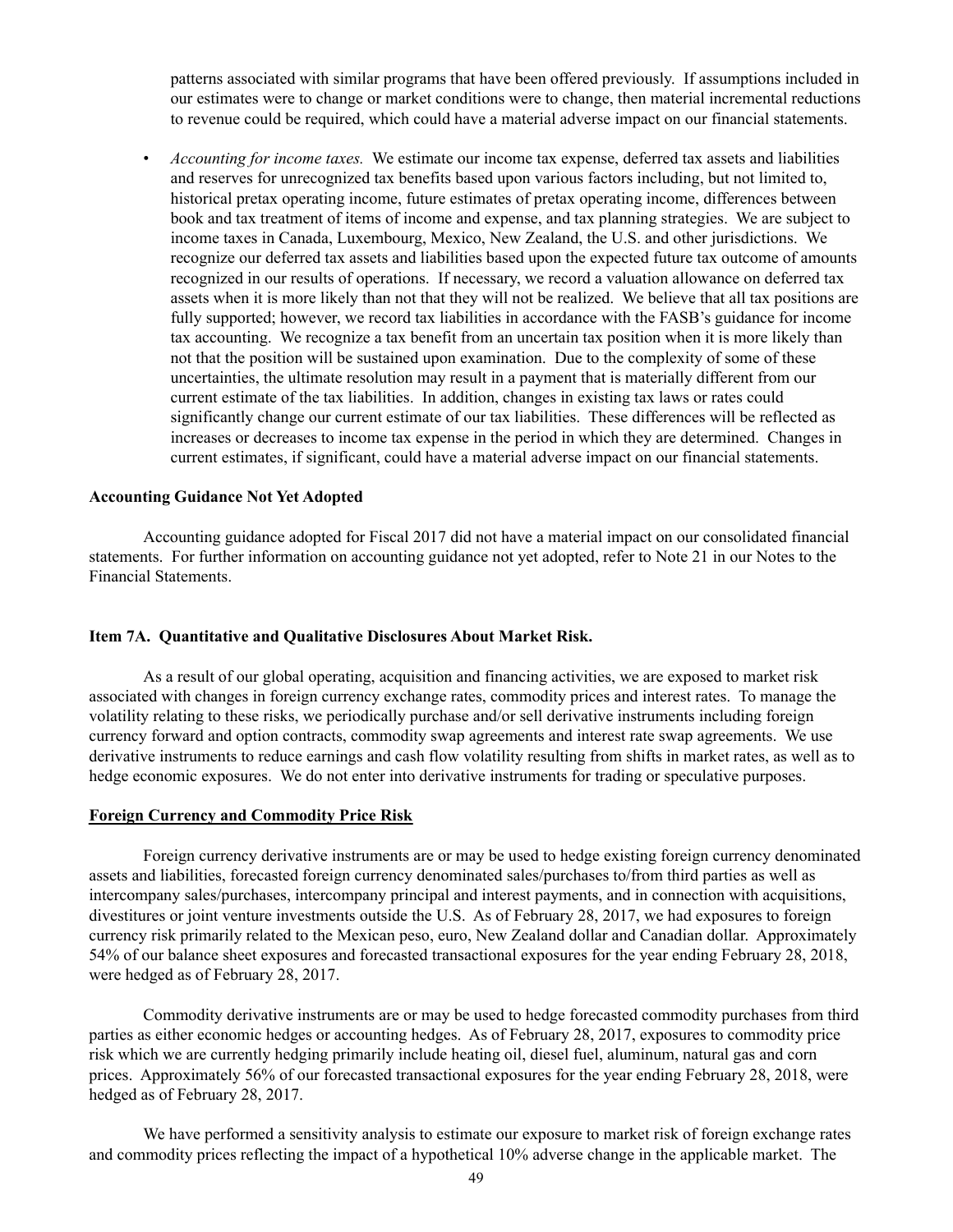volatility of the applicable rates and prices is dependent on many factors which cannot be forecasted with reliable accuracy. Losses or gains from the revaluation or settlement of the related underlying positions would substantially offset such gains or losses on the derivative instruments. The aggregate notional value, estimated fair value and sensitivity analysis for our open foreign currency and commodity derivative instruments are summarized as follows:

|                                | Aggregate<br>Notional Value |              |                      |         | Fair Value,<br>Net Liability |      |                      |      |                      | Increase<br>in Fair Value –<br>Hypothetical<br>10% Adverse Change |                      |      |  |
|--------------------------------|-----------------------------|--------------|----------------------|---------|------------------------------|------|----------------------|------|----------------------|-------------------------------------------------------------------|----------------------|------|--|
|                                | February 28.<br>2017        |              | February 29,<br>2016 |         | February 28,<br>2017         |      | February 29,<br>2016 |      | February 28,<br>2017 |                                                                   | February 29.<br>2016 |      |  |
| (in millions)                  |                             |              |                      |         |                              |      |                      |      |                      |                                                                   |                      |      |  |
| Foreign currency contracts     | S                           | $1,371.6$ \$ |                      | 1,707.2 | -S                           | 57.2 | - S                  | 57.5 | - \$                 | 88.6 \$                                                           |                      | 73.5 |  |
| Commodity derivative contracts |                             | 153.2        | S                    | 198.7   |                              | 5.8  |                      | 45.2 |                      | 13.1                                                              |                      | 13.7 |  |

### **Interest Rate Risk**

The estimated fair value of our fixed interest rate debt is subject to interest rate risk, credit risk and foreign currency risk. In addition, we also have variable interest rate debt outstanding (primarily LIBOR-based), certain of which includes a fixed margin subject to the same risks identified for our fixed interest rate debt.

As of February 28, 2017, and February 29, 2016, we had outstanding cash flow designated interest rate swap agreements which fixed LIBOR interest rates (to minimize interest rate volatility) on \$250.0 million and \$600.0 million, respectively, of our floating LIBOR rate debt. In addition, as of February 29, 2016, we had outstanding offsetting undesignated interest rate swap agreements. There were no undesignated interest rate swap agreements outstanding as of February 28, 2017.

We have performed a sensitivity analysis to estimate our exposure to market risk of interest rates reflecting the impact of a hypothetical 1% increase in the prevailing interest rates. The volatility of the applicable rates is dependent on many factors which cannot be forecasted with reliable accuracy. The aggregate notional value, estimated fair value and sensitivity analysis for our outstanding fixed and variable interest rate debt, including current maturities, and open interest rate derivative instruments are summarized as follows:

|                              | Aggregate<br>Notional Value |   |                      |                                              | Fair Value,<br>Net Asset (Liability) |      | Increase (Decrease)<br>in Fair Value –<br>Hypothetical<br>1% Rate Increase |  |                      |  |         |
|------------------------------|-----------------------------|---|----------------------|----------------------------------------------|--------------------------------------|------|----------------------------------------------------------------------------|--|----------------------|--|---------|
|                              | February 28,<br>2017        |   | February 29.<br>2016 | February 28,<br>February 29,<br>2016<br>2017 |                                      |      | February 28,<br>2017                                                       |  | February 29,<br>2016 |  |         |
| <i>(in millions)</i>         |                             |   |                      |                                              |                                      |      |                                                                            |  |                      |  |         |
| Fixed interest rate debt     | \$<br>4,693.6               | S | 4,796.1              | -S                                           | $(4,933.8)$ \$                       |      | $(5,016.6)$ \$                                                             |  | $(234.8)$ \$         |  | (218.1) |
| Variable interest rate debt  | \$<br>4,596.1               | S | 3,336.8              | -S                                           | $(4,515.6)$ \$                       |      | $(2,643.7)$ \$                                                             |  | $(124.4)$ \$         |  | (81.5)  |
| Interest rate swap contracts | \$<br>250.0                 | S | 1,600.0              |                                              | 4.4                                  | - \$ | $(6.6)$ \$                                                                 |  | 7.7                  |  | (5.1)   |

For additional discussion on our market risk, refer to Notes 6 and 7 of the Notes to the Financial Statements.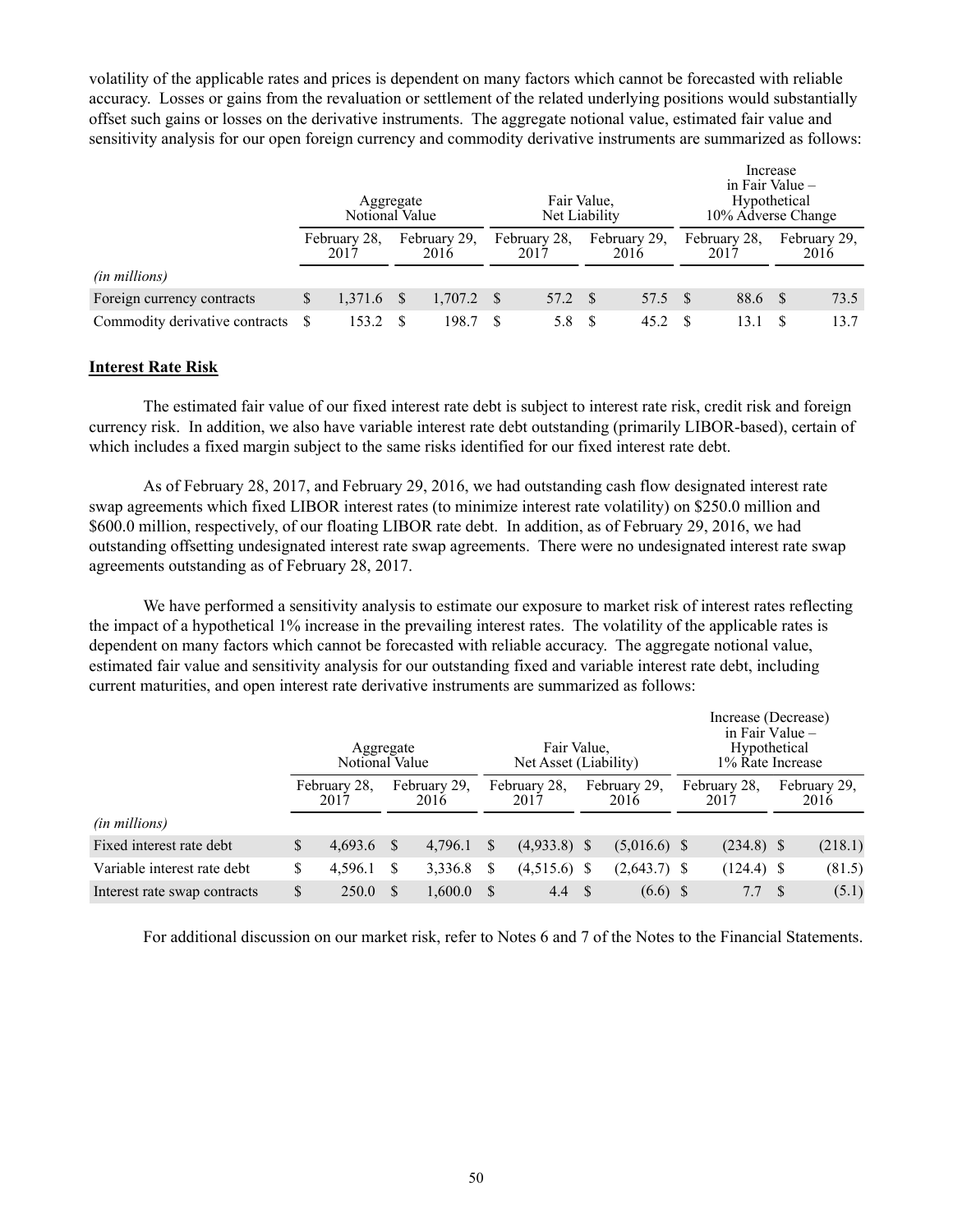# **Item 8. Financial Statements and Supplementary Data.**

# CONSTELLATION BRANDS, INC. AND SUBSIDIARIES INDEX TO CONSOLIDATED FINANCIAL STATEMENTS FEBRUARY 28, 2017

The following information is presented in this Annual Report on Form 10-K:

|                                                                                                                                               | Page |
|-----------------------------------------------------------------------------------------------------------------------------------------------|------|
| Management's Annual Report on Internal Control Over Financial Reporting                                                                       | 52   |
| Report of Independent Registered Public Accounting Firm - KPMG LLP                                                                            | 53   |
| Report of Independent Registered Public Accounting Firm - KPMG LLP                                                                            | 54   |
| Consolidated Balance Sheets - February 28, 2017, and February 29, 2016                                                                        | 55   |
| Consolidated Statements of Comprehensive Income for the years ended February 28, 2017, February 29, 2016,<br>and February 28, 2015            | 56   |
| Consolidated Statements of Changes in Stockholders' Equity for the years ended February 28, 2017,<br>February 29, 2016, and February 28, 2015 | 57   |
| Consolidated Statements of Cash Flows for the years ended February 28, 2017, February 29, 2016, and<br>February 28, 2015                      | 58   |
| Notes to Consolidated Financial Statements                                                                                                    | 60   |
| Selected Ouarterly Financial Information (unaudited)                                                                                          | 104  |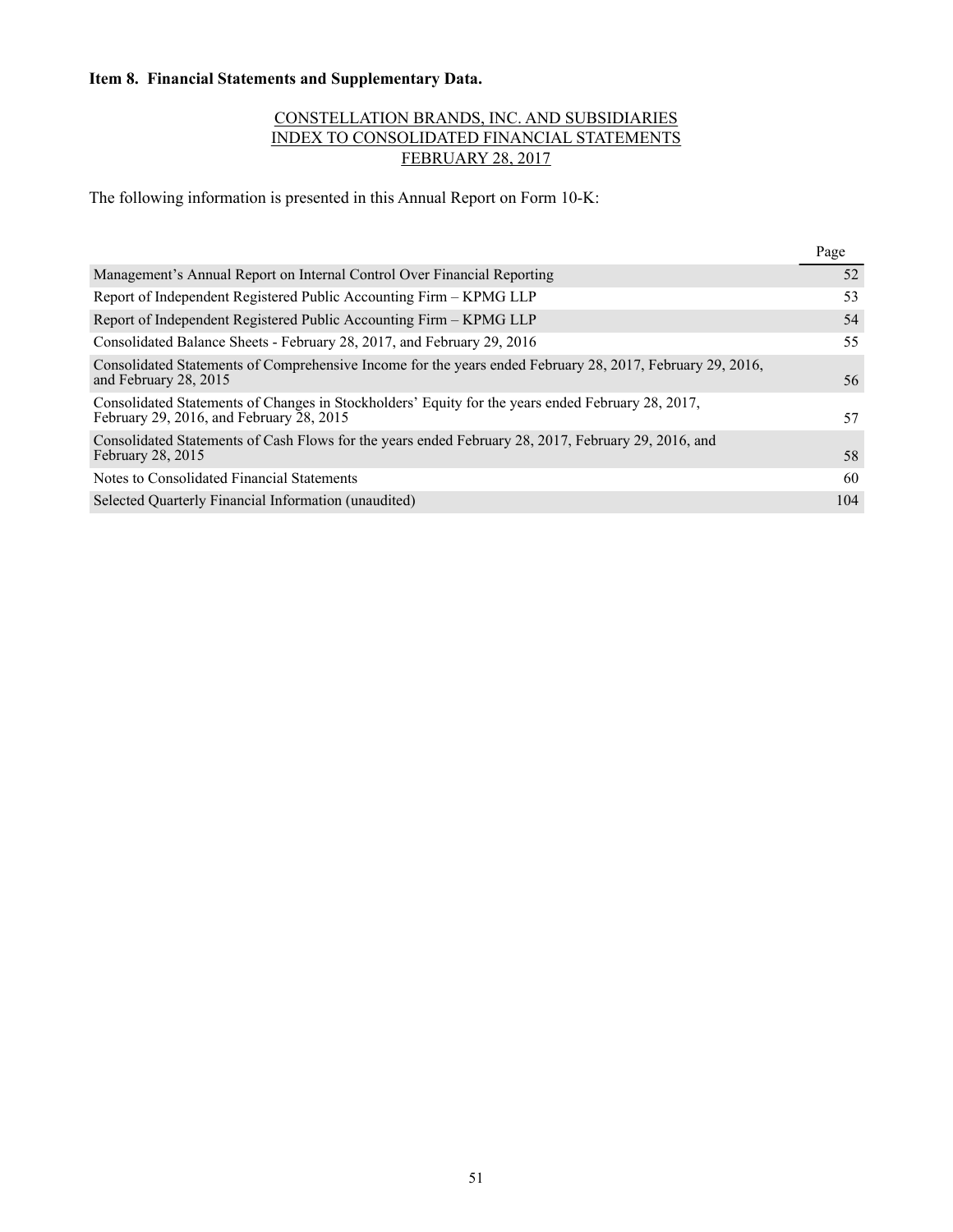# **Management's Annual Report on Internal Control Over Financial Reporting**

Management of Constellation Brands, Inc. and subsidiaries (the "Company") is responsible for establishing and maintaining an adequate system of internal control over financial reporting. This system is designed to provide reasonable assurance regarding the reliability of financial reporting and the preparation of financial statements for external purposes in accordance with U.S. generally accepted accounting principles.

The Company's internal control over financial reporting includes those policies and procedures that (i) pertain to the maintenance of records that, in reasonable detail, accurately and fairly reflect the transactions and dispositions of the assets of the Company; (ii) provide reasonable assurance that transactions are recorded as necessary to permit preparation of financial statements in accordance with generally accepted accounting principles, and that receipts and expenditures of the Company are being made only in accordance with authorizations of management and directors of the Company; and (iii) provide reasonable assurance regarding prevention or timely detection of unauthorized acquisition, use, or disposition of the Company's assets that could have a material effect on the financial statements.

Because of its inherent limitations, a system of internal control over financial reporting can provide only reasonable assurance and may not prevent or detect misstatements. Further, because of changes in conditions, effectiveness of internal controls over financial reporting may vary over time.

Management conducted an evaluation of the effectiveness of the system of internal control over financial reporting based on the framework in *Internal Control – Integrated Framework (2013)* issued by the Committee of Sponsoring Organizations (COSO) of the Treadway Commission. Based on that evaluation, management concluded that the Company's internal control over financial reporting was effective as of February 28, 2017.

The effectiveness of the Company's internal control over financial reporting has been audited by KPMG LLP, an independent registered public accounting firm, as stated in their report which is included herein.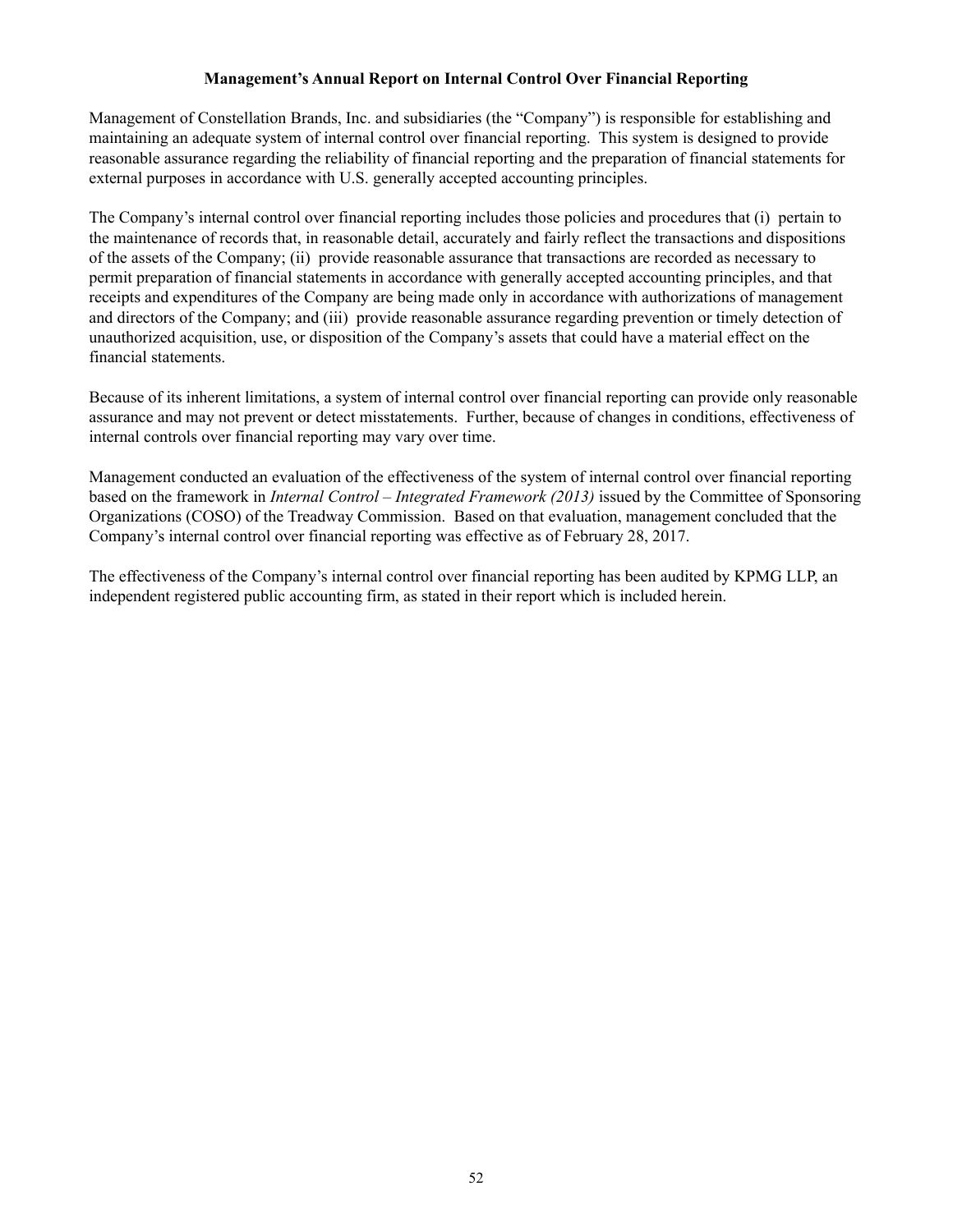# **Report of Independent Registered Public Accounting Firm**

The Board of Directors and Stockholders Constellation Brands, Inc.:

We have audited Constellation Brands, Inc.'s (the Company) internal control over financial reporting as of February 28, 2017, based on criteria established in *Internal Control – Integrated Framework (2013)* issued by the Committee of Sponsoring Organizations of the Treadway Commission (COSO). Constellation Brands, Inc.'s management is responsible for maintaining effective internal control over financial reporting and for its assessment of the effectiveness of internal control over financial reporting, included in the accompanying Management's Annual Report on Internal Control over Financial Reporting. Our responsibility is to express an opinion on the Company's internal control over financial reporting based on our audit.

We conducted our audit in accordance with the standards of the Public Company Accounting Oversight Board (United States). Those standards require that we plan and perform the audit to obtain reasonable assurance about whether effective internal control over financial reporting was maintained in all material respects. Our audit included obtaining an understanding of internal control over financial reporting, assessing the risk that a material weakness exists, and testing and evaluating the design and operating effectiveness of internal control based on the assessed risk. Our audit also included performing such other procedures as we considered necessary in the circumstances. We believe that our audit provides a reasonable basis for our opinion.

A company's internal control over financial reporting is a process designed to provide reasonable assurance regarding the reliability of financial reporting and the preparation of financial statements for external purposes in accordance with generally accepted accounting principles. A company's internal control over financial reporting includes those policies and procedures that (1) pertain to the maintenance of records that, in reasonable detail, accurately and fairly reflect the transactions and dispositions of the assets of the company; (2) provide reasonable assurance that transactions are recorded as necessary to permit preparation of financial statements in accordance with generally accepted accounting principles, and that receipts and expenditures of the company are being made only in accordance with authorizations of management and directors of the company; and (3) provide reasonable assurance regarding prevention or timely detection of unauthorized acquisition, use, or disposition of the company's assets that could have a material effect on the financial statements.

Because of its inherent limitations, internal control over financial reporting may not prevent or detect misstatements. Also, projections of any evaluation of effectiveness to future periods are subject to the risk that controls may become inadequate because of changes in conditions, or that the degree of compliance with the policies or procedures may deteriorate.

In our opinion, Constellation Brands, Inc. maintained, in all material respects, effective internal control over financial reporting as of February 28, 2017, based on criteria established in *Internal Control – Integrated Framework (2013)* issued by the Committee of Sponsoring Organizations of the Treadway Commission.

We also have audited, in accordance with the standards of the Public Company Accounting Oversight Board (United States), the consolidated balance sheets of Constellation Brands, Inc. and subsidiaries as of February 28, 2017 and February 29, 2016, and the related consolidated statements of comprehensive income, changes in stockholders' equity, and cash flows for each of the years in the three-year period ended February 28, 2017, and our report dated April 27, 2017 expressed an unqualified opinion on those consolidated financial statements.

# /s/ KPMG LLP

Rochester, New York April 27, 2017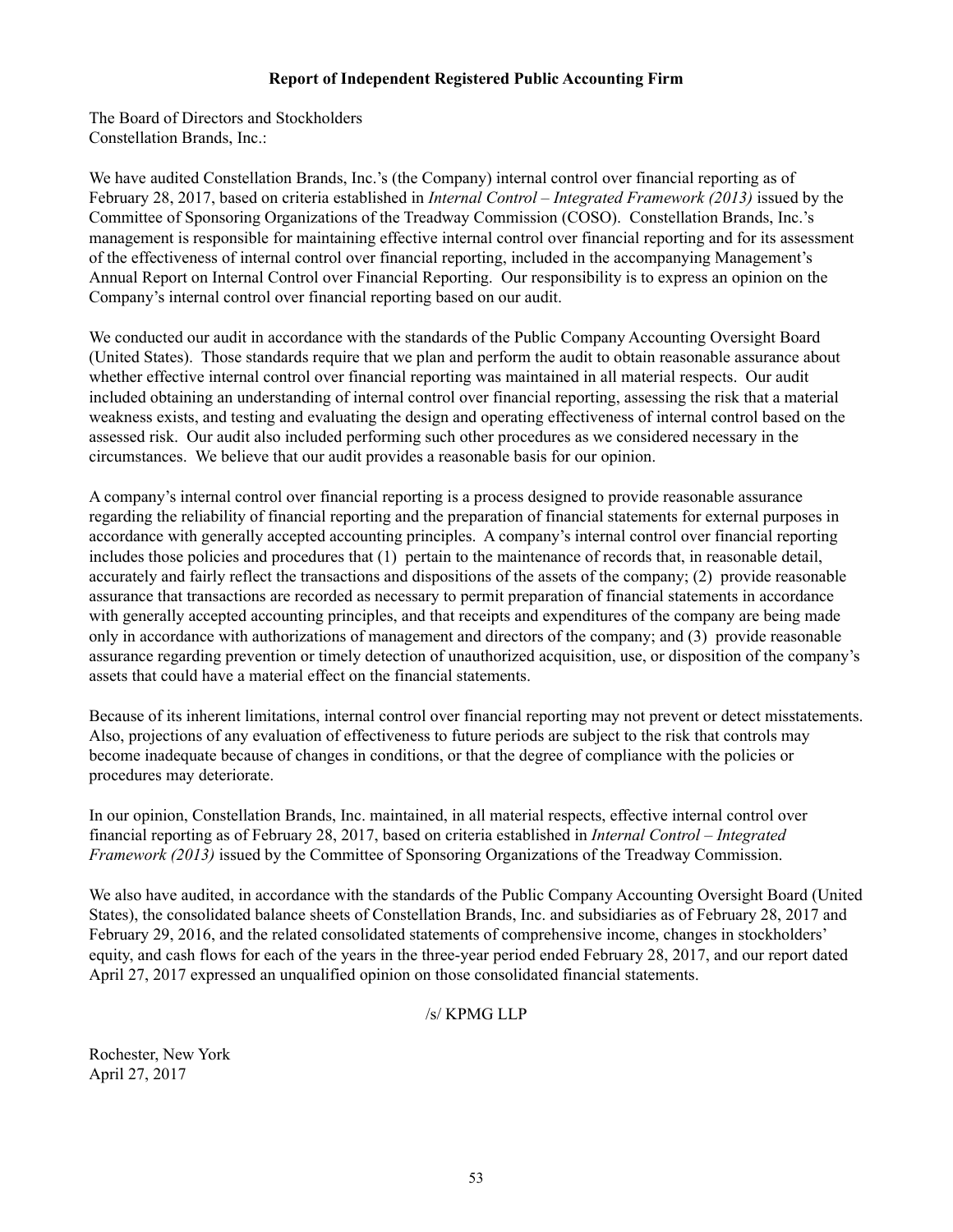# **Report of Independent Registered Public Accounting Firm**

The Board of Directors and Stockholders Constellation Brands, Inc.:

We have audited the accompanying consolidated balance sheets of Constellation Brands, Inc. and subsidiaries (the Company) as of February 28, 2017 and February 29, 2016, and the related consolidated statements of comprehensive income, changes in stockholders' equity, and cash flows for each of the years in the three-year period ended February 28, 2017. These consolidated financial statements are the responsibility of the Company's management. Our responsibility is to express an opinion on these consolidated financial statements based on our audits.

We conducted our audits in accordance with the standards of the Public Company Accounting Oversight Board (United States). Those standards require that we plan and perform the audit to obtain reasonable assurance about whether the financial statements are free of material misstatement. An audit includes examining, on a test basis, evidence supporting the amounts and disclosures in the financial statements. An audit also includes assessing the accounting principles used and significant estimates made by management, as well as evaluating the overall financial statement presentation. We believe that our audits provide a reasonable basis for our opinion.

In our opinion, the consolidated financial statements referred to above present fairly, in all material respects, the financial position of Constellation Brands, Inc. and subsidiaries as of February 28, 2017 and February 29, 2016, and the results of their operations and their cash flows for each of the years in the three-year period ended February 28, 2017, in conformity with U.S. generally accepted accounting principles.

We also have audited, in accordance with the standards of the Public Company Accounting Oversight Board (United States), Constellation Brands, Inc.'s internal control over financial reporting as of February 28, 2017, based on criteria established in *Internal Control – Integrated Framework (2013)* issued by the Committee of Sponsoring Organizations of the Treadway Commission (COSO), and our report dated April 27, 2017 expressed an unqualified opinion on the effectiveness of Constellation Brands, Inc.'s internal control over financial reporting.

/s/ KPMG LLP

Rochester, New York April 27, 2017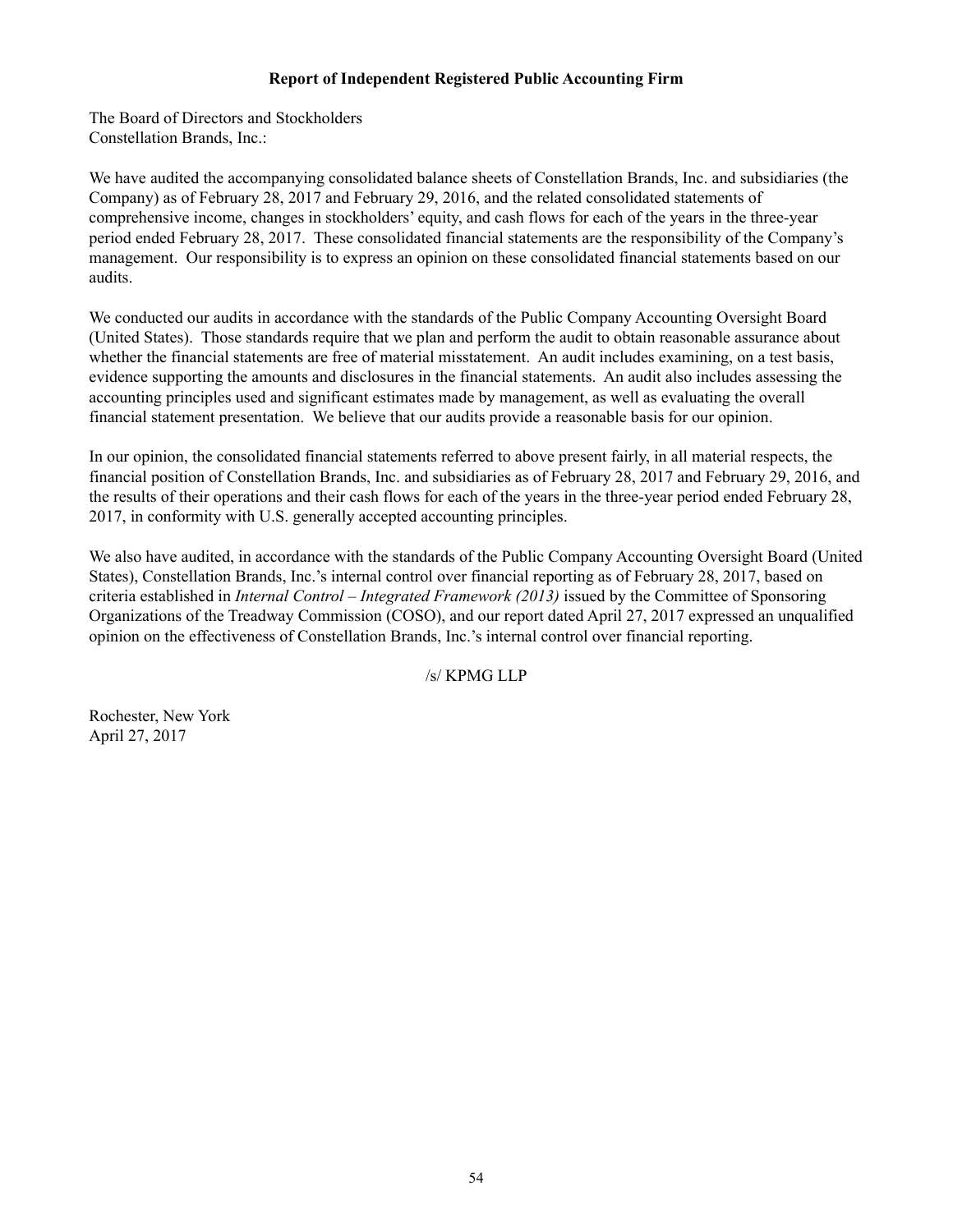# CONSTELLATION BRANDS, INC. AND SUBSIDIARIES CONSOLIDATED BALANCE SHEETS (in millions, except share and per share data)

|                                                                                                                                                     |               | February 28,<br>2017     | February 29,<br>2016 |                          |  |
|-----------------------------------------------------------------------------------------------------------------------------------------------------|---------------|--------------------------|----------------------|--------------------------|--|
| <b>ASSETS</b>                                                                                                                                       |               |                          |                      |                          |  |
| Current assets:                                                                                                                                     |               |                          |                      |                          |  |
| Cash and cash equivalents                                                                                                                           | $\mathcal{S}$ | 177.4                    | $\mathcal{S}$        | 83.1                     |  |
| Accounts receivable                                                                                                                                 |               | 737.0                    |                      | 732.5                    |  |
| Inventories                                                                                                                                         |               | 1,955.1                  |                      | 1,851.6                  |  |
| Prepaid expenses and other                                                                                                                          |               | 360.5                    |                      | 310.4                    |  |
| Total current assets                                                                                                                                |               | 3,230.0                  |                      | 2,977.6                  |  |
| Property, plant and equipment                                                                                                                       |               | 3,932.8                  |                      | 3,333.4                  |  |
| Goodwill                                                                                                                                            |               | 7,920.5                  |                      | 7,138.6                  |  |
| Intangible assets                                                                                                                                   |               | 3,377.7                  |                      | 3,403.8                  |  |
| Other assets                                                                                                                                        |               | 141.4                    |                      | 111.6                    |  |
| Total assets                                                                                                                                        | \$            | 18,602.4                 | $\mathbb{S}$         | 16,965.0                 |  |
| LIABILITIES AND STOCKHOLDERS' EQUITY                                                                                                                |               |                          |                      |                          |  |
| Current liabilities:                                                                                                                                |               |                          |                      |                          |  |
| Notes payable to banks                                                                                                                              | $\$$          | 606.5                    | $\mathcal{S}$        | 408.3                    |  |
| Current maturities of long-term debt                                                                                                                |               | 910.9                    |                      | 856.7                    |  |
| Accounts payable                                                                                                                                    |               | 559.8                    |                      | 429.3                    |  |
| Accrued excise taxes                                                                                                                                |               | 44.6                     |                      | 33.6                     |  |
| Other accrued expenses and liabilities                                                                                                              |               | 575.8                    |                      | 544.4                    |  |
| Total current liabilities                                                                                                                           |               | 2,697.6                  |                      | 2,272.3                  |  |
| Long-term debt, less current maturities                                                                                                             |               | 7,720.7                  |                      | 6,816.2                  |  |
| Deferred income taxes                                                                                                                               |               | 1,133.6                  |                      | 1,022.2                  |  |
| Other liabilities                                                                                                                                   |               | 165.7                    |                      | 162.5                    |  |
| Total liabilities                                                                                                                                   |               | 11,717.6                 |                      | 10,273.2                 |  |
| Commitments and contingencies (Note 13)                                                                                                             |               |                          |                      |                          |  |
| CBI stockholders' equity:                                                                                                                           |               |                          |                      |                          |  |
| Preferred Stock, \$.01 par value - Authorized, 1,000,000 shares; Issued, none                                                                       |               |                          |                      |                          |  |
| Class A Common Stock, \$.01 par value - Authorized, 322,000,000 shares; Issued,<br>257,506,184 shares and 255,558,026 shares, respectively          |               | 2.6                      |                      | 2.6                      |  |
| Class B Convertible Common Stock, \$.01 par value - Authorized, 30,000,000 shares;<br>Issued, 28,358,527 shares and 28,358,529 shares, respectively |               | 0.3                      |                      | 0.3                      |  |
| Class 1 Common Stock, \$.01 par value - Authorized, 25,000,000 shares; Issued, 2,080<br>shares and 2,000 shares, respectively                       |               | $\overline{\phantom{m}}$ |                      | $\overline{\phantom{a}}$ |  |
| Additional paid-in capital                                                                                                                          |               | 2,755.8                  |                      | 2,589.0                  |  |
| Retained earnings                                                                                                                                   |               | 7,310.0                  |                      | 6,090.5                  |  |
| Accumulated other comprehensive loss                                                                                                                |               | (399.8)                  |                      | (452.5)                  |  |
|                                                                                                                                                     |               | 9,668.9                  |                      | 8,229.9                  |  |
| Less: Treasury stock -                                                                                                                              |               |                          |                      |                          |  |
| Class A Common Stock, at cost, 86,262,971 shares and 79,454,011 shares, respectively                                                                |               | (2,775.5)                |                      | (1,668.1)                |  |
| Class B Convertible Common Stock, at cost, 5,005,800 shares                                                                                         |               | (2.2)                    |                      | (2.2)                    |  |
|                                                                                                                                                     |               | (2,777.7)                |                      | (1,670.3)                |  |
| Total CBI stockholders' equity                                                                                                                      |               | 6,891.2                  |                      | 6,559.6                  |  |
| Noncontrolling interests                                                                                                                            |               | (6.4)                    |                      | 132.2                    |  |
| Total stockholders' equity                                                                                                                          |               | 6,884.8                  |                      | 6,691.8                  |  |
| Total liabilities and stockholders' equity                                                                                                          | $\mathbb{S}$  | 18,602.4                 | $\mathbb{S}$         | 16,965.0                 |  |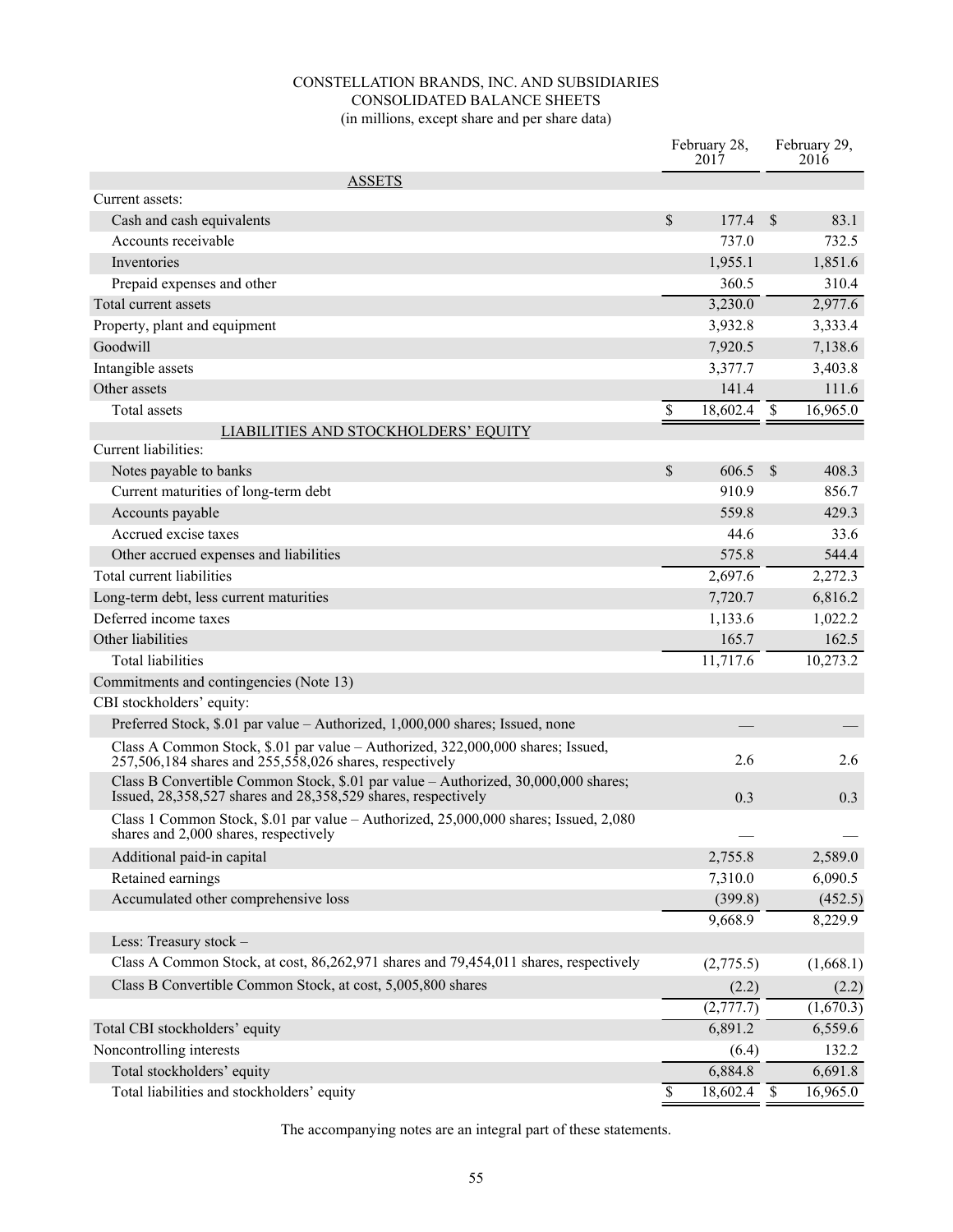# CONSTELLATION BRANDS, INC. AND SUBSIDIARIES CONSOLIDATED STATEMENTS OF COMPREHENSIVE INCOME (in millions, except per share data)

|                                                              | For the Years Ended      |                      |                           |                      |               |                      |  |  |
|--------------------------------------------------------------|--------------------------|----------------------|---------------------------|----------------------|---------------|----------------------|--|--|
|                                                              |                          | February 28,<br>2017 |                           | February 29,<br>2016 |               | February 28,<br>2015 |  |  |
| <b>Sales</b>                                                 | $\overline{\mathcal{S}}$ | $8,061.6$ \$         |                           | $7,223.8$ \$         |               | 6,672.1              |  |  |
| $Less - excise taxes$                                        |                          | (730.1)              |                           | (675.4)              |               | (644.1)              |  |  |
| Net sales                                                    |                          | 7,331.5              |                           | 6,548.4              |               | 6,028.0              |  |  |
| Cost of product sold                                         |                          | (3,802.1)            |                           | (3,606.1)            |               | (3,449.4)            |  |  |
| Gross profit                                                 |                          | 3,529.4              |                           | 2,942.3              |               | 2,578.6              |  |  |
| Selling, general and administrative expenses                 |                          | (1,392.4)            |                           | (1, 177.2)           |               | (1,078.4)            |  |  |
| Gain on sale of business                                     |                          | 262.4                |                           |                      |               |                      |  |  |
| Operating income                                             |                          | 2,399.4              |                           | 1,765.1              |               | 1,500.2              |  |  |
| Earnings from unconsolidated investments                     |                          | 27.3                 |                           | 51.1                 |               | 21.5                 |  |  |
| Interest expense                                             |                          | (333.3)              |                           | (313.9)              |               | (337.7)              |  |  |
| Loss on write-off of debt issuance costs                     |                          |                      |                           | (1.1)                |               | (4.4)                |  |  |
| Income before income taxes                                   |                          | 2,093.4              |                           | 1,501.2              |               | 1,179.6              |  |  |
| Provision for income taxes                                   |                          | (554.2)              |                           | (440.6)              |               | (343.4)              |  |  |
| Net income                                                   |                          | 1,539.2              |                           | 1,060.6              |               | 836.2                |  |  |
| Net (income) loss attributable to noncontrolling interests   |                          | (4.1)                |                           | (5.7)                |               | 3.1                  |  |  |
| Net income attributable to CBI                               | \$                       | $1,535.1$ \$         |                           | $1,054.9$ \$         |               | 839.3                |  |  |
| Net income per common share attributable to CBI:             |                          |                      |                           |                      |               |                      |  |  |
| Basic - Class A Common Stock                                 | \$                       | 7.79                 | $\mathcal{S}$             | 5.42                 | $\mathcal{S}$ | 4.40                 |  |  |
| Basic - Class B Convertible Common Stock                     | \$                       | 7.07                 | \$                        | 4.92                 | $\mathbb{S}$  | 4.00                 |  |  |
|                                                              |                          |                      |                           |                      |               |                      |  |  |
| Diluted - Class A Common Stock                               | \$                       | 7.52                 | \$                        | 5.18                 | \$            | 4.17                 |  |  |
| Diluted - Class B Convertible Common Stock                   | \$                       | 6.93                 | $\mathcal{S}$             | 4.79                 | $\mathcal{S}$ | 3.83                 |  |  |
| Weighted average common shares outstanding:                  |                          |                      |                           |                      |               |                      |  |  |
| Basic - Class A Common Stock                                 |                          | 175.934              |                           | 173.383              |               | 169.325              |  |  |
| Basic - Class B Convertible Common Stock                     |                          | 23.353               |                           | 23.363               |               | 23.397               |  |  |
| Diluted - Class A Common Stock                               |                          | 204.099              |                           | 203.821              |               | 201.224              |  |  |
| Diluted - Class B Convertible Common Stock                   |                          | 23.353               |                           | 23.363               |               | 23.397               |  |  |
|                                                              |                          |                      |                           |                      |               |                      |  |  |
| Cash dividends declared per common share:                    |                          |                      |                           |                      |               |                      |  |  |
| Class A Common Stock                                         | \$                       | 1.60                 | $\mathcal{S}$             | $1.24$ \$            |               |                      |  |  |
| Class B Convertible Common Stock                             | \$                       | 1.44S                |                           | 1.12S                |               |                      |  |  |
| Comprehensive income:                                        |                          |                      |                           |                      |               |                      |  |  |
| Net income                                                   | \$                       | 1,539.2              | $\boldsymbol{\mathsf{S}}$ | 1,060.6              | $\mathbb{S}$  | 836.2                |  |  |
| Other comprehensive income (loss), net of income tax effect: |                          |                      |                           |                      |               |                      |  |  |
| Foreign currency translation adjustments                     |                          | 22.1                 |                           | (323.3)              |               | (191.0)              |  |  |
| Unrealized gain (loss) on cash flow hedges                   |                          | 7.8                  |                           | (17.2)               |               | (20.2)               |  |  |
| Unrealized gain (loss) on available-for-sale debt securities |                          | 0.5                  |                           | (0.3)                |               | (1.0)                |  |  |
| Pension/postretirement adjustments                           |                          | 11.6                 |                           | 0.1                  |               | (6.0)                |  |  |
| Other comprehensive income (loss), net of income tax effect  |                          | 42.0                 |                           | (340.7)              |               | (218.2)              |  |  |
| Comprehensive income                                         |                          | 1,581.2              |                           | 719.9                |               | 618.0                |  |  |
| Comprehensive loss attributable to noncontrolling interests  |                          | 6.6                  |                           | 13.4                 |               | 4.4                  |  |  |
| Comprehensive income attributable to CBI                     | $\overline{\mathcal{S}}$ | $1,587.8$ \$         |                           | $733.3$ \$           |               | 622.4                |  |  |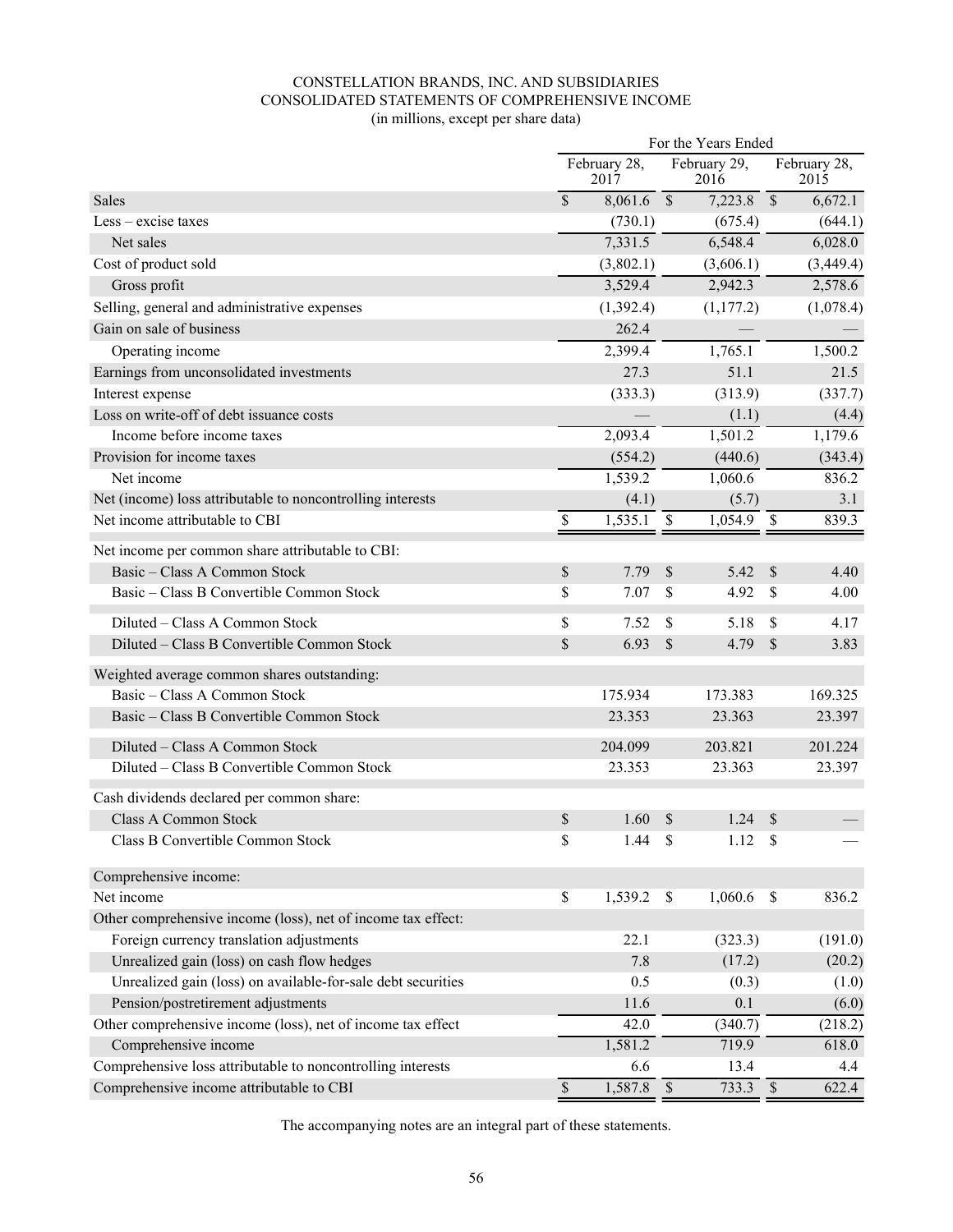# CONSTELLATION BRANDS, INC. AND SUBSIDIARIES CONSOLIDATED STATEMENTS OF CHANGES IN STOCKHOLDERS' EQUITY (in millions)

|                                                                   | Accumulated<br>Common Stock<br>Additional<br>Other |                     |                          |                      |                                | Non-                     |                          |                         |  |  |
|-------------------------------------------------------------------|----------------------------------------------------|---------------------|--------------------------|----------------------|--------------------------------|--------------------------|--------------------------|-------------------------|--|--|
|                                                                   | Class A                                            | Class B             | Paid-in<br>Capital       | Retained<br>Earnings | Comprehensive<br>Income (Loss) | Treasury<br><b>Stock</b> | controlling<br>Interests | Total                   |  |  |
| Balance at February 28, 2014                                      | \$<br>2.5                                          | $\mathbb{S}$<br>0.3 | $\mathsf{\$}$<br>2,116.6 | \$4,438.2            | $\mathbf S$<br>86.0            | $(1,662.3)$ \$           |                          | $\mathbb{S}$<br>4,981.3 |  |  |
| Comprehensive income:                                             |                                                    |                     |                          |                      |                                |                          |                          |                         |  |  |
| Net income (loss)                                                 |                                                    |                     |                          | 839.3                |                                |                          | (3.1)                    | 836.2                   |  |  |
| Other comprehensive loss, net<br>of income tax effect             |                                                    |                     |                          |                      | (216.9)                        |                          | (1.3)                    | (218.2)                 |  |  |
| Comprehensive income                                              |                                                    |                     |                          |                      |                                |                          |                          | 618.0                   |  |  |
| Contributions from<br>noncontrolling interests                    |                                                    |                     |                          |                      |                                |                          | 115.0                    | 115.0                   |  |  |
| Shares issued under equity<br>compensation plans                  |                                                    |                     | 21.5                     |                      |                                | 13.8                     |                          | 35.3                    |  |  |
| Stock-based compensation                                          |                                                    |                     | 54.3                     |                      |                                |                          |                          | 54.3                    |  |  |
| Tax benefit on stock-based<br>compensation                        |                                                    |                     | 77.4                     |                      |                                |                          |                          | 77.4                    |  |  |
| Balance at February 28, 2015                                      | 2.5                                                | 0.3                 | 2,269.8                  | 5,277.5              | (130.9)                        | (1,648.5)                | 110.6                    | 5,881.3                 |  |  |
| Comprehensive income:                                             |                                                    |                     |                          |                      |                                |                          |                          |                         |  |  |
| Net income                                                        |                                                    |                     |                          | 1,054.9              |                                |                          | 5.7                      | 1,060.6                 |  |  |
| Other comprehensive loss, net<br>of income tax effect             |                                                    |                     |                          |                      | (321.6)                        |                          | (19.1)                   | (340.7)                 |  |  |
| Comprehensive income                                              |                                                    |                     |                          |                      |                                |                          |                          | 719.9                   |  |  |
| Repurchase of shares                                              |                                                    |                     |                          |                      |                                | (33.8)                   |                          | (33.8)                  |  |  |
| Dividends declared                                                |                                                    |                     |                          | (241.9)              |                                |                          |                          | (241.9)                 |  |  |
| Contributions from<br>noncontrolling interests                    |                                                    |                     |                          |                      |                                |                          | 35.0                     | 35.0                    |  |  |
| Shares issued under equity<br>compensation plans                  | 0.1                                                |                     | 62.3                     |                      |                                | 12.0                     |                          | 74.4                    |  |  |
| Stock-based compensation                                          |                                                    |                     | 53.5                     |                      |                                |                          |                          | 53.5                    |  |  |
| Tax benefit on stock-based<br>compensation                        |                                                    |                     | 203.4                    |                      |                                |                          |                          | 203.4                   |  |  |
| Balance at February 29, 2016                                      | 2.6                                                | 0.3                 | 2,589.0                  | 6,090.5              | (452.5)                        | (1,670.3)                | 132.2                    | 6,691.8                 |  |  |
| Comprehensive income:                                             |                                                    |                     |                          |                      |                                |                          |                          |                         |  |  |
| Net income                                                        |                                                    |                     |                          | 1,535.1              |                                |                          | 4.1                      | 1,539.2                 |  |  |
| Other comprehensive income<br>(loss), net of income tax effect    |                                                    |                     |                          |                      | 52.7                           |                          | (10.7)                   | 42.0                    |  |  |
| Comprehensive income                                              |                                                    |                     |                          |                      |                                |                          |                          | 1,581.2                 |  |  |
| Repurchase of shares                                              |                                                    |                     |                          |                      |                                | (1, 122.7)               |                          | (1, 122.7)              |  |  |
| Dividends declared                                                |                                                    |                     |                          | (315.6)              |                                |                          |                          | (315.6)                 |  |  |
| Conversion of noncontrolling<br>equity interest to long-term debt |                                                    |                     |                          |                      |                                |                          | (132.0)                  | (132.0)                 |  |  |
| Shares issued under equity<br>compensation plans                  |                                                    |                     | (20.1)                   |                      |                                | 15.3                     |                          | (4.8)                   |  |  |
| Stock-based compensation                                          |                                                    |                     | 55.5                     |                      |                                |                          |                          | 55.5                    |  |  |
| Tax benefit on stock-based<br>compensation                        |                                                    |                     | 131.4                    |                      |                                |                          |                          | 131.4                   |  |  |
| Balance at February 28, 2017                                      | \$<br>2.6                                          | \$<br>0.3           | $\mathbb S$<br>2,755.8   | \$7,310.0            | -S<br>(399.8)                  | (2,777.7)                | - \$<br>(6.4)            | $\mathbb S$<br>6,884.8  |  |  |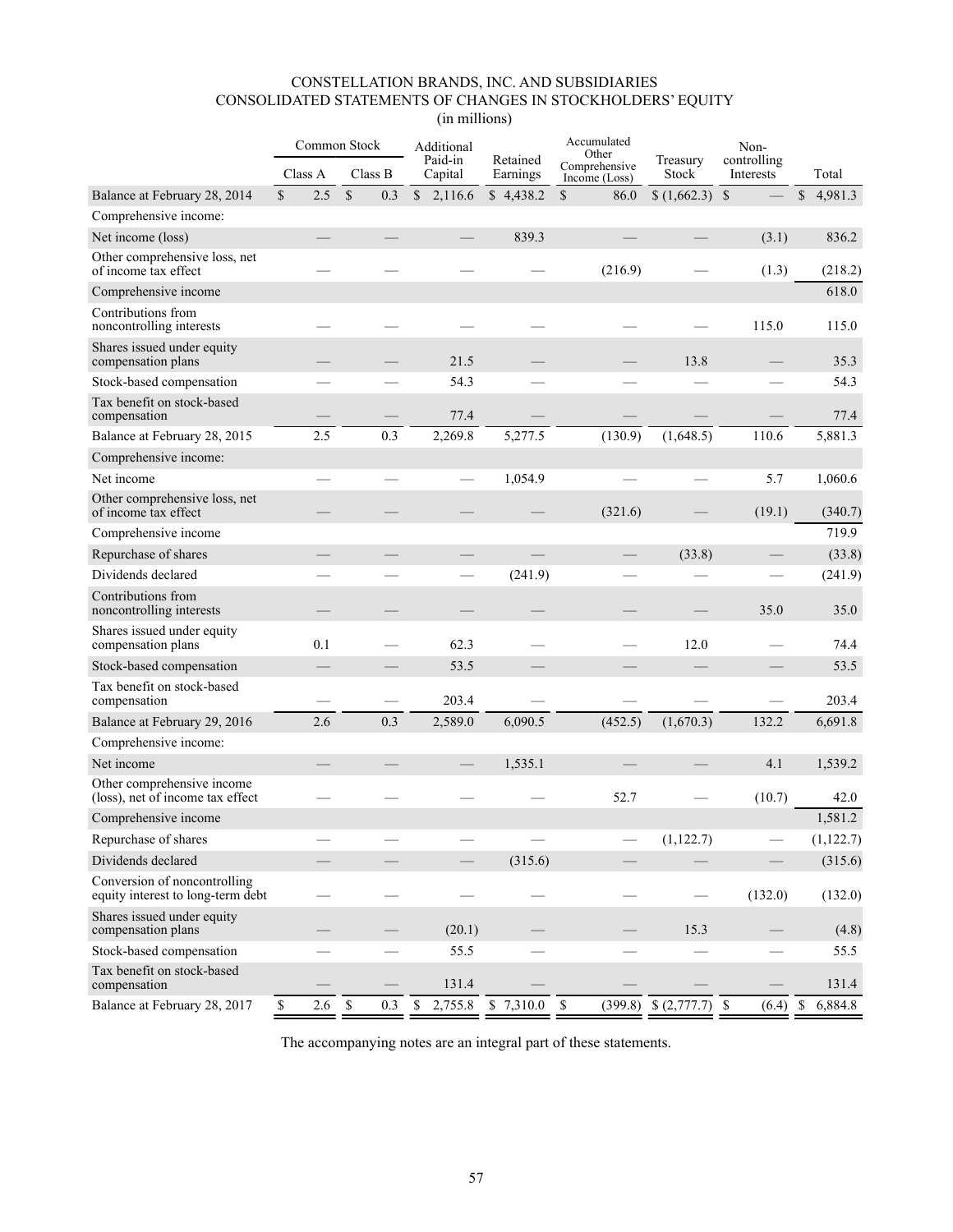# CONSTELLATION BRANDS, INC. AND SUBSIDIARIES CONSOLIDATED STATEMENTS OF CASH FLOWS (in millions)

|                                                                                             | For the Years Ended  |            |                      |           |                      |           |
|---------------------------------------------------------------------------------------------|----------------------|------------|----------------------|-----------|----------------------|-----------|
|                                                                                             | February 28,<br>2017 |            | February 29,<br>2016 |           | February 28,<br>2015 |           |
| Cash flows from operating activities:<br>Net income                                         | \$                   | 1,539.2    | $\mathcal{S}$        | 1,060.6   | <sup>\$</sup>        | 836.2     |
| Adjustments to reconcile net income to net cash provided by operating<br>activities:        |                      |            |                      |           |                      |           |
| Depreciation                                                                                |                      | 237.5      |                      | 180.3     |                      | 162.0     |
| Deferred tax provision                                                                      |                      | 128.7      |                      | 251.0     |                      | 79.3      |
| Amortization and impairment of intangible assets                                            |                      | 56.4       |                      | 40.7      |                      | 40.0      |
| Stock-based compensation                                                                    |                      | 56.1       |                      | 54.0      |                      | 55.0      |
| Amortization of debt issuance costs                                                         |                      | 12.7       |                      | 12.0      |                      | 12.2      |
| Gain on sale of business                                                                    |                      | (262.4)    |                      |           |                      |           |
| Change in operating assets and liabilities, net of effects from<br>purchases of businesses: |                      |            |                      |           |                      |           |
| Accounts receivable                                                                         |                      | (49.4)     |                      | (129.8)   |                      | 16.1      |
| Inventories                                                                                 |                      | (151.0)    |                      | 10.1      |                      | (132.5)   |
| Prepaid expenses and other current assets                                                   |                      | (71.6)     |                      | 45.9      |                      | (71.2)    |
| Accounts payable                                                                            |                      | 115.9      |                      | 24.7      |                      | (0.8)     |
| Accrued excise taxes                                                                        |                      | 16.2       |                      | 5.1       |                      | 1.6       |
| Other accrued expenses and liabilities                                                      |                      | 106.0      |                      | (116.8)   |                      | 44.7      |
| Other                                                                                       |                      | (38.3)     |                      | (24.1)    |                      | 38.4      |
| Total adjustments                                                                           |                      | 156.8      |                      | 353.1     |                      | 244.8     |
| Net cash provided by operating activities                                                   |                      | 1,696.0    |                      | 1,413.7   |                      | 1,081.0   |
| Cash flows from investing activities:                                                       |                      |            |                      |           |                      |           |
| Purchases of businesses, net of cash acquired                                               |                      | (1,111.0)  |                      | (1,316.4) |                      | (310.3)   |
| Purchases of property, plant and equipment                                                  |                      | (907.4)    |                      | (891.3)   |                      | (719.4)   |
| Proceeds from sale of business                                                              |                      | 575.3      |                      |           |                      |           |
| Other investing activities                                                                  |                      | (18.7)     |                      | 0.3       |                      | 13.8      |
| Net cash used in investing activities                                                       |                      | (1,461.8)  |                      | (2,207.4) |                      | (1,015.9) |
| Cash flows from financing activities:                                                       |                      |            |                      |           |                      |           |
| Purchases of treasury stock                                                                 |                      | (1, 122.7) |                      | (33.8)    |                      |           |
| Principal payments of long-term debt                                                        |                      | (971.8)    |                      | (208.7)   |                      | (605.7)   |
| Dividends paid                                                                              |                      | (315.1)    |                      | (241.6)   |                      |           |
| Payments of minimum tax withholdings on stock-based payment awards                          |                      | (64.9)     |                      | (38.6)    |                      | (28.4)    |
| Payments of debt issuance and other financing costs                                         |                      | (14.1)     |                      | (13.3)    |                      | (13.8)    |
| Proceeds from issuance of long-term debt                                                    |                      | 1,965.6    |                      | 610.0     |                      | 905.0     |
| Net proceeds from notes payable                                                             |                      | 197.1      |                      | 360.6     |                      | 13.1      |
| Excess tax benefits from stock-based payment awards                                         |                      | 131.4      |                      | 203.4     |                      | 78.0      |
| Proceeds from shares issued under equity compensation plans                                 |                      | 59.7       |                      | 113.0     |                      | 63.7      |
| Proceeds from noncontrolling interests                                                      |                      |            |                      | 25.0      |                      | 115.0     |
| Payment of delayed purchase price arrangement                                               |                      |            |                      |           |                      | (543.3)   |
| Net cash provided by (used in) financing activities                                         |                      | (134.8)    |                      | 776.0     |                      | (16.4)    |
| Effect of exchange rate changes on cash and cash equivalents                                |                      | (5.1)      |                      | (9.3)     |                      | (2.5)     |
| Net increase (decrease) in cash and cash equivalents                                        |                      | 94.3       |                      | (27.0)    |                      | 46.2      |
| Cash and cash equivalents, beginning of year                                                |                      | 83.1       |                      | 110.1     |                      | 63.9      |
| Cash and cash equivalents, end of year                                                      | $\mathbb{S}$         | $177.4$ \$ |                      | 83.1      | $\mathcal{S}$        | 110.1     |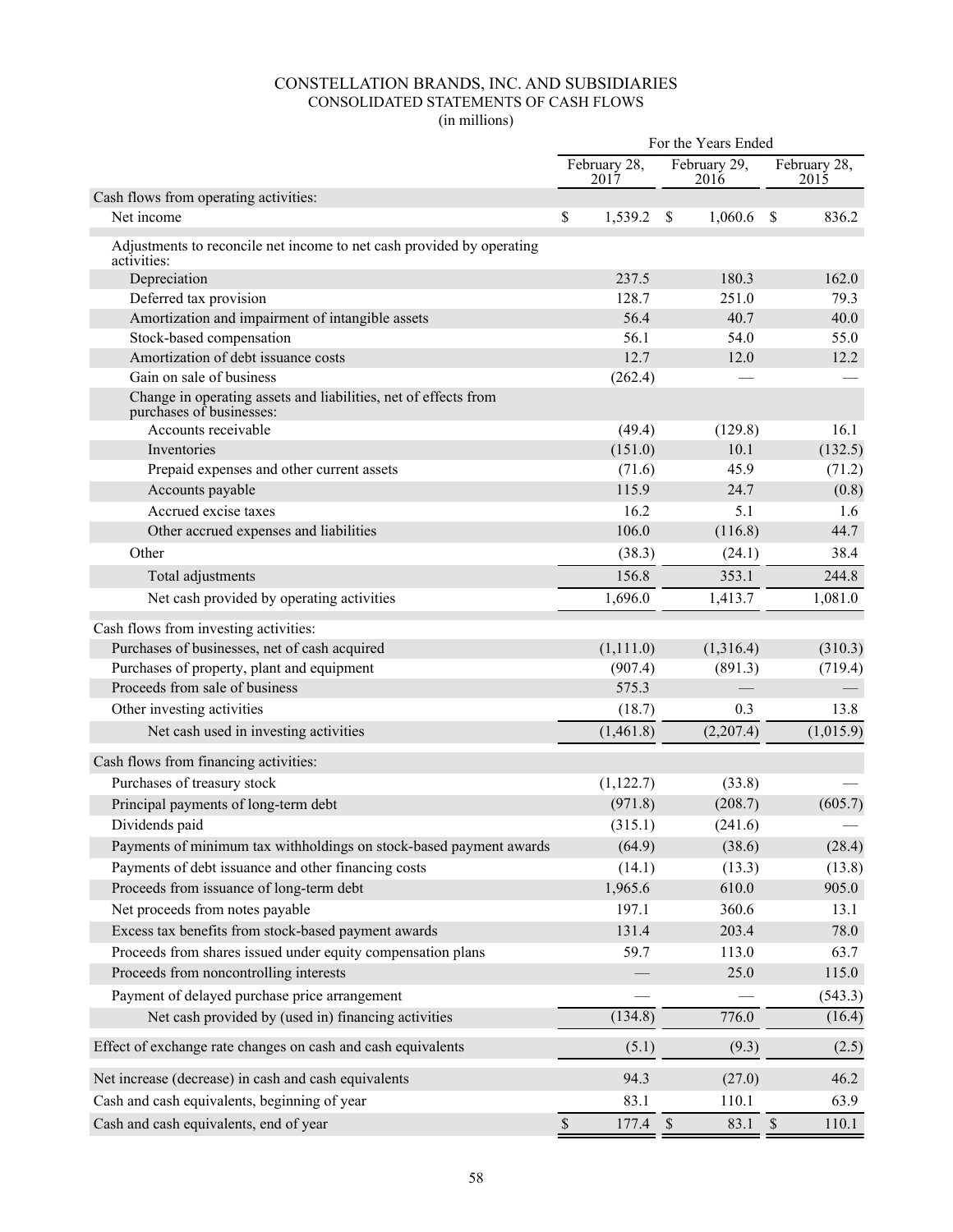### CONSTELLATION BRANDS, INC. AND SUBSIDIARIES CONSOLIDATED STATEMENTS OF CASH FLOWS (in millions)

|                                                    |     | For the Years Ended                          |  |       |                      |       |
|----------------------------------------------------|-----|----------------------------------------------|--|-------|----------------------|-------|
|                                                    |     | February 28,<br>February 29,<br>2017<br>2016 |  |       | February 28,<br>2015 |       |
| Supplemental disclosures of cash flow information: |     |                                              |  |       |                      |       |
| Cash paid during the year:                         |     |                                              |  |       |                      |       |
| Interest                                           | S   | $300.4$ \$                                   |  | 310.4 | - S                  | 325.4 |
| Income taxes, net of refunds received              | \$. | 2196 \$                                      |  | 80.2  |                      | 169.5 |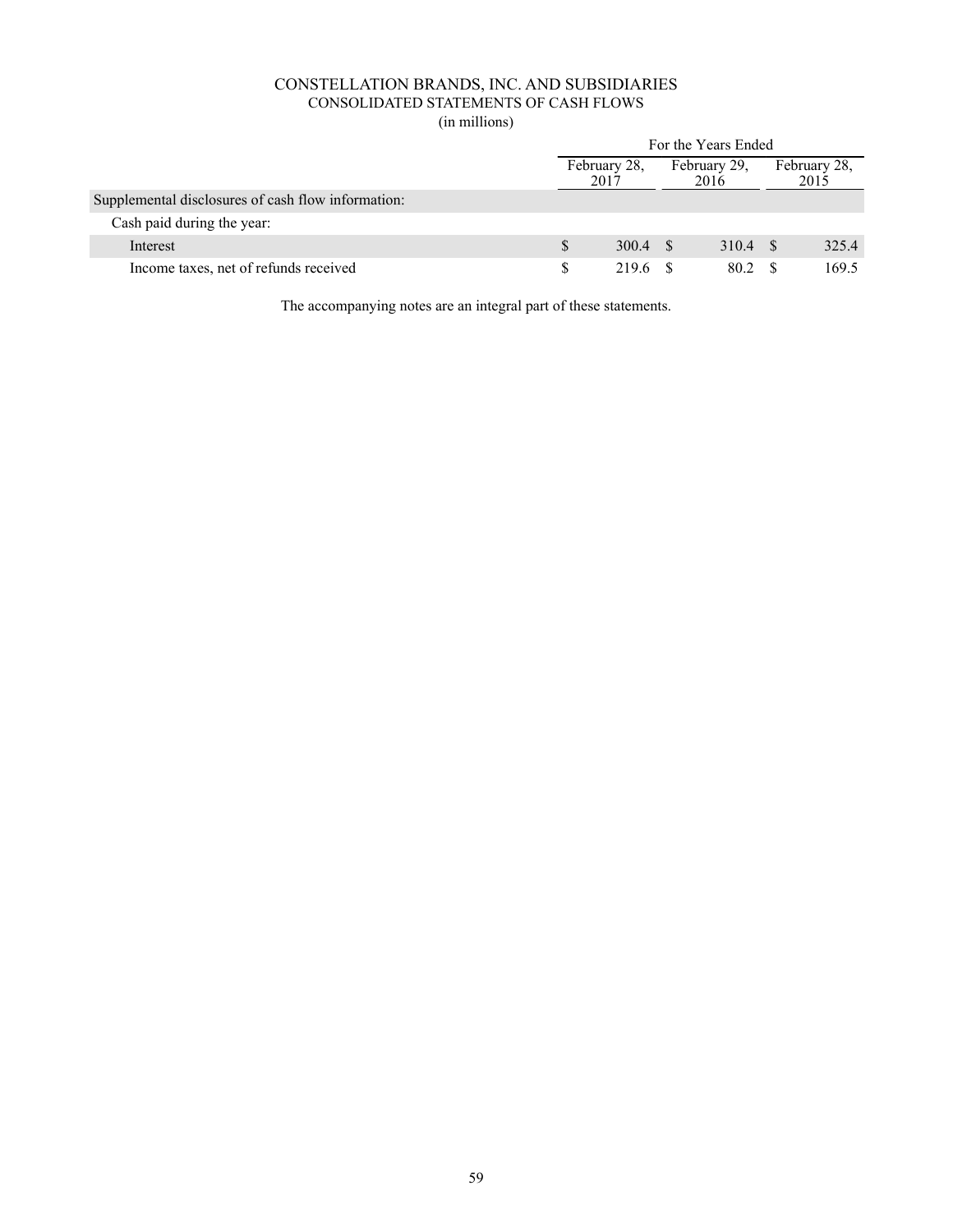# CONSTELLATION BRANDS, INC. AND SUBSIDIARIES NOTES TO CONSOLIDATED FINANCIAL STATEMENTS FEBRUARY 28, 2017

# 1. DESCRIPTION OF BUSINESS, BASIS OF PRESENTATION AND SUMMARY OF SIGNIFICANT ACCOUNTING POLICIES

#### *Description of business –*

Constellation Brands, Inc. and its subsidiaries operate primarily in the beverage alcohol industry. Unless the context otherwise requires, the terms "Company," "CBI," "we," "our," or "us" refer to Constellation Brands, Inc. and its subsidiaries. We are an international beverage alcohol company with a broad portfolio of consumerpreferred high-end imported and craft beer brands, and premium wine and spirits brands.

#### *Basis of presentation –*

#### *Principles of consolidation:*

Our consolidated financial statements include our accounts and our majority-owned and controlled domestic and foreign subsidiaries, as well as a certain variable interest entity ("VIE") for which we are the primary beneficiary (see Note 2). All intercompany accounts and transactions are eliminated in consolidation.

### *Equity method investments:*

If we are not required to consolidate our investment in another entity, we use the equity method when we (i) can exercise significant influence over the other entity and (ii) hold common stock and/or in-substance common stock of the other entity. Under the equity method, investments are carried at cost, plus or minus our equity in the increases and decreases in the investee's net assets after the date of acquisition. Dividends received from the investee reduce the carrying amount of the investment.

#### *Management's use of estimates:*

The preparation of financial statements in conformity with U.S. generally accepted accounting principles requires management to make estimates and assumptions that affect the reported amounts of assets and liabilities and disclosure of contingent assets and liabilities at the date of the financial statements and the reported amounts of revenues and expenses during the reporting period. Actual results could differ from those estimates.

#### *Summary of significant accounting policies – Revenue recognition:*

We record revenue (referred to in our financial statements as "sales") when persuasive evidence of an arrangement exists, delivery has occurred, the price is fixed or determinable, and collectability is reasonably assured. Delivery is not considered to have occurred until risk of loss passes to the customer according to the terms of the contract between us and our customer. Risk of loss is usually transferred upon shipment to or receipt at our customers' locations, as determined by the specific sales terms of the transactions. Our sales terms do not allow for a right of return except for matters related to any manufacturing defects on our part. Amounts billed to customers for shipping and handling are included in sales. Sales reflect reductions attributable to consideration given to customers in various customer incentive programs, including pricing discounts on single transactions, volume discounts, promotional and advertising allowances, coupons and rebates.

Excise taxes remitted to governmental tax authorities are shown on a separate line item as a reduction of sales. Excise taxes are recognized in our results of operations when the related sale is recorded.

### *Cost of product sold:*

The types of costs included in cost of product sold are raw materials, packaging materials, manufacturing costs, plant administrative support and overheads, and freight and warehouse costs (including distribution network costs). Distribution network costs include inbound freight charges and outbound shipping and handling costs, purchasing and receiving costs, inspection costs, warehousing and internal transfer costs.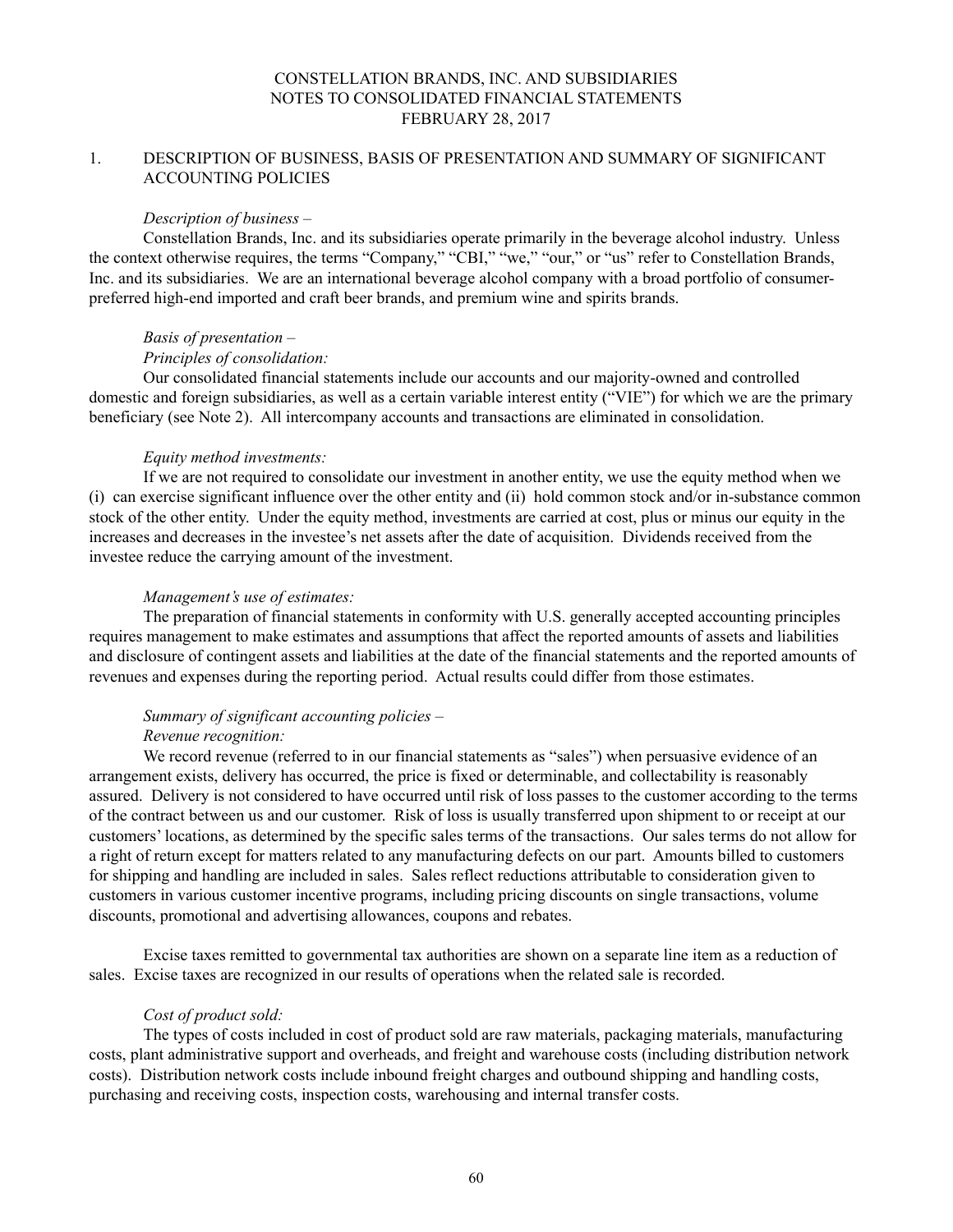### *Selling, general and administrative expenses:*

The types of costs included in selling, general and administrative expenses consist predominately of advertising and non-manufacturing administrative and overhead costs. Distribution network costs are included in cost of product sold. We expense advertising costs as incurred, shown or distributed. Advertising expense for the years ended February 28, 2017, February 29, 2016, and February 28, 2015, was \$552.8 million, \$468.3 million and \$406.1 million, respectively.

#### *Foreign currency translation:*

The functional currency of our foreign subsidiaries is generally the respective local currency. The translation from the applicable foreign currencies to U.S. dollars is performed for balance sheet accounts using exchange rates in effect at the balance sheet date and for revenue and expense accounts using a weighted average exchange rate for the period. The resulting translation adjustments are recorded as a component of Accumulated Other Comprehensive Income ("AOCI"). Gains or losses resulting from foreign currency denominated transactions are included in selling, general and administrative expenses.

#### *Cash and cash equivalents:*

Cash equivalents consist of highly liquid investments with an original maturity when purchased of three months or less and are stated at cost, which approximates fair value.

#### *Fair value of financial instruments:*

We calculate the estimated fair value of financial instruments using quoted market prices whenever available. When quoted market prices are not available, we use standard pricing models for various types of financial instruments (such as forwards, options and swaps) which take into account the present value of estimated future cash flows (see Note 7).

#### *Derivative instruments:*

We enter into derivative instruments to manage our exposure to fluctuations in foreign currency exchange rates, commodity prices and interest rates. We enter into derivatives for risk management purposes only, including derivatives designated in hedge accounting relationships as well as those derivatives utilized as economic hedges. We do not enter into derivatives for trading or speculative purposes. We recognize all derivatives as either assets or liabilities and measure those instruments at estimated fair value (see Note 6, Note 7). We present our derivative positions gross on our balance sheets.

Changes in fair values (to the extent of hedge effectiveness) of outstanding cash flow hedges are deferred in stockholders' equity as a component of AOCI. These deferred gains or losses are recognized in our results of operations in the same period in which the hedged items are recognized and on the same financial statement line item as the hedged items. Any ineffectiveness associated with these derivative instruments is recognized immediately in our results of operations.

Changes in fair values for derivative instruments not designated in a hedge accounting relationship are recognized directly in our results of operations each period and on the same financial statement line item as the hedged item. For purposes of measuring segment operating performance, the net gain (loss) from the changes in fair value of our undesignated commodity derivative contracts, prior to settlement, is reported outside of segment operating results until such time that the underlying exposure is recognized in the segment operating results. Upon settlement, the net gain (loss) from the changes in fair value of the undesignated commodity derivative contracts is reported in the appropriate operating segment, allowing our operating segment results to reflect the economic effects of the commodity derivative contracts without the resulting unrealized mark to fair value volatility.

Cash flows from the settlement of derivatives, including both economic hedges and those designated in hedge accounting relationships, appear on our statements of cash flows in the same categories as the cash flows of the hedged items.

#### *Inventories:*

Inventories are stated at the lower of cost (primarily computed in accordance with the first-in, first-out method) or net realizable value. Elements of cost include materials, labor and overhead.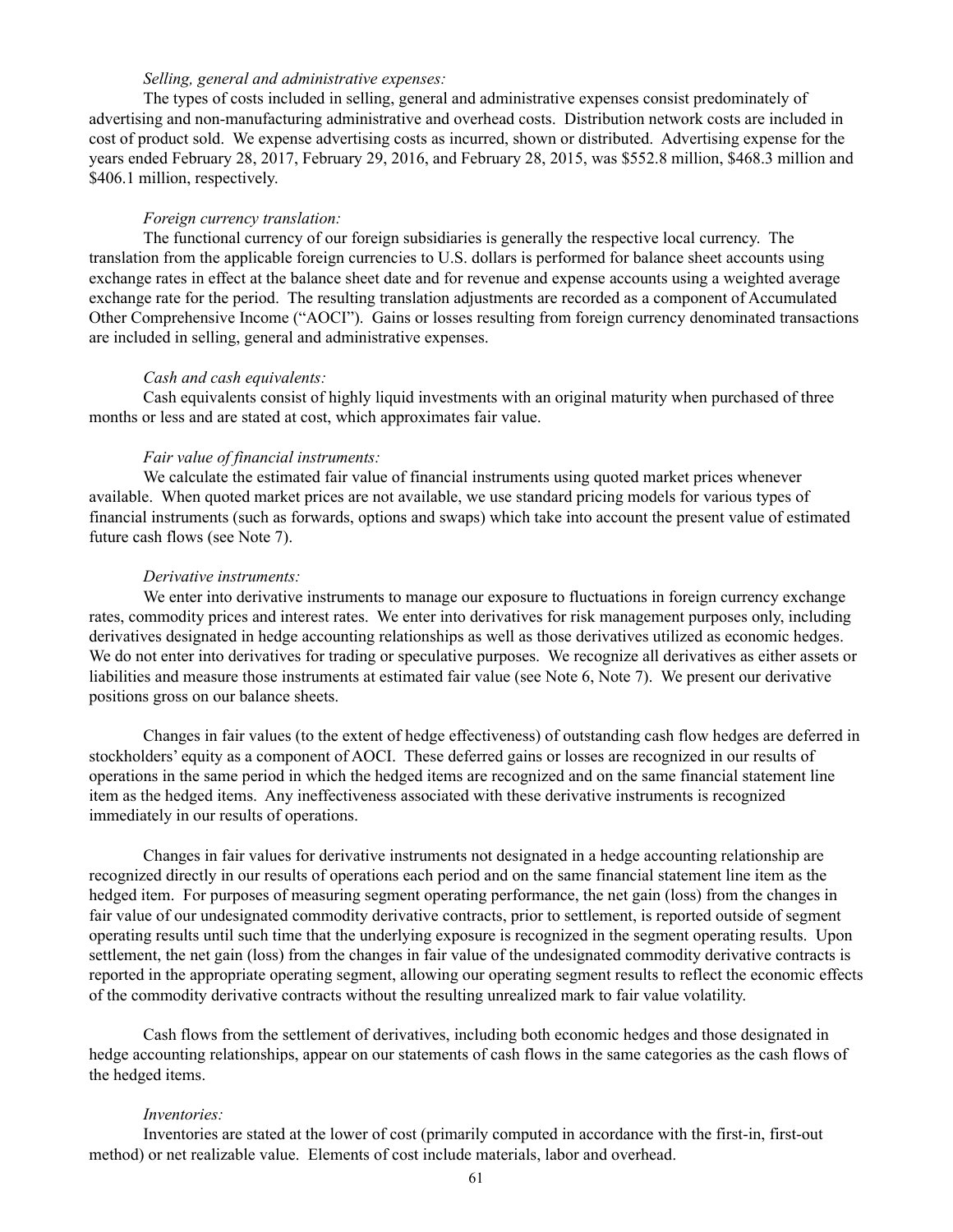Bulk wine inventories are included as in-process inventories within current assets, in accordance with the general practices of the wine industry, although a portion of such inventories may be aged for periods greater than one year. A substantial portion of barreled whiskey and brandy will not be sold within one year because of the duration of the aging process. All barreled whiskey and brandy are classified as in-process inventories and are included in current assets, in accordance with industry practice. Warehousing, insurance, ad valorem taxes and other carrying charges applicable to barreled whiskey and brandy held for aging are included in inventory costs.

We assess the valuation of our inventories and reduce the carrying value of those inventories that are obsolete or in excess of our forecasted usage to their estimated net realizable value based on analyses and assumptions including, but not limited to, historical usage, future demand and market requirements.

#### *Property, plant and equipment:*

Property, plant and equipment is stated at cost. Major additions and improvements are recorded as an increase to the property accounts, while maintenance and repairs are expensed as incurred. The cost of properties sold or otherwise disposed of and the related accumulated depreciation are eliminated from the balance sheet accounts at the time of disposal and resulting gains and losses are included as a component of operating income.

#### *Depreciation:*

Depreciation is computed primarily using the straight-line method over the following estimated useful lives:

|                            | Years      |
|----------------------------|------------|
| Land improvements          | 15 to 32   |
| Vineyards                  | 16 to 26   |
| Buildings and improvements | 10 to 50   |
| Machinery and equipment    | 3 to 35    |
| Motor vehicles             | $3$ to $7$ |

#### *Goodwill and other intangible assets:*

Goodwill is allocated to the reporting unit in which the business that created the goodwill resides. A reporting unit is an operating segment, or a business unit one level below that operating segment, for which discrete financial information is prepared and regularly reviewed by segment management. We review our goodwill and indefinite lived intangible assets annually for impairment, or sooner, if events or changes in circumstances indicate that the carrying amount of an asset may not be recoverable. We use January 1 as our annual impairment test measurement date. Indefinite lived intangible assets consist principally of trademarks. Intangible assets determined to have a finite life, primarily customer relationships, are amortized over their estimated useful lives and are subject to review for impairment in accordance with authoritative guidance for long-lived assets. Note 9 provides a summary of intangible assets segregated between amortizable and nonamortizable amounts.

#### *Indemnification liabilities:*

We have indemnified respective parties against certain liabilities that may arise in connection with certain acquisitions and divestitures. Indemnification liabilities are recognized when probable and estimable and included in other liabilities (see Note 13).

#### *Income taxes:*

We use the asset and liability method of accounting for income taxes. This method accounts for deferred income taxes by applying statutory rates in effect at the balance sheet date to the difference between the financial reporting and tax bases of assets and liabilities. We provide for taxes that may be payable if undistributed earnings of foreign subsidiaries were to be remitted to the U.S., except for those earnings that we consider to be indefinitely reinvested. Interest and penalties are recognized as a component of provision for income taxes.

#### *Net income per common share attributable to CBI:*

We have two classes of common stock with a material number of shares outstanding: Class A Common Stock and Class B Convertible Common Stock (see Note 14). In addition, we have another class of common stock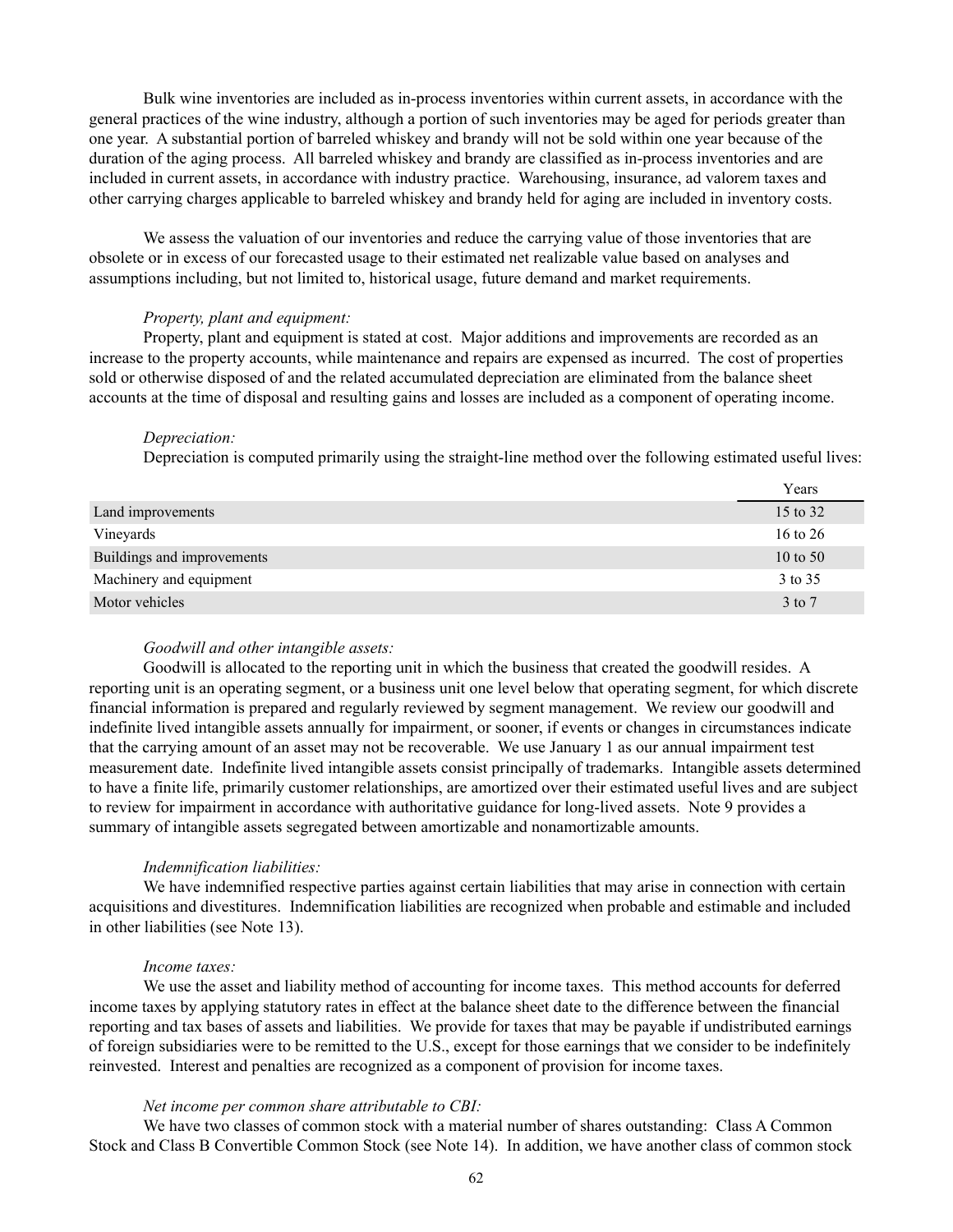with an immaterial number of shares outstanding: Class 1 Common Stock (See Note 14). If we pay a cash dividend on Class B Convertible Common Stock, each share of Class A Common Stock will receive an amount at least ten percent greater than the amount of the cash dividend per share paid on Class B Convertible Common Stock. Class B Convertible Common Stock shares are convertible into shares of Class A Common Stock on a one-to-one basis at any time at the option of the holder.

We use the two-class method for the computation and presentation of net income per common share attributable to CBI (hereafter referred to as "net income per common share") (see Note 16). The two-class method is an earnings allocation formula that calculates basic and diluted net income per common share for each class of common stock separately based on dividends declared and participation rights in undistributed earnings as if all such earnings had been distributed during the period. Under the two-class method, Class A Common Stock is assumed to receive a ten percent greater participation in undistributed earnings than Class B Convertible Common Stock, in accordance with the respective minimum dividend rights of each class of stock.

Net income per common share – basic excludes the effect of common stock equivalents and is computed using the two-class method. Net income per common share – diluted for Class A Common Stock reflects the potential dilution that could result if securities or other contracts to issue common stock were exercised or converted into common stock. Net income per common share – diluted for Class A Common Stock is computed using the more dilutive of the if-converted or two-class method. Net income per common share – diluted for Class A Common Stock is computed using the if-converted method and assumes the exercise of stock options using the treasury stock method and the conversion of Class B Convertible Common Stock as this method is more dilutive than the two-class method. Net income per common share – diluted for Class B Convertible Common Stock is computed using the two-class method and does not assume conversion of Class B Convertible Common Stock into shares of Class A Common Stock.

#### *Stock-based employee compensation:*

We have two stock-based employee compensation plans (see Note 15). We apply a grant date fair-valuebased measurement method in accounting for our stock-based payment arrangements and record all costs resulting from stock-based payment transactions ratably over the requisite service period. Stock-based awards are subject to specific vesting conditions, generally time vesting, or upon retirement, disability or death of the employee (as defined by the plan), if earlier. For awards granted to retirement-eligible employees, we recognize compensation expense ratably over the period from the date of grant to the date of retirement-eligibility.

#### 2. ACQUISITIONS AND DIVESTITURE:

#### *Acquisitions –*

#### *Obregon Brewery:*

In December 2016, we acquired a brewery operation business in Obregon, Sonora, Mexico from Grupo Modelo, S. de R.L. de C.V., formerly known as Grupo Modelo, S.A.B. de C.V., ("Modelo"), a subsidiary of Anheuser-Busch InBev SA/NV for cash paid of \$568.7 million, net of cash acquired, subject to estimated working capital adjustments due to seller of \$3.1 million (the "Obregon Brewery"). The transaction primarily included the acquisition of operations; goodwill; property, plant and equipment; and inventories. The purchase accounting has not yet been finalized due primarily to an incomplete valuation of property, plant and equipment as a result of the recency of the date of the transaction. Further changes to the preliminary purchase price allocation will be recognized as valuations are finalized. This acquisition provided us with immediate functioning brewery capacity to support our fast-growing, high-end Mexican beer portfolio and flexibility for future innovation initiatives. It also enabled us to become fully independent from an interim supply agreement with Modelo, which was terminated at the time of this acquisition. The results of operations of the Obregon Brewery are reported in the Beer segment and have been included in our consolidated results of operations from the date of acquisition.

#### *High West:*

In October 2016, we acquired all of the issued and outstanding common and preferred membership interests of High West Holdings, LLC for \$136.6 million, net of cash acquired ("High West"). This transaction primarily included the acquisition of operations, goodwill, trademarks, inventories and property, plant and equipment. This acquisition included a portfolio of craft whiskeys and other select spirits. The results of operations of High West are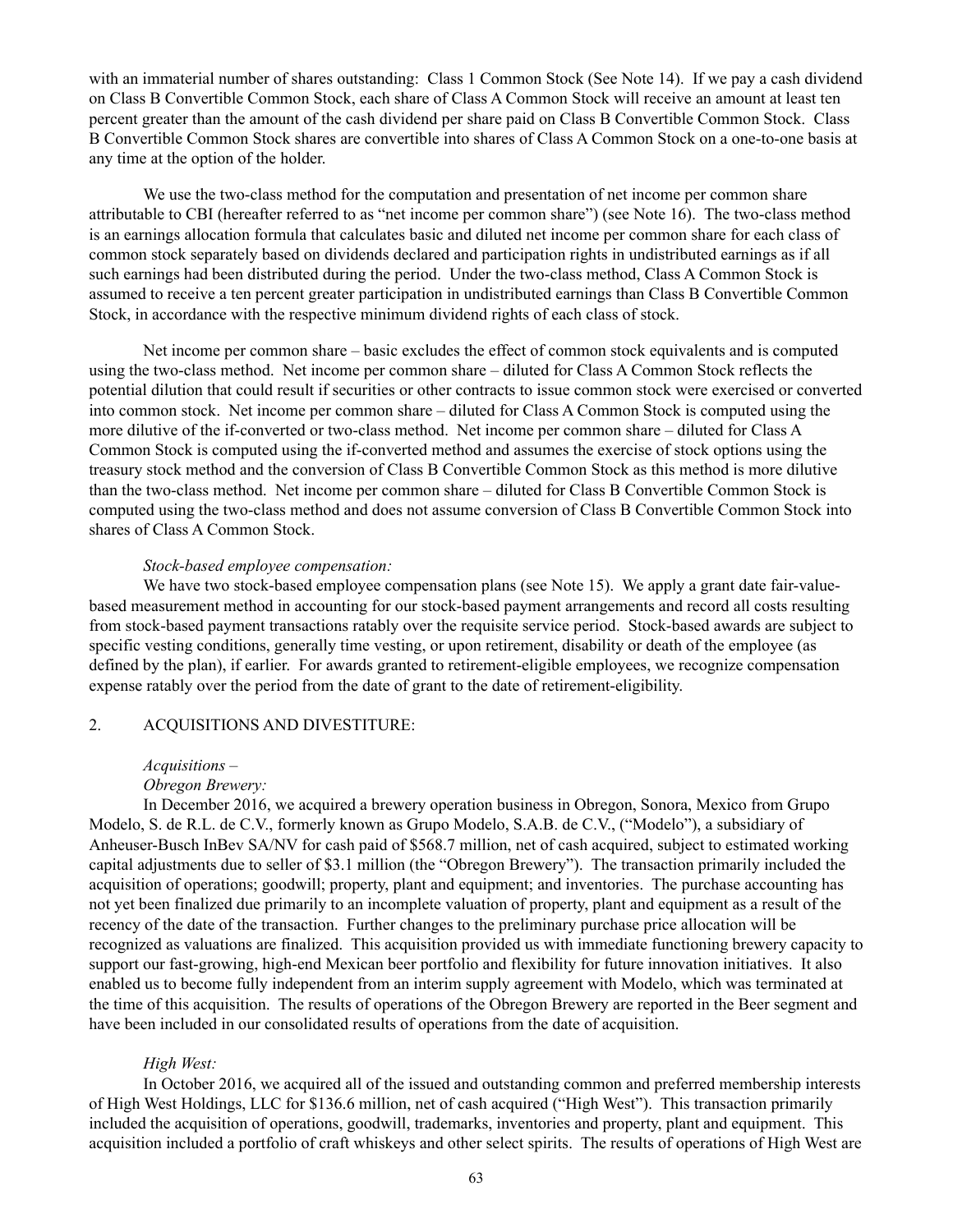reported in the Wine and Spirits segment and have been included in our consolidated results of operations from the date of acquisition.

#### *Charles Smith:*

In October 2016, we acquired the Charles Smith Wines, LLC business, a collection of five super and ultrapremium wine brands, for \$120.8 million ("Charles Smith"). This transaction primarily included the acquisition of goodwill, trademarks, inventories and certain grape supply contracts, plus an earn-out over three years based on the performance of the brands. The results of operations of Charles Smith are reported in the Wine and Spirits segment and have been included in our consolidated results of operations from the date of acquisition.

#### *Prisoner:*

In April 2016, we acquired The Prisoner Wine Company business, including a portfolio of five super-luxury wine brands, for \$284.9 million ("Prisoner"). This transaction primarily included the acquisition of goodwill, inventories, trademarks and certain grape supply contracts. The results of operations of Prisoner are reported in the Wine and Spirits segment and have been included in our consolidated results of operations from the date of acquisition.

#### *Ballast Point:*

In December 2015, we acquired all of the issued and outstanding common and preferred stock of Home Brew Mart, Inc. d/b/a/ Ballast Point Brewing & Spirits ("Ballast Point"). The following table summarizes the allocation of the estimated fair value for the significant assets acquired:

| (in millions)              |             |
|----------------------------|-------------|
| Goodwill                   | \$<br>763.2 |
| Trademarks                 | 222.8       |
| Other                      | 14.0        |
| Total estimated fair value | 1,000.0     |
| Less - cash acquired       | (1.5)       |
| Purchase price             | 998.5       |

Goodwill associated with the acquisition is primarily attributable to the future growth opportunities associated with the acquisition of a high-growth premium platform that enables us to compete in the growing craft beer category and further strengthened our position in the high-end U.S. beer market. None of the goodwill recognized is expected to be deductible for income tax purposes. The results of operations of Ballast Point are reported in the Beer segment and have been included in our consolidated results of operations from the date of acquisition.

#### *Meiomi:*

In August 2015, we acquired the Meiomi wine business, including the acquisition of a higher-margin, luxury growth pinot noir brand, for \$316.2 million ("Meiomi"). This transaction primarily included the acquisition of goodwill, inventories, the trademark and certain grape supply contracts. The results of operations of Meiomi are reported in the Wine and Spirits segment and have been included in our consolidated results of operations from the date of acquisition.

### *Glass production plant:*

In December 2014, we completed the formation of an equally-owned joint venture with Owens-Illinois and the acquisition of a state-of-the-art glass production plant that is located adjacent to our brewery located in Nava, Coahuila, Mexico (the "Nava Brewery"). The joint venture owns and operates the glass production plant which provides bottles exclusively for our Nava Brewery. We have determined that we are the primary beneficiary of this VIE and accordingly, the results of operations of the joint venture are reported in the Beer segment and have been included in our consolidated results of operations from the date of acquisition. In addition, we also purchased a high-density warehouse, land and rail infrastructure at the same site. The aggregate purchase price for all of these assets was \$290.6 million, net of cash acquired, consisting primarily of property, plant and equipment and goodwill.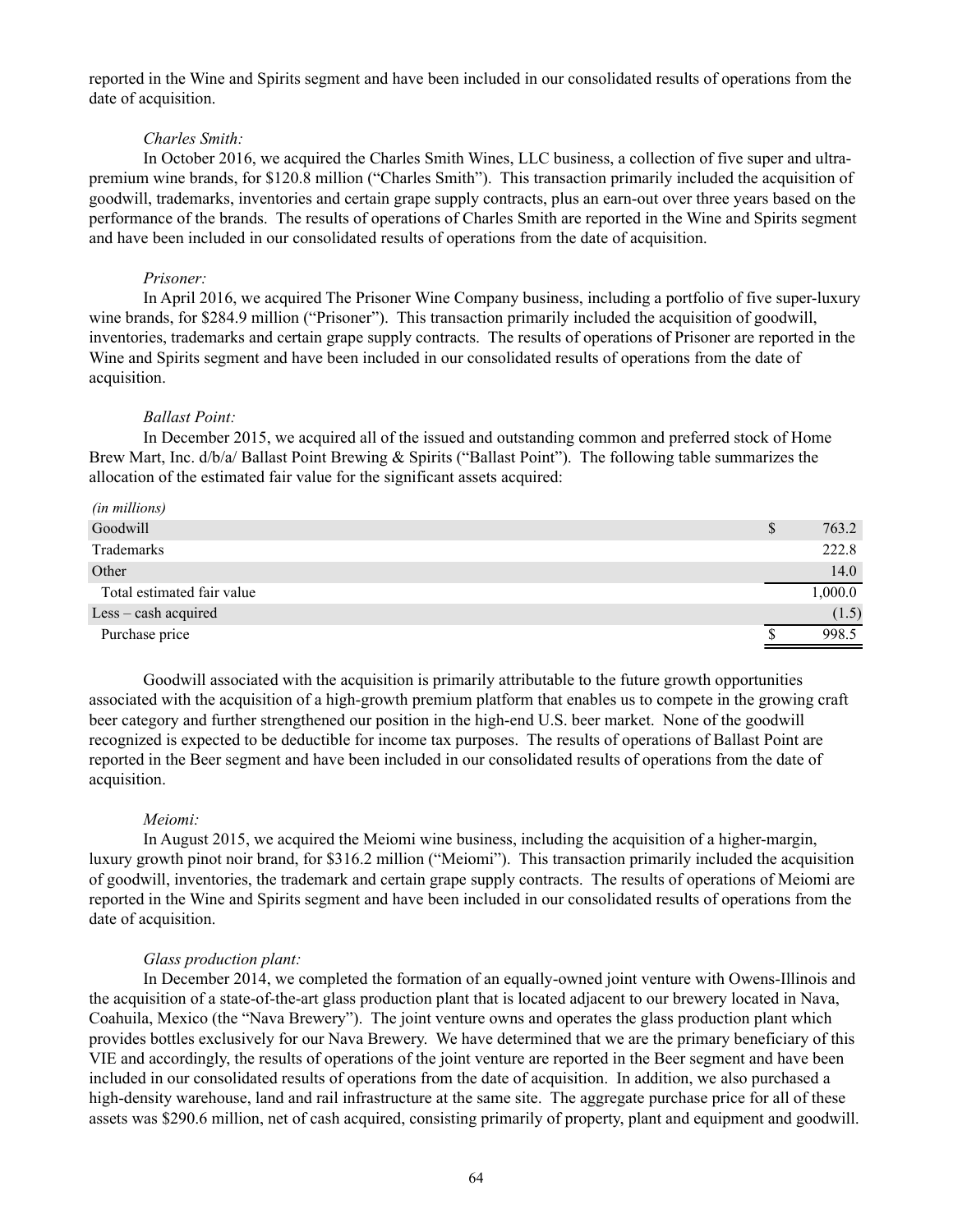# *Casa Noble:*

In September 2014, we acquired the Casa Noble super-premium tequila business, consisting primarily of goodwill and the trademark, plus an earn-out over five years based on the performance of the brands ("Casa Noble"). The results of operations of Casa Noble are reported in the Wine and Spirits segment and have been included in our consolidated results of operations from the date of acquisition.

#### *Other:*

In June 2013, we acquired (i) the remaining 50% equity interest in Crown Imports LLC ("Crown Imports") that we did not previously own (the "Crown Acquisition"); and (ii)(a) all of the issued and outstanding equity interests of a company which owns and operates the Nava Brewery, (ii)(b) all of the issued and outstanding equity interests of a company which provides personnel and services for the operation and maintenance of the Nava Brewery, and (ii)(c) an irrevocable, fully-paid license to produce in Mexico (or worldwide under certain circumstances) and exclusively import, market and sell primarily Modelo's Mexican beer portfolio sold in the U.S. and Guam as of the date of acquisition (the "Mexican Beer Brands"), and certain extensions (all collectively referred to as the "Brewery Purchase"). The Crown Acquisition and the Brewery Purchase are collectively referred to as the "Beer Business Acquisition."

For the year ended February 28, 2015, we made a final payment of \$558.0 million, consisting of an additional purchase price payment of \$543.3 million plus imputed interest of \$14.7 million, in connection with the Beer Business Acquisition. We used \$150.0 million of proceeds from borrowings under the revolving credit facility under our then-existing senior credit facility, \$100.0 million of proceeds from borrowings under our then-existing accounts receivable securitization facilities and \$308.0 million of cash on hand.

#### *Divestiture –*

### *Canadian Divestiture:*

In December 2016, we sold the Wine and Spirits' Canadian wine business, which included Canadian wine brands such as Jackson-Triggs and Inniskillin, wineries, vineyards, offices, facilities and Wine Rack retail stores, at a transaction value of C\$1.03 billion, or \$775.2 million, (the "Canadian Divestiture"). We received cash proceeds of \$575.3 million, net of outstanding debt and direct costs to sell of \$194.9 million and \$9.9 million, respectively, subject to estimated working capital adjustments due to buyer of \$4.9 million. The following table summarizes the net gain recognized in connection with this divestiture for the year ended February 28, 2017:

| (in millions) |  |
|---------------|--|
|               |  |

*(in millions)*

| Cash received from buyer                                                  | \$<br>585.2 |
|---------------------------------------------------------------------------|-------------|
| Net assets sold                                                           | (175.4)     |
| AOCI reclassification adjustments, primarily foreign currency translation | (122.5)     |
| Direct costs to sell                                                      | (9.9)       |
| Estimated working capital adjustments to be paid                          | (4.9)       |
| Other                                                                     | (10.1)      |
| Gain on sale of business                                                  | 262.4       |

Additionally, our Wine and Spirits' U.S. business recognized an impairment of \$8.4 million for the fourth quarter of fiscal 2017 for trademarks associated with certain U.S. brands sold exclusively through the Canadian wine business for which we expect future sales of these brands to be minimal subsequent to the Canadian Divestiture. We also recognized \$12.0 million of other costs associated with the Canadian Divestiture for the year ended February 28, 2017, primarily in connection with the evaluation of the merits of executing an initial public offering for a portion of our Canadian wine business. These amounts are included in selling, general and administrative expenses. In total, for the year ended February 28, 2017, we recognized a net gain associated with the Canadian Divestiture as follows:

| <i>(in munions)</i>                                                      |        |
|--------------------------------------------------------------------------|--------|
| Gain on sale of business                                                 | 262.4  |
| Impairment of trademarks                                                 | (8.4)  |
| Other net costs                                                          | (12.0) |
| Net gain associated with the Canadian Divestiture and related activities | 242.0  |
|                                                                          |        |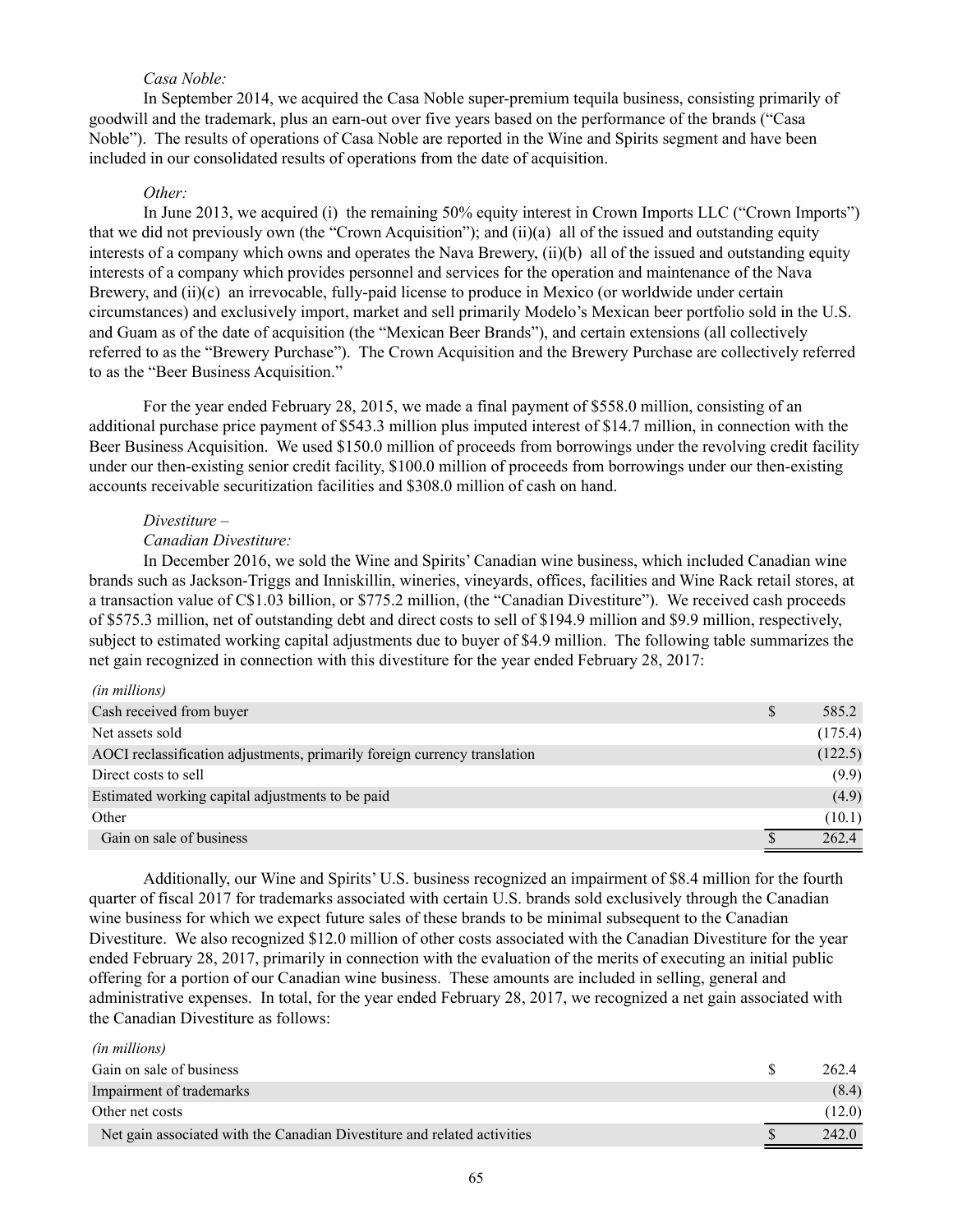# 3. INVENTORIES:

The components of inventories are as follows:

|                            | February 28,<br>2017 |         | February 29,<br>2016 |         |
|----------------------------|----------------------|---------|----------------------|---------|
| <i>(in millions)</i>       |                      |         |                      |         |
| Raw materials and supplies | S                    | 149.7 S |                      | 107.2   |
| In-process inventories     |                      | 1,260.1 |                      | 1,218.7 |
| Finished case goods        |                      | 545.3   |                      | 525.7   |
|                            |                      | 1,955.1 |                      | 1,851.6 |

# 4. PREPAID EXPENSES AND OTHER:

The major components of prepaid expenses and other are as follows:

|                                             | February 28,<br>2017 |       |    | February 29,<br>2016 |
|---------------------------------------------|----------------------|-------|----|----------------------|
| <i>(in millions)</i>                        |                      |       |    |                      |
| Prepaid excise, sales and value added taxes | \$                   | 136.1 | S. | 82.6                 |
| Income taxes receivable                     |                      | 100.4 |    | 124.5                |
| Other                                       |                      | 124.0 |    | 103.3                |
|                                             | G.                   | 360.5 |    | 310.4                |

# 5. PROPERTY, PLANT AND EQUIPMENT:

The major components of property, plant and equipment are as follows:

|                                 |               | February 28,<br>2017 |      |           |  |  |  |  |  | February 29,<br>2016 |
|---------------------------------|---------------|----------------------|------|-----------|--|--|--|--|--|----------------------|
| (in millions)                   |               |                      |      |           |  |  |  |  |  |                      |
| Land and land improvements      | \$            | $400.4$ \$           |      | 338.7     |  |  |  |  |  |                      |
| Vineyards                       |               | 232.6                |      | 244.4     |  |  |  |  |  |                      |
| Buildings and improvements      |               | 736.1                |      | 809.1     |  |  |  |  |  |                      |
| Machinery and equipment         |               | 3,079.6              |      | 2,253.8   |  |  |  |  |  |                      |
| Motor vehicles                  |               | 124.2                |      | 74.3      |  |  |  |  |  |                      |
| Construction in progress        |               | 636.9                |      | 792.4     |  |  |  |  |  |                      |
|                                 |               | 5,209.8              |      | 4,512.7   |  |  |  |  |  |                      |
| Less – Accumulated depreciation |               | (1,277.0)            |      | (1,179.3) |  |  |  |  |  |                      |
|                                 | <sup>\$</sup> | 3,932.8              | - \$ | 3,333.4   |  |  |  |  |  |                      |

For the years ended February 28, 2017, and February 29, 2016, we had noncash additions of \$190.3 million and \$158.0 million, respectively, to property, plant and equipment associated primarily with the expansion projects for our Nava Brewery. These amounts are recorded primarily in accounts payable as of February 28, 2017, and February 29, 2016.

# 6. DERIVATIVE INSTRUMENTS:

# *Overview –*

We are exposed to market risk from changes in foreign currency exchange rates, commodity prices and interest rates that could affect our results of operations and financial condition. The impact on our results and financial position and the amounts reported in our financial statements will vary based upon the currency,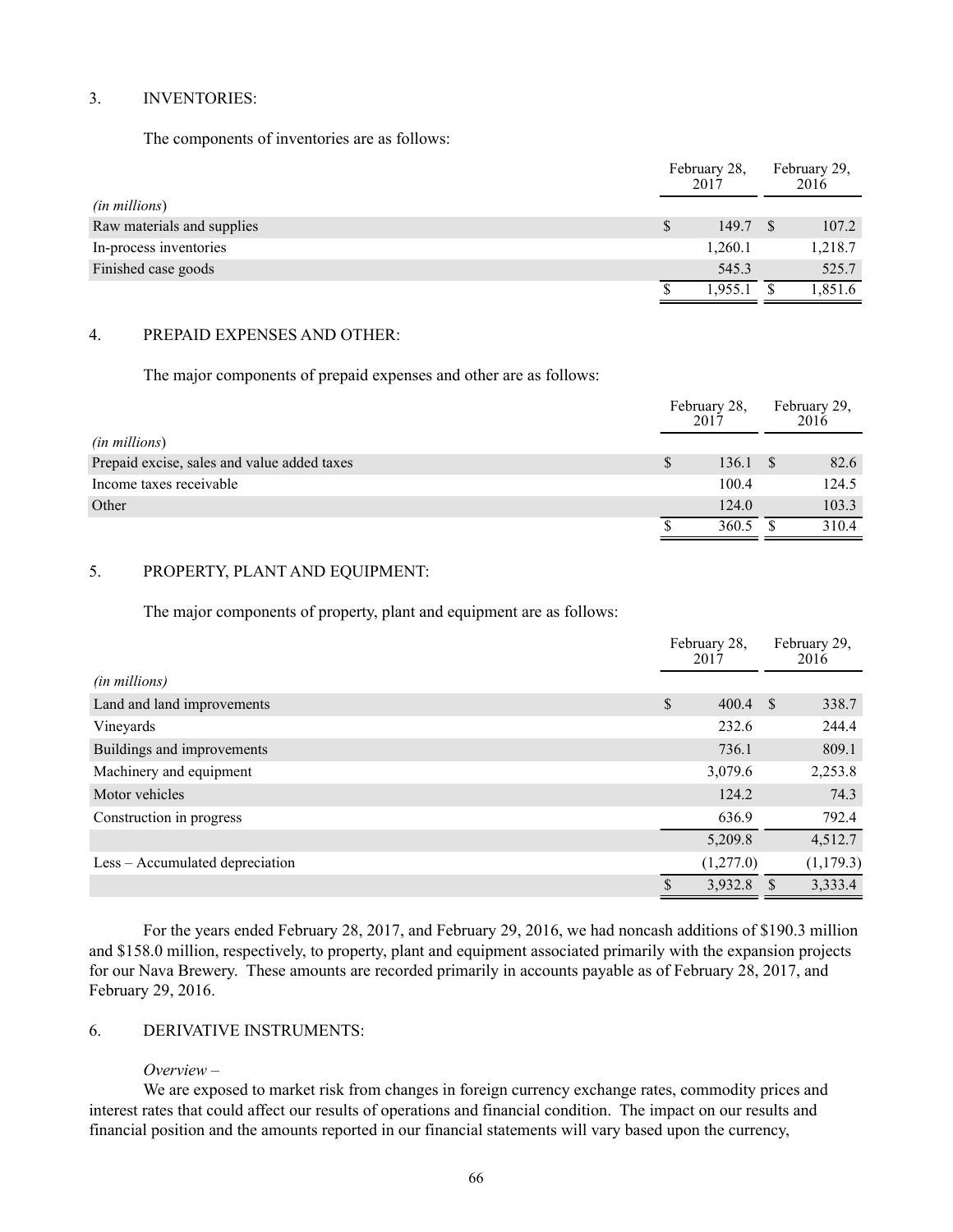commodity and interest rate market movements during the period, the effectiveness and level of derivative instruments outstanding and whether they are designated and qualify for hedge accounting.

The estimated fair values of our derivative instruments change with fluctuations in currency rates, commodity prices and/or interest rates and are expected to offset changes in the values of the underlying exposures. Our derivative instruments are held solely to manage our exposures to the aforementioned market risks as part of our normal business operations. We follow strict policies to manage these risks and do not enter into derivative instruments for trading or speculative purposes. The aggregate notional value of outstanding derivative instruments is as follows:

|                                                              |    | February 28,<br>2017     | February 29,<br>2016 |         |
|--------------------------------------------------------------|----|--------------------------|----------------------|---------|
| ( <i>in millions</i> )                                       |    |                          |                      |         |
| Derivative instruments designated as hedging instruments     |    |                          |                      |         |
| Foreign currency contracts                                   | \$ | 981.7 \$                 |                      | 731.6   |
| Interest rate swap contracts                                 | \$ | 250.0 \$                 |                      | 600.0   |
| Derivative instruments not designated as hedging instruments |    |                          |                      |         |
| Foreign currency contracts                                   | \$ | 389.9 \$                 |                      | 975.6   |
| Commodity derivative contracts                               | \$ | 153.2 S                  |                      | 198.7   |
| Interest rate swap contracts (see Note 11)                   | \$ | $\overline{\phantom{0}}$ | - \$                 | 1,000.0 |

#### *Cash flow hedges –*

Our derivative instruments designated in hedge accounting relationships are designated as cash flow hedges. We are exposed to foreign denominated cash flow fluctuations primarily in connection with third party and intercompany sales and purchases. We primarily use foreign currency forward contracts to hedge certain of these risks. In addition, we utilize interest rate swap contracts to manage our exposure to changes in interest rates. Derivatives managing our cash flow exposures generally mature within three years or less, with a maximum maturity of five years.

To qualify for hedge accounting treatment, the details of the hedging relationship must be formally documented at inception of the arrangement, including the risk management objective, hedging strategy, hedged item, specific risk that is being hedged, the derivative instrument, how effectiveness is being assessed and how ineffectiveness will be measured. The derivative must be highly effective in offsetting changes in the cash flows of the risk being hedged. Throughout the term of the designated cash flow hedge relationship on at least a quarterly basis, a retrospective evaluation and prospective assessment of hedge effectiveness is performed based on quantitative and qualitative measures. All components of our derivative instruments' gains or losses are included in the assessment of hedge effectiveness. Resulting ineffectiveness, if any, is recognized immediately in our results of operations.

When we determine that a derivative instrument which qualified for hedge accounting treatment has ceased to be highly effective as a hedge, we discontinue hedge accounting prospectively. In the event the relationship is no longer effective, we recognize the change in the fair value of the hedging derivative instrument from the date the hedging derivative instrument became no longer effective immediately in our results of operations. We also discontinue hedge accounting prospectively when (i) a derivative expires or is sold, terminated, or exercised; (ii) it is no longer probable that the forecasted transaction will occur; or (iii) we determine that designating the derivative as a hedging instrument is no longer appropriate. When we discontinue hedge accounting prospectively, but the original forecasted transaction continues to be probable of occurring, the existing gain or loss of the derivative instrument remains in AOCI and is reclassified into earnings when the forecasted transaction occurs. When it becomes probable that the forecasted transaction will not occur, any remaining gain or loss in AOCI is recognized immediately in our results of operations.

We expect \$17.1 million of net losses, net of income tax effect, to be reclassified from AOCI to our results of operations within the next 12 months.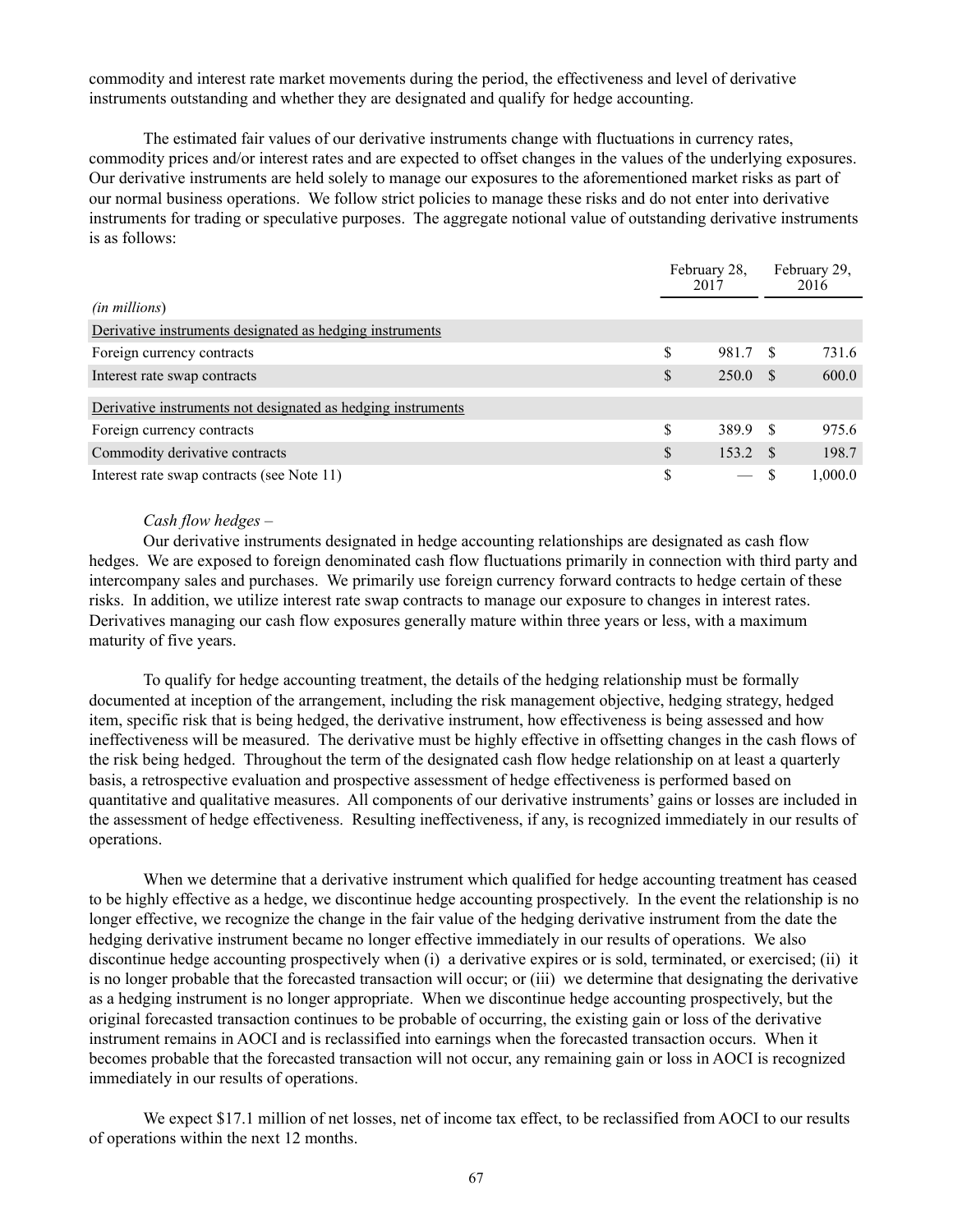## *Undesignated hedges –*

Certain of our derivative instruments do not qualify for hedge accounting treatment; for others, we choose not to maintain the required documentation to apply hedge accounting treatment. These undesignated instruments are primarily used to economically hedge our exposure to fluctuations in the value of foreign currency denominated receivables and payables; foreign currency investments, primarily consisting of loans to subsidiaries, and cash flows related primarily to the repatriation of those loans or investments; and commodity prices, primarily consisting of heating oil, diesel fuel, aluminum, natural gas and corn prices. We primarily use foreign currency forward and option contracts, generally less than 12 months in duration, and commodity derivative contracts, generally less than 36 months in duration, with a maximum maturity of five years, to hedge some of these risks. Our derivative policy permits the use of undesignated derivatives as approved by senior management.

## *Credit risk –*

We are exposed to credit-related losses if the counterparties to our derivative contracts default. This credit risk is limited to the fair value of the derivative contracts. To manage this risk, we contract only with major financial institutions that have earned investment-grade credit ratings and with whom we have standard International Swaps and Derivatives Association agreements which allow for net settlement of the derivative contracts. We have also established counterparty credit guidelines that are regularly monitored. Because of these safeguards, we believe the risk of loss from counterparty default to be immaterial.

In addition, our derivative instruments are not subject to credit rating contingencies or collateral requirements. As of February 28, 2017, the estimated fair value of derivative instruments in a net liability position due to counterparties was \$61.4 million. If we were required to settle the net liability position under these derivative instruments on February 28, 2017, we would have had sufficient availability under our available liquidity on hand to satisfy this obligation.

# *Results of period derivative activity –*

The estimated fair value and location of our derivative instruments on our balance sheets are as follows (see Note 7):

| Assets                                                       |              |              |               |                      | Liabilities                               |              |                      |               |                      |
|--------------------------------------------------------------|--------------|--------------|---------------|----------------------|-------------------------------------------|--------------|----------------------|---------------|----------------------|
|                                                              | 2017         | February 28, |               | February 29,<br>2016 |                                           |              | February 28,<br>2017 |               | February 29,<br>2016 |
| (in millions)                                                |              |              |               |                      |                                           |              |                      |               |                      |
| Derivative instruments designated as hedging instruments     |              |              |               |                      |                                           |              |                      |               |                      |
| Foreign currency contracts:                                  |              |              |               |                      |                                           |              |                      |               |                      |
| Prepaid expenses and<br>other                                | $\mathbb{S}$ | 5.2          | <b>S</b>      | 5.5                  | Other accrued expenses<br>and liabilities | $\mathbb{S}$ | 30.4                 | - \$          | 33.0                 |
| Other assets                                                 | \$           | 6.0          | S             | 1.2                  | Other liabilities                         | \$           | 37.4                 | S             | 26.2                 |
| Interest rate swap contracts:                                |              |              |               |                      |                                           |              |                      |               |                      |
| Prepaid expenses and<br>other                                | \$           | 0.3          | <sup>\$</sup> |                      | Other accrued expenses<br>and liabilities | \$           | 0.3                  | $\mathcal{S}$ | 1.5                  |
| Other assets                                                 | \$           | 4.4          | <sup>\$</sup> | 0.3                  | Other liabilities                         | \$           |                      | \$            | 0.4                  |
| Derivative instruments not designated as hedging instruments |              |              |               |                      |                                           |              |                      |               |                      |
| Foreign currency contracts:                                  |              |              |               |                      |                                           |              |                      |               |                      |
| Prepaid expenses and<br>other                                | $\mathbb{S}$ | 2.0 S        |               | 4.8                  | Other accrued expenses<br>and liabilities | \$           | $2.6$ \$             |               | 9.8                  |
| Commodity derivative contracts:                              |              |              |               |                      |                                           |              |                      |               |                      |
| Prepaid expenses and<br>other                                | $\mathbb{S}$ | $4.3 \quad$  |               | 0.6                  | Other accrued expenses<br>and liabilities | $\mathbb{S}$ | 6.9                  | - \$          | 29.3                 |
| Other assets                                                 | \$           | 1.5          | \$.           | 0.3                  | Other liabilities                         | \$           | 4.7                  | <sup>\$</sup> | 16.8                 |
| Interest rate swap contracts:                                |              |              |               |                      |                                           |              |                      |               |                      |
| Prepaid expenses and<br>other                                | \$           |              | \$            | 0.7                  | Other accrued expenses<br>and liabilities | \$           |                      | <sup>\$</sup> | 5.7                  |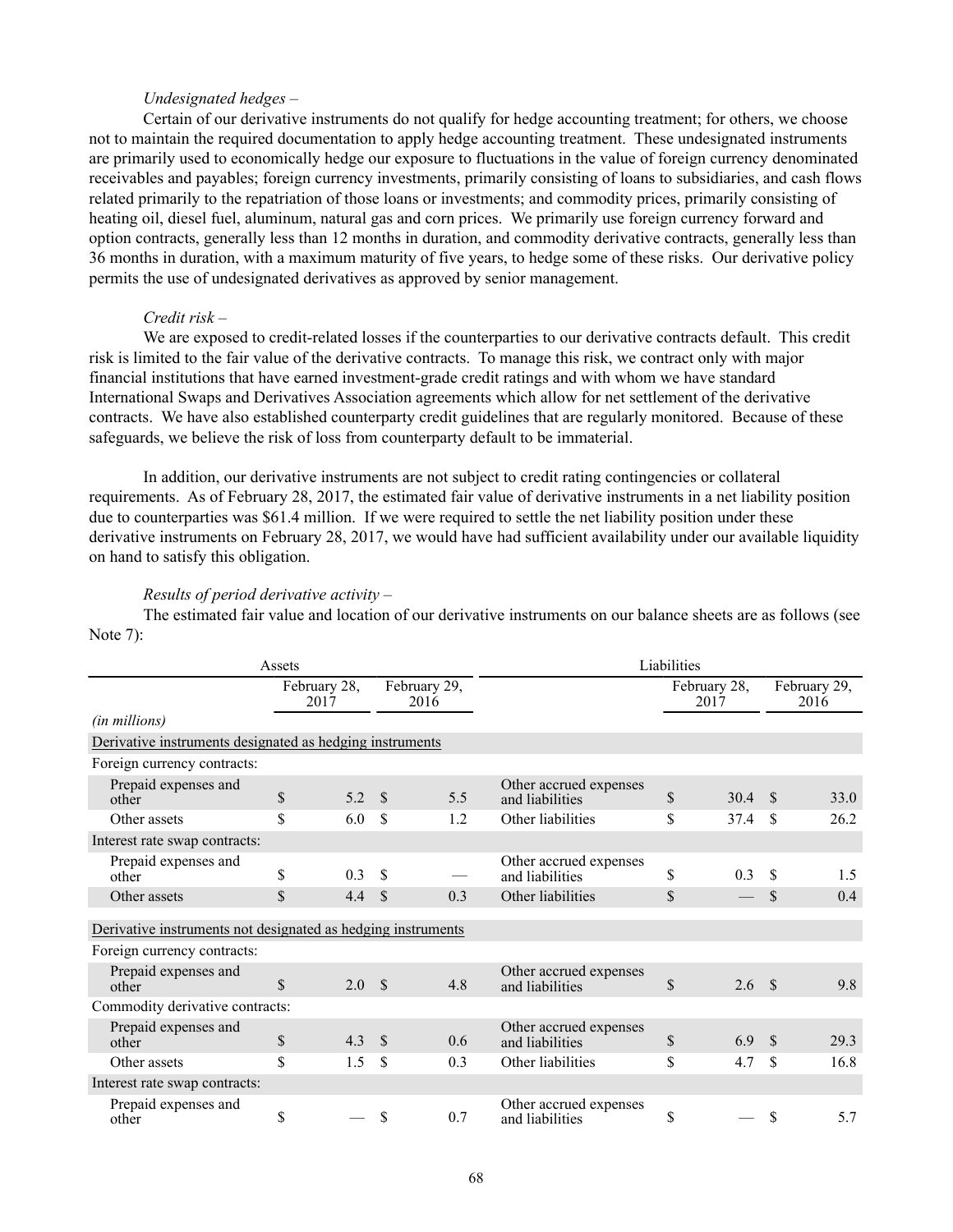The principal effect of our derivative instruments designated in cash flow hedging relationships on our results of operations, as well as Other Comprehensive Income ("OCI"), net of income tax effect, is as follows:

| Derivative Instruments in<br>Designated Cash Flow<br>Hedging Relationships |             | <b>Net</b><br>Gain (Loss)<br>Recognized<br>in OCI<br>(Effective<br>portion) | Location of Net Gain (Loss)<br>Reclassified from AOCI to<br>Income (Effective portion) |             | <b>Net</b><br>Gain (Loss)<br>Reclassified<br>from AOCI to<br>Income<br>(Effective<br>portion) |
|----------------------------------------------------------------------------|-------------|-----------------------------------------------------------------------------|----------------------------------------------------------------------------------------|-------------|-----------------------------------------------------------------------------------------------|
| <i>(in millions)</i>                                                       |             |                                                                             |                                                                                        |             |                                                                                               |
| For the Year Ended February 28, 2017                                       |             |                                                                             |                                                                                        |             |                                                                                               |
| Foreign currency contracts                                                 | \$          | (25.8)                                                                      | Sales                                                                                  | \$          | 1.1                                                                                           |
|                                                                            |             |                                                                             | Cost of product sold                                                                   |             | (28.3)                                                                                        |
| Interest rate swap contracts                                               |             | 2.8                                                                         | Interest expense                                                                       |             | (4.0)                                                                                         |
|                                                                            | $\mathbb S$ | (23.0)                                                                      |                                                                                        | $\mathbb S$ | (31.2)                                                                                        |
| For the Year Ended February 29, 2016                                       |             |                                                                             |                                                                                        |             |                                                                                               |
| Foreign currency contracts                                                 | \$          | (41.7)                                                                      | Sales                                                                                  | \$          | 2.1                                                                                           |
|                                                                            |             |                                                                             | Cost of product sold                                                                   |             | (20.0)                                                                                        |
| Interest rate swap contracts                                               |             | (1.6)                                                                       | Interest expense                                                                       |             | (8.1)                                                                                         |
|                                                                            | \$          | (43.3)                                                                      |                                                                                        | \$          | (26.0)                                                                                        |
| For the Year Ended February 28, 2015                                       |             |                                                                             |                                                                                        |             |                                                                                               |
| Foreign currency contracts                                                 | \$          | (22.9)                                                                      | Sales                                                                                  | \$          | 1.8                                                                                           |
|                                                                            |             |                                                                             | Cost of product sold                                                                   |             | 2.6                                                                                           |
| Interest rate swap contracts                                               |             | (1.1)                                                                       | Interest expense                                                                       |             | (8.3)                                                                                         |
|                                                                            | \$          | (24.0)                                                                      |                                                                                        | \$          | (3.9)                                                                                         |

The effect of our undesignated derivative instruments on our results of operations is as follows:

| Derivative Instruments not<br>Designated as Hedging Instruments | Location of Net Gain (Loss)<br>Recognized in Income |              | Net<br>Gain (Loss)<br>Recognized<br>in Income |
|-----------------------------------------------------------------|-----------------------------------------------------|--------------|-----------------------------------------------|
| (in millions)                                                   |                                                     |              |                                               |
| For the Year Ended February 28, 2017                            |                                                     |              |                                               |
| Commodity derivative contracts                                  | Cost of product sold                                | \$           | 16.3                                          |
| Foreign currency contracts                                      | Selling, general and administrative expenses        |              | (26.1)                                        |
|                                                                 |                                                     | \$           | (9.8)                                         |
| For the Year Ended February 29, 2016                            |                                                     |              |                                               |
| Commodity derivative contracts                                  | Cost of product sold                                | $\mathbb{S}$ | (48.1)                                        |
| Foreign currency contracts                                      | Selling, general and administrative expenses        |              | (21.1)                                        |
| Interest rate swap contracts                                    | Interest expense                                    |              | (0.1)                                         |
|                                                                 |                                                     |              | (69.3)                                        |
| For the Year Ended February 28, 2015                            |                                                     |              |                                               |
| Commodity derivative contracts                                  | Cost of product sold                                | \$           | (32.7)                                        |
| Foreign currency contracts                                      | Selling, general and administrative expenses        |              | (2.5)                                         |
| Interest rate swap contracts                                    | Interest expense                                    |              | (0.1)                                         |
|                                                                 |                                                     | \$           | (35.3)                                        |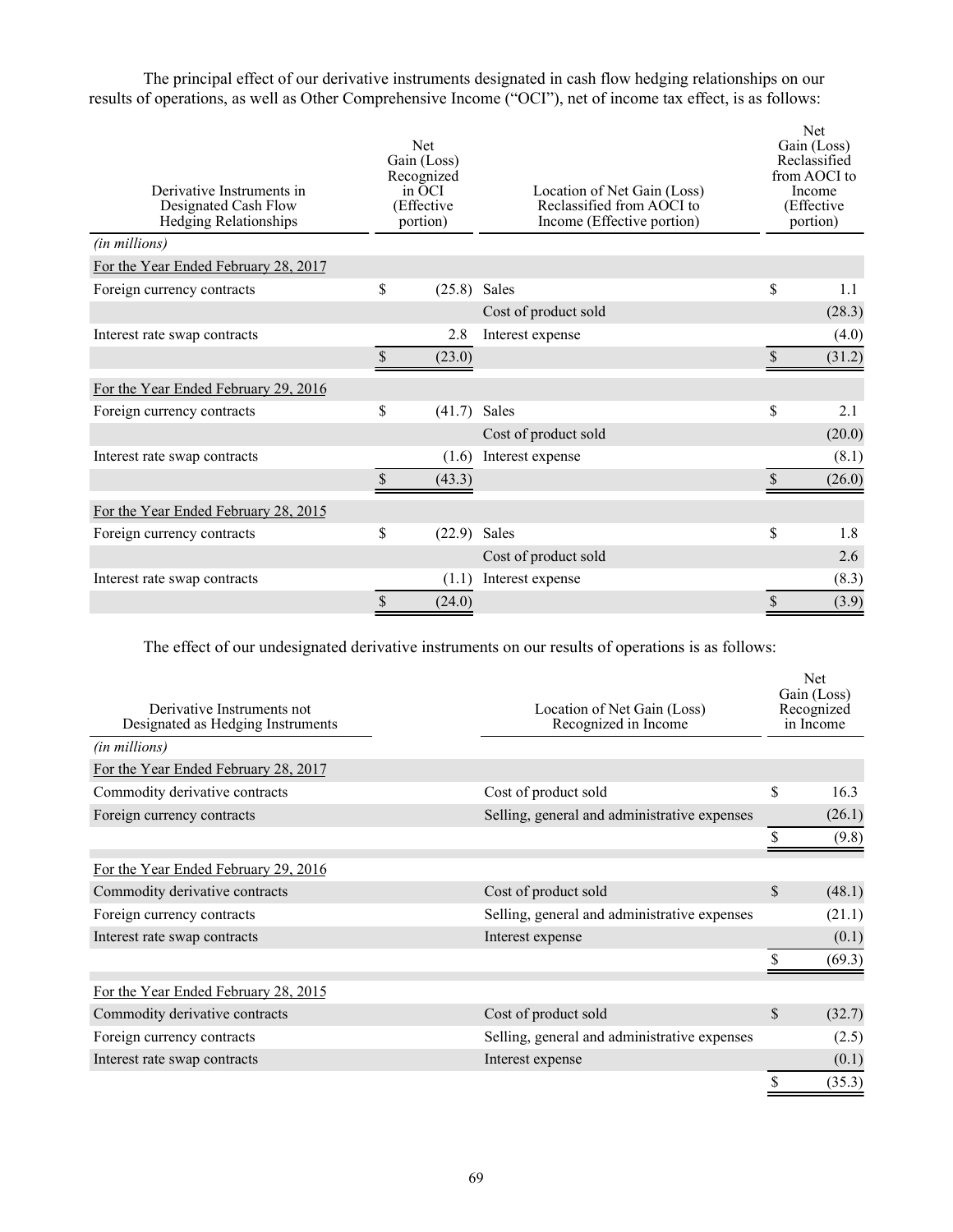# 7. FAIR VALUE OF FINANCIAL INSTRUMENTS:

Authoritative guidance establishes a framework for measuring fair value and requires disclosures about fair value measurements for financial instruments. This guidance emphasizes that fair value is a market-based measurement, not an entity-specific measurement, and states that a fair value measurement should be determined based on assumptions that market participants would use in pricing an asset or liability. It establishes a hierarchy for inputs used in measuring fair value that maximizes the use of observable inputs and minimizes the use of unobservable inputs by requiring that the most observable inputs be used when available. The hierarchy includes three levels:

- Level 1 inputs are quoted prices in active markets for identical assets or liabilities;
- Level 2 inputs include data points that are observable such as quoted prices for similar assets or liabilities in active markets, quoted prices for identical assets or similar assets or liabilities in markets that are not active, and inputs (other than quoted prices) such as interest rates and yield curves that are observable for the asset and liability, either directly or indirectly; and
- Level 3 inputs are unobservable data points for the asset or liability, and include situations where there is little, if any, market activity for the asset or liability.

# *Fair value methodology and assumptions –*

The following methods and assumptions are used to estimate the fair value for each class of our financial instruments:

*Foreign currency and commodity derivative contracts:* Our foreign currency contracts consist of foreign currency forward and option contracts and our commodity derivative contracts consist of swap contracts. The fair value is estimated using market-based inputs, obtained from independent pricing services, into valuation models. These valuation models require various inputs, including contractual terms, market foreign exchange prices, market commodity prices, interest-rate yield curves and currency volatilities, as applicable (Level 2 fair value measurement).

*Interest rate swap contracts:* The fair value is estimated based on quoted market prices from respective counterparties. Quotes are corroborated by using discounted cash flow calculations based upon forward interestrate yield curves, which are obtained from independent pricing services (Level 2 fair value measurement).

*Available-for-sale ("AFS") debt securities*: The fair value is estimated by discounting cash flows using market-based inputs (Level 3 fair value measurement).

*Notes payable to banks:* The revolving credit facility under our senior credit facility is a variable interest rate bearing note which includes a fixed margin which is adjustable based upon our debt ratio (as defined in our senior credit facility). Its fair value is estimated by discounting cash flows using LIBOR plus a margin reflecting current market conditions obtained from participating member financial institutions (Level 2 fair value measurement). The remaining instruments are variable interest rate bearing notes for which the carrying value approximates the fair value.

*Long-term debt:* The term loans under our senior credit facility are variable interest rate bearing notes which include a fixed margin which is adjustable based upon our debt ratio. The fair value of the term loans is estimated by discounting cash flows using LIBOR plus a margin reflecting current market conditions obtained from participating member financial institutions (Level 2 fair value measurement). The fair value of the remaining longterm debt, which is primarily fixed interest rate, is estimated by discounting cash flows using interest rates currently available for debt with similar terms and maturities (Level 2 fair value measurement).

The carrying amounts of certain of our financial instruments, including cash and cash equivalents, accounts receivable, accounts payable and notes payable to banks, approximate fair value as of February 28, 2017, and February 29, 2016, due to the relatively short maturity of these instruments. As of February 28, 2017, the carrying amount of long-term debt, including the current portion, was \$8,631.6 million, compared with an estimated fair value of \$8,845.5 million. As of February 29, 2016, the carrying amount of long-term debt, including the current portion, was \$7,672.9 million, compared with an estimated fair value of \$7,252.0 million.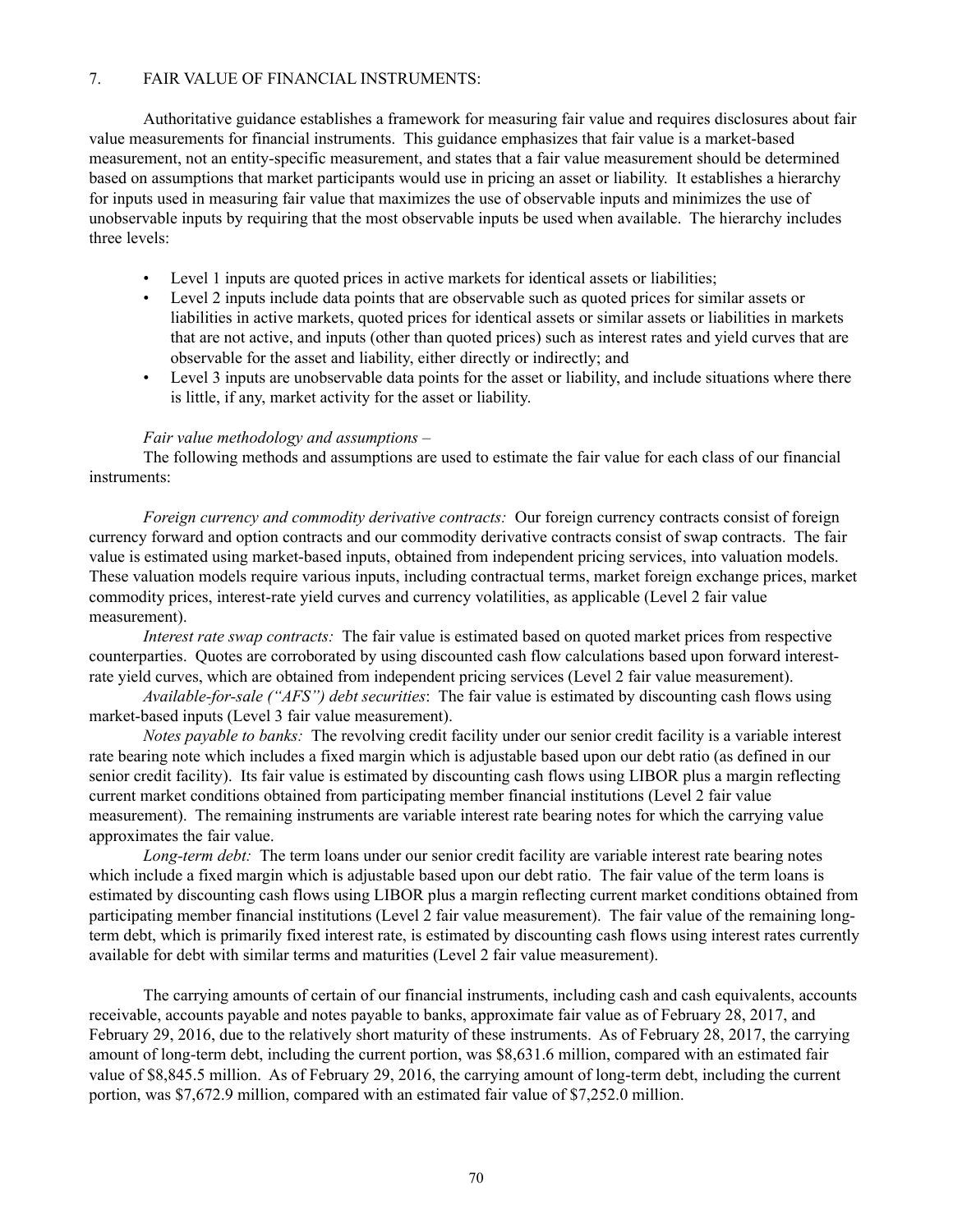## *Recurring basis measurements –*

The following table presents our financial assets and liabilities measured at estimated fair value on a recurring basis:

|                                |               | Fair Value Measurements Using                         |               |                                                           |               |                                                    |               |       |
|--------------------------------|---------------|-------------------------------------------------------|---------------|-----------------------------------------------------------|---------------|----------------------------------------------------|---------------|-------|
|                                |               | Quoted<br>Prices in<br>Active<br>Markets<br>(Level 1) |               | Significant<br>Other<br>Observable<br>Inputs<br>(Level 2) |               | Significant<br>Unobservable<br>Inputs<br>(Level 3) |               | Total |
| (in millions)                  |               |                                                       |               |                                                           |               |                                                    |               |       |
| February 28, 2017              |               |                                                       |               |                                                           |               |                                                    |               |       |
| Assets:                        |               |                                                       |               |                                                           |               |                                                    |               |       |
| Foreign currency contracts     | $\mathcal{S}$ |                                                       | $\mathcal{S}$ | 13.2                                                      | <sup>\$</sup> |                                                    | $\$$          | 13.2  |
| Commodity derivative contracts | \$            |                                                       | $\mathbb S$   | 5.8                                                       | \$            |                                                    | \$            | 5.8   |
| Interest rate swap contracts   | \$            |                                                       | \$            | 4.7                                                       | $\mathcal{S}$ |                                                    | \$            | 4.7   |
| AFS debt securities            | \$            |                                                       | \$            |                                                           | $\mathbb{S}$  | 9.5                                                | $\mathbf S$   | 9.5   |
| Liabilities:                   |               |                                                       |               |                                                           |               |                                                    |               |       |
| Foreign currency contracts     | \$            |                                                       | $\mathsf{\$}$ | 70.4                                                      | $\mathbb{S}$  |                                                    | \$            | 70.4  |
| Commodity derivative contracts | $\mathcal{S}$ |                                                       | $\mathbb{S}$  | 11.6                                                      | $\mathcal{S}$ |                                                    | $\mathbb{S}$  | 11.6  |
| Interest rate swap contracts   | \$            |                                                       | $\mathsf{\$}$ | 0.3                                                       | $\mathcal{S}$ |                                                    | $\mathsf{\$}$ | 0.3   |
| February 29, 2016              |               |                                                       |               |                                                           |               |                                                    |               |       |
| Assets:                        |               |                                                       |               |                                                           |               |                                                    |               |       |
| Foreign currency contracts     | $\mathcal{S}$ |                                                       | \$            | 11.5                                                      | $\mathcal{S}$ |                                                    | \$            | 11.5  |
| Commodity derivative contracts | \$            |                                                       | $\mathcal{S}$ | 0.9                                                       | $\mathcal{S}$ |                                                    | \$            | 0.9   |
| Interest rate swap contracts   | \$            |                                                       | \$            | 1.0                                                       | $\mathcal{S}$ |                                                    | $\mathcal{S}$ | 1.0   |
| AFS debt securities            | \$            |                                                       | \$            |                                                           | \$            | 4.6                                                | $\mathsf{\$}$ | 4.6   |
| Liabilities:                   |               |                                                       |               |                                                           |               |                                                    |               |       |
| Foreign currency contracts     | \$            |                                                       | $\mathsf{\$}$ | 69.0                                                      | S             |                                                    | \$            | 69.0  |
| Commodity derivative contracts | $\mathbb{S}$  |                                                       | \$            | 46.1                                                      | $\mathcal{S}$ |                                                    | $\mathbb{S}$  | 46.1  |
| Interest rate swap contracts   | \$            |                                                       | \$            | 7.6                                                       | \$            |                                                    | \$            | 7.6   |

## *Nonrecurring basis measurements –*

The following table presents our assets and liabilities measured at estimated fair value on a nonrecurring basis for which an impairment assessment was performed for the period presented:

|                                      | Fair Value Measurements Using                         |  |  |                                                           |  |                                                    |  |                     |
|--------------------------------------|-------------------------------------------------------|--|--|-----------------------------------------------------------|--|----------------------------------------------------|--|---------------------|
|                                      | Ouoted<br>Prices in<br>Active<br>Markets<br>(Level 1) |  |  | Significant<br>Other<br>Observable<br>Inputs<br>(Level 2) |  | Significant<br>Unobservable<br>Inputs<br>(Level 3) |  | <b>Total Losses</b> |
| ( <i>in millions</i> )               |                                                       |  |  |                                                           |  |                                                    |  |                     |
| For the Year Ended February 28, 2017 |                                                       |  |  |                                                           |  |                                                    |  |                     |
| Trademarks                           | S                                                     |  |  |                                                           |  |                                                    |  | 46.0                |

## *Trademarks:*

For the fourth quarter of fiscal 2017, in connection with our continued focus on the premiumization of our branded wine and spirits portfolio, a decision was made to discontinue certain small-scale, low-margin U.S. brands within our Wine and Spirits' portfolio. As a result, trademarks with a carrying value of \$37.6 million were written down to their estimated fair value, resulting in an impairment of \$37.6 million.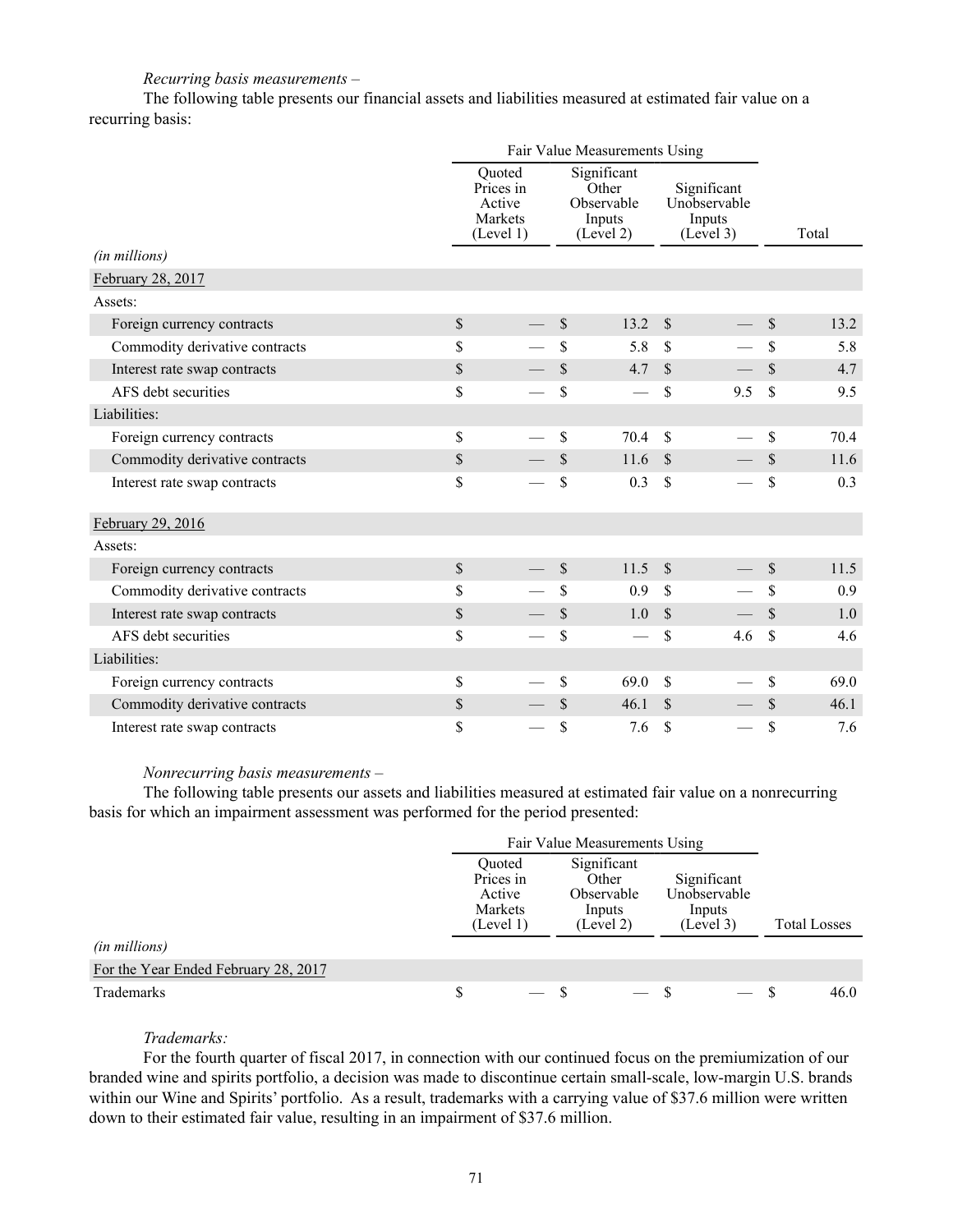In addition, in connection with the Canadian Divestiture in the fourth quarter of fiscal 2017, trademarks with a carrying value of \$8.4 million were written down to their estimated fair value, resulting in an impairment of \$8.4 million. These trademarks were associated with certain U.S. brands within our Wine and Spirits' portfolio sold exclusively through the Canadian wine business, for which we expect future sales of these brands to be minimal subsequent to the Canadian Divestiture.

We measured the amount of impairment by calculating the amount by which the carrying value of these assets exceeded their estimated fair values. The estimated fair value was determined based on an income approach using the relief from royalty method, which assumes that, in lieu of ownership, a third party would be willing to pay a royalty in order to exploit the related benefits of trademark assets. The cash flow projections we use to estimate the fair values of our trademarks involve several assumptions, including (i) projected revenue growth rates, (ii) estimated royalty rates, (iii) after-tax royalty savings expected from ownership of the trademarks and (iv) discount rates used to derive the estimated fair value of the trademarks.

#### 8. GOODWILL:

The changes in the carrying amount of goodwill are as follows:

|                                                | Beer |              |  | Wine and<br>Spirits |  | Consolidated |  |
|------------------------------------------------|------|--------------|--|---------------------|--|--------------|--|
| <i>(in millions)</i>                           |      |              |  |                     |  |              |  |
| Balance, February 28, 2015                     | \$   | $3,776.2$ \$ |  | $2,432.0$ \$        |  | 6,208.2      |  |
| Purchase accounting allocations <sup>(1)</sup> |      | 761.8        |  | 203.3               |  | 965.1        |  |
| Foreign currency translation adjustments       |      | (7.9)        |  | (26.8)              |  | (34.7)       |  |
| Balance, February 29, 2016                     |      | 4,530.1      |  | 2,608.5             |  | 7,138.6      |  |
| Purchase accounting allocations <sup>(2)</sup> |      | 510.8        |  | 373.7               |  | 884.5        |  |
| Canadian Divestiture <sup>(3)</sup>            |      |              |  | (126.1)             |  | (126.1)      |  |
| Foreign currency translation adjustments       |      | 12.1         |  | 11.4                |  | 23.5         |  |
| Balance, February 28, 2017                     | \$   | 5.053.0      |  | 2.867.5             |  | 7,920.5      |  |

(1) Purchase accounting allocations associated with the acquisitions of Ballast Point (Beer) and Meiomi (Wine and Spirits) (see Note 2).

 $(2)$  Preliminary purchase accounting allocations primarily associated with the acquisitions of the Obregon Brewery (Beer), and Prisoner, High West and Charles Smith (Wine and Spirits) (see Note 2).

<sup>(3)</sup> Includes accumulated impairment losses associated with goodwill assigned to our Wine and Spirits' Canadian reporting unit of C\$289.1 million, or \$216.8 million (see Note 2).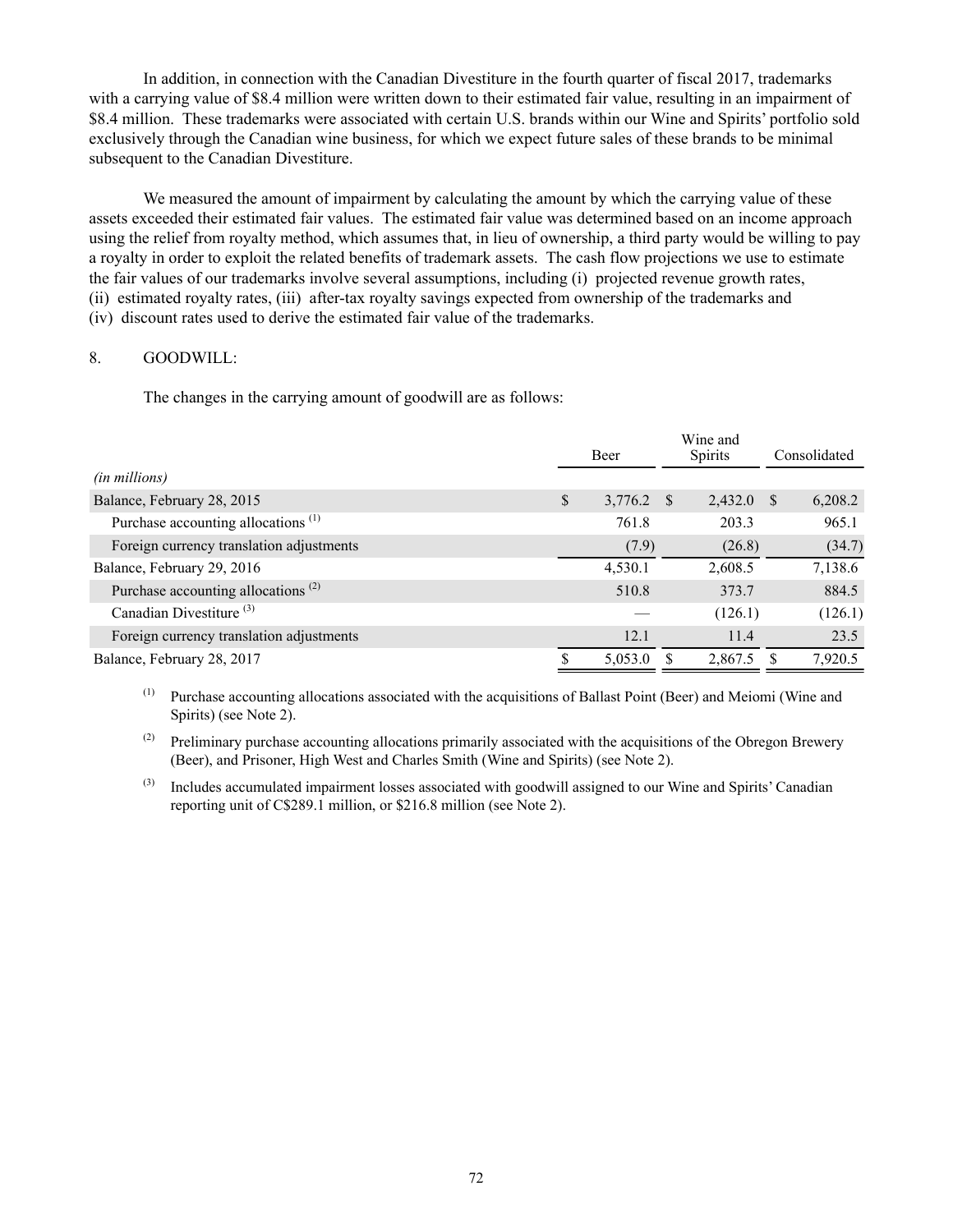# 9. INTANGIBLE ASSETS:

The major components of intangible assets are as follows:

|                                    |                             | February 28, 2017 |                           |         |                             |            | February 29, 2016         |         |  |  |
|------------------------------------|-----------------------------|-------------------|---------------------------|---------|-----------------------------|------------|---------------------------|---------|--|--|
|                                    | Gross<br>Carrying<br>Amount |                   | Net<br>Carrying<br>Amount |         | Gross<br>Carrying<br>Amount |            | Net<br>Carrying<br>Amount |         |  |  |
| (in millions)                      |                             |                   |                           |         |                             |            |                           |         |  |  |
| Amortizable intangible assets      |                             |                   |                           |         |                             |            |                           |         |  |  |
| Customer relationships             | \$                          | 89.1              | <b>S</b>                  | 48.6 \$ |                             | $102.5$ \$ |                           | 60.2    |  |  |
| Favorable interim supply agreement |                             |                   |                           |         |                             | 68.3       |                           | 2.2     |  |  |
| Other                              |                             | 19.9              |                           | 1.7     |                             | 22.3       |                           | 3.5     |  |  |
| Total                              | S                           | 109.0             |                           | 50.3    | \$.                         | 193.1      |                           | 65.9    |  |  |
| Nonamortizable intangible assets   |                             |                   |                           |         |                             |            |                           |         |  |  |
| Trademarks                         |                             |                   |                           | 3,327.4 |                             |            |                           | 3,333.8 |  |  |
| Other                              |                             |                   |                           |         |                             |            |                           | 4.1     |  |  |
| Total                              |                             |                   |                           | 3,327.4 |                             |            |                           | 3,337.9 |  |  |
| Total intangible assets            |                             |                   | \$                        | 3,377.7 |                             |            | \$                        | 3,403.8 |  |  |

We did not incur costs to renew or extend the term of acquired intangible assets for the years ended February 28, 2017, and February 29, 2016. Net carrying amount represents the gross carrying value net of accumulated amortization. Amortization expense for intangible assets was \$10.4 million, \$40.7 million and \$40.0 million for the years ended February 28, 2017, February 29, 2016, and February 28, 2015, respectively. Estimated amortization expense for each of the five succeeding fiscal years and thereafter is as follows:

| (in millions)                               |   |      |
|---------------------------------------------|---|------|
| $2018\,$                                    | D | 5.7  |
| 2019                                        | ъ | 5.7  |
| $\begin{array}{c} 2020 \\ 2021 \end{array}$ | J | 5.5  |
|                                             | D | 5.2  |
| 2022                                        | P | 4.9  |
| Thereafter                                  | P | 23.3 |

## 10. OTHER ACCRUED EXPENSES AND LIABILITIES:

The major components of other accrued expenses and liabilities are as follows:

|                                                              | February 28,<br>2017 |  | February 29,<br>2016 |
|--------------------------------------------------------------|----------------------|--|----------------------|
| (in millions)                                                |                      |  |                      |
| Salaries, commissions, and payroll benefits and withholdings | \$<br>148.5 \$       |  | 142.3                |
| Promotions and advertising                                   | 116.9                |  | 109.4                |
| Accrued interest                                             | 87.5                 |  | 64.1                 |
| Income taxes payable                                         | 60.2                 |  | 25.0                 |
| Derivative liabilities                                       | 40.2                 |  | 79.3                 |
| Other                                                        | 122.5                |  | 124.3                |
|                                                              | 575.8 \$             |  | 544.4                |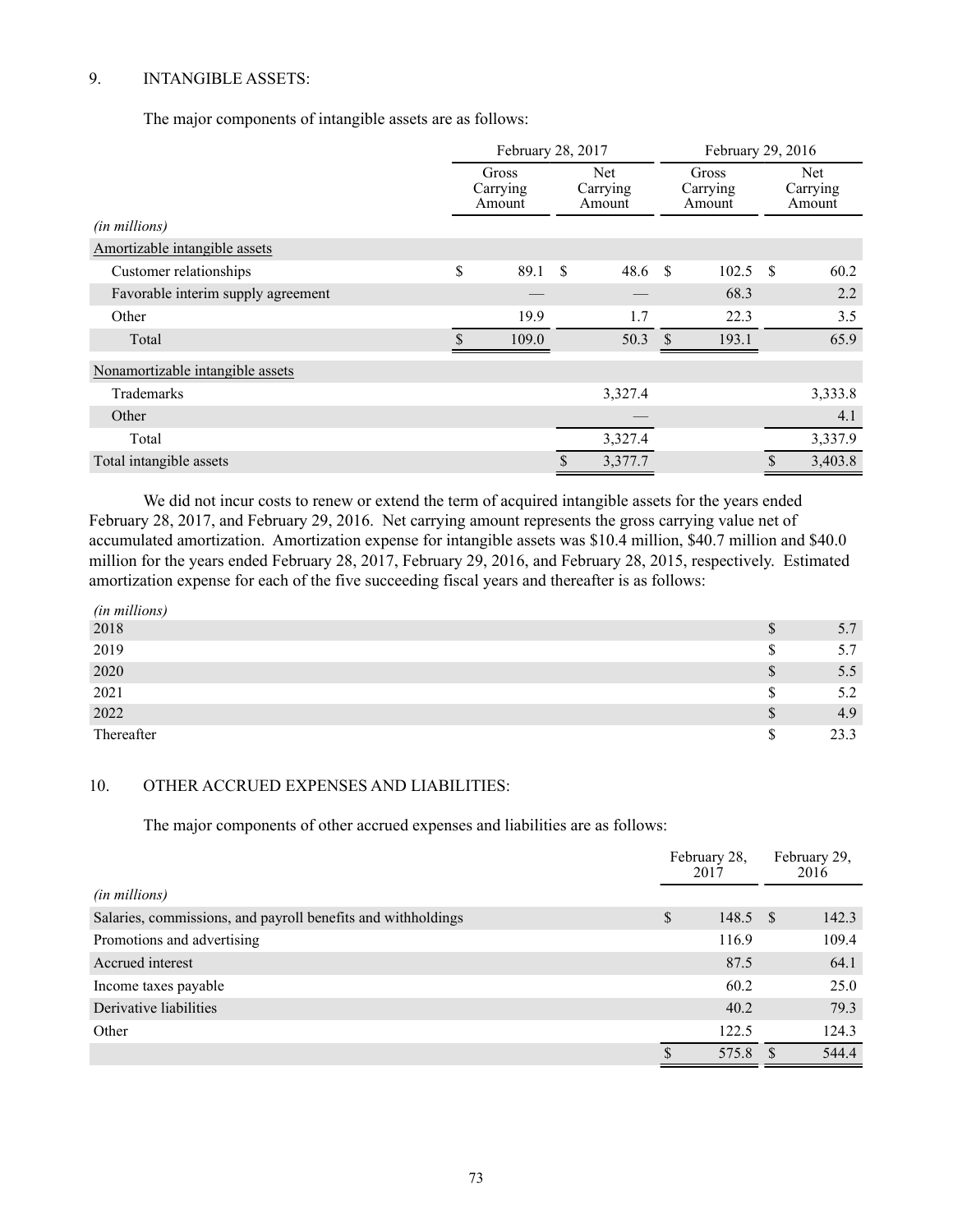# 11. BORROWINGS:

Borrowings consist of the following:

|                                                 | February 28, 2017             |       |               |         |          |         |      | February 29,<br>2016 |  |
|-------------------------------------------------|-------------------------------|-------|---------------|---------|----------|---------|------|----------------------|--|
|                                                 | Total<br>Long-term<br>Current |       |               |         |          | Total   |      |                      |  |
| (in millions)                                   |                               |       |               |         |          |         |      |                      |  |
| Notes payable to banks                          |                               |       |               |         |          |         |      |                      |  |
| Senior Credit Facility - Revolving Credit Loans | \$                            | 231.0 | - \$          |         | -S       | 231.0   | - \$ | 92.0                 |  |
| Other                                           |                               | 375.5 |               |         |          | 375.5   |      | 316.3                |  |
|                                                 |                               | 606.5 | S             |         | \$       | 606.5   | -S   | 408.3                |  |
| Long-term debt                                  |                               |       |               |         |          |         |      |                      |  |
| Senior Credit Facility - Term Loans             | \$                            | 192.5 | -S            | 3,595.0 | - S      | 3,787.5 | - \$ | 2,856.8              |  |
| <b>Senior Notes</b>                             |                               | 699.9 |               | 3,917.1 |          | 4,617.0 |      | 4,716.3              |  |
| Other                                           |                               | 18.5  |               | 208.6   |          | 227.1   |      | 99.8                 |  |
|                                                 |                               | 910.9 | <sup>\$</sup> | 7,720.7 | <b>S</b> | 8,631.6 | -S   | 7,672.9              |  |

# *Senior credit facility –*

In July 2015, the Company, CIH International S.à r.l., a wholly-owned indirect subsidiary of ours ("CIH"), Bank of America, N.A., as administrative agent (the "Administrative Agent"), and certain other lenders entered into an Amendment ("Amendment") that amended our then existing senior credit facility (as amended, the "2015 Credit Agreement"). The principal changes effected by the Amendment were:

- The creation of a new \$1.27 billion U.S. Term A loan facility into which the existing U.S. Term A and Term A-2 loan facilities were combined and increased by \$200.0 million;
- The refinance of the existing U.S. Term A-1 loan facility and extension of its maturity to July 16, 2021;
- The creation of a new \$1.43 billion European Term A loan facility into which the existing European Term A and Term B-1 loan facilities were combined;
- The extension of the maturity date of all tranches, other than the new U.S. Term A-1 loan facility, to July 16, 2020; and
- The increase of the revolving credit facility by \$300.0 million to \$1.15 billion.

In March 2016, the Company, CIH, CIH Holdings S.à r.l., a wholly-owned indirect subsidiary of ours ("CIHH"), the Administrative Agent, and certain other lenders entered into a Restatement Agreement (the "March 2016 Restatement Agreement") that amended and restated the 2015 Credit Agreement (as amended and restated by the March 2016 Restatement Agreement, the "March 2016 Credit Agreement"). The principal changes effected by the March 2016 Restatement Agreement were:

- The creation of a new \$700.0 million European Term A-1 loan facility maturing on March 10, 2021;
- An increase of the European revolving commitment under the revolving credit facility by \$425.0 million to \$1.0 billion;
- The addition of CIHH as a new borrower under the new European Term A-1 loan facility and the European revolving commitment; and
- The entry into a cross-guarantee agreement by CIH and CIHH whereby each guarantees the other's obligations under the March 2016 Credit Agreement.

In October 2016, the Company, CIH, CIHH, CB International Finance S.à r.l., a wholly-owned indirect subsidiary of ours ("CB International" and together with CIH and CIHH, the "European Borrowers"), the Administrative Agent, and certain other lenders entered into a Restatement Agreement (the "2016 Restatement Agreement") that amended and restated the March 2016 Credit Agreement (as amended and restated by the 2016 Restatement Agreement, the "2016 Credit Agreement"). The principal changes effected by the 2016 Restatement Agreement were:

• The creation of a new \$400.0 million European Term A-2 loan facility with CIH as the borrower, maturing on March 10, 2021;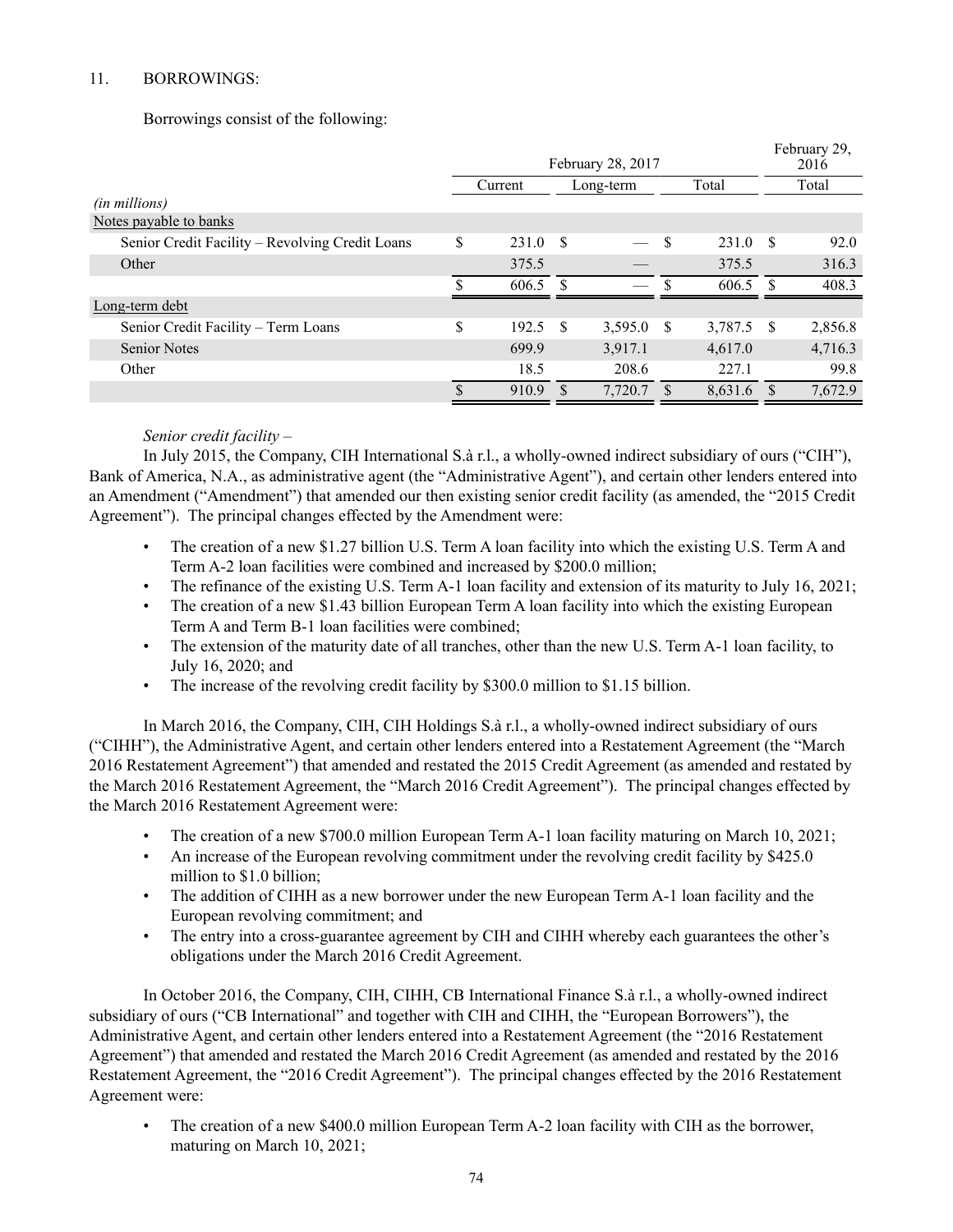- An adjustment of the Incremental Facilities (as defined below) from a fixed amount to a flexible amount;
- The addition of CB International as a new borrower under the European revolving commitment; and
- The entry into an amended and restated cross-guarantee agreement by the European Borrowers whereby each guarantees the others' obligations under the 2016 Credit Agreement.

The 2016 Credit Agreement provides for aggregate credit facilities of \$5,004.2 million, consisting of the following:

|                                              | Amount        | Maturity       |
|----------------------------------------------|---------------|----------------|
| <i>(in millions)</i>                         |               |                |
| Revolving Credit Facility <sup>(1)(2)</sup>  | \$<br>1,150.0 | July 16, 2020  |
| U.S. Term A Facility $(1)(3)$                | 1,192.1       | July 16, 2020  |
| U.S. Term A-1 Facility $(1)(3)$              | 238.9         | July 16, 2021  |
| European Term A Facility $(1)(3)$            | 1,340.7       | July 16, 2020  |
| European Term A-1 Facility <sup>(1)(3)</sup> | 682.5         | March 10, 2021 |
| European Term A-2 Facility <sup>(1)(3)</sup> | 400.0         | March 10, 2021 |
|                                              | 5,004.2       |                |

 $<sup>(1)</sup>$  Contractual interest rate varies based on our debt ratio (as defined in the 2016 Credit Agreement) and is a function</sup> of LIBOR plus a margin, or the base rate plus a margin.

- (2) Provides for credit facilities consisting of a \$150.0 million U.S. Revolving Credit Facility and a \$1,000.0 million European Revolving Credit Facility. Includes two sub-facilities for letters of credit of up to \$200.0 million in the aggregate. We are the borrower under the U.S. Revolving Credit Facility and we and/or CIH and/or CIHH and/or CB International are the borrowers under the European Revolving Credit Facility.
- (3) We are the borrower under the U.S. Term A and the U.S. Term A-1 loan facilities. CIH is the borrower under the European Term A and the European Term A-2 loan facilities. CIHH is the borrower under the European Term A-1 loan facility.

The 2016 Credit Agreement also permits us to elect, subject to the willingness of existing or new lenders to fund such increase or term loans and other customary conditions, to increase the revolving credit commitments or add one or more tranches of additional term loans (the "Incremental Facilities"). The Incremental Facilities may be an unlimited amount so long as our leverage ratio, as defined and computed pursuant to the 2016 Credit Agreement, is no greater than 4.00 to 1.00 for the period defined pursuant to the 2016 Credit Agreement.

The U.S. obligations under the 2016 Credit Agreement are guaranteed by certain of our U.S. subsidiaries. The European obligations under the 2016 Credit Agreement are guaranteed by us and certain of our U.S. subsidiaries. In addition, the European obligations are cross-guaranteed by the European Borrowers whereby each guarantees the others' obligations.

We and our subsidiaries are subject to covenants that are contained in the 2016 Credit Agreement, including those restricting the incurrence of additional indebtedness (including guarantees of indebtedness), additional liens, mergers and consolidations, the payment of dividends, the making of certain investments, prepayments of certain debt, transactions with affiliates, agreements that restrict our non-guarantor subsidiaries from paying dividends, and dispositions of property, in each case subject to numerous conditions, exceptions and thresholds. The financial covenants are limited to a minimum interest coverage ratio and a maximum net debt coverage ratio.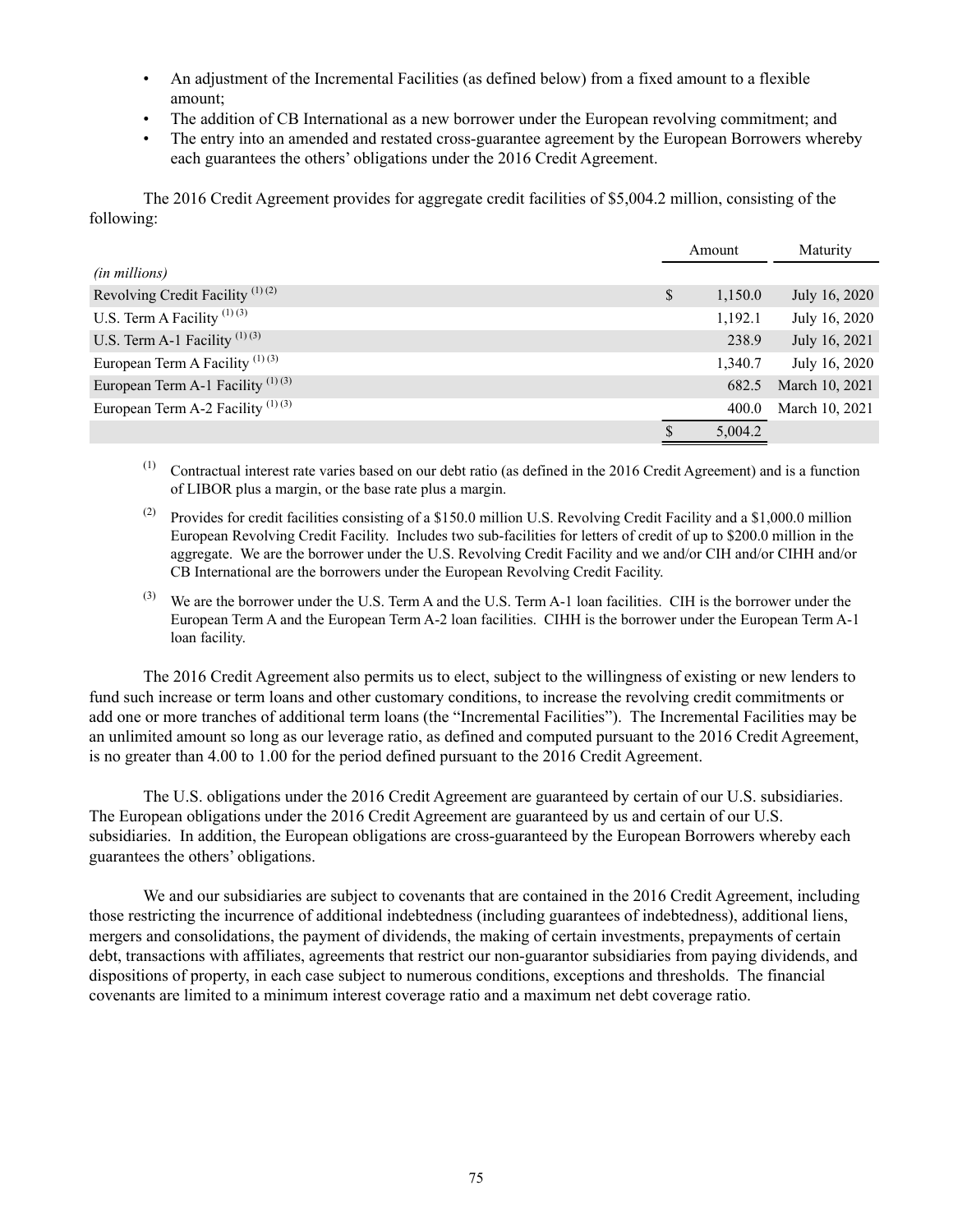As of February 28, 2017, information with respect to borrowings under the 2016 Credit Agreement is as follows:

|                               | Revolving<br>Credit<br>Facility |   | U.S.<br>Term A<br>Facility <sup><math>(1)</math></sup> | U.S.<br>Term A-1<br>Facility <sup>(1)</sup> | European<br>Term A<br>Facility <sup><math>(1)</math></sup> |         |   | European<br>Term A-1<br>Facility <sup>(1)</sup> |   | European<br>Term A-2<br>Facility <sup>(1)</sup> |
|-------------------------------|---------------------------------|---|--------------------------------------------------------|---------------------------------------------|------------------------------------------------------------|---------|---|-------------------------------------------------|---|-------------------------------------------------|
| (in millions)                 |                                 |   |                                                        |                                             |                                                            |         |   |                                                 |   |                                                 |
| Outstanding borrowings        | \$<br>231.0                     | S | 1.169.1                                                | \$<br>237.9                                 | \$                                                         | 1,316.7 | S | 671.0                                           | S | 392.8                                           |
| Interest rate                 | 2.3%                            |   | 2.3%                                                   | 2.5%                                        |                                                            | 2.3%    |   | 2.3%                                            |   | 2.3%                                            |
| LIBOR margin                  | 1.5%                            |   | 1.5%                                                   | 1.75%                                       |                                                            | 1.5%    |   | 1.5%                                            |   | 1.5%                                            |
| Outstanding letters of credit | \$<br>16.7                      |   |                                                        |                                             |                                                            |         |   |                                                 |   |                                                 |
| Remaining borrowing capacity  | 902.3                           |   |                                                        |                                             |                                                            |         |   |                                                 |   |                                                 |

(1) Outstanding term loan facility borrowings are net of unamortized debt issuance costs.

As of February 28, 2017, the required principal repayments of the term loans under the 2016 Credit Agreement (excluding unamortized debt issuance costs of \$18.6 million) for each of the five succeeding fiscal years and thereafter are as follows:

|               | U.S.<br>Term A<br>Facility |     | U.S.<br>Term A-1<br>Facility |      | European<br>Term A<br>Facility |               | European<br>Term A-1<br>Facility | European<br>Term A-2<br>Facility |       |      | Total   |
|---------------|----------------------------|-----|------------------------------|------|--------------------------------|---------------|----------------------------------|----------------------------------|-------|------|---------|
| (in millions) |                            |     |                              |      |                                |               |                                  |                                  |       |      |         |
| 2018          | \$<br>63.6                 | - S | 2.4                          | - \$ | 71.5 \$                        |               | 35.0                             | -S                               | 20.0  | - \$ | 192.5   |
| 2019          | 63.6                       |     | 2.4                          |      | 71.5                           |               | 35.0                             |                                  | 20.0  |      | 192.5   |
| 2020          | 63.6                       |     | 2.4                          |      | 71.5                           |               | 35.0                             |                                  | 20.0  |      | 192.5   |
| 2021          | 985.4                      |     | 2.4                          |      | 1,108.3                        |               | 35.0                             |                                  | 20.0  |      | 2,151.1 |
| 2022          |                            |     | 228.7                        |      |                                |               | 533.8                            |                                  | 315.0 |      | 1,077.5 |
| Thereafter    |                            |     |                              |      |                                |               |                                  |                                  |       |      |         |
|               | 1,176.2                    | S   | 238.3                        | S    | 1,322.8                        | <sup>\$</sup> | 673.8                            | <sup>\$</sup>                    | 395.0 | -S   | 3,806.1 |

## *Interest rate swap contracts –*

In April 2012, we transitioned our then existing interest rate swap agreement to a one-month LIBOR base rate versus the existing three-month LIBOR base rate by entering into a new interest rate swap agreement which was designated as a cash flow hedge for \$500.0 million of our floating LIBOR rate debt. In addition, our existing interest rate swap agreement was dedesignated as a hedge. We also entered into an additional interest rate swap agreement for \$500.0 million that was not designated as a hedge to offset the prospective impact of the newly undesignated interest rate swap agreement. As a result of these hedges, we fixed our interest rates on \$500.0 million of our floating LIBOR rate debt at an average rate of 2.8% (exclusive of borrowing margins) through September 1, 2016. The losses in AOCI related to the dedesignated interest rate swap agreement have been reclassified from AOCI ratably into earnings in the same period in which the original hedged item was recorded in our results of operations.

We have entered into additional interest rate swap agreements, which are designated as cash flow hedges for \$250.0 million of our floating LIBOR rate debt. As a result of these hedges, we have fixed our interest rates on \$250.0 million of our floating LIBOR rate debt at an average rate of 1.1% (exclusive of borrowing margins) from September 1, 2016, through July 1, 2020.

For the years ended February 28, 2017, February 29, 2016, and February 28, 2015, we reclassified net losses of \$4.0 million, \$8.1 million and \$8.3 million, net of income tax effect, respectively, from AOCI to interest expense.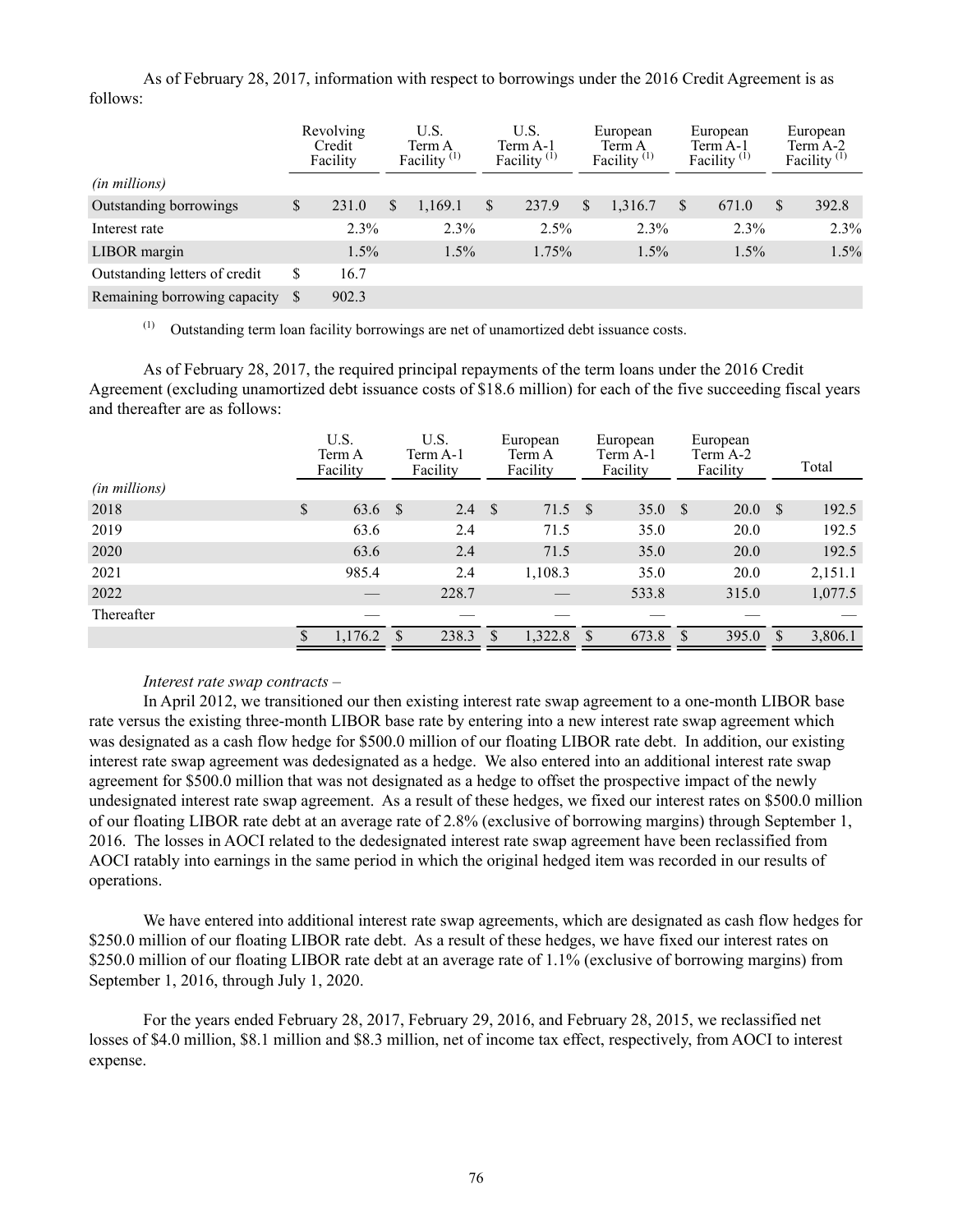## *Senior notes –*

Our outstanding senior notes are as follows:

|                                 |               |                |                      |               |           | Outstanding Balance <sup>(1)</sup> |         |               |                      |
|---------------------------------|---------------|----------------|----------------------|---------------|-----------|------------------------------------|---------|---------------|----------------------|
|                                 | Issuance      | Maturity       | Interest<br>Payments |               | Principal | February 28,<br>2017               |         |               | February 29,<br>2016 |
| (in millions)                   |               |                |                      |               |           |                                    |         |               |                      |
| 7.25% Senior Notes $^{(2)(3)}$  | August 2006   | September 2016 | Mar/Sept             | \$            | 700.0     | -S                                 |         | <sup>S</sup>  | 699.0                |
| 7.25% Senior Notes $(2)(3)(4)$  | January 2008  | May 2017       | May/Nov              | \$            | 700.0     | S                                  | 699.9   | -S            | 699.0                |
| $6\%$ Senior Notes $^{(2)(3)}$  | April 2012    | May 2022       | May/Nov              | \$            | 600.0     | <sup>\$</sup>                      | 594.9   | <sup>\$</sup> | 594.1                |
| 3.75% Senior Notes $^{(2)(3)}$  | May 2013      | May 2021       | May/Nov              | \$            | 500.0     | <b>S</b>                           | 497.4   | -S            | 496.8                |
| 4.25% Senior Notes $^{(2)(3)}$  | May 2013      | May 2023       | May/Nov              | \$            | 1,050.0   | <sup>S</sup>                       | 1,043.4 | <sup>\$</sup> | 1,042.5              |
| 3.875% Senior Notes $^{(2)(3)}$ | November 2014 | November 2019  | May/Nov              | \$            | 400.0     | <b>S</b>                           | 396.8   | -S            | 395.7                |
| 4.75% Senior Notes $^{(2)(3)}$  | November 2014 | November 2024  | May/Nov              | $\mathcal{S}$ | 400.0     | <sup>\$</sup>                      | 395.4   | -S            | 394.9                |
| 4.75% Senior Notes $^{(2)(3)}$  | December 2015 | December 2025  | June/Dec             | \$            | 400.0     | S                                  | 394.8   | -S            | 394.3                |
| 3.70% Senior Notes $^{(2)(5)}$  | December 2016 | December 2026  | June/Dec             | \$            | 600.0     | S                                  | 594.4   | -S            |                      |

(1) Amounts are net of unamortized discounts, where applicable, and debt issuance costs.

(2) Senior unsecured obligations which rank equally in right of payment to all of our existing and future senior unsecured indebtedness. Guaranteed by certain of our U.S. subsidiaries on a senior unsecured basis.

- $(3)$  Redeemable, in whole or in part, at our option at any time at a redemption price equal to 100% of the outstanding principal amount plus a make whole payment based on the present value of the future payments at the adjusted Treasury Rate plus 50 basis points.
- $(4)$  Issued in exchange for notes originally issued in May 2007.

 $(5)$  Redeemable, in whole or in part, at our option at any time prior to September 6, 2026, at a redemption price equal to 100% of the outstanding principal amount, plus accrued and unpaid interest and a make-whole payment based on the present value of the future payments at the adjusted Treasury Rate plus 25 basis points. On or after September 6, 2026, redeemable, in whole or in part, at our option at any time at a redemption price equal to 100% of the outstanding principal amount, plus accrued and unpaid interest.

## *Indentures* –

Our Indentures relating to our outstanding senior notes contain certain covenants, including, but not limited to: (i) a limitation on liens on certain assets, (ii) a limitation on certain sale and leaseback transactions, and (iii) restrictions on mergers, consolidations and the transfer of all or substantially all of our assets to another person.

# *Subsidiary credit facilities –*

*General:*

We have additional credit arrangements totaling \$442.8 million and \$424.1 million as of February 28, 2017, and February 29, 2016, respectively. As of February 28, 2017, and February 29, 2016, amounts outstanding under these arrangements were \$269.5 million and \$157.1 million, respectively, the majority of which is classified as long-term as of the respective date. These arrangements primarily support the financing needs of our domestic and foreign subsidiary operations, as well as our glass production plant joint venture (see "other long-term debt" below). Interest rates and other terms of these borrowings vary from country to country, depending on local market conditions.

## *Canadian credit agreement:*

In June 2016, through a wholly-owned indirect subsidiary of ours, we entered into a new secured Canadian credit agreement which provided for a C\$275.0 million term loan facility (\$214.1 million at issuance) and a C\$50.0 million revolving credit facility which was undrawn at issuance (the "Canadian Credit Agreement"). In connection with the Canadian Divestiture in December 2016, our obligations associated with the Canadian Credit Agreement terminated.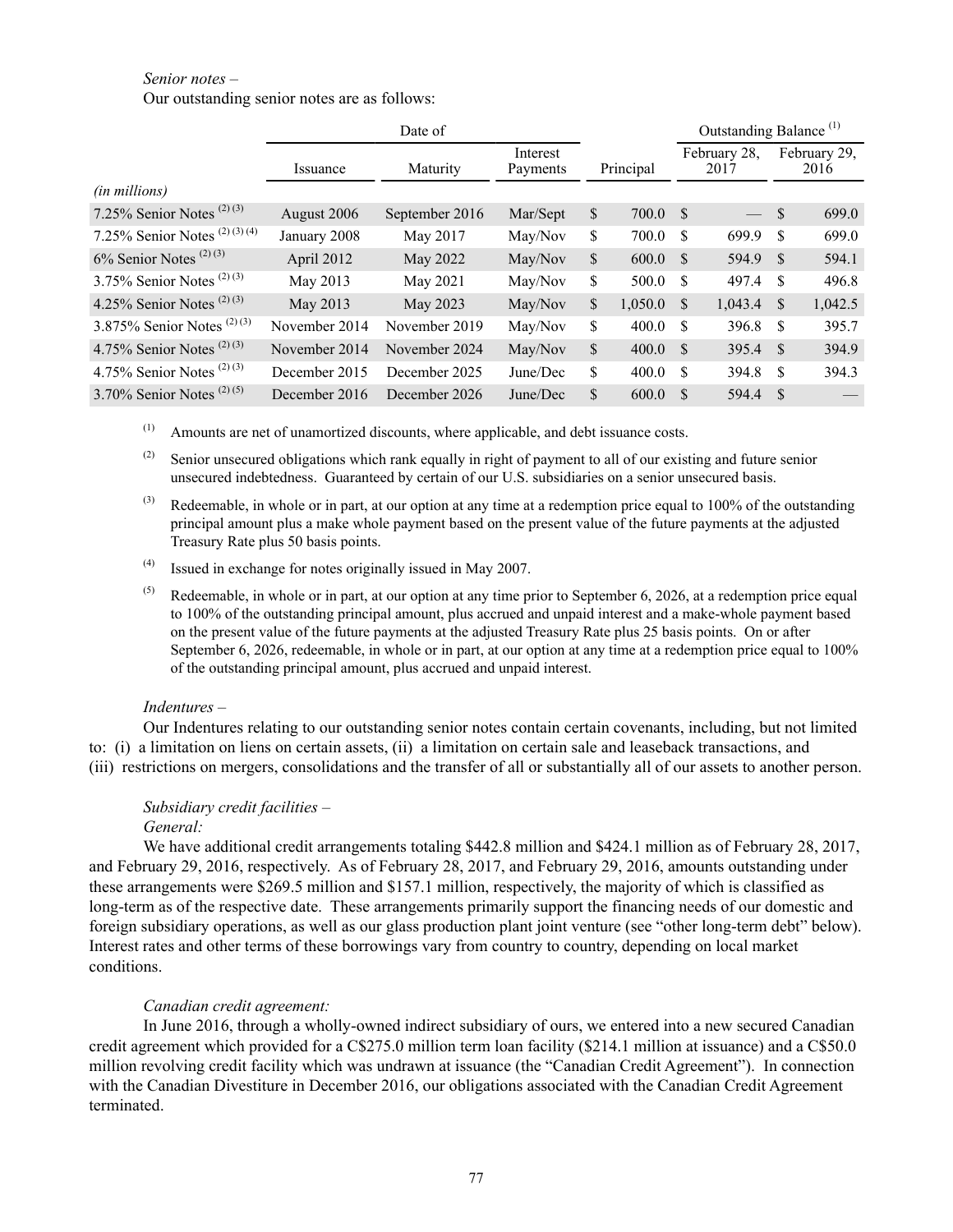#### *Other long-term debt:*

During the year ended February 28, 2017, we recorded an immaterial adjustment related to the prior period for the noncash conversion of \$132.0 million from noncontrolling equity interests to long-term debt associated with our glass production plant joint venture partner, Owens-Illinois. Additionally, we had incremental borrowings from Owens-Illinois under the contractual agreement for the year ended February 28, 2017. As of February 28, 2017, amounts outstanding under the contractual agreement are included in our consolidated balance sheet in accordance with our consolidation of this VIE. These borrowings have a maturity date of December 2064 with both a fixed and variable interest rate component. The variable interest rate is based upon certain performance measures as defined in the contractual agreement. As of February 28, 2017, amounts outstanding under the contractual agreement were \$183.5 million with a weighted average interest rate of 5.1%.

## *Debt payments* –

As of February 28, 2017, the required principal repayments under long-term debt obligations (excluding unamortized debt issuance costs and unamortized discount of \$51.1 million and \$0.5 million, respectively) for each of the five succeeding fiscal years and thereafter are as follows:

| (in millions) |    |         |
|---------------|----|---------|
| 2018          | \$ | 911.0   |
| 2019          |    | 207.6   |
| 2020          |    | 599.7   |
| 2021          |    | 2,153.9 |
| 2022          |    | 1,577.5 |
| Thereafter    |    | 3,233.5 |
|               | S  | 8,683.2 |

## *Accounts receivable securitization facilities –*

On September 28, 2015, we entered into an amended 364-day revolving trade accounts receivable securitization facility (the "2015 CBI Facility"). Under the 2015 CBI Facility, trade accounts receivable generated by us and certain of our subsidiaries are sold by us to our wholly-owned bankruptcy remote single purpose subsidiary (the "CBI SPV"), which is consolidated by us for financial reporting purposes. Such receivables have been pledged by the CBI SPV to secure borrowings under the 2015 CBI Facility. We service the receivables for the 2015 CBI Facility. The receivable balances related to the 2015 CBI Facility are reported as accounts receivable on our balance sheets, but the receivables are at all times owned by the CBI SPV and are included on our financial statements as required by generally accepted accounting principles. On September 27, 2016, we and the CBI SPV amended the 2015 CBI Facility (as amended, the "CBI Facility") for an additional 364-day term. Under the CBI Facility, there are two lenders, one holding 60% of the aggregate facility and the other holding 40% of the aggregate facility. Any borrowings under the CBI Facility are recorded as secured borrowings and bear interest as follows: (i) 60% of the borrowings are charged at that lender's cost of funds plus a margin of 80 basis points and (ii) 40% of the borrowings are charged at one-month LIBOR plus a margin of 80 basis points. The CBI Facility provides borrowing capacity of \$235.0 million up to \$340.0 million structured to account for the seasonality of our business, subject to further limitations based upon various pre-agreed formulas.

Also, on September 28, 2015, Crown Imports, a wholly-owned indirect subsidiary of ours, entered into an amended 364-day revolving trade accounts receivable securitization facility (the "2015 Crown Facility"). Under the 2015 Crown Facility, trade accounts receivable generated by Crown Imports are sold by Crown Imports to its wholly-owned bankruptcy remote single purpose subsidiary (the "Crown SPV"), which is consolidated by us for financial reporting purposes. Such receivables have been pledged by the Crown SPV to secure borrowings under the 2015 Crown Facility. Crown Imports services the receivables for the 2015 Crown Facility. The receivable balances related to the 2015 Crown Facility are reported as accounts receivable on our balance sheets, but the receivables are at all times owned by the Crown SPV and are included on our financial statements to comply with generally accepted accounting principles. On September 27, 2016, Crown Imports and the Crown SPV amended the 2015 Crown Facility (as amended, the "Crown Facility") for an additional 364-day term. Under the Crown Facility, there are two lenders, one holding 60% of the aggregate facility and the other holding 40% of the aggregate facility. Any borrowings under the Crown Facility are recorded as secured borrowings and bear interest as follows: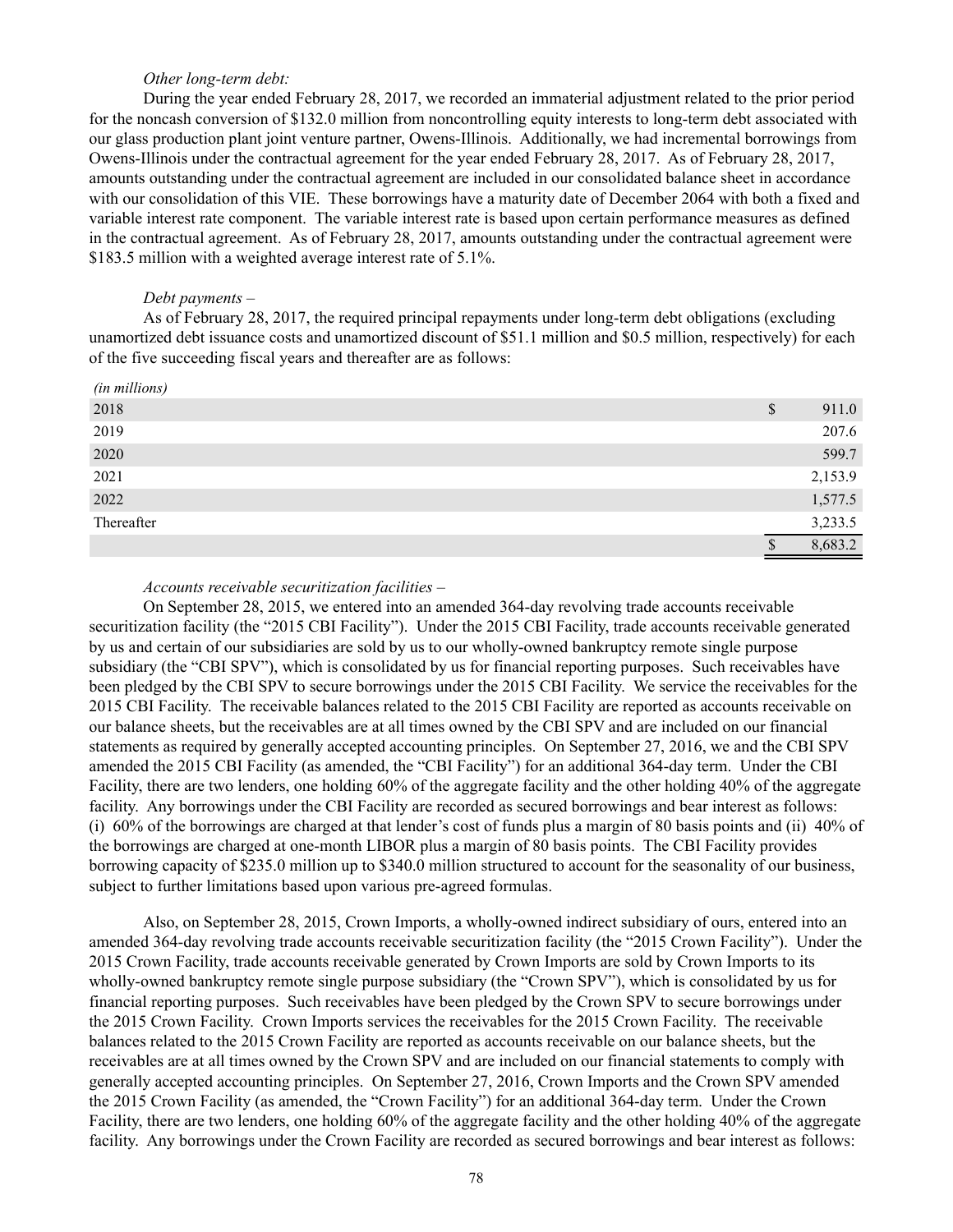(i) 60% of the borrowings are charged at that lender's cost of funds plus a margin of 80 basis points and (ii) 40% of the borrowings are charged at one-month LIBOR plus a margin of 80 basis points. The Crown Facility provides borrowing capacity of \$120.0 million up to \$210.0 million structured to account for the seasonality of Crown Imports' business.

As of February 28, 2017, our accounts receivable securitization facilities are as follows:

|                     | Outstanding<br><b>Borrowings</b> | Weighted<br>Average<br>Interest Rate | Remaining<br><b>Borrowing</b><br>Capacity |
|---------------------|----------------------------------|--------------------------------------|-------------------------------------------|
| (in millions)       |                                  |                                      |                                           |
| <b>CBI</b> Facility | 206.1                            | $1.7\%$ \$                           | 88.9                                      |
| Crown Facility      | 127.0                            | $1.7\%$ \$                           | 13.0                                      |

## 12. INCOME TAXES:

Income before income taxes was generated as follows:

|               | For the Years Ended |                      |  |                      |  |                      |  |  |  |
|---------------|---------------------|----------------------|--|----------------------|--|----------------------|--|--|--|
|               |                     | February 28,<br>2017 |  | February 29,<br>2016 |  | February 28,<br>2015 |  |  |  |
| (in millions) |                     |                      |  |                      |  |                      |  |  |  |
| Domestic      | <sup>S</sup>        | 788.0 \$             |  | 599.3 \$             |  | 481.6                |  |  |  |
| Foreign       |                     | 1.305.4              |  | 901.9                |  | 698.0                |  |  |  |
|               | S                   | $2,093.4$ \$         |  | $1,501.2$ \$         |  | 1,179.6              |  |  |  |

The income tax provision consisted of the following:

|                      | For the Years Ended  |       |               |                      |               |                      |  |  |  |
|----------------------|----------------------|-------|---------------|----------------------|---------------|----------------------|--|--|--|
|                      | February 28,<br>2017 |       |               | February 29,<br>2016 |               | February 28,<br>2015 |  |  |  |
| (in millions)        |                      |       |               |                      |               |                      |  |  |  |
| Current              |                      |       |               |                      |               |                      |  |  |  |
| Federal              | \$                   | 270.8 | - \$          | 126.2                | - \$          | 195.0                |  |  |  |
| State                |                      | 28.5  |               | 19.9                 |               | 20.1                 |  |  |  |
| Foreign              |                      | 126.2 |               | 43.5                 |               | 49.0                 |  |  |  |
| Total current        |                      | 425.5 |               | 189.6                |               | 264.1                |  |  |  |
| Deferred             |                      |       |               |                      |               |                      |  |  |  |
| Federal              |                      | 113.4 |               | 232.4                |               | 84.6                 |  |  |  |
| State                |                      | 7.5   |               | 15.6                 |               | 4.8                  |  |  |  |
| Foreign              |                      | 7.8   |               | 3.0                  |               | (10.1)               |  |  |  |
| Total deferred       |                      | 128.7 |               | 251.0                |               | 79.3                 |  |  |  |
| Income tax provision | \$                   | 554.2 | <sup>\$</sup> | 440.6                | <sup>\$</sup> | 343.4                |  |  |  |

The foreign provision (benefit) for income taxes is based on foreign pretax earnings. Earnings of foreign subsidiaries would be subject to U.S. income taxation on repatriation to the U.S. We provide for taxes that may be payable if undistributed earnings of foreign subsidiaries were to be remitted to the U.S., except for those earnings that we consider to be indefinitely reinvested.

During the third quarter of fiscal 2017, in connection with the agreement to divest the Canadian wine business and the ongoing Beer capacity expansion activities in Mexico, including the agreement to acquire the Obregon Brewery, we changed our assertion regarding our ability and intent to indefinitely reinvest undistributed earnings of certain foreign subsidiaries. Approximately \$420 million of our earnings for the year ended February 28, 2017, and all future earnings for these foreign subsidiaries are expected to be indefinitely reinvested.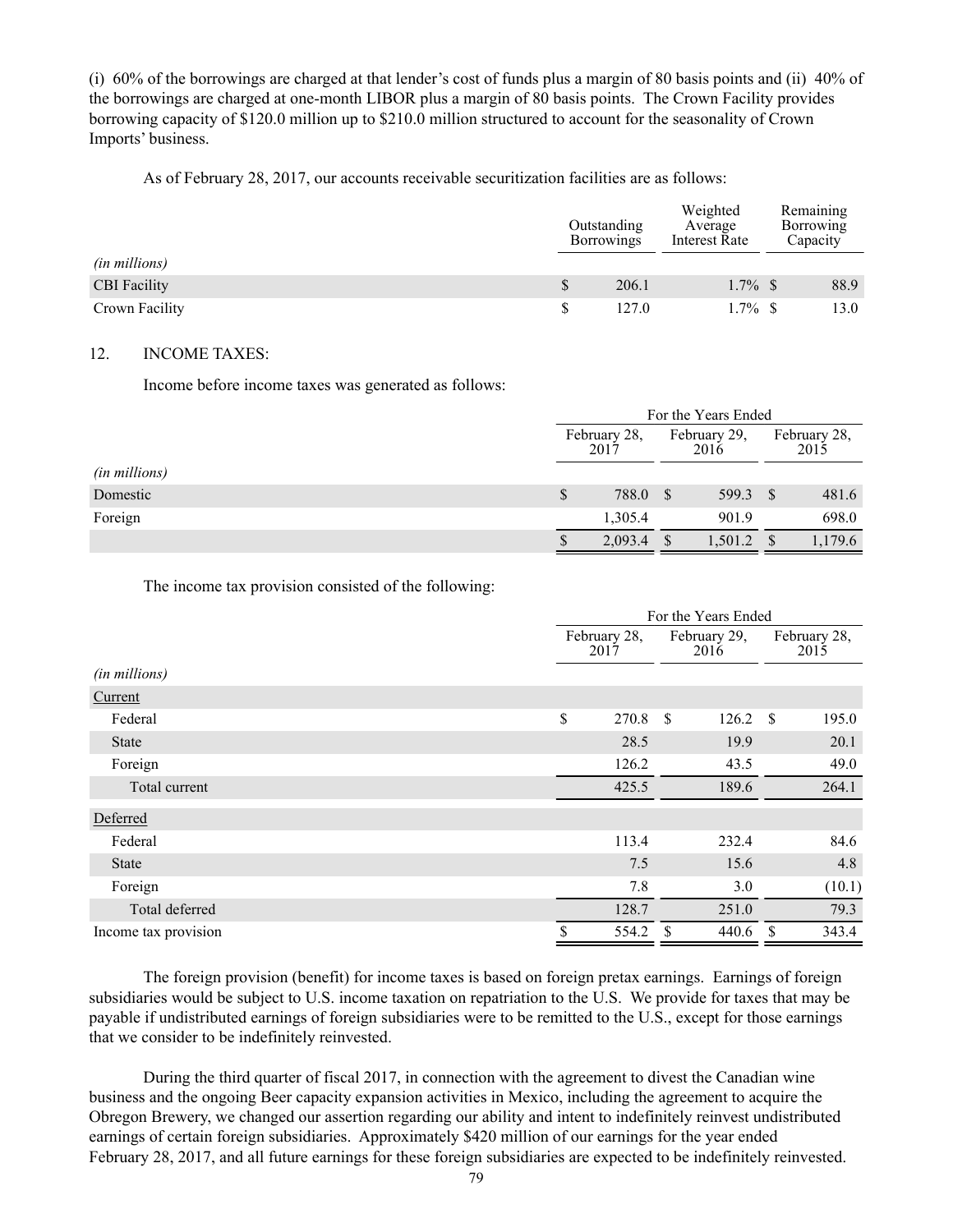Our current U.S. cash flow estimates and available borrowing capacity are expected to be sufficient to meet future domestic cash needs. Because we intend to use our historical unremitted earnings generated from our existing foreign subsidiaries to continue to support our U.S. investments in the future, our intent to repatriate those historical foreign earnings remains unchanged. Therefore, we continue to provide for anticipated tax liabilities on these amounts that are expected to be repatriated.

We have not provided for incremental U.S. income taxes on the indefinitely reinvested earnings. If at some future date these earnings cease to be indefinitely reinvested and are repatriated, we may be subject to additional U.S. income and other taxes on such amounts of approximately \$110 million.

Deferred tax assets and liabilities reflect the future income tax effects of temporary differences between the financial statement carrying amounts of existing assets and liabilities and their respective tax bases and are measured using enacted tax rates that apply to taxable income.

Significant components of deferred tax assets (liabilities) consist of the following:

|                                        | February 28,<br>2017           | February 29,<br>2016 |
|----------------------------------------|--------------------------------|----------------------|
| (in millions)                          |                                |                      |
| Deferred tax assets                    |                                |                      |
| Loss carryforwards                     | \$<br>144.0                    | -S<br>74.2           |
| Stock-based compensation               | 43.2                           | 50.1                 |
| Inventory                              | 12.5                           | 14.1                 |
| Derivative instruments                 |                                | 5.1                  |
| Insurance accruals                     | 5.2                            | 3.8                  |
| Employee benefits                      | 2.5                            | 2.8                  |
| Unrealized foreign exchange            |                                | 1.3                  |
| Other accruals                         | 28.4                           | 39.4                 |
| Gross deferred tax assets              | 235.8                          | 190.8                |
| Valuation allowances                   | (134.1)                        | (35.7)               |
| Deferred tax assets, net               | 101.7                          | 155.1                |
| Deferred tax liabilities               |                                |                      |
| Intangible assets                      | (720.6)                        | (688.1)              |
| Property, plant and equipment          | (255.0)                        | (264.2)              |
| Provision for unremitted earnings      | (229.3)                        | (199.9)              |
| Investments in equity method investees | (24.2)                         | (24.3)               |
| Unrealized foreign exchange            | (4.1)                          |                      |
| Derivative instruments                 | (0.9)                          |                      |
| Total deferred tax liabilities         | (1,234.1)                      | (1, 176.5)           |
| Deferred tax liabilities, net          | $\mathbb{S}$<br>$(1,132.4)$ \$ | (1,021.4)            |

In assessing the realizability of deferred tax assets, we consider whether it is more likely than not that some or all of the deferred tax assets will not be realized. In making this assessment, we consider the projected reversal of deferred tax liabilities and projected future taxable income. Based upon this assessment, we believe it is more likely than not that we will realize the benefits of these deductible differences, net of any valuation allowances.

As of February 28, 2017, operating loss carryforwards totaling \$321.2 million are being carried forward in a number of jurisdictions where we are permitted to use tax operating losses from prior periods to reduce future taxable income. Of these operating loss carryforwards, \$301.6 million will expire in fiscal 2018 through fiscal 2037 and \$19.6 million of operating losses in certain jurisdictions may be carried forward indefinitely. Additionally, as of February 28, 2017, federal capital losses totaling \$262.9 million are being carried forward and will expire in fiscal 2022.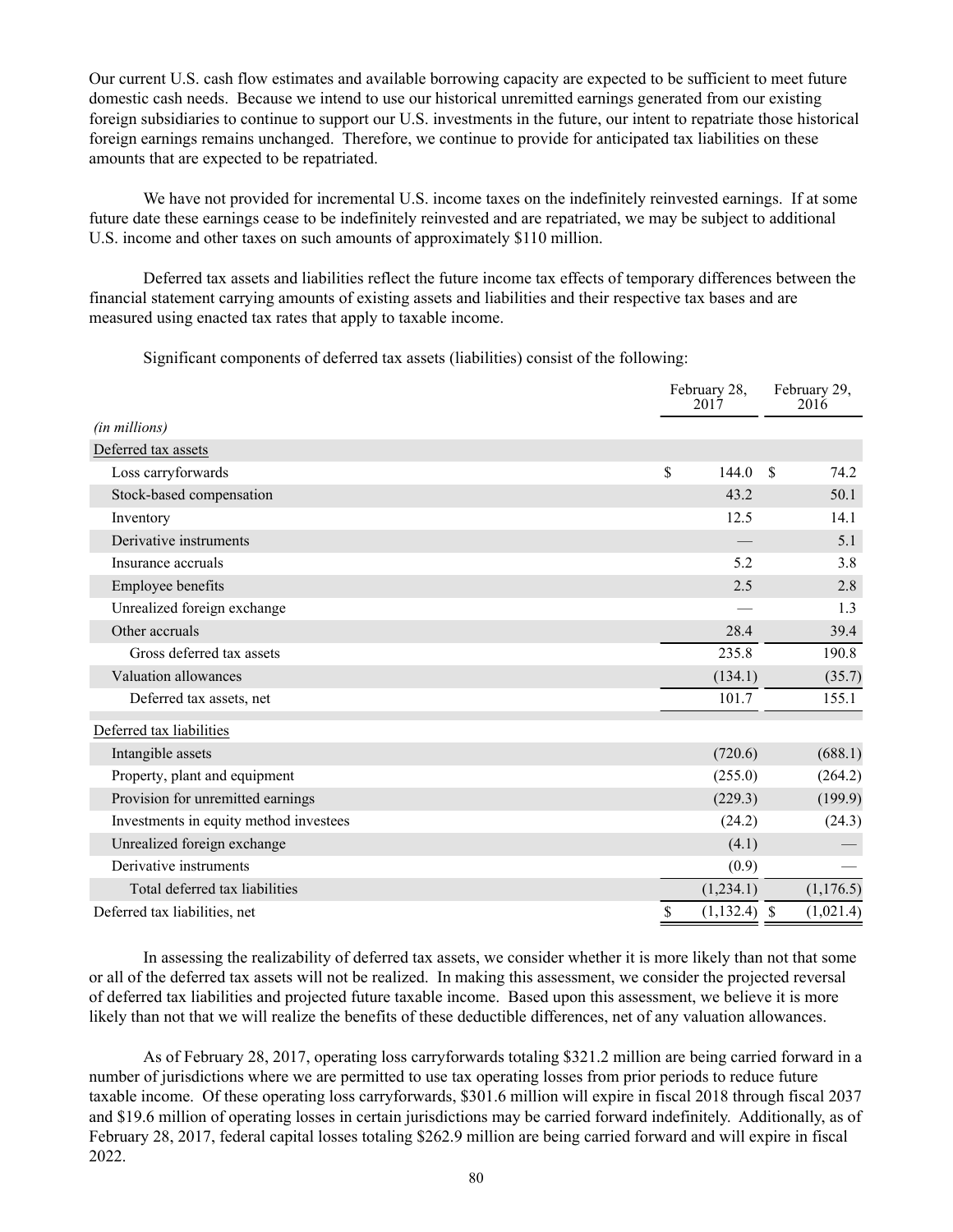We have recognized valuation allowances for operating loss carryforwards, capital loss carryforwards and other deferred tax assets when we believe it is more likely than not that these items will not be realized. The increase in our valuation allowances as of February 28, 2017, primarily relates to the recognition of a full valuation allowance for the federal capital losses generated for the year ended February 28, 2017.

A reconciliation of the total tax provision (benefit) to the amount computed by applying the statutory U.S. Federal income tax rate to income before provision for (benefit from) income taxes is as follows:

|                                                                     | For the Years Ended |                   |                            |                                      |                   |           |                   |                            |           |  |  |  |
|---------------------------------------------------------------------|---------------------|-------------------|----------------------------|--------------------------------------|-------------------|-----------|-------------------|----------------------------|-----------|--|--|--|
|                                                                     |                     | February 28, 2017 |                            |                                      | February 29, 2016 |           | February 28, 2015 |                            |           |  |  |  |
|                                                                     |                     | Amount            | $%$ of<br>Pretax<br>Income | $%$ of<br>Pretax<br>Amount<br>Income |                   | Amount    |                   | $%$ of<br>Pretax<br>Income |           |  |  |  |
| $(in$ millions, except % of pretax income data)                     |                     |                   |                            |                                      |                   |           |                   |                            |           |  |  |  |
| Income tax provision at statutory rate                              | $\mathbb{S}$        | 732.7             | $35.0\%$                   | <sup>S</sup>                         | 525.4             | $35.0\%$  | -S                | 412.8                      | $35.0\%$  |  |  |  |
| State and local income taxes, net of federal<br>income tax benefit  |                     | 23.4              | $1.1\%$                    |                                      | 23.1              | $1.5\%$   |                   | 16.1                       | $1.4\%$   |  |  |  |
| Earnings of subsidiaries taxed at other than<br>U.S. statutory rate |                     | (160.4)           | $(7.6\%)$                  |                                      | (101.2)           | $(6.7\%)$ |                   | (75.3)                     | $(6.4\%)$ |  |  |  |
| Canadian Divestiture                                                |                     | (25.5)            | $(1.2\%)$                  |                                      |                   | $-$ %     |                   |                            | $-$ %     |  |  |  |
| Miscellaneous items, net                                            |                     | (16.0)            | $(0.8\%)$                  |                                      | (6.7)             | $(0.5\%)$ |                   | (10.2)                     | $(0.9\%)$ |  |  |  |
| Income tax provision at effective rate                              |                     | 554.2             | 26.5%                      |                                      | 440.6             | 29.3%     |                   | 343.4                      | 29.1%     |  |  |  |

For the years ended February 28, 2017, February 29, 2016, and February 28, 2015, the state and local income taxes, net of federal income tax benefit, includes benefits resulting from adjustments to the current and deferred state effective tax rates. These benefits include the recognition of prior period income tax refunds, decreases in uncertain tax positions and adjustments to the current and deferred state effective tax rates. The effect of earnings of foreign subsidiaries includes the difference between the U.S. statutory rate and local jurisdiction tax rates, as well as the provision for incremental U.S. taxes on unremitted earnings of certain foreign subsidiaries offset by foreign tax credits and other foreign adjustments.

The liability for income taxes associated with uncertain tax positions, excluding interest and penalties, and a reconciliation of the beginning and ending unrecognized tax benefit liabilities is as follows:

|                                                                        | For the Years Ended  |        |  |                      |  |                      |  |  |
|------------------------------------------------------------------------|----------------------|--------|--|----------------------|--|----------------------|--|--|
|                                                                        | February 28,<br>2017 |        |  | February 29,<br>2016 |  | February 28,<br>2015 |  |  |
| <i>(in millions)</i>                                                   |                      |        |  |                      |  |                      |  |  |
| Balance as of March 1                                                  | \$                   | 30.4 S |  | 85.5 \$              |  | 101.5                |  |  |
| Increases as a result of tax positions taken during a prior period     |                      |        |  | 0.1                  |  | 0.1                  |  |  |
| Decreases as a result of tax positions taken during a prior period     |                      | (11.5) |  | (1.2)                |  | (4.0)                |  |  |
| Increases as a result of tax positions taken during the current period |                      | 21.3   |  | 3.7                  |  | 7.7                  |  |  |
| Decreases related to settlements with tax authorities                  |                      |        |  | (54.7)               |  | (13.9)               |  |  |
| Decreases related to lapse of applicable statute of limitations        |                      | (0.7)  |  | (3.0)                |  | (5.9)                |  |  |
| Balance as of last day of February                                     |                      | 39.5   |  | 30.4                 |  | 85.5                 |  |  |

As of February 28, 2017, and February 29, 2016, we had \$42.7 million and \$32.3 million, respectively, of non-current unrecognized tax benefit liabilities, including interest and penalties, recorded on our balance sheets. These liabilities are recorded as non-current as payment of cash is not anticipated within one year of the balance sheet date.

As of February 28, 2017, and February 29, 2016, we had \$39.5 million and \$30.4 million, respectively, of unrecognized tax benefit liabilities that, if recognized, would decrease the effective tax rate.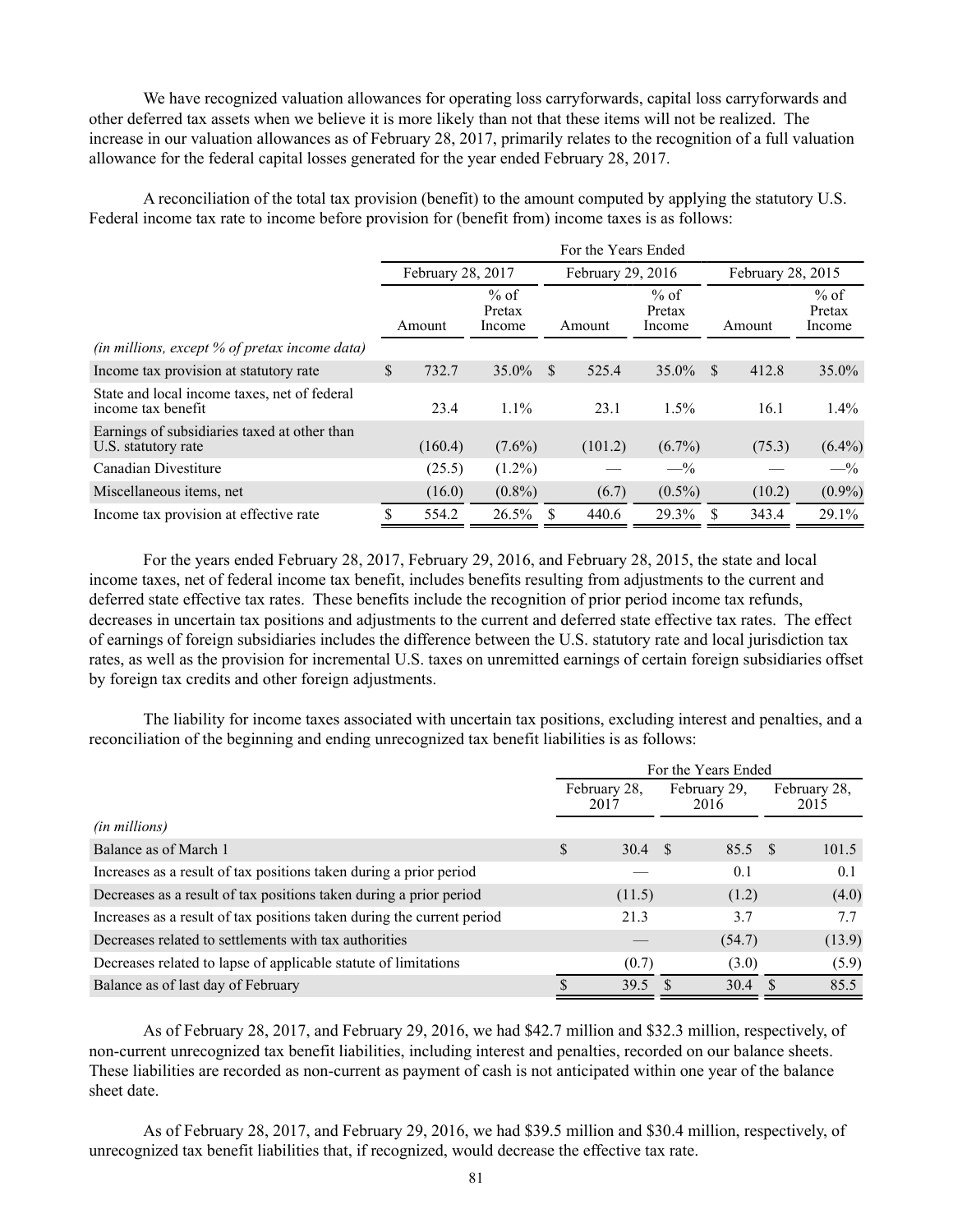We file U.S. Federal income tax returns and various state, local and foreign income tax returns. Major tax jurisdictions where we are subject to examination by tax authorities include Canada, Luxembourg, Mexico, New Zealand and the U.S. Various U.S. Federal, state and foreign income tax examinations are currently in progress. It is reasonably possible that the liability associated with our unrecognized tax benefit liabilities will increase or decrease within the next twelve months as a result of these examinations or the expiration of statutes of limitation. As of February 28, 2017, we estimate that unrecognized tax benefit liabilities could change by a range of \$1 million to \$20 million. With few exceptions, we are no longer subject to U.S. Federal, state, local or foreign income tax examinations for fiscal years prior to February 28, 2009.

We provide for additional tax expense based on probable outcomes of ongoing tax examinations and assessments in various jurisdictions. While it is often difficult to predict the outcome or the timing of resolution of any tax matter, we believe the reserves reflect the probable outcome of known tax contingencies. Unfavorable settlement of any particular issue would require the use of cash. Favorable resolution would be recognized as a reduction to the effective tax rate in the year of resolution.

The Internal Revenue Service ("IRS") concluded its examination of our fiscal years ended February 28, 2010, and February 28, 2011. We received a Revenue Agent's Report ("RAR") from the IRS proposing tax assessments for those years. We disagree with certain assessments in this report and are continuing to address these matters through the IRS Appeals process. We believe that our position will be successfully sustained. For other items that were effectively settled, we reduced our liability for uncertain tax positions and recorded a tax benefit of \$31.9 million for the year ended February 29, 2016. In addition, during the year ended February 29, 2016, various U.S. state and international examinations were finalized. In total, tax benefits of \$51.0 million were recorded for the year ended February 29, 2016, related to the resolution of certain tax positions in connection with those examinations and the expiration of statutes of limitation.

## 13. COMMITMENTS AND CONTINGENCIES:

#### *Operating leases –*

The minimum lease payments for our operating leases are recognized on a straight-line basis over the minimum lease term. Step rent provisions, escalation clauses, capital improvement funding and other lease concessions, when present in our leases, are taken into account in computing the minimum lease payments.

Future payments under noncancelable operating leases having initial or remaining terms of one year or more are as follows for each of the five succeeding fiscal years and thereafter:

| (in millions) |    |       |
|---------------|----|-------|
| 2018          | \$ | 41.6  |
| 2019          |    | 46.8  |
| 2020          |    | 45.2  |
| 2021          |    | 43.2  |
| 2022          |    | 35.4  |
| Thereafter    |    | 285.5 |
|               | P  | 497.7 |

Rental expense was \$59.2 million, \$56.1 million and \$58.9 million for the years ended February 28, 2017, February 29, 2016, and February 28, 2015, respectively.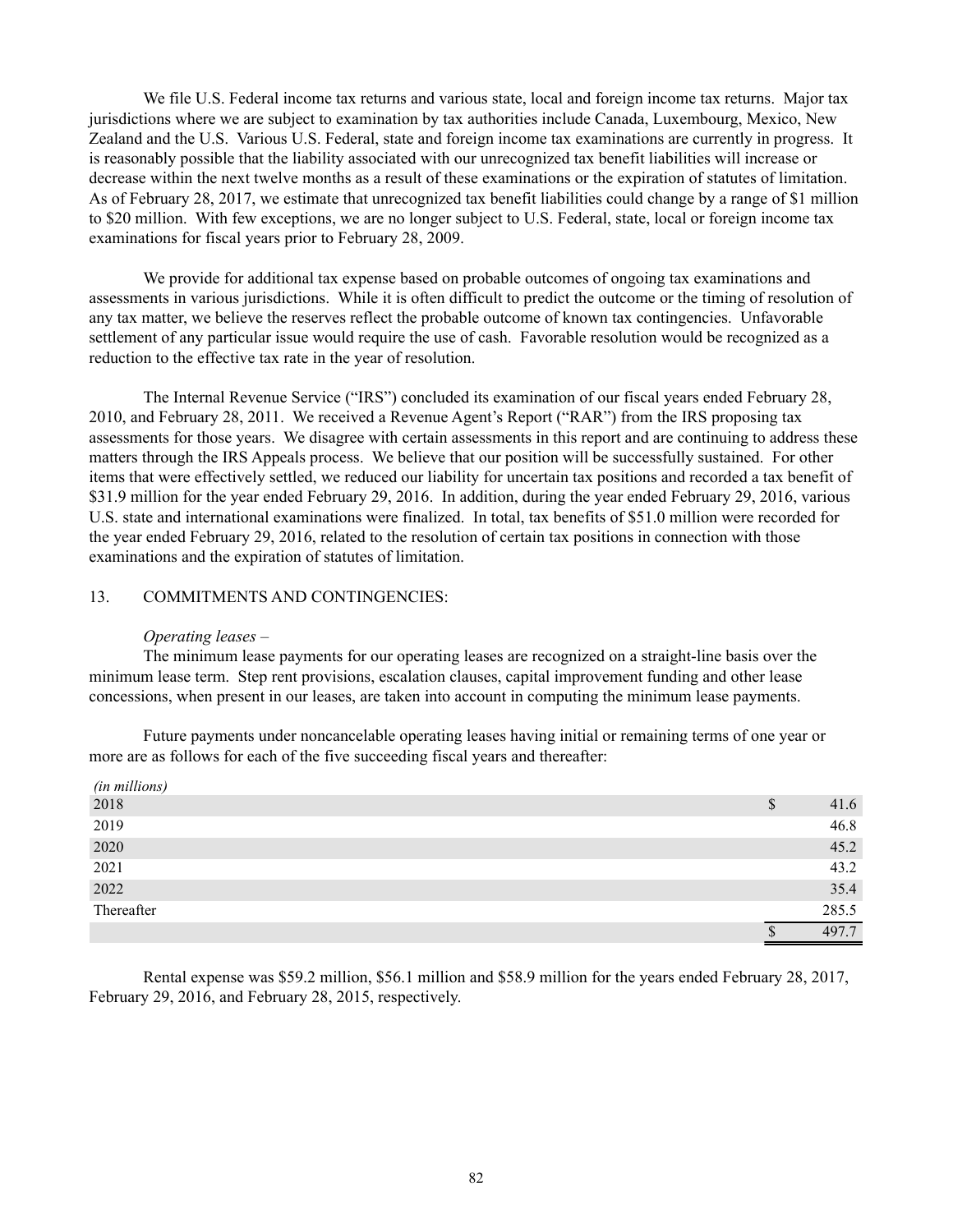## *Purchase commitments and contingencies –*

We have entered into various long-term contracts in the normal course of business for the purchase of (i) certain inventory components, (ii) property, plant and equipment and related contractor and manufacturing services, (iii) processing and warehousing services and (iv) certain energy requirements. As of February 28, 2017, the estimated aggregate minimum purchase obligations under these contracts are as follows:

|                                           | Type                                                                        | Length of Commitment  |              | Amount  |
|-------------------------------------------|-----------------------------------------------------------------------------|-----------------------|--------------|---------|
| (in millions)                             |                                                                             |                       |              |         |
| Raw materials and supplies <sup>(1)</sup> | Packaging, grapes and other raw materials                                   | through December 2029 | <sup>S</sup> | 5,508.1 |
| In-process inventories                    | Bulk wine                                                                   | through February 2022 |              | 57.6    |
| Capital expenditures <sup>(2)</sup>       | Property, plant and equipment, and contractor<br>and manufacturing services | through February 2020 |              | 610.1   |
| Other                                     | Processing and warehousing services, energy<br>contracts                    | through May 2029      |              | 267.6   |
|                                           |                                                                             |                       |              | 6.443.4 |

(1) Grape purchase contracts require the purchase of grape production yielded from a specified number of acres. The actual tonnage and price of grapes that we must purchase will vary each year depending on certain factors, including weather, time of harvest, overall market conditions and the agricultural practices and location of the growers and suppliers under contract.

(2) Consists of purchase commitments entered into primarily in connection with the construction of a brewery located in Mexicali, Baja California, Mexico, and the expansion projects for the Nava Brewery and the adjacent glass production plant.

## *Indemnification liabilities –*

In connection with a prior divestiture as well as with the Canadian Divestiture, we have indemnified respective parties against certain liabilities that may arise, including those related to certain income tax matters, certain contracts with certain investees of one of the divested businesses and a certain facility in the U.K. During the year ended February 28, 2015, we were released from one of our guarantees, resulting in a gain of \$7.5 million. This gain is included in selling, general and administrative expenses. As of February 28, 2017, and February 29, 2016, the carrying amount of these indemnification liabilities was \$9.6 million and \$3.7 million, respectively, and is included in other liabilities. If the indemnified party were to incur a liability, pursuant to the terms of the indemnification, we would be required to reimburse the indemnified party. As of February 28, 2017, we estimate that these indemnifications could require us to make potential future payments of up to \$81.2 million under these indemnifications with \$57.6 million of this amount able to be recovered by us from third parties under recourse provisions. We do not expect to be required to make material payments under the indemnifications and we believe that the likelihood is remote that the indemnifications could have a material adverse effect on our financial position, results of operations, cash flows or liquidity.

## *Legal matters –*

In the course of our business, we are subject to litigation from time to time. Although the amount of any liability with respect to such litigation cannot be determined, in the opinion of management, such liability will not have a material adverse effect on our financial condition, results of operations or cash flows.

# 14. STOCKHOLDERS' EQUITY:

## *Common stock –*

We have two classes of common stock with a material number of shares outstanding: Class A Common Stock and Class B Convertible Common Stock. Class B Convertible Common Stock shares are convertible into shares of Class A Common Stock on a one-to-one basis at any time at the option of the holder. Holders of Class B Convertible Common Stock are entitled to ten votes per share. Holders of Class A Common Stock are entitled to one vote per share and a cash dividend premium. If we pay a cash dividend on Class B Convertible Common Stock, each share of Class A Common Stock will receive an amount at least ten percent greater than the amount of the cash dividend per share paid on Class B Convertible Common Stock. In addition, the Board of Directors may declare and pay a dividend on Class A Common Stock without paying any dividend on Class B Convertible Common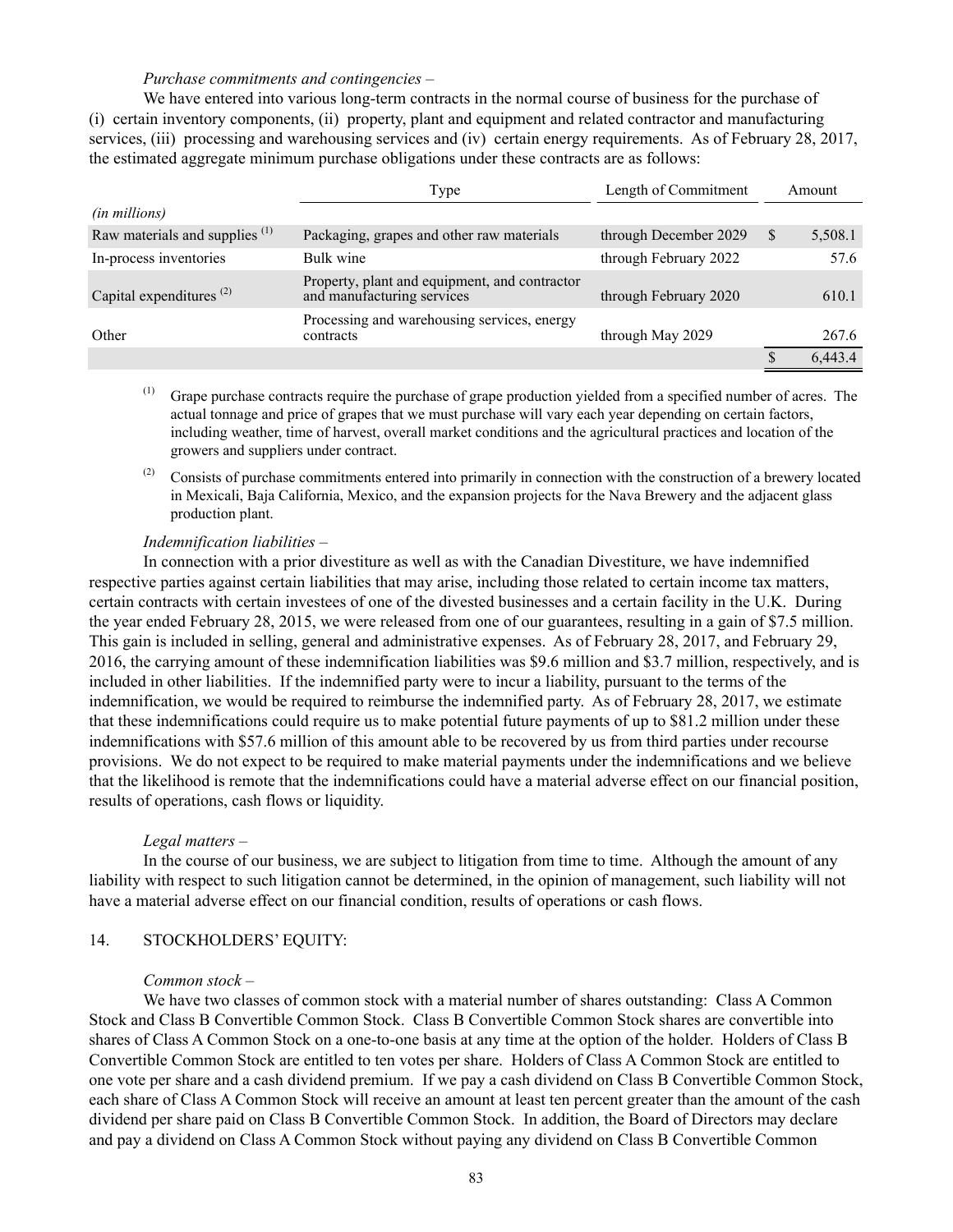Stock. However, our senior credit facility limits the cash dividends that we can pay on our common stock to a fixed amount per quarter but the fixed amount may be exceeded subject to various conditions set forth in the senior credit facility.

In addition, we have a class of common stock with an immaterial number of shares outstanding: Class 1 Common Stock. Shares of Class 1 Common Stock generally have no voting rights. Class 1 Common Stock shares are convertible into shares of Class A Common Stock on a one-to-one basis at any time at the option of the holder, provided that the holder immediately sells the Class A Common Stock acquired upon conversion. Because shares of Class 1 Common Stock are convertible into shares of Class A Common Stock, for each share of Class 1 Common Stock issued, we must reserve one share of Class A Common Stock for issuance upon the conversion of the share of Class 1 Common Stock. Holders of Class 1 Common Stock do not have any preference as to dividends, but may participate in any dividend if and when declared by the Board of Directors. If we pay a cash dividend on Class 1 Common Stock, each share of Class A Common Stock will receive an amount at least ten percent greater than the amount of cash dividend per share paid on Class 1 Common Stock. In addition, the Board of Directors may declare and pay a dividend on Class A Common Stock without paying a dividend on Class 1 Common Stock. The cash dividends declared and paid on Class B Convertible Common Stock and Class 1 Common Stock must always be the same.

The number of shares of common stock issued and treasury stock, and associated share activity, are as follows:

|                                                  |             | Common Stock | <b>Treasury Stock</b> |            |           |
|--------------------------------------------------|-------------|--------------|-----------------------|------------|-----------|
|                                                  | Class A     | Class B      | Class 1               | Class A    | Class B   |
| Balance at February 28, 2014                     | 248,264,944 | 28,436,565   |                       | 80,225,575 | 5,005,800 |
| Conversion of shares                             | 46,957      | (46,957)     |                       |            |           |
| Exercise of stock options                        | 2,527,458   |              |                       |            |           |
| Employee stock purchases                         |             |              |                       | (117,301)  |           |
| Grant of restricted stock awards                 |             |              |                       | (6, 424)   |           |
| Vesting of restricted stock units <sup>(1)</sup> |             |              |                       | (140, 396) |           |
| Vesting of performance share units $^{(2)}$      |             |              |                       | (288, 021) |           |
| Cancellation of restricted shares                |             |              |                       | 8,426      |           |
| Balance at February 28, 2015                     | 250,839,359 | 28,389,608   |                       | 79,681,859 | 5,005,800 |
| Share repurchases                                |             |              |                       | 246,143    |           |
| Conversion of shares                             | 31,079      | (31,079)     |                       |            |           |
| Exercise of stock options                        | 4,687,588   |              | 2,000                 |            |           |
| Employee stock purchases                         |             |              |                       | (89, 155)  |           |
| Grant of restricted stock awards                 |             |              |                       | (4,984)    |           |
| Vesting of restricted stock units $(1)$          |             |              |                       | (157, 052) |           |
| Vesting of performance share units $^{(2)}$      |             |              |                       | (223, 044) |           |
| Cancellation of restricted shares                |             |              |                       | 244        |           |
| Balance at February 29, 2016                     | 255,558,026 | 28,358,529   | 2,000                 | 79,454,011 | 5,005,800 |
| Share repurchases                                |             |              |                       | 7,407,051  |           |
| Conversion of shares                             | 2           | (2)          |                       |            |           |
| Exercise of stock options                        | 1,948,156   |              | 80                    |            |           |
| Employee stock purchases                         |             |              |                       | (77, 671)  |           |
| Grant of restricted stock awards                 |             |              |                       | (4,088)    |           |
| Vesting of restricted stock units $(1)$          |             |              |                       | (325, 773) |           |
| Vesting of performance share units $^{(2)}$      |             |              |                       | (190, 559) |           |
| Balance at February 28, 2017                     | 257,506,184 | 28,358,527   | 2,080                 | 86,262,971 | 5,005,800 |

(1) Net of 241,870 shares, 112,851 shares and 101,499 shares withheld for the years ended February 28, 2017, February 29, 2016, and February 28, 2015, respectively, to satisfy tax withholding requirements.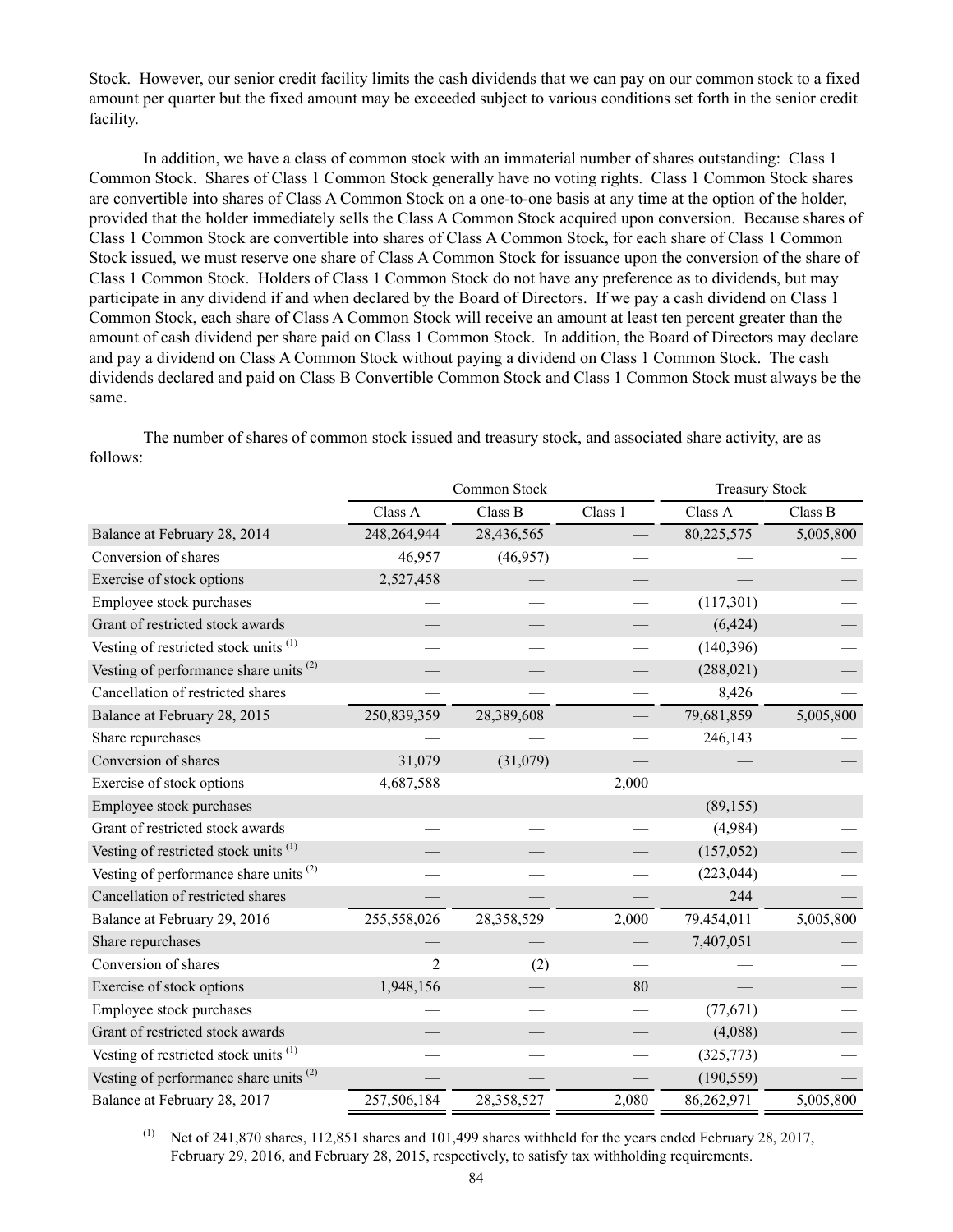(2) Net of 168,811 shares, 216,396 shares and 248,499 shares withheld for the years ended February 28, 2017, February 29, 2016, and February 28, 2015, respectively, to satisfy tax withholding requirements.

## *Stock repurchases –*

In April 2012, our Board of Directors authorized the repurchase of up to \$1.0 billion of our Class A Common Stock and Class B Convertible Common Stock (the "2013 Authorization"), which was fully utilized during the year ended February 28, 2017. Shares repurchased under the 2013 Authorization have become treasury shares.

Additionally, in November 2016, our Board of Directors authorized the repurchase of up to \$1.0 billion of our Class A Common Stock and Class B Convertible Common Stock (the "2017 Authorization"). The Board of Directors did not specify a date upon which this authorization would expire. Shares repurchased under the 2017 Authorization have become treasury shares.

For the year ended February 28, 2017, we repurchased 4,400,504 shares of Class A Common Stock pursuant to the 2013 Authorization at an aggregate cost of \$669.6 million and 3,006,547 shares of Class A Common Stock pursuant to the 2017 Authorization at an aggregate cost of \$453.1 million through open market transactions.

As of February 28, 2017, total shares repurchased under these authorizations are as follows:

|                                         |    |                             | Class A Common Shares                    |                                           |
|-----------------------------------------|----|-----------------------------|------------------------------------------|-------------------------------------------|
|                                         |    | Repurchase<br>Authorization | Dollar Value<br>of Shares<br>Repurchased | Number of<br><b>Shares</b><br>Repurchased |
| <i>(in millions, except share data)</i> |    |                             |                                          |                                           |
| 2013 Authorization                      | S. | 1,000.0                     | 1,000.0                                  | 18,670,632                                |
| 2017 Authorization                      | \$ | 1,000.0                     | 453.1                                    | 3,006,547                                 |

## *Common stock dividends –*

In April 2017, our Board of Directors declared a quarterly cash dividend of \$0.52 per share of Class A Common Stock, \$0.47 per share of Class B Convertible Common Stock and \$0.47 per share of Class 1 Common Stock payable in the first quarter of fiscal 2018.

# 15. STOCK-BASED EMPLOYEE COMPENSATION:

We have two stock-based employee compensation plans (as further discussed below). Total compensation cost and income tax benefits recognized for our stock-based awards are as follows:

|                                                                  |              |        | For the Years Ended  |                      |
|------------------------------------------------------------------|--------------|--------|----------------------|----------------------|
|                                                                  | February 28, | 2017   | February 29.<br>2016 | February 28,<br>2015 |
| <i>(in millions)</i>                                             |              |        |                      |                      |
| Total compensation cost recognized in our results of operations  |              | 56.1 S | 54.0 \$              | 55.0                 |
| Total income tax benefit recognized in our results of operations |              | 18.5 S | 178 S                | 18.7                 |

## *Long-term stock incentive plan –*

Under our Long-Term Stock Incentive Plan, nonqualified stock options, restricted stock, restricted stock units, performance share units and other stock-based awards may be granted to our employees, officers and directors. The aggregate number of shares of our Class A Common Stock and Class 1 Common Stock available for awards under our Long-Term Stock Incentive Plan is 108,000,000 shares.

The exercise price, vesting period and term of nonqualified stock options granted are established by the committee administering the plan (the "Committee"). The exercise price of any nonqualified stock option may not be less than the fair market value of our Class A Common Stock on the date of grant. Nonqualified stock options generally vest and become exercisable over a four-year period from the date of grant and expire as established by the Committee, but not later than ten years after the grant date.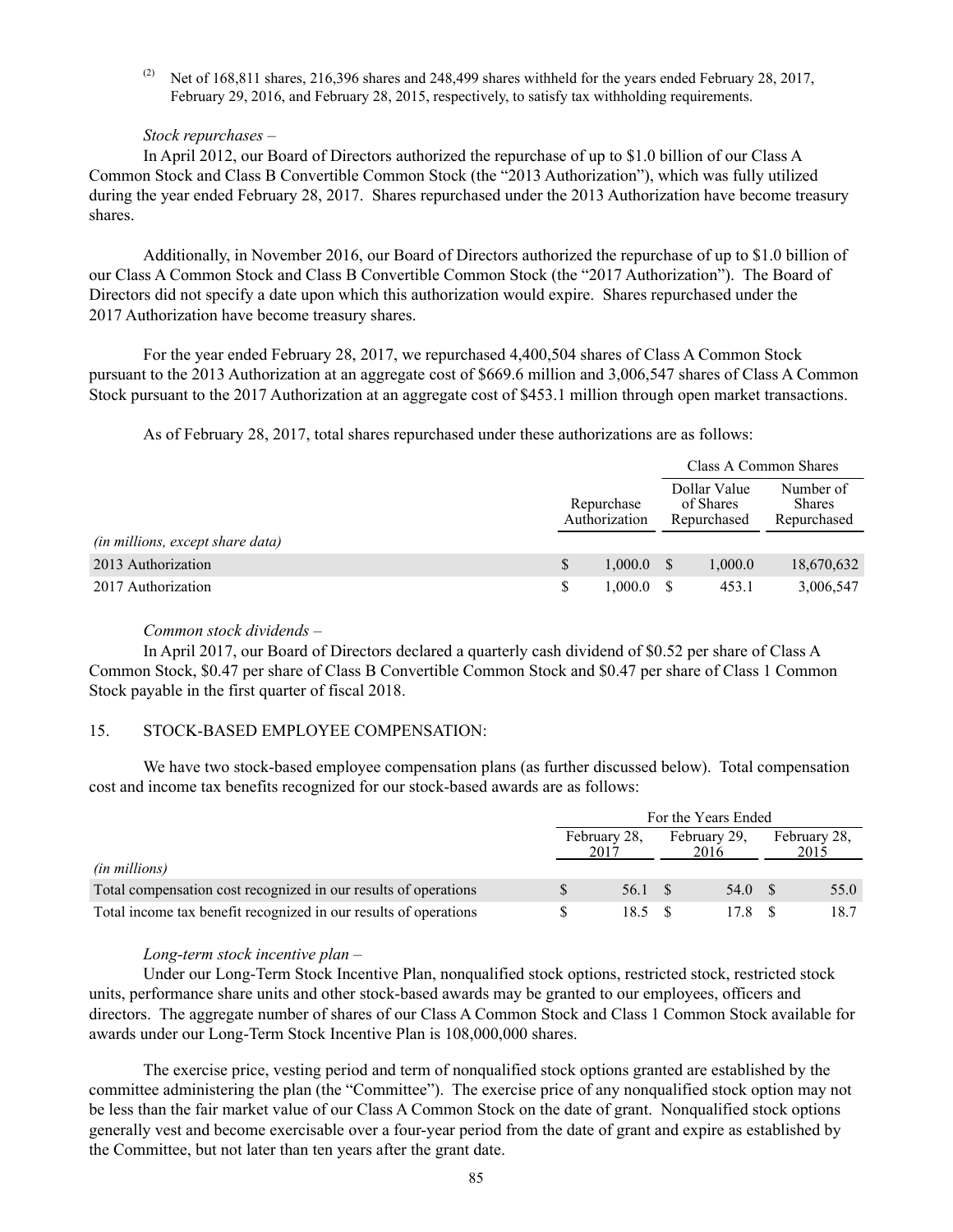Grants of restricted stock, restricted stock units, performance share units and other stock-based awards may contain such vesting periods, terms, conditions and other requirements as the Committee may establish. Restricted stock and restricted stock unit awards are based on service and generally vest over one to four years from the date of grant. Performance share unit awards are based on service and the satisfaction of certain performance conditions, and vest over a required employee service period, generally from one to three years from the date of grant, which closely matches the performance period. The performance conditions include the achievement of specified financial or operational performance metrics, or market conditions which require the achievement of specified levels of shareholder return relative to other companies as defined in the applicable performance share unit agreement. The actual number of shares to be awarded upon vesting of a performance share unit award will range between 0% and 200% of the target award, based upon the measure of performance as certified by the Committee.

|                                           | For the Years Ended     |                                          |        |                         |                                          |        |                         |               |                                          |  |  |  |  |
|-------------------------------------------|-------------------------|------------------------------------------|--------|-------------------------|------------------------------------------|--------|-------------------------|---------------|------------------------------------------|--|--|--|--|
|                                           | February 28, 2017       |                                          |        | February 29, 2016       |                                          |        | February 28, 2015       |               |                                          |  |  |  |  |
|                                           | Number<br>of<br>Options | Weighted<br>Average<br>Exercise<br>Price |        | Number<br>of<br>Options | Weighted<br>Average<br>Exercise<br>Price |        | Number<br>Ωf<br>Options |               | Weighted<br>Average<br>Exercise<br>Price |  |  |  |  |
| Outstanding as of March 1                 | 9,541,393               | \$                                       | 34.03  | 13,613,615              | -S                                       | 25.46  | 15,314,074              | <sup>S</sup>  | 21.82                                    |  |  |  |  |
| Granted                                   | 648,147                 | \$                                       | 157.01 | 838,996                 | \$.                                      | 117.17 | 881,584                 | -S            | 79.86                                    |  |  |  |  |
| Exercised                                 | $(1,948,236)$ \$        |                                          | 25.79  | $(4,689,588)$ \$        |                                          | 22.25  | $(2,527,458)$ \$        |               | 22.02                                    |  |  |  |  |
| Forfeited                                 | $(170, 711)$ \$         |                                          | 109.23 | $(220, 433)$ \$         |                                          | 71.75  | $(52,779)$ \$           |               | 42.79                                    |  |  |  |  |
| Expired                                   | $(338)$ \$              |                                          | 31.92  | $(1,197)$ \$            |                                          | 21.02  | $(1,806)$ \$            |               | 19.55                                    |  |  |  |  |
| Outstanding as of last day of<br>February | 8,070,255               | \$                                       | 44.31  | 9,541,393               | \$                                       | 34.03  | 13,613,615              | S             | 25.46                                    |  |  |  |  |
| Exercisable                               | 6,456,382               | S                                        | 26.66  | 7,348,309               | \$                                       | 21.37  | 10,499,030              | <sup>\$</sup> | 19.45                                    |  |  |  |  |

A summary of stock option activity, primarily under our Long-Term Stock Incentive Plan, is as follows:

As of February 28, 2017, the aggregate intrinsic value of our options outstanding and exercisable was \$924.1 million and \$853.3 million, respectively. In addition, the weighted average remaining contractual life for our options outstanding and exercisable was 4.7 years and 3.8 years, respectively.

The fair value of stock options vested, and the intrinsic value of and tax benefit realized from the exercise of stock options, are as follows:

|                                                   | For the Years Ended  |                 |     |                      |  |                      |  |  |  |  |  |
|---------------------------------------------------|----------------------|-----------------|-----|----------------------|--|----------------------|--|--|--|--|--|
|                                                   | February 28,<br>2017 |                 |     | February 29,<br>2016 |  | February 28,<br>2015 |  |  |  |  |  |
| (in millions)                                     |                      |                 |     |                      |  |                      |  |  |  |  |  |
| Fair value of stock options vested                | \$.                  | $20.3 \quad$ \$ |     | $20.1 \text{ }$ \$   |  | 19.6                 |  |  |  |  |  |
| Intrinsic value of stock options exercised        | S.                   | 260.4           | - S | 514.9 \$             |  | 185.8                |  |  |  |  |  |
| Tax benefit realized from stock options exercised | $\mathbb{S}$         | 106.0 S         |     | $193.5$ \$           |  | 62.2                 |  |  |  |  |  |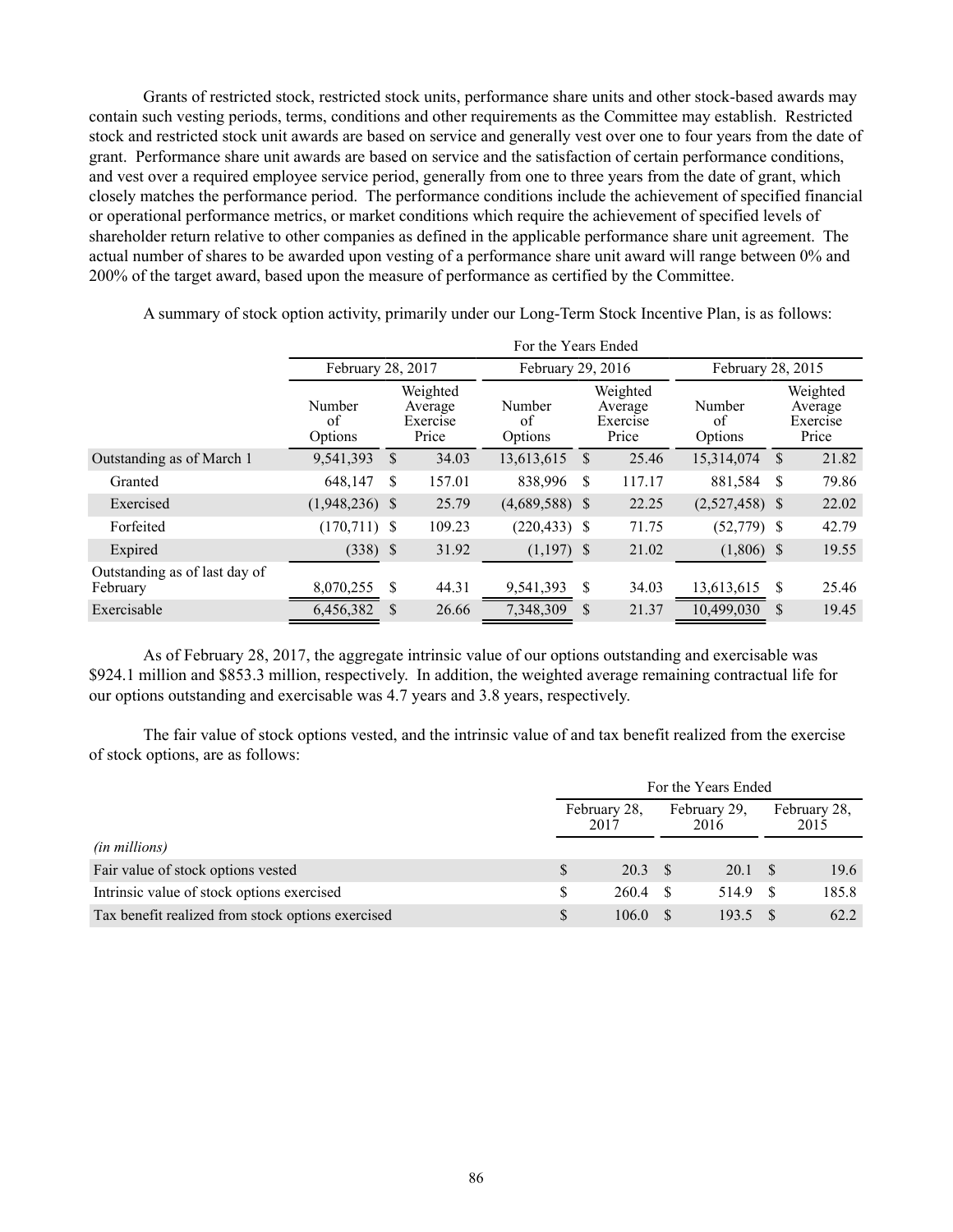The weighted average grant-date fair value of stock options granted and the weighted average assumptions used to estimate the fair value on the date of grant using the Black-Scholes option-pricing model are as follows:

|                                        |              |                      | For the Years Ended  |                      |           |
|----------------------------------------|--------------|----------------------|----------------------|----------------------|-----------|
|                                        |              | February 28,<br>2017 | February 29,<br>2016 | February 28,<br>2015 |           |
| Grant-date fair value                  | <sup>S</sup> | 40.09                | \$<br>31.14          | <sup>S</sup>         | 27.77     |
| Expected life $(1)$                    |              | 5.9 years            | 5.9 years            |                      | 5.9 years |
| Expected volatility <sup>(2)</sup>     |              | 27.1%                | 28.5%                |                      | 32.4%     |
| Risk-free interest rate $(3)$          |              | $1.6\%$              | $1.6\%$              |                      | 2.1%      |
| Expected dividend yield <sup>(4)</sup> |              | $1.0\%$              | $1.1\%$              |                      | $0.0\%$   |

- (1) Based on historical experience of employees' exercise behavior for similar type awards.
- (2) Based primarily on historical volatility levels of our Class A Common Stock.
- <sup>(3)</sup> Based on the implied yield currently available on U.S. Treasury zero coupon issues with a remaining term equal to the expected life.
- (4) Based on the calculated yield on our Class A Common Stock at date of grant using the current fiscal year projected annualized dividend distribution rate.

A summary of restricted Class A Common Stock activity under our Long-Term Stock Incentive Plan is as follows:

|                                                              | For the Years Ended |                                                 |        |                   |                                                 |        |                   |               |                                                 |  |  |  |
|--------------------------------------------------------------|---------------------|-------------------------------------------------|--------|-------------------|-------------------------------------------------|--------|-------------------|---------------|-------------------------------------------------|--|--|--|
|                                                              | February 28, 2017   |                                                 |        | February 29, 2016 |                                                 |        | February 28, 2015 |               |                                                 |  |  |  |
|                                                              | Number              | Weighted<br>Average<br>Grant-Date<br>Fair Value |        | Number            | Weighted<br>Average<br>Grant-Date<br>Fair Value |        | Number            |               | Weighted<br>Average<br>Grant-Date<br>Fair Value |  |  |  |
| <b>Restricted Stock Awards</b>                               |                     |                                                 |        |                   |                                                 |        |                   |               |                                                 |  |  |  |
| Outstanding balance as of<br>March 1, Nonvested              | 4,984               | \$                                              | 119.37 | 117,054           | \$                                              | 25.15  | 408,744           | S             | 20.18                                           |  |  |  |
| Granted                                                      | 4,088               | \$                                              | 166.34 | 4,984             | S                                               | 119.37 | 6,424             | <sup>\$</sup> | 87.13                                           |  |  |  |
| Vested                                                       | (4,984)             | S                                               | 119.37 | $(116, 810)$ \$   |                                                 | 25.16  | $(289, 688)$ \$   |               | 20.90                                           |  |  |  |
| Forfeited                                                    |                     | \$                                              |        | $(244)$ \$        |                                                 | 20.60  | $(8,426)$ \$      |               | 20.43                                           |  |  |  |
| Outstanding balance as of last<br>day of February, Nonvested | 4,088               | \$                                              | 166.34 | 4,984             | <sup>\$</sup>                                   | 119.37 | 117,054           | S             | 25.15                                           |  |  |  |
| <b>Restricted Stock Units</b>                                |                     |                                                 |        |                   |                                                 |        |                   |               |                                                 |  |  |  |
| Outstanding balance as of<br>March 1, Nonvested              | 917,009             | \$                                              | 70.23  | 1,063,726         | S                                               | 51.16  | 1,104,580         | S             | 39.87                                           |  |  |  |
| Granted                                                      | 174,187             | \$.                                             | 156.74 | 230,742           | <sup>\$</sup>                                   | 122.60 | 250,923           | <sup>S</sup>  | 80.72                                           |  |  |  |
| Vested                                                       | (567, 643)          | S                                               | 54.29  | $(269,903)$ \$    |                                                 | 44.48  | (241, 895)        | <sup>S</sup>  | 32.34                                           |  |  |  |
| Forfeited                                                    | (67, 854)           | <sup>S</sup>                                    | 108.56 | $(107, 556)$ \$   |                                                 | 58.65  | (49, 882)         | -S            | 41.05                                           |  |  |  |
| Outstanding balance as of last<br>day of February, Nonvested | 455,699             | \$                                              | 117.44 | 917,009           | \$                                              | 70.23  | 1,063,726         | S             | 51.16                                           |  |  |  |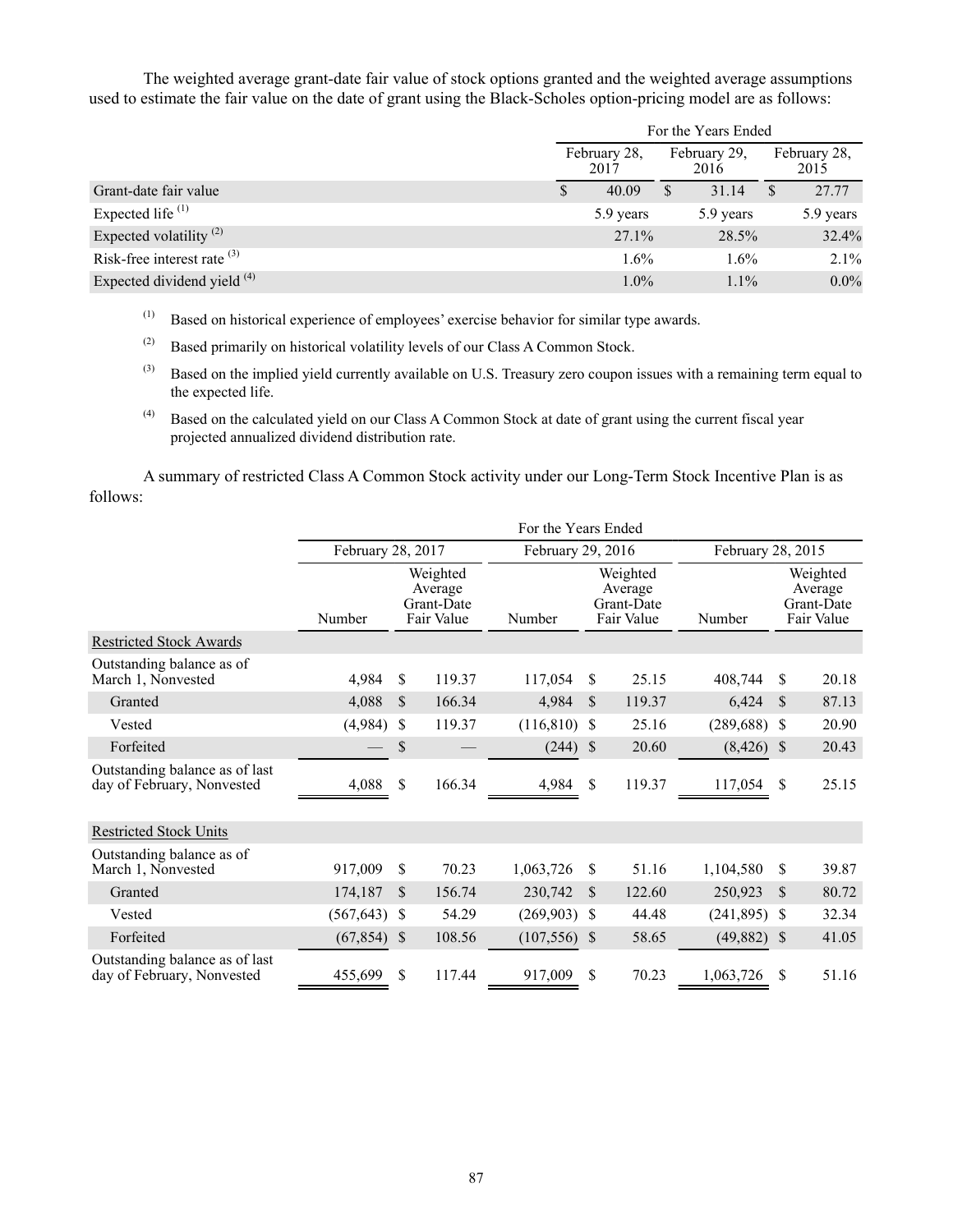|                                                              | For the Years Ended                                       |    |        |                   |                                                 |        |                   |                                                 |       |  |  |  |  |
|--------------------------------------------------------------|-----------------------------------------------------------|----|--------|-------------------|-------------------------------------------------|--------|-------------------|-------------------------------------------------|-------|--|--|--|--|
|                                                              | February 28, 2017                                         |    |        | February 29, 2016 |                                                 |        | February 28, 2015 |                                                 |       |  |  |  |  |
|                                                              | Weighted<br>Average<br>Grant-Date<br>Fair Value<br>Number |    | Number |                   | Weighted<br>Average<br>Grant-Date<br>Fair Value | Number |                   | Weighted<br>Average<br>Grant-Date<br>Fair Value |       |  |  |  |  |
| Performance Share Units                                      |                                                           |    |        |                   |                                                 |        |                   |                                                 |       |  |  |  |  |
| Outstanding balance as of<br>March 1, Nonvested              | 501,261                                                   | S  | 92.41  | 617,684           | -S                                              | 58.21  | 798,600           | -S                                              | 39.67 |  |  |  |  |
| Granted                                                      | 75,765                                                    | \$ | 190.33 | 155,671           | <sup>\$</sup>                                   | 146.25 | 108,290           | S                                               | 99.64 |  |  |  |  |
| Performance achievement <sup>(1)</sup>                       | 105,330                                                   | S  | 66.50  | 219,720           | -S                                              | 38.47  | 268,260           | \$.                                             | 21.65 |  |  |  |  |
| Vested                                                       | $(359,370)$ \$                                            |    | 60.50  | $(439, 440)$ \$   |                                                 | 38.47  | $(536, 520)$ \$   |                                                 | 21.65 |  |  |  |  |
| Forfeited                                                    | $(72, 653)$ \$                                            |    | 144.26 | $(52,374)$ \$     |                                                 | 75.42  | $(20, 946)$ \$    |                                                 | 47.21 |  |  |  |  |
| Outstanding balance as of last<br>day of February, Nonvested | 250,333                                                   | \$ | 141.91 | 501,261           | <sup>S</sup>                                    | 92.41  | 617,684           | S                                               | 58.21 |  |  |  |  |

(1) Reflects the number of awards achieved above target levels based on actual performance measured at the end of the performance period.

The fair value of shares vested for our restricted Class A Common Stock awards is as follows:

|                         | For the Years Ended |                      |  |                      |  |                      |  |  |  |  |  |
|-------------------------|---------------------|----------------------|--|----------------------|--|----------------------|--|--|--|--|--|
|                         |                     | February 28,<br>2017 |  | February 29,<br>2016 |  | February 28,<br>2015 |  |  |  |  |  |
| (in millions)           |                     |                      |  |                      |  |                      |  |  |  |  |  |
| Restricted stock awards |                     | 0.8 <sup>°</sup>     |  | 13.7 S               |  | 23.6                 |  |  |  |  |  |
| Restricted stock units  | <sup>S</sup>        | 89.4 \$              |  | 31.7 \$              |  | 19.7                 |  |  |  |  |  |
| Performance share units | \$.                 | 57.2 \$              |  | 51.5 \$              |  | 43.6                 |  |  |  |  |  |

The weighted average grant-date fair value of performance share units granted with a market condition and the weighted average assumptions used to estimate the fair value on the date of grant using the Monte Carlo Simulation model are as follows:

|                               |    |                      |   | For the Years Ended  |   |                      |
|-------------------------------|----|----------------------|---|----------------------|---|----------------------|
|                               |    | February 28,<br>2017 |   | February 29,<br>2016 |   | February 28,<br>2015 |
| Grant-date fair value         | S  | 204.53               | S | 153.64               | S | 101.05               |
| Grant-date price              | \$ | 157.33               | S | 117.08               |   | 79.61                |
| Performance period            |    | 2.8 years            |   | 3.0 years            |   | 3.0 years            |
| Expected volatility $(1)$     |    | 20.6%                |   | 33.5%                |   | 38.2%                |
| Risk-free interest rate $(2)$ |    | $1.0\%$              |   | $0.9\%$              |   | 0.8%                 |
| Expected dividend yield $(3)$ |    | $0.0\%$              |   | $0.0\%$              |   | $0.0\%$              |

- (1) Based primarily on historical volatility levels of our Class A Common Stock.
- <sup>(2)</sup> Based on the implied yield currently available on U.S. Treasury zero coupon issues with a remaining term equal to the performance period.
- (3) No expected dividend yield for the years ended February 28, 2017, and February 29, 2016, as units granted earn dividend equivalents.

## *Employee stock purchase plan –*

We have a stock purchase plan (the "Employee Stock Purchase Plan") under which 9,000,000 shares of Class A Common Stock may be issued. Under the terms of the plan, eligible employees may purchase shares of our Class A Common Stock through payroll deductions. The purchase price is the lower of 85% of the fair market value of the stock on the first or last day of the purchase period. For the years ended February 28, 2017, February 29,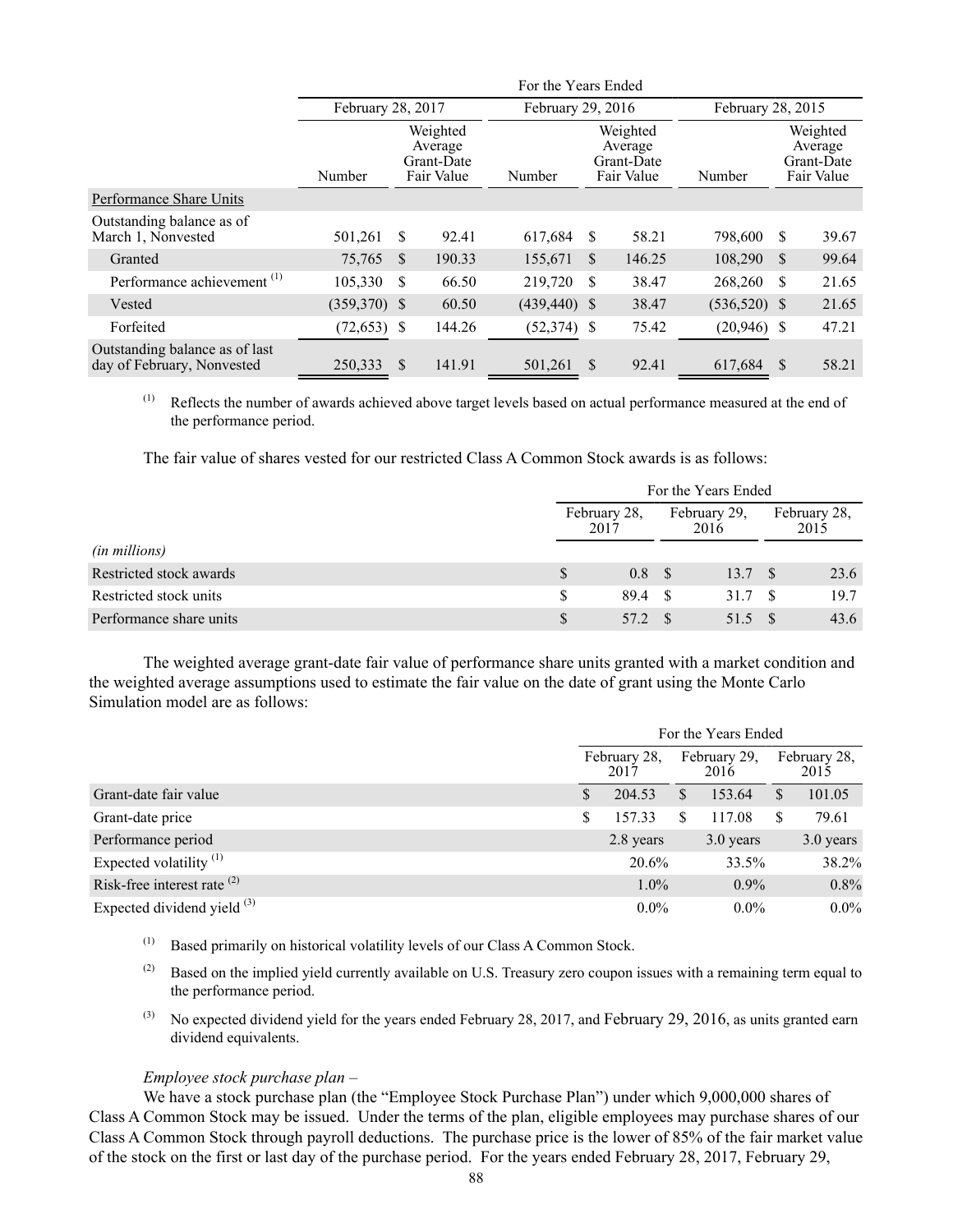2016, and February 28, 2015, employees purchased 77,671 shares, 89,155 shares and 117,301 shares, respectively, under this plan.

## *Other –*

As of February 28, 2017, there was \$76.2 million of total unrecognized compensation cost related to nonvested stock-based compensation arrangements granted under our stock-based employee compensation plans. This cost is expected to be recognized in our results of operations over a weighted-average period of 2.2 years. With respect to the issuance of shares under any of our stock-based compensation plans, we have the option to issue authorized but unissued shares or treasury shares.

# 16. NET INCOME PER COMMON SHARE ATTRIBUTABLE TO CBI:

The computation of basic and diluted net income per common share is as follows:

|                                                                   | For the Years Ended |                   |               |         |                   |              |               |         |                   |              |    |         |  |
|-------------------------------------------------------------------|---------------------|-------------------|---------------|---------|-------------------|--------------|---------------|---------|-------------------|--------------|----|---------|--|
|                                                                   |                     | February 28, 2017 |               |         | February 29, 2016 |              |               |         | February 28, 2015 |              |    |         |  |
|                                                                   |                     | Common Stock      |               |         |                   | Common Stock |               |         |                   | Common Stock |    |         |  |
|                                                                   |                     | Class A           |               | Class B |                   | Class A      |               | Class B | Class A           |              |    | Class B |  |
| (in millions, except per share data)                              |                     |                   |               |         |                   |              |               |         |                   |              |    |         |  |
| Net income attributable to CBI<br>allocated - basic               | $\mathbb{S}$        | 1,370.1           | <sup>\$</sup> | 165.0   | <sup>\$</sup>     | 940.0        | <sup>\$</sup> | 114.9   | $\mathcal{S}$     | 745.6 \$     |    | 93.7    |  |
| Conversion of Class B common<br>shares into Class A common shares |                     | 165.0             |               |         |                   | 114.9        |               |         |                   | 93.7         |    |         |  |
| Effect of stock-based awards on<br>allocated net income           |                     |                   |               | (3.1)   |                   |              |               | (3.1)   |                   |              |    | (4.0)   |  |
| Net income attributable to CBI<br>allocated - diluted             | S.                  | 1,535.1           | <sup>\$</sup> | 161.9   | <sup>\$</sup>     | 1,054.9      | S             | 111.8   | <sup>\$</sup>     | 839.3        | -S | 89.7    |  |
| Weighted average common shares<br>outstanding - basic             |                     | 175.934           |               | 23.353  |                   | 173.383      |               | 23.363  |                   | 169.325      |    | 23.397  |  |
| Conversion of Class B common<br>shares into Class A common shares |                     | 23.353            |               |         |                   | 23.363       |               |         |                   | 23.397       |    |         |  |
| Stock-based awards, primarily<br>stock options                    |                     | 4.812             |               |         |                   | 7.075        |               |         |                   | 8.502        |    |         |  |
| Weighted average common shares<br>outstanding - diluted           |                     | 204.099           |               | 23.353  |                   | 203.821      |               | 23.363  |                   | 201.224      |    | 23.397  |  |
| Net income per common share<br>attributable to CBI – basic        | $\mathcal{S}$       | $7.79$ \$         |               | 7.07    | <sup>\$</sup>     | 5.42         | <b>S</b>      | 4.92    | <b>S</b>          | 4.40 S       |    | 4.00    |  |
| Net income per common share<br>attributable to CBI - diluted      | \$                  | 7.52              | S             | 6.93    | S                 | 5.18         | <sup>\$</sup> | 4.79S   |                   | 4.17         | S  | 3.83    |  |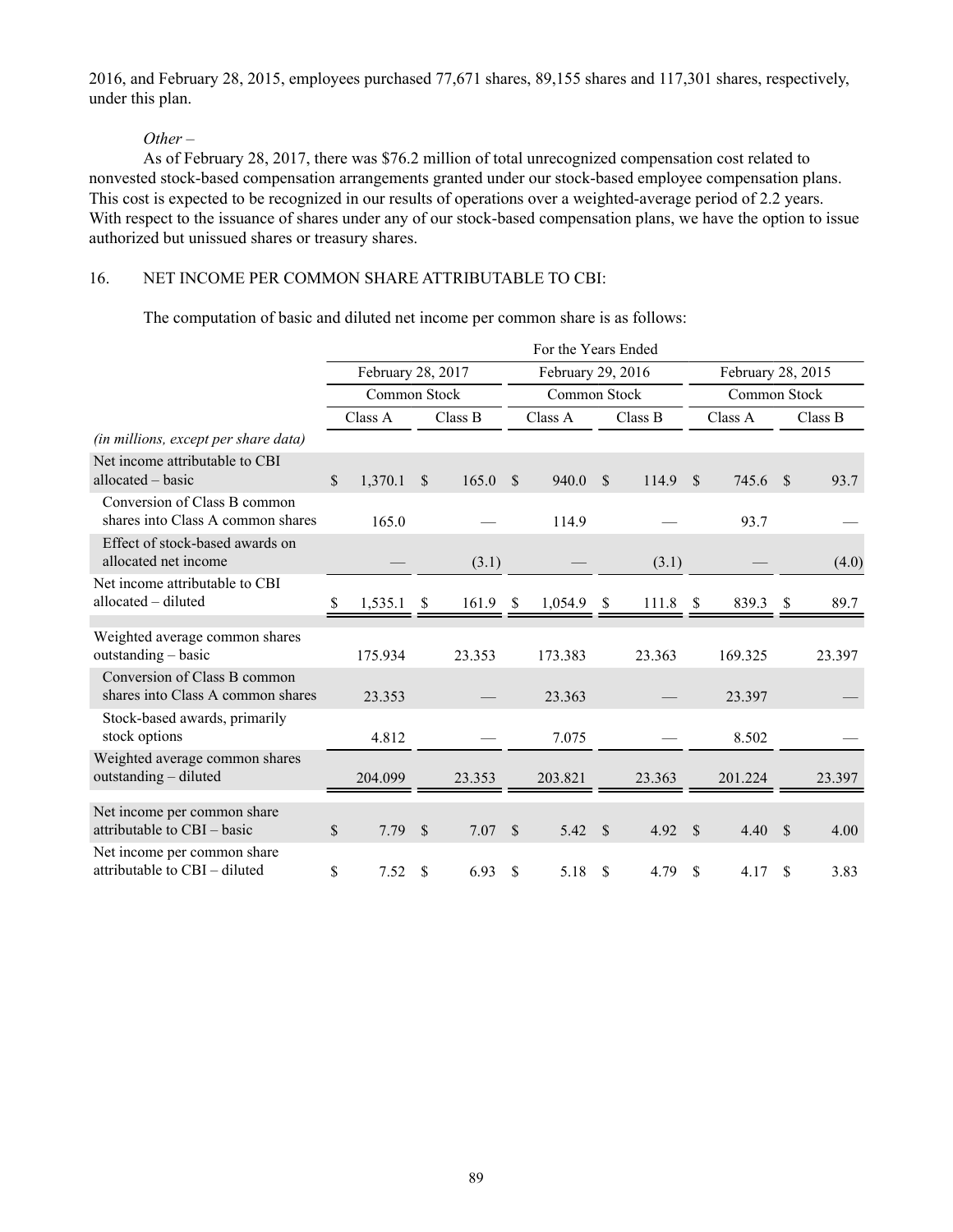# 17. ACCUMULATED OTHER COMPREHENSIVE LOSS:

Other comprehensive loss attributable to CBI includes the following components:

|                                                        |               | <b>Before Tax</b><br>Amount | Tax (Expense)<br>Benefit |               | Net of Tax<br>Amount |
|--------------------------------------------------------|---------------|-----------------------------|--------------------------|---------------|----------------------|
| (in millions)                                          |               |                             |                          |               |                      |
| For the Year Ended February 28, 2015                   |               |                             |                          |               |                      |
| Other comprehensive loss attributable to CBI:          |               |                             |                          |               |                      |
| Foreign currency translation adjustments:              |               |                             |                          |               |                      |
| Net losses                                             | \$            | $(203.3)$ \$                | 13.6                     | S             | (189.7)              |
| Reclassification adjustments                           |               |                             |                          |               |                      |
| Net loss recognized in other comprehensive loss        |               | (203.3)                     | 13.6                     |               | (189.7)              |
| Unrealized loss on cash flow hedges:                   |               |                             |                          |               |                      |
| Net derivative losses                                  |               | (33.6)                      | 9.6                      |               | (24.0)               |
| Reclassification adjustments                           |               | 6.8                         | (3.0)                    |               | 3.8                  |
| Net loss recognized in other comprehensive loss        |               | (26.8)                      | 6.6                      |               | (20.2)               |
| Unrealized loss on AFS debt securities:                |               |                             |                          |               |                      |
| Net AFS debt securities losses                         |               | (1.0)                       |                          |               | (1.0)                |
| Reclassification adjustments                           |               |                             |                          |               |                      |
| Net loss recognized in other comprehensive loss        |               | (1.0)                       |                          |               | (1.0)                |
| Pension/postretirement adjustments:                    |               |                             |                          |               |                      |
| Net actuarial losses                                   |               | (8.1)                       | 2.1                      |               | (6.0)                |
| Reclassification adjustments                           |               |                             |                          |               |                      |
| Net loss recognized in other comprehensive loss        |               | (8.1)                       | 2.1                      |               | (6.0)                |
| Other comprehensive loss attributable to CBI           | \$            | $(239.2)$ \$                | 22.3                     | $\mathcal{S}$ | (216.9)              |
| For the Year Ended February 29, 2016                   |               |                             |                          |               |                      |
| Other comprehensive income (loss) attributable to CBI: |               |                             |                          |               |                      |
| Foreign currency translation adjustments:              |               |                             |                          |               |                      |
| Net losses                                             | \$            | $(310.7)$ \$                | 6.3                      | $\mathbb{S}$  | (304.4)              |
| Reclassification adjustments                           |               |                             |                          |               |                      |
| Net loss recognized in other comprehensive loss        |               | (310.7)                     | 6.3                      |               | (304.4)              |
| Unrealized loss on cash flow hedges:                   |               |                             |                          |               |                      |
| Net derivative losses                                  |               | (59.8)                      | 16.5                     |               | (43.3)               |
| Reclassification adjustments                           |               | 37.3                        | (11.0)                   |               | 26.3                 |
| Net loss recognized in other comprehensive loss        |               | (22.5)                      | 5.5                      |               | (17.0)               |
| Unrealized loss on AFS debt securities:                |               |                             |                          |               |                      |
| Net AFS debt securities losses                         |               | (0.4)                       |                          |               | (0.4)                |
| Reclassification adjustments                           |               | 0.1                         |                          |               | 0.1                  |
| Net loss recognized in other comprehensive loss        |               | (0.3)                       |                          |               | (0.3)                |
| Pension/postretirement adjustments:                    |               |                             |                          |               |                      |
| Net actuarial losses                                   |               | (0.1)                       |                          |               | (0.1)                |
| Reclassification adjustments                           |               | 0.5                         | (0.3)                    |               | 0.2                  |
| Net gain recognized in other comprehensive loss        |               | 0.4                         | (0.3)                    |               | 0.1                  |
| Other comprehensive loss attributable to CBI           | $\mathcal{S}$ | $(333.1)$ \$                | $11.5$ \$                |               | (321.6)              |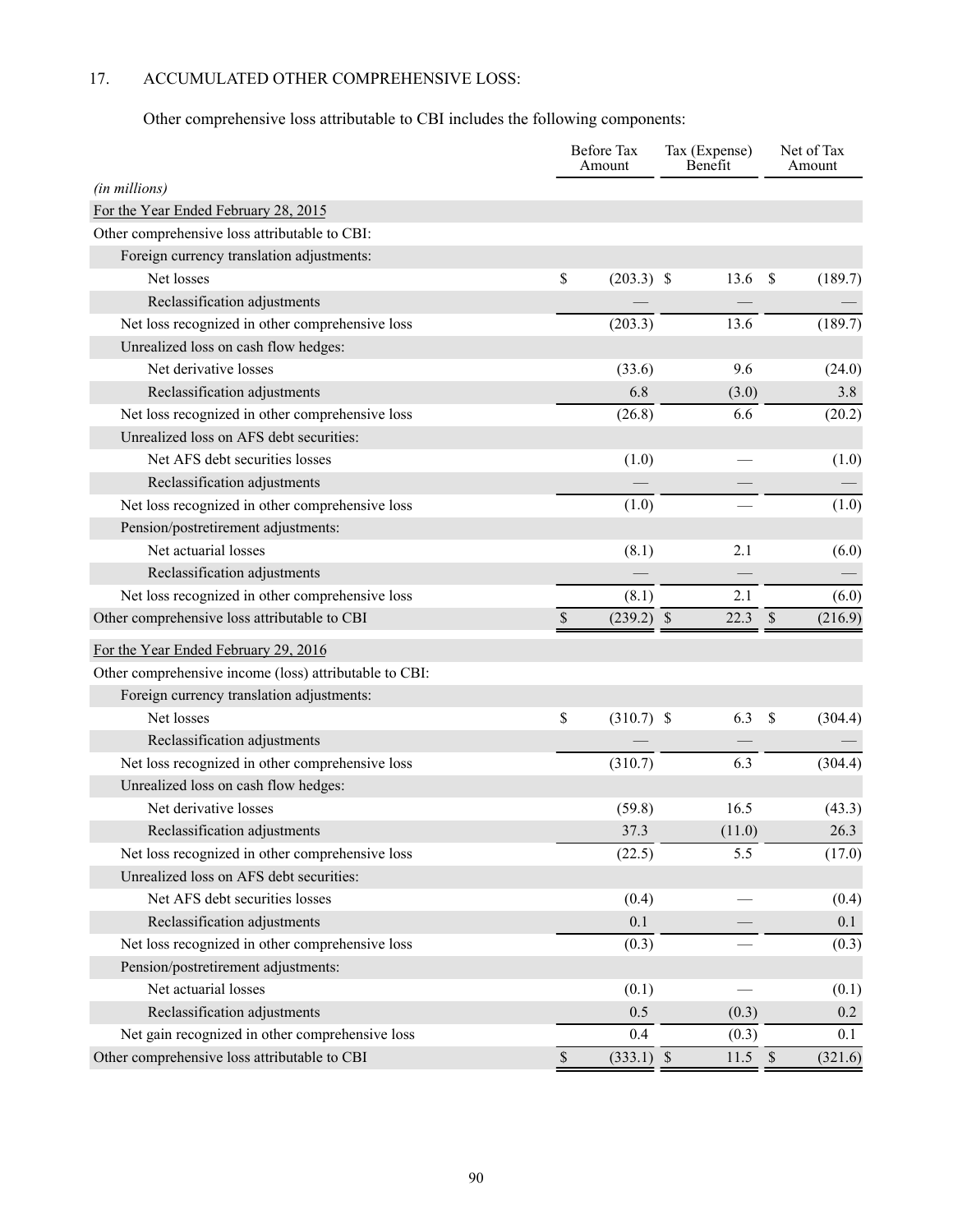|                                                   |               | <b>Before Tax</b><br>Amount | Tax (Expense)<br><b>Benefit</b> | Net of Tax<br>Amount |
|---------------------------------------------------|---------------|-----------------------------|---------------------------------|----------------------|
| (in millions)                                     |               |                             |                                 |                      |
| For the Year Ended February 28, 2017              |               |                             |                                 |                      |
| Other comprehensive income attributable to CBI:   |               |                             |                                 |                      |
| Foreign currency translation adjustments:         |               |                             |                                 |                      |
| Net losses                                        | S             | $(78.3)$ \$                 | $(0.7)$ \$                      | (79.0)               |
| Reclassification adjustments                      |               | 111.5                       |                                 | 111.5                |
| Net gain recognized in other comprehensive income |               | 33.2                        | (0.7)                           | 32.5                 |
| Unrealized loss on cash flow hedges:              |               |                             |                                 |                      |
| Net derivative losses                             |               | (34.7)                      | 11.7                            | (23.0)               |
| Reclassification adjustments                      |               | 45.2                        | (14.1)                          | 31.1                 |
| Net gain recognized in other comprehensive income |               | 10.5                        | (2.4)                           | 8.1                  |
| Unrealized gain on AFS debt securities:           |               |                             |                                 |                      |
| Net AFS debt securities gains                     |               | 0.4                         | 0.1                             | 0.5                  |
| Reclassification adjustments                      |               |                             |                                 |                      |
| Net gain recognized in other comprehensive income |               | 0.4                         | 0.1                             | 0.5                  |
| Pension/postretirement adjustments:               |               |                             |                                 |                      |
| Net actuarial gains                               |               | 0.3                         | (0.1)                           | 0.2                  |
| Reclassification adjustments                      |               | 11.5                        | (0.1)                           | 11.4                 |
| Net gain recognized in other comprehensive income |               | 11.8                        | (0.2)                           | 11.6                 |
| Other comprehensive income attributable to CBI    | <sup>\$</sup> | 55.9                        | $(3.2)$ \$<br><sup>\$</sup>     | 52.7                 |

Accumulated other comprehensive loss, net of income tax effect, includes the following components:

|                                                                              | Foreign<br>Currency<br>Translation<br>Adjustments |              | Net.<br>Unrealized<br>Losses on<br>Derivative<br>Instruments |             | <b>Net</b><br>Unrealized<br>Gains (Losses)<br>on AFS Debt<br>Securities |            | Pension/<br>Postretirement<br>Adjustments |   | Accumulated<br>Other<br>Comprehensive<br>Loss |  |
|------------------------------------------------------------------------------|---------------------------------------------------|--------------|--------------------------------------------------------------|-------------|-------------------------------------------------------------------------|------------|-------------------------------------------|---|-----------------------------------------------|--|
| (in millions)                                                                |                                                   |              |                                                              |             |                                                                         |            |                                           |   |                                               |  |
| Balance, February 29, 2016                                                   | \$                                                | $(390.5)$ \$ |                                                              | $(46.1)$ \$ |                                                                         | $(2.8)$ \$ | $(13.1)$ \$                               |   | (452.5)                                       |  |
| Other comprehensive income:                                                  |                                                   |              |                                                              |             |                                                                         |            |                                           |   |                                               |  |
| Other comprehensive income (loss)<br>before reclassification adjustments     |                                                   | (79.0)       |                                                              | (23.0)      |                                                                         | 0.5        | 0.2                                       |   | (101.3)                                       |  |
| Amounts reclassified from<br>accumulated other comprehensive<br><i>ncome</i> |                                                   | 111.5        |                                                              | 31.1        |                                                                         |            | 11.4                                      |   | 154.0                                         |  |
| Other comprehensive income                                                   |                                                   | 32.5         |                                                              | 8.1         |                                                                         | 0.5        | 11.6                                      |   | 52.7                                          |  |
| Balance, February 28, 2017                                                   | S                                                 | $(358.0)$ \$ |                                                              | $(38.0)$ \$ |                                                                         | (2.3)      | (1.5)<br>S                                | S | (399.8)                                       |  |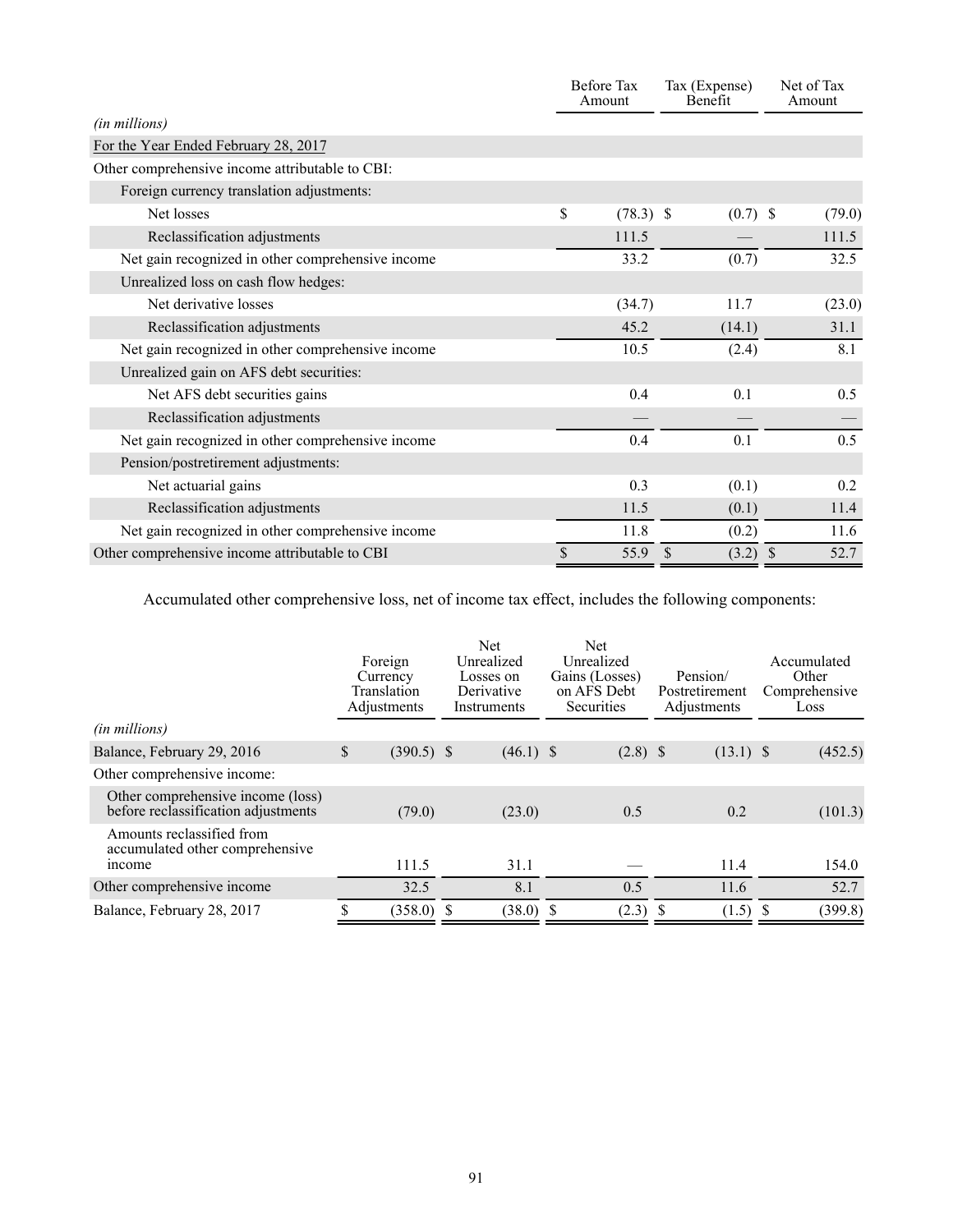## 18. SIGNIFICANT CUSTOMERS AND CONCENTRATION OF CREDIT RISK:

Net sales to our five largest customers represented 32.6%, 31.7% and 33.7% of our net sales for the years ended February 28, 2017, February 29, 2016, and February 28, 2015, respectively. Net sales to our five largest customers are expected to continue to represent a significant portion of our revenues. Net sales to an individual customer which amount to 10% or more of our net sales, and the associated amounts receivable from this customer as a percentage of our accounts receivable, are as follows:

|                                    |                      | For the Years Ended  |                      |
|------------------------------------|----------------------|----------------------|----------------------|
|                                    | February 28,<br>2017 | February 29,<br>2016 | February 28,<br>2015 |
| Southern Glazer's Wine and Spirits |                      |                      |                      |
| Net sales                          | $14.1\%$             | $13.4\%$             | 15.4%                |
| Accounts receivable                | $32.1\%$             | 32.0%                | 24.4%                |

Net sales for the above customer are primarily reported within the Wine and Spirits segment. Our arrangements with certain of our customers may, generally, be terminated by either party with prior notice. The majority of our accounts receivable balance is generated from sales to independent distributors with whom we have a predetermined collection date arranged through electronic funds transfer. We perform ongoing credit evaluations of our customers' financial position, and management is of the opinion that any risk of significant loss is reduced due to the diversity of our customers and geographic sales area.

## 19. CONDENSED CONSOLIDATING FINANCIAL INFORMATION:

The following information sets forth the condensed consolidating balance sheets as of February 28, 2017, and February 29, 2016, the condensed consolidating statements of comprehensive income for the years ended February 28, 2017, February 29, 2016, and February 28, 2015, and the condensed consolidating statements of cash flows for the years ended February 28, 2017, February 29, 2016, and February 28, 2015, for the parent company, our combined subsidiaries which guarantee our senior notes ("Subsidiary Guarantors"), our combined subsidiaries which are not Subsidiary Guarantors (primarily foreign subsidiaries) ("Subsidiary Nonguarantors") and the Company. The Subsidiary Guarantors are 100% owned, directly or indirectly, by the parent company and the guarantees are joint and several obligations of each of the Subsidiary Guarantors. The guarantees are full and unconditional, as those terms are used in Rule 3-10 of Regulation S-X, except that a Subsidiary Guarantor can be automatically released and relieved of its obligations under certain customary circumstances contained in the indentures governing our senior notes. These customary circumstances include, so long as other applicable provisions of the indentures are adhered to, the termination or release of a Subsidiary Guarantor's guarantee of other indebtedness or upon the legal defeasance or covenant defeasance or satisfaction and discharge of our senior notes. Separate financial statements for our Subsidiary Guarantors are not presented because we have determined that such financial statements would not be material to investors. The accounting policies of the parent company, the Subsidiary Guarantors and the Subsidiary Nonguarantors are the same as those described for the Company in the Summary of Significant Accounting Policies in Note 1. There are no restrictions on the ability of the Subsidiary Guarantors to transfer funds to us in the form of cash dividends, loans or advances.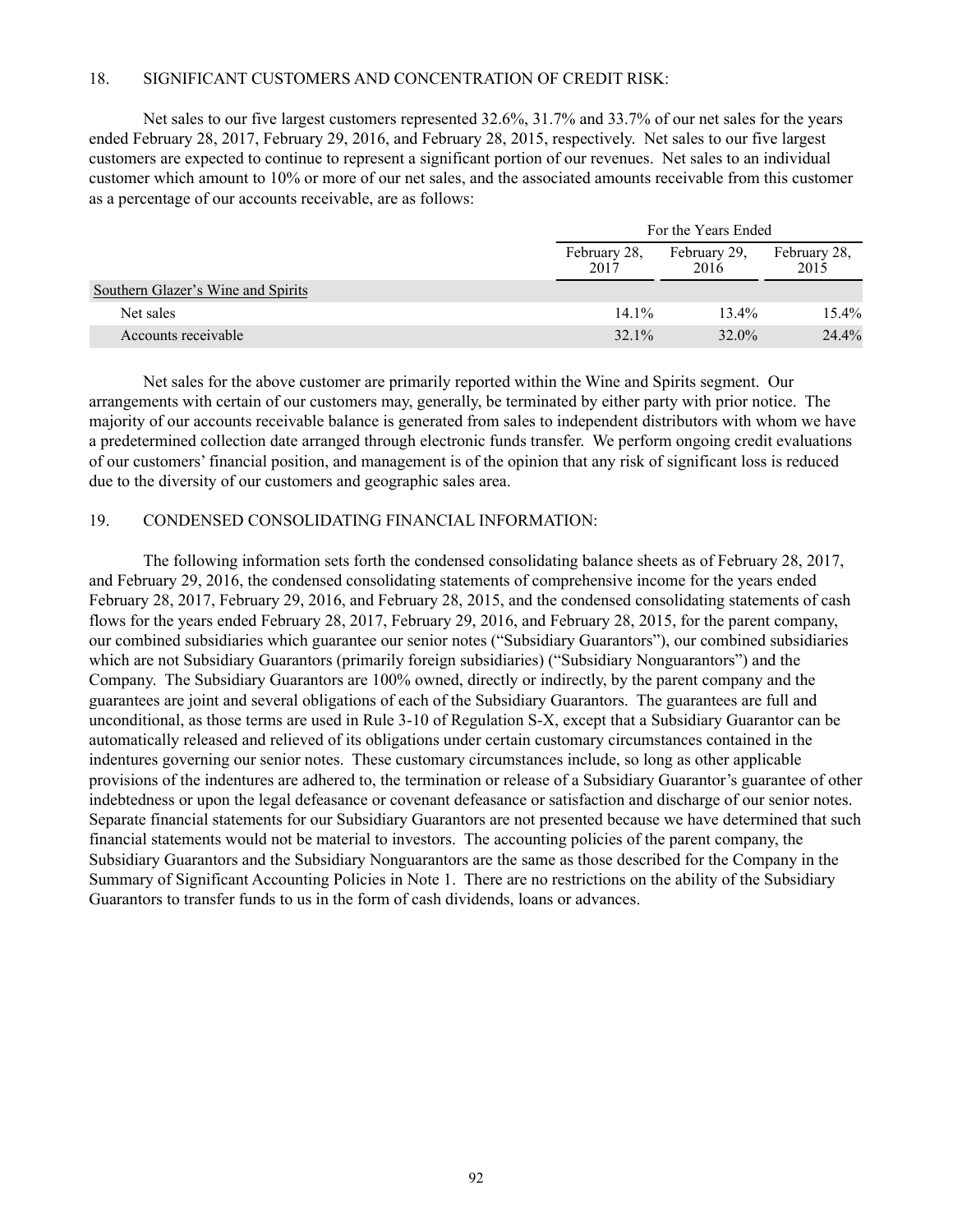|                                                            |               | Parent<br>Company |               | Subsidiary<br>Guarantors |               | Subsidiary<br>Nonguarantors |               | Eliminations    |              | Consolidated |
|------------------------------------------------------------|---------------|-------------------|---------------|--------------------------|---------------|-----------------------------|---------------|-----------------|--------------|--------------|
| (in millions)                                              |               |                   |               |                          |               |                             |               |                 |              |              |
| Condensed Consolidating Balance Sheet at February 28, 2017 |               |                   |               |                          |               |                             |               |                 |              |              |
| Current assets:                                            |               |                   |               |                          |               |                             |               |                 |              |              |
| Cash and cash equivalents                                  | $\mathbb{S}$  | 9.6               | <sup>\$</sup> | 5.8                      | $\mathcal{S}$ | 162.0                       | <sup>\$</sup> |                 | $\mathbb{S}$ | 177.4        |
| Accounts receivable                                        |               | 2.4               |               | 18.5                     |               | 716.1                       |               |                 |              | 737.0        |
| Inventories                                                |               | 162.3             |               | 1,628.5                  |               | 330.9                       |               | (166.6)         |              | 1,955.1      |
| Intercompany receivable                                    |               | 21,927.8          |               | 28,384.7                 |               | 12,410.6                    |               | (62, 723.1)     |              |              |
| Prepaid expenses and other                                 |               | 40.4              |               | 74.8                     |               | 169.0                       |               | 76.3            |              | 360.5        |
| Total current assets                                       |               | 22,142.5          |               | 30,112.3                 |               | 13,788.6                    |               | (62, 813.4)     |              | 3,230.0      |
| Property, plant and equipment                              |               | 69.5              |               | 951.1                    |               | 2,912.2                     |               |                 |              | 3,932.8      |
| Investments in subsidiaries                                |               | 13,884.2          |               | 125.0                    |               |                             |               | (14,009.2)      |              |              |
| Goodwill                                                   |               |                   |               | 6,589.9                  |               | 1,330.6                     |               |                 |              | 7,920.5      |
| Intangible assets                                          |               |                   |               | 955.1                    |               | 2,422.6                     |               |                 |              | 3,377.7      |
| Intercompany notes receivable                              |               | 5,074.5           |               | 188.3                    |               | 100.6                       |               | (5,363.4)       |              |              |
| Other assets                                               |               | 17.9              |               | 77.2                     |               | 46.3                        |               |                 |              | 141.4        |
| Total assets                                               | $\mathcal{S}$ | 41,188.6          | $\mathcal{S}$ | 38,998.9                 | $\mathbf S$   | 20,600.9                    | $\mathcal{S}$ | $(82,186.0)$ \$ |              | 18,602.4     |
| Current liabilities:                                       |               |                   |               |                          |               |                             |               |                 |              |              |
| Notes payable to banks                                     | \$            | 231.0             | \$            |                          | \$            | 375.5                       | \$            |                 | \$           | 606.5        |
| Current maturities of long-term debt                       |               | 767.9             |               | 16.3                     |               | 126.7                       |               |                 |              | 910.9        |
| Accounts payable                                           |               | 47.6              |               | 146.2                    |               | 366.0                       |               |                 |              | 559.8        |
| Accrued excise taxes                                       |               | 17.8              |               | 26.0                     |               | 0.8                         |               |                 |              | 44.6         |
| Intercompany payable                                       |               | 27,675.4          |               | 22,786.3                 |               | 12,261.4                    |               | (62, 723.1)     |              |              |
| Other accrued expenses and liabilities                     |               | 252.4             |               | 138.8                    |               | 153.0                       |               | 31.6            |              | 575.8        |
| Total current liabilities                                  |               | 28,992.1          |               | 23,113.6                 |               | 13,283.4                    |               | (62, 691.5)     |              | 2,697.6      |
| Long-term debt, less current maturities                    |               | 5,260.2           |               | 23.0                     |               | 2,437.5                     |               |                 |              | 7,720.7      |
| Deferred income taxes                                      |               | 13.3              |               | 823.2                    |               | 297.1                       |               |                 |              | 1,133.6      |
| Intercompany notes payable                                 |               |                   |               | 5,334.0                  |               | 29.4                        |               | (5,363.4)       |              |              |
| Other liabilities                                          |               | 31.8              |               | 18.9                     |               | 115.0                       |               |                 |              | 165.7        |
| <b>Total liabilities</b>                                   |               | 34,297.4          |               | 29,312.7                 |               | 16,162.4                    |               | (68, 054.9)     |              | 11,717.6     |
| Total CBI stockholders' equity                             |               | 6,891.2           |               | 9,686.2                  |               | 4,444.9                     |               | (14, 131.1)     |              | 6,891.2      |
| Noncontrolling interests                                   |               |                   |               |                          |               | (6.4)                       |               |                 |              | (6.4)        |
| Total stockholders' equity                                 |               | 6,891.2           |               | 9,686.2                  |               | 4,438.5                     |               | (14, 131.1)     |              | 6,884.8      |
| Total liabilities and stockholders' equity \$              |               | 41,188.6          | $\mathcal{S}$ | 38,998.9                 | $\mathcal{S}$ | 20,600.9                    | $\mathcal{S}$ | $(82,186.0)$ \$ |              | 18,602.4     |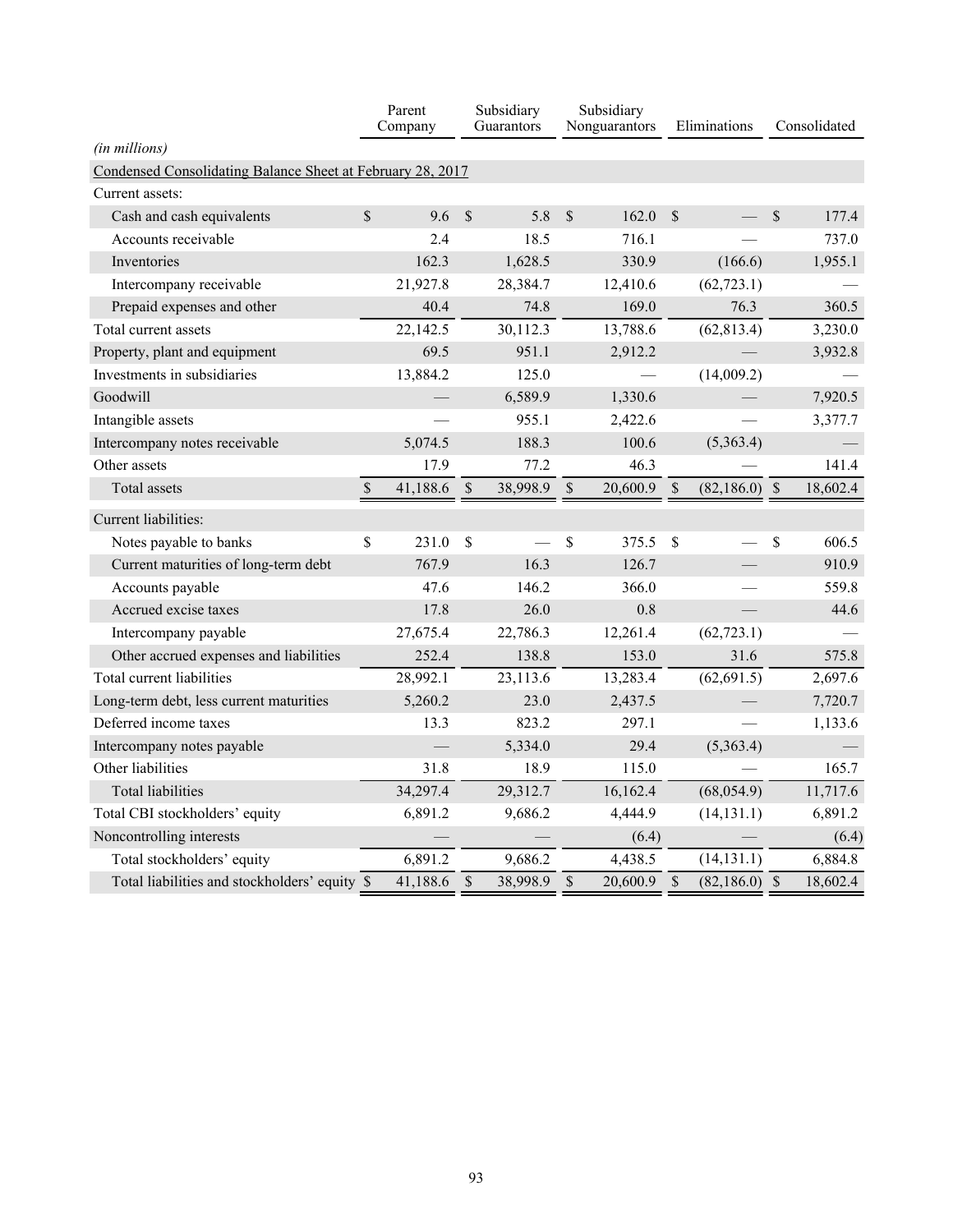|                                                            |               | Parent<br>Company |               | Subsidiary<br>Guarantors |               | Subsidiary<br>Nonguarantors |               | Eliminations     |              | Consolidated |
|------------------------------------------------------------|---------------|-------------------|---------------|--------------------------|---------------|-----------------------------|---------------|------------------|--------------|--------------|
| (in millions)                                              |               |                   |               |                          |               |                             |               |                  |              |              |
| Condensed Consolidating Balance Sheet at February 29, 2016 |               |                   |               |                          |               |                             |               |                  |              |              |
| Current assets:                                            |               |                   |               |                          |               |                             |               |                  |              |              |
| Cash and cash equivalents                                  | $\mathcal{S}$ | 6.0               | $\mathcal{S}$ | 4.2                      | $\mathbb{S}$  | 72.9                        | \$            |                  | $\mathbb{S}$ | 83.1         |
| Accounts receivable                                        |               | 0.4               |               | 22.3                     |               | 709.8                       |               |                  |              | 732.5        |
| Inventories                                                |               | 151.6             |               | 1,483.5                  |               | 344.0                       |               | (127.5)          |              | 1,851.6      |
| Intercompany receivable                                    |               | 17,459.3          |               | 23,758.9                 |               | 9,393.5                     |               | (50,611.7)       |              |              |
| Prepaid expenses and other                                 |               | 29.6              |               | 67.8                     |               | 281.1                       |               | (68.1)           |              | 310.4        |
| Total current assets                                       |               | 17,646.9          |               | 25,336.7                 |               | $10,801.\overline{3}$       |               | (50, 807.3)      |              | 2,977.6      |
| Property, plant and equipment                              |               | 63.2              |               | 879.8                    |               | 2,390.4                     |               |                  |              | 3,333.4      |
| Investments in subsidiaries                                |               | 13,047.2          |               | 19.0                     |               |                             |               | (13,066.2)       |              |              |
| Goodwill                                                   |               |                   |               | 6,376.4                  |               | 762.2                       |               |                  |              | 7,138.6      |
| Intangible assets                                          |               |                   |               | 970.9                    |               | 2,430.8                     |               | 2.1              |              | 3,403.8      |
| Intercompany notes receivable                              |               | 4,705.9           |               | 86.6                     |               |                             |               | (4,792.5)        |              |              |
| Other assets                                               |               | 20.0              |               | 69.6                     |               | 22.0                        |               |                  |              | 111.6        |
| Total assets                                               | $\mathcal{S}$ | 35,483.2          | $\mathcal{S}$ | 33,739.0                 | $\mathbf S$   | 16,406.7                    | $\mathcal{S}$ | $(68,663.9)$ \$  |              | 16,965.0     |
| Current liabilities:                                       |               |                   |               |                          |               |                             |               |                  |              |              |
| Notes payable to banks                                     | \$            |                   | $\mathsf{\$}$ |                          | \$            | 408.3                       | \$            |                  | \$           | 408.3        |
| Current maturities of long-term debt                       |               | 765.6             |               | 18.0                     |               | 73.1                        |               |                  |              | 856.7        |
| Accounts payable                                           |               | 37.7              |               | 100.7                    |               | 290.9                       |               |                  |              | 429.3        |
| Accrued excise taxes                                       |               | 14.7              |               | 14.7                     |               | 4.2                         |               |                  |              | 33.6         |
| Intercompany payable                                       |               | 22,293.3          |               | 19,018.6                 |               | 9,299.8                     |               | (50,611.7)       |              |              |
| Other accrued expenses and liabilities                     |               | 349.1             |               | 185.1                    |               | 119.4                       |               | (109.2)          |              | 544.4        |
| Total current liabilities                                  |               | 23,460.4          |               | 19,337.1                 |               | 10,195.7                    |               | (50, 720.9)      |              | 2,272.3      |
| Long-term debt, less current maturities                    |               | 5,421.4           |               | 26.3                     |               | 1,368.5                     |               |                  |              | 6,816.2      |
| Deferred income taxes                                      |               | 11.9              |               | 734.8                    |               | 275.5                       |               |                  |              | 1,022.2      |
| Intercompany notes payable                                 |               |                   |               | 4,776.6                  |               | 15.9                        |               | (4,792.5)        |              |              |
| Other liabilities                                          |               | 29.9              |               | 39.1                     |               | 93.5                        |               |                  |              | 162.5        |
| <b>Total liabilities</b>                                   |               | 28,923.6          |               | 24,913.9                 |               | 11,949.1                    |               | (55, 513.4)      |              | 10,273.2     |
| Total CBI stockholders' equity                             |               | 6,559.6           |               | 8,825.1                  |               | 4,325.4                     |               | (13, 150.5)      |              | 6,559.6      |
| Noncontrolling interests                                   |               |                   |               |                          |               | 132.2                       |               |                  |              | 132.2        |
| Total stockholders' equity                                 |               | 6,559.6           |               | 8,825.1                  |               | 4,457.6                     |               | (13, 150.5)      |              | 6,691.8      |
| Total liabilities and stockholders' equity \$              |               | 35,483.2          | $\mathcal{S}$ | 33,739.0                 | $\mathcal{S}$ | 16,406.7                    | $\mathcal{S}$ | $(68, 663.9)$ \$ |              | 16,965.0     |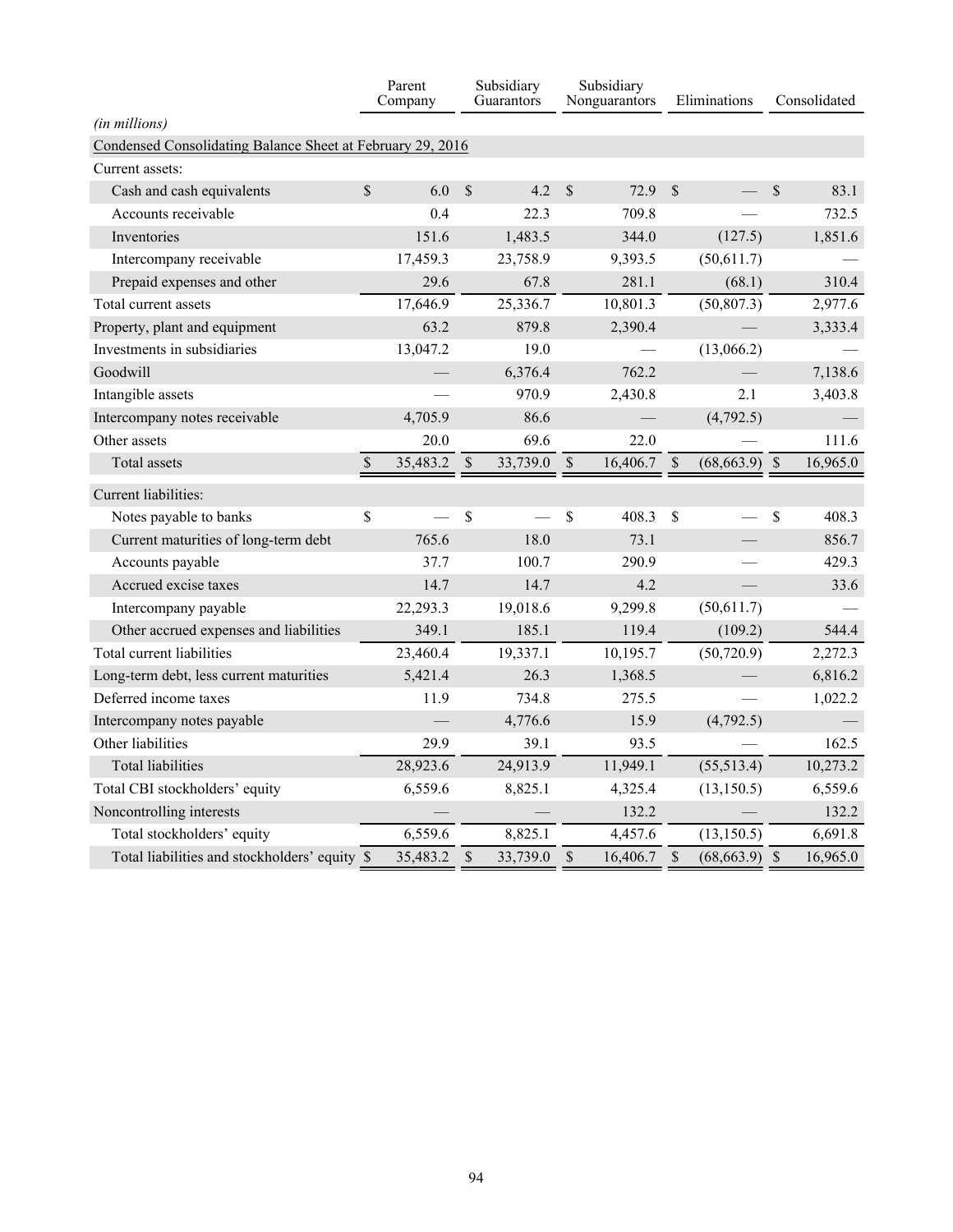|                                                                                                |               | Parent<br>Company |               |            | Subsidiary<br>Subsidiary<br>Guarantors<br>Nonguarantors |           | Eliminations                    | Consolidated |
|------------------------------------------------------------------------------------------------|---------------|-------------------|---------------|------------|---------------------------------------------------------|-----------|---------------------------------|--------------|
| (in millions)                                                                                  |               |                   |               |            |                                                         |           |                                 |              |
| Condensed Consolidating Statement of Comprehensive Income for the Year Ended February 28, 2017 |               |                   |               |            |                                                         |           |                                 |              |
| Sales                                                                                          | \$            | 2,832.6           | <sup>\$</sup> | 6,453.2    | <sup>\$</sup>                                           | 3,125.0   | <sup>\$</sup><br>$(4,349.2)$ \$ | 8,061.6      |
| $Less - excise taxes$                                                                          |               | (351.9)           |               | (321.1)    |                                                         | (57.1)    |                                 | (730.1)      |
| Net sales                                                                                      |               | 2,480.7           |               | 6,132.1    |                                                         | 3,067.9   | (4,349.2)                       | 7,331.5      |
| Cost of product sold                                                                           |               | (1,974.5)         |               | (4, 433.1) |                                                         | (1,653.8) | 4,259.3                         | (3,802.1)    |
| Gross profit                                                                                   |               | 506.2             |               | 1,699.0    |                                                         | 1,414.1   | (89.9)                          | 3,529.4      |
| Selling, general and administrative<br>expenses                                                |               | (417.2)           |               | (800.8)    |                                                         | (222.8)   | 48.4                            | (1,392.4)    |
| Gain on sale of business                                                                       |               | (23.4)            |               | (4.3)      |                                                         | 290.1     |                                 | 262.4        |
| Operating income                                                                               |               | 65.6              |               | 893.9      |                                                         | 1,481.4   | (41.5)                          | 2,399.4      |
| Equity in earnings (losses) of equity<br>method investees and subsidiaries                     |               | 1,657.4           |               | 33.3       |                                                         | (0.8)     | (1,662.6)                       | 27.3         |
| Interest income                                                                                |               | 0.4               |               |            |                                                         | 1.4       |                                 | 1.8          |
| Intercompany interest income                                                                   |               | 227.1             |               | 311.5      |                                                         |           | (538.6)                         |              |
| Interest expense                                                                               |               | (280.0)           |               | (1.5)      |                                                         | (53.6)    |                                 | (335.1)      |
| Intercompany interest expense                                                                  |               | (311.1)           |               | (226.7)    |                                                         | (0.8)     | 538.6                           |              |
| Income before income taxes                                                                     |               | 1,359.4           |               | 1,010.5    |                                                         | 1,427.6   | (1,704.1)                       | 2,093.4      |
| (Provision for) benefit from income<br>taxes                                                   |               | 175.7             |               | (396.2)    |                                                         | (337.2)   | 3.5                             | (554.2)      |
| Net income                                                                                     |               | 1,535.1           |               | 614.3      |                                                         | 1,090.4   | (1,700.6)                       | 1,539.2      |
| Net income attributable to<br>noncontrolling interests                                         |               |                   |               |            |                                                         | (4.1)     |                                 | (4.1)        |
| Net income attributable to CBI                                                                 | $\mathcal{S}$ | 1,535.1           | $\mathcal{S}$ | 614.3      | $\mathcal{S}$                                           | 1,086.3   | $\mathcal{S}$<br>$(1,700.6)$ \$ | 1,535.1      |
| Comprehensive income attributable to<br><b>CBI</b>                                             | \$            | 1,587.8           | S             | 614.1      | <sup>\$</sup>                                           | 1,108.7   | $\mathcal{S}$<br>$(1,722.8)$ \$ | 1,587.8      |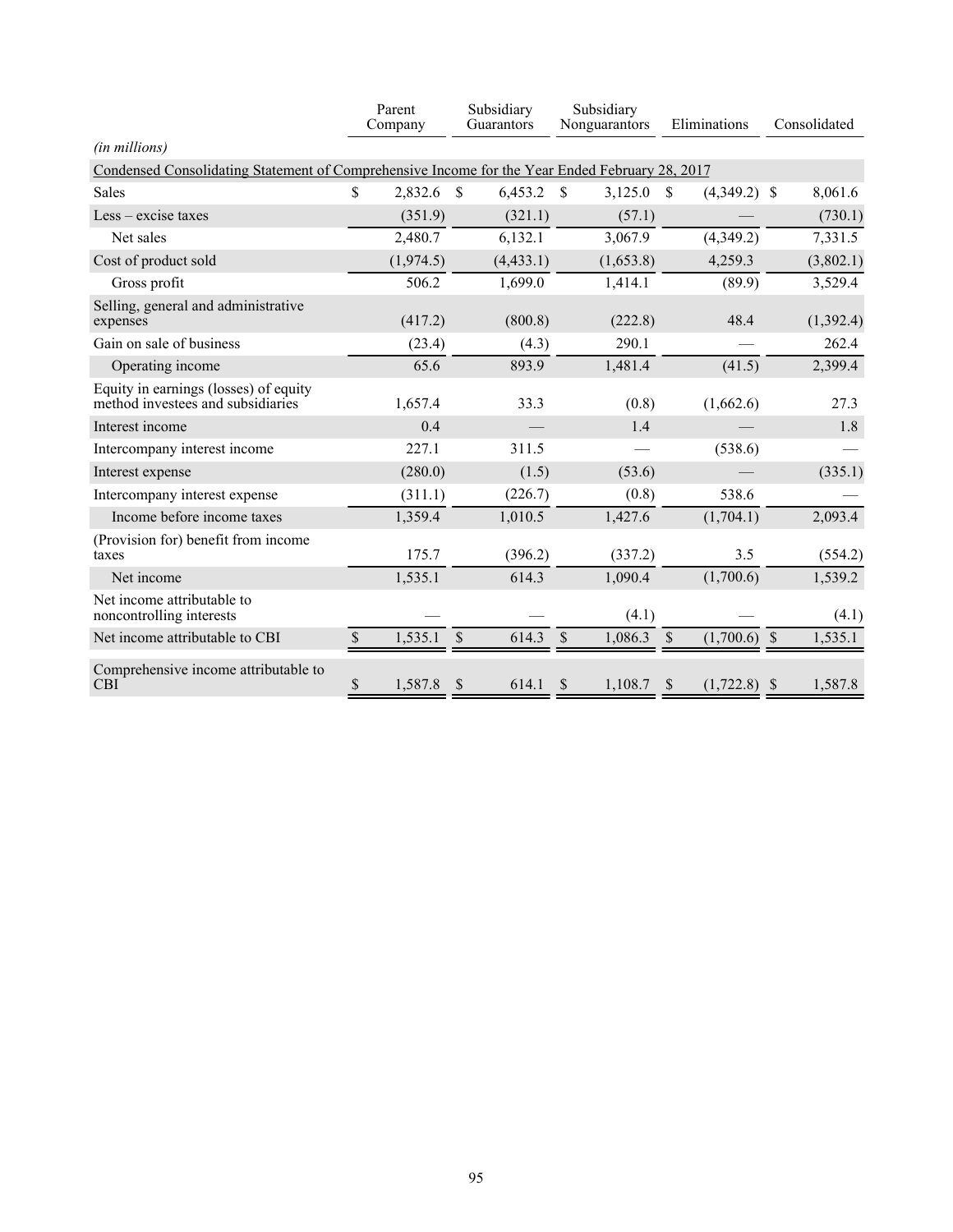|                                                                                                | Parent<br>Company | Subsidiary<br>Guarantors | Subsidiary<br>Nonguarantors | Eliminations                         | Consolidated |
|------------------------------------------------------------------------------------------------|-------------------|--------------------------|-----------------------------|--------------------------------------|--------------|
| (in millions)                                                                                  |                   |                          |                             |                                      |              |
| Condensed Consolidating Statement of Comprehensive Income for the Year Ended February 29, 2016 |                   |                          |                             |                                      |              |
| Sales                                                                                          | \$<br>2,522.8     | \$<br>5,614.9            | $\mathcal{S}$<br>3,024.5    | $(3,938.4)$ \$<br>-S                 | 7,223.8      |
| $Less - excise taxes$                                                                          | (332.6)           | (281.1)                  | (61.7)                      |                                      | (675.4)      |
| Net sales                                                                                      | 2,190.2           | 5,333.8                  | 2,962.8                     | (3,938.4)                            | 6,548.4      |
| Cost of product sold                                                                           | (1,759.6)         | (3,906.2)                | (1,823.8)                   | 3,883.5                              | (3,606.1)    |
| Gross profit                                                                                   | 430.6             | 1,427.6                  | 1,139.0                     | (54.9)                               | 2,942.3      |
| Selling, general and administrative<br>expenses                                                | (378.4)           | (652.6)                  | (176.5)                     | 30.3                                 | (1, 177.2)   |
| Operating income                                                                               | 52.2              | 775.0                    | 962.5                       | (24.6)                               | 1,765.1      |
| Equity in earnings of equity method<br>investees and subsidiaries                              | 1,224.2           | 31.2                     | 0.5                         | (1,229.3)                            | 26.6         |
| Dividend income                                                                                |                   |                          | 24.5                        |                                      | 24.5         |
| Interest income                                                                                | 0.2               |                          | 0.6                         |                                      | 0.8          |
| Intercompany interest income                                                                   | 191.4             | 268.0                    | 0.1                         | (459.5)                              |              |
| Interest expense                                                                               | (290.1)           | (0.2)                    | (24.4)                      |                                      | (314.7)      |
| Intercompany interest expense                                                                  | (267.4)           | (191.3)                  | (0.8)                       | 459.5                                |              |
| Loss on write-off of debt issuance costs                                                       | (0.4)             |                          | (0.7)                       |                                      | (1.1)        |
| Income before income taxes                                                                     | 910.1             | 882.7                    | 962.3                       | (1,253.9)                            | 1,501.2      |
| (Provision for) benefit from income<br>taxes                                                   | 144.8             | (346.3)                  | (247.4)                     | 8.3                                  | (440.6)      |
| Net income                                                                                     | 1,054.9           | 536.4                    | 714.9                       | (1,245.6)                            | 1,060.6      |
| Net income attributable to<br>noncontrolling interests                                         |                   |                          | (5.7)                       |                                      | (5.7)        |
| Net income attributable to CBI                                                                 | \$<br>1,054.9     | 536.4<br>$\mathcal{S}$   | 709.2<br>\$                 | $\mathbf{\hat{s}}$<br>$(1,245.6)$ \$ | 1,054.9      |
| Comprehensive income attributable to<br><b>CBI</b>                                             | \$<br>733.3       | $\mathcal{S}$<br>531.9   | <sup>\$</sup><br>383.7      | <sup>\$</sup><br>$(915.6)$ \$        | 733.3        |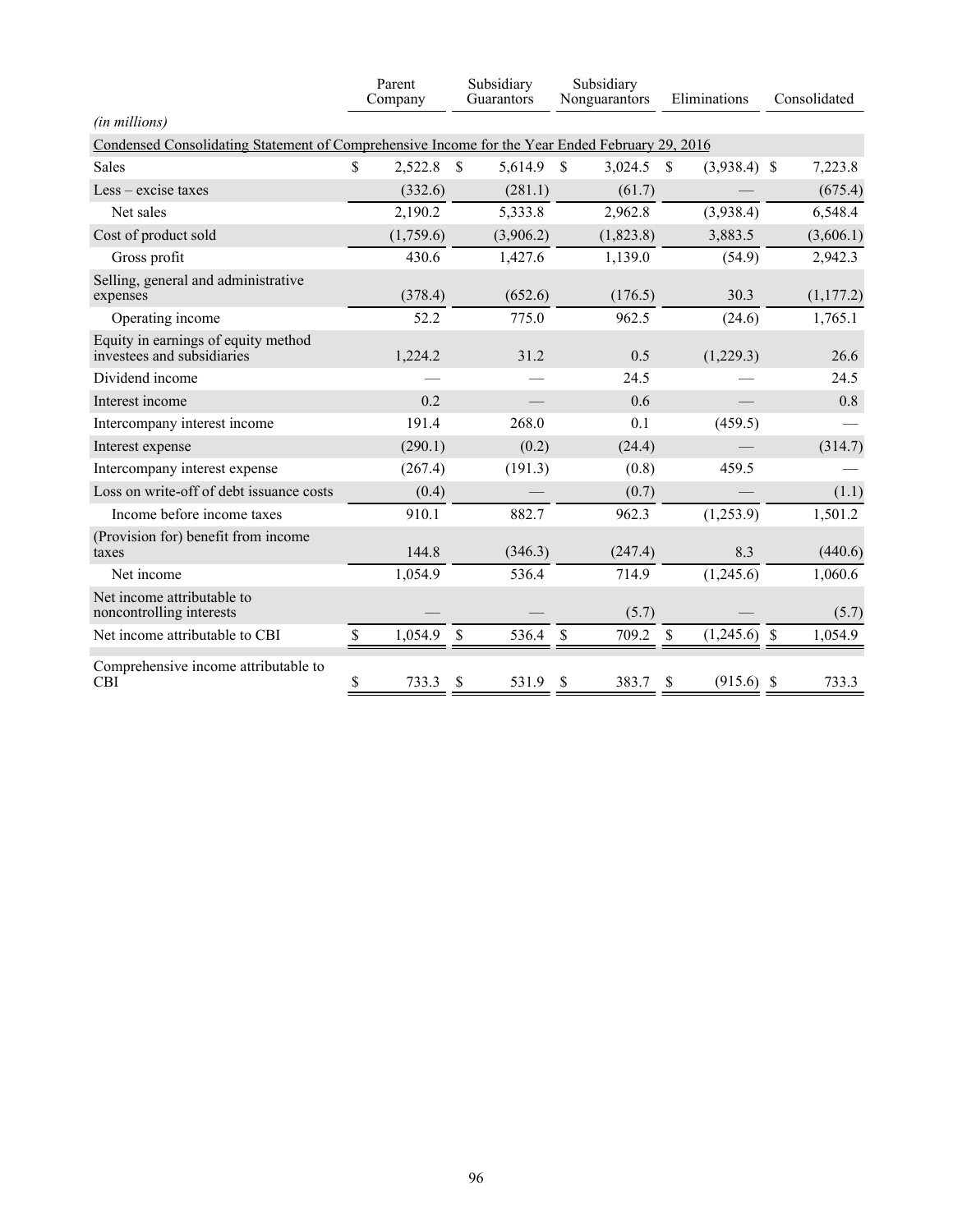|                                                                                                |              | Parent<br>Company | Subsidiary<br>Guarantors | Subsidiary<br>Nonguarantors | Eliminations                    | Consolidated |  |
|------------------------------------------------------------------------------------------------|--------------|-------------------|--------------------------|-----------------------------|---------------------------------|--------------|--|
| (in millions)                                                                                  |              |                   |                          |                             |                                 |              |  |
| Condensed Consolidating Statement of Comprehensive Income for the Year Ended February 28, 2015 |              |                   |                          |                             |                                 |              |  |
| Sales                                                                                          | S            | 2,406.4           | <sup>\$</sup><br>5,078.3 | <sup>S</sup><br>3,004.1     | <sup>\$</sup><br>$(3,816.7)$ \$ | 6,672.1      |  |
| $Less - excise taxes$                                                                          |              | (324.8)           | (251.6)                  | (67.7)                      |                                 | (644.1)      |  |
| Net sales                                                                                      |              | 2,081.6           | 4,826.7                  | 2,936.4                     | (3,816.7)                       | 6,028.0      |  |
| Cost of product sold                                                                           |              | (1,678.4)         | (3,629.0)                | (1,870.3)                   | 3,728.3                         | (3,449.4)    |  |
| Gross profit                                                                                   |              | 403.2             | 1,197.7                  | 1,066.1                     | (88.4)                          | 2,578.6      |  |
| Selling, general and administrative<br>expenses                                                |              | (388.2)           | (470.1)                  | (273.4)                     | 53.3                            | (1,078.4)    |  |
| Operating income                                                                               |              | 15.0              | 727.6                    | 792.7                       | (35.1)                          | 1,500.2      |  |
| Equity in earnings of equity method<br>investees and subsidiaries                              |              | 828.0             | 24.6                     | 1.2                         | (832.3)                         | 21.5         |  |
| Interest income                                                                                |              | 0.1               |                          | 1.3                         |                                 | 1.4          |  |
| Intercompany interest income                                                                   |              | 177.8             | 222.7                    |                             | (400.5)                         |              |  |
| Interest expense                                                                               |              | (296.4)           | (1.4)                    | (41.3)                      |                                 | (339.1)      |  |
| Intercompany interest expense                                                                  |              | (222.0)           | (177.6)                  | (0.9)                       | 400.5                           |              |  |
| Loss on write-off of debt issuance costs                                                       |              |                   |                          | (4.4)                       |                                 | (4.4)        |  |
| Income before income taxes                                                                     |              | 502.5             | 795.9                    | 748.6                       | (867.4)                         | 1,179.6      |  |
| (Provision for) benefit from income<br>taxes                                                   |              | 336.8             | (295.5)                  | (395.7)                     | 11.0                            | (343.4)      |  |
| Net income                                                                                     |              | 839.3             | 500.4                    | 352.9                       | (856.4)                         | 836.2        |  |
| Net loss attributable to noncontrolling<br>interests                                           |              |                   |                          | 3.1                         |                                 | 3.1          |  |
| Net income attributable to CBI                                                                 | $\mathbb{S}$ | 839.3             | $\mathcal{S}$<br>500.4   | $\mathcal{S}$<br>356.0      | $\mathcal{S}$<br>$(856.4)$ \$   | 839.3        |  |
| Comprehensive income attributable to<br><b>CBI</b>                                             | $\$$         | 622.4             | 503.7<br><sup>\$</sup>   | 132.2<br><sup>S</sup>       | <sup>\$</sup><br>$(635.9)$ \$   | 622.4        |  |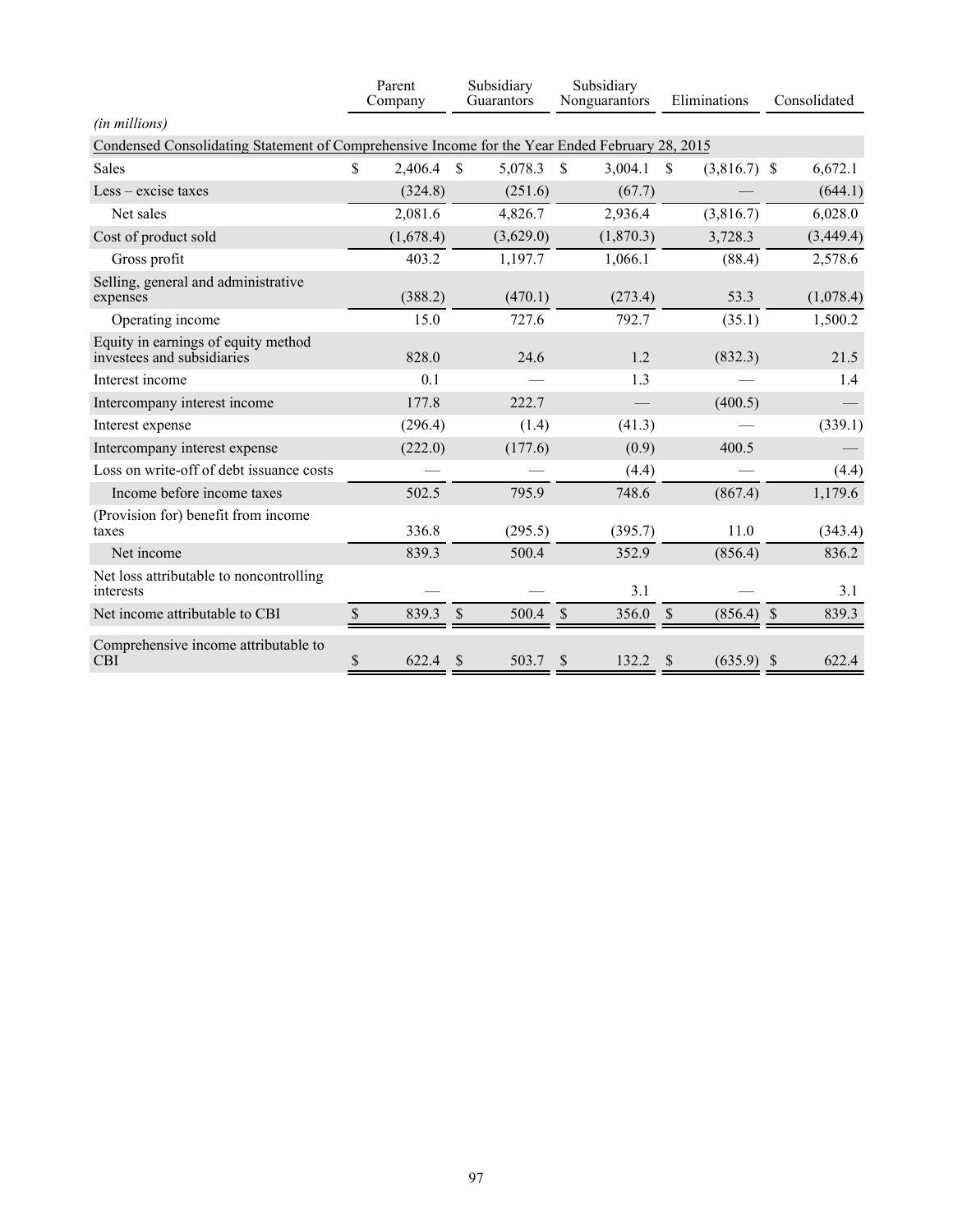|                                                                                      | Parent<br>Company     | Subsidiary<br>Guarantors | Subsidiary<br>Nonguarantors | Eliminations                 | Consolidated         |  |
|--------------------------------------------------------------------------------------|-----------------------|--------------------------|-----------------------------|------------------------------|----------------------|--|
| (in millions)                                                                        |                       |                          |                             |                              |                      |  |
| Condensed Consolidating Statement of Cash Flows for the Year Ended February 28, 2017 |                       |                          |                             |                              |                      |  |
| Net cash provided by operating<br>activities                                         | $\mathbb{S}$<br>171.9 | -S<br>1,152.1            | $\mathbb{S}$<br>1,027.4     | $\mathbb{S}$<br>$(655.4)$ \$ | 1,696.0              |  |
| Cash flows from investing activities:                                                |                       |                          |                             |                              |                      |  |
| Purchases of businesses, net of cash<br>acquired                                     |                       | (284.9)                  | (826.1)                     |                              | (1,111.0)            |  |
| Purchases of property, plant and<br>equipment                                        | (12.8)                | (160.8)                  | (733.8)                     |                              | (907.4)              |  |
| Proceeds from sale of business                                                       | (9.9)                 |                          | 585.2                       |                              | 575.3                |  |
| Net proceeds from intercompany<br>notes                                              | 430.1                 | 17.7                     |                             | (447.8)                      |                      |  |
| Net returns of capital from equity<br>affiliates                                     | 470.7                 |                          |                             | (470.7)                      |                      |  |
| Other investing activities                                                           | 0.7                   | (0.1)                    | (19.3)                      |                              | (18.7)               |  |
| Net cash provided by (used in) investing<br>activities                               | 878.8                 | (428.1)                  | (994.0)                     | (918.5)                      | (1,461.8)            |  |
| Cash flows from financing activities:                                                |                       |                          |                             |                              |                      |  |
| Dividends paid to parent company                                                     |                       |                          | (868.7)                     | 868.7                        |                      |  |
| Net returns of capital to equity<br>affiliates                                       |                       | (31.2)                   | (226.2)                     | 257.4                        |                      |  |
| Net proceeds from (repayments of)<br>intercompany notes                              | 141.2                 | (608.7)                  | 19.7                        | 447.8                        |                      |  |
| Purchases of treasury stock                                                          | (1, 122.7)            |                          |                             |                              | (1, 122.7)           |  |
| Principal payments of long-term debt                                                 | (767.6)               | (20.6)                   | (183.6)                     |                              | (971.8)              |  |
| Dividends paid                                                                       | (315.1)               |                          |                             |                              | (315.1)              |  |
| Payments of minimum tax<br>withholdings on stock-based payment<br>awards             |                       | (61.9)                   | (3.0)                       |                              | (64.9)               |  |
| Payments of debt issuance costs and<br>other financing costs                         | (5.0)                 |                          | (9.1)                       |                              | (14.1)               |  |
| Proceeds from issuance of long-term<br>debt                                          | 600.0                 |                          | 1,365.6                     |                              | 1,965.6              |  |
| Net proceeds from (repayments of)<br>notes payable                                   | 231.0                 |                          | (33.9)                      |                              | 197.1                |  |
| Excess tax benefits from stock-based<br>payment awards                               | 131.4                 |                          |                             |                              | 131.4                |  |
| Proceeds from shares issued under<br>equity compensation plans                       | 59.7                  |                          |                             |                              | 59.7                 |  |
| Net cash provided by (used in) financing<br>activities                               | (1,047.1)             | (722.4)                  | 60.8                        | 1,573.9                      | (134.8)              |  |
| Effect of exchange rate changes on cash<br>and cash equivalents                      |                       |                          | (5.1)                       |                              | (5.1)                |  |
| Net increase in cash and cash<br>equivalents                                         | 3.6                   | 1.6                      | 89.1                        |                              | 94.3                 |  |
| Cash and cash equivalents, beginning of<br>year                                      | 6.0                   | 4.2                      | 72.9                        |                              | 83.1                 |  |
| Cash and cash equivalents, end of year                                               | 9.6<br>\$             | 5.8<br>$\mathcal{S}$     | $\mathcal{S}$<br>162.0      | $\mathbb{S}$                 | $\mathbb S$<br>177.4 |  |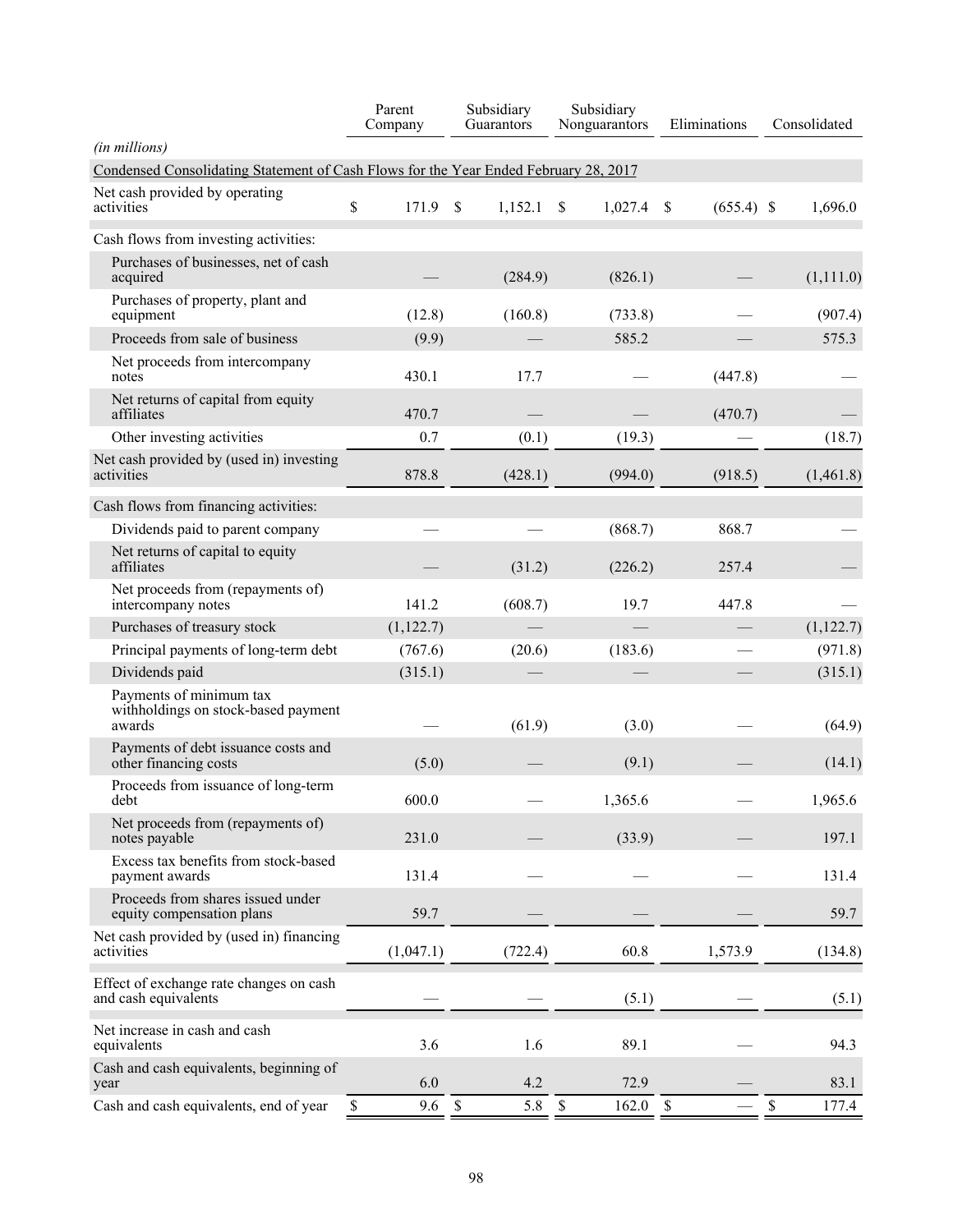|                                                                                      | Parent<br>Company   | Subsidiary<br>Guarantors | Subsidiary<br>Nonguarantors | Eliminations                | Consolidated        |  |
|--------------------------------------------------------------------------------------|---------------------|--------------------------|-----------------------------|-----------------------------|---------------------|--|
| (in millions)                                                                        |                     |                          |                             |                             |                     |  |
| Condensed Consolidating Statement of Cash Flows for the Year Ended February 29, 2016 |                     |                          |                             |                             |                     |  |
| Net cash provided by (used in) operating<br>activities                               | $(476.2)$ \$<br>\$. | 1,249.6                  | $\mathbb{S}$<br>667.8       | $\mathbb{S}$<br>$(27.5)$ \$ | 1,413.7             |  |
| Cash flows from investing activities:                                                |                     |                          |                             |                             |                     |  |
| Purchases of businesses, net of cash<br>acquired                                     |                     | (1,314.7)                | (1.7)                       |                             | (1,316.4)           |  |
| Purchases of property, plant and<br>equipment                                        | (14.1)              | (61.6)                   | (815.6)                     |                             | (891.3)             |  |
| Net proceeds from intercompany<br>notes                                              | 143.9               | 44.9                     |                             | (188.8)                     |                     |  |
| Net investments in equity affiliates                                                 | (550.1)             |                          |                             | 550.1                       |                     |  |
| Other investing activities                                                           | 3.5                 | 0.2                      | (3.4)                       |                             | 0.3                 |  |
| Net cash used in investing activities                                                | (416.8)             | (1,331.2)                | (820.7)                     | 361.3                       | (2,207.4)           |  |
| Cash flows from financing activities:                                                |                     |                          |                             |                             |                     |  |
| Dividends paid to parent company                                                     |                     |                          | (88.8)                      | 88.8                        |                     |  |
| Net contributions from equity<br>affiliates                                          | 60.9                | 266.8                    | 283.7                       | (611.4)                     |                     |  |
| Net proceeds from (repayments of)<br>intercompany notes                              | 250.4               | (106.4)                  | (332.8)                     | 188.8                       |                     |  |
| Purchases of treasury stock                                                          | (33.8)              |                          |                             |                             | (33.8)              |  |
| Principal payments of long-term debt                                                 | (64.5)              | (39.4)                   | (104.8)                     |                             | (208.7)             |  |
| Dividends paid                                                                       | (241.6)             |                          |                             |                             | (241.6)             |  |
| Payments of minimum tax<br>withholdings on stock-based payment<br>awards             |                     | (35.9)                   | (2.7)                       |                             | (38.6)              |  |
| Payments of debt issuance costs and<br>other financing costs                         | (13.3)              |                          |                             |                             | (13.3)              |  |
| Proceeds from issuance of long-term<br>debt                                          | 600.0               |                          | 10.0                        |                             | 610.0               |  |
| Net proceeds from notes payable                                                      |                     |                          | 360.6                       |                             | 360.6               |  |
| Excess tax benefits from stock-based<br>payment awards                               | 203.4               |                          |                             |                             | 203.4               |  |
| Proceeds from shares issued under<br>equity compensation plans                       | 113.0               |                          |                             |                             | 113.0               |  |
| Proceeds from noncontrolling<br>interests                                            |                     |                          | 25.0                        |                             | 25.0                |  |
| Net cash provided by financing<br>activities                                         | 874.5               | 85.1                     | 150.2                       | (333.8)                     | 776.0               |  |
| Effect of exchange rate changes on cash<br>and cash equivalents                      |                     |                          | (9.3)                       |                             | (9.3)               |  |
| Net increase (decrease) in cash and cash<br>equivalents                              | (18.5)              | 3.5                      | (12.0)                      |                             | (27.0)              |  |
| Cash and cash equivalents, beginning of<br>year                                      | 24.5                | 0.7                      | 84.9                        |                             | 110.1               |  |
| Cash and cash equivalents, end of year                                               | $\mathbb S$<br>6.0  | $\mathbb S$<br>4.2       | $\mathbb S$<br>72.9         | $\mathbb{S}$                | $\mathbb S$<br>83.1 |  |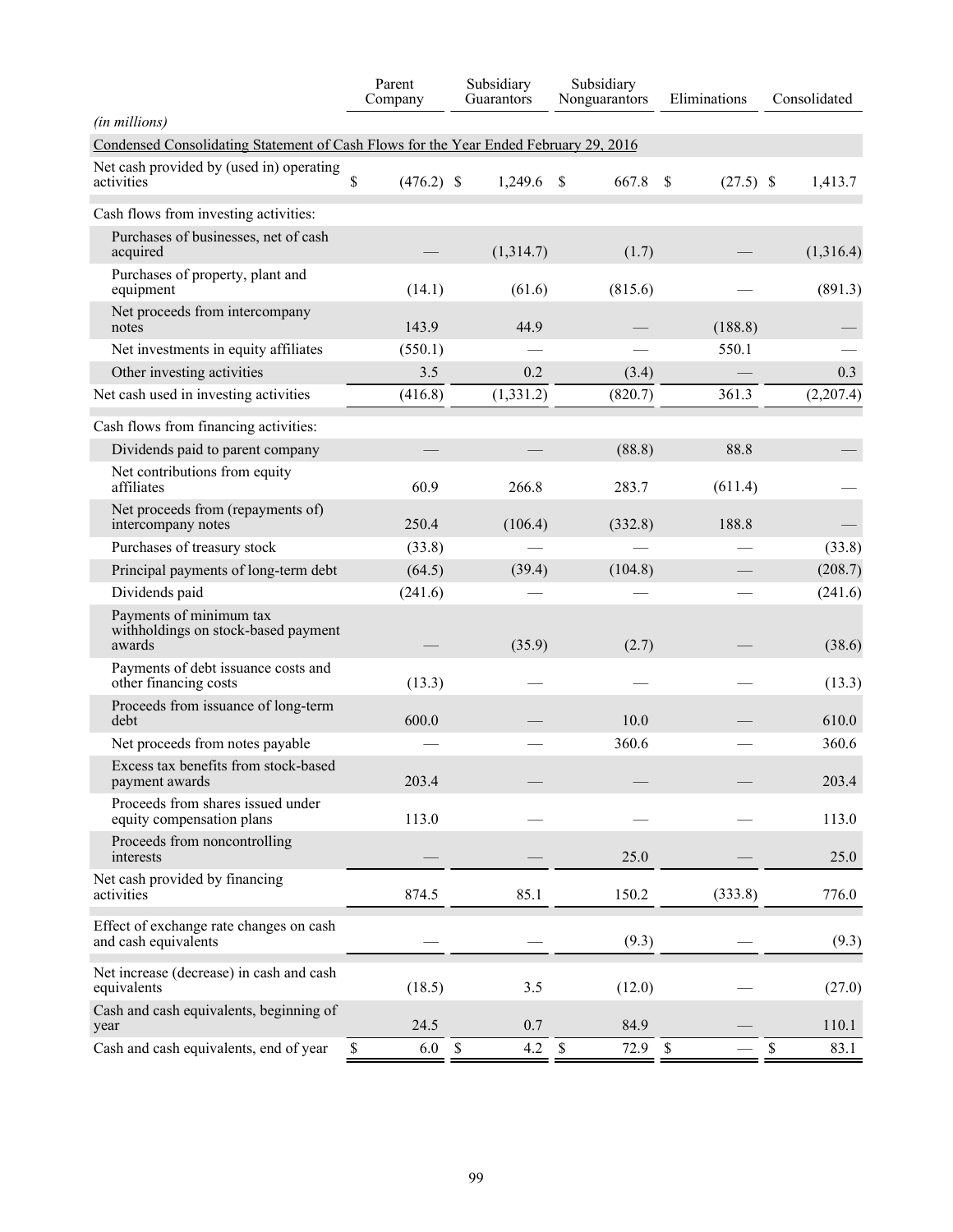|                                                                                      | Parent<br>Company    | Subsidiary<br>Guarantors | Subsidiary<br>Nonguarantors | Eliminations  | Consolidated          |  |
|--------------------------------------------------------------------------------------|----------------------|--------------------------|-----------------------------|---------------|-----------------------|--|
| (in millions)                                                                        |                      |                          |                             |               |                       |  |
| Condensed Consolidating Statement of Cash Flows for the Year Ended February 28, 2015 |                      |                          |                             |               |                       |  |
| Net cash provided by (used in) operating<br>activities                               | \$<br>$(553.6)$ \$   | 784.5                    | $\mathbb{S}$<br>850.1       | $\mathcal{S}$ | \$<br>1,081.0         |  |
| Cash flows from investing activities:                                                |                      |                          |                             |               |                       |  |
| Purchase of businesses, net of cash<br>acquired                                      |                      |                          | (310.3)                     |               | (310.3)               |  |
| Purchases of property, plant and<br>equipment                                        | (23.1)               | (83.7)                   | (612.6)                     |               | (719.4)               |  |
| Net proceeds from intercompany<br>notes                                              | 485.4                |                          |                             | (485.4)       |                       |  |
| Net investments in equity affiliates                                                 | (2.6)                |                          |                             | 2.6           |                       |  |
| Other investing activities                                                           | (0.1)                | (5.6)                    | 19.5                        |               | 13.8                  |  |
| Net cash provided by (used in) investing<br>activities                               | 459.6                | (89.3)                   | (903.4)                     | (482.8)       | (1,015.9)             |  |
| Cash flows from financing activities:                                                |                      |                          |                             |               |                       |  |
| Dividends paid to parent company                                                     |                      |                          | (38.8)                      | 38.8          |                       |  |
| Net contributions from (returns of<br>capital to) equity affiliates                  |                      | (31.5)                   | 72.9                        | (41.4)        |                       |  |
| Net proceeds from (repayments of)<br>intercompany notes                              | (262.8)              | (618.1)                  | 395.5                       | 485.4         |                       |  |
| Principal payments of long-term debt                                                 | (549.2)              | (19.6)                   | (36.9)                      |               | (605.7)               |  |
| Payments of minimum tax<br>withholdings on stock-based payment<br>awards             |                      | (26.1)                   | (2.3)                       |               | (28.4)                |  |
| Payments of debt issuance costs and<br>other financing costs                         | (11.7)               |                          | (2.1)                       |               | (13.8)                |  |
| Proceeds from issuance of long-term<br>debt                                          | 800.0                |                          | 105.0                       |               | 905.0                 |  |
| Net proceeds from notes payable                                                      |                      |                          | 13.1                        |               | 13.1                  |  |
| Excess tax benefits from stock-based<br>payment awards                               | 78.0                 |                          |                             |               | 78.0                  |  |
| Proceeds from shares issued under<br>equity compensation plans                       | 63.7                 |                          |                             |               | 63.7                  |  |
| Proceeds from noncontrolling<br>interests                                            |                      |                          | 115.0                       |               | 115.0                 |  |
| Payment of delayed purchase price<br>arrangement                                     |                      |                          | (543.3)                     |               | (543.3)               |  |
| Net cash provided by (used in) financing<br>activities                               | 118.0                | (695.3)                  | 78.1                        | 482.8         | (16.4)                |  |
| Effect of exchange rate changes on cash<br>and cash equivalents                      |                      |                          | (2.5)                       |               | (2.5)                 |  |
| Net increase (decrease) in cash and cash<br>equivalents                              | 24.0                 | (0.1)                    | 22.3                        |               | 46.2                  |  |
| Cash and cash equivalents, beginning of<br>year                                      | 0.5                  | $0.8\,$                  | 62.6                        |               | 63.9                  |  |
| Cash and cash equivalents, end of year                                               | $\mathbb{S}$<br>24.5 | $\mathcal{S}$<br>0.7     | $\mathbb{S}$<br>84.9        | $\mathcal{S}$ | $\mathbb{S}$<br>110.1 |  |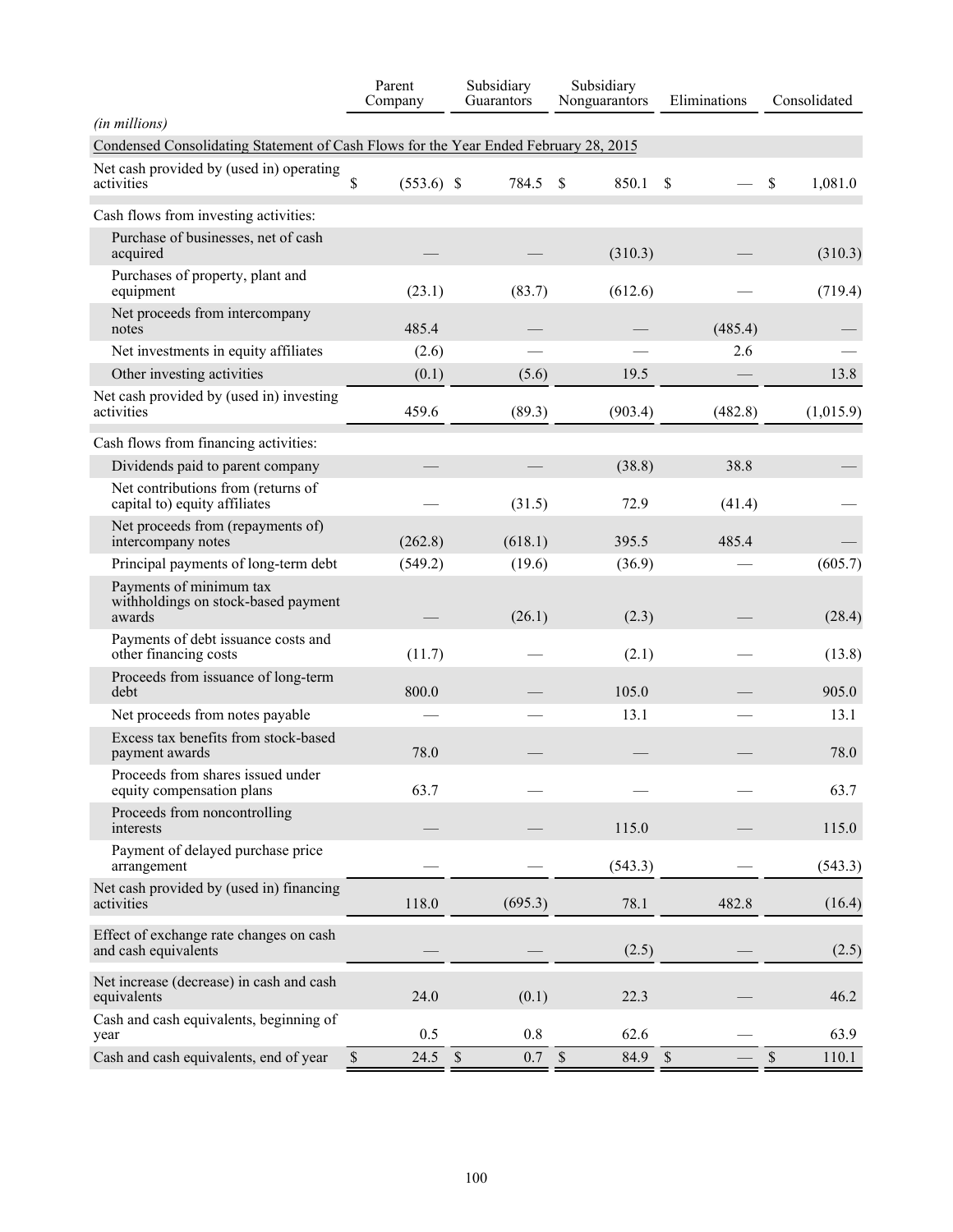## 20. BUSINESS SEGMENT INFORMATION:

Our internal management financial reporting consists of two business divisions: (i) Beer and (ii) Wine and Spirits, and we report our operating results in three segments: (i)Beer, (ii)Wine and Spirits, and (iii)Corporate Operations and Other. In the Beer segment, our portfolio consists of high-end imported and craft beer brands. We have an exclusive perpetual brand license to import, market and sell in the U.S. our Mexican beer portfolio. In the Wine and Spirits segment, we sell a large number of wine brands across all categories – table wine, sparkling wine and dessert wine – and across all price points – popular, premium and luxury categories, primarily within the \$5 to \$25 price range at U.S. retail – complemented by certain premium spirits brands. Amounts included in the Corporate Operations and Other segment consist of costs of executive management, corporate development, corporate finance, human resources, internal audit, investor relations, legal, public relations and information technology. The amounts included in the Corporate Operations and Other segment are general costs that are applicable to the consolidated group and are therefore not allocated to the other reportable segments. All costs reported within the Corporate Operations and Other segment are not included in our chief operating decision maker's evaluation of the operating income performance of the other reportable segments. The business segments reflect how our operations are managed, how resources are allocated, how operating performance is evaluated by senior management and the structure of our internal financial reporting.

In addition, management excludes items that affect comparability ("Comparable Adjustments") from its evaluation of the results of each operating segment as these Comparable Adjustments are not reflective of core operations of the segments. Segment operating performance and segment management compensation are evaluated based upon core segment operating income (loss). As such, the performance measures for incentive compensation purposes for segment management do not include the impact of these Comparable Adjustments.

We evaluate segment operating performance based on operating income (loss) of the respective business units. Comparable Adjustments that impacted comparability in our segment operating income (loss) for each period are as follows:

|                                                                       |                      |                      | For the Years Ended |   |                      |
|-----------------------------------------------------------------------|----------------------|----------------------|---------------------|---|----------------------|
|                                                                       | February 28,<br>2017 | February 29,<br>2016 |                     |   | February 28,<br>2015 |
| (in millions)                                                         |                      |                      |                     |   |                      |
| Cost of product sold                                                  |                      |                      |                     |   |                      |
| Settlements of undesignated commodity derivative contracts            | \$<br>23.4           | <sup>\$</sup>        | 29.5                | S | 4.4                  |
| Net gain (loss) on undesignated commodity derivative contracts        | 16.3                 |                      | (48.1)              |   | (32.7)               |
| Flow through of inventory step-up                                     | (20.1)               |                      | (18.4)              |   |                      |
| Amortization of favorable interim supply agreement                    | (2.2)                |                      | (31.7)              |   | (28.4)               |
| Other losses                                                          |                      |                      |                     |   | (2.8)                |
| Total cost of product sold                                            | 17.4                 |                      | (68.7)              |   | (59.5)               |
| Selling, general and administrative expenses                          |                      |                      |                     |   |                      |
| Impairment of intangible assets                                       | (37.6)               |                      |                     |   |                      |
| Costs associated with the Canadian Divestiture and related activities | (20.4)               |                      |                     |   |                      |
| Transaction, integration and other acquisition-related costs          | (14.2)               |                      | (15.4)              |   | (30.5)               |
| Restructuring and related charges                                     | (0.9)                |                      | (16.4)              |   |                      |
| Other gains (losses)                                                  | (2.6)                |                      |                     |   | 7.2                  |
| Total selling, general and administrative expenses                    | (75.7)               |                      | (31.8)              |   | (23.3)               |
| Gain on sale of business                                              | 262.4                |                      |                     |   |                      |
| Comparable Adjustments, Operating income (loss)                       | \$<br>204.1          | <sup>\$</sup>        | $(100.5)$ \$        |   | (82.8)               |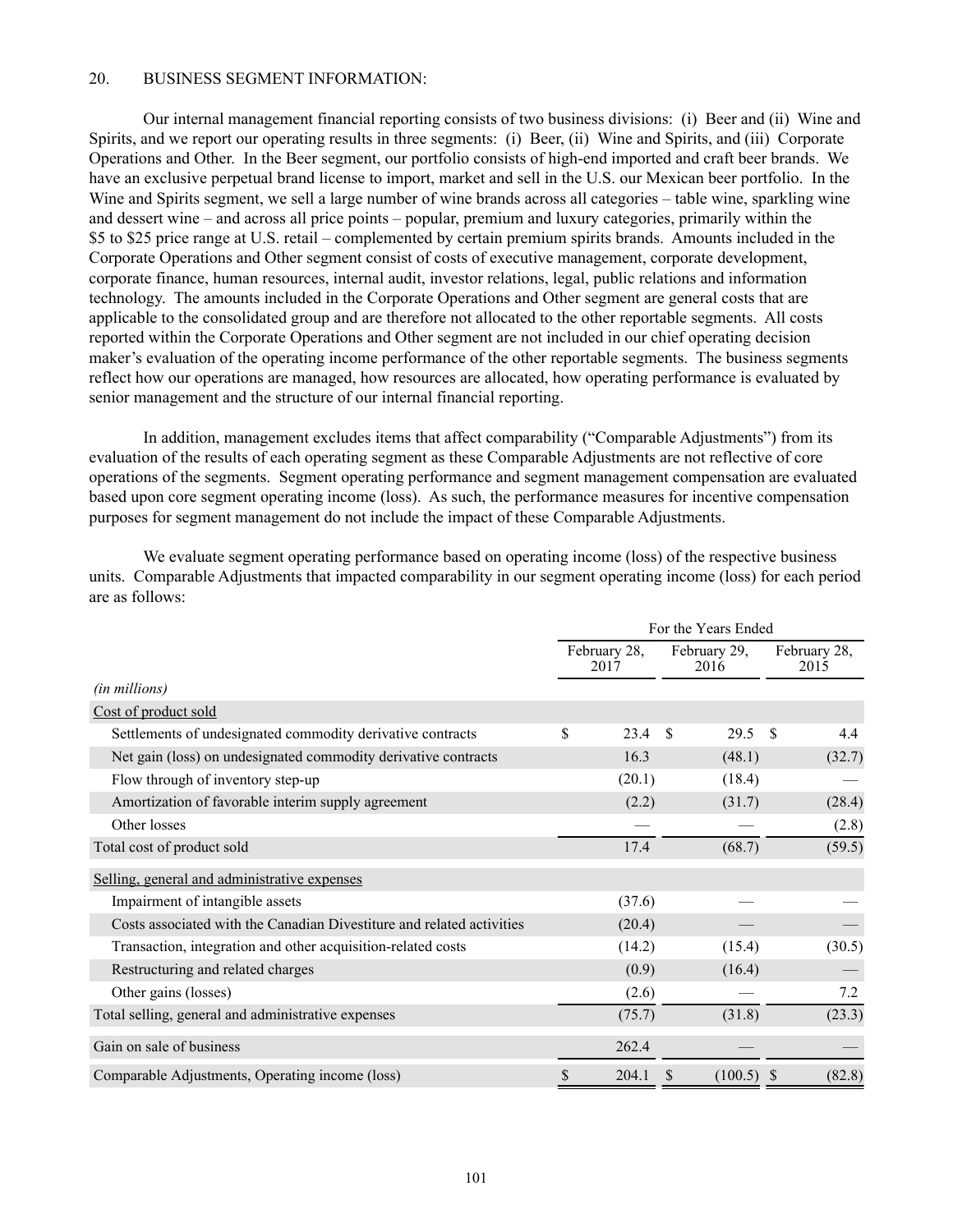The accounting policies of the segments are the same as those described for the Company in the Summary of Significant Accounting Policies in Note 1. Segment information is as follows:

|                                                   |                      |            | For the Years Ended       |              |                                                                       |          |
|---------------------------------------------------|----------------------|------------|---------------------------|--------------|-----------------------------------------------------------------------|----------|
|                                                   | February 28,<br>2017 |            | February 29,<br>2016      |              | February 28,<br>2015                                                  |          |
| (in millions)                                     |                      |            |                           |              |                                                                       |          |
| Beer                                              |                      |            |                           |              |                                                                       |          |
| Net sales                                         | \$                   | 4,229.3    | \$                        | 3,622.6      | $\mathbb{S}$                                                          | 3,188.6  |
| Segment operating income                          | \$                   | 1,534.4    | $\$$                      | 1,264.1      | $\mathcal{S}$                                                         | 1,017.8  |
| Long-lived tangible assets                        | \$                   | 2,810.0    | \$                        | 2,187.8      | \$                                                                    | 1,485.6  |
| <b>Total</b> assets                               | \$                   | 11,325.3   | \$                        | 9,900.7      | $\mathcal{S}$                                                         | 8,281.0  |
| Capital expenditures                              | \$                   | 759.2      | \$                        | 800.3        | \$                                                                    | 587.3    |
| Depreciation and amortization                     | \$                   | 114.9      | \$                        | 61.5         | \$                                                                    | 45.4     |
| Wine and Spirits                                  |                      |            |                           |              |                                                                       |          |
| Net sales:                                        |                      |            |                           |              |                                                                       |          |
| Wine                                              | $\mathcal{S}$        | 2,739.3    | $\mathcal{S}$             | 2,591.4      | $\mathcal{S}$                                                         | 2,523.4  |
| Spirits                                           |                      | 362.9      |                           | 334.4        |                                                                       | 316.0    |
| Net sales                                         | $\mathcal{S}$        | 3,102.2    | $\mathbb{S}$              | 2,925.8      | $\mathcal{S}$                                                         | 2,839.4  |
| Segment operating income                          | \$                   | 800.8      | \$                        | 727.0        | \$                                                                    | 674.3    |
| Earnings from unconsolidated investments          | \$                   | 29.2       | \$                        | 26.6         | \$                                                                    | 21.5     |
| Long-lived tangible assets                        | \$                   | 992.9      | \$                        | 1,039.8      | \$                                                                    | 1,071.8  |
| Investments in equity method investees            | \$                   | 77.6       | $\mathcal{S}$             | 76.2         | $\mathcal{S}$                                                         | 73.5     |
| Total assets                                      | \$                   | 6,976.6    | \$                        | 6,770.4      | \$                                                                    | 6,508.2  |
| Capital expenditures                              | \$                   | 100.0      | <sup>\$</sup>             | 81.7         | <sup>\$</sup>                                                         | 96.8     |
| Depreciation and amortization                     | \$                   | 99.4       | \$                        | 100.2        | \$                                                                    | 100.0    |
| Corporate Operations and Other                    |                      |            |                           |              |                                                                       |          |
| Segment operating loss                            | $\mathbb{S}$         | (139.9)    | - \$                      | (125.5)      | $\mathcal{S}$                                                         | (109.1)  |
| Losses from unconsolidated investments            | \$                   | (0.2)      | $\boldsymbol{\mathsf{S}}$ |              | \$                                                                    |          |
| Long-lived tangible assets                        | \$                   | 129.9      | $\mathcal{S}$             | 105.8        | $\mathbb{S}$                                                          | 124.2    |
| Investments in equity method investees            | \$                   | 21.1       | \$                        | 6.0          | \$                                                                    |          |
| <b>Total</b> assets                               | \$                   | 300.5      | \$                        | 293.9        | $\mathcal{S}$                                                         | 303.8    |
| Capital expenditures                              | \$                   | 48.2       | \$                        | 9.3          | \$                                                                    | 35.3     |
| Depreciation and amortization                     | \$                   | 31.4       | $\mathbb{S}$              | 27.6         | $\mathbb{S}$                                                          | 28.2     |
| Comparable Adjustments                            |                      |            |                           |              |                                                                       |          |
| Operating income (loss)                           | \$                   | 204.1      | $\mathbb S$               | $(100.5)$ \$ |                                                                       | (82.8)   |
| Earnings (losses) from unconsolidated investments | \$                   | $(1.7)$ \$ |                           | 24.5         | $\mathbb{S}$                                                          |          |
| Depreciation and amortization                     | $\mathbb{S}$         | 2.2        | \$                        | 31.7         | $\mathbb S$                                                           | 28.4     |
| Consolidated                                      |                      |            |                           |              |                                                                       |          |
| Net sales                                         | $\mathbb{S}$         | 7,331.5    | \$                        | 6,548.4      | $\$$                                                                  | 6,028.0  |
| Operating income                                  | \$                   | 2,399.4    | \$                        | 1,765.1      | $\mathbb{S}$                                                          | 1,500.2  |
| Earnings from unconsolidated investments          | \$                   | 27.3       | $\mathbb{S}$              | 51.1         | $\mathbb{S}$                                                          | 21.5     |
| Long-lived tangible assets                        | \$                   | 3,932.8    | \$                        | 3,333.4      | $\mathbb{S}% _{t}\left( t\right) \equiv\mathbb{S}_{t}\left( t\right)$ | 2,681.6  |
| Investments in equity method investees            | \$                   | 98.7       | $\$$                      | 82.2         | $\mathbb{S}$                                                          | 73.5     |
| Total assets                                      | \$                   | 18,602.4   | \$                        | 16,965.0     | \$                                                                    | 15,093.0 |
| Capital expenditures                              | \$                   | 907.4      | $\mathbb{S}$              | 891.3        | $\mathbb{S}$                                                          | 719.4    |
| Depreciation and amortization                     | \$                   | 247.9      | \$                        | 221.0        | \$                                                                    | 202.0    |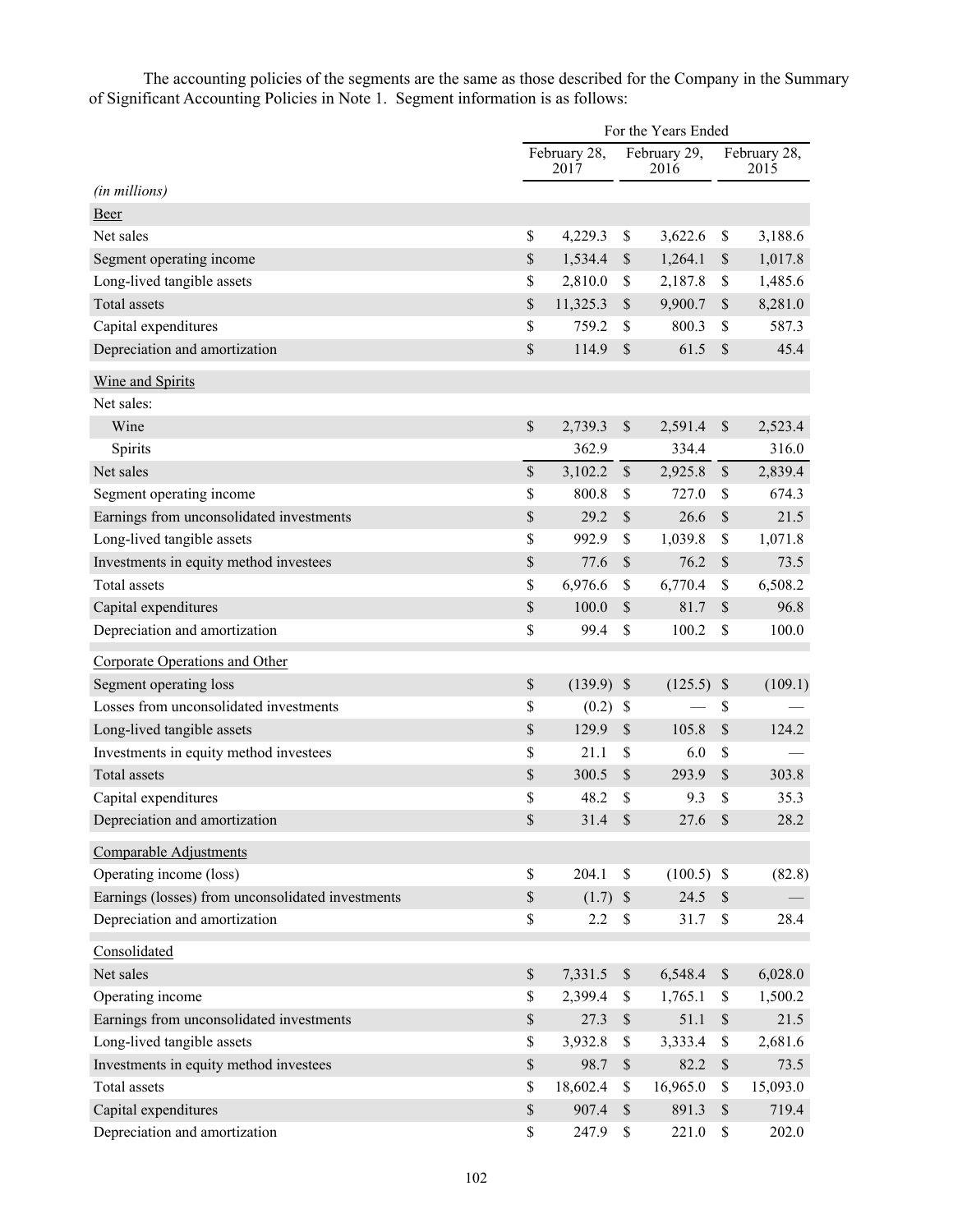Earnings from unconsolidated investments consist of equity in earnings from equity method investees of \$27.3 million, \$26.6 million and \$21.5 million for the years ended February 28, 2017, February 29, 2016, and February 28, 2015, respectively, and dividend income from a retained interest in a previously divested business of \$24.5 million for the year ended February 29, 2016.

Our principal area of operation is in the U.S. Current operations outside the U.S. are in Mexico for the Beer segment and primarily in New Zealand, Italy and Canada for the Wine and Spirits segment. Revenues are attributed to countries based on the location of the customer.

Geographic data is as follows:

|                             | For the Years Ended  |               |                      |              |                      |
|-----------------------------|----------------------|---------------|----------------------|--------------|----------------------|
|                             | February 28,<br>2017 |               | February 29,<br>2016 |              | February 28,<br>2015 |
| (in millions)               |                      |               |                      |              |                      |
| Net sales                   |                      |               |                      |              |                      |
| U.S.                        | \$<br>6,807.7        | <sup>\$</sup> | 5,960.9              | -S           | 5,360.0              |
| Non-U.S. (primarily Canada) | 523.8                |               | 587.5                |              | 668.0                |
|                             | 7,331.5              | - \$          | 6,548.4              | -S           | 6,028.0              |
|                             |                      |               | February 28,<br>2017 |              | February 29,<br>2016 |
| (in millions)               |                      |               |                      |              |                      |
| Long-lived tangible assets  |                      |               |                      |              |                      |
| U.S.                        |                      | \$            | 1,037.6              | <sup>S</sup> | 933.3                |
| Non-U.S. (primarily Mexico) |                      |               | 2,895.2              |              | 2,400.1              |
|                             |                      | \$            | 3,932.8              | \$           | 3,333.4              |

### 21. ACCOUNTING GUIDANCE NOT YET ADOPTED:

#### *Revenue recognition –*

In May 2014, the FASB issued guidance regarding the recognition of revenue from contracts with customers. Under this guidance, an entity will recognize revenue to depict the transfer of goods or services to customers in an amount that reflects the consideration to which the entity expects to be entitled in exchange for those goods or services. A five step process will be utilized to recognize revenue, as follows: (i) identify the contract with a customer, (ii) identify the performance obligations in the contract, (iii) determine the transaction price, (iv) allocate the transaction price to the performance obligations in the contract and (v) recognize revenue when (or as) the entity satisfies a performance obligation. Additionally, this guidance requires improved disclosures regarding the nature, amount, timing and uncertainty of revenue and cash flows arising from contracts with customers. We are required to adopt this guidance for our annual and interim periods beginning March 1, 2018, utilizing one of two methods: retrospective restatement for each reporting period presented at time of adoption, or a modified retrospective approach with the cumulative effect of initially applying this guidance recognized at the date of initial application.

We intend to implement this guidance under the retrospective approach. Based on our preliminary review, we expect that the broad definition of variable consideration under this guidance will require us to estimate and record certain variable payments resulting from various sales incentives earlier than we currently record them. We do not expect this change to have a material impact on our consolidated financial statements. We are currently preparing to implement changes to our accounting policies, systems and controls to support the new revenue recognition and disclosure requirements.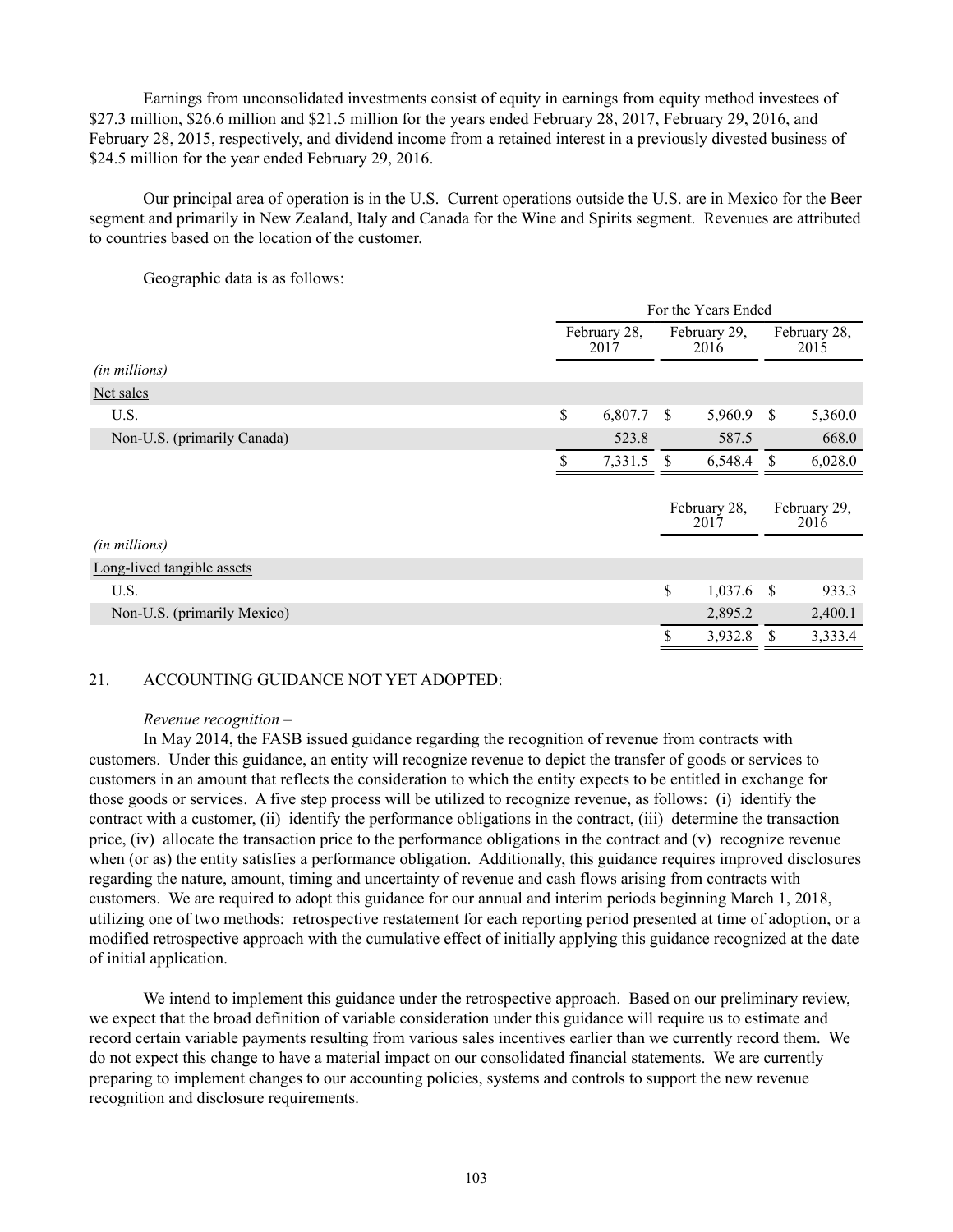#### *Leases –*

In February 2016, the FASB issued guidance for the accounting for leases. Under this guidance, a lessee will recognize assets and liabilities for most leases, but will recognize expense similar to current lease accounting guidance. For leases with a term of 12 months or less, a lessee is permitted to make an accounting policy election not to recognize lease assets and lease liabilities. We are required to adopt this guidance for our annual and interim periods beginning March 1, 2019, using a modified retrospective approach. We are currently assessing the financial impact of this guidance on our consolidated financial statements.

#### *Stock compensation –*

In March 2016, the FASB issued guidance which amends, among other items, the accounting for income taxes related to share-based compensation and the related classification in the statement of cash flows. This guidance requires the recognition of excess tax benefits and deficiencies (resulting from an increase or decrease in the fair value of an award from grant date to the vesting or settlement date) in the provision for income taxes as a discrete item in the quarterly period in which they occur. Through February 28, 2017, these amounts were recognized in additional paid-in capital at the time of vesting or settlement. In addition, these amounts will be classified as an operating activity in the statement of cash flows instead of as a financing activity where they are currently recorded. This guidance will also impact our calculation of diluted earnings per share under the treasury stock method, as excess tax benefits and deficiencies resulting from share-based compensation are no longer included in the assumed proceeds calculation.

For the years ended February 28, 2017, February 29, 2016, and February 28, 2015, we recognized excess tax benefits of \$131.4 million, \$203.4 million and \$78.0 million, respectively, in additional paid-in capital. These amounts may not necessarily be indicative of future amounts that may be recognized subsequent to the adoption of the amended standard, as any excess tax benefits recognized will be dependent upon future stock prices, employee exercise behavior and applicable tax rates. We adopted this guidance on March 1, 2017, on a prospective basis.

#### 22. SELECTED QUARTERLY FINANCIAL INFORMATION (UNAUDITED):

|                                                                  | <b>QUARTER ENDED</b> |                 |               |                    |               |                      |               |                      |               |                  |
|------------------------------------------------------------------|----------------------|-----------------|---------------|--------------------|---------------|----------------------|---------------|----------------------|---------------|------------------|
|                                                                  |                      | May 31,<br>2016 |               | August 31.<br>2016 |               | November 30,<br>2016 |               | February 28,<br>2017 |               | <b>Full Year</b> |
| <i>(in millions, except per share data)</i>                      |                      |                 |               |                    |               |                      |               |                      |               |                  |
| Fiscal 2017                                                      |                      |                 |               |                    |               |                      |               |                      |               |                  |
| Net sales                                                        | \$                   | 1,871.8         | S             | 2,021.2            | -S            | 1,810.5              | <sup>\$</sup> | 1,628.0              | <sup>\$</sup> | 7,331.5          |
| Gross profit                                                     | $\mathbb{S}$         | 881.3           | -S            | 969.0              | -S            | 891.4                | -S            | 787.7                | <b>S</b>      | 3,529.4          |
| Net income attributable to CBI $^{(1)}$                          | \$                   | 318.3           | -S            | 358.9              | <sup>\$</sup> | 405.9                | <sup>\$</sup> | 452.0                | S             | 1,535.1          |
| Net income per common share<br>attributable to CBI $^{(1)(2)}$ : |                      |                 |               |                    |               |                      |               |                      |               |                  |
| Basic – Class A Common Stock                                     | \$                   | 1.61            | - \$          | 1.81               | <sup>\$</sup> | 2.04                 | -S            | 2.34                 | - \$          | 7.79             |
| Basic – Class B Convertible Common<br><b>Stock</b>               | S                    | 1.46            | - \$          | 1.64               | -S            | 1.85                 | <sup>S</sup>  | 2.12                 | - S           | 7.07             |
| Diluted – Class A Common Stock                                   | \$                   | 1.55            | -S            | 1.75               | -S            | 1.98                 | <sup>\$</sup> | 2.26                 | -S            | 7.52             |
| Diluted – Class B Convertible<br>Common Stock                    | \$                   | 1.43            | <sup>\$</sup> | 1.61               | <sup>\$</sup> | 1.82                 | -S            | 2.09                 | \$.           | 6.93             |

A summary of selected quarterly financial information is as follows: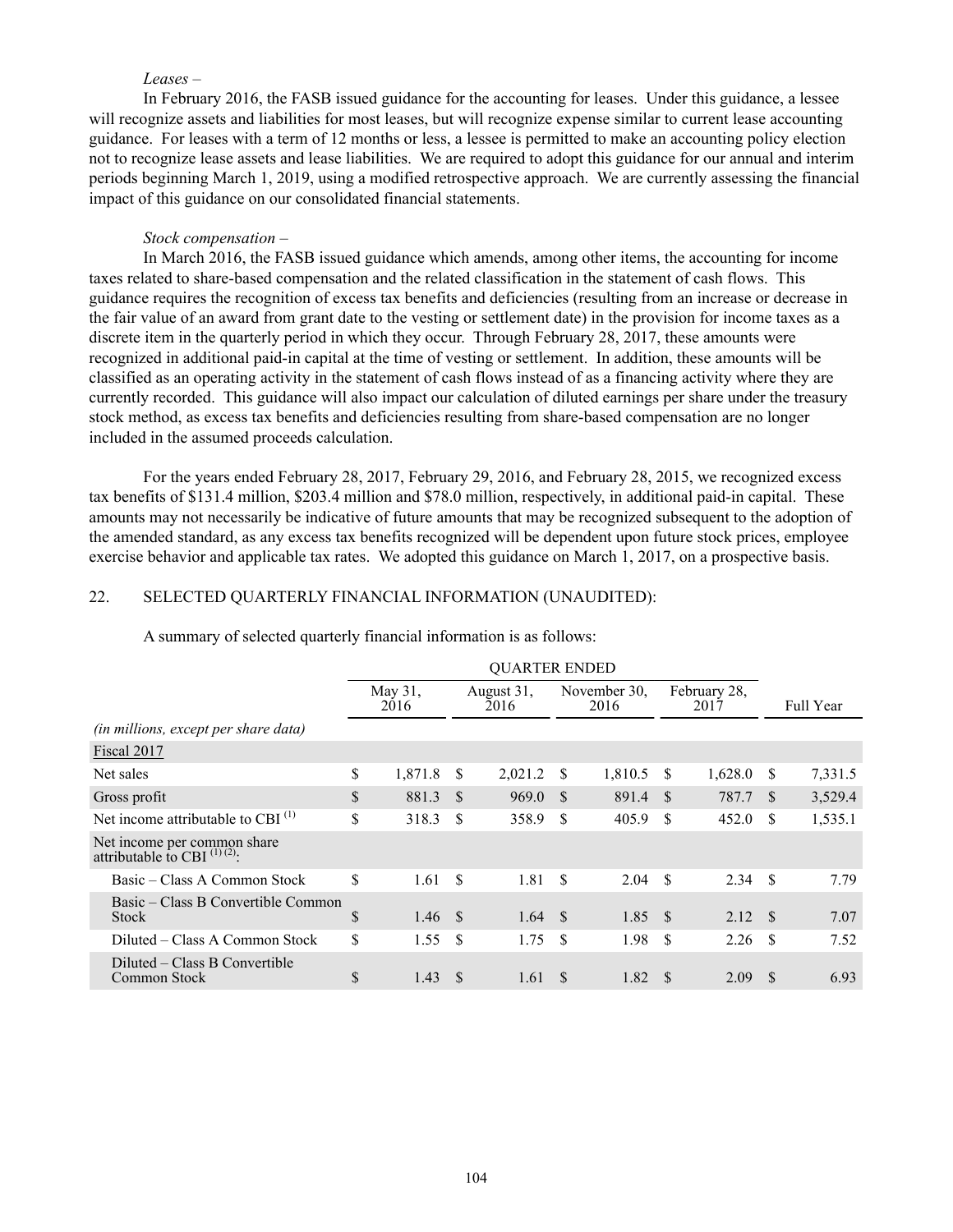|                                                               | <b>QUARTER ENDED</b> |                 |               |                    |               |                      |               |                      |               |                  |
|---------------------------------------------------------------|----------------------|-----------------|---------------|--------------------|---------------|----------------------|---------------|----------------------|---------------|------------------|
|                                                               |                      | May 31,<br>2015 |               | August 31.<br>2015 |               | November 30.<br>2015 |               | February 29,<br>2016 |               | <b>Full Year</b> |
| (in millions, except per share data)                          |                      |                 |               |                    |               |                      |               |                      |               |                  |
| Fiscal 2016                                                   |                      |                 |               |                    |               |                      |               |                      |               |                  |
| Net sales                                                     | \$                   | 1,631.3         | S             | 1,733.4            | -S            | 1,640.5              | -S            | 1,543.2              | -S            | 6,548.4          |
| Gross profit                                                  | \$                   | 737.1           | <sup>\$</sup> | 775.6              | <sup>\$</sup> | 733.5                | <sup>\$</sup> | 696.1                | <sup>\$</sup> | 2,942.3          |
| Net income attributable to CBI                                | \$                   | 238.6           | -S            | 302.4              | -S            | 270.5                | <sup>\$</sup> | 243.4                | -S            | 1,054.9          |
| Net income per common share<br>attributable to CBI $^{(2)}$ : |                      |                 |               |                    |               |                      |               |                      |               |                  |
| Basic – Class A Common Stock                                  | \$                   | 1.24            | -S            | 1.56               | -S            | 1.39                 | -S            | 1.23                 | -S            | 5.42             |
| Basic – Class B Convertible Common<br>Stock                   | S                    | 1.12            | - \$          | 1.42               | - \$          | 1.26                 | - \$          | 1.12                 | - S           | 4.92             |
| Diluted – Class A Common Stock                                | \$                   | 1.18            | -S            | 1.49               | -S            | 1.33                 | <sup>\$</sup> | 1.19                 | -S            | 5.18             |
| Diluted – Class B Convertible<br>Common Stock                 | \$                   | 1.09            | <sup>\$</sup> | 1.38               | -S            | 1.22                 | -S            | 1.10                 | <sup>\$</sup> | 4.79             |

 $(1)$  Includes gain on sale of business, net of income tax effect, of \$196.1 million for the fourth quarter of fiscal 2017 in connection with the Canadian Divestiture.

(2) The sum of the quarterly net income per common share for Fiscal 2017 and Fiscal 2016 may not equal the total computed for the respective years as the net income per common share is computed independently for each of the quarters presented and for the full year.

#### **Item 9. Changes in and Disagreements With Accountants on Accounting and Financial Disclosure.**

Not Applicable.

#### **Item 9A. Controls and Procedures.**

#### Disclosure Controls and Procedures

Our Chief Executive Officer and our Chief Financial Officer have concluded, based on their evaluation as of the end of the period covered by this report, that the Company's "disclosure controls and procedures" (as defined in the Securities Exchange Act of 1934 Rules 13a-15(e) and 15d-15(e)) are effective to ensure that information required to be disclosed in the reports that we file or submit under the Securities Exchange Act of 1934 (i) is recorded, processed, summarized and reported within the time periods specified in the Securities and Exchange Commission's rules and forms, and (ii) is accumulated and communicated to our management, including our Chief Executive Officer and our Chief Financial Officer, as appropriate to allow timely decisions regarding required disclosure.

#### Internal Control over Financial Reporting

- (a) See page 52 of this Annual Report on Form 10-K for Management's Annual Report on Internal Control over Financial Reporting, which is incorporated herein by reference.
- (b) See page 53 of this Annual Report on Form 10-K for the attestation report of KPMG LLP, our independent registered public accounting firm, which is incorporated herein by reference.
- (c) In connection with management's quarterly evaluation of "internal control over financial reporting" (as defined in the Securities Exchange Act of 1934 Rules 13a-15(f) and 15d-15(f)), no changes were identified in our internal control over financial reporting during our fiscal quarter ended February 28, 2017 (our fourth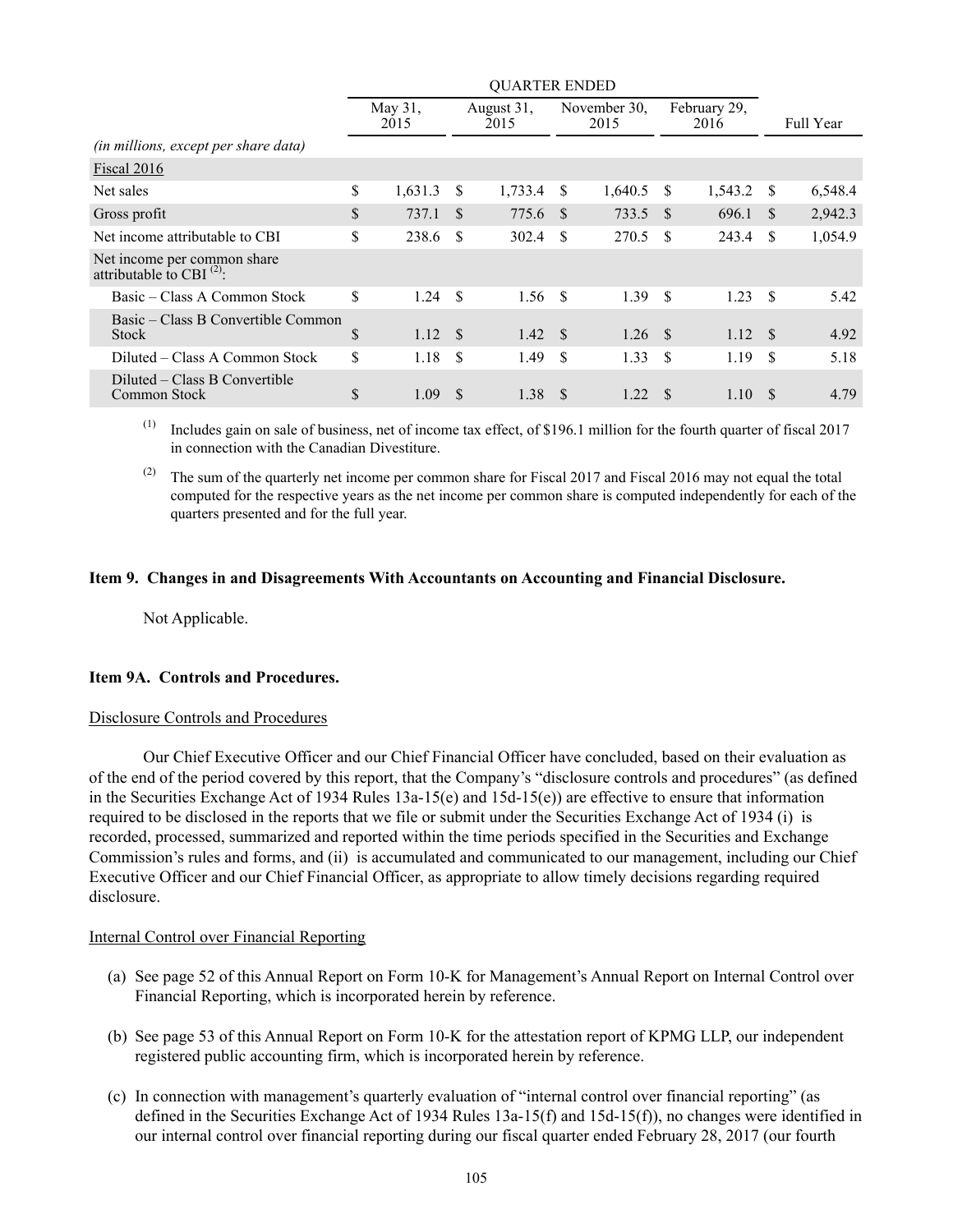fiscal quarter) that have materially affected, or are reasonably likely to materially affect, our internal control over financial reporting.

#### **Item 9B. Other Information.**

Not Applicable.

### **PART III**

#### **Item 10. Directors, Executive Officers and Corporate Governance.**

The information required by this Item (except for the information regarding executive officers required by Item 401 of Regulation S-K which is included in Part I hereof in accordance with General Instruction G(3)) is incorporated herein by reference to the Proxy Statement to be issued in connection with the Annual Meeting of Stockholders of our Company which is expected to be held on July 18, 2017, under those sections of the Proxy Statement to be titled "Director Nominees," "The Board of Directors and Committees of the Board" and "Section 16(a) Beneficial Ownership Reporting Compliance." That Proxy Statement will be filed within 120 days after the end of our fiscal year.

We have adopted the Chief Executive Officer and Senior Financial Executive Code of Ethics which is a code of ethics that applies to our chief executive officer and our senior financial officers. The Chief Executive Officer and Senior Financial Executive Code of Ethics is located on our Internet website at http:// www.cbrands.com/investors/corporate-governance. Amendments to, and waivers granted under, our Chief Executive Officer and Senior Financial Executive Code of Ethics, if any, will be posted to our website as well. We will provide to anyone, without charge, upon request, a copy of such Code of Ethics. Such requests should be directed in writing to Investor Relations Department, Constellation Brands, Inc., 207 High Point Drive, Building 100, Victor, New York 14564 or by telephoning our Investor Center at 1-888-922-2150.

#### **Item 11. Executive Compensation.**

The information required by this Item is incorporated herein by reference to the Proxy Statement to be issued in connection with the Annual Meeting of Stockholders of our Company which is expected to be held on July 18, 2017, under those sections of the Proxy Statement to be titled "Executive Compensation," "Compensation Committee Interlocks and Insider Participation" and "Director Compensation." That Proxy Statement will be filed within 120 days after the end of our fiscal year. Notwithstanding the foregoing, the Compensation Committee Report included within the section of the Proxy Statement to be titled "Executive Compensation" is only being "furnished" hereunder and shall not be deemed "filed" with the Securities and Exchange Commission or subject to the liabilities of Section 18 of the Securities Exchange Act of 1934.

#### **Item 12. Security Ownership of Certain Beneficial Owners and Management and Related Stockholder Matters.**

The information required by this Item is incorporated herein by reference to the Proxy Statement to be issued in connection with the Annual Meeting of Stockholders of our Company which is expected to be held on July 18, 2017, under that section of the Proxy Statement to be titled "Beneficial Ownership." That Proxy Statement will be filed within 120 days after the end of our fiscal year. Additional information required by this item is as follows: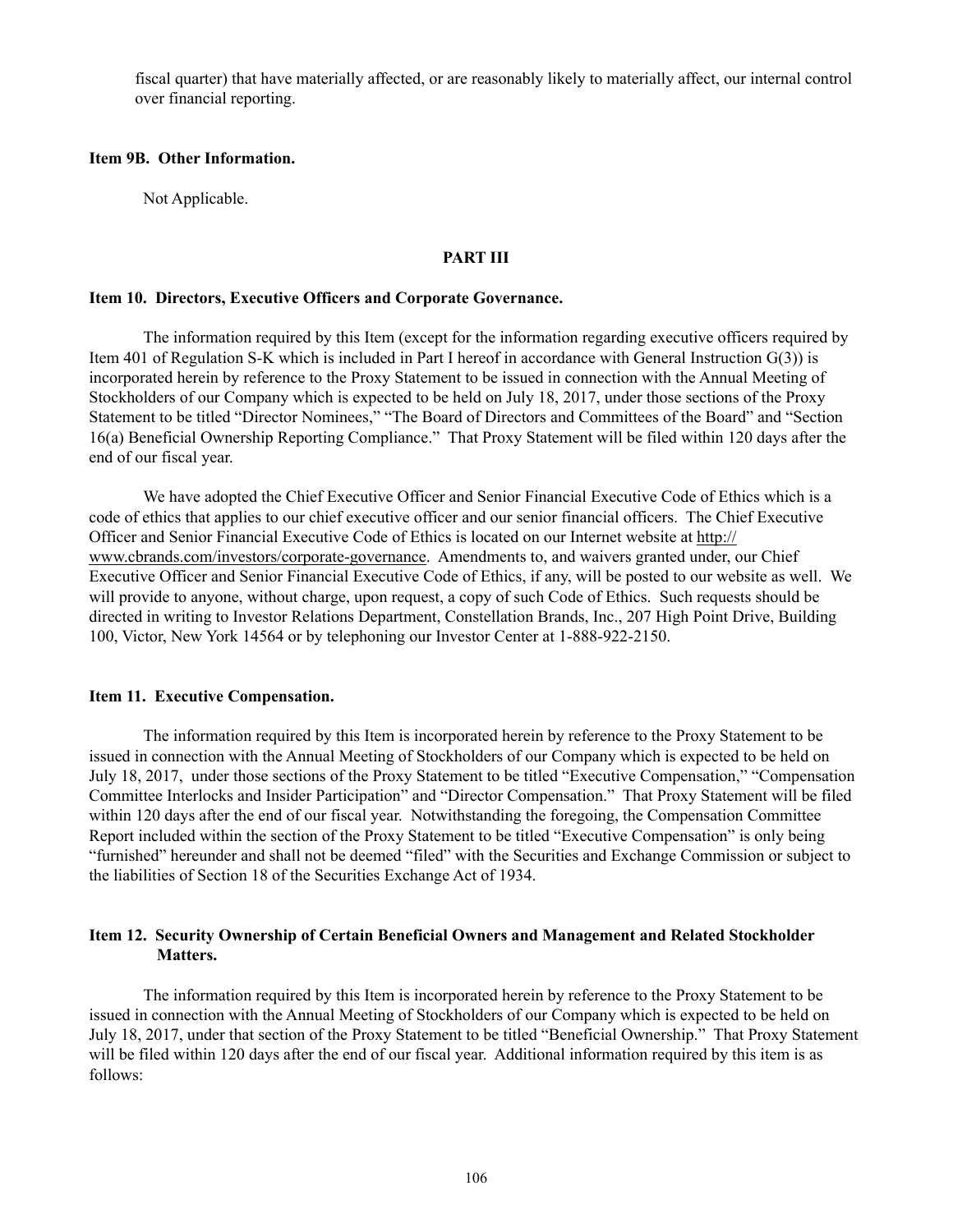#### **Securities Authorized for Issuance under Equity Compensation Plans**

The following table sets forth information with respect to our compensation plans under which our equity securities may be issued, as of February 28, 2017. The equity compensation plans approved by security holders include our Long-Term Stock Incentive Plan and our 1989 Employee Stock Purchase Plan.

#### (a)  $(b)$  (c) **Plan Category Number of securities to be issued upon exercise of outstanding options, warrants and rights Weighted average exercise price of outstanding options, warrants and rights Number of securities remaining available for future issuance under equity compensation plans (excluding securities reflected in column (a))** Equity compensation plans approved by security holders 8,973,565<sup>(1)</sup> \$ 44.31<sup>(2)</sup> 14,901,443<sup>(3)</sup> Equity compensation plans not approved by security holders  $\sim$  \$ Total 8,973,565  $\frac{14,901,443}{8,973,565}$   $\frac{14,901,443}{8,973,565}$

#### **Equity Compensation Plan Information**

- $(1)$  Includes 447,611 shares of unvested performance share units and 455,699 shares of unvested restricted stock units under our Long-Term Stock Incentive Plan. The unvested performance share units represent the maximum number of shares to be awarded, which ranges from 100% to 200% of the target shares granted. We currently estimate that 113,740 of the target shares granted will be awarded at 200% of target; 95,057 of the target shares granted will be awarded at 100% of target and 41,536 of the target shares granted will be awarded at less than 100% of target based upon our expectations as of February 28, 2017, regarding the achievement of specified performance targets.
- (2) Excludes unvested performance share units and unvested restricted stock units under our Long-Term Stock Incentive Plan that can be exercised for no consideration.
- (3) Includes 1,574,880 shares of Class A Common Stock under our Employee Stock Purchase Plan remaining available for purchase, of which approximately 42,500 shares are subject to purchase during the current offering period.

#### **Item 13. Certain Relationships and Related Transactions, and Director Independence.**

The information required by this Item is incorporated herein by reference to the Proxy Statement to be issued in connection with the Annual Meeting of Stockholders of our Company which is expected to be held on July 18, 2017, under those sections of the Proxy Statement to be titled "Director Nominees," "The Board of Directors and Committees of the Board" and "Certain Relationships and Related Transactions." That Proxy Statement will be filed within 120 days after the end of our fiscal year.

#### **Item 14. Principal Accounting Fees and Services.**

The information required by this Item is incorporated herein by reference to the Proxy Statement to be issued in connection with the Annual Meeting of Stockholders of our Company which is expected to be held on July 18, 2017, under that section of the Proxy Statement to be titled "Proposal 2 – Ratification of the Selection of KPMG LLP as Independent Registered Public Accounting Firm." That Proxy Statement will be filed within 120 days after the end of our fiscal year.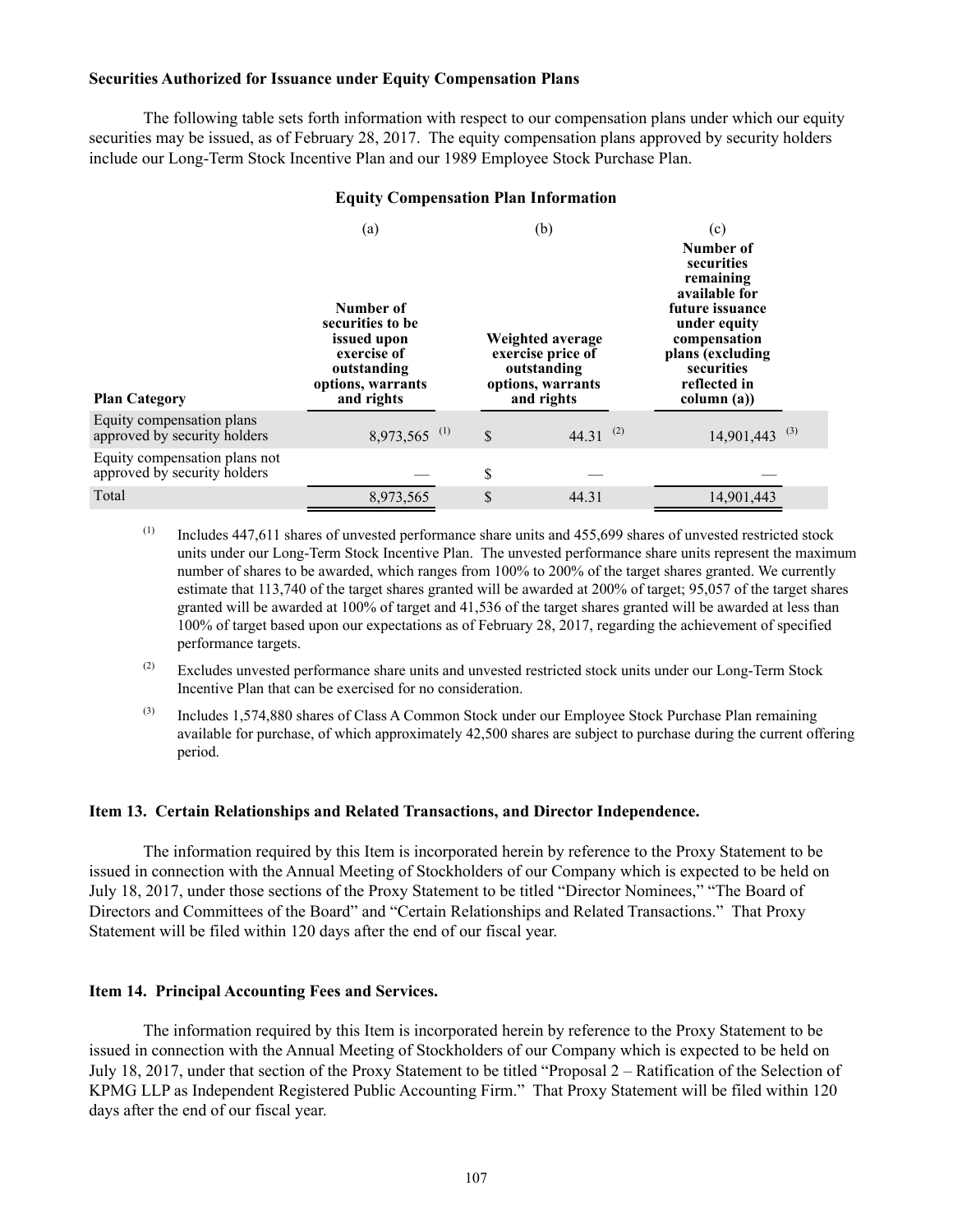#### **PART IV**

#### **Item 15. Exhibits, Financial Statement Schedules.**

1. Financial Statements

The following consolidated financial statements of the Company are submitted herewith:

Management's Annual Report on Internal Control Over Financial Reporting

Report of Independent Registered Public Accounting Firm – KPMG LLP

Report of Independent Registered Public Accounting Firm – KPMG LLP

Consolidated Balance Sheets – February 28, 2017, and February 29, 2016

Consolidated Statements of Comprehensive Income for the years ended February 28, 2017, February 29, 2016, and February 28, 2015

Consolidated Statements of Changes in Stockholders' Equity for the years ended February 28, 2017, February 29, 2016, and February 28, 2015

Consolidated Statements of Cash Flows for the years ended February 28, 2017, February 29, 2016, and February 28, 2015

Notes to Consolidated Financial Statements

2. Financial Statement Schedules

Schedules are not submitted because they are not applicable or not required under Regulation S-X or because the required information is included in the financial statements or notes thereto.

3. Exhibits required to be filed by Item 601 of Regulations S-K

For the exhibits that are filed herewith or incorporated herein by reference, see the Index to Exhibits located on page 110 of this Report. The Index to Exhibits is incorporated herein by reference.

### **Item 16. Form 10-K Summary.**

None.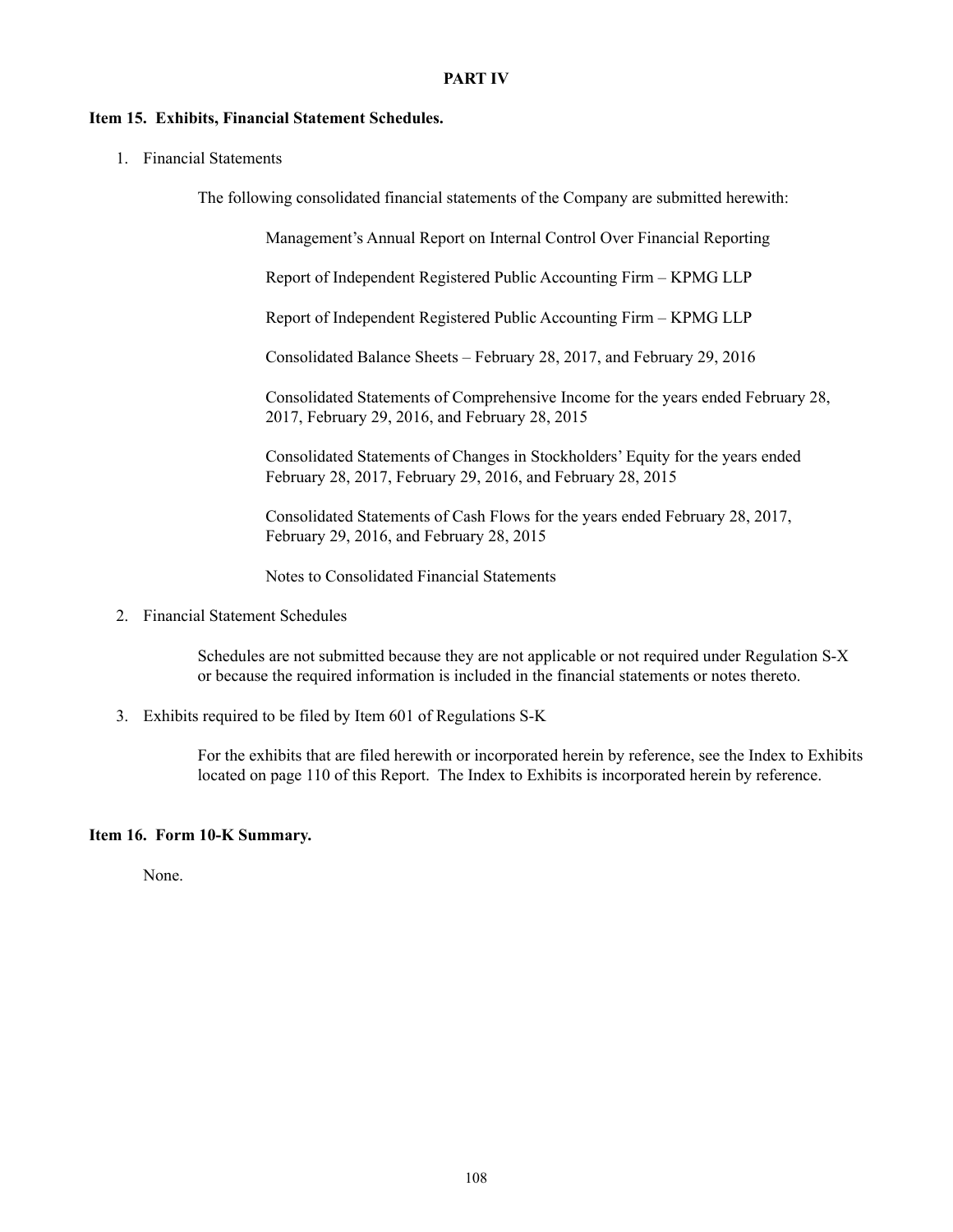#### **SIGNATURES**

Pursuant to the requirements of Section 13 or 15(d) of the Securities Exchange Act of 1934, the registrant has duly caused this report to be signed on its behalf by the undersigned, thereunto duly authorized.

#### April 27, 2017 **CONSTELLATION BRANDS, INC.**

By: /s/ Robert Sands

Robert Sands, President and Chief Executive Officer

Pursuant to the requirements of the Securities Exchange Act of 1934, this report has been signed below by the following persons on behalf of the registrant and in the capacities and on the dates indicated.

/s/ Robert Sands /s/ David Klein

Robert Sands, Director, President and Chief Executive Officer (principal executive officer)

April 27, 2017 **April 27, 2017** 

/s/ Richard Sands /s/ Frederic Cumenal

Richard Sands, Director and Chairman of the Board April 27, 2017 April 27, 2017

/s/ Jerry Fowden /s/ Barry Fromberg

April 27, 2017 April 27, 2017

April 27, 2017 **April 27, 2017** 

/s/ James A. Locke III /s/ Daniel J. McCarthy

April 27, 2017 **April 27, 2017** 

/s/ Judy A. Schmeling /s/ Keith E. Wandell

April 27, 2017 April 27, 2017

David Klein, Executive Vice President and Chief Financial Officer (principal financial officer and principal accounting officer)

Frederic Cumenal, Director

Jerry Fowden, Director Barry Fromberg, Director

/s/ Robert L. Hanson /s/ Ernesto M. Hernández Robert L. Hanson, Director **Example 2. Example 2. Example 2. Example 2. Example 2. Example 2. Example 2. Example 2. Example 2. Example 2. Example 2. Example 2. Example 2. Example 2. Example 2. Example 2. Example 2. Example** 

James A. Locke III, Director Daniel J. McCarthy, Director

Judy A. Schmeling, Director Keith E. Wandell, Director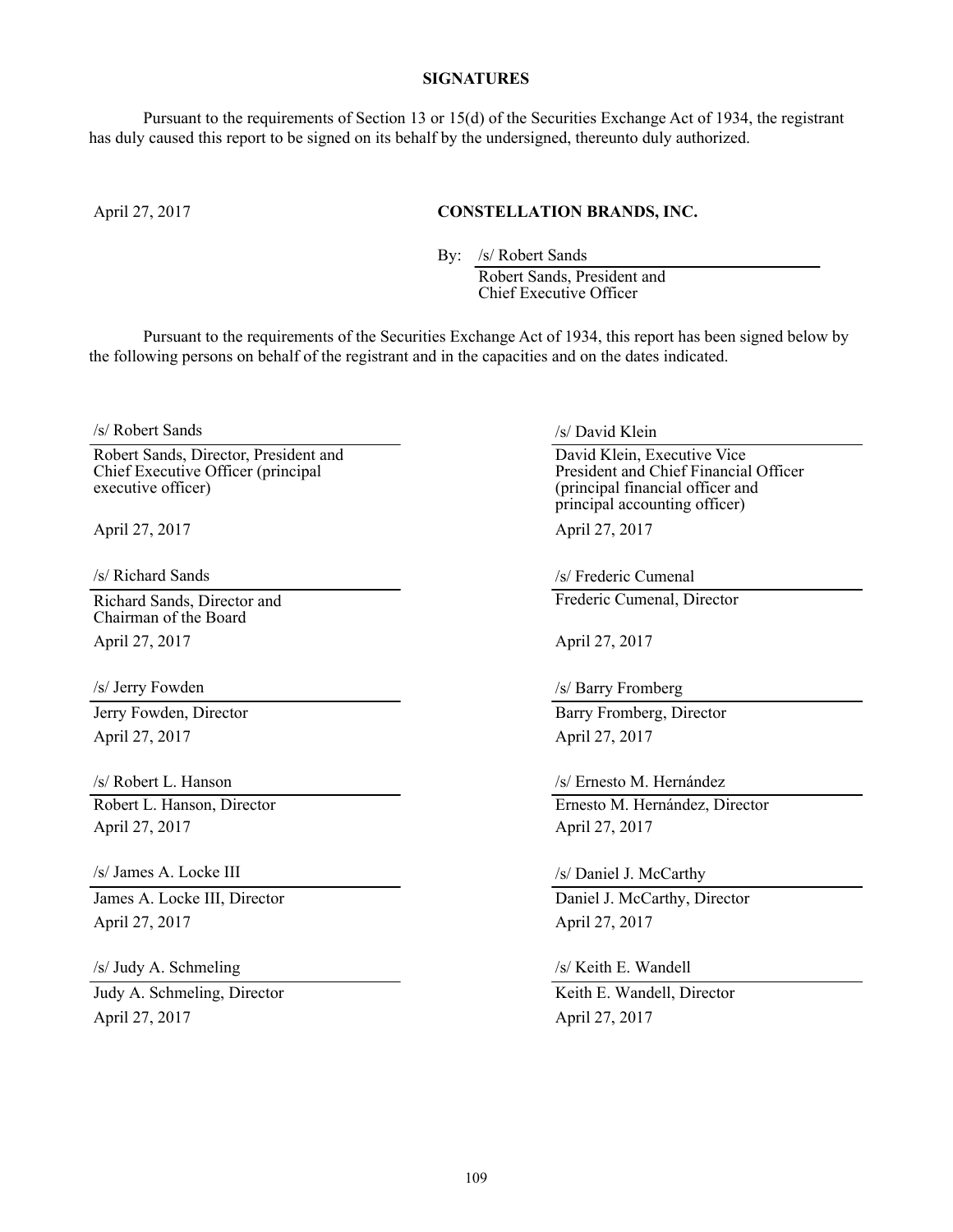#### **INDEX TO EXHIBITS**

| <b>Exhibit</b><br>No. |                                                                                                                                                                                                                                                                                                                                                                                                                                                         |
|-----------------------|---------------------------------------------------------------------------------------------------------------------------------------------------------------------------------------------------------------------------------------------------------------------------------------------------------------------------------------------------------------------------------------------------------------------------------------------------------|
| 2.1                   | Membership Interest Purchase Agreement, dated as of June 28, 2012, among Constellation Beers Ltd.,<br>Constellation Brands Beach Holdings, Inc., Constellation Brands, Inc. and Anheuser-Busch InBev SA/NV (filed<br>as Exhibit 2.1 to the Company's Amendment No. 1 to Current Report on Form 8-K/A dated June 28, 2012, filed<br>November 9, 2012 and incorporated herein by reference). $#$                                                          |
| 2.2                   | Amended and Restated Membership Interest Purchase Agreement, dated as of February 13, 2013, among<br>Constellation Beers Ltd., Constellation Brands Beach Holdings, Inc., Constellation Brands, Inc. and Anheuser-<br>Busch InBev SA/NV (filed as Exhibit 2.1 to the Company's Amendment No. 1 to Current Report on Form 8-K/A<br>dated February 13, 2013, filed February 25, 2013 and incorporated herein by reference). $+$                           |
| 2.3                   | First Amendment dated as of April 19, 2013, to the Amended and Restated Membership Interest Purchase<br>Agreement, dated as of February 13, 2013, among Constellation Beers Ltd., Constellation Brands Beach<br>Holdings, Inc., Constellation Brands, Inc. and Anheuser-Busch InBev SA/NV (filed as Exhibit 2.1 to the<br>Company's Current Report on Form 8-K dated April 19, 2013, filed April 19, 2013 and incorporated herein by<br>reference). $+$ |
| 2.4                   | Stock Purchase Agreement dated as of February 13, 2013, between Anheuser-Busch InBev SA/NV and<br>Constellation Brands, Inc. (filed as Exhibit 2.2 to the Company's Amendment No. 1 to Current Report on<br>Form 8-K/A dated February 13, 2013, filed February 25, 2013 and incorporated herein by reference). +                                                                                                                                        |
| 2.5                   | First Amendment dated as of April 19, 2013, to the Stock Purchase Agreement dated as of February 13, 2013,<br>between Anheuser-Busch InBev SA/NV and Constellation Brands, Inc. (filed as Exhibit 2.2 to the Company's<br>Current Report on Form 8-K dated April 19, 2013, filed April 19, 2013 and incorporated herein by reference). +                                                                                                                |
| 3.1                   | Restated Certificate of Incorporation of the Company (filed as Exhibit 3.1 to the Company's Quarterly Report on<br>Form 10-Q for the fiscal quarter ended August 31, 2009 and incorporated herein by reference). #                                                                                                                                                                                                                                      |
| 3.2                   | Certificate of Amendment to the Certificate of Incorporation of the Company (filed as Exhibit 3.2 to the<br>Company's Quarterly Report on Form 10-Q for the fiscal quarter ended August 31, 2009 and incorporated herein<br>by reference). #                                                                                                                                                                                                            |
| 3.3                   | Amended and Restated By-Laws of the Company, amended as of October 4, 2016 (filed as Exhibit 3.3 to the<br>Company's Quarterly Report on Form 10-Q for the fiscal quarter ended November 30, 2016 and incorporated<br>herein by reference).                                                                                                                                                                                                             |
|                       | $\mathbf{y}$ and $\mathbf{y}$ and $\mathbf{y}$ and $\mathbf{y}$ and $\mathbf{y}$ and $\mathbf{y}$ and $\mathbf{y}$ and $\mathbf{y}$ and $\mathbf{y}$ and $\mathbf{y}$ and $\mathbf{y}$ and $\mathbf{y}$ and $\mathbf{y}$ and $\mathbf{y}$ and $\mathbf{y}$ and $\mathbf{y}$ and $\mathbf{y}$ and                                                                                                                                                        |

- 4.1 Indenture, dated as of August 15, 2006, by and among the Company, as Issuer, certain subsidiaries, as Guarantors and BNY Midwest Trust Company, as Trustee (filed as Exhibit 4.1 to the Company's Current Report on Form 8- K dated August 15, 2006, filed August 18, 2006 and incorporated herein by reference). #
- 4.2 Supplemental Indenture No. 1, with respect to 7.25% Senior Notes due 2016 (no longer outstanding), dated as of August 15, 2006, among the Company, as Issuer, certain subsidiaries, as Guarantors, and BNY Midwest Trust Company, as Trustee (filed as Exhibit 4.2 to the Company's Current Report on Form 8-K dated August 15, 2006, filed August 18, 2006 and incorporated herein by reference). #
- 4.3 Supplemental Indenture No. 2, dated as of November 30, 2006, by and among the Company, Vincor International Partnership, Vincor International II, LLC, Vincor Holdings, Inc., R.H. Phillips, Inc., The Hogue Cellars, Ltd., Vincor Finance, LLC, and BNY Midwest Trust Company, as Trustee (filed as Exhibit 4.28 to the Company's Quarterly Report on Form 10-Q for the fiscal quarter ended November 30, 2006 and incorporated herein by reference). #
- 4.4 Supplemental Indenture No. 3, dated as of May 4, 2007, by and among the Company, Barton SMO Holdings LLC, ALCOFI INC., and Spirits Marque One LLC, and BNY Midwest Trust Company, as Trustee (filed as Exhibit 4.32 to the Company's Quarterly Report on Form 10-Q for the fiscal quarter ended May 31, 2007 and incorporated herein by reference). #
- 4.5 Supplemental Indenture No. 4, with respect to 8 3/8% Senior Notes due 2014 (no longer outstanding), dated as of December 5, 2007, by and among the Company, as Issuer, certain subsidiaries, as Guarantors, and The Bank of New York Trust Company, N.A., (as successor to BNY Midwest Trust Company), as Trustee (filed as Exhibit 4.1 to the Company's Current Report on Form 8-K dated December 5, 2007, filed December 11, 2007 and incorporated herein by reference). #
- 4.6 Supplemental Indenture No. 5, dated as of January 22, 2008, by and among the Company, BWE, Inc., Atlas Peak Vineyards, Inc., Buena Vista Winery, Inc., Clos du Bois Wines, Inc., Gary Farrell Wines, Inc., Peak Wines International, Inc., and Planet 10 Spirits, LLC, and The Bank of New York Trust Company, N.A. (successor trustee to BNY Midwest Trust Company), as Trustee (filed as Exhibit 4.37 to the Company's Annual Report on Form 10-K for the fiscal year ended February 29, 2008 and incorporated herein by reference). #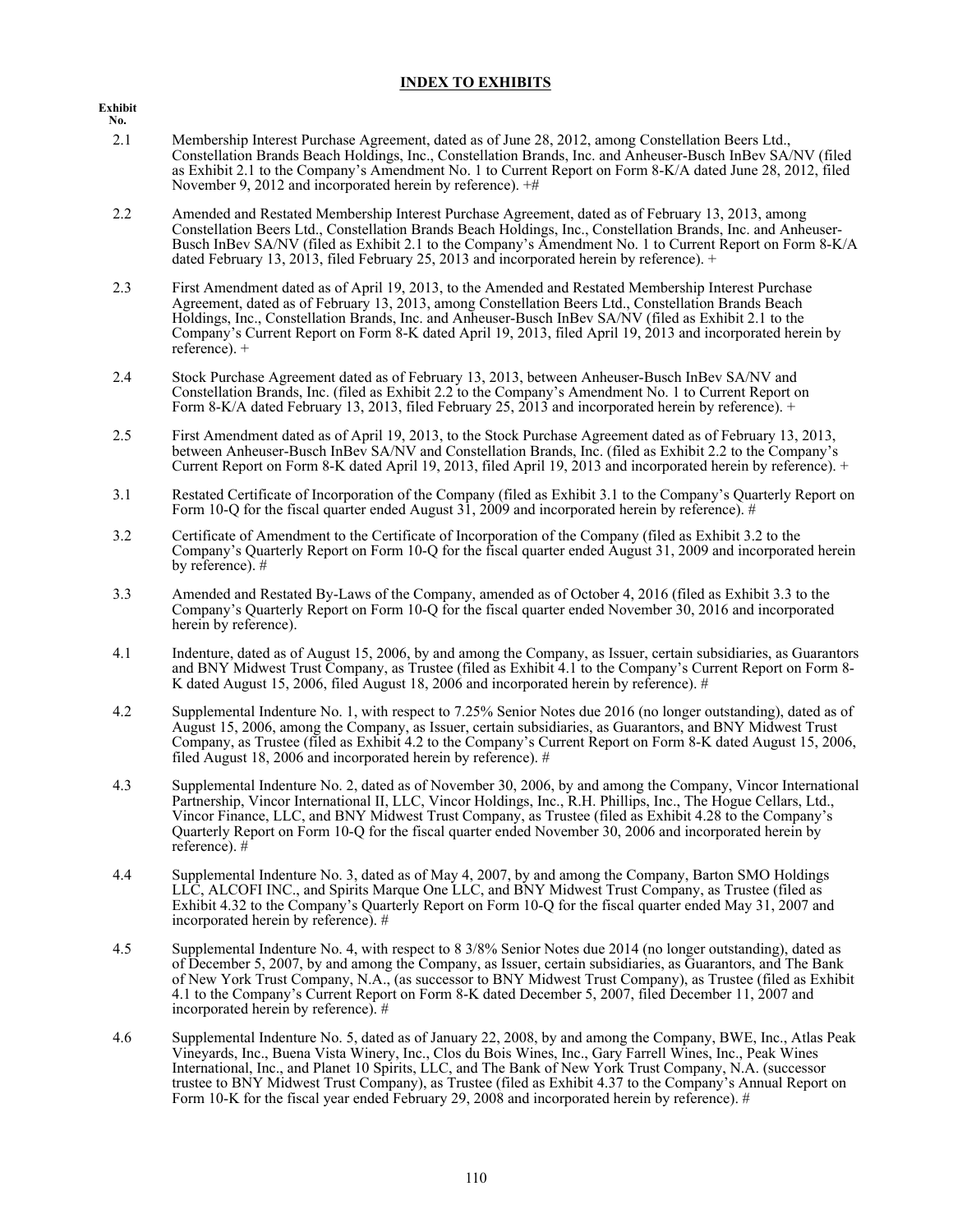- 4.7 Supplemental Indenture No. 6, dated as of February 27, 2009, by and among the Company, Constellation Services LLC, and The Bank of New York Mellon Trust Company National Association (successor trustee to BNY Midwest Trust Company), as Trustee (filed as Exhibit 4.31 to the Company's Annual Report on Form 10-K for the fiscal year ended February 28, 2009 and incorporated herein by reference). #
- 4.8 Supplemental Indenture No. 7, dated as of June 7, 2013, among the Company, Constellation Brands Beach Holdings, Inc., Crown Imports LLC, and The Bank of New York Mellon Trust Company, National Association, as Trustee (filed as Exhibit 4.2 to the Company's Current Report on Form 8-K dated June 7, 2013, filed June 11, 2013 and incorporated herein by reference).
- 4.9 Supplemental Indenture No. 8, dated as of May 28, 2014, among the Company, Constellation Marketing Services, Inc., and The Bank of New York Mellon Trust Company, National Association, as trustee (filed as Exhibit 4.9 to the Company's Quarterly Report on Form 10-Q for the fiscal quarter ended May 31, 2014 and incorporated herein by reference).
- 4.10 Supplemental Indenture No. 9, dated as of January 15, 2016, among the Company, Home Brew Mart, Inc., and The Bank of New York Mellon Trust Company, N.A. (successor trustee to BNY Midwest Trust Company), as Trustee (filed as Exhibit 4.10 to the Company's Annual Report on Form 10-K for the fiscal year ended February 29, 2016 and incorporated herein by reference).
- 4.11 Indenture, with respect to 7.25% Senior Notes due May 2017, dated May 14, 2007, by and among the Company, as Issuer, certain subsidiaries, as Guarantors, and The Bank of New York Trust Company, N.A., as Trustee (filed as Exhibit 4.1 to the Company's Current Report on Form 8-K dated May 9, 2007, filed May 14, 2007 and incorporated herein by reference). #
- 4.12 Supplemental Indenture No. 1, dated as of January 22, 2008, by and among the Company, BWE, Inc., Atlas Peak Vineyards, Inc., Buena Vista Winery, Inc., Clos du Bois Wines, Inc., Gary Farrell Wines, Inc., Peak Wines International, Inc., and Planet 10 Spirits, LLC, and The Bank of New York Trust Company, N.A. (successor trustee to BNY Midwest Trust Company), as Trustee (filed as Exhibit 4.39 to the Company's Annual Report on Form 10-K for the fiscal year ended February 29, 2008 and incorporated herein by reference). #
- 4.13 Supplemental Indenture No. 2, dated as of February 27, 2009, by and among the Company, Constellation Services LLC, and The Bank of New York Mellon Trust Company National Association (successor trustee to BNY Midwest Trust Company), as Trustee (filed as Exhibit 4.34 to the Company's Annual Report on Form 10-K for the fiscal year ended February 28, 2009 and incorporated herein by reference). #
- 4.14 Supplemental Indenture No. 3, dated as of June 7, 2013, among the Company, Constellation Brands Beach Holdings, Inc., Crown Imports LLC, and The Bank of New York Mellon Trust Company, National Association, as Trustee (filed as Exhibit 4.3 to the Company's Current Report on Form 8-K dated June 7, 2013, filed June 11, 2013 and incorporated herein by reference).
- 4.15 Supplemental Indenture No. 4, dated as of May 28, 2014, among the Company, Constellation Marketing Services, Inc., and The Bank of New York Mellon Trust Company, National Association, as trustee (filed as Exhibit 4.14 to the Company's Quarterly Report on Form 10-Q for the fiscal quarter ended May 31, 2014 and incorporated herein by reference).
- 4.16 Supplemental Indenture No. 5, dated as of January 15, 2016, among the Company, Home Brew Mart, Inc. and The Bank of New York Mellon Trust Company, N.A. (successor trustee to BNY Midwest Trust Company), as Trustee (filed as Exhibit 4.16 to the Company's Annual Report on Form 10-K for the fiscal year ended February 29, 2016 and incorporated herein by reference).
- 4.17 Indenture, dated as of April 17, 2012, by and among the Company, as Issuer, certain subsidiaries, as Guarantors and Manufacturers and Traders Trust Company, as Trustee (filed as Exhibit 4.1 to the Company's Current Report on Form 8-K dated April 17, 2012, filed April 23, 2012 and incorporated herein by reference). #
- 4.18 Supplemental Indenture No. 1, with respect to 6.0% Senior Notes due May 2022, dated as of April 17, 2012, among the Company, as Issuer, certain subsidiaries, as Guarantors, and Manufacturers and Traders Trust Company, as Trustee (filed as Exhibit 4.1.1 to the Company's Current Report on Form 8-K dated April 17, 2012, filed April 23, 2012 and incorporated herein by reference). #
- 4.19 Supplemental Indenture No. 3, with respect to 3.75% Senior Notes due May 2021, dated as of May 14, 2013, among the Company, as Issuer, certain subsidiaries, as Guarantors, and Manufacturers and Traders Trust Company, as Trustee (filed as Exhibit 4.1 to the Company's Current Report on Form 8-K dated May 14, 2013, filed May 16, 2013 and incorporated herein by reference).
- 4.20 Supplemental Indenture No. 4, with respect to 4.25% Senior Notes due May 2023, dated as of May 14, 2013, among the Company, as Issuer, certain subsidiaries, as Guarantors, and Manufacturers and Traders Trust Company, as Trustee (filed as Exhibit 4.2 to the Company's Current Report on Form 8-K dated May 14, 2013, filed May 16, 2013 and incorporated herein by reference).
- 4.21 Supplemental Indenture No. 5, dated as of June 7, 2013, among the Company, Constellation Brands Beach Holdings, Inc., Crown Imports LLC, and Manufacturers and Traders Trust Company, as Trustee (filed as Exhibit 4.4 to the Company's Current Report on Form 8-K dated June 7, 2013, filed June 11, 2013 and incorporated herein by reference).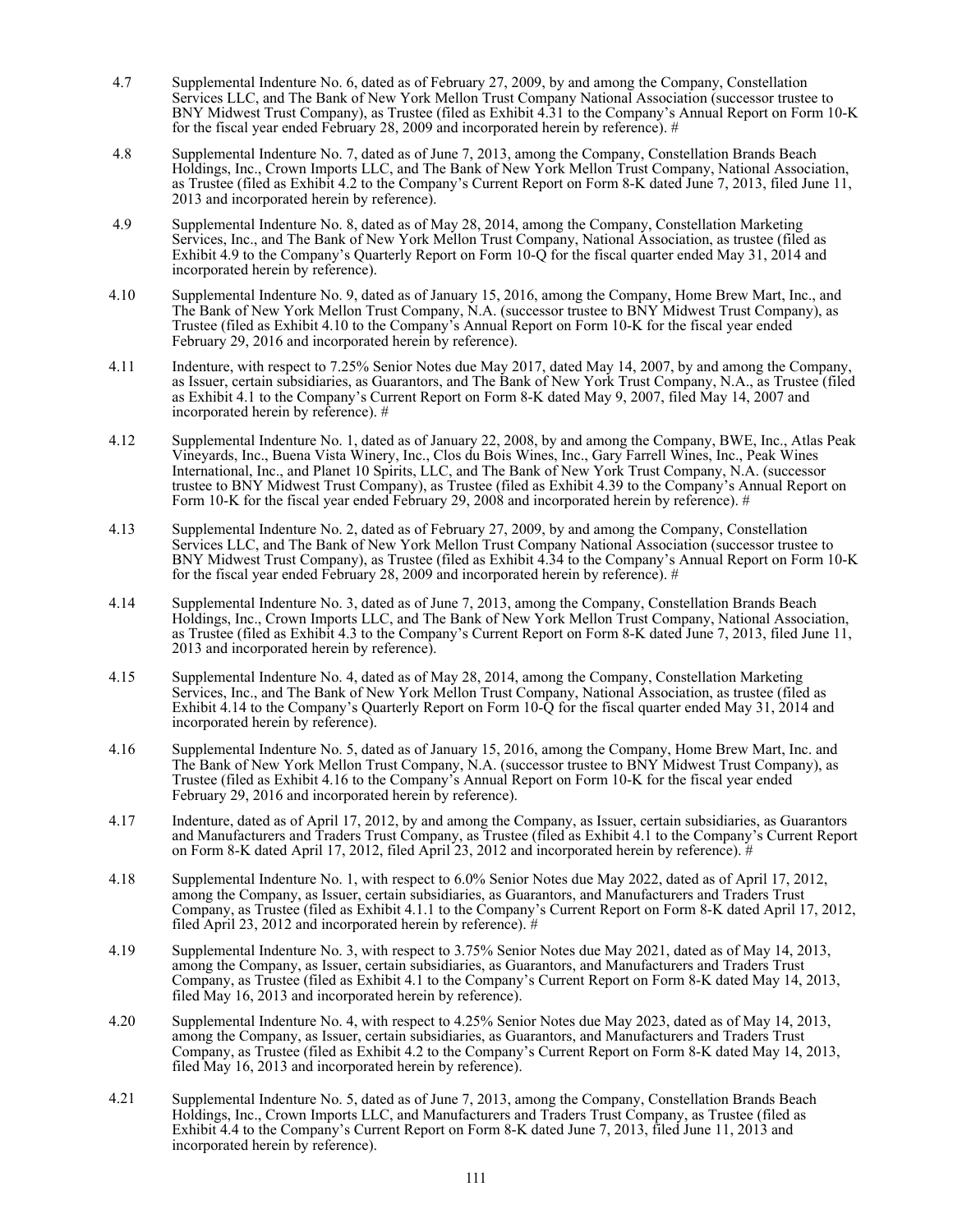- 4.22 Supplemental Indenture No. 6 dated as of May 28, 2014, among the Company, Constellation Marketing Services, Inc., and Manufacturers and Traders Trust Company, as Trustee (filed as Exhibit 4.21 to the Company's Quarterly Report on Form 10-Q for the fiscal quarter ended May 31, 2014 and incorporated herein by reference).
- 4.23 Supplemental Indenture No. 7, with respect to 3.875% Senior Notes due 2019, dated as of November 3, 2014, among the Company, as Issuer, certain subsidiaries, as Guarantors, and Manufacturers and Traders Trust Company, as Trustee (filed as Exhibit 4.1 to the Company's Current Report on Form 8-K dated November 3, 2014, filed November 7, 2014 and incorporated herein by reference).
- 4.24 Supplemental Indenture No. 8, with respect to 4.750% Senior Notes due 2024, dated as of November 3, 2014, among the Company as Issuer, certain subsidiaries, as Guarantors, and Manufacturers and Traders Trust Company, as Trustee (filed as Exhibit 4.2 to the Company's Current Report on form 8-K dated November 3, 2014, filed November 7, 2014 and incorporated herein by reference).
- 4.25 Supplemental Indenture No. 9, with respect to 4.750% Senior Notes due 2025, dated December 4, 2015, among the Company, as Issuer, certain subsidiaries, as Guarantors, and Manufacturer's and Traders Trust Company, as Trustee (filed as Exhibit 4.1 to the Company's Current report on Form 8-K, dated December 4, 2015, filed December 8, 2015 and incorporated herein by reference).
- 4.26 Supplemental Indenture No. 10, dated as of January 15, 2016, among the Company, Home Brew Mart, Inc., and Manufacturers and Traders Trust Company, as Trustee (filed as Exhibit 4.26 to the Company's Annual Report on Form 10-K for the fiscal year ended February 29, 2016 and incorporated by reference).
- 4.27 Supplemental Indenture No. 11 with respect to 3.700% Senior Notes due 2026, dated as of December 6, 2016, among the Company, as Issuer, certain subsidiaries, as Guarantors and Manufacturers and Traders Trust Company, as Trustee, (filed as Exhibit 4.1 to the Company's Current Report on Form 8-K dated December 6, 2016, filed December 6, 2016 and incorporated herein by reference).
- 4.28 Restatement Agreement, dated as of March 10, 2016, by and among the Company, CIH International S.à r.l., CIH Holdings S.à r.l., CI Cerveza S.à r.l., the Guarantors, Bank of America, N.A., as administrative agent, and the Lenders party thereto, including the Fourth Amended and Restated Credit Agreement dated as of March 10, 2016, by and among the Company, CIH International S.à r.l., CIH Holdings S.à r.l., Bank of America, N.A., as administrative agent, and the Lenders party thereto (filed as Exhibit 4.1 to the Company's Current Report on Form 8-K dated March 10, 2016, filed March 15, 2016 and incorporated herein by reference).
- 4.29 Restatement Agreement, dated as of October 13, 2016, by and among the Company, CIH International S.à r.l., CIH Holdings S.à r.l., CB International Finance S.à r.l., CI Cerveza S.à r.l., the Guarantors, Bank of America, N.A., as administrative agent, and the Lenders thereto, including the Fifth Amended and Restated Credit Agreement dated as of October 13, 2016, by and among the Company, CIH International S.à r.l., CIH Holdings S.à r.l., CB International Finance S.à r.l., Bank of America, N.A., as administrative agent, and the Lenders party thereto (filed as Exhibit 4.1 to the Company's Current Report on Form 8-K dated October 13, 2016, filed October 18, 2016 and incorporated herein by reference).
- 4.30 Joinder Agreement, dated as of June 7, 2013, between CIH International S.à r.l., and Bank of America, N.A., as administrative agent and lender (filed as Exhibit 4.1 to the Company's Current Report on Form 8-K dated June 7, 2013, filed June 11, 2013 and incorporated herein by reference).
- 10.1 Constellation Brands, Inc. Long-Term Stock Incentive Plan, amended and restated as of July 27, 2012 (filed as Exhibit 10.2 to the Company's Current Report on Form 8-K dated July 27, 2012, filed July 31, 2012 and incorporated herein by reference). \*#
- 10.2 Form of Stock Option Amendment pursuant to the Company's Long-Term Stock Incentive Plan (filed as Exhibit 99.2 to the Company's Current Report on Form 8-K dated December 6, 2007, filed December 12, 2007 and incorporated herein by reference). \*#
- 10.3 Form of Terms and Conditions Memorandum for Employees with respect to grants of options to purchase Class A Common Stock pursuant to the Company's Long-Term Stock Incentive Plan (filed as Exhibit 99.2 to the Company's Current Report on Form 8-K dated July 26, 2007, filed July 31, 2007 and incorporated herein by reference). \*#
- 10.4 Form of Terms and Conditions Memorandum for Employees with respect to grants of options to purchase Class 1 Stock pursuant to the Company's Long-Term Stock Incentive Plan (grants before July 26, 2007) (filed as Exhibit 99.3 to the Company's Current Report on Form 8-K dated December 6, 2007, filed December 12, 2007 and incorporated herein by reference). \*#
- 10.5 Form of Terms and Conditions Memorandum for Employees with respect to grants of options to purchase Class 1 Stock pursuant to the Company's Long-Term Stock Incentive Plan (grants on or after July 26, 2007 and before April 1, 2008) (filed as Exhibit 99.4 to the Company's Current Report on Form 8-K dated December 6, 2007, filed December 12, 2007 and incorporated herein by reference). \*#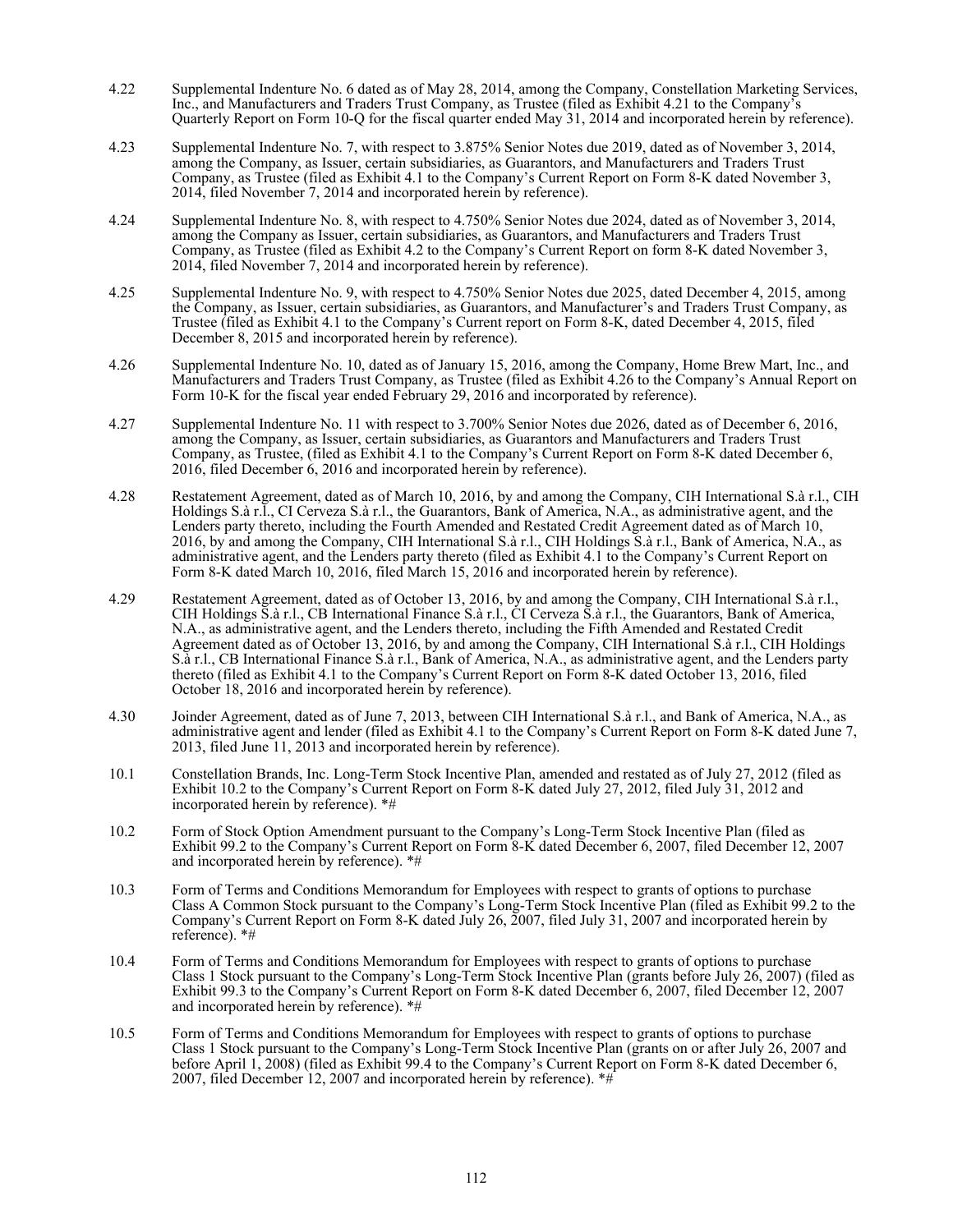- 10.6 Form of Terms and Conditions Memorandum for Employees with respect to grants of options to purchase Class 1 Stock pursuant to the Company's Long-Term Stock Incentive Plan (grants on or after April 1, 2008 and before April 6, 2009) (filed as Exhibit 10.1 to the Company's Quarterly Report on Form 10-Q for the fiscal quarter ended August 31, 2008 and incorporated herein by reference).  $*$ #
- 10.7 Form of Terms and Conditions Memorandum for Employees with respect to grants of options to purchase Class 1 Stock pursuant to the Company's Long-Term Stock Incentive Plan (grants on or after April 6, 2009 and before April 5, 2010) (filed as Exhibit 99.1 to the Company's Current Report on Form 8-K dated April 6, 2009, filed April 9, 2009 and incorporated herein by reference). \*#
- 10.8 Form of Terms and Conditions Memorandum for Employees with respect to grants of options to purchase Class 1 Stock pursuant to the Company's Long-Term Stock Incentive Plan (grants on or after April 5, 2010 and before April 3, 2012) (filed as Exhibit 99.1 to the Company's Current Report on Form 8-K, dated April 5, 2010, filed April 9, 2010 and incorporated herein by reference). \*#
- 10.9 Form of Terms and Conditions Memorandum for Employees with respect to grants of options to purchase Class 1 Stock pursuant to the Company's Long-Term Stock Incentive Plan (grants on or after April 3, 2012 and before April 28, 2014) (filed as Exhibit 99.1 to the Company's Current Report on Form 8-K dated April 3, 2012, filed April 5, 2012 and incorporated herein by reference).  $*$ #
- 10.10 Form of Terms and Conditions Memorandum for Employees with respect to grants of options to purchase Class 1 Stock pursuant to the Company's Long-Term Stock Incentive Plan (grants on or after April 28, 2014 and before April 25, 2016) (filed as Exhibit 10.1 to the Company's Current Report on Form 8-K dated April 28, 2014, filed May 1, 2014 and incorporated herein by reference).  $*$
- 10.11 Form of Terms and Conditions Memorandum for Employees with respect to grants of options to purchase Class 1 Stock pursuant to the Company's Long-Term Stock Incentive Plan (grants on or after April 25, 2016 and before April 21, 2017) (filed as Exhibit 10.1 to the Company's Current Report on Form 8-K dated April 25, 2016, filed April 28, 2016 and incorporated herein by reference). \*
- 10.12 Form of Terms and Conditions Memorandum for Employees with respect to grants of options to purchase Class 1 Stock pursuant to the Company's Long-Term Stock Incentive Plan (grants on or after April 21, 2017) (filed as Exhibit 10.1 to the Company's Current Report on Form 8-K dated April 21, 2017, filed April 25, 2017 and incorporated herein by reference). \*
- 10.13 Form of Restricted Stock Unit Agreement with respect to the Company's Long-Term Stock Incentive Plan (grants on or after April 26, 2013 and before April 28, 2014) (filed as Exhibit 10.2 to the Company's Current Report on Form 8-K dated April 26, 2013, filed May 1, 2013 and incorporated herein by reference). \*
- 10.14 Form of Restricted Stock Unit Agreement with respect to the Company's Long-Term Stock Incentive Plan (grants on or after April 28, 2014 and before April 28, 2015) (filed as Exhibit 10.2 to the Company's Current Report on Form 8-K dated April 28, 2014, filed May 1, 2014 and incorporated herein by reference). \*
- 10.15 Form of Restricted Stock Unit Agreement with respect to Company's Long-Term Stock Incentive Plan (awards on or after April 28, 2015 and before April 25, 2016) (filed as Exhibit 10.1 to the Company's Current Report on Form 8-K dated April 28, 2015, filed May 1, 2015 and incorporated herein by reference).  $*$
- 10.16 Form of Restricted Stock Unit Agreement with respect to the Company's Long-Term Stock Incentive Plan (awards on or after April 25, 2016 and before April 21, 2017) (filed as Exhibit 10.2 to the Company's Current Report on Form 8-K dated April 25, 2016, filed April 28, 2016 and incorporated herein by reference). \*
- 10.17 Form of Restricted Stock Unit Agreement with respect to the Company's Long-Term Stock Incentive Plan (awards on or after April 21, 2017) (filed as Exhibit 10.2 to the Company's Current Report on Form 8-K dated April 21, 2017, filed April 25, 2017 and incorporated herein by reference). \*
- 10.18 Form of Restricted Stock Unit Agreement with respect to the Company's Long-Term Stock Incentive Plan (relating to cliff vested awards) (filed as Exhibit 10.1 to the Company's Current Report on Form 8-K dated July 24, 2013, filed July 26, 2013 and incorporated herein by reference). \*
- 10.19 Form of Restricted Stock Unit Agreement with respect to the Company's Long-Term Stock Incentive Plan (providing for ratable vesting over three years) (filed as Exhibit 10.20 to the Company's Annual Report on Form 10-K for the fiscal year ended February 28, 2015 and incorporated herein by reference). \*
- 10.20 Form of Performance Share Unit Agreement for Executives with respect to the Company's Long-Term Stock Incentive Plan (awards on or after April 28, 2014 and before April 28, 2015) (filed as Exhibit 10.3 to the Company's Current Report on Form 8-K dated April 28, 2014, filed May 1, 2014 and incorporated herein by reference). \*
- 10.21 Form of Performance Share Unit Agreement for Executives with respect to the Company's Long-Term Stock Incentive Plan (awards on or after April 28, 2015 and before April 25, 2016) (filed as Exhibit 10.2 to the Company's Current Report on Form 8-K dated April 28, 2015, filed May 1, 2015 and incorporated herein by reference). \*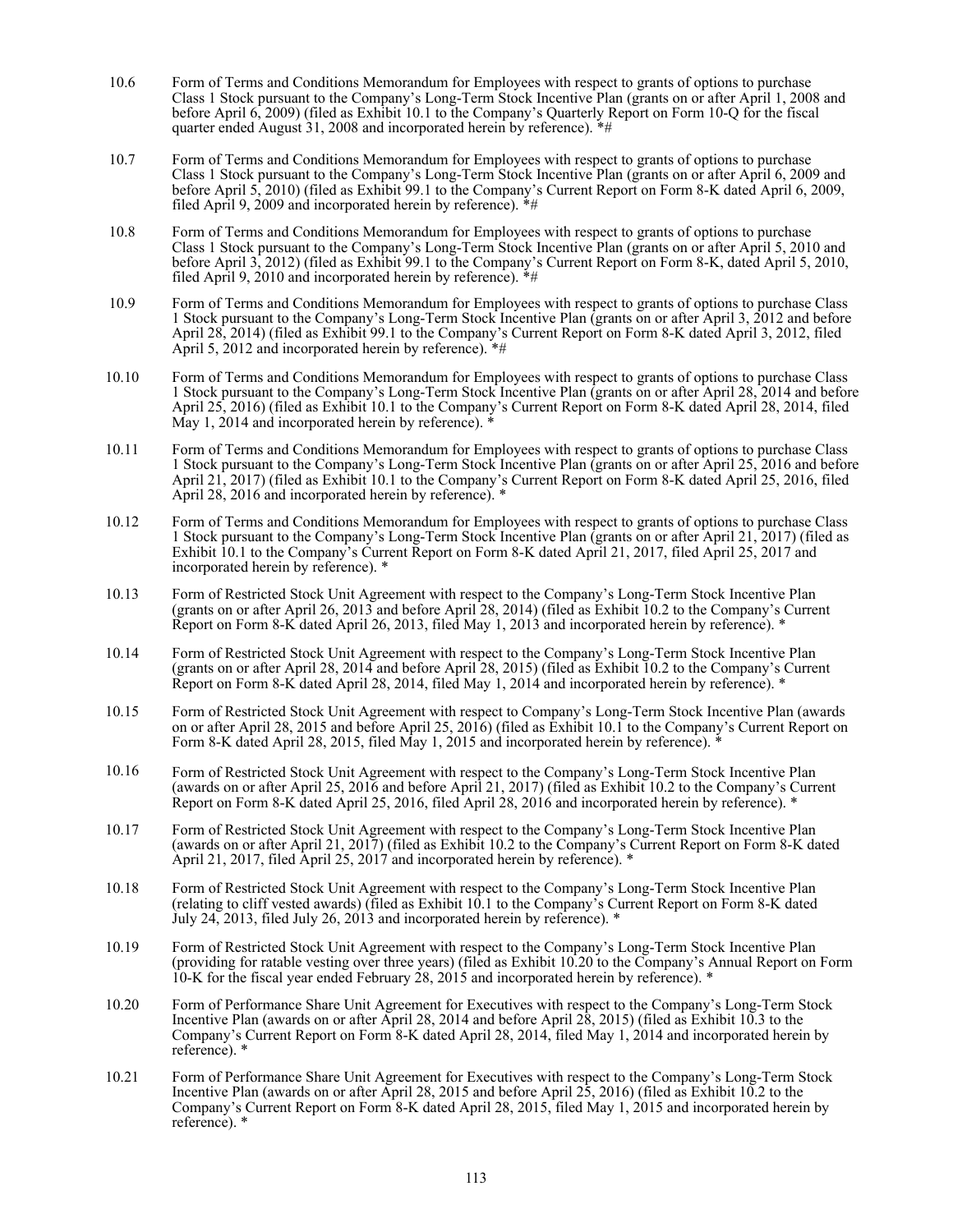- 10.22 Form of Performance Share Unit Agreement for Non-Executive Employees with respect to the Company's Long-Term Stock Incentive Plan (awards on or after April 28, 2014 and before April 28, 2015) (filed as Exhibit 10.26 to the Company's Annual Report on Form 10-K for the fiscal year ended February 28, 2015 and incorporated herein by reference).  $*$
- 10.23 Form of Performance Share Unit Agreement for Non-Executive Employees with respect to the Company's Long-Term Stock Incentive Plan (awards on or after April 28, 2015 and before April 25, 2016) (filed as Exhibit 10.4 to the Company's Quarterly Report on Form 10-Q for the fiscal quarter ended May 31, 2015 and incorporated herein by reference).  $*$
- 10.24 Form of Performance Share Unit Agreement with respect to the Company's Long-Term Stock Incentive Plan (awards on or after April 25, 2016 and before April 21, 2017) (filed as Exhibit 10.3 to the Company's Current Report on Form 8-K dated April 25, 2016, filed April 28, 2016 and incorporated herein by reference). \*
- 10.25 Form of Performance Share Unit Agreement with respect to the Company's Long-Term Stock Incentive Plan (awards on or after April 21, 2017) (filed as Exhibit 10.3 to the Company's Current Report on Form 8-K dated April 21, 2017, filed April 25, 2017 and incorporated herein by reference). \*
- 10.26 Form of Performance Share Unit Agreement with respect to the Company's Long-Term Stock Incentive Plan (relating to specified performance criteria) (filed as Exhibit 10.28 to the Company's Annual Report on Form 10-  $\hat{K}$  for the fiscal year ended February 28, 2015 and incorporated herein by reference).  $*$
- 10.27 Form of Terms and Conditions Memorandum for Directors with respect to options to purchase Class A Common Stock pursuant to the Company's Long-Term Stock Incentive Plan (filed as Exhibit 99.3 to the Company's Current Report on Form 8-K dated July 26, 2007, filed July 31, 2007 and incorporated herein by reference). \*#
- 10.28 Form of Terms and Conditions Memorandum for Directors with respect to grants of options to purchase Class 1 Stock pursuant to the Company's Long-Term Stock Incentive Plan (grants before July 17, 2008) (filed as Exhibit 99.5 to the Company's Current Report on Form 8-K dated December 6, 2007, filed December 12, 2007 and incorporated herein by reference). \*#
- 10.29 Form of Terms and Conditions Memorandum for Directors with respect to grants of options to purchase Class 1 Stock pursuant to the Company's Long-Term Stock Incentive Plan (grants on or after July 17, 2008 and before July 22, 2010) (filed as Exhibit 10.2 to the Company's Quarterly Report on Form 10-Q for the fiscal quarter ended August 31, 2008 and incorporated herein by reference).  $*$ #
- 10.30 Form of Terms and Conditions Memorandum for Directors with respect to a pro rata grant of options to purchase Class 1 Stock pursuant to the Company's Long-Term Stock Incentive Plan (filed as Exhibit 99.1 to the Company's Current Report on Form 8-K dated April 20, 2010, filed April 22, 2010 and incorporated herein by reference). \*#
- 10.31 Form of Terms and Conditions Memorandum for Directors with respect to grants of options to purchase Class 1 Stock pursuant to the Company's Long-Term Stock Incentive Plan (grants on or after July 22, 2010 and before July 27, 2012) (filed as Exhibit 10.1 to the Company's Quarterly Report on Form 10-Q for the fiscal quarter ended August 31, 2010 and incorporated herein by reference).  $*$ #
- 10.32 Form of Terms and Conditions Memorandum for Directors with respect to grants of options to purchase Class 1 Stock pursuant to the Company's Long-Term Stock Incentive Plan (grants on or after July 27, 2012 and before July 23, 2014) (filed as Exhibit 10.3 to the Company's Current Report on Form 8-K dated July 27, 2012, filed July 31, 2012 and incorporated herein by reference). \*#
- 10.33 Form of Terms and Conditions Memorandum for Directors with respect to grants of options to purchase Class 1 Stock pursuant to the Company's Long-Term Stock Incentive Plan (grants on or after July 23, 2014 and before July 20, 2016) (filed as Exhibit 10.1 to the Company's Current Report on Form 8-K dated July 23, 2014, filed July 25, 2014 and incorporated herein by reference). \*
- 10.34 Form of Terms and Conditions Memorandum for Directors with respect to options to purchase Class 1 Stock pursuant to the Company's Long-Term Stock Incentive Plan (grants on or after July 20, 2016) (filed as Exhibit 10.1 to the Company's Current Report on Form 8-K dated July 20, 2016, filed July 22, 2016 and incorporated herein by reference). \*
- 10.35 Form of Restricted Stock Award Agreement for Directors with respect to awards of restricted stock pursuant to the Company's Long-Term Stock Incentive Plan (awards on or after July 20, 2016) (filed as Exhibit 10.2 to the Company's Current Report on Form 8-K dated July 20, 2016, filed July 22, 2016 and incorporated herein by reference). \*
- 10.36 Form of Restricted Stock Unit Agreement for Directors with respect to awards of restricted stock units pursuant to the Company's Long-Term Stock Incentive Plan (awards on or after July 20, 2016) (filed as Exhibit 10.3 to the Company's Current Report on Form 8-K dated July 20, 2016, filed July 22, 2016 and incorporated herein by reference). \*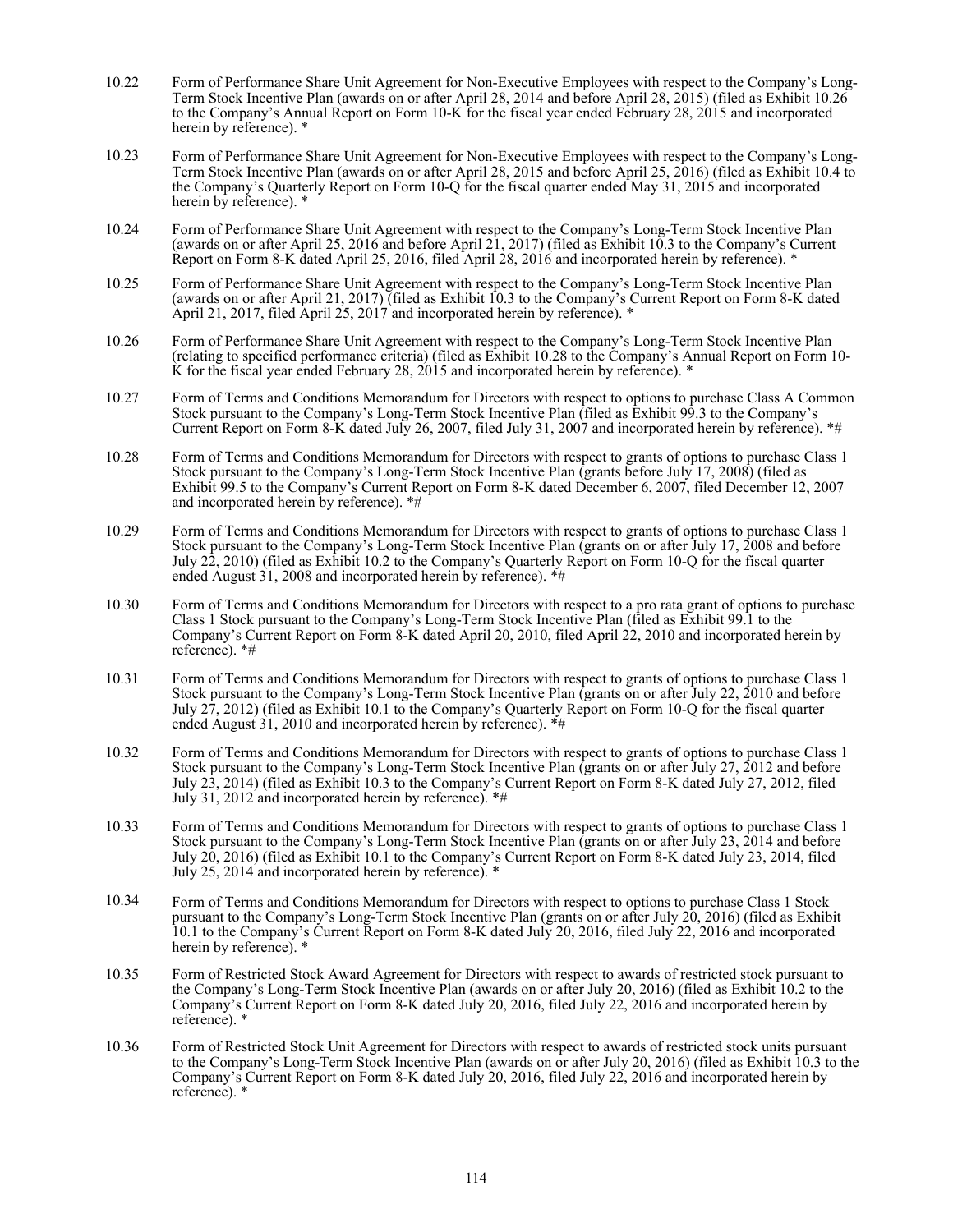- 10.37 Constellation Brands, Inc. Annual Management Incentive Plan, amended and restated as of July 27, 2012 (filed as Exhibit 10.1 to the Company's Current Report on Form 8-K dated July 27, 2012, filed July 31, 2012 and incorporated herein by reference). \*#
- 10.38 Supplemental Executive Retirement Plan of the Company (filed as Exhibit 10.14 to the Company's Annual Report on Form 10-K for the fiscal year ended February 28, 1999 and incorporated herein by reference).  $*$ #
- 10.39 First Amendment to the Company's Supplemental Executive Retirement Plan (filed as Exhibit 10 to the Company's Quarterly Report on Form 10-Q for the fiscal quarter ended May 31, 1999 and incorporated herein by reference). \*#
- 10.40 Second Amendment to the Company's Supplemental Executive Retirement Plan (filed as Exhibit 10.20 to the Company's Annual Report on Form 10-K for the fiscal year ended February 28, 2001 and incorporated herein by reference). \*#
- 10.41 Third Amendment to the Company's Supplemental Executive Retirement Plan (filed as Exhibit 99.2 to the Company's Current Report on Form 8-K dated April 7, 2005, filed April 13, 2005 and incorporated herein by reference). \*#
- 10.42 2005 Supplemental Executive Retirement Plan of the Company (filed as Exhibit 99.3 to the Company's Current Report on Form 8-K dated April 7, 2005, filed April 13, 2005 and incorporated herein by reference). \*#
- 10.43 First Amendment to the Company's 2005 Supplemental Executive Retirement Plan (filed as Exhibit 10.7 to the Company's Quarterly Report on Form 10-Q for the fiscal quarter ended May 31, 2007 and incorporated herein by reference). \*#
- 10.44 Second Amendment to the Company's 2005 Supplemental Executive Retirement Plan (filed as Exhibit 10.2 to the Company's Quarterly Report on Form 10-Q for the fiscal quarter ended November 30, 2013 and incorporated herein by reference). \*
- 10.45 Amended and Restated Guarantee Agreement, dated as of June 7, 2013, made by the subsidiaries of the Company from time to time party thereto and Constellation Brands, Inc., in favor of Bank of America, N.A., as Administrative Agent, for the ratable benefit of the Lenders party to the Credit Agreement (filed as Exhibit 10.4 to the Company's Current Report on Form 8-K dated June 7, 2013, filed June 11, 2013 and incorporated herein by reference).
- 10.46 Cross-Guarantee Agreement, dated as of March 10, 2016, by and among CIH International S.à r.l., CIH Holdings S.à r.l., and Bank of America, N.A., as administrative agent (filed as Exhibit 10.1 to the Company's Current Report on Form 8-K dated March 10, 2016, filed March 15, 2016 and incorporated herein by reference).
- 10.47 Amended and Restated Cross-Guarantee Agreement, dated as of October 13, 2016, by and among CIH International S.à r.l., CIH Holdings S.à r.l., CB International Finance S.à r.l., and Bank of America, N.A., as administrative agent (filed as Exhibit 10.1 to the Company's Current Report on Form 8-K dated October 13, 2016, filed October 18, 2016 and incorporated herein by reference).
- 10.48 Form of U.S. Pledge Agreement (filed as Exhibit D-1 to Exhibit 4.1 to the Company's Current Report on Form 8-K dated May 2, 2013, filed May 7, 2013 and incorporated herein by reference).
- 10.49 Form of Luxembourg Equity Pledge Agreement (filed as Exhibit D-2 to Exhibit 4.1 to the Company's Current Report on Form 8-K dated May 2, 2013, filed May 7, 2013 and incorporated herein by reference).
- 10.50 Form of Luxembourg PEC Pledge Agreement (filed as Exhibit D-3 to Exhibit 4.1 to the Company's Current Report on Form 8-K dated May 2, 2013, filed May 7, 2013 and incorporated herein by reference).
- 10.51 Form of Barbados Charge Over Shares (filed as Exhibit D-4 to Exhibit 4.1 to the Company's Current Report on Form 8-K dated May 2, 2013, filed May 7, 2013 and incorporated herein by reference).
- 10.52 Form of Mexican Pledge Agreement (filed as Exhibit 10.60 to the Company's Annual Report on Form 10-K for the fiscal year ended February 29, 2016 and incorporated herein by reference).
- 10.53 Form of Executive Employment Agreement between Constellation Brands, Inc. and its Chairman of the Board and its President and Chief Executive Officer (filed as Exhibit 99.1 to the Company's Current Report on Form 8- K dated and filed May 21, 2008, and incorporated herein by reference). \*#
- 10.54 Form of Executive Employment Agreement between Constellation Brands, Inc. and its Other Executive Officers (other than Messrs. Wright, Hackett, Kane, Newlands and Klein) (filed as Exhibit 99.2 to the Company's Current Report on Form 8-K dated and filed May 21, 2008 and incorporated herein by reference).  $*$ #
- 10.55 Executive Employment Agreement dated November 19, 2010, between Constellation Brands, Inc. and John Ashforth Wright (filed as Exhibit 10.54 to the Company's Annual Report on Form 10-K for the fiscal year ended February 29,  $\overline{2012}$  and incorporated herein by reference).  $*$ #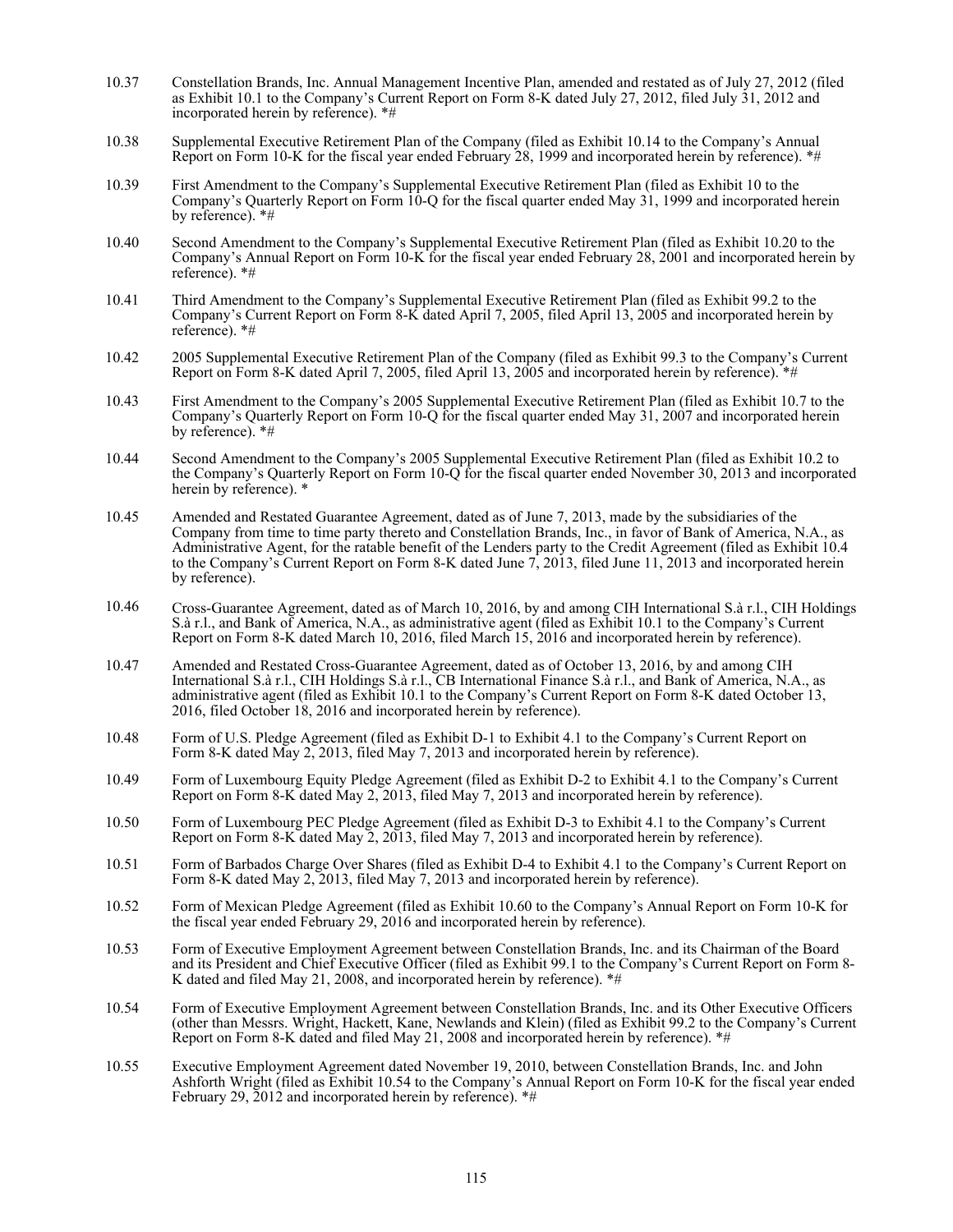- 10.56 Executive Employment Agreement effective as of August 1, 2016, between Constellation Brands Canada, Inc. and John A. Wright (filed as Exhibit 10.1 to the Company's Current Report on Form 8-K dated June 14, 2016, filed June 15, 2016 and incorporated herein by reference). \*
- 10.57 Retention Bonus Agreement dated November 24, 2016 between Constellation Brands Canada, Inc. and John A. (Jay) Wright (filed as Exhibit 10.1 to the Company's Current Report on Form 8-K dated November 24, 2016, filed November 28, 2016 and incorporated herein by reference).
- 10.58 Executive Employment Agreement made as of June 17, 2013, among Crown Imports LLC, Constellation Brands, Inc., and William F. Hackett (filed as Exhibit 10.10 to the Company's Quarterly Report on Form 10-Q for the fiscal quarter ended August 31, 2013 and incorporated herein by reference). \*
- 10.59 Executive Employment Agreement dated February 27, 2017, among Crown Imports LLC, Constellation Brands, Inc., and William F. Hackett (filed as Exhibit 10.1 to the Company's Current Report on Form 8-K dated February 25, 2017, filed February 28, 2017 and incorporated herein by reference). \*
- 10.60 Executive Employment Agreement made as of June 17, 2013, between Constellation Brands, Inc. and Thomas M. Kane (filed as Exhibit 10.9 to the Company's Quarterly Report on Form 10-Q for the fiscal quarter ended August 31, 2013 and incorporated herein by reference). \*
- 10.61 Executive Employment Agreement made as of January 26, 2015, between Constellation Brands, Inc. and William A. Newlands (filed as Exhibit 10.57 to the Company's Annual Report on Form 10-K for the fiscal year ended February 28, 2015 and incorporated herein by reference). \*
- 10.62 Executive Employment Agreement made as of June 29, 2015, between Constellation Brands, Inc. and David Klein (filed as Exhibit 10.1 to the Company's Current Report on Form 8-K dated June 29, 2015, filed July 2, 2015 and incorporated herein by reference). \*
- 10.63 Amended and Restated Sub-license Agreement, dated as of June 7, 2013, between Marcas Modelo, S. de R.L. de C.V. and Constellation Beers Ltd. (filed as Exhibit 10.2 to the Company's Current Report on Form 8-K dated June 7, 2013, filed June 11, 2013 and incorporated herein by reference). +
- 12.1 Statements re computation of ratios (filed herewith).
- 21.1 Subsidiaries of Company (filed herewith).
- 23.1 Consent of KPMG LLP (filed herewith).
- 31.1 Certification of Chief Executive Officer pursuant to Rule 13a-14(a) or Rule 15d-14(a) of the Securities Exchange Act of 1934, as amended (filed herewith).
- 31.2 Certification of Chief Financial Officer pursuant to Rule 13a-14(a) or Rule 15d-14(a) of the Securities Exchange Act of 1934, as amended (filed herewith).
- 32.1 Certification of Chief Executive Officer pursuant to 18 U.S.C. Section 1350 (filed herewith).
- 32.2 Certification of Chief Financial Officer pursuant to 18 U.S.C. Section 1350 (filed herewith).
- 99.1 Constellation Brands, Inc. 1989 Employee Stock Purchase Plan (amended and restated as of July 24, 2013) (filed as Exhibit 99.1 to the Company's Current Report on Form 8-K dated July 24, 2013, filed July 26, 2013 and incorporated herein by reference). \*
- 99.2 First Amendment, dated and effective April 25, 2016, to the Company's 1989 Employee Stock Purchase Plan (filed as Exhibit 99.1 to the Company's Current Report on Form 8-K dated April 25, 2016, filed April 28, 2016 and incorporated herein by reference). \*
- 99.3 Stipulation and Order dated April 19, 2013, among Constellation Brands, Inc. Anheuser-Busch InBev SA/NV, Grupo Modelo, S.A.B. de C.V., and the Antitrust Division of the United States Department of Justice (filed as Exhibit 99.1 to the Company's Current Report on Form 8-K dated April 19, 2013, filed April 19, 2013 and incorporated herein by reference).
- 99.4 Final Judgment filed with the United States District Court for the District of Columbia on October 24, 2013, together with Exhibits B and C (filed as Exhibit 99.1 to the Company's Quarterly Report on Form 10-Q for the fiscal quarter ended November 30, 2013 and incorporated herein by reference).
- 101.1 The following materials from the Company's Annual Report on Form 10-K for the fiscal year ended February 28, 2017, formatted in XBRL (eXtensible Business Reporting Language): (i) Consolidated Balance Sheets as of February 28, 2017 and February 29, 2016; (ii) Consolidated Statements of Comprehensive Income for the years ended February 28, 2017, February 29, 2016 and February 28, 2015; (iii) Consolidated Statements of Changes in Stockholders' Equity for the years ended February 28, 2017, February 29, 2016 and February 28, 2015; (iv) Consolidated Statements of Cash Flows for the years ended February 28, 2017, February 29, 2016 and February 28, 2015; and (v) Notes to Consolidated Financial Statements.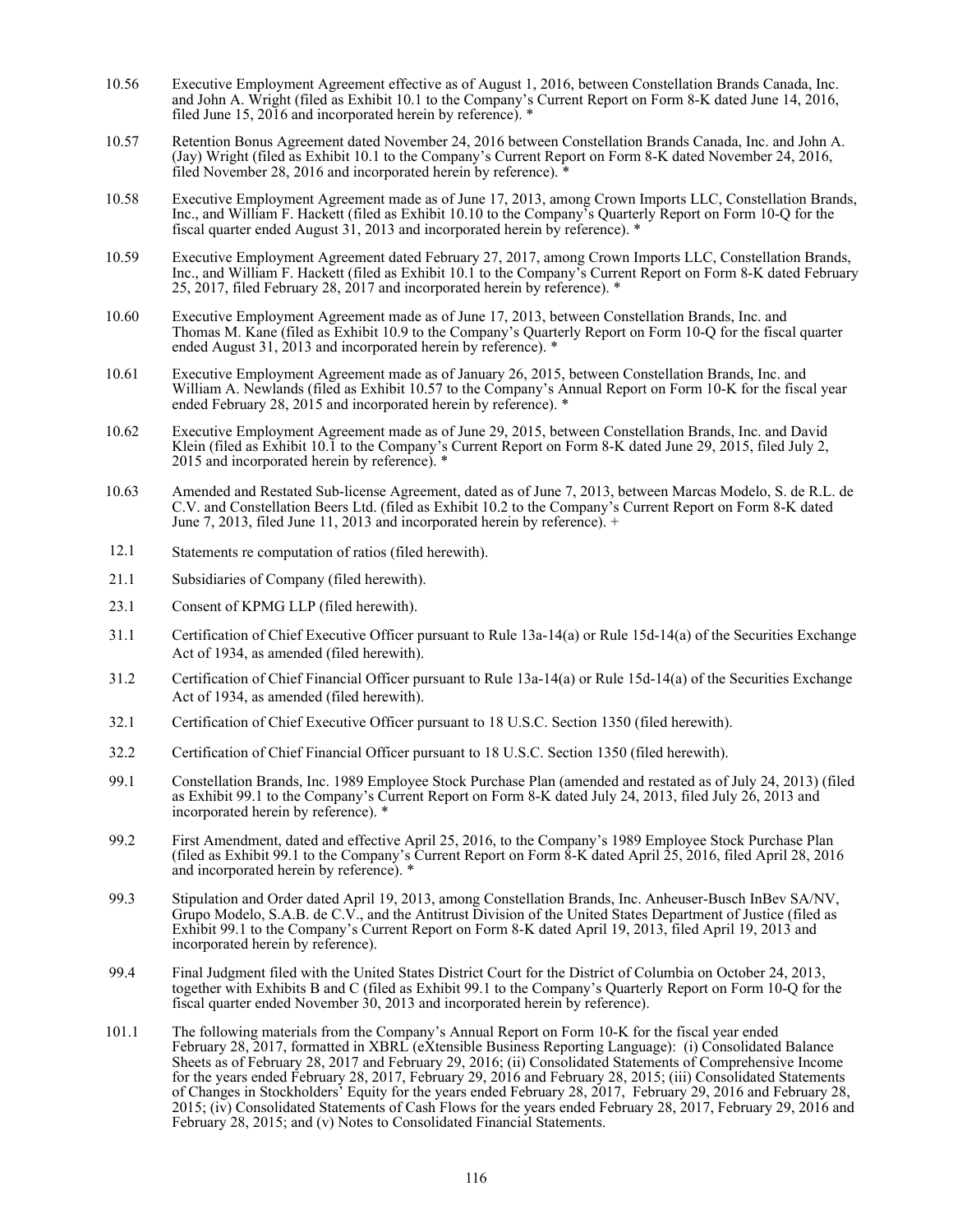- \* Designates management contract or compensatory plan or arrangement.
- # Company's Commission File No. 001-08495. For filings prior to October 4, 1999, use Commission File No. 000-07570.
- + Portions of this exhibit were redacted pursuant to a confidential treatment request filed with and approved by the Securities and Exchange Commission pursuant to Rule 24b-2 under the Securities Exchange Act of 1934, as amended.

We agree, upon request of the Securities and Exchange Commission, to furnish copies of each instrument that defines the rights of holders of long-term debt of the Company or its subsidiaries that is not filed herewith pursuant to Item 601(b)(4)(iii)(A) because the total amount of long-term debt authorized under such instrument does not exceed 10% of the total assets of the Company and its subsidiaries on a consolidated basis.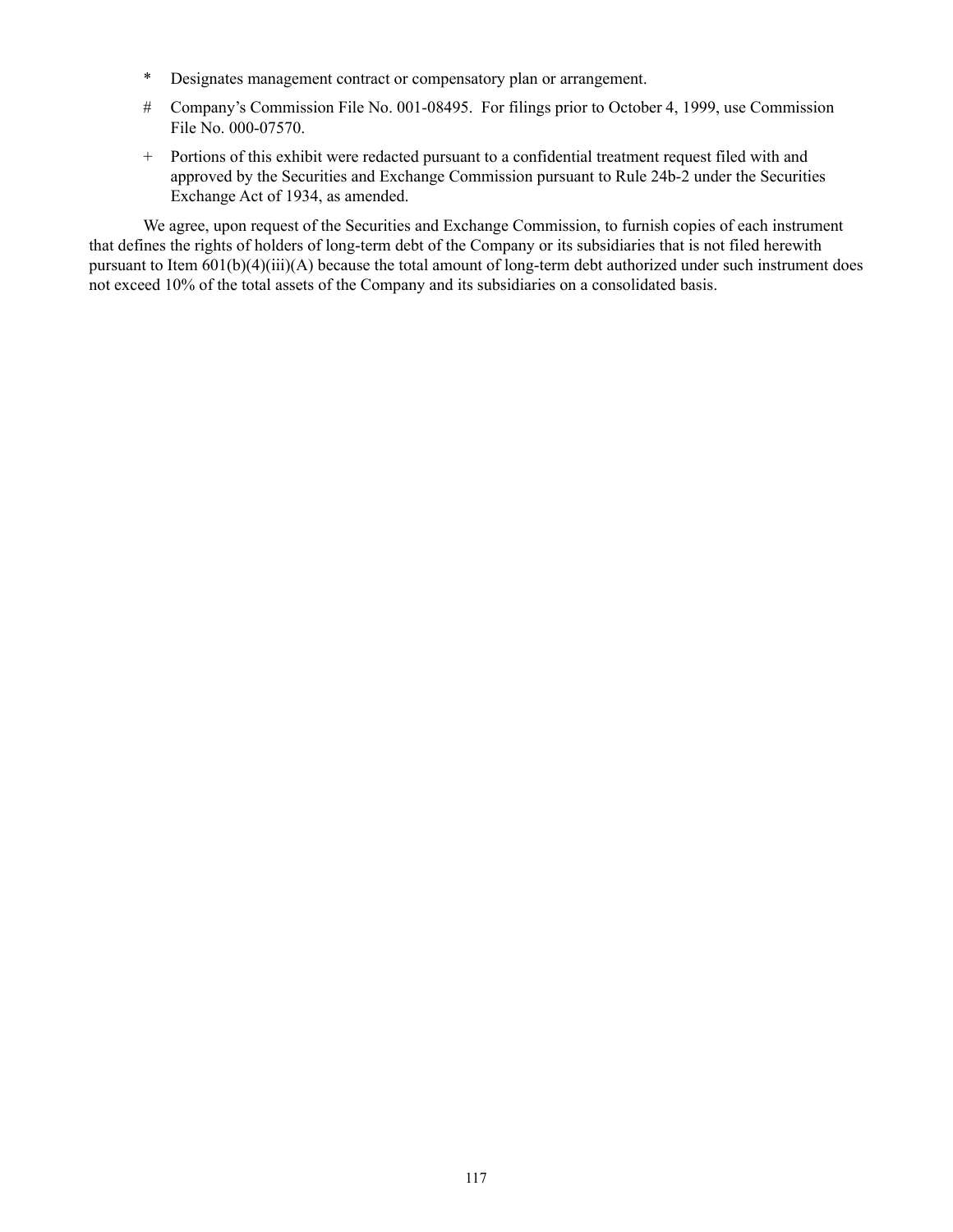# **Performance Graph**

Set forth below is a line graph comparing, for the fiscal years ended the last day of February 2013, 2014, 2015, 2016 and 2017, the cumulative total stockholder return of the Company's Class A Common Stock and Class B Common Stock with the cumulative total return of the S&P 500<sup>®</sup> Index, the S&P 500 Food & Beverage Index and a peer group index.<sup>(1)</sup> We have selected the S&P 500 Food & Beverage Index to replace the peer group index that we used last year because we believe the diversified companies in this index provides a more relevant comparison. The Peer Group Index consists of the publicly traded companies which comprised the Company's executive compensation peer group for compensation decisions effective for the fiscal year ended February 28, 2017. The graph assumes the investment of \$100.00 on February 29, 2012 in the Company's Class A Common Stock, the Company's Class B Common Stock, the S&P 500® Index, the S&P 500® Food & Beverage Index and the Peer Group Index, and also assumes the reinvestment of all dividends.

#### **Comparison of Five-Year Cumulative Total Return**

*The stock price performance included in this graph is not necessarily indicative of future stock price performance. The Company neither makes nor endorses any predictions as to future stock performance.*



*(1) The Peer Group Index is weighted according to the respective issuer's stock market capitalization and is comprised of the following companies: Brown-Forman Corporation (Class B Shares); Campbell Soup Company; Clorox Company (The); Coach, Inc.; Diageo plc; Dr Pepper Snapple Group, Inc.; Estée Lauder Companies Inc. (The); General Mills, Inc.; Harley-Davidson, Inc.; Hershey Company (The); J. M. Smucker Company (The); Kellogg Company; Keurig Green Mountain, Inc.; McCormick & Company, Inc.; Mead Johnson Nutrition Company; Molson Coors Brewing Company (Class B Shares); Monster Beverage Corporation; Ralph Lauren Corporation; Reynolds American Inc.*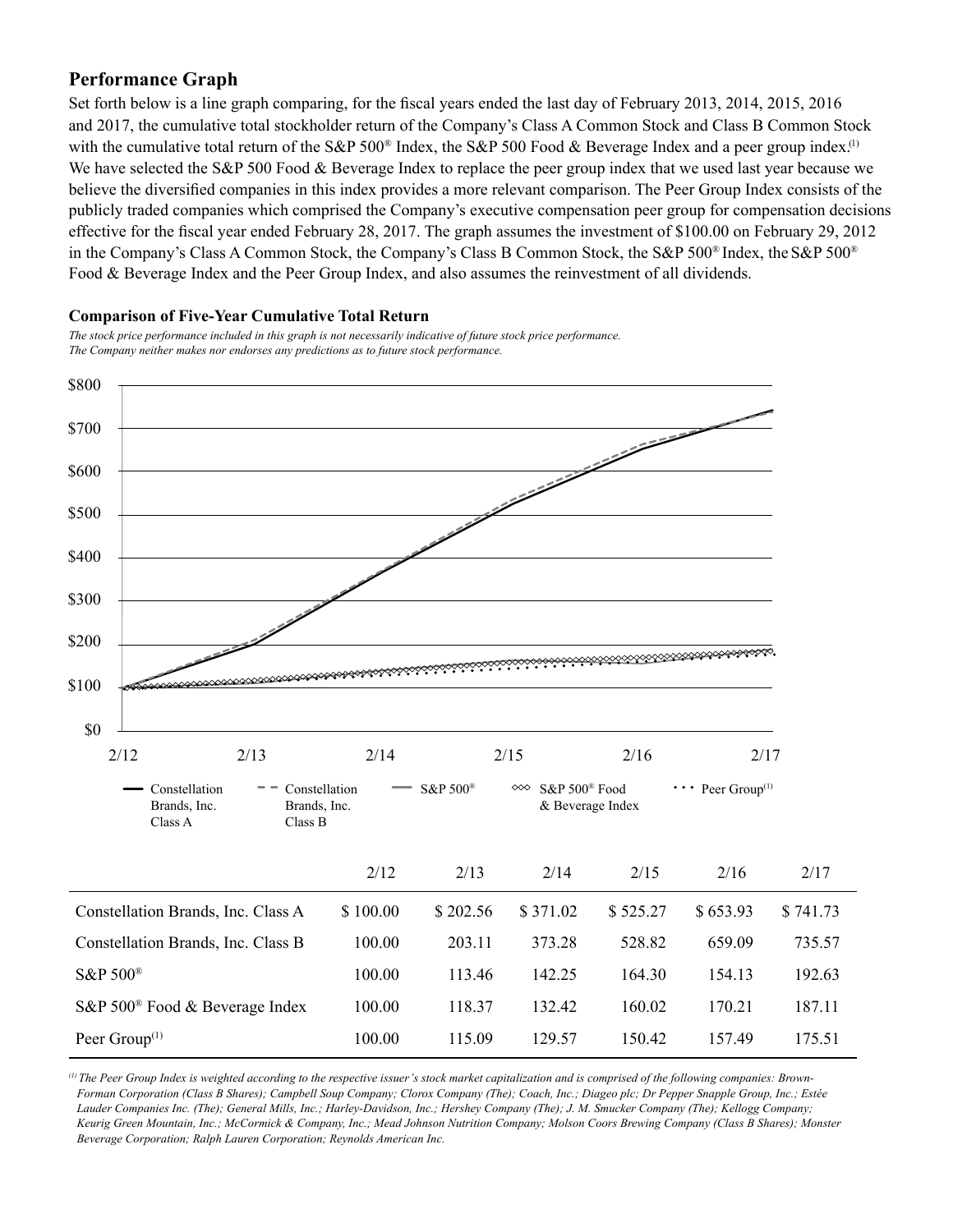# **Reconciliation of GAAP to Non-GAAP Financial Measure**

|                                                    | <b>For the Years Ended</b> |         |        |  |  |  |  |
|----------------------------------------------------|----------------------------|---------|--------|--|--|--|--|
|                                                    | 2/28/17                    | 2/29/16 | Growth |  |  |  |  |
| EPS, reported basis                                | \$7.52                     | \$5.18  | 45%    |  |  |  |  |
| Acquisitions,<br>divestitures<br>and related costs | (0.77)                     | 0.22    |        |  |  |  |  |
| Restructuring and<br>related charges               |                            | 0.05    |        |  |  |  |  |
| Other                                              | 0.01                       | (0.01)  |        |  |  |  |  |
| EPS, comparable<br>$hasis^{(1)}$                   | 6 76                       | 543     | 24%    |  |  |  |  |

*(1)May not sum due to rounding as each item is computed independently*

Diluted earnings per share (EPS) growth on a comparable basis is provided because we believe this information provides investors better insight into underlying business trends and results in order to evaluate year-overyear financial performance. Management uses this information in evaluating the results of our core operations and internal goal setting.

Comparable basis EPS reflects the exclusion of the following items:

- Acquisitions, divestitures and related costs, consisting primarily of gain on sale of the Canadian wine business and transaction and associated costs in connection with completed acquisitions and divestitures, including flow through of inventory step-up, amortization of favorable interim supply agreement, and impairment of certain intangible assets;
- Restructuring and related charges, consisting primarily of employee termination benefit costs; and
- Other, consisting primarily of settlements of undesignated commodity derivative contracts, net gain (loss) on the mark to fair value of undesignated commodity derivative contracts, impairment of certain intangible and other assets, certain other selling, general and administrative costs, dividend income from a retained interest in a previously divested business and loss on write-off of financing costs.

# **Directors and Executive Officers**

(As of May 1, 2017)

#### **Directors**

Richard Sands Chairman of the Board, Constellation Brands, Inc.

Robert Sands President and Chief Executive Officer, Constellation Brands, Inc.

Frederic Cumenal (2) Former Chief Executive Officer, Tiffany & Co.

Jerry Fowden (1) (3) Chief Executive Officer, Cott Corporation

Barry A. Fromberg <sup>(2) (3)</sup> Chief Financial Officer, HNI Healthcare

Robert L. Hanson (1) Chief Executive Officer, John Hardy Global Limited

Ernesto M. Hernández (1) President and Managing Director, General Motors de Mexico, S. de R.L. de C.V.

James A. Locke III<sup>(3)</sup> Senior Counsel to the law firm of Nixon Peabody LLP

Daniel J. McCarthy<sup>(2)</sup> President and Chief Executive Officer, Frontier Communications Corporation

Judy A. Schmeling (2) President of Cornerstone Brands and Chief Operating Officer, HSN, Inc.

Keith E. Wandell<sup>(1)</sup> Retired Chairman of the Board, President and Chief Executive Officer, Harley-Davidson, Inc.

*(1) Member of Human Resources Committee*

*(2) Member of Audit Committee*

*(3) Member of Corporate Governance Committee*

*Additional biographical information about the Directors is included in the Proxy Statement relating to the Company's 2017 annual meeting distributed with this Fiscal Year 2017 Annual Report and posted on www.cbrands.com/investors.*

#### **Executive Officers**

Richard Sands Chairman of the Board, Constellation Brands, Inc.

Robert Sands President and Chief Executive Officer, Constellation Brands, Inc.

William F. Hackett Executive Vice President and Chairman, Beer Division, Constellation Brands, Inc.

F. Paul Hetterich Executive Vice President and President, Beer Division, Constellation Brands, Inc.

Thomas M. Kane Executive Vice President and Chief Human Resources Officer, Constellation Brands, Inc.

David Klein Executive Vice President and Chief Financial Officer, Constellation Brands, Inc.

Thomas J. Mullin Executive Vice President and General Counsel, Constellation Brands, Inc.

William A. Newlands Executive Vice President and Chief Operating Officer, Constellation Brands, Inc.

Christopher Stenzel Executive Vice President and President, Wine & Spirits Division, Constellation Brands, Inc.